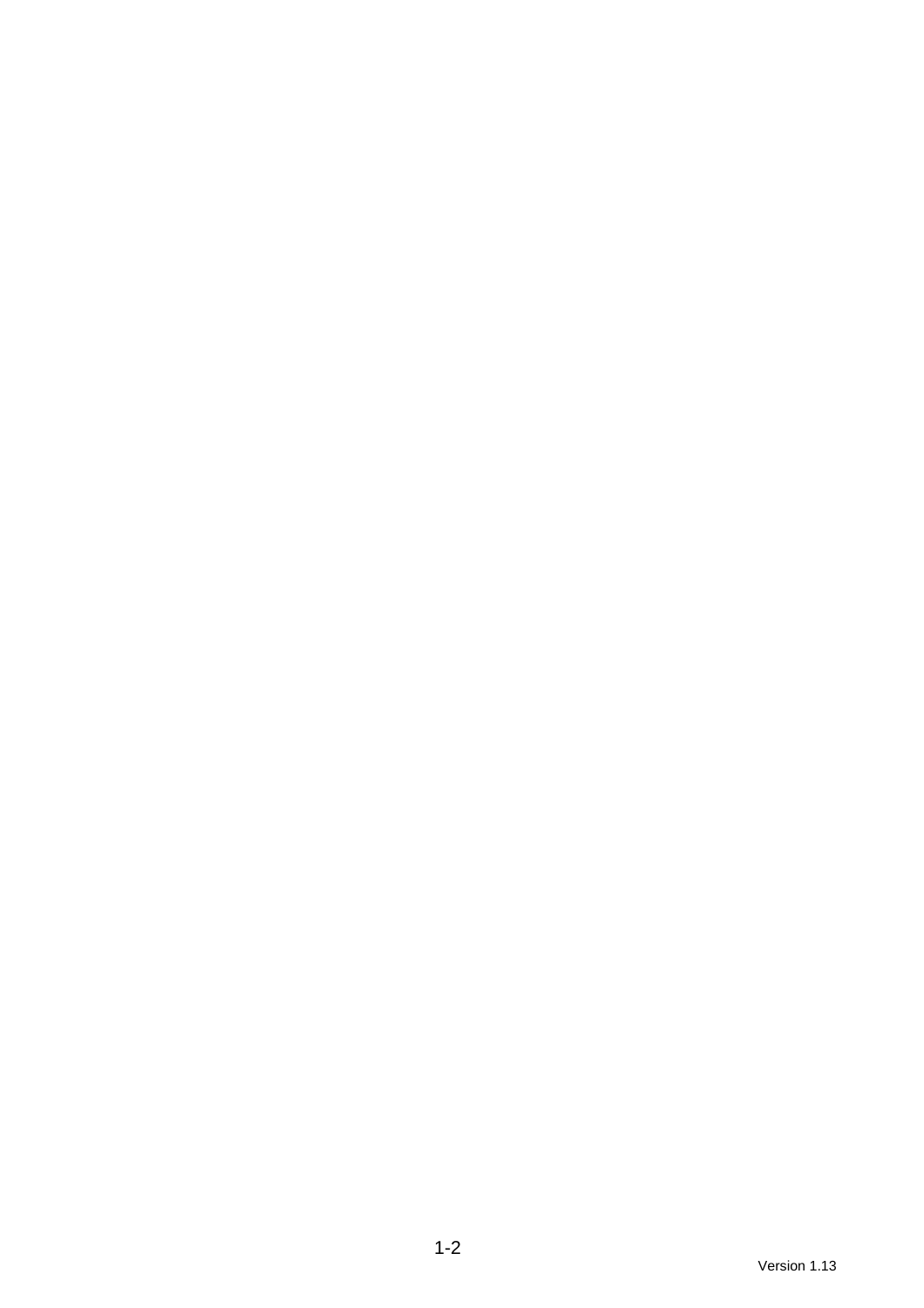|                                                   | $1 - 11$ |
|---------------------------------------------------|----------|
|                                                   | $1 - 11$ |
|                                                   | $1 - 11$ |
|                                                   | $1 - 12$ |
|                                                   | $1 - 12$ |
|                                                   | $1 - 13$ |
|                                                   | $1 - 13$ |
|                                                   | $1 - 14$ |
|                                                   | $2 - 1$  |
|                                                   | $2 - 1$  |
|                                                   | $2 - 2$  |
|                                                   | $2 - 2$  |
|                                                   | $2 - 2$  |
|                                                   | $3 - 1$  |
|                                                   | $3 - 1$  |
|                                                   | $3 - 1$  |
|                                                   | $3 - 2$  |
|                                                   | $3 - 2$  |
|                                                   | $3 - 2$  |
| PUBLIC ACCESS TO DOCUMENTS AFTER THE MEETING      | $3 - 3$  |
| CIRCUMSTANCES WHERE THE PUBLIC ARE EXCLUDED FROM  |          |
|                                                   | $3 - 3$  |
|                                                   | $3 - 3$  |
|                                                   | $3 - 4$  |
|                                                   | $3 - 4$  |
|                                                   | $3 - 4$  |
|                                                   | $3 - 4$  |
|                                                   | $4 - 1$  |
|                                                   | $4 - 1$  |
|                                                   | $4 - 1$  |
|                                                   | $4 - 2$  |
|                                                   | $4 - 3$  |
|                                                   | $4 - 3$  |
|                                                   | $4 - 4$  |
| GRANT AID SUB-COMMITTEE - TERMS OF REFERENCE      | $4 - 6$  |
| ADULT SOCIAL CARE AND HEALTH COMMITTEE - TERMS OF |          |
|                                                   | $4 - 6$  |
| CHILDREN AND YOUNG PEOPLE'S COMMITTEE - TERMS OF  |          |
| CORPORATE PARENTING SUB-COMMITTEE - TERMS OF      | $4 - 7$  |
|                                                   | $4 - 9$  |
| COMMUNITY SAFETY COMMITTEE - TERMS OF REFERENCE   | $4 - 9$  |
| CULTURE COMMITTEE – TERMS OF REFERENCE            | $4 - 10$ |
| ECONOMIC DEVELOPMENT COMMITTEE - TERMS OF         |          |
|                                                   | $4 - 11$ |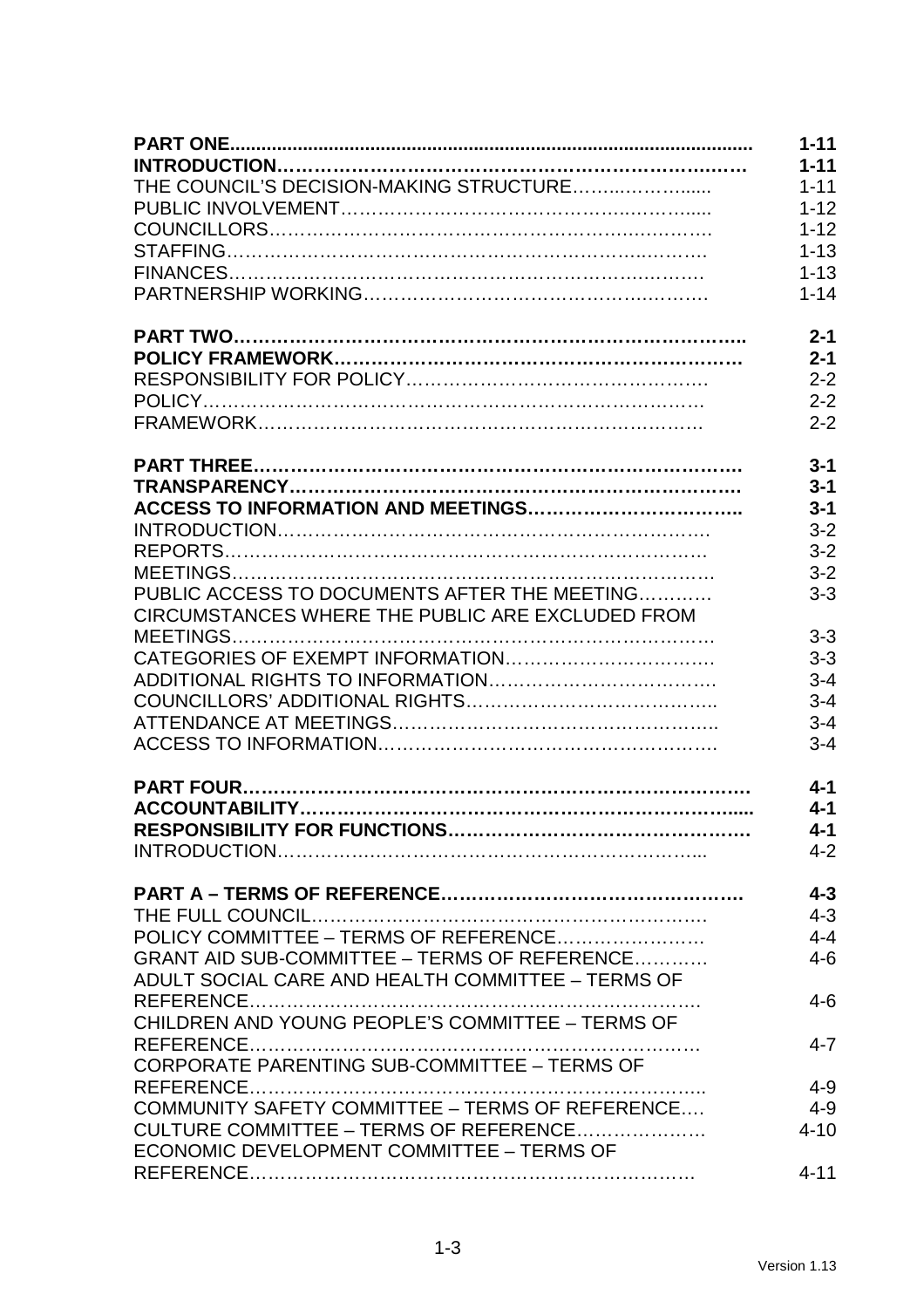| <b>ENVIRONMENT AND SUSTAINABILITY COMMITTEE - TERMS OF</b> |          |
|------------------------------------------------------------|----------|
|                                                            | $4 - 12$ |
| HEALTH AND WELLBEING BOARD - TERMS OF REFERENCE            | $4 - 13$ |
| HEALTH SCRUTINY COMMITTEE - TERMS OF REFERENCE             | $4 - 13$ |
| JOINT COMMITTEE FOR STRATEGIC PLANNING AND                 |          |
| TRANSPORTATION - TERMS OF REFERENCE                        | $4 - 13$ |
| JOINT CITY/COUNTY HEALTH SCRUTINY COMMITTEE - TERMS OF     |          |
|                                                            | $4 - 14$ |
| LOCAL JOINT RESOLUTIONS COMMITTEE - TERMS OF               |          |
|                                                            | $4 - 14$ |
| PLANNING AND LICENSING COMMITTEE - TERMS OF                |          |
|                                                            | $4 - 14$ |
| PUBLIC HEALTH COMMITTEE - TERMS OF REFERENCE               | $4 - 14$ |
| <b>TRANSPORT AND HIGHWAYS COMMITTEE - TERMS OF</b>         |          |
|                                                            | $4 - 15$ |
|                                                            |          |
|                                                            | $4 - 16$ |
| AUDIT COMMITTEE - TERMS OF REFERENCE                       | $4 - 16$ |
| CONDUCT COMMITTEE - TERMS OF REFERENCE                     | $4 - 17$ |
| FINANCE AND PROPERTY COMMITTEE - TERMS OF                  |          |
|                                                            | $4 - 17$ |
| NOTTINGHAMSHIRE PENSION FUND COMMITTEE - TERMS OF          |          |
|                                                            | $4 - 18$ |
| PENSIONS INVESTMENT SUB-COMMITTEE - TERMS OF               |          |
|                                                            | $4 - 19$ |
| PENSIONS SUB-COMMITTEE - TERMS OF REFERENCE                | $4 - 19$ |
| PERSONNEL COMMITTEE - TERMS OF REFERENCE                   | $4 - 19$ |
| APPEALS SUB-COMMITTEE – TERMS OF REFERENCE                 | $4 - 20$ |
| SENIOR STAFFING SUB-COMMITTEE - TERMS OF REFERENCE         | $4 - 21$ |
| PART B - SCHEME OF DELEGATION TO OFFICERS                  | $4 - 22$ |
|                                                            | $4 - 23$ |
| CORPORATE DIRECTOR ADULT SOCIAL CARE, HEALTH AND PUBLIC    |          |
|                                                            | $4 - 23$ |
| CORPORATE DIRECTOR CHILDREN, FAMILIES AND CULTURAL         |          |
|                                                            | $4 - 24$ |
| CORPORATE DIRECTOR ENVIRONMENT AND RESOURCES               | $4 - 25$ |
|                                                            |          |
| CORPORATE DIRECTOR POLICY, PLANNING AND CORPORATE          |          |
|                                                            | $4 - 25$ |
|                                                            | $4 - 26$ |
|                                                            | $4 - 26$ |
|                                                            | $4 - 27$ |
|                                                            | $4 - 27$ |
|                                                            | $4 - 27$ |
|                                                            | $4 - 27$ |
|                                                            | $5-1$    |
|                                                            | $5 - 1$  |
|                                                            | $5-1$    |
| <b>PART A - PROCEDURE RULES FOR MEETINGS OF THE FULL</b>   |          |
|                                                            | $5-2$    |
|                                                            |          |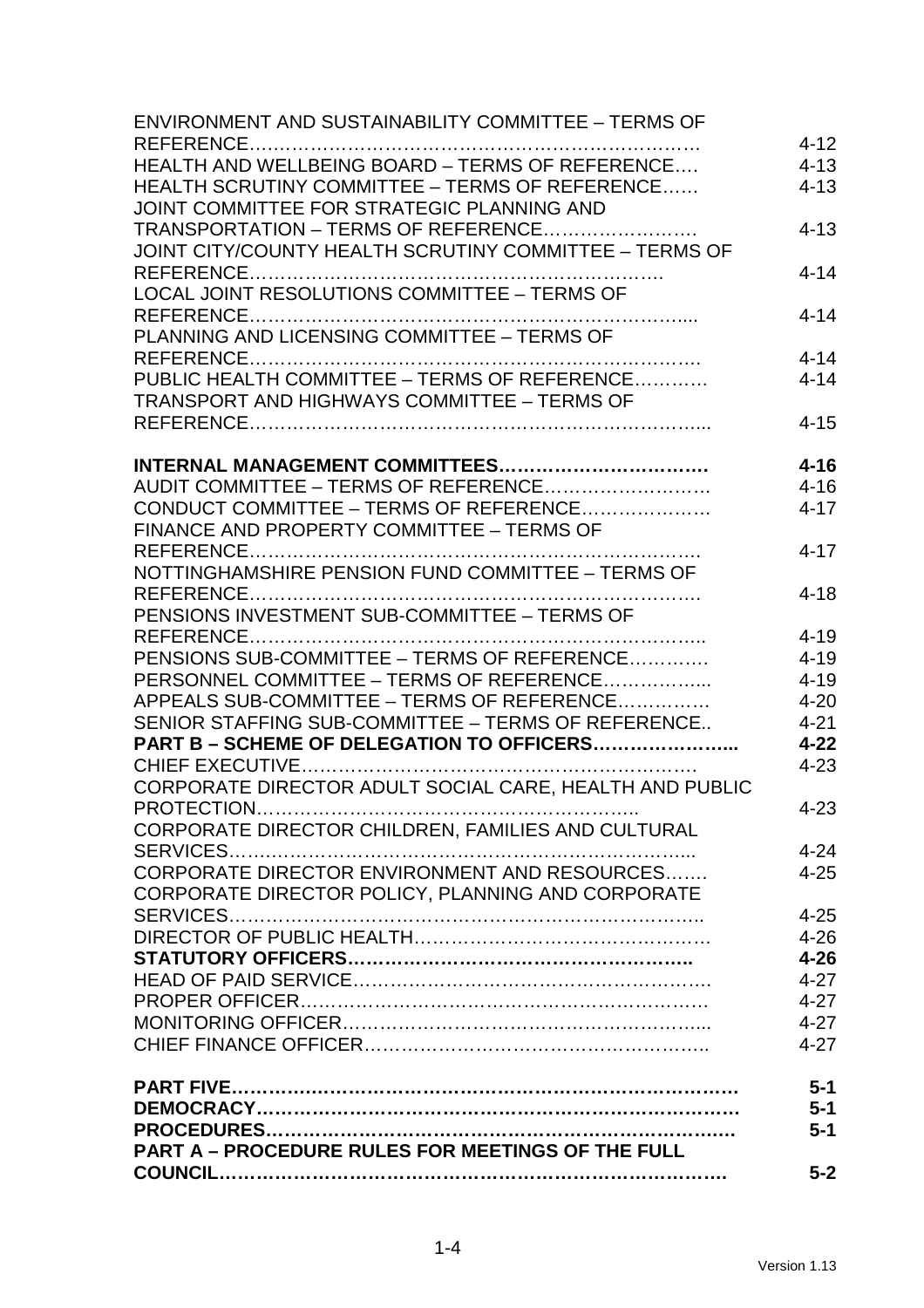|                                                        | $5 - 2$  |
|--------------------------------------------------------|----------|
|                                                        | $5-2$    |
|                                                        | $5-2$    |
|                                                        | $5 - 3$  |
| OTHER POINTS REGARDING THE ORDER OF BUSINESS           | $5 - 3$  |
|                                                        | $5 - 4$  |
| <b>CONSTITUENCY ISSUES</b>                             | $5 - 4$  |
|                                                        | $5 - 4$  |
|                                                        | $5-5$    |
| QUESTIONS REQUIRING A WRITTEN RESPONSE                 | $5-6$    |
|                                                        | $5-6$    |
| CONSIDERATION OF REPORTS FOR DECISION BY COUNCIL       | $5-6$    |
| CONSIDERATION OF INDIVIDUAL MOTIONS TABLED BY          |          |
|                                                        |          |
|                                                        | $5-6$    |
| MOTIONS NOT REQUIRING PRIOR WRITTEN NOTICE             | $5 - 7$  |
|                                                        | $5 - 7$  |
| POINTS OF ORDER AND PERSONAL EXPLANATIONS              | $5 - 8$  |
| AMENDMENTS TO RECOMMENDATIONS AND MOTIONS              | $5 - 8$  |
|                                                        | $5-9$    |
|                                                        | $5-9$    |
|                                                        | $5 - 10$ |
|                                                        | $5 - 10$ |
|                                                        | $5 - 10$ |
|                                                        | $5 - 11$ |
|                                                        | $5 - 11$ |
|                                                        | $5 - 11$ |
|                                                        | $5 - 11$ |
|                                                        | $5 - 12$ |
|                                                        |          |
| <b>PART B - PROCEDURE RULES FOR COMMITTEE AND SUB-</b> |          |
|                                                        | $5 - 13$ |
|                                                        | $5 - 13$ |
|                                                        | $5 - 13$ |
|                                                        | $5 - 13$ |
|                                                        | $5 - 13$ |
| OTHER POINTS REGARDING THE ORDER OF BUSINESS           | $5 - 14$ |
|                                                        | $5 - 14$ |
| CONSIDERATION OF RECOMMENDATIONS IN REPORTS            | $5 - 15$ |
| MOTIONS NOT REQUIRING PRIOR WRITTEN NOTICE             | $5 - 15$ |
|                                                        | $5 - 15$ |
| POINTS OF ORDER AND PERSONAL EXPLANATIONS              | $5 - 16$ |
| AMENDMENTS TO RECOMMENDATIONS AND MOTIONS              | $5 - 16$ |
|                                                        | $5 - 17$ |
|                                                        | $5 - 17$ |
|                                                        | $5 - 18$ |
|                                                        | $5 - 18$ |
| ATTENDANCE OF OTHER COUNTY COUNCILLORS                 | $5 - 18$ |
|                                                        | $5 - 18$ |
| POLICY COMMITTEE AND COMMUNITY SAFETY COMMITTEE        | $5 - 19$ |
|                                                        |          |
|                                                        | $5 - 19$ |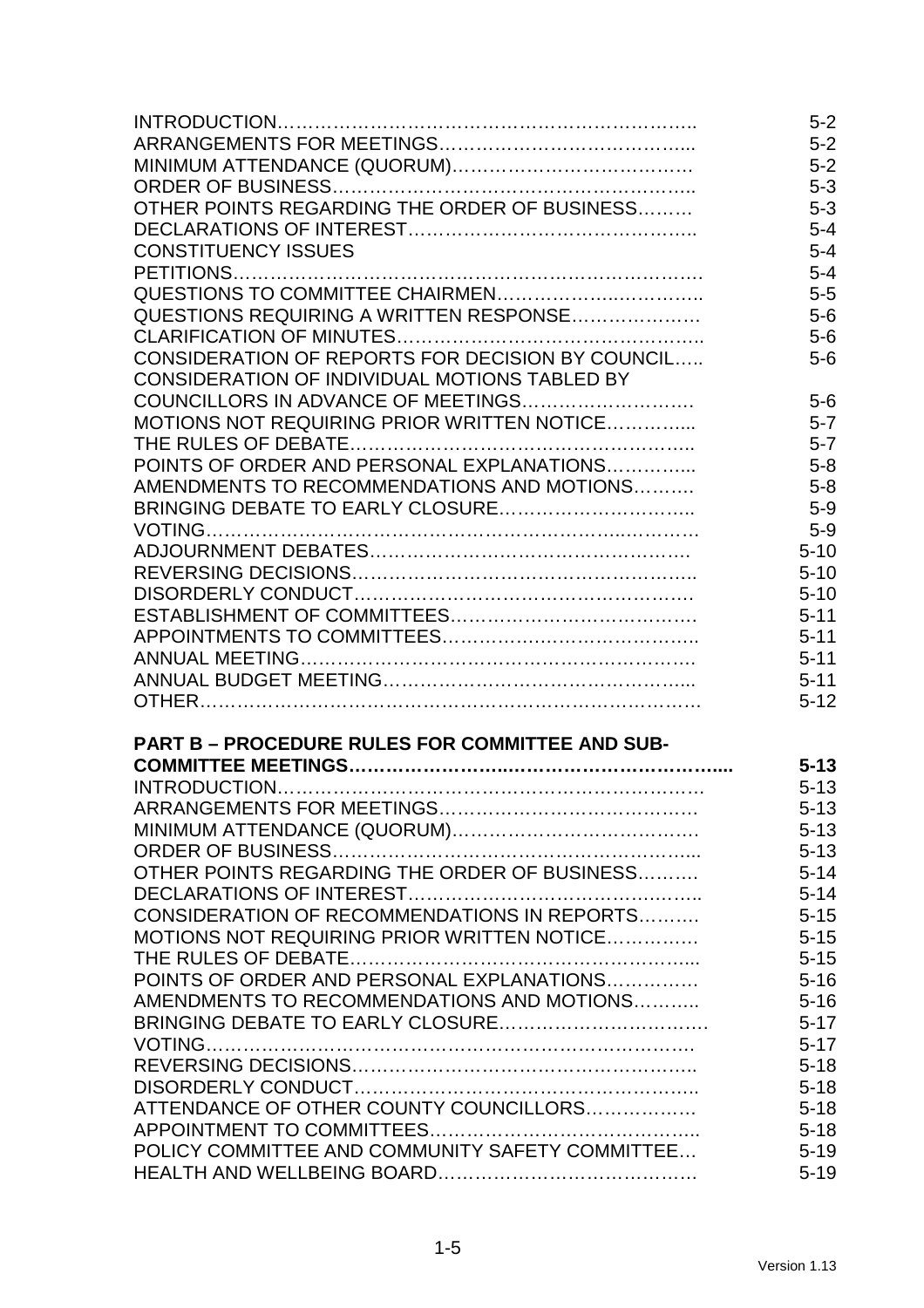|                                                           | $5 - 19$<br>$5 - 19$<br>$5 - 19$ |
|-----------------------------------------------------------|----------------------------------|
|                                                           | $5 - 19$                         |
| <b>PART C - THE PROCEDURE FOR TAKING URGENT DECISIONS</b> | $5 - 20$                         |
| OPTION A - URGENT DECISIONS BY COMMITTEE                  | $5 - 20$                         |
|                                                           | $5 - 20$                         |
| OPTION C - DECISION BY THE CHIEF EXECUTIVE                | $5 - 21$                         |
| REPORT ON THE USE OF THE URGENCY PROCEDURE                | $5 - 21$                         |
|                                                           | $6-1$                            |
|                                                           | $6-1$                            |
|                                                           | $6-2$                            |
|                                                           | $6-2$                            |
|                                                           | $6 - 2$                          |
|                                                           | $6 - 2$                          |
|                                                           | $6 - 2$                          |
|                                                           | $6 - 2$                          |
|                                                           | $6 - 2$                          |
|                                                           | $6 - 3$                          |
|                                                           | $6 - 3$                          |
| 2. FINANCIAL PLANNING AND BUDGETARY CONTROL               | $6 - 3$                          |
|                                                           | $6 - 3$                          |
| 4. CAPITAL EXPENDITURE AND OTHER MAJOR PROJECTS           | $6 - 3$                          |
|                                                           | $6 - 3$                          |
| 6. MANAGEMENT, RETENTION, SECURITY AND DISPOSAL OF        |                                  |
|                                                           | $6 - 3$                          |
|                                                           | $6 - 3$                          |
|                                                           | $6 - 3$                          |
| 9. PROCUREMENT OF GOODS, SERVICES AND WORKS               | $6 - 3$                          |
| 10. PAYMENT FOR GOODS, SERVICES AND WORKS                 | $6 - 3$                          |
| 11. INCOME, BANKING AND IMPREST ACCOUNTS                  | $6 - 3$                          |
|                                                           | $6 - 3$                          |
|                                                           | $6 - 3$                          |
|                                                           | $6 - 3$                          |
|                                                           | $6 - 3$                          |
| 17. PROTECTING PUBLIC FUNDS AND ASSETS                    | $6 - 3$<br>$6 - 3$               |
|                                                           | $6 - 3$                          |
| 19. INFORMATION AND COMMUNICATIONS TECHNOLOGY (ICT)       | $6 - 3$                          |
|                                                           | $6 - 3$                          |
|                                                           |                                  |
| PART A - ALLOWANCES FOR COUNCILLORS                       | $6 - 60$<br>$6 - 60$             |
|                                                           | $6 - 60$                         |
|                                                           | $6 - 61$                         |
|                                                           | $6 - 61$                         |
|                                                           | $6 - 61$                         |
|                                                           |                                  |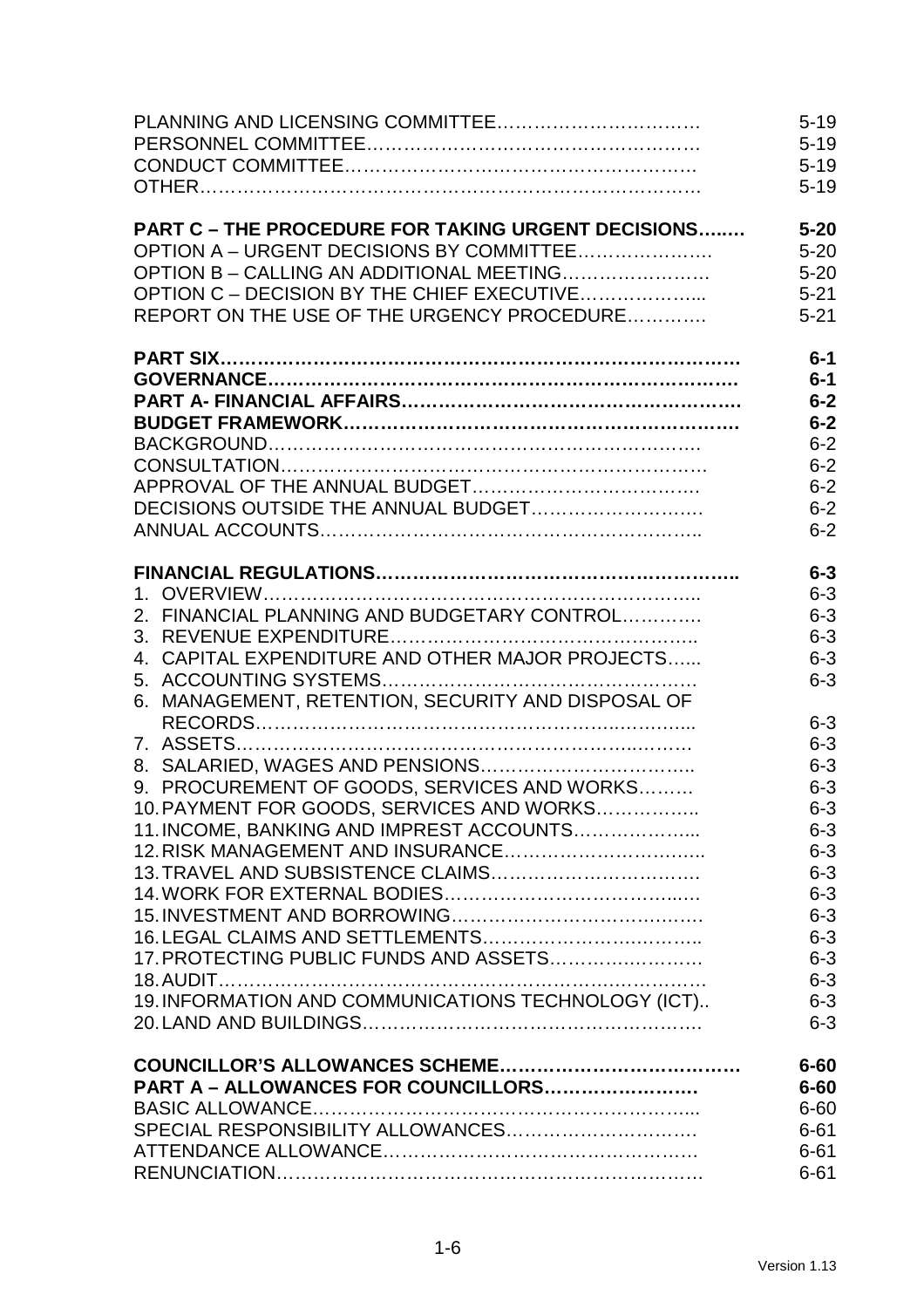|                                                               | $6 - 61$ |
|---------------------------------------------------------------|----------|
|                                                               | $6 - 61$ |
| MATERNITY LEAVE AND ADOPTION LEAVE                            | $6 - 62$ |
|                                                               | $6 - 62$ |
| TRAVEL AND SUBSISTENCE ALLOWANCES                             | $6 - 62$ |
|                                                               | $6 - 62$ |
| <b>PART B - ALLOWANCES FOR STATUTORY CO-OPTEES</b>            | $6 - 62$ |
| <b>PART C - ALLOWANCES FOR EDUCATION APPEAL PANEL</b>         |          |
|                                                               | $6 - 63$ |
| PART D - TRAVELLING AND SUBSISTENCE                           | $6 - 63$ |
|                                                               | $6 - 64$ |
|                                                               | $6 - 64$ |
|                                                               | $6 - 65$ |
|                                                               | $6 - 66$ |
|                                                               | $6 - 66$ |
|                                                               | $6 - 67$ |
|                                                               | $6 - 67$ |
|                                                               | $6 - 68$ |
| APPROVED DUTIES (TRAVELLING AND SUBSISTENCE                   |          |
|                                                               | 6-68     |
|                                                               | $6 - 68$ |
| FOR STATUTORY CO-OPTEES AND OTHER CO-OPTED MEMBERS OF         |          |
| THE COUNCIL'S COMMITTEES AND SUB-COMMITTEES                   | $6 - 70$ |
| FOR MEMBERS OF EDUCATION APPEALS PANELS                       | $6 - 70$ |
|                                                               | $6 - 70$ |
|                                                               | $6 - 71$ |
|                                                               | $6 - 71$ |
|                                                               | $6 - 71$ |
|                                                               | $6 - 71$ |
|                                                               | $6 - 71$ |
|                                                               |          |
|                                                               | $6 - 73$ |
|                                                               | $6 - 73$ |
|                                                               | $6 - 73$ |
|                                                               | $6 - 74$ |
|                                                               | $6 - 74$ |
|                                                               | $6 - 74$ |
| TRAVEL TO NORTHERN IRELAND/REPUBLIC OF IRELAND/OUTSIDE        |          |
|                                                               | $6 - 75$ |
|                                                               | $6 - 75$ |
|                                                               | $6 - 75$ |
| WITHIN THE UK (INCLUDING NORTHERN IRELAND)                    | $6 - 75$ |
|                                                               | $6 - 76$ |
|                                                               | $6 - 76$ |
|                                                               | $6 - 77$ |
| <b>PART B - CODES OF CONDUCT AND GUIDANCE FOR COUNCILLORS</b> |          |
|                                                               | $6 - 79$ |
| CODE OF CONDUCT FOR COUNCILLORS AND CO-OPTED MEMBERS          | $6 - 79$ |
|                                                               | $6 - 79$ |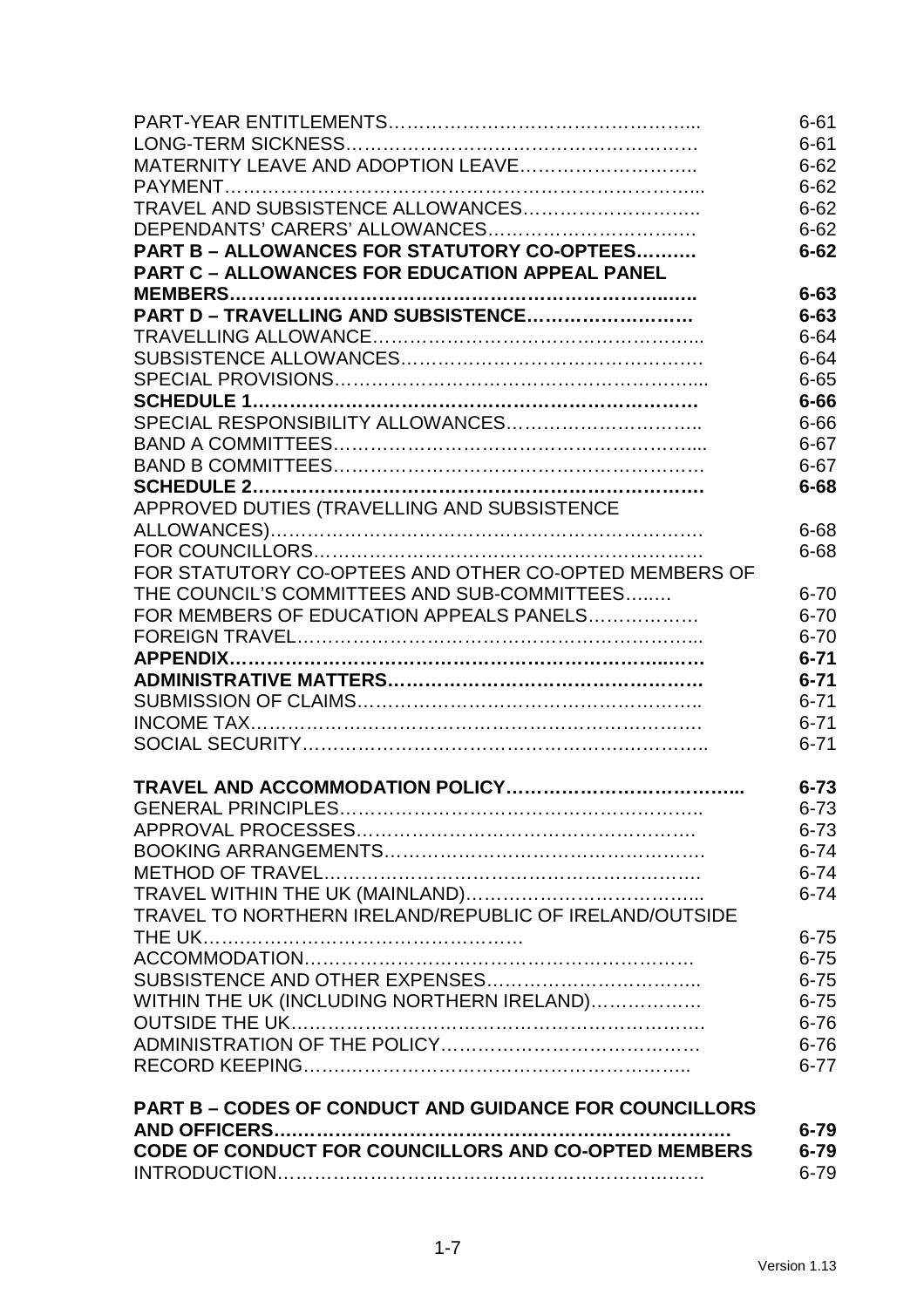| $6 - 79$                                                       |
|----------------------------------------------------------------|
| REGISTERING AND DECLARING PECUNIARY AND NON-PECUNIARY          |
| $6 - 80$                                                       |
| $6 - 81$                                                       |
| $6 - 82$                                                       |
| $6 - 82$                                                       |
| $6 - 84$                                                       |
| $6 - 84$                                                       |
| $6 - 84$                                                       |
| $6 - 84$                                                       |
| $6 - 85$                                                       |
| $6 - 85$                                                       |
| WHAT TO DO IF YOU ARE OFFERED HOSPITALITY<br>$6 - 86$          |
| $6 - 86$                                                       |
| $6 - 86$                                                       |
| $6 - 86$                                                       |
| $6 - 87$                                                       |
| THE RELATIONSHIP BETWEEN OFFICERS AND COUNCILLORS<br>$6 - 87$  |
| THE RELATIONSHIP BETWEEN OFFICERS AND THE PUBLIC<br>$6 - 87$   |
| THE RELATIONSHIP BETWEEN OFFICERS AND CONTRACTORS<br>$6 - 87$  |
| APPOINTMENTS AND OTHER EMPLOYMENT MATTERS<br>$6 - 87$          |
| $6 - 88$                                                       |
| USE OF COUNCIL PREMISES OR FACILITIES FOR WORK NOT             |
| $6 - 88$                                                       |
| $6 - 88$                                                       |
| $6 - 88$                                                       |
| $6 - 88$                                                       |
| $6 - 88$                                                       |
| PROTOCOL FOR COUNCILLOR AND OFFICER RELATIONSHIPS<br>$6 - 90$  |
| $6 - 90$                                                       |
| $6 - 90$                                                       |
| $6 - 90$                                                       |
| $6 - 91$                                                       |
| THE RELATIONSHIP BETWEEN EMPLOYEES AND COUNCILLORS<br>$6 - 91$ |
| OFFICER RELATIONSHIPS WITH PARTY GROUPS<br>$6 - 92$            |
| EMPLOYEES TO KEEP COUNCILLORS INFORMED ABOUT LOCAL<br>$6 - 92$ |
|                                                                |
| $6 - 93$                                                       |
| $6 - 93$                                                       |
| $6 - 93$                                                       |
| $6 - 93$                                                       |
| $6 - 93$                                                       |
| PROTOCOL FOR INVOLVEMENT IN OUTSIDE BODIES<br>$.6 - 94$        |
| $6 - 94$                                                       |
| SUPPORT FOR REPRESENTATIVES ON OUTSIDE BODIES<br>$6 - 94$      |
| RESPONSIBILITIES OF COUNTY COUNCIL REPRESENTATIVES ON          |
| $6 - 94$                                                       |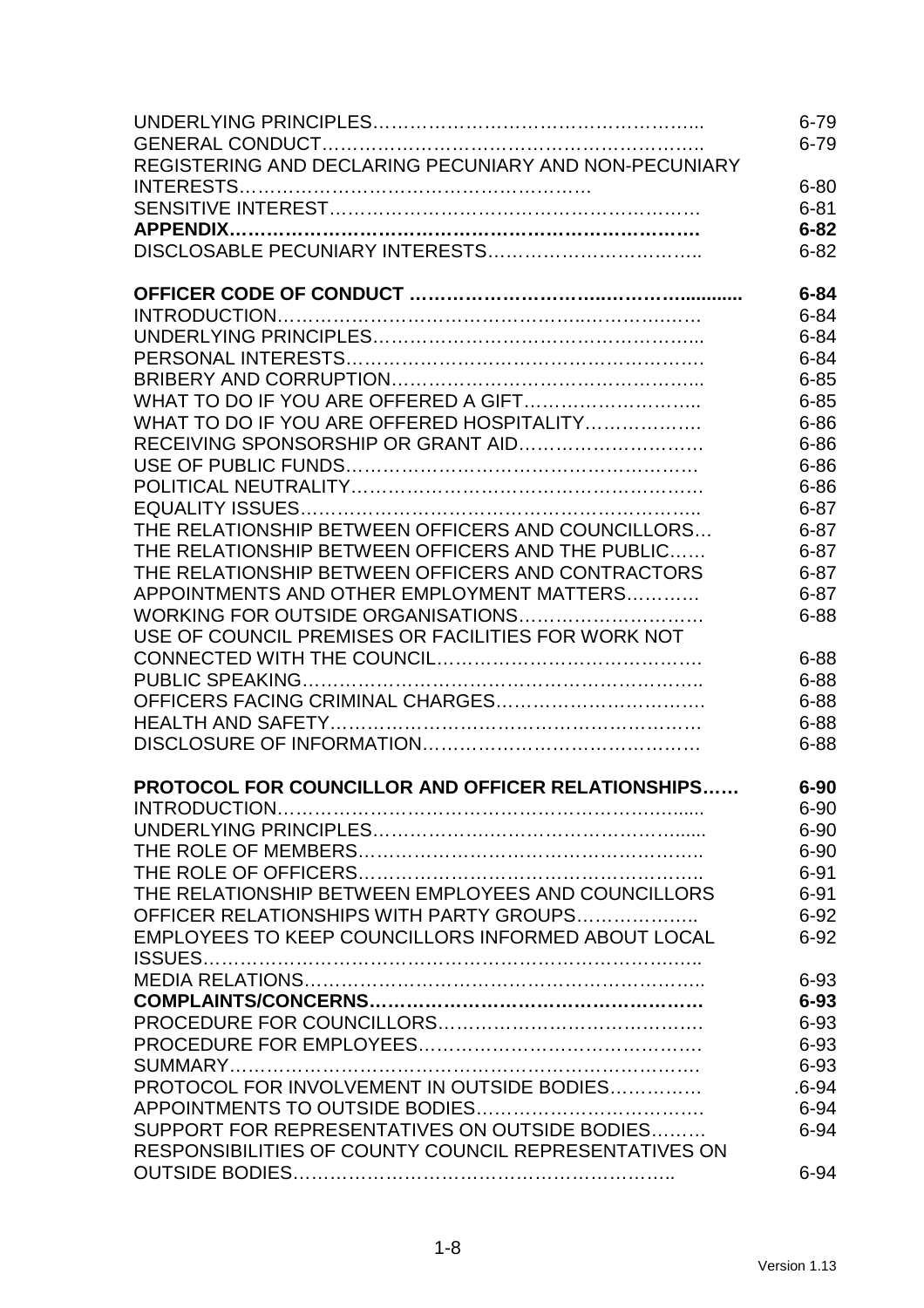| <b>PART C - EMPLOYMENT PROCEDURE RULES</b>            | 6-97      |
|-------------------------------------------------------|-----------|
|                                                       | 6-97      |
| APPOINTMENT AND DISMISSAL – SENIOR EMPLOYEES          | 6-97      |
|                                                       | 6-97      |
|                                                       | 6-98      |
| APPOINTMENT OF ASSISTANTS TO POLITICAL GROUPS         | 6-98      |
| APPOINTMENT, DISMISSAL AND MANAGEMENT OF ALL OTHER    |           |
|                                                       | 6-99      |
| EMPLOYMENT POLICIES AND PROCEDURES                    | 6-99      |
|                                                       | 6-99      |
| CHANGES TO STAFFING AND STRUCTURE RECORDS             | $6 - 100$ |
|                                                       | $6 - 100$ |
| RESOLUTION OF DISPUTES UNDER THE EMPLOYMENT RELATIONS |           |
|                                                       | $6 - 100$ |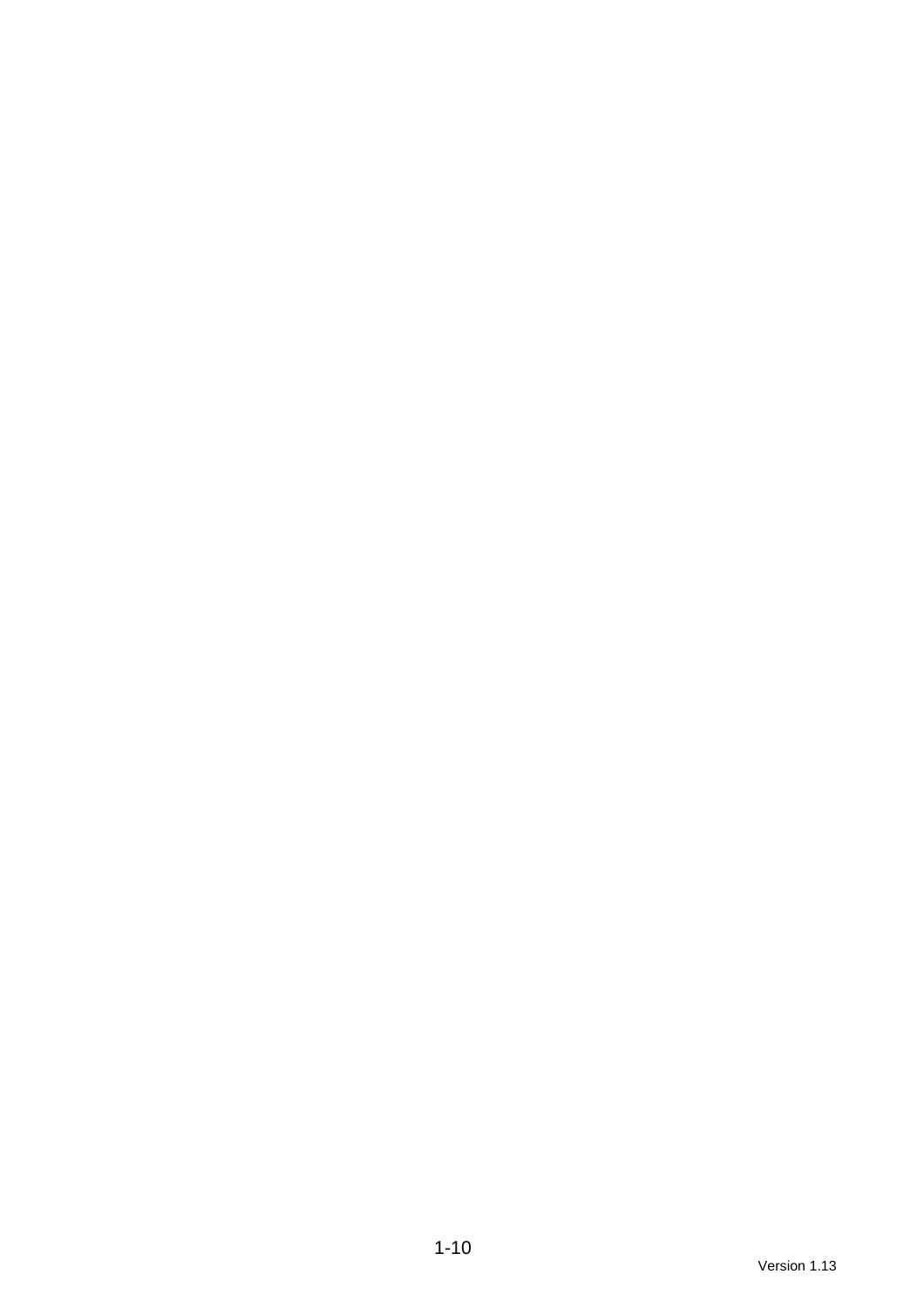# **PART ONE**

# **INTRODUCTION**

1. This Constitution sets out how Nottinghamshire County Council is governed including how decisions are made.

# **THE COUNCIL'S DECISION-MAKING STRUCTURE**

- 2. The Council and its committees and officers will make decisions in accordance with the Authority's governing principles which are as follows:
	- a. Creating and implementing a strategic vision for Nottinghamshire
	- b. Focusing on outcomes for the people of Nottinghamshire
	- c. Councillors and staff working together to achieve the Council's common purpose
	- d. Upholding high standards of conduct and behaviour
	- e. Taking informed and transparent decisions
	- f. Engaging with local people and other stakeholders to ensure robust public accountability and putting the customer at the heart of everything we do
	- g. Ensuring the effectiveness of Councillors and staff through appropriate support.
- 3. With the exception of day-to-day operational matters, all decisions of the Council are taken either at Full Council involving all 67 County Councillors, or by committees. Committees are comprised of councillors, to reflect the political balance of the Council.
- 4. The Council has appointed the following committees:

| <b>Adult Social Care and Health</b><br>Committee | <b>Economic Development Committee</b>              |
|--------------------------------------------------|----------------------------------------------------|
| <b>Appeals Sub-Committee</b>                     | <b>Environment and Sustainability</b><br>Committee |
| <b>Audit Committee</b>                           | <b>Finance and Property Committee</b>              |
| Children and Young People's<br>Committee         | <b>Grant Aid Sub-Committee</b>                     |
|                                                  | Health and Wellbeing Board                         |
| <b>Community Safety Committee</b>                | <b>Health Scrutiny Committee</b>                   |
| <b>Corporate Parenting Sub-Committee</b>         | Joint Committee on Strategic                       |
| <b>Culture Committee</b>                         | <b>Planning &amp; Transport</b>                    |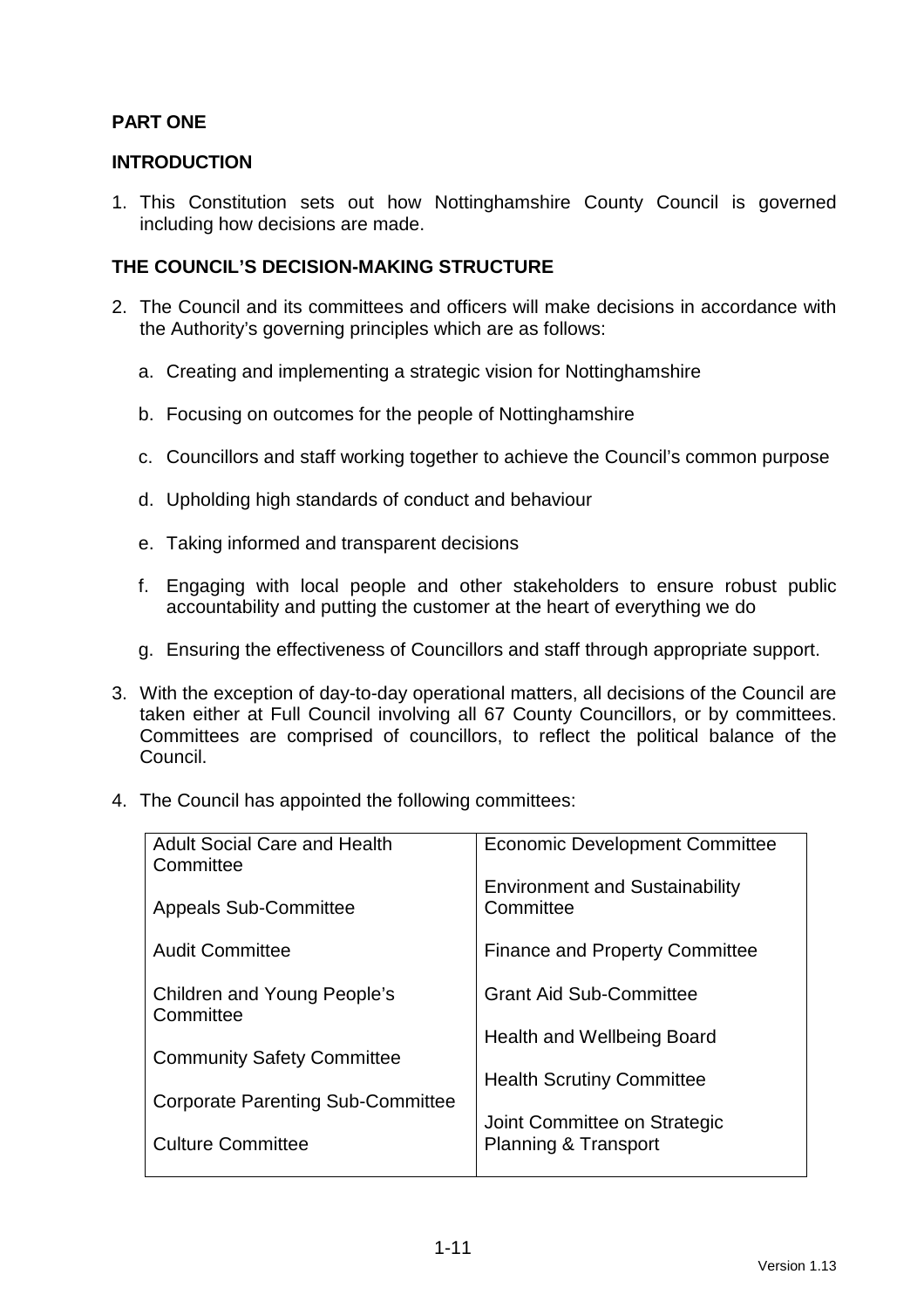| Joint City/Council Health Scrutiny<br>Committee | <b>Personnel Committee</b>                |
|-------------------------------------------------|-------------------------------------------|
| <b>Local Joint Resolutions Committee</b>        | <b>Planning &amp; Licensing Committee</b> |
|                                                 | <b>Policy Committee</b>                   |
| Nottinghamshire Pension Fund<br>Committee       | <b>Public Health Committee</b>            |
| <b>Pensions Investment Sub-Committee</b>        | <b>Senior Staffing Sub-Committee</b>      |
| <b>Pensions Sub-Committee</b>                   | <b>Transport and Highways Committee</b>   |

- 5. Part Four of this Constitution sets out Council, committee and employee responsibilities in detail.
- 6. All Council and committee decisions are taken following consideration of a report which gives background information, any alternative options available and other relevant considerations such as the potential impact on equalities, crime and disorder and human rights. The procedure for committee meetings where decisions are taken is set out in Part Five.

# **PUBLIC INVOLVEMENT**

- 7. The Council encourages the public of Nottinghamshire to get involved in local democracy and decision-making.
- 8. The public elects County Councillors every four years. They also have the right to submit petitions. More information on petitions is available in Part Five of this **Constitution**
- 9. Access to the right information is essential if the public is to be properly involved; Part Three of this Constitution explains how information is made available. In particular, the public has the right to attend all meetings of Council and its committees, and to see reports and background papers. The Council's diary of meetings and reports are available on the Council's website: www.nottinghamshire.gov.uk
- 10. The Council operates complaints procedures which are overseen by the Local Government Ombudsman.

# **COUNCILLORS**

11. Councillors collectively are the ultimate policy makers. The Council's Policy Framework is set out in Part Two of this Constitution. Their role is to act in the interests of the whole county of Nottinghamshire, and also to represent the communities which elected them, bringing their views to the decision-making process. In addition they deal with individual casework and act on behalf of constituents in resolving particular problems.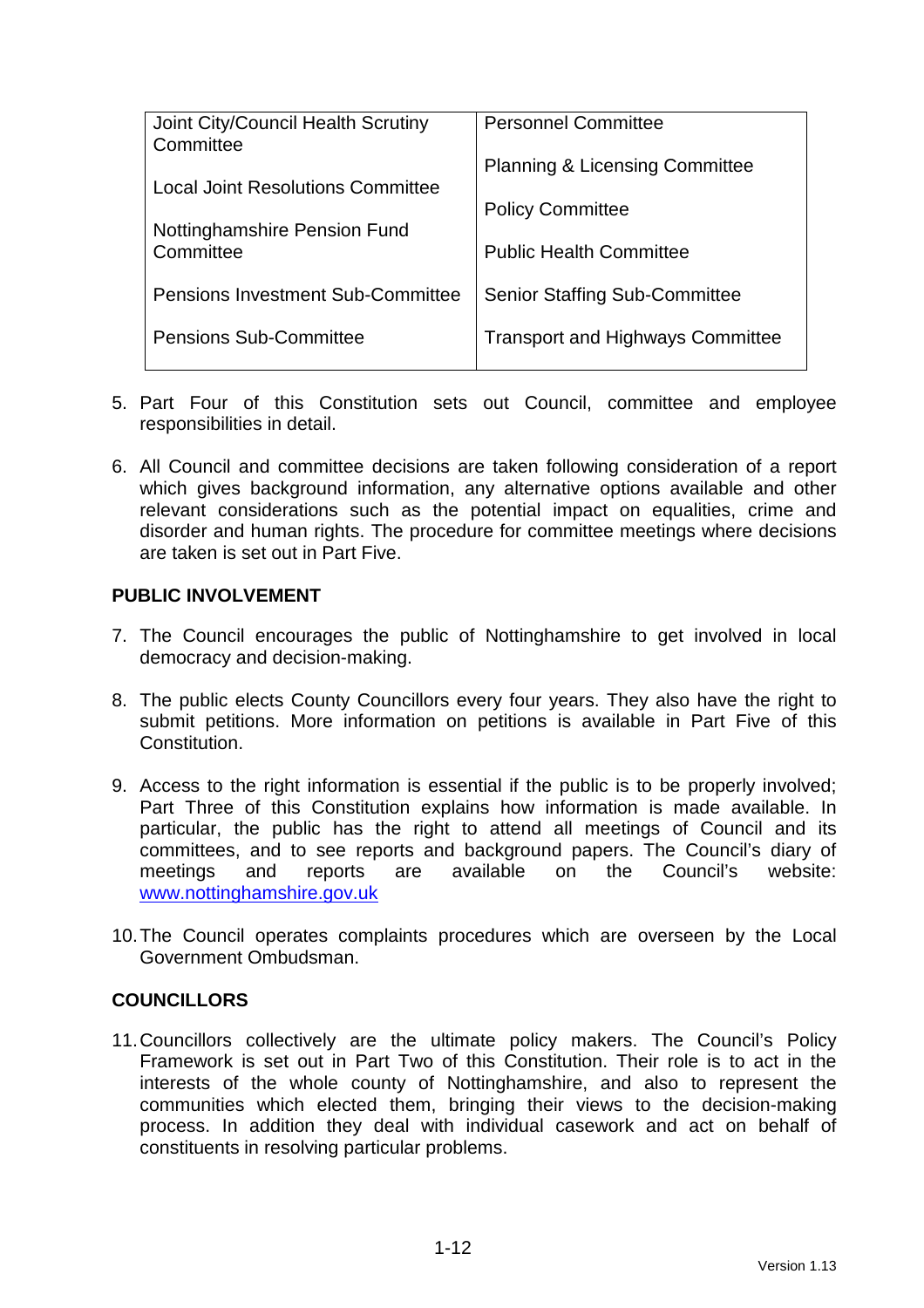- 12. Nottinghamshire County Councillors have adopted a Code of Conduct to ensure the highest standards are maintained. This is set out in Part Six of this Constitution.
- 13. The Council elects a Chairman and Vice-Chairman of the Council annually. They will carry out the formal and ceremonial duties of the Council, chairing meetings of Full Council and representing the Authority at civic functions.
- 14. The Chairman of Policy Committee will be the Council Leader and the Vice-Chairman will be the Deputy Leader.

# **STAFFING**

- 15. The Council employs staff to carry out its functions and decides every year how many are required. The Staffing Procedure Rules [see Part Six of this Constitution] set out how decisions relating to staffing issues will be taken.
- 16. The Council has also adopted a Code of Conduct to ensure the highest standards are maintained. This is set out in Part Six of this Constitution.
- 17. There is a legal requirement to allocate some specific responsibilities to officers and the Council has designated the following posts:

| <b>Chief Executive</b>                                   | Head of Paid Service & Proper Officer |
|----------------------------------------------------------|---------------------------------------|
| Corporate Director Policy, Planning   Monitoring Officer |                                       |
| and Corporate Services                                   |                                       |
| <b>Service Director Financial Services</b>               | Chief Finance Officer (also known as  |
|                                                          | Section 151 Officer)                  |

18. These post holders' specific responsibilities are set out in Part Four of this Constitution.

#### **FINANCES**

- 19. To ensure transparency and propriety in how the Council spends taxpayers' money, the Council has adopted Financial Regulations which are set out in Part Six of this Constitution. The Council sets its budget annually; the framework for the process is set out in Part Six of this Constitution.
- 20. It has also adopted a Scheme of Councillor Allowances and Travel and Accommodation Policy regarding expenses, both of which are set out in Part Six.
- 21. The Council publishes its annual statement of accounts and all individual items of expenditure over £500 on its website, and approves and publishes senior officer pay.

#### **PARTNERSHIP WORKING**

22. The Council is committed to working with its partners such as the City Council, district and borough councils, parish councils, the Health Service, the voluntary sector and other public bodies, to deliver services in the most effective way. The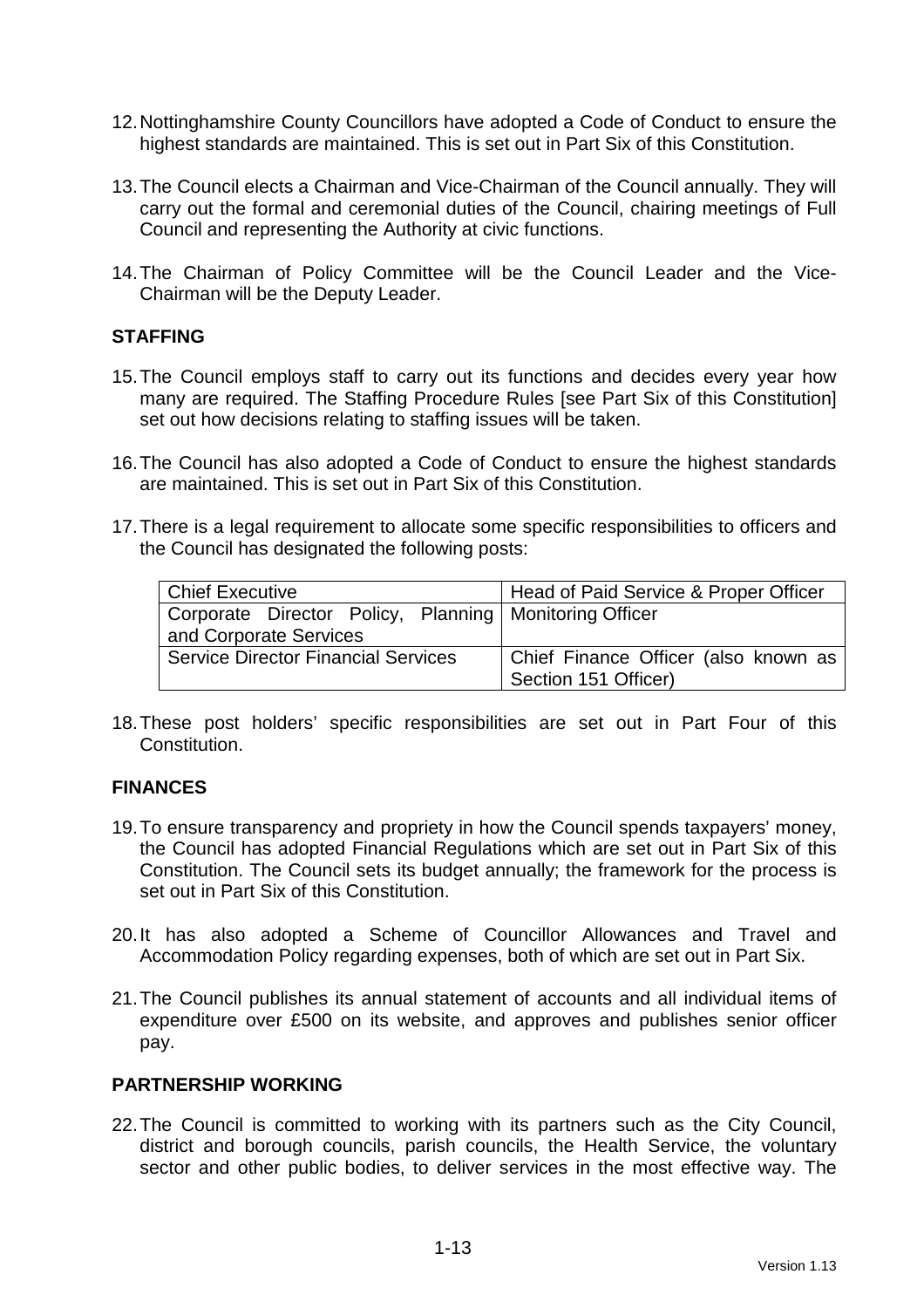Council has adopted a protocol for councillors and officers involved with outside bodies. This is set out in Part Six of this Constitution.

23. The Council may also contract-out functions to other bodies or organisations where considered appropriate.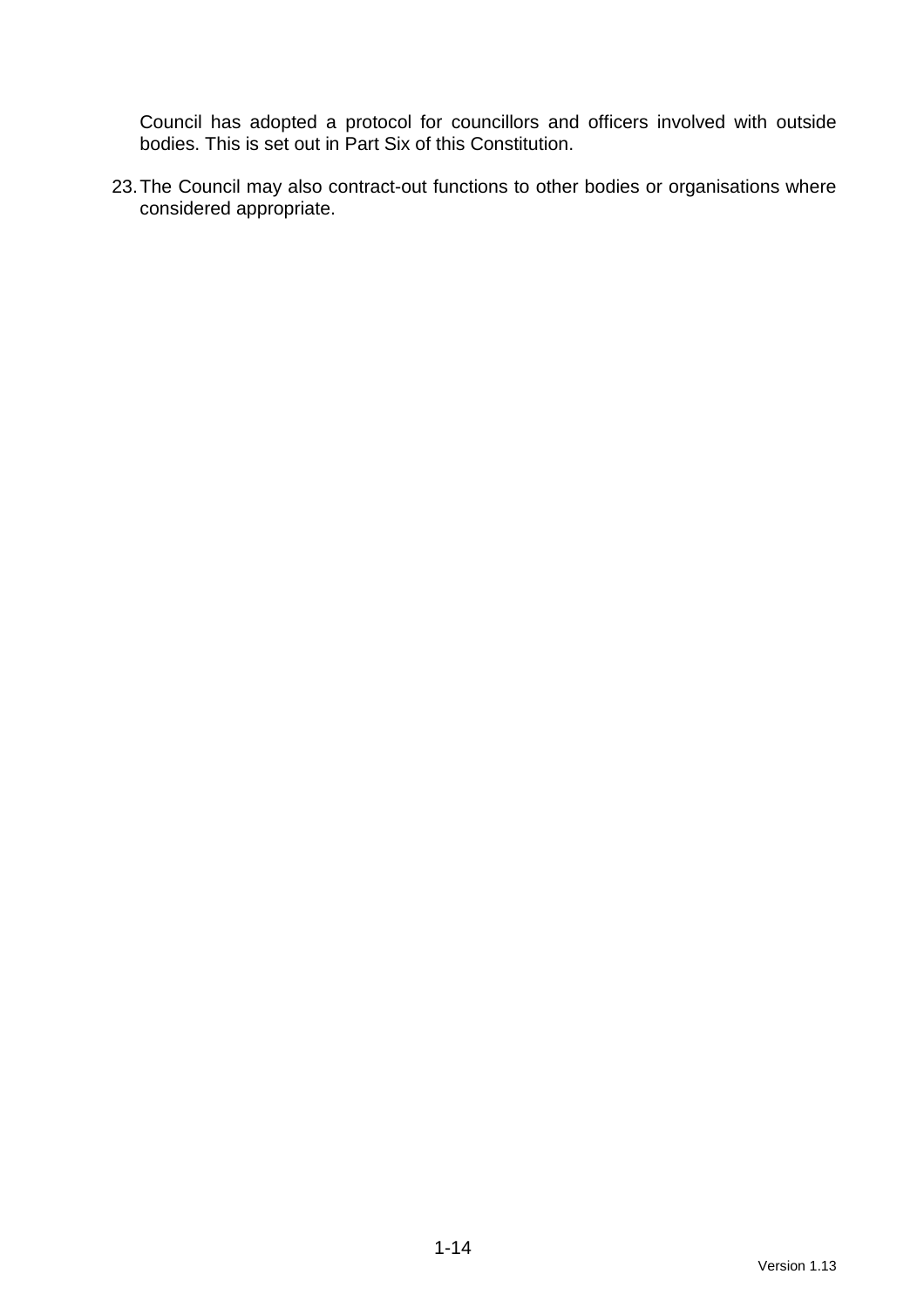# **PART TWO**

# **POLICY FRAMEWORK**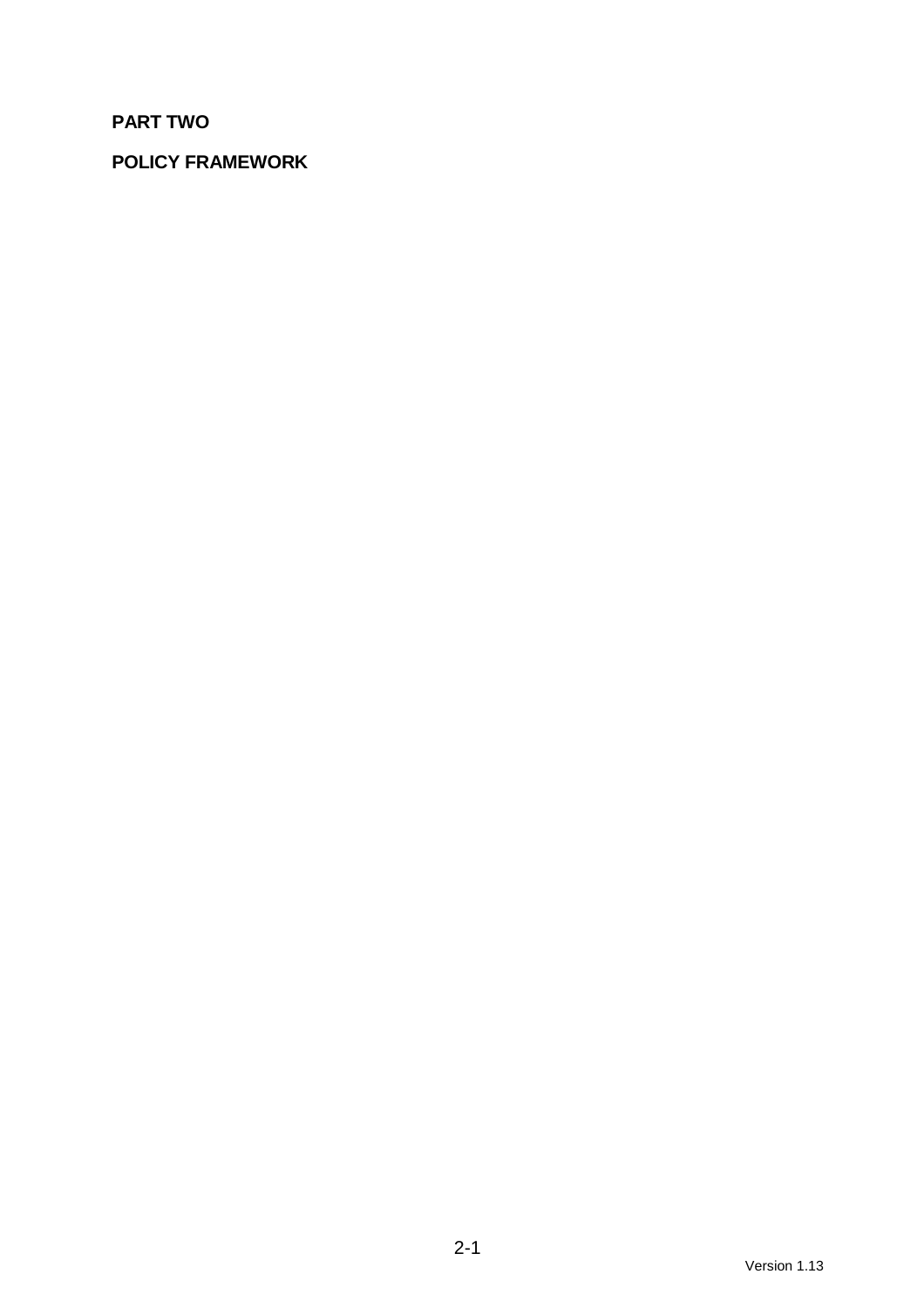# **RESPONSIBILITY FOR POLICY**

1. Councillors are collectively the ultimate policy makers for the County Council. The Council's policies are set by Councillors as set out in the responsibility for functions of the Full Council and the Policy Committee.

# **POLICY**

- 2. The Council's policies establish the principles that the organisation will follow in
	- a. according with the Council's governing principles
	- b. implementing the strategic vision for Nottinghamshire
	- c. all decision making
	- d. developing, improving, commissioning and providing services
	- e. representing the views of the Council and Nottinghamshire.
- 3. The council's ambitions, values and priorities will be set out in a strategic vision for Nottinghamshire.
- 4. The strategic vision for Nottinghamshire will be delivered through a Plan. The council will report progress and achievements against the Plan.

# **FRAMEWORK**

- 5. The Council's policies and strategies will be informed by the strategic vision for Nottinghamshire, the ambitions, values and priorities set out in the vision and the Plan to deliver it.
- 6. The Council's policies and strategies will be supported by a plan for implementation of the policy or delivery of the strategy. The council will report progress and achievements against these Plans.
- 7. The Council's policies and strategies will be accessed from a single policy library and will be subject to review.
- 8. The development and review of policy will be led by Councillors. The Council will usually set one policy with service specific considerations if appropriate.
- 9. The Council may develop procedures and issue guidance in accordance with its policies.
- 10. Within the responsibility for functions of the Full Council and the Policy Committee Policy is a collective term which includes the Council's policies, strategies and statutory plans.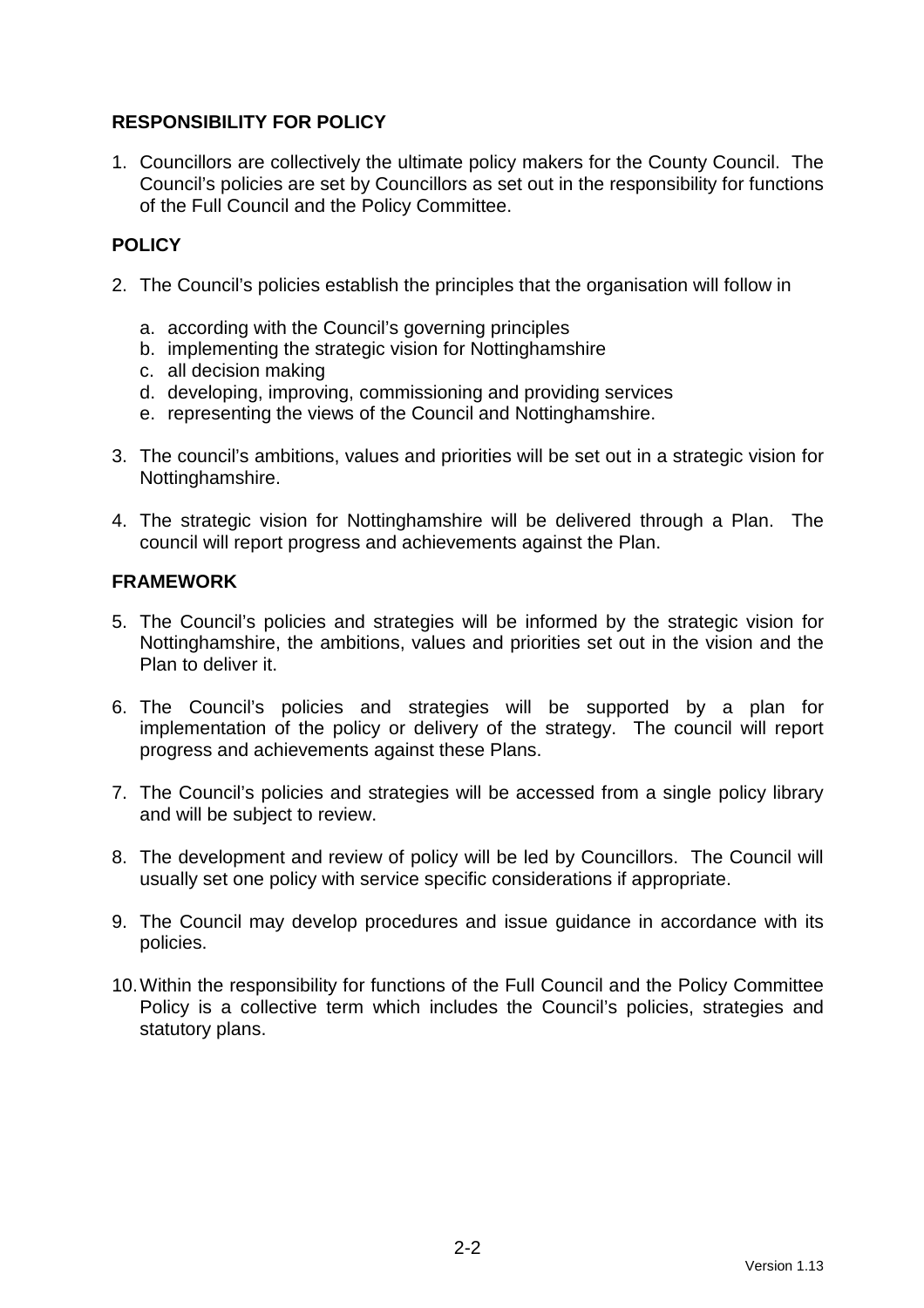# **PART THREE**

**TRANSPARENCY** 

**ACCESS TO INFORMATION AND MEETINGS**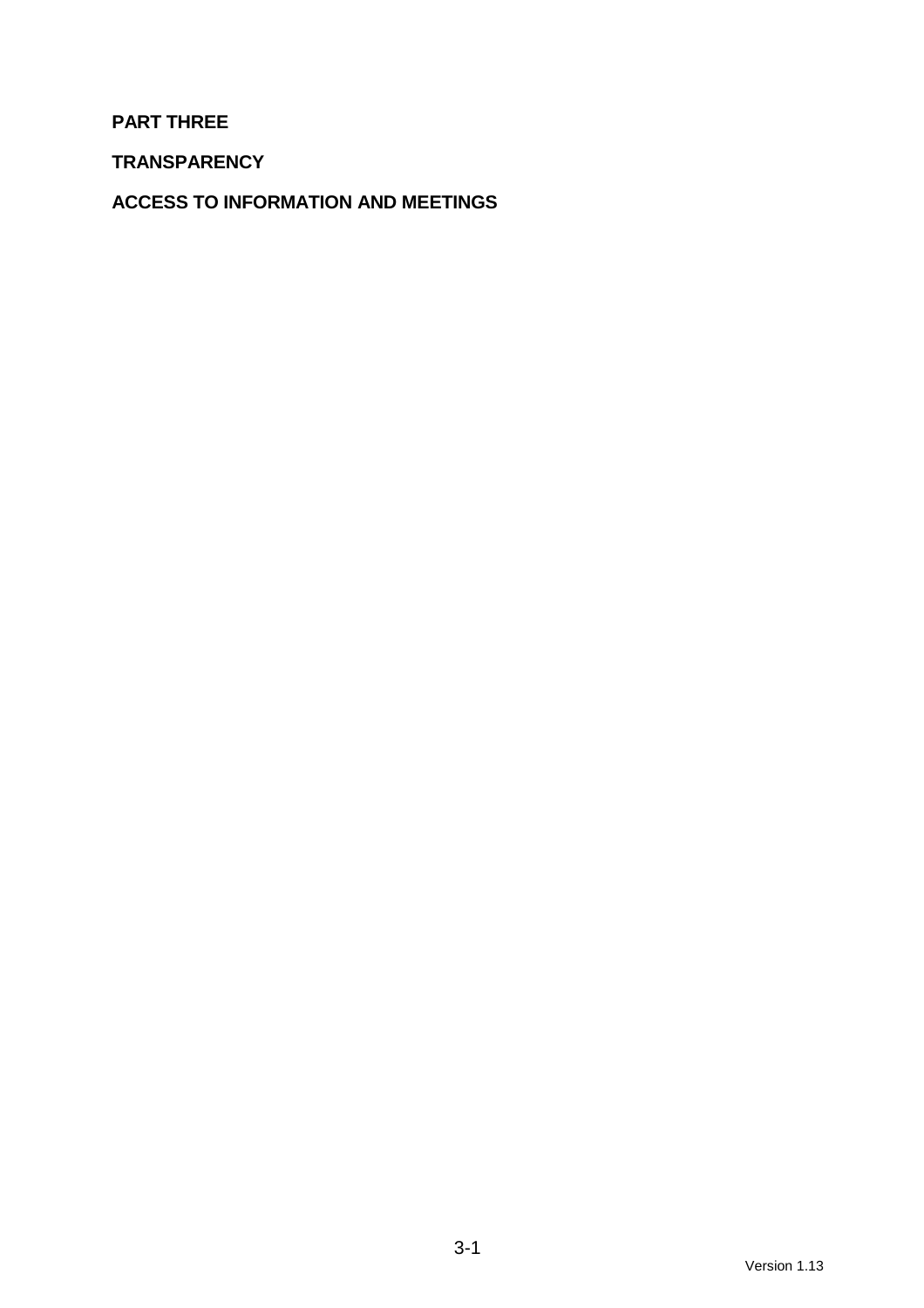# **INTRODUCTION**

- 1. Nottinghamshire County Council is committed to the principles of openness and accountability and encourages the public to attend meetings and take an active interest in how the Council works.
- 2. The Council is committed to making available minutes, agendas and reports for public inspection.
- 3. Councillors have additional rights to access information which they need to assist them in fulfilling their responsibilities.
- 4. These rules apply to all meetings of the Council, committees and sub-committees and set out the rights of individuals to attend meetings and access information.

# **REPORTS**

- 5. Committee reports will normally be available to the public. However if exempt information is required to enable a proper decision to be taken, it will be placed in an appendix to the report. Categories of exempt information are set out below.
- 6. Reports which include exempt information will set out the reason for this exemption and in the body of the report explain why it is not in the public interest to make that information available at that time.
- 7. On rare occasions it may be necessary for a whole report to be exempt and not publicly available due to the nature of the information it contains.
- 8. All reports will include a list of background papers (if any) relating to the subject matter of the report which:
	- a. have been relied on in preparing the report (e.g. a consultant's report);
	- b. disclose any facts or matters on which the report or an important part of the report is based;
- 9. Reports may also include a list of any previous reports on the same issue and other published information that is relevant
- 10. Anyone requiring a copy of background papers for any report should contact Democratic Services. The list of background papers should indicate whether any papers include exempt or confidential information which cannot be disclosed.

#### **MEETINGS**

- 11. The Council will give at least five clear working days' notice of all meetings. Details of all meetings will be posted on the notice board at County Hall and the Council's website: www.nottinghamshire.gov.uk.
- 12. Copies of the agenda and reports for meetings will be made available to the public for inspection at County Hall and will also be available on the Council's website. These documents will be made available: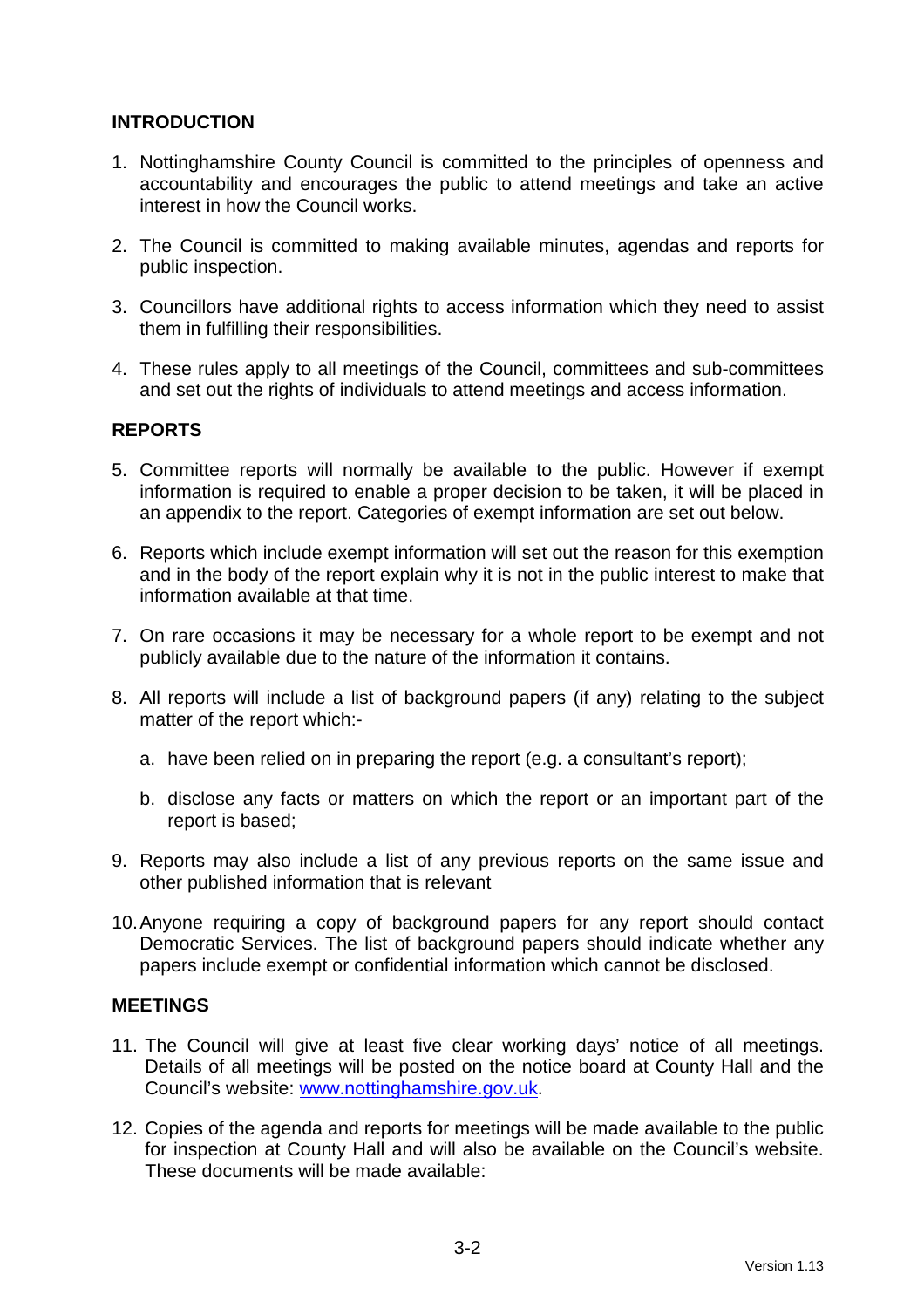- a. five clear working days before the meeting; or
- b. in the case of an urgent item or additional information, as soon as possible.
- 13. Members of the public may attend all meetings of the Council and its committees and will only be excluded when exempt information is discussed.

# **PUBLIC ACCESS TO DOCUMENTS AFTER THE MEETING**

- 14. Copies of meeting documents will be publicly available for 6 years following the date of the meeting unless they relate to exempt or confidential information.
- 15. The Council will supply copies of the publicly available documents to any person who requests them but may make a charge for costs incurred such as postage and photocopying.
- 16. Meeting documents will include minutes of meetings, agendas and reports. In respect of meetings of the Full Council, minutes of meetings will record any Councillor's absence of more than 30 minutes from a meeting.

#### **CIRCUMSTANCES WHERE THE PUBLIC ARE EXCLUDED FROM MEETINGS**

- 17. Members of the public may be excluded from a meeting where exempt information as set out below is being discussed.
- 18. Members of the public must be excluded from a meeting where confidential information is being discussed. Confidential information for these purposes is:
	- a. information given to the Council by a Government Department on terms which do not permit its public disclosure; or
	- b. information which cannot be publicly disclosed by virtue of any enactment or by Court Order.

#### **CATEGORIES OF EXEMPT INFORMATION**

- 1. Information relating to any individual, such as names, addresses, telephone numbers, or job titles
- 2. Information which is likely to reveal the identity of an individual, such as names, addresses, telephone numbers, or job titles
- 3. Information relating to the financial or business affairs of individuals or organisations (including the Council). This could include contemplated as well as past or current activities
- 4. Information relating to any consultations or negotiations on employee relations
- 5. Information to which legal professional privilege applies
- 6. Information which discloses the Council's intention to issue a formal legal notice or make a formal legal order or direction
- 7. Information relating to any action taken or to be taken in connection with the prevention, investigation or prosecution of crime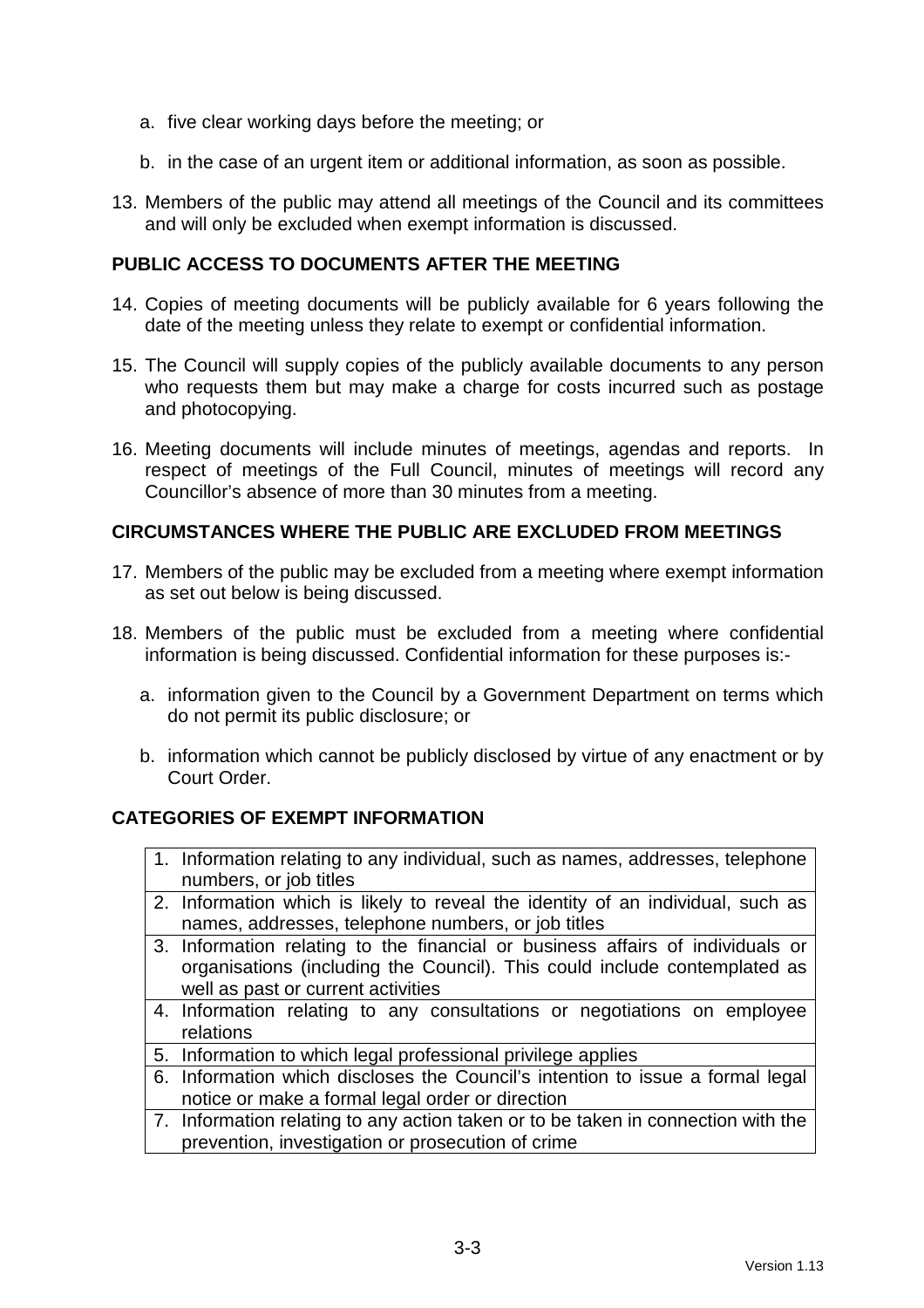- 19. General Conditions for all categories of exempt information:
	- a. Information **is not** exempt information if it relates to proposed development for which the Council as local planning authority may grant itself planning permission.
	- b. Information **is not** exempt if it is required by law to be publicly available.
	- c. Information can be exempt if it falls within one of the categories above and the public interest in maintaining the exemption outweighs the public interest in disclosing the information.

#### **ADDITIONAL RIGHTS TO INFORMATION**

- 20. The provisions in this section of the Constitution do not affect any specific rights relating to the access of information which are contained elsewhere in this Constitution or the law; for example the Freedom of Information Act and the Data Protection Act
- 21. Previously exempt information may subsequently be made available if the reason for exemption no longer applies.

#### **COUNCILLORS' ADDITIONAL RIGHTS**

#### **ATTENDANCE AT MEETINGS**

22. The PART B – PROCEDURE RULES FOR COMMITTEE AND SUB-COMMITTEE MEETINGS set out the provisions that apply to Councillors who wish to attend meetings of which they are not a member.

# **ACCESS TO INFORMATION**

23. Councillors may request officers to provide them with any information they need to assist them in fulfilling their responsibilities as elected representatives. However, Councillors may not be able to access information which in the opinion of the Monitoring Officer is in draft form, contains confidential or exempt information as defined in this section, or where disclosure would breach the provisions of the Data Protection Act.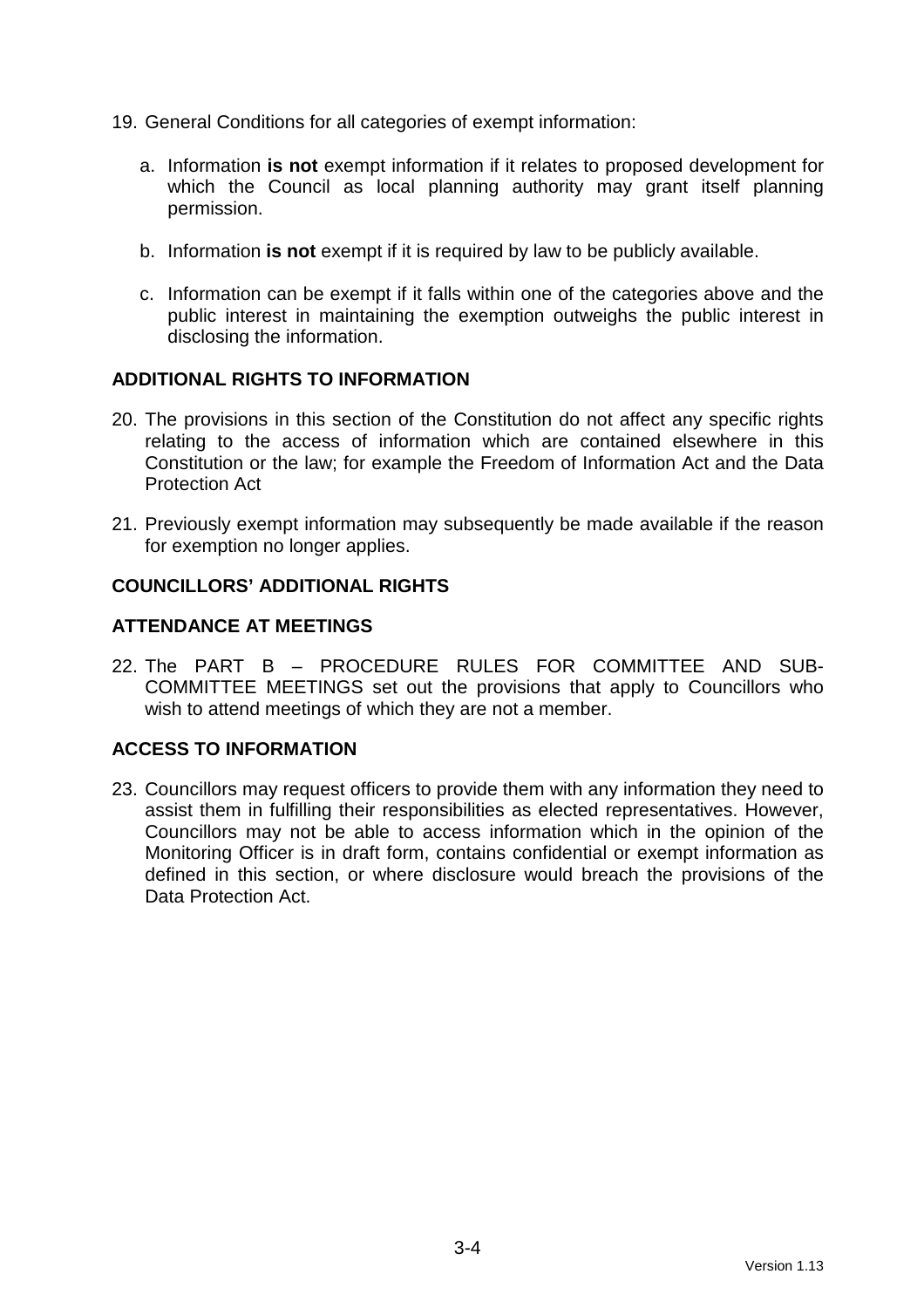**PART FOUR** 

**ACCOUNTABILITY** 

# **RESPONSIBILITY FOR FUNCTIONS**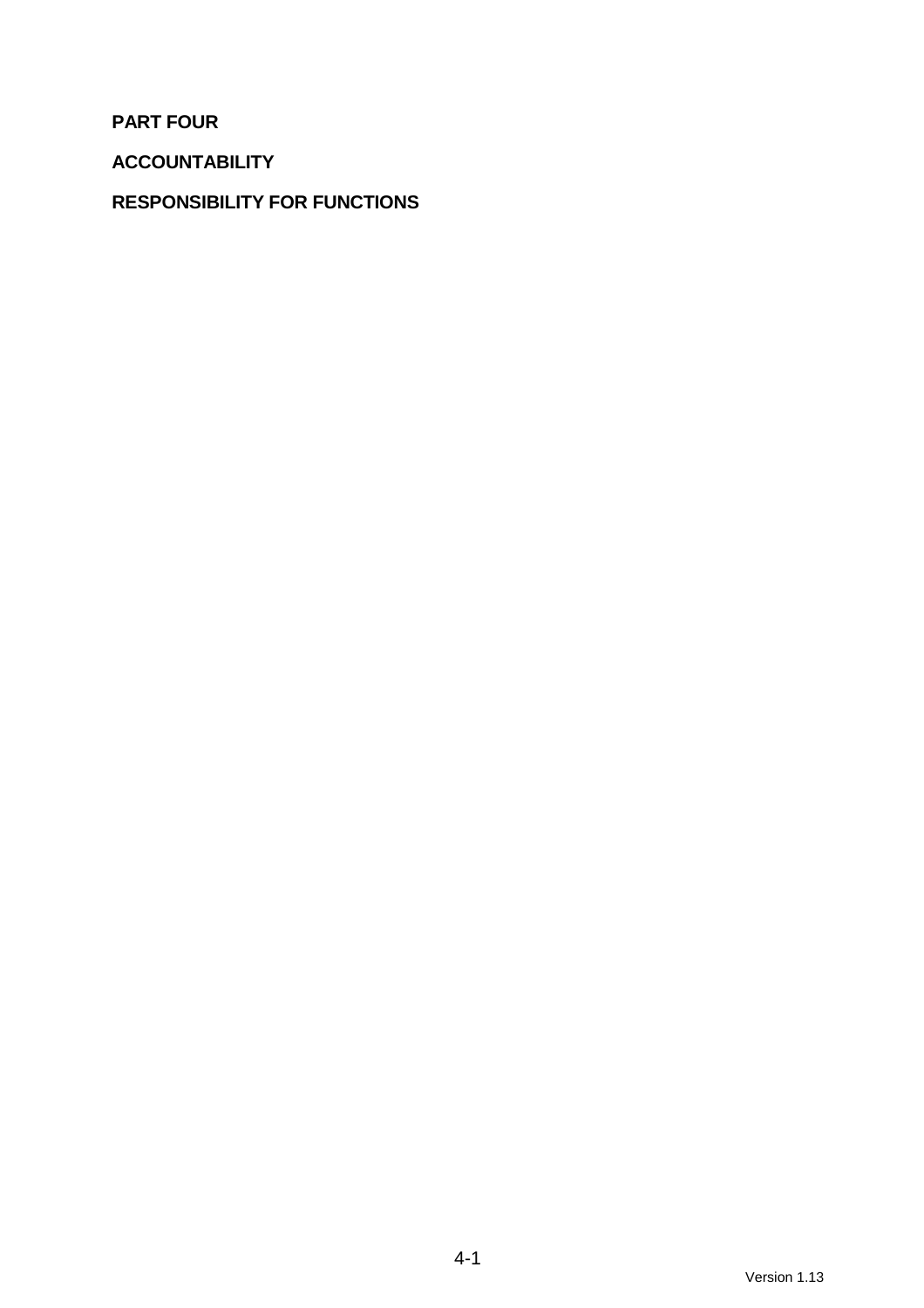# **INTRODUCTION**

- 1. This part of the Constitution sets out the responsibilities of Full Council, its committees and officers.
- 2. In the absence of the relevant committee chairman, the vice-chairman will substitute.
- 3. All Councillors are encouraged to undertake regular training and for the following committees there is a specific training requirement:
	- a. Appeals Committee
	- b. Planning and Licensing Committee
	- c. Senior Staffing Sub-Committee
- 4. The Council has established scrutiny committees to deal with health matters; other statutory scrutiny functions will be carried out by the Policy Committee and Community Safety Committee.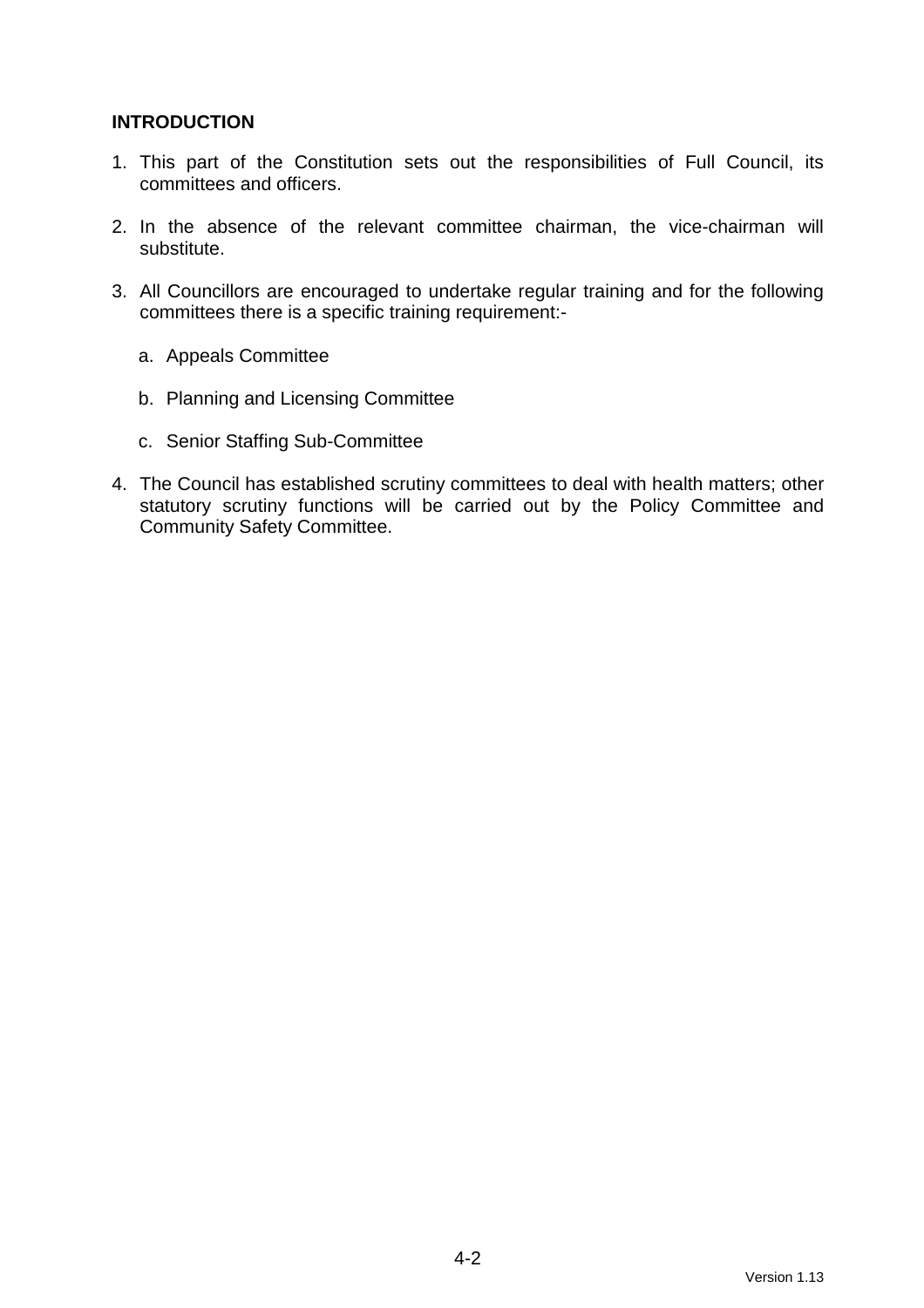# **PART A – TERMS OF REFERENCE**

#### **THE FULL COUNCIL**

- 1. The functions listed below are reserved to the Full Council and can only be discharged by the Full Council:
	- a. Determining all policies and plans statutorily reserved to the Full Council including:
		- Annual library plan/strategy
		- Crime and disorder reduction strategy (Community Safety Agreement)
		- Local transport plan
		- Plans and alterations which together comprise the Development Plan
		- Youth justice plan (Youth Crime Strategy)
	- b. The approval or adoption of a plan or strategy for the control of the Council's borrowing, investments or capital expenditure, or for determining the Council's minimum revenue provision; the Budget
	- c. The approval of any of the above documents in the event they, or part of them, need to be submitted to the Secretary of State or any Government Minister for final approval, including where they are to be submitted in draft form
	- d. The approval of changes to any plan or strategy referred to above, unless:
		- that change is required by the Secretary of State or any Government Minister where the plan or strategy has been submitted to them for approval, or
		- Full Council specifically delegated authority in relation to these functions when it approved or adopted the plan or strategy
	- e. Adopting and changing the Constitution
	- f. Establishing committees and deciding their terms of reference and size
	- g. Appointing and removing chairmen and vice-chairmen
	- h. Authorising appointments to any joint committees
	- i. Authorising appointments to the Nottinghamshire and City of Nottingham Fire Authority
	- j. Approving a Members' Allowances Scheme including any provision for Chairman's and Vice Chairman's expenses
	- k. Approving the annual Senior Officer Pay Policy Statement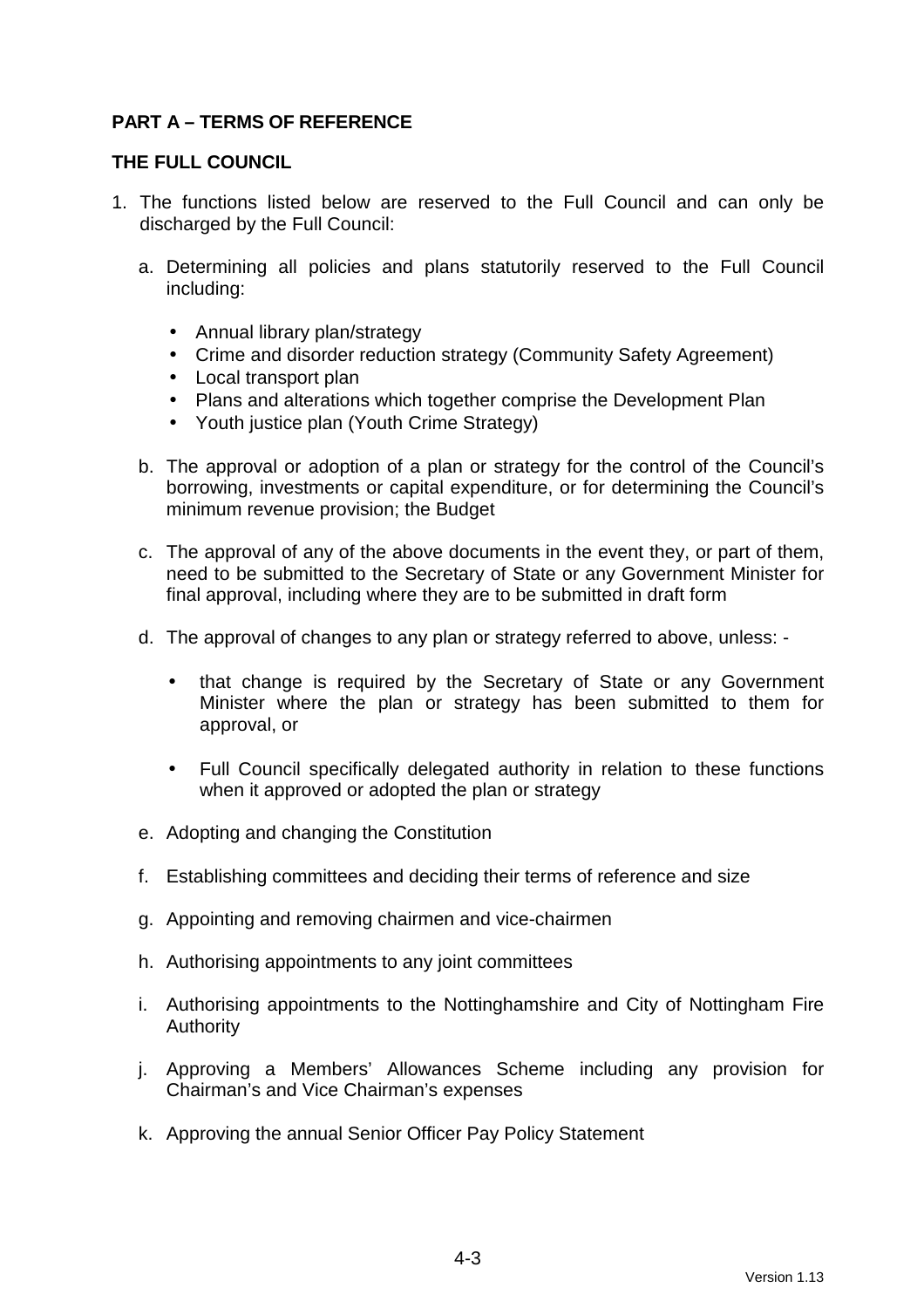- l. Confirming the appointment of, and dismissing, the Head of Paid Service, the Monitoring Officer and the Chief Finance Officer
- m. Making any request to the Local Government Boundary Commission for England for single-member electoral areas
- n. The passing of a resolution to change the County's electoral scheme
- o. Making an order to give effect to recommendations made in a community governance review
- p. In relation to any overview and scrutiny committees, permitting a co-opted member to vote at meetings of that committee
- q. Changing the name of the County
- r. Conferring the title of honorary alderman
- s. Making, amending, revoking, re-enacting and adopting bye-laws and promoting and opposing the making of local legislation and personal bills in Parliament
- t. Any other function which, by law, must be reserved to the Full Council

#### **POLICY COMMITTEE – TERMS OF REFERENCE**

- 2. The powers and functions set out below are delegated by the Full Council:
	- a. All decisions within the control of the Council including but not limited to those listed in the Table below
	- b. Policy development and approval except on matters reserved for the Full Council
	- c. Review of performance on at least a quarterly basis
	- d. Review of day to day operational decisions taken by Officers
	- e. Approval of consultation responses relating to the Committee's areas of responsibility except for responses to day-to-day technical consultations which will be agreed with the Chairman and reported to the next available Committee following their submission.
	- f. Approval of relevant staffing structures as required
	- g. Approving all Councillor attendance at conferences, seminars and training events within the UK mainland for which a fee is payable including any expenditure incurred, within the remit of this Committee and to receive quarterly reports from Corporate Directors on departmental officer travel outside the UK within the remit of this Committee.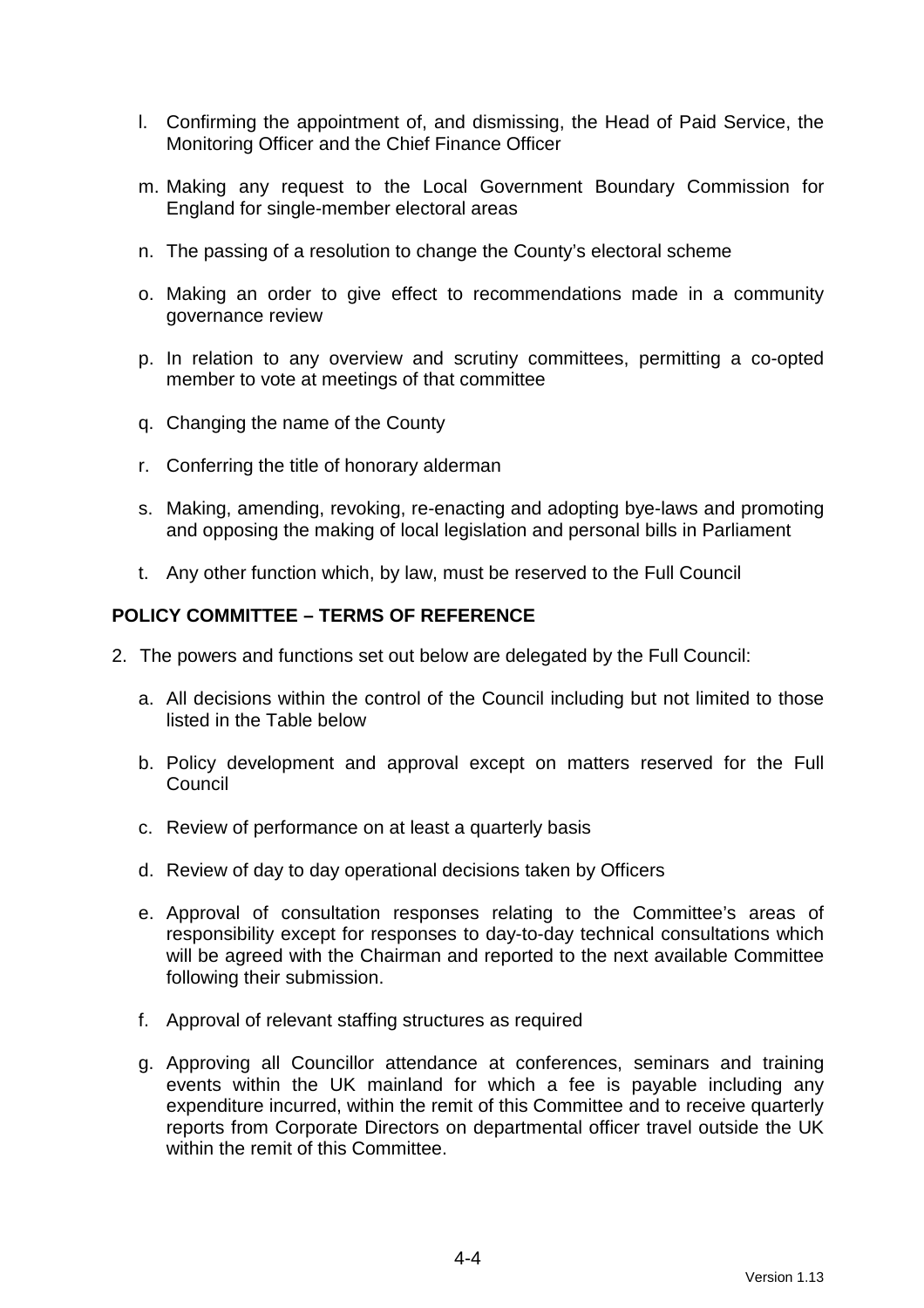- 3. If any report comes within the remit of more than one committee, to avoid the report being discussed at several committees, the report will be presented and determined at the most appropriate committee. If this is not clear, then the report will be discussed and determined by the Policy Committee.
- 4. As part of the detailed work programme the Committee will receive reports on the exercise of powers delegated to Officers.
- 5. The Committee will be responsible for its own projects but, where it considers it appropriate, projects will be co-ordinated by a cross-committee project steering group that will report back to the relevant Committee.

| Table                                                                                             |
|---------------------------------------------------------------------------------------------------|
| Responsibility for ensuring that committees operate under the policy direction of                 |
| the County Council and for determining policies not reserved to the Full Council                  |
| Responsibility for the discharge of all functions and exercise of all powers of the               |
| County Council not expressly reserved to the Full Council or to any other part of                 |
| the County Council by statute or by this Constitution                                             |
| Responsibility for monitoring and reviewing the overall performance of the                        |
| Council                                                                                           |
| Responding to any consultations within the remit of more than one committee as                    |
| and when required                                                                                 |
| Responsibility for those functions relating to elections and local democracy                      |
| which are not reserved to the Full Council                                                        |
| Responsibility for the Council's internal and external communications policy and                  |
| its implementation<br>Responsibility for Information Governance including but not limited to Data |
| Protection and Freedom of Information                                                             |
| Responsibility for monitoring and reviewing the Council's customer strategy and                   |
| any matters dealt with by the Business Services Centre                                            |
| Responsibility for ensuring the Council meets its equalities duties                               |
| Responsibility for ensuring high standards of conduct by the County Council, its                  |
| Councillors, co-opted members and Officers                                                        |
| Responsibility for dealing with all matters relating to alleged breaches of the                   |
| Code of Conduct for Councillors and Co-opted Members                                              |
| Responsibility for the implementation of and revision to all codes of conduct and                 |
| practice of the County Council                                                                    |
| Responsibility for all remaining statutory overview and scrutiny powers except                    |
| those delegated to a health scrutiny committee and Community Safety                               |
| Committee                                                                                         |
| Responsibility for the Council's risk management strategy                                         |
| Responsibility for reviewing annual reports and inspection reports not within the                 |
| remit of another committee                                                                        |
| Responsibility for approving the recruitment process for any independent                          |
| members of committees and panels required by statute                                              |
| Responsibility for the Council's Improvement Programme                                            |
| Responsibility for Legal and Democratic Services                                                  |
| Responsibility for resolving any issues arising from the Members' Allowances                      |
| <b>Scheme</b>                                                                                     |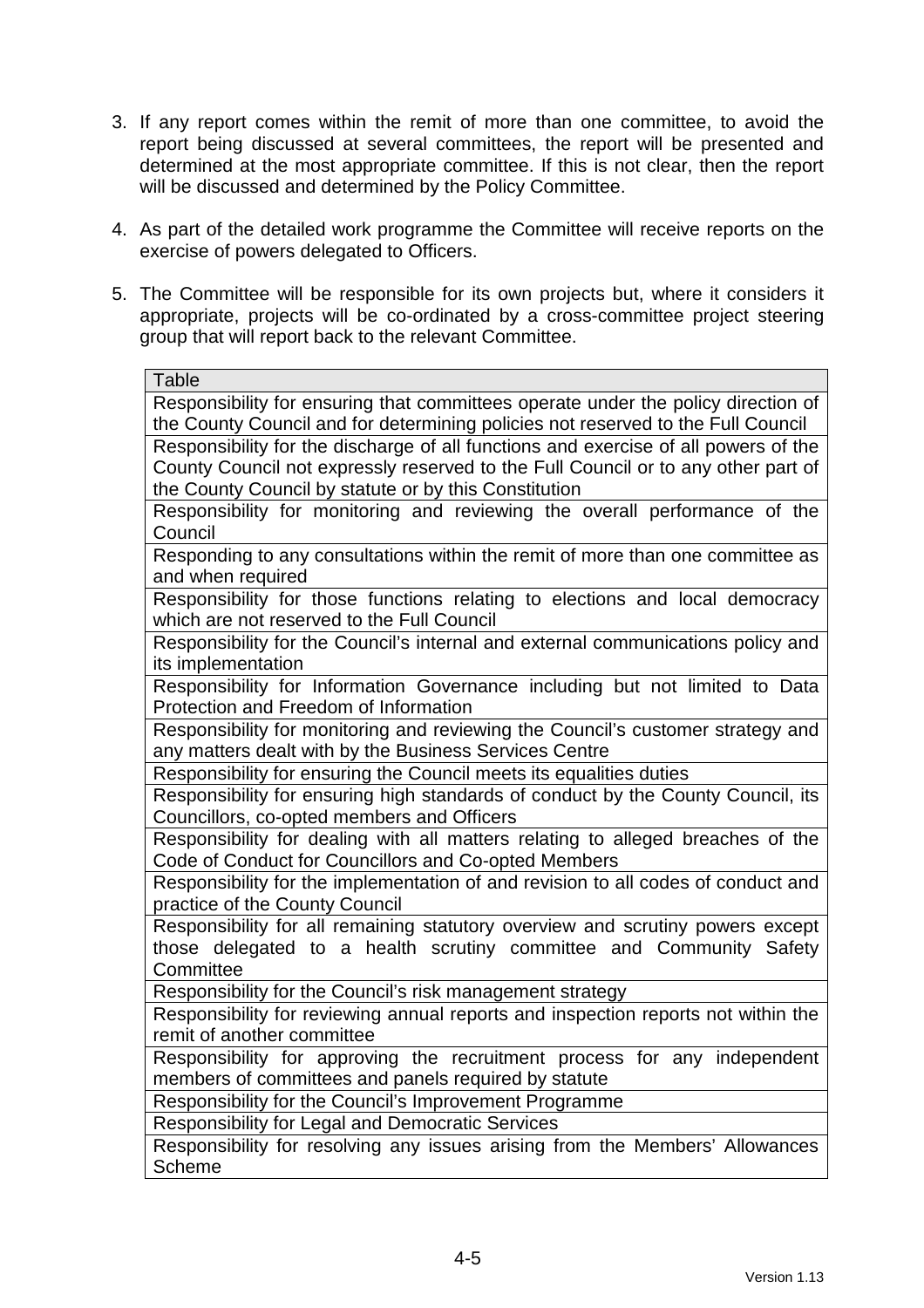**Table** 

Responsibility for authorising hospitality to be offered by the County Council except where the cost is to be covered by the Chairman of the County Council's individual budget

Responsibility for making changes to the organisations on the list of Outside Bodies

# **GRANT AID SUB-COMMITTEE – TERMS OF REFERENCE**

- 6. This is a sub-committee of the Policy Committee.
- 7. The exercise of the powers and functions set out below are delegated in relation to grant aid and voluntary sector liaison:
	- a. All decisions within the control of the Council including but not limited to those listed in the Table below
	- b. Policy development in relation to grant aid and voluntary sector liaison, subject to approval by the Policy Committee or the Full Council
	- c. Review of performance on at least a quarterly basis
	- d. Review of day to day operational decisions taken by Officers
	- e. Approval of consultation responses except for responses to day-to-day technical consultations which will be agreed with the Chairman and reported to the next available Committee following their submission.
	- f. Approving all Councillor attendance at conferences, seminars and training events within the UK mainland for which a fee is payable including any expenditure incurred, within the remit of this Committee and to receive quarterly reports from Corporate Directors on departmental officer travel outside the UK within the remit of this Committee.
- 8. As part of the detailed work programme the Sub-Committee will receive reports on the exercise of powers delegated to Officers.
- 9. The Sub-Committee will be responsible for its own projects but, where it considers it appropriate, projects will be considered by a cross-committee project steering group that will report back to the Policy Committee.

#### **ADULT SOCIAL CARE AND HEALTH COMMITTEE – TERMS OF REFERENCE**

10. The exercise of the powers and functions set out below are delegated by the Full Council in relation to adult social care and health:

Table Responsibility for Grant Aid as defined in the grant aid strategy Responsibility for strategic engagement with the voluntary sector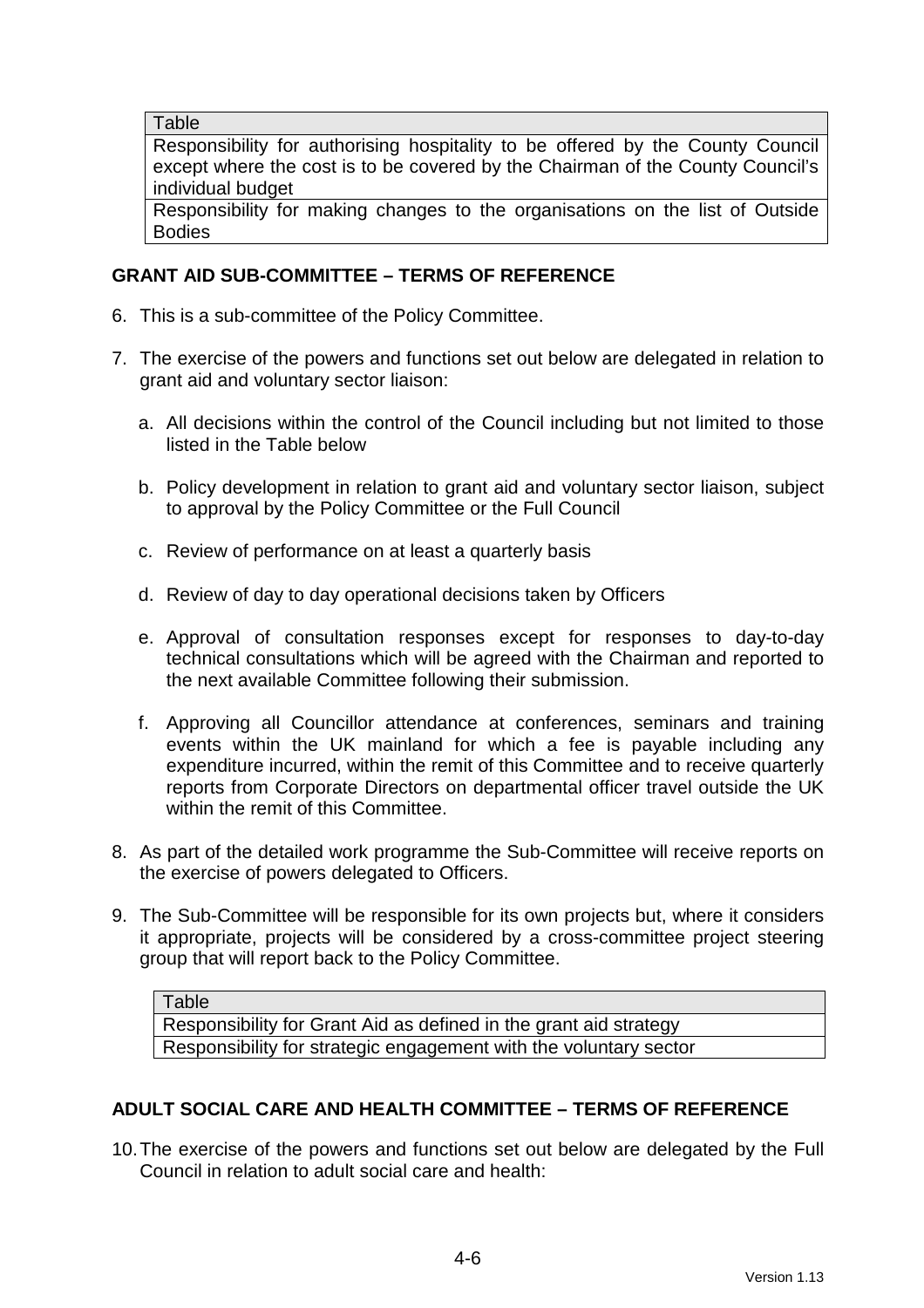- a. All decisions within the control of the Council including but not limited to those listed in the Table below
- b. Policy development in relation to adult social care and health, subject to approval by the Policy Committee or the Full Council
- c. Review of performance in relation to the services provided on at least a quarterly basis
- d. Review of day to day operational decisions taken by Officers
- e. Approval of relevant consultation responses except for responses to day-to-day technical consultations which will be agreed with the Chairman and reported to the next available Committee following their submission.
- f. Approval of relevant staffing structures as required
- g. Approving all Councillor attendance at conferences, seminars and training events within the UK mainland for which a fee is payable including any expenditure incurred, within the remit of this Committee and to receive quarterly reports from Corporate Directors on departmental officer travel outside the UK within the remit of this Committee.
- 11. If any report comes within the remit of more than one committee, to avoid the report being discussed at several committees, the report will be presented and determined at the most appropriate committee. If this is not clear, then the report will be discussed and determined by the Policy Committee.
- 12. As part of the detailed work programme the Committee will receive reports on the exercise of powers delegated to Officers.
- 13. The Committee will be responsible for its own projects but, where it considers it appropriate, projects will be considered by a cross-committee project steering group that will report back to the most appropriate Committee.

| <b>Table</b>                                                                                                                  |
|-------------------------------------------------------------------------------------------------------------------------------|
| Responsibility for adult social care matters (eg. people aged 18 or over with<br>eligible social care needs and their carers) |
| Responsibility for promoting choice and independence in the provision of all                                                  |

adult social care

Responsibility for promoting good health, health improvement and individual and community wellbeing and the reduction of health inequalities

# **CHILDREN AND YOUNG PEOPLE'S COMMITTEE – TERMS OF REFERENCE**

14. The exercise of the powers and functions set out below are delegated by the Full Council in relation to children and young people to the Committee and its Sub-Committee.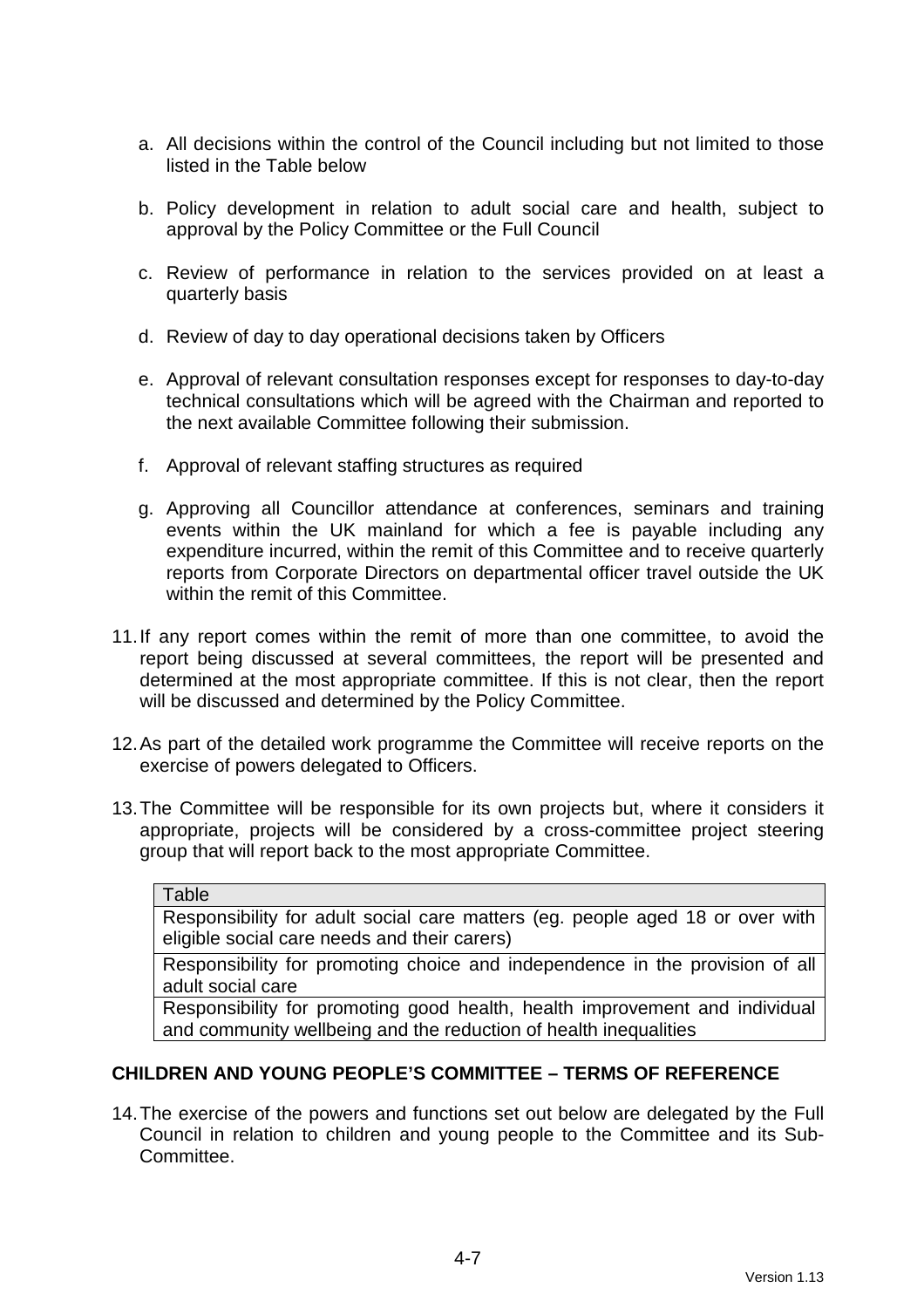- a. All decisions within the control of the Council including but not limited to those listed in the Table below
- b. Policy development in relation to children and young people, subject to approval by the Policy Committee or the Full Council
- c. Review of performance in relation to the services provided on at least a quarterly basis
- d. Review of day to day operational decisions taken by Officers
- e. Approval of consultation responses except for responses to day-to-day technical consultations which will be agreed with the Chairman and reported to the next available Committee following their submission.
- f. Approval of departmental staffing structures as required
- g. Approving all Councillor attendance at conferences, seminars and training events within the UK mainland for which a fee is payable including any expenditure incurred, within the remit of this Committee and the Corporate Parenting Sub-Committee and to receive quarterly reports from Corporate Directors on departmental officer travel outside the UK within the remit of this Committee and the Corporate Parenting Sub-Committee.
- 15. If any report comes within the remit of more than one committee, to avoid the report being discussed at several committees, the report will be presented and determined at the most appropriate committee. If this is not clear, then the report will be discussed and determined by the Policy Committee.
- 16. As part of the detailed work programme the Committee will receive reports on the exercise of powers delegated to Officers.
- 17. The Committee will be responsible for its own projects but, where it considers it appropriate, projects will be considered by a cross-committee project steering group that will report back to the most appropriate Committee.

| Table                                                                          |
|--------------------------------------------------------------------------------|
| Responsibility for services to children and young people in relation to their  |
| care, wellbeing, education or health                                           |
| Responsibility for the functions and powers conferred on or exercisable by the |
| County Council as Local Authority in relation to education                     |
| Responsibility for working with all schools including academies in relation to |
| raising standards of attainment and developing opportunities                   |
| Responsibility for environmental education                                     |
| Responsibility for arts education                                              |
| Responsibility for the Young People's Service                                  |
| Responsibility for Early Years and the Early Years Intervention Service        |
| including Children's Centres                                                   |
| Responsibility for Young People's Sports and Arts Services                     |
| Responsibility for the Targeted Support and Youth Justice Service              |
|                                                                                |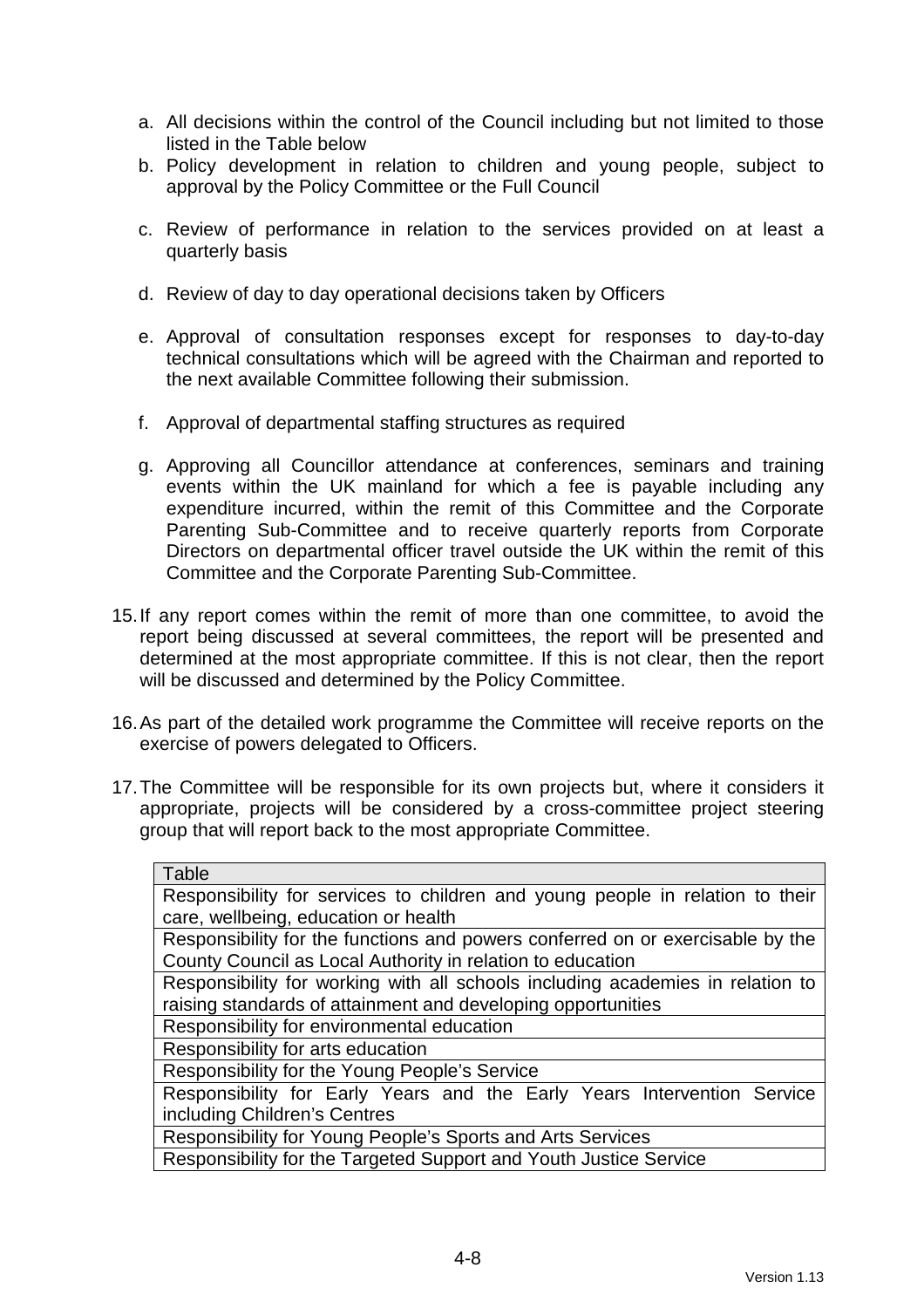18. The Chairman of the Children and Young People's Committee will be designated the lead Councillor for Children and Young People's Services in accordance with Section 19 of the Children Act 2004.

#### **CORPORATE PARENTING SUB-COMMITTEE – TERMS OF REFERENCE**

- 19. This is a sub-committee of the Children and Young People's Committee
- 20. The Sub-Committee is responsible for the following:

Table Responsibility for overseeing the County Council's responsibilities as the corporate parent of children and young people in care Responsibility for championing the interests of children and young people in care

#### **COMMUNITY SAFETY COMMITTEE – TERMS OF REFERENCE**

- 21. The exercise of the powers and functions set out below are delegated by the Full Council in relation to community safety:
	- a. All decisions within the control of the Council including but not limited to those listed in the Table below
	- b. Policy development in relation to community safety, subject to approval by the Policy Committee or the Full Council
	- c. Review of performance in relation to the services provided on at least a quarterly basis
	- d. Review of day to day operational decisions taken by officers
	- e. Approval of consultation responses except for responses to day-to-day technical consultations which will be agreed with the Chairman and reported to the next available Committee following their submission.
	- f. Approval of departmental staffing structures as required
	- g. Approving all Councillor attendance at conferences, seminars and training events within the UK mainland for which a fee is payable including any expenditure incurred, within the remit of this Committee and to receive quarterly reports from Corporate Directors on departmental officer travel outside the UK within the remit of this Committee.
- 22. If any report comes within the remit of more than one committee, to avoid the report being discussed at several committees, the report will be presented and determined at the most appropriate committee. If this is not clear, then the report will be discussed and determined by the Policy Committee.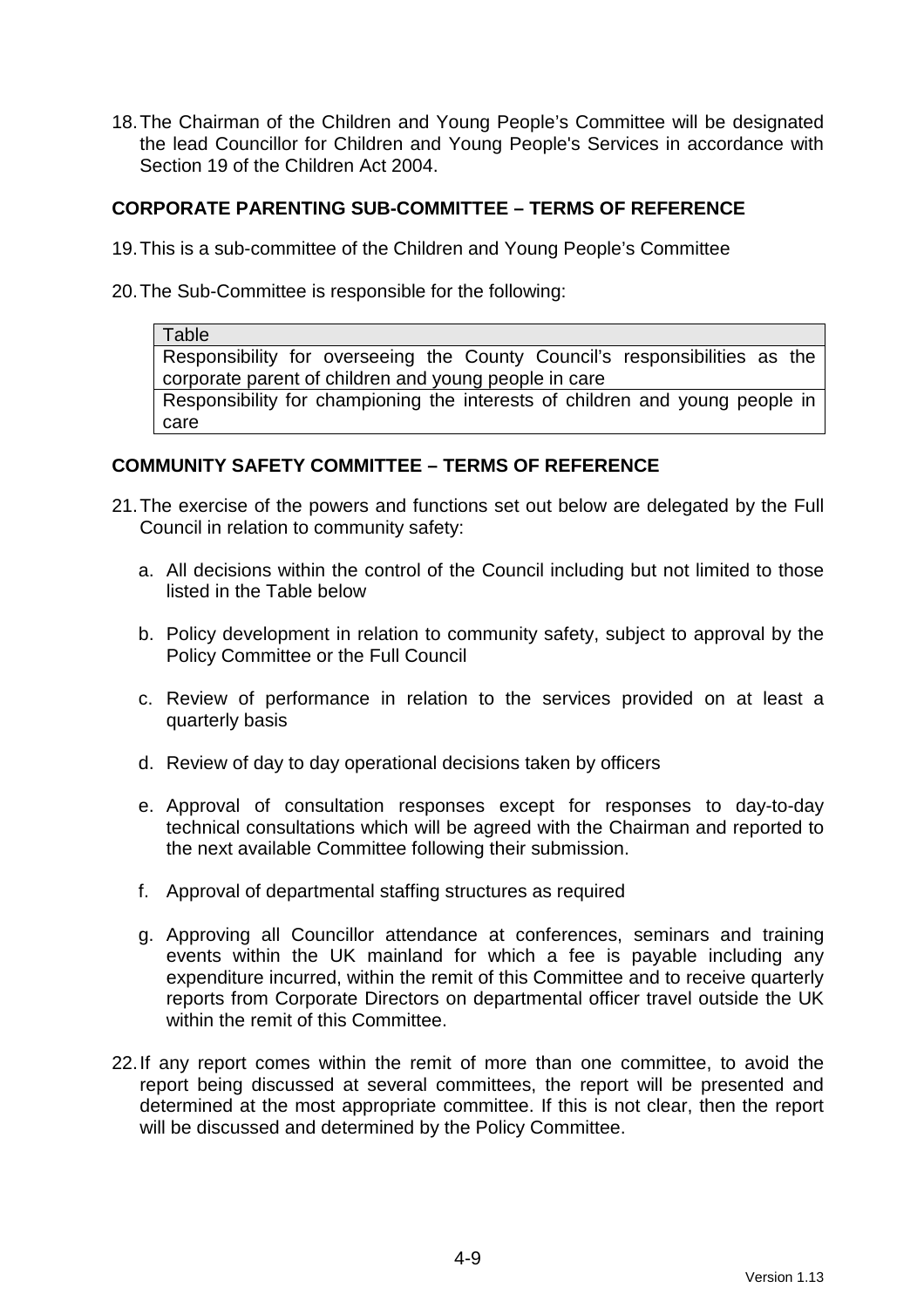- 23. As part of the detailed work programme the Committee will receive reports on the exercise of powers delegated to Officers.
- 24. The Committee will be responsible for its own projects but, where it considers it appropriate, projects will be considered by a cross-committee project steering group that will report back to the most appropriate Committee.

| Table                                                                                |
|--------------------------------------------------------------------------------------|
| Responsibility for the following statutory duties:-                                  |
| community safety                                                                     |
| • as a Food Authority                                                                |
| as a Weights and Measures Authority<br>$\bullet$                                     |
| as a Trading Standards Authority and in relation to consumer protection<br>$\bullet$ |
| and advice                                                                           |
| the Coroner's Service<br>$\bullet$                                                   |
| Responsibility for civil defence and emergency planning                              |
| Responsibility for the registration services for births, deaths and marriages        |
| Responsibility for the safety of sports grounds                                      |
| Responsibility for statutory crime and disorder and flood risk management            |

# **CULTURE COMMITTEE – TERMS OF REFERENCE**

scrutiny

- 25. The exercise of the powers and functions set out below are delegated by the Full Council in relation to culture:
	- a. All decisions within the control of the Council including but not limited to those listed in the Table below
	- b. Policy development in relation to culture, subject to approval by the Policy Committee or the Full Council
	- c. Review of performance in relation to the services provided on at least a quarterly basis
	- d. Review of day to day operational decisions taken by officers
	- e. Approval of consultation responses except for responses to day-to-day technical consultations which will be agreed with the Chairman and reported to the next available Committee following their submission.
	- f. Approval of departmental staffing structures as required
	- g. Approving all Councillor attendance at conferences, seminars and training events within the UK mainland for which a fee is payable including any expenditure incurred, within the remit of this Committee and to receive quarterly reports from Corporate Directors on departmental officer travel outside the UK within the remit of this Committee.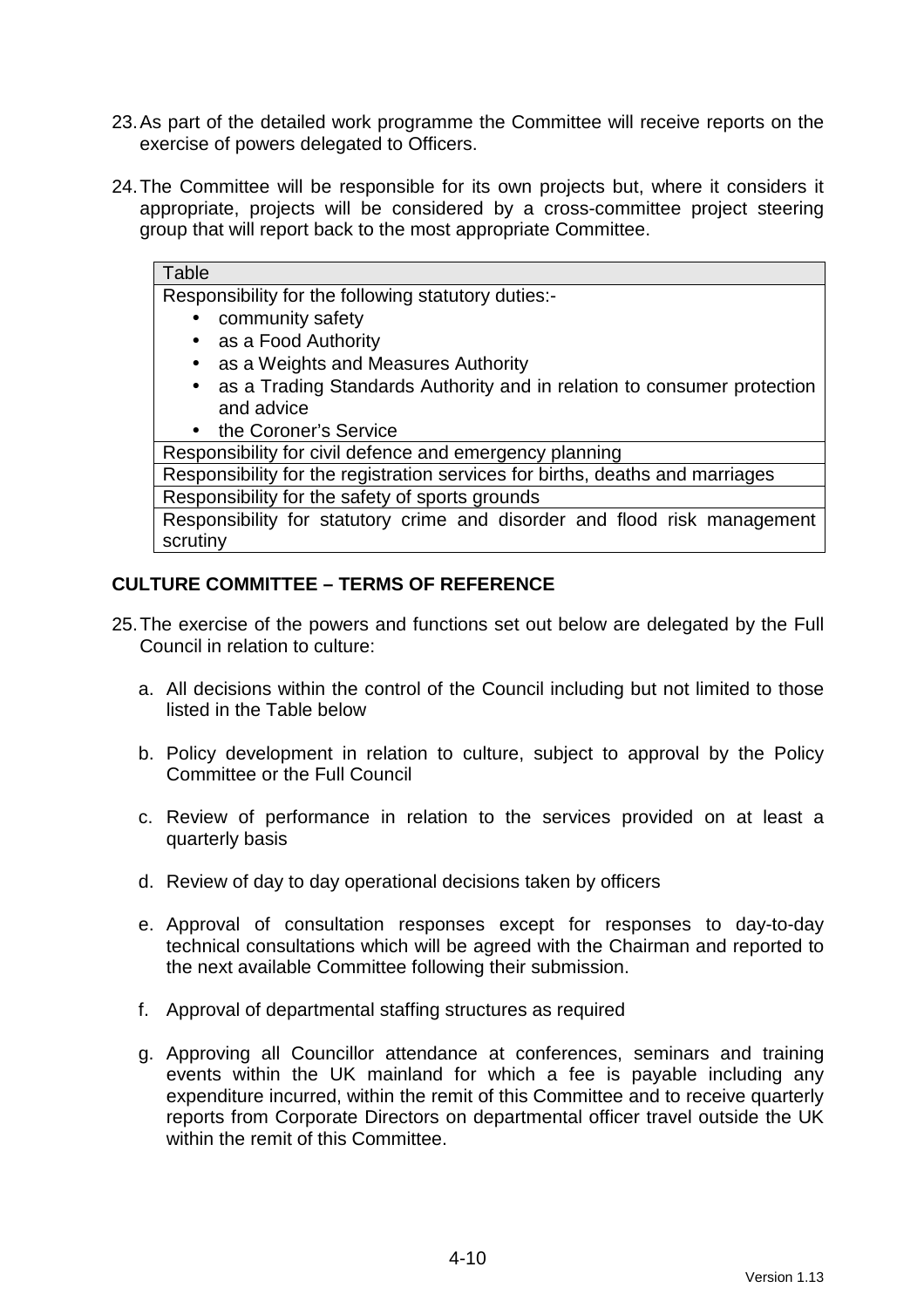- 26. If any report comes within the remit of more than one committee, to avoid the report being discussed at several committees, the report will be presented and determined at the most appropriate committee. If this is not clear, then the report will be discussed and determined by the Policy Committee.
- 27. As part of the detailed work programme the Committee will receive reports on the exercise of powers delegated to Officers.
- 28. The Committee will be responsible for its own projects but, where it considers it appropriate, projects will be considered by a cross-committee project steering group that will report back to the most appropriate Committee.

| Table                                                                        |
|------------------------------------------------------------------------------|
| Responsibility for libraries and archives                                    |
| Responsibility for adult learning                                            |
| Responsibility for strategic development of the arts                         |
| Responsibility for development of cultural and heritage activities           |
| Responsibility for support for sports development and sports facilities      |
| throughout the County                                                        |
| Responsibility for country parks, open spaces, common land and town or       |
| village greens, promoting public access to land except by highways means and |
| other countryside services                                                   |
| Responsibility for promotion and development of tourism in the County        |
| Responsibility for conservation and archaeology                              |

#### **ECONOMIC DEVELOPMENT COMMITTEE – TERMS OF REFERENCE**

- 29. The exercise of the powers and functions set out below are delegated by the Full Council in relation to economic development:
	- a. All decisions within the control of the Council including but not limited to those listed in the Table below
	- b. Policy development in relation to economic development, subject to approval by the Policy Committee or the Full Council
	- c. Review of performance in relation to the services provided on at least a quarterly basis
	- d. Review of day to day operational decisions taken by officers
	- e. Approval of consultation responses except for responses to day-to-day technical consultations which will be agreed with the Chairman and reported to the next available Committee following their submission.
	- f. Approval of departmental staffing structures as required
	- g. Approving all Councillor attendance at conferences, seminars and training events within the UK mainland for which a fee is payable including any expenditure incurred, within the remit of this Committee and to receive quarterly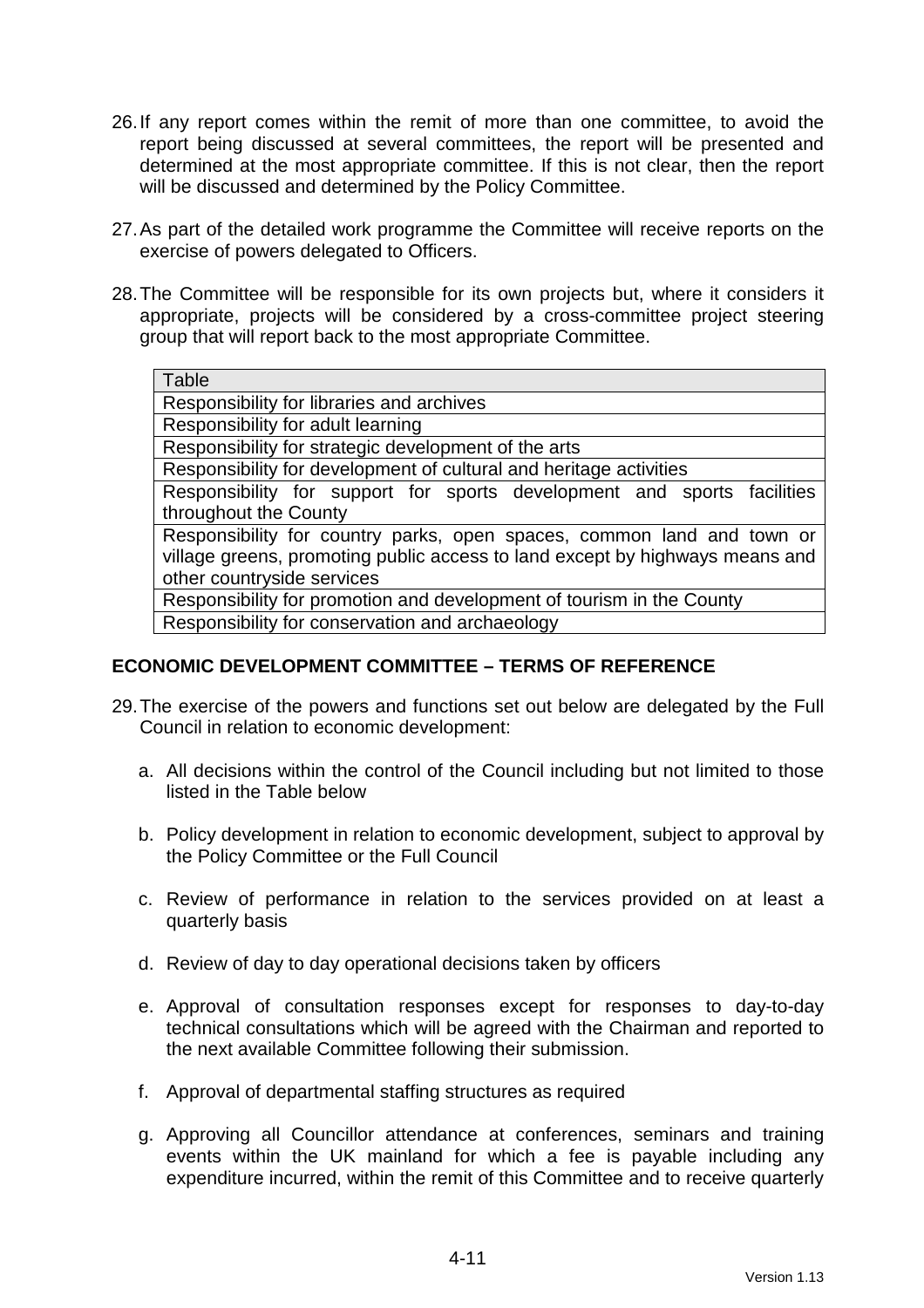reports from Corporate Directors on departmental officer travel outside the UK within the remit of this Committee.

- 30. If any report comes within the remit of more than one committee, to avoid the report being discussed at several committees, the report will be presented and determined at the most appropriate committee. If this is not clear, then the report will be discussed and determined by the Policy Committee.
- 31. As part of the detailed work programme the Committee will receive reports on the exercise of powers delegated to officers.
- 32. The Committee will be responsible for its own projects but, where it considers it appropriate, projects will be considered by a cross-committee project steering group that will report back to the most appropriate committee.

#### Table

Responsibility for promoting economic development, regeneration and associated activities

Responsibility for liaising with business clubs in the County

#### **ENVIRONMENT AND SUSTAINABILITY COMMITTEE – TERMS OF REFERENCE**

- 33. The exercise of the powers and functions set out below are delegated by the Full Council in relation to environment and sustainability:
	- a. All decisions within the control of the Council including but not limited to those listed in the Table below
	- b. Policy development in relation to environment and sustainability, subject to approval by the Policy Committee or the Full Council
	- c. Review of performance in relation to the services provided on at least a quarterly basis
	- d. Review of day to day operational decisions taken by officers
	- e. Approval of consultation responses except for responses to day-to-day technical consultations which will be agreed with the Chairman and reported to the next available Committee following their submission.
	- f. Approval of departmental staffing structures as required
	- g. Approving all Councillor attendance at conferences, seminars and training events within the UK mainland for which a fee is payable including any expenditure incurred, within the remit of this Committee and to receive quarterly reports from Corporate Directors on departmental officer travel outside the UK within the remit of this Committee.
- 34. If any report comes within the remit of more than one committee, to avoid the report being discussed at several committees, the report will be presented and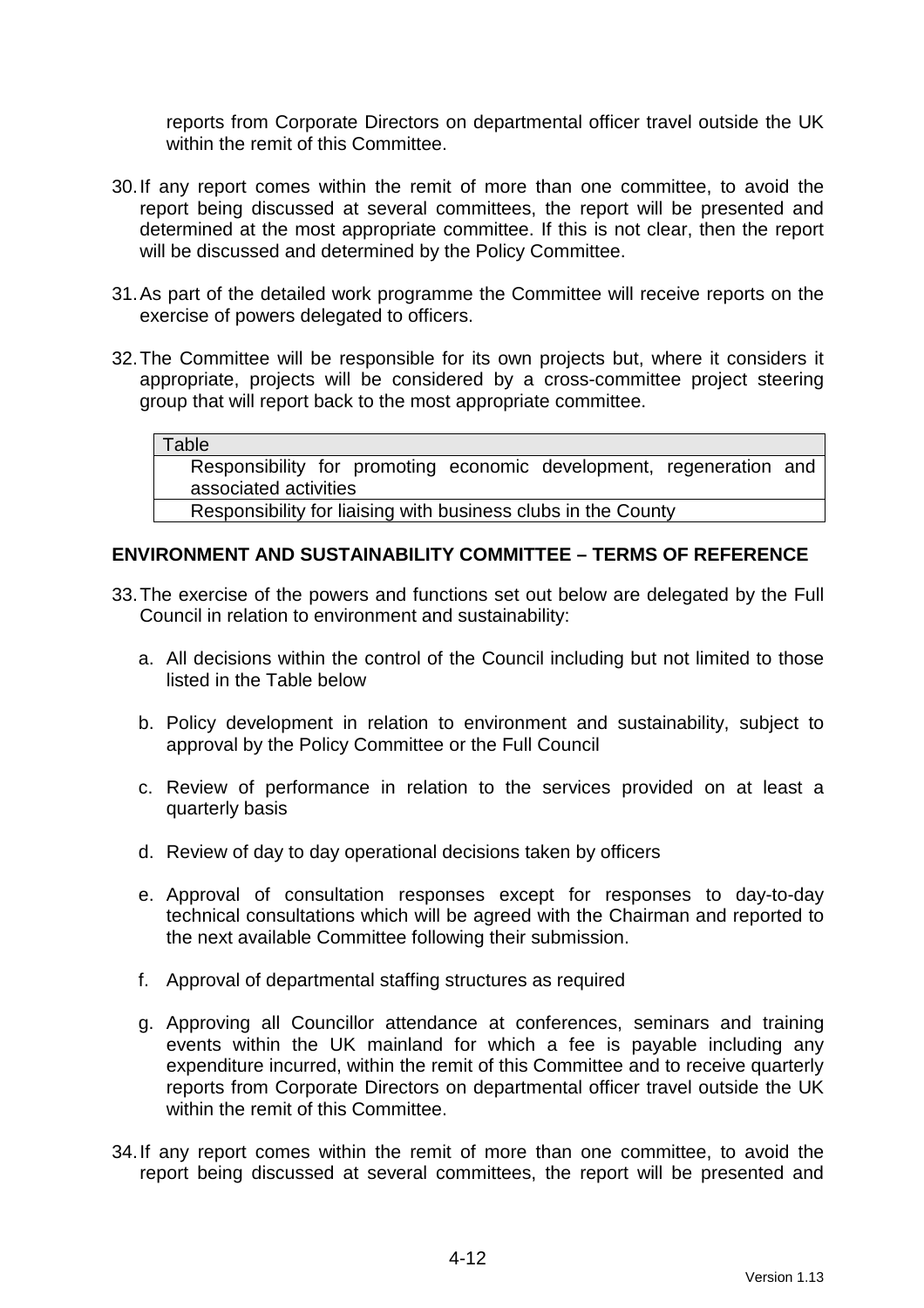determined at the most appropriate committee. If this is not clear, then the report will be discussed and determined by the Policy Committee.

- 35. As part of the detailed work programme the Committee will receive reports on the exercise of powers delegated to officers.
- 36. The Committee will be responsible for its own projects but, where it considers it appropriate, projects will be considered by a cross-committee project steering group that will report back to the most appropriate Committee.

#### **Table**

Responsibility for all matters relating to minerals and waste planning not falling within the delegation of any other committee.

Responsibility for all matters relating to Council's role as Waste Disposal Authority.

Responsibility for the Local Improvement Scheme

Responsibility for making observations on planning matters on which the County Council is consulted, in accordance with the agreed protocol

Responsibility for all matters relating to environmental awareness and sustainability

Responsibility for any matter relating to the control of pollution or the management of air quality

#### **HEALTH AND WELLBEING BOARD – TERMS OF REFERENCE**

- 37. To prepare and publish a joint strategic needs assessment.
- 38. To prepare and publish a joint health and wellbeing strategy based on the needs identified in the joint strategic needs assessment and to oversee the implementation of the strategy.
- 39. Discretion to give Nottinghamshire County Council an opinion on whether the Council is discharging its statutory duty to have due regard to the joint strategic needs assessment and the health and wellbeing strategy.
- 40. To promote and encourage integrated working including joint commissioning in order to deliver cost effective services and appropriate choice. This includes providing assistance and advice and other support as appropriate, and joint working with services that impact on wider health determinants.
- 41. To discuss all issues considered to be relevant to the overall responsibilities of the Health and Wellbeing Board, and to perform any specific duties allocated by the Department of Health.

#### **HEALTH SCRUTINY COMMITTEE – TERMS OF REFERENCE**

42. Responsibility for scrutinising health matters in the County Council's area.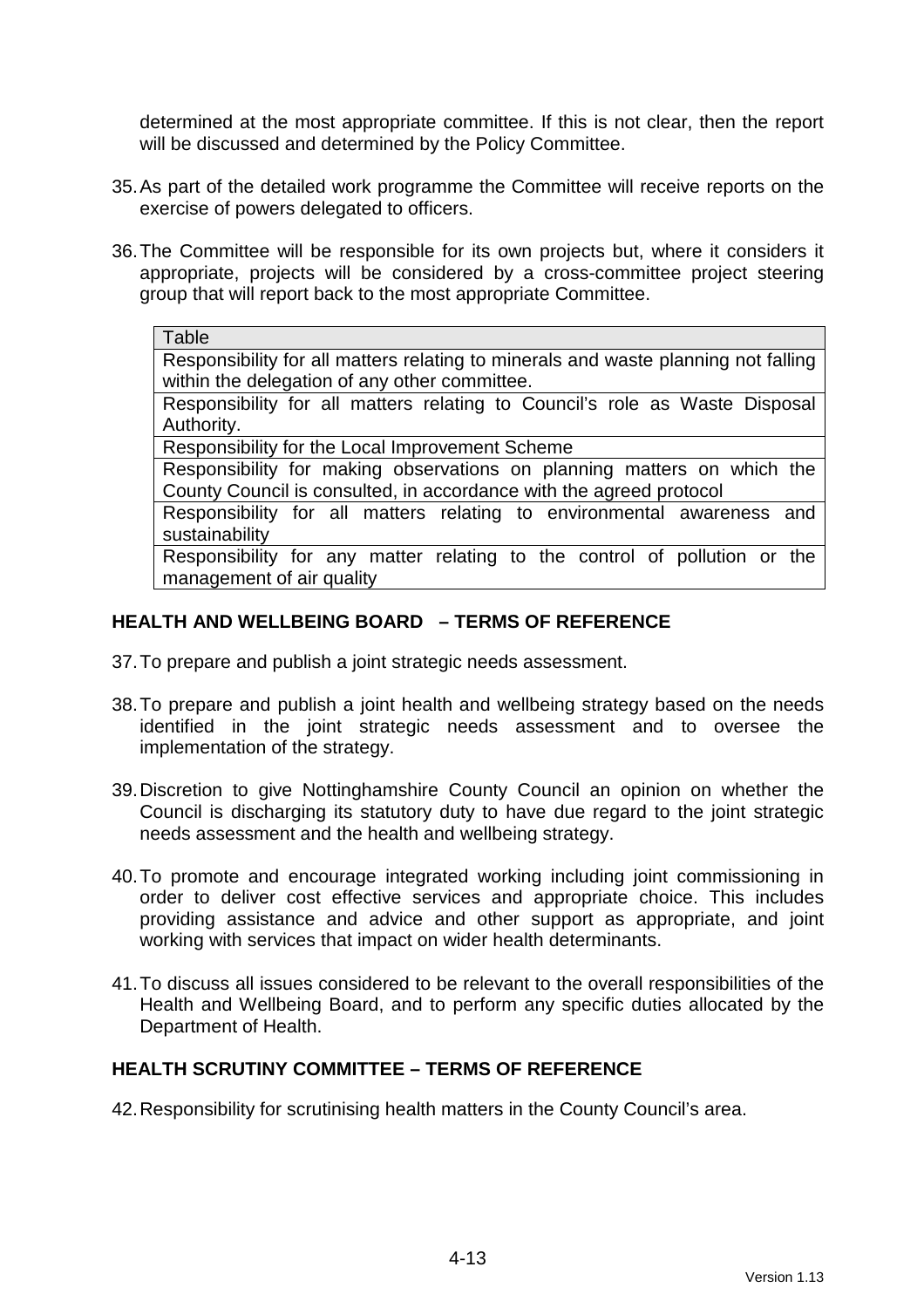#### **JOINT COMMITTEE FOR STRATEGIC PLANNING AND TRANSPORTATION – TERMS OF REFERENCE**

43. To advise the County Council and the City Council on strategic planning and transport matters taking account the best interests of the whole of Greater Nottingham.

### **JOINT CITY/COUNTY HEALTH SCRUTINY COMMITTEE – TERMS OF REFERENCE**

44. To scrutinise health matters which impact both on the areas covered by Nottingham City Council and Nottinghamshire County Council.

#### **LOCAL JOINT RESOLUTIONS COMMITTEE – TERMS OF REFERENCE**

- 45. The exercise of the powers and functions set out below are delegated by the Full Council:
	- a. Responsibility for considering any issues where agreement cannot be reached between management and the trade unions.

**NOTE:** The Committee will have no delegated authority; any recommendations will be referred either to the Personnel Committee or to the Full Council for approval. This Committee will meet only as and when required.

#### **PLANNING AND LICENSING COMMITTEE – TERMS OF REFERENCE**

- 46. The exercise of the powers and functions set out below are delegated by the Full Council:
	- a. Responsibility for the regulatory functions of the Council in relation to planning, monitoring, enforcement and licensing.
	- b. Responsibility for the regulatory functions of the Council in relation to public rights of way and cycle paths.
	- c. Responsibility for all licensing functions given to the Authority by law, except safety of sports grounds.
	- d. Receiving reports on the exercise of powers delegated to officers in relation to functions for which this Committee is responsible.
	- e. Approval for consultation responses relating to the Committee's functions except for responses to day-to-day technical consultations which will be agreed with the Chairman and reported to the next available Committee following their submission.
	- f. Approving all Councillor attendance at conferences, seminars and training events within the UK mainland for which a fee is payable including any expenditure incurred, within the remit of this Committee and to receive quarterly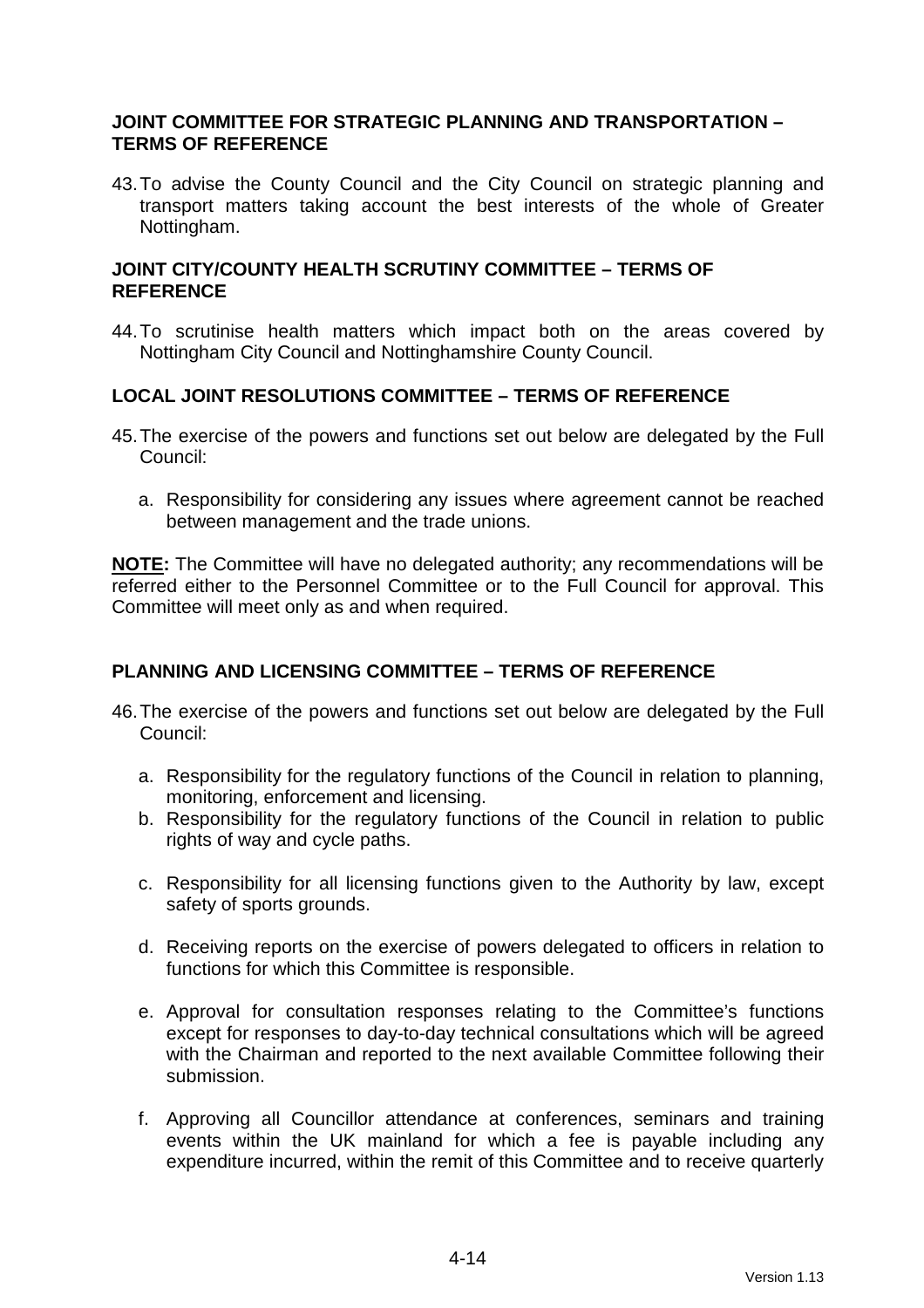reports from Corporate Directors on departmental officer travel outside the UK within the remit of this Committee.

# **PUBLIC HEALTH COMMITTEE – TERMS OF REFERENCE**

- 47. The exercise of the powers and functions set out below are delegated by the Full Council in relation to public health:
	- a. All decisions within the control of the Council including but not limited to those listed in the Table below
	- b. Policy development in relation to Public Health, subject to approval by the Policy Committee or the Full Council
	- c. Review of performance in relation to the services provided on at least a quarterly basis
	- d. Review of day to day operational decisions taken by officers
	- e. Approval of consultation responses except for responses to day-to-day technical consultations which will be agreed with the Chairman and reported to the next available Committee following their submission.
	- f. Approval of relevant staffing structures as required
	- g. Approving all Councillor attendance at conferences, seminars and training events within the UK mainland for which a fee is payable including any expenditure incurred, within the remit of this Committee and to receive quarterly reports from Corporate Directors on departmental officer travel outside the UK within the remit of this Committee.
- 48. If any report comes within the remit of more than one committee, to avoid the report being discussed at several committees, the report will be presented and determined at the most appropriate committee. If this is not clear, then the report will be discussed and determined by the Policy Committee.
- 49. As part of the detailed work programme the Committee will receive reports on the exercise of powers delegated to officers.
- 50. The Committee will be responsible for its own projects but, where it considers it appropriate, projects will be considered by a cross-committee project steering group that will report back to the most appropriate committee.

#### Table

Responsibility for Public Health with the exception of functions reserved to the Health and Wellbeing Board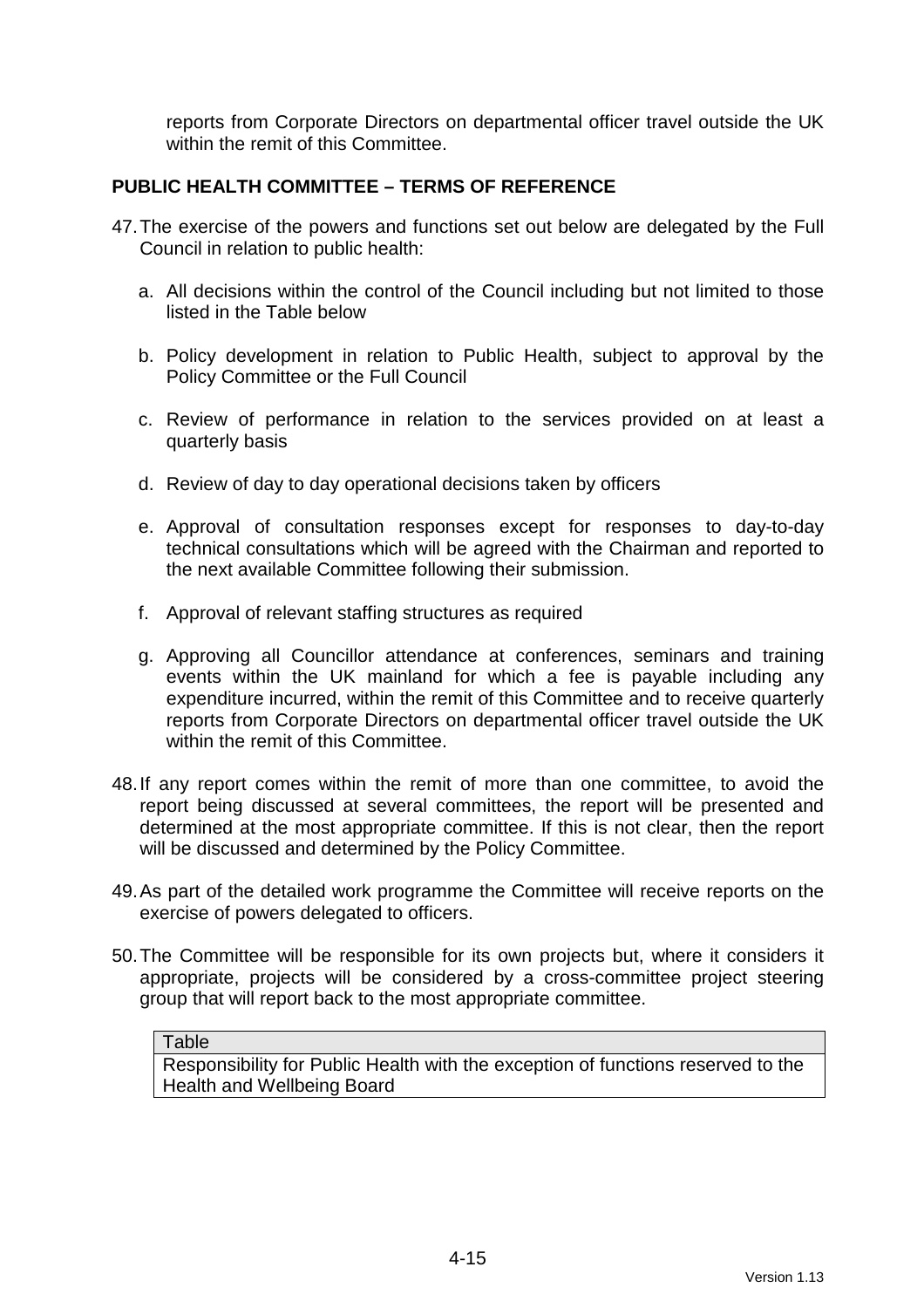# **TRANSPORT AND HIGHWAYS COMMITTEE – TERMS OF REFERENCE**

- 51. The exercise of the powers and functions set out below are delegated by the Full Council in relation to transport and highways:
	- a. All decisions within the control of the Council including but not limited to those listed in the Table below
	- b. Policy development in relation to transport and highways, subject to approval by the Policy Committee or the Full Council
	- c. Review of performance in relation to the services provided on at least a quarterly basis
	- d. Review of day to day operational decisions taken by officers
	- e. Approval of consultation responses except for responses to day-to-day technical consultations which will be agreed with the Chairman and reported to the next available Committee following their submission.
	- f. Approval of departmental staffing structures as required
	- g. Approving all Councillor attendance at conferences, seminars and training events within the UK mainland for which a fee is payable including any expenditure incurred, within the remit of this Committee and to receive quarterly reports from Corporate Directors on departmental officer travel outside the UK within the remit of this Committee.
- 52. If any report comes within the remit of more than one committee, to avoid the report being discussed at several committees, the report will be presented and determined at the most appropriate committee. If this is not clear, then the report will be discussed and determined by the Policy Committee.
- 53. As part of the detailed work programme the Committee will receive reports on the exercise of powers delegated to officers.
- 54. The Committee will be responsible for its own projects but, where it considers it appropriate, projects will be considered by a cross-committee project steering group that will report back to the most appropriate Committee.

#### **Table**

Responsibility for transport and highways (except those which are delegated to other committees) including:

- the planning, management and maintenance of highways including traffic management and residents' parking schemes
- the development of integrated transport systems
- road safety

Responsibility for making highways observations relating to planning applications, on which the County Council is consulted as required by the agreed protocol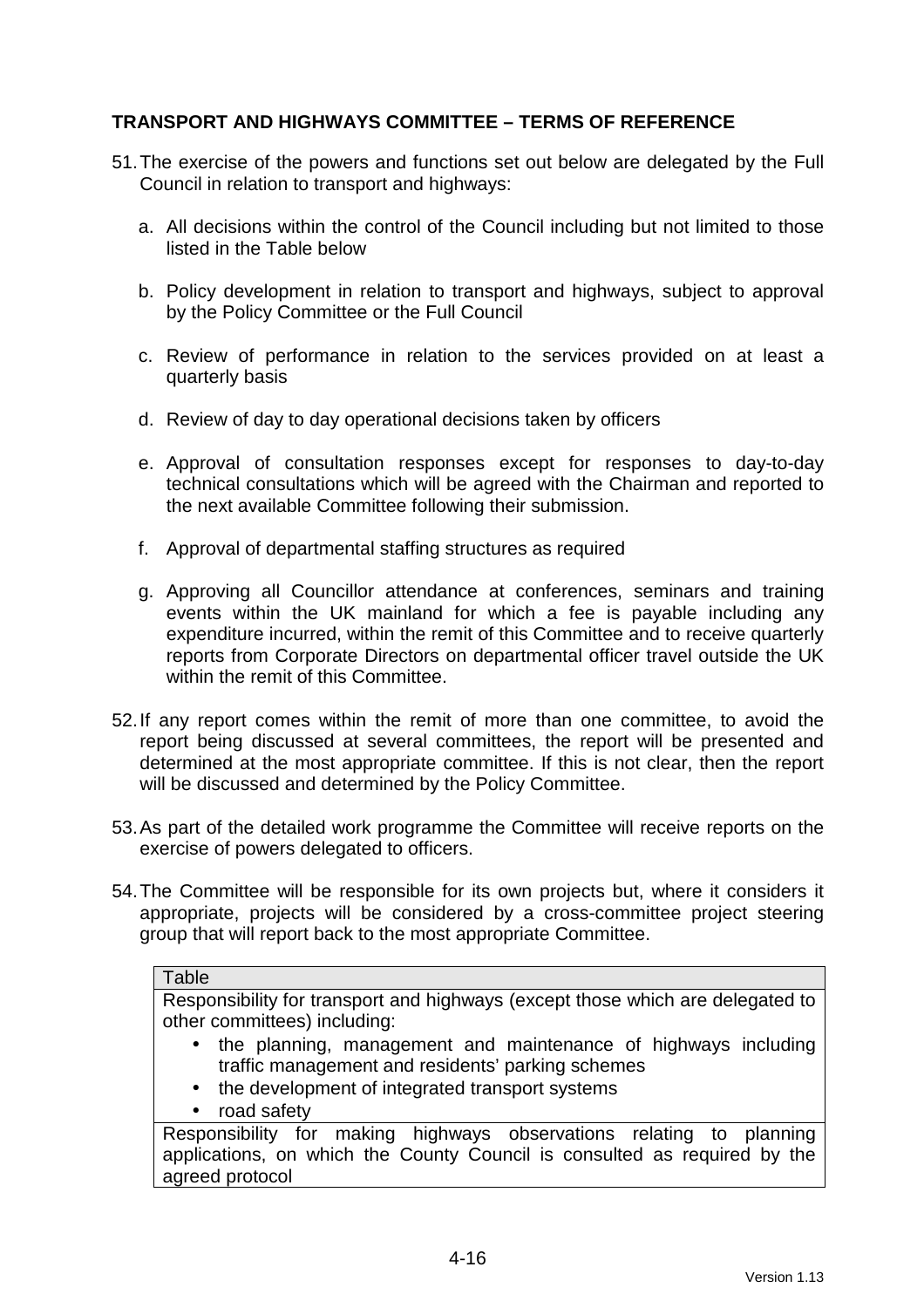**Table** 

Responsibility for the provision of passenger transport services, including bus and rail initiatives

Responsibility for the Council's highways internal trading organisations

## **INTERNAL MANAGEMENT COMMITTEES**

## **AUDIT COMMITTEE – TERMS OF REFERENCE**

- 55. The exercise of the powers and functions set out below are delegated by the Full Council:
	- a. Responsibility for advising Council on the adequacy of the Council's systems of internal control and overseeing the external auditor's annual audit of the accounts
	- b. Responsibility for maintaining an overview of the Council's Financial Regulations and anti-fraud and anti-corruption strategies

## **CONDUCT COMMITTEE - TERMS OF REFERENCE**

56. The exercise of the powers and functions set out below are delegated by the Full Council in relation to the Code of Conduct for Councillors and Co-opted Members:

#### Table

Responsibility for considering complaints relating to alleged breaches of the Code of Conduct for Councillors and Co-Opted Members

## **FINANCE AND PROPERTY COMMITTEE – TERMS OF REFERENCE**

- 57. The exercise of the powers and functions set out below are delegated by the Full Council in relation to finance and property:
	- a. All decisions within the control of the Council including but not limited to those listed in the Table below
	- b. Policy development in relation to finance and property, subject to approval by the Policy Committee or the Full Council
	- c. Review of performance in relation to the services provided on at least a quarterly basis
	- d. Review of day to day operational decisions taken by officers
	- e. Approval of consultation responses except for responses to day-to-day technical consultations which will be agreed with the Chairman and reported to the next available Committee following their submission.
	- f. Approval of departmental staffing structures as required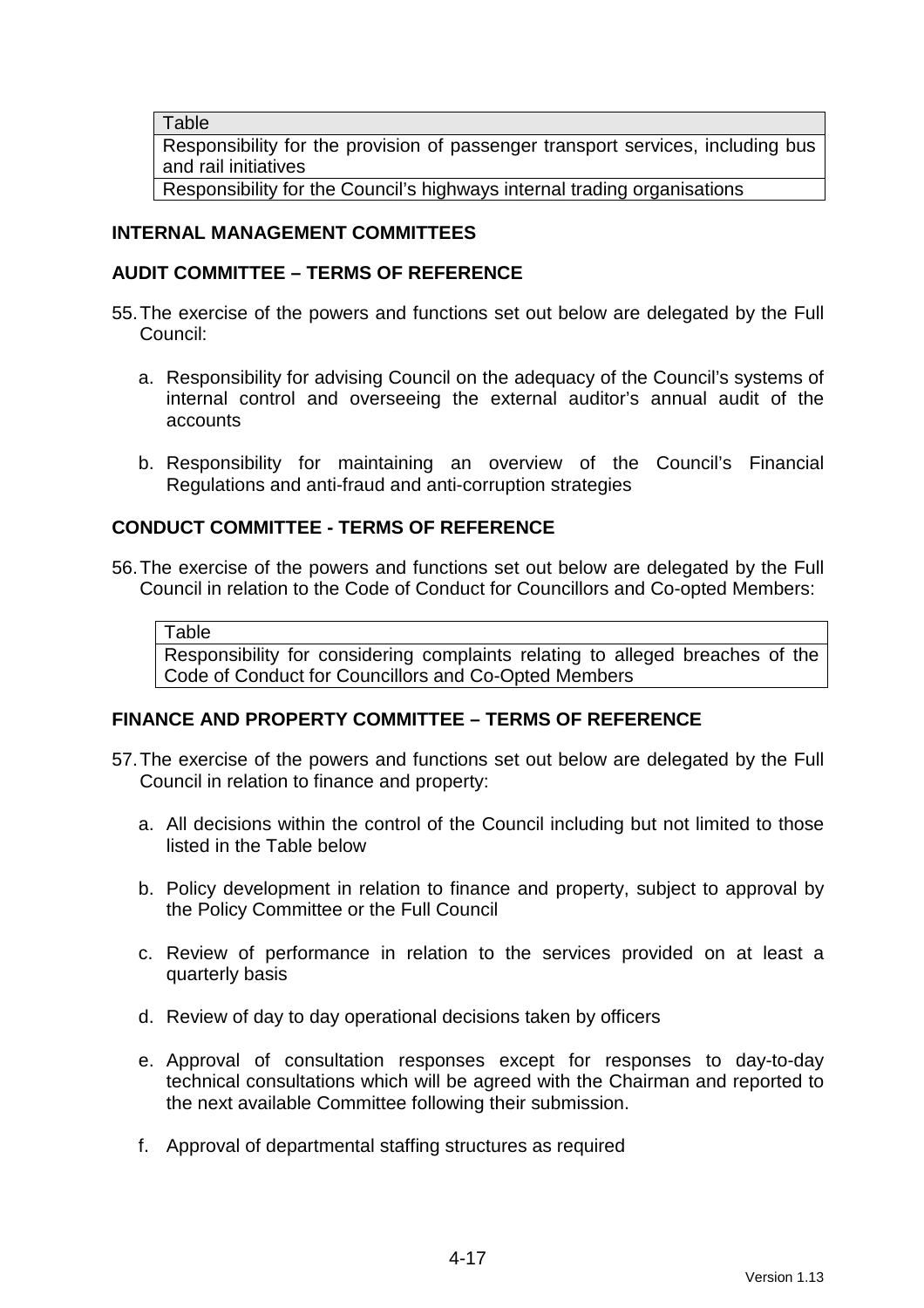- g. Approving all Councillor attendance at conferences, seminars and training events within the UK mainland for which a fee is payable including any expenditure incurred, within the remit of this Committee and to receive quarterly reports from Corporate Directors on departmental officer travel outside the UK within the remit of this Committee.
- 58. If any report comes within the remit of more than one committee, to avoid the report being discussed at several committees, the report will be presented and determined at the most appropriate committee. If this is not clear, then the report will be discussed and determined by the Policy Committee.
- 59. As part of the detailed work programme the Committee will receive reports on the exercise of powers delegated to officers.
- 60. The Committee will be responsible for its own projects but, where it considers it appropriate, projects will be considered by a cross-committee project steering group that will report back to the most appropriate Committee.

| Table                                                                          |
|--------------------------------------------------------------------------------|
| Responsibility for the financial management of the Authority including         |
| recommending to Council the financial strategy, annual revenue budget,         |
| annual capital budget, asset management plan and precept on billing            |
| authorities                                                                    |
| Responsibility for the monitoring, reviewing and development of the financial  |
| framework of the Council including its audit, investments, budgeting and       |
| accounting functions                                                           |
| Responsibility for corporate procurement                                       |
| Responsibility for all property related functions including acquisitions and   |
| disposals                                                                      |
| Responsibility for property design and construction and related consultancy    |
| services                                                                       |
| Responsibility for the Council's information and communication technology      |
| (ICT) strategy                                                                 |
| Responsibility for monitoring the Councillors' Divisional Fund                 |
| Responsibility for the Council's County Supplies internal trading organisation |
| Reviewing and recommending Financial Regulations to the Council for            |
| adoption                                                                       |

## **NOTTINGHAMSHIRE PENSION FUND COMMITTEE – TERMS OF REFERENCE**

- 61. The exercise of the powers and functions set out below are delegated by the Full Council in relation to pensions:
	- a. All decisions within the control of the Council including but not limited to those listed in the Table below
	- b. Policy development in relation to pensions, subject to approval by the Policy Committee or the Full Council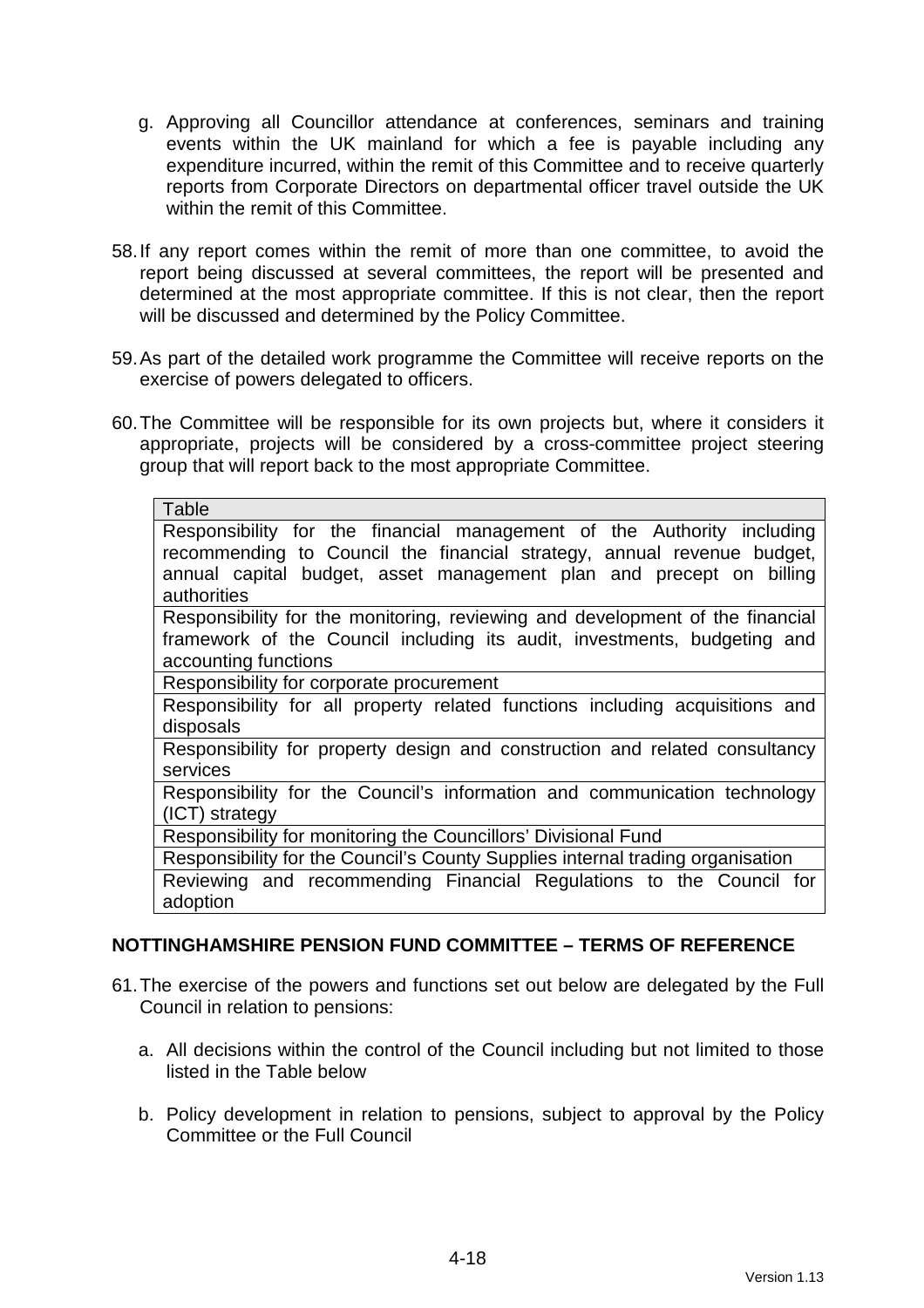- c. Review of performance in relation to the services provided on at least a quarterly basis
- d. Review of day to day operational decisions taken by officers
- e. Approval of consultation responses except for responses to day-to-day technical consultations which will be agreed with the Chairman and reported to the next available Committee following their submission.
- f. Approving all Councillor attendance at conferences, seminars and training events within the UK mainland for which a fee is payable including any expenditure incurred, within the remit of this Committee and to receive quarterly reports from Corporate Directors on departmental officer travel outside the UK within the remit of this Committee.
- 62. If any report comes within the remit of more than one committee, to avoid the report being discussed at several committees, the report will be presented and determined at the most appropriate committee. If this is not clear, then the report will be discussed and determined by the Policy Committee.
- 63. As part of the detailed work programme the Committee will receive reports on the exercise of powers delegated to officers.
- 64. The Committee will be responsible for its own projects but, where it considers it appropriate, projects will be considered by a cross-committee project steering group that will report back to the most appropriate Committee.

Table

Administering the Nottinghamshire Pension Fund, including investments by and management of pension funds

**NOTE:** The County Council administers this Pension Fund on behalf of Nottinghamshire County Council, Nottingham City Council, the District and Borough Councils and other admitted bodies in Nottinghamshire.

## **PENSIONS INVESTMENT SUB-COMMITTEE – TERMS OF REFERENCE**

65. This is a sub-committee of the Nottinghamshire Pension Fund Committee

66. The exercise of the powers and functions set out below are delegated:

a. Responsibility for investment performance management of the Fund Managers and making appropriate recommendations to the Nottinghamshire Pension Fund Committee.

## **PENSIONS SUB-COMMITTEE – TERMS OF REFERENCE**

67. This is a sub-committee of the Nottinghamshire Pension Fund Committee

68. The exercise of the powers and functions set out below are delegated: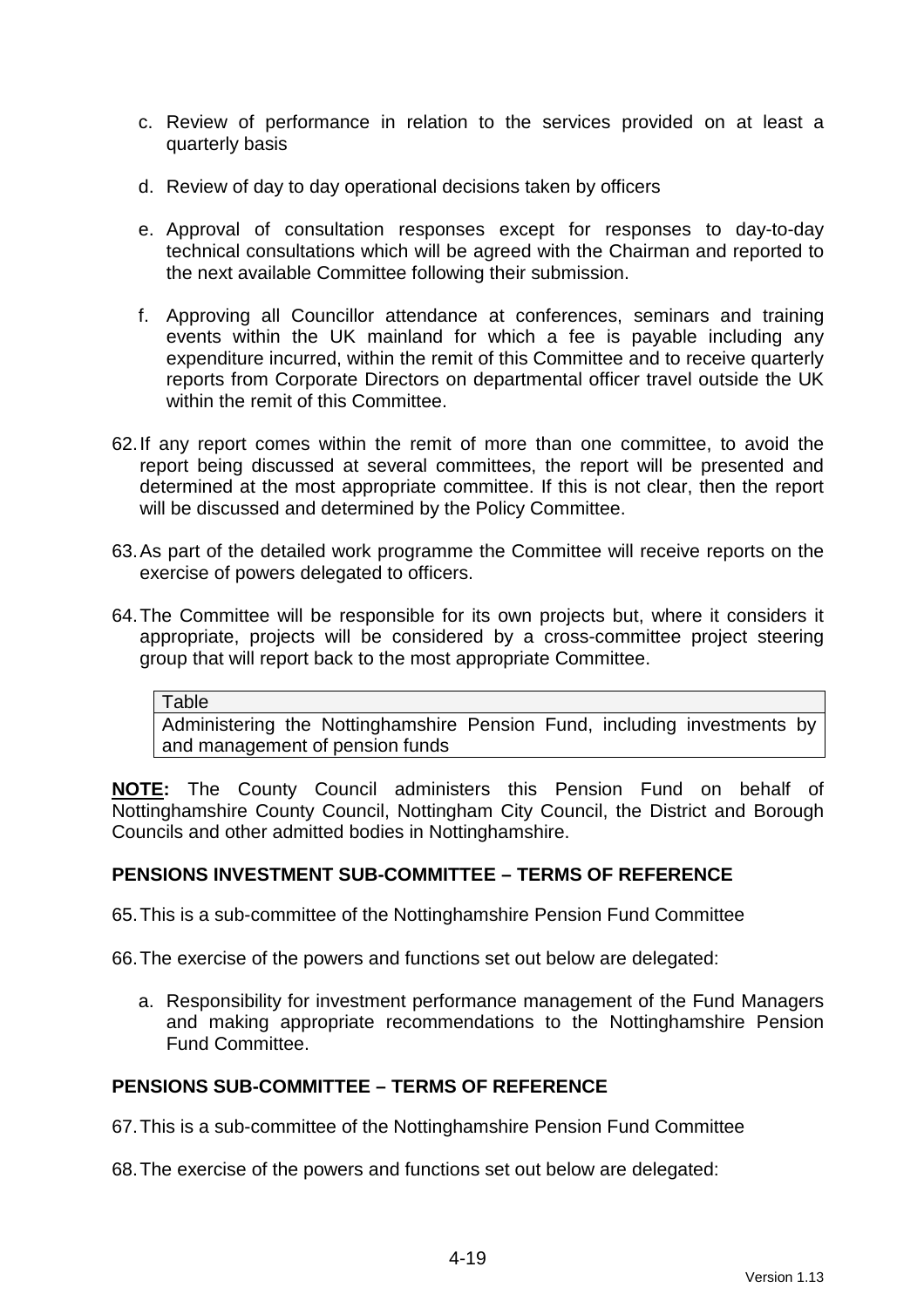a. Responsibility for making recommendations to the Nottinghamshire Pension Fund Committee on matters relating to the administration and investment of the Pensions Fund.

## **PERSONNEL COMMITTEE – TERMS OF REFERENCE**

- 69. The exercise of the powers and functions set out below are delegated by the Full Council in relation to personnel:
	- a. All decisions within the control of the Council including but not limited to those listed in the Table below
	- b. Policy development in relation to personnel, subject to approval by the Policy Committee or the Full Council
	- c. Review of performance in relation to the services provided on at least a quarterly basis
	- d. Review of day to day operational decisions taken by officers
	- e. Approval of consultation responses except for responses to day-to-day technical consultations which will be agreed with the Chairman and reported to the next available Committee following their submission.
	- f. Approving all Councillor attendance at conferences, seminars and training events within the UK mainland for which a fee is payable including any expenditure incurred, within the remit of this Committee and to receive quarterly reports from Corporate Directors on departmental officer travel outside the UK within the remit of this Committee.
- 70. If any report comes within the remit of more than one committee, to avoid the report being discussed at several committees, the report will be presented and determined at the most appropriate committee. If this is not clear, then the report will be discussed and determined by the Policy Committee.
- 71. As part of the detailed work programme the Committee will receive reports on the exercise of powers delegated to officers.
- 72. The Committee will be responsible for its own projects but, where it considers it appropriate, projects will be considered by a cross-committee project steering group that will report back to the most appropriate Committee.

#### **Table**

Responsibility for the pay, terms and conditions of service and training of employees except for approving the annual Senior Officer Pay Policy Statement which is reserved to the Full Council

Responsibility for employee relations including arrangements for consultation/ negotiation with Trades Unions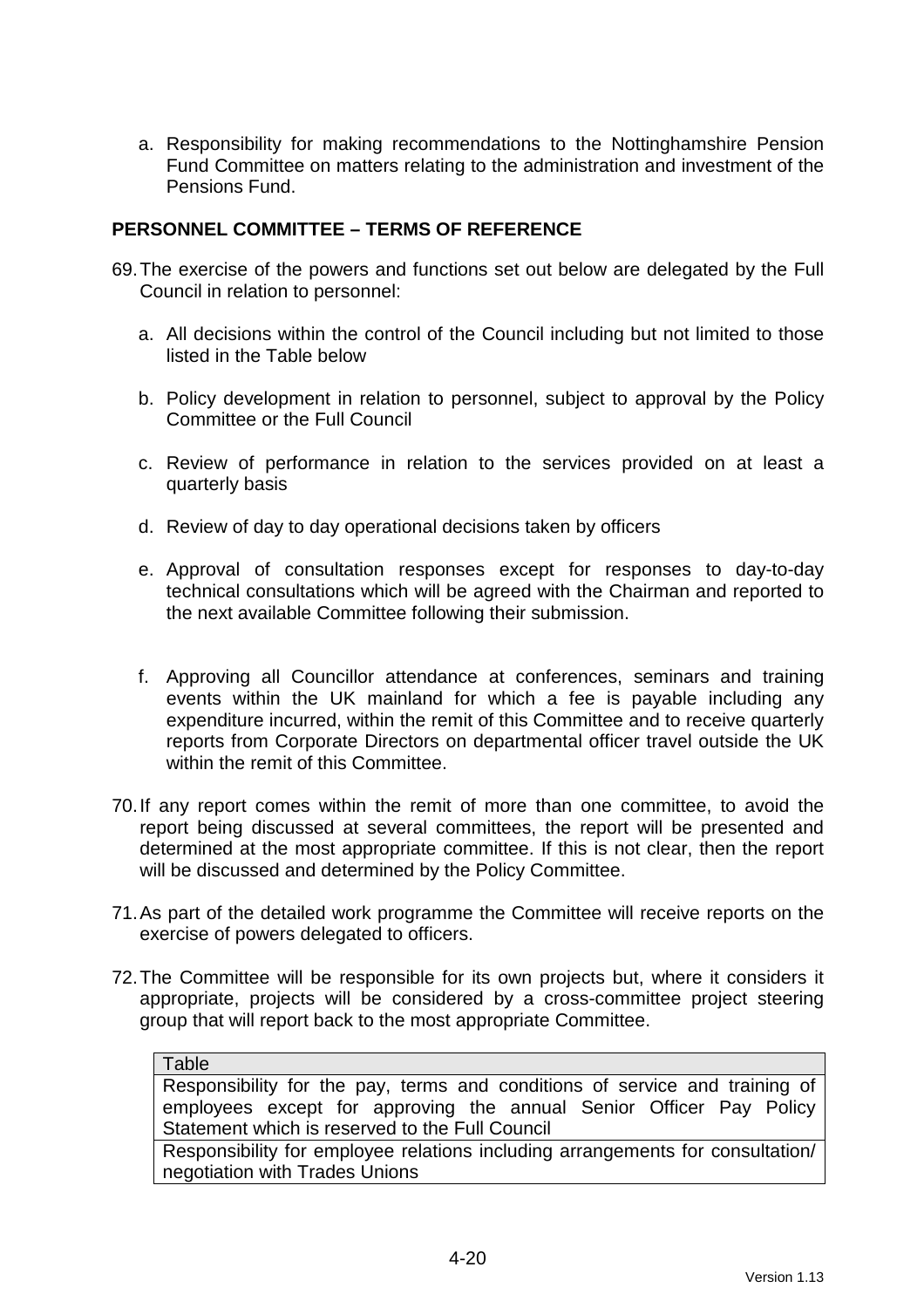**Table** 

Responsibility for health and safety related matters Reviewing and recommending Staffing Regulations to the Council for adoption Reviewing annually the overall staffing structure of the Council Considering any matters relating to Trade Union recognition Responsibility for the Council's catering and facilities management internal trading organisation

# **APPEALS SUB-COMMITTEE – TERMS OF REFERENCE**

- 73. This is a sub-committee of the Personnel Committee
- 74. The exercise of the powers and functions set out below are delegated by the Full Council:
	- a. Responsibility for determining appeals and complaints by employees under the Council's disciplinary, grievance and harassment procedures and other employment related procedures (This does not include appeals relating to pay, grading or discretionary awards in respect of redundancy or early retirement)
	- b. Responsibility for appeals against decisions not to include providers, or to remove them from the Council's directory of providers for funded early years education

**NOTE:** Complaints Review Panels are not formal meetings of the County Council. The responsibilities of these Panels are contained in the Complaints Procedures.

# **SENIOR STAFFING SUB-COMMITTEE – TERMS OF REFERENCE**

- 75. This is a sub-committee of the Policy Committee.
- 76. The exercise of the powers and functions set out below are delegated by the Full Council to the Senior Staffing Sub-Committee:
	- a. Responsibility for the appointment and dismissal of, and taking disciplinary action against, senior employees as set out in the Employment Procedure Rules

# **NOTE:-**

- The appropriate committee chairman for the post being considered will always be present as a member of the Sub-Committee. Where the issue being considered relates to the Council's Chief Executive or a Corporate Director the Sub-Committee will have a membership of nine; otherwise the Sub-Committee will have a membership of five.
- The Sub-Committee will be required to follow the Council's Recruitment and Selection Code of Practice.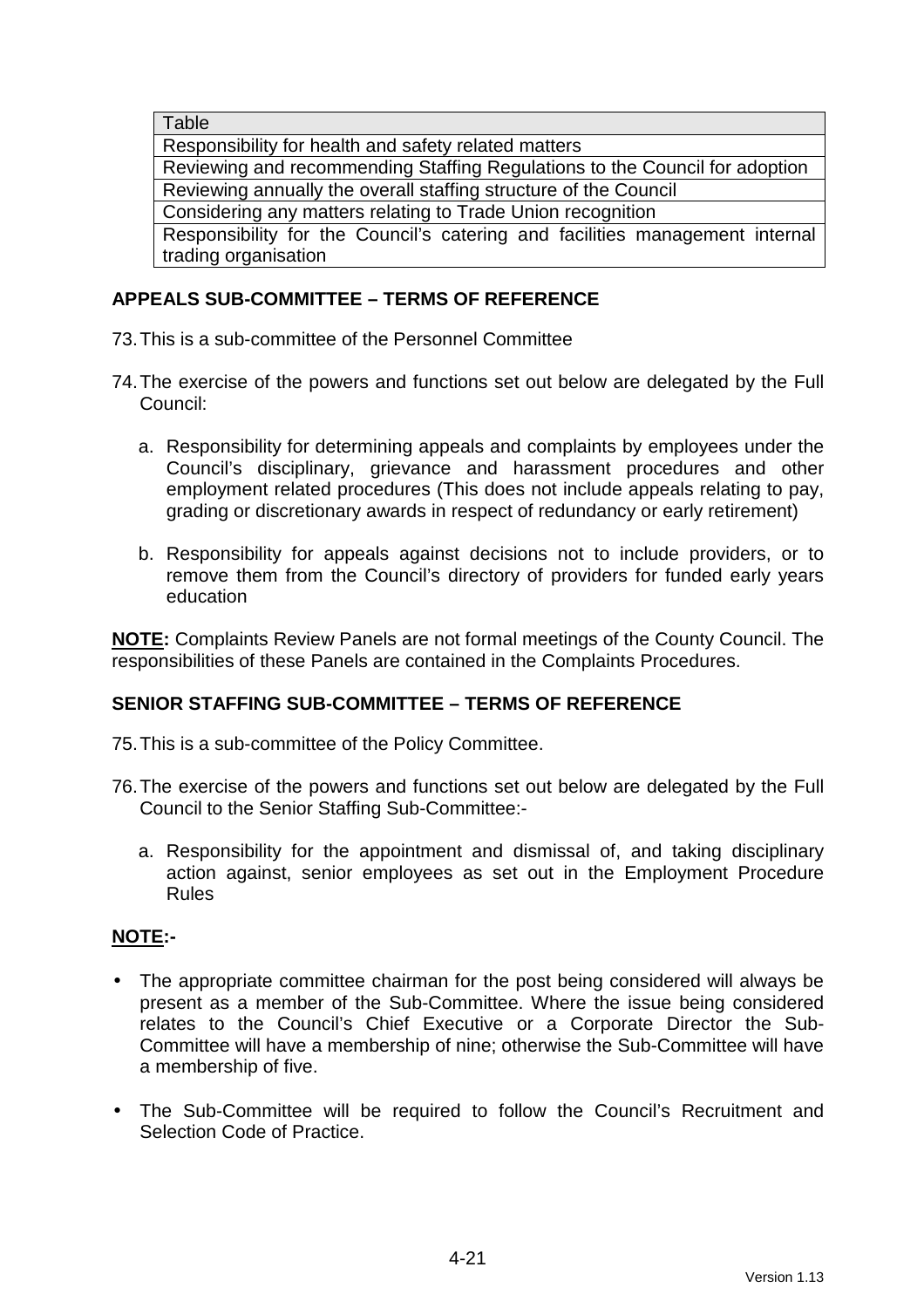• The procedures the Sub-Committee is required to follow are set out in the Council's Staffing Regulations.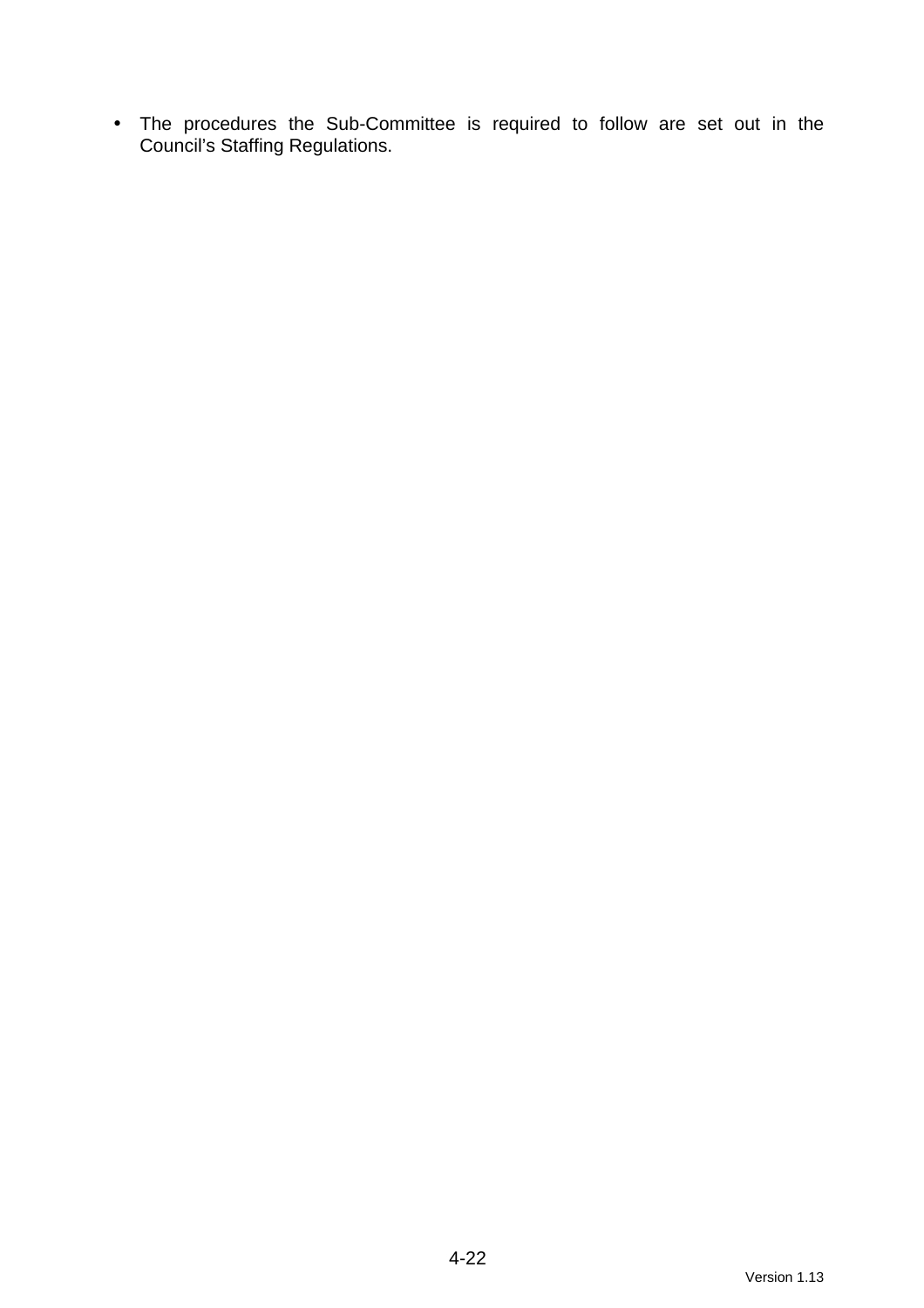# **PART B – SCHEME OF DELEGATION TO OFFICERS**

- 1. This Scheme sets out the delegated powers of officers of the County Council. For the purposes of the Scheme of Delegation the term 'Corporate Director' includes the Chief Executive and the Director of Public Health.
- 2. Corporate Directors may delegate these powers to other officers and must ensure they appoint another officer to substitute in their absence.
- 3. Officers can only exercise delegated powers in accordance with approved policies and decisions made by committees or the Full Council.
- 4. All matters which are not day to day operational matters or contained in this Scheme of Delegation must be decided by the relevant committee. For urgent decisions see the Procedure for Urgent Decisions.
- 5. The chairman of the relevant committee may request an officer not to exercise their delegated power in any particular case and, if so, a report will be taken to the next available meeting of this committee for consideration.
- 6. Appointments of staff below Service Director level will be made by Officers. Any other appointment must be made by the Senior Staffing Sub-Committee.
- 7. Corporate Directors may not add to the establishment of their departments except in accordance with Employment Procedure Regulations, or any other specific committee approval.
- 8. Corporate Directors will agree with their respective chairman and vice-chairman the nature and level of information they require regarding the exercise of officers' delegated powers.
- 9. Corporate Directors must ensure that adequate arrangements are in place to brief and consult committee chairmen (or vice-chairmen in their absence) within their service areas as agreed with these chairmen.
- 10. Corporate Directors will exercise their delegated powers in accordance with any requirements of the Chief Executive.
- 11. Corporate Directors must ensure that their department maintains a list of specific delegations to officers, which must be available for public inspection at all times.
- 12. Corporate Directors have authority to exercise the powers of the County Council in the event of an emergency or disaster, including making or approving any arrangements for the protection of persons or property, and will report back to the next appropriate committee or meeting Council in the event that this authority is exercised.
- 13. Corporate Directors have authority to decide whether or not to commence or defend proceedings within their areas of responsibility. This includes decisions on settlements which must be made in consultation with the Group Manager, Legal and Democratic Services and the Chief Finance Officer. Policy Committee will receive regular reports on settlements. This is not the same as authorising the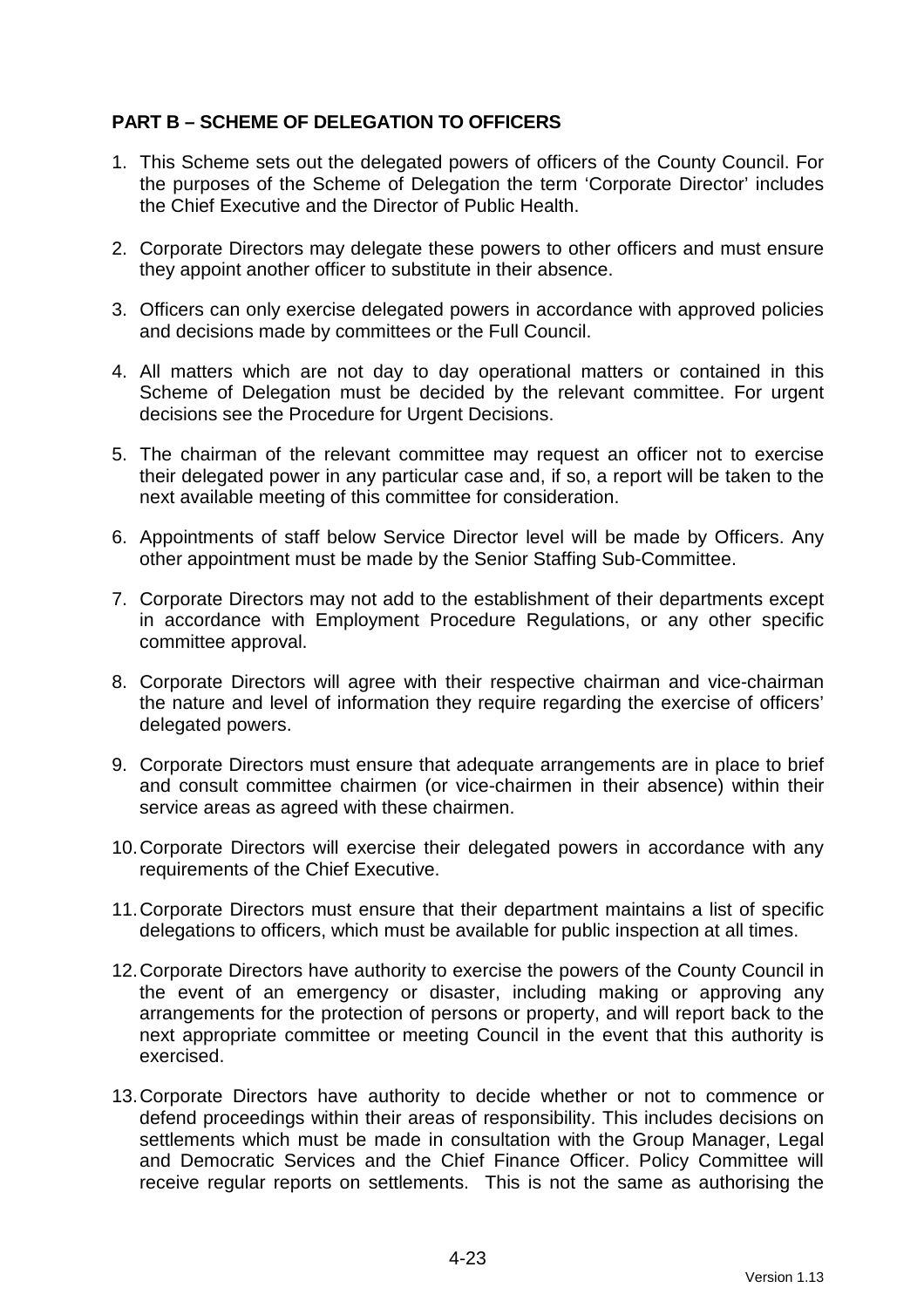formal commencement or defence of, or participation in, any legal proceedings, including appearing in proceedings and signing documents necessary to any legal procedure. The Corporate Director Policy, Planning and Corporate Services is responsible for this (see paragraph 21b below).

- 14. Corporate Directors have authority to settle ombudsman complaints and to determine payments under the Payments for Maladministration Policy. Policy Committee will receive regular reports on the operation of the Policy and payments.
- 15. Corporate Directors have authority to determine ex-gratia claims of up to £1,000 in respect of employees or volunteers carrying out their duties who suffer damage to personal belongings. Personnel Committee will receive regular reports.
- 16. The Chief Executive, the Corporate Director Policy, Planning and Corporate Services, the Group Manager Legal and Democratic Services and Team Managers Legal Services and Senior Solicitors have authority to certify the fixing of the Common Seal of the Council to a document where this is required in order to give effect to a decision.

## **CHIEF EXECUTIVE**

- 17. The exercise of the responsibilities set out below are delegated by the County Council:
	- a. Taking all operational decisions necessary to secure the provision of services and/or the discharge of statutory functions, including the power to enter into contracts, in accordance with approved policies and Financial Regulations across the Authority.
	- b. Making any decision normally reserved to committee or another officer in accordance with the Urgency Procedure Rules.
	- c. Taking decisions whether to grant dispensations to Councillors and co-opted members from requirements relating to interests and their participation in meetings.
	- d. Taking any decision on any matter not reserved to another officer by law.
	- e. Holding to account Corporate Directors for the performance of their departments.

## **CORPORATE DIRECTOR ADULT SOCIAL CARE, HEALTH AND PUBLIC PROTECTION**

- 18. The exercise of the responsibilities set out below are delegated by the County Council:
	- a. Taking all operational decisions necessary to secure the provision of services and/or the discharge of statutory functions, including the power to enter into contracts, in accordance with approved policies and Financial Regulations in relation to the following areas: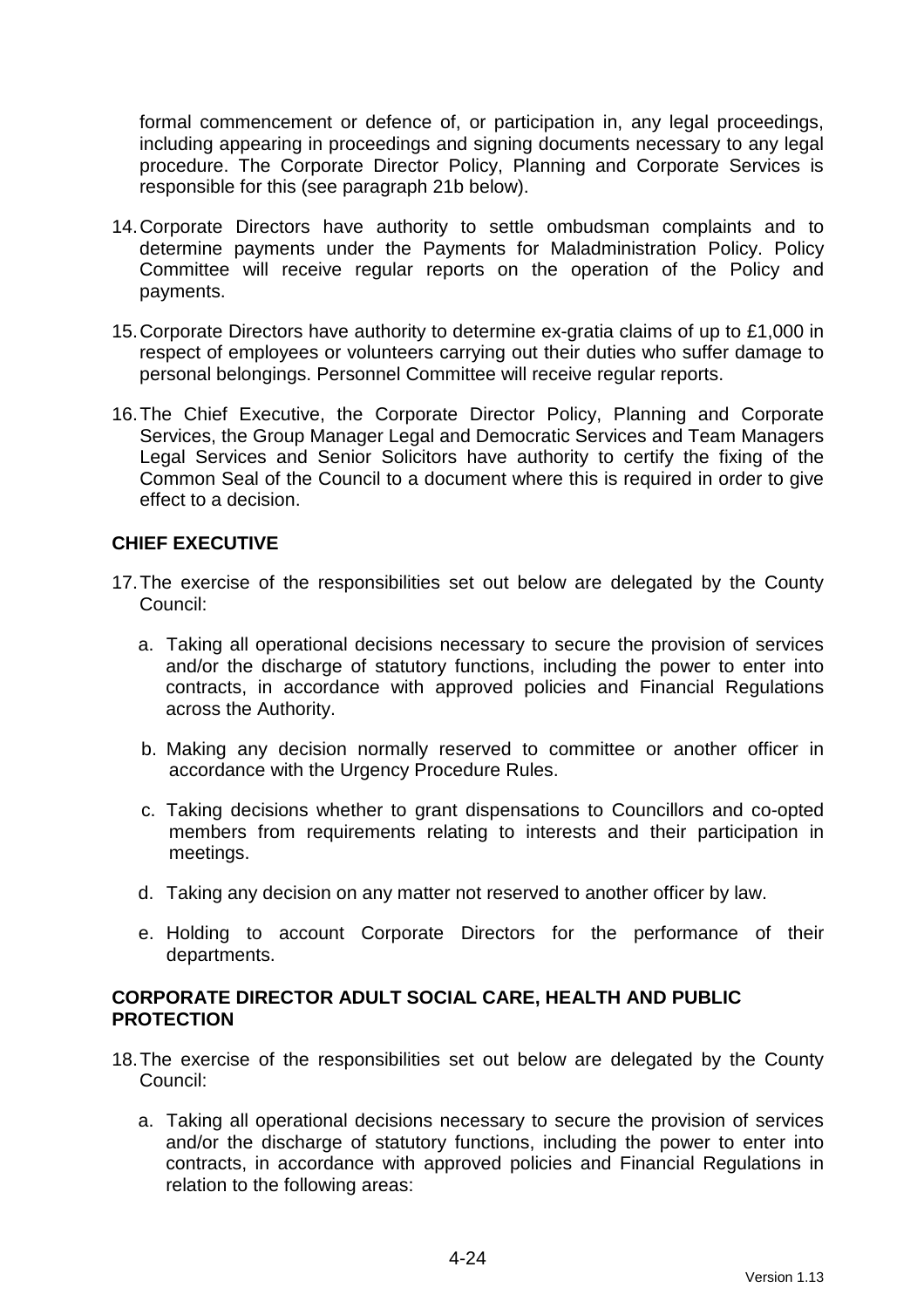Adult social care including:

- Safeguarding
- Mental health
- Disability
- Older people
- Residential services
- Day services

Public protection including:

- Trading Standards
- Emergency management
- Registration services
- b. Holding officers to account for the performance of their service areas
- c. Approving departmental officer travel outside the UK and providing a quarterly report to the relevant Committees on approvals.

## **CORPORATE DIRECTOR CHILDREN, FAMILIES AND CULTURAL SERVICES**

- 19. To be the designated Director of Children Services in accordance with Section 19 of the Children's Act 2004.
- 20. The exercise of the responsibilities set out below are delegated by the County Council:
	- a. Taking all operational decisions necessary to secure the provision of service and/or the discharge of statutory functions, including the power to enter into contracts, in accordance with approved policies and Financial Regulations in relation to the following areas:
		- Education
		- Special educational needs and disability
		- Safeguarding
		- Children's social care
		- Youth services
		- Libraries
		- Country parks
		- Sport and Arts
		- Early Years
	- b. Holding officers to account for the performance of their service areas.
	- c. Approving school governor appointments for which the Council has responsibility and reporting these decisions quarterly to the Children and Young People's Committee.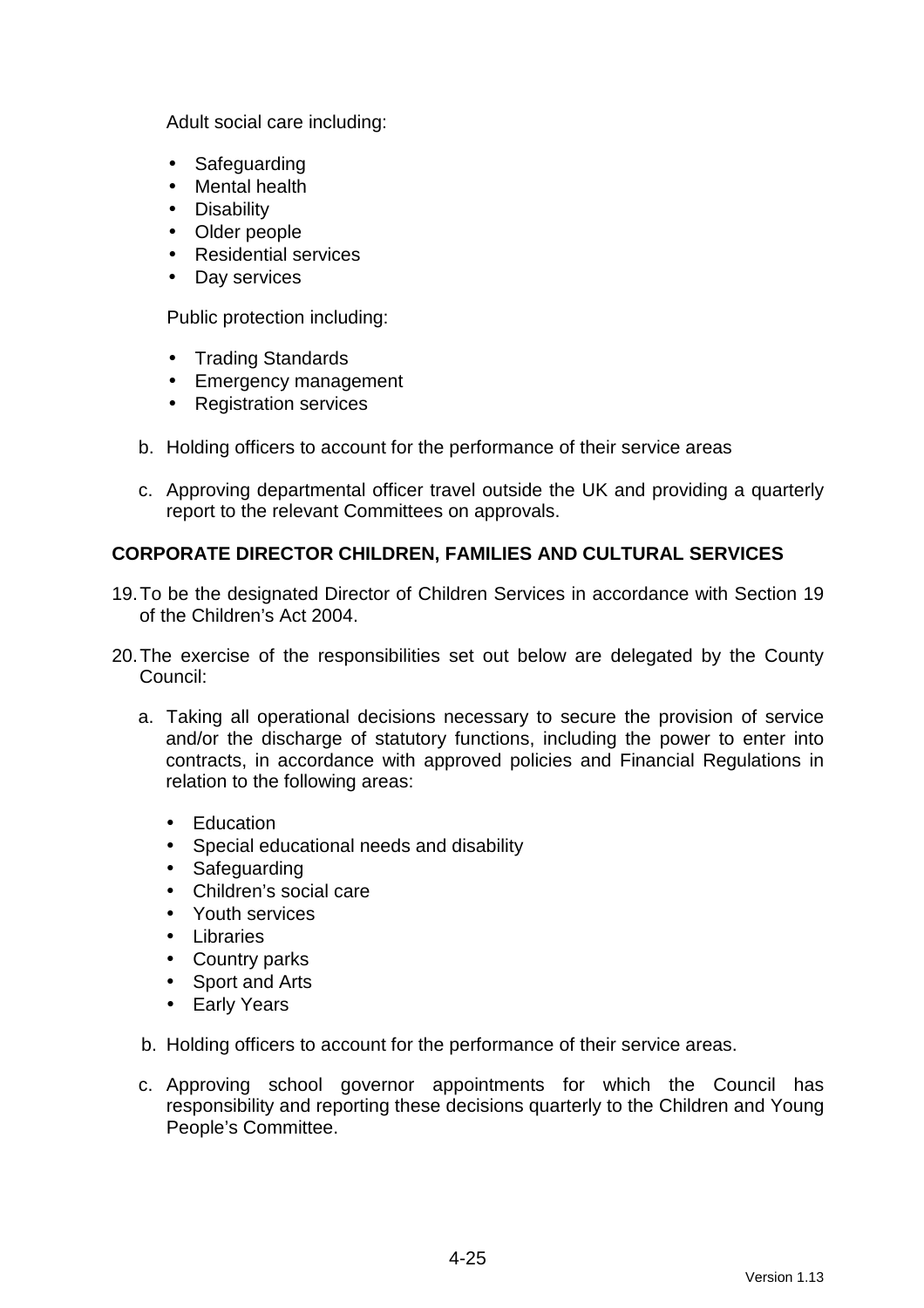d. Approving departmental officer travel outside the UK and providing a quarterly report to the relevant Committees on approvals.

# **CORPORATE DIRECTOR ENVIRONMENT AND RESOURCES**

- 21. The exercise of the responsibilities set out below are delegated by the County Council:
	- a. Taking all operational decisions necessary to secure the provision of service and/or the discharge of statutory functions, including the power to enter into contracts, in accordance with approved policies and Financial Regulations in relation to the following areas:
		- Waste Disposal
		- Transport
		- Highways
		- Property
		- Financial Services
		- Information and Communications Technology (ICT)
		- Catering and Facilities Management
		- Holding officers to account for the performance of their service areas.
		- Human Resources and Customer Services
	- b. Approving departmental officer travel outside the UK and providing a quarterly report to the relevant Committees on approvals.

## **CORPORATE DIRECTOR POLICY, PLANNING AND CORPORATE SERVICES**

- 22. The exercise of the responsibilities set out below are delegated by the County Council:
	- a. Taking all operational decisions necessary to secure the provision of service and/or the discharge of statutory functions, including the power to enter into contracts, in accordance with approved policies and Financial Regulations in relation to the following areas:
		- Improvement Programme
		- Planning
		- Corporate performance
		- Complaints
		- Economic development
		- Legal & Democratic Services
		- Policy development
		- Localism
		- Grant aid administration
		- Equalities
		- Community Engagement
		- Community Safety
		- Communications and Marketing
		- Conservation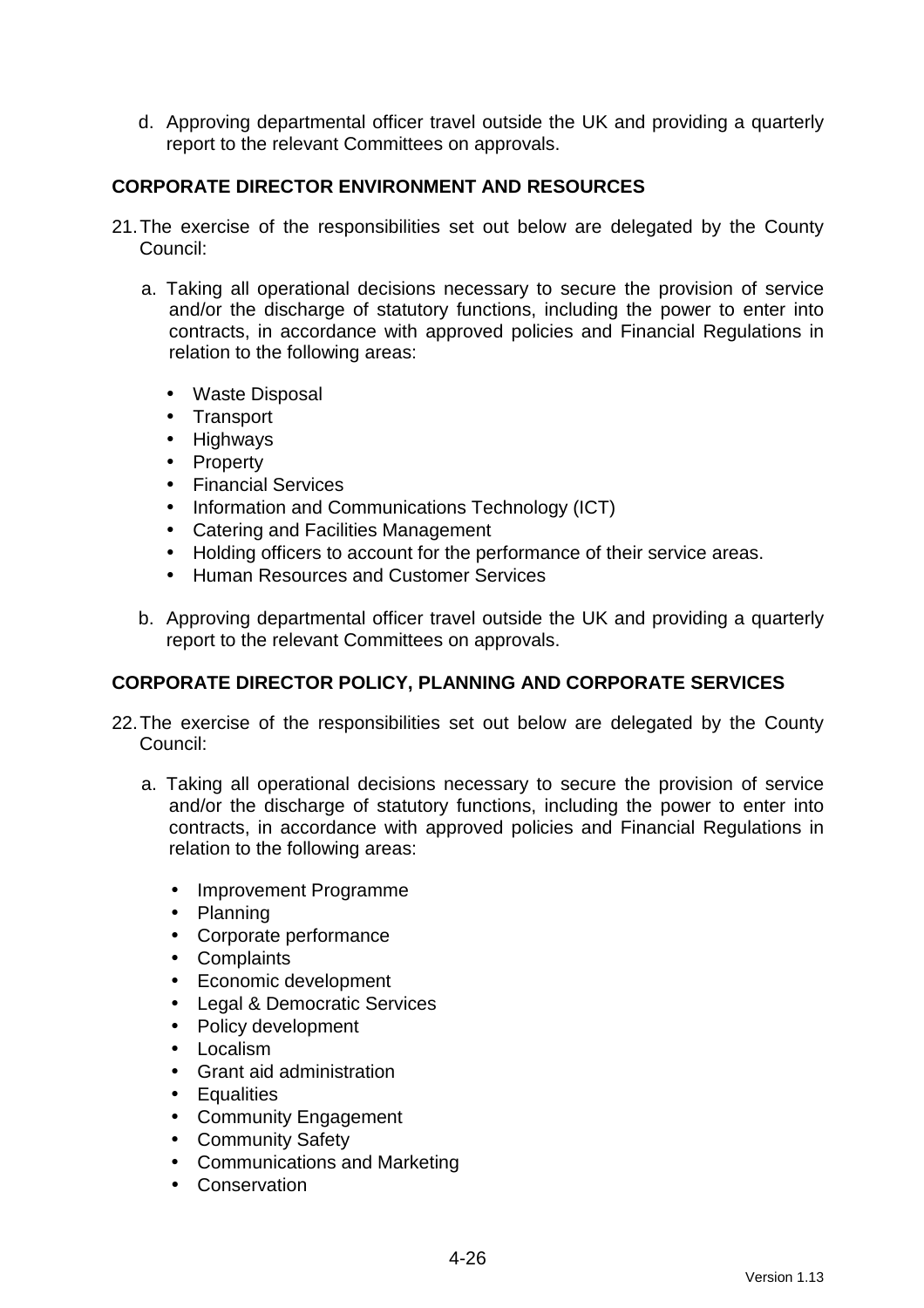- b. Authorising the commencement or defence of, or participation in, any legal proceedings, including appearing in proceedings and signing documents necessary to any legal procedure, and authorising other officers to do so on behalf of the County Council. This is not the same as deciding whether to commence or defend proceedings and making decisions on settlements. The relevant Corporate Director is responsible for this (see paragraph 13 above).
- c. Holding officers to account for the performance of their service areas.
- d. Taking all operational decisions necessary relating to the level and nature of support services for County Councillors, including IT.
- e. Approving departmental officer travel outside the UK and providing a quarterly report to the relevant Committees on approvals.

## **DIRECTOR OF PUBLIC HEALTH**

- 23. The exercise of the responsibilities set out below are delegated by the County Council:
- 24. To be the designated Director of Public Health in accordance with Section 30 of the Health and Social Care Act 2012.
- 25. The exercise of the responsibilities set out below are delegated by the County Council:
	- a. Taking all operational decisions necessary to secure the provision of service and/or the discharge of statutory functions, including the power to enter into contracts, in accordance with approved policies and Financial Regulations in relation to the following areas:
		- Public Health
	- b. Holding officers to account for the performance of their service areas.
	- c. Approving departmental officer travel outside the UK and providing a quarterly report to the relevant Committees on approvals.

## **STATUTORY OFFICERS**

26. There is a legal requirement to allocate some specific responsibilities to officers and the Council has designated the following posts:

| Chief Executive                                          | Head of Paid Service & Proper Officer |
|----------------------------------------------------------|---------------------------------------|
| Corporate Director Policy, Planning   Monitoring Officer |                                       |
| and Corporate Services                                   |                                       |
| <b>Service Director Financial Services</b>               | Chief Finance Officer (also known as  |
|                                                          | Section 151 Officer)                  |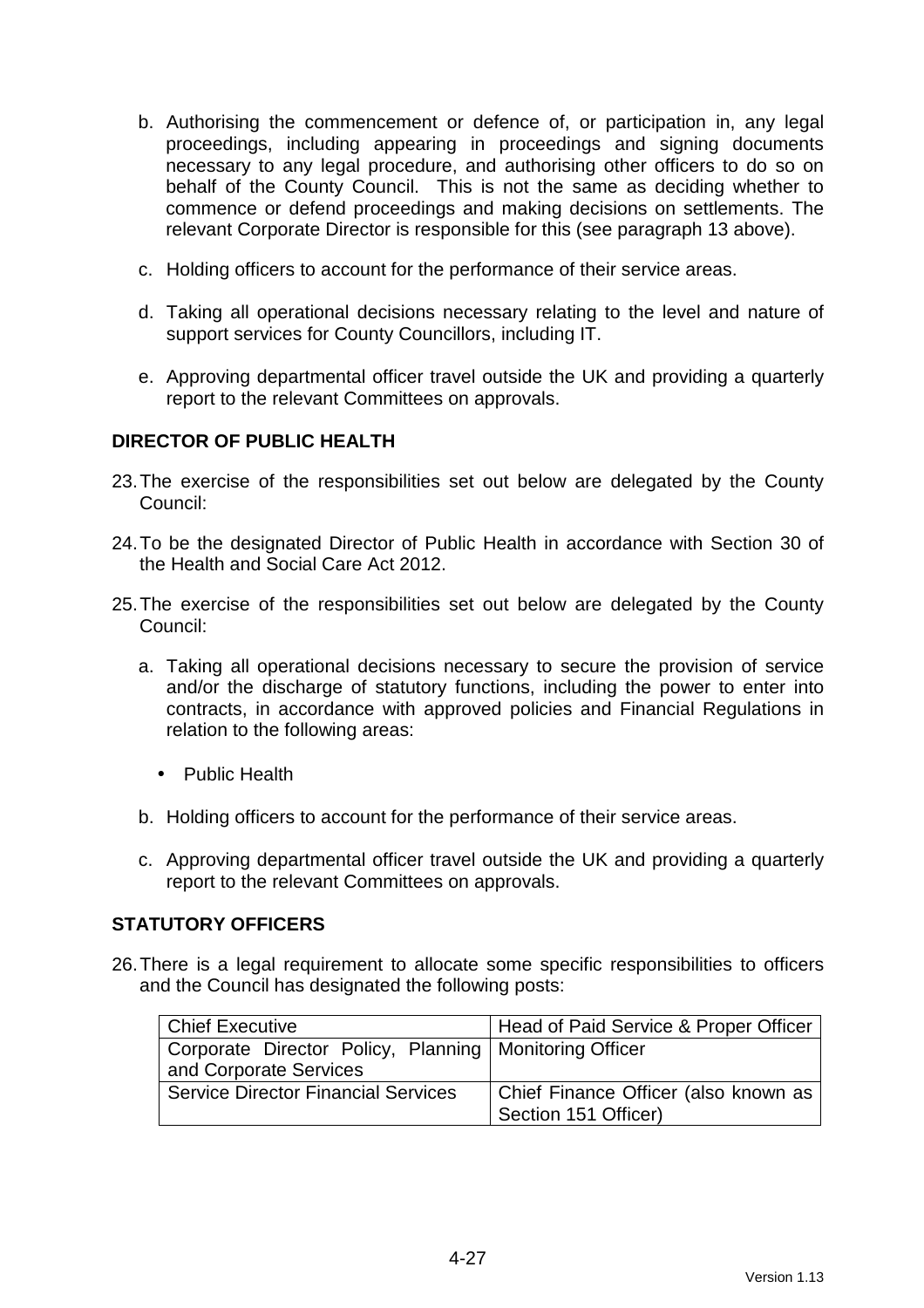## **HEAD OF PAID SERVICE**

- 27. Responsibility for reporting to the Full Council on the manner in which the discharge of the Council's functions is co-ordinated, the number and grade of officers required for the discharge of functions and the organisation of officers.
- 28. Responsibility for considering applications from officers for exemption from political restriction in respect of the post held by that officer.

**NOTE:** The Head of Paid Service may not be the Monitoring Officer but may hold the post of Chief Finance Officer if a qualified accountant.

## **PROPER OFFICER**

29. Responsibility for acting as the Proper Officer as set out in Section 270(3) of the Local Government Act 1972 in connection with committees.

## **MONITORING OFFICER**

- 30. Responsibility for maintaining the Constitution, ensuring it is available for inspection and making minor changes as a result of any restructuring.
- 31. Responsibility for ensuring the lawfulness and fairness of decision making; this includes authority, after consulting with the Head of Paid Service and Chief Finance Officer, to report to the Full Council if they consider that any proposal, decision or omission would give rise to unlawfulness or maladministration.
- 32. Responsibility for contributing to the promotion and maintenance of high standards of conduct.

**NOTE:** The Monitoring Officer cannot be the Chief Finance Officer or the Head of Paid Service.

## **CHIEF FINANCE OFFICER**

- 33. Responsibility for ensuring the lawfulness and financial prudence of decision making; this includes authority, after consulting with the Head of Paid Service and Monitoring Officer, to report to the Full Council if they consider that any proposal, decision or omission would give rise to unlawful expenditure, or is unlawful and is likely to cause a loss or deficiency or if the Council is about to enter an item of account unlawfully.
- 34. Responsibility for the administration of the financial affairs of the Council.
- 35. Responsibility for providing advice on the scope of powers and authority to take decisions, maladministration, financial impropriety and probity.
- 36. Responsibility for providing financial information to the media, members of the public and the community.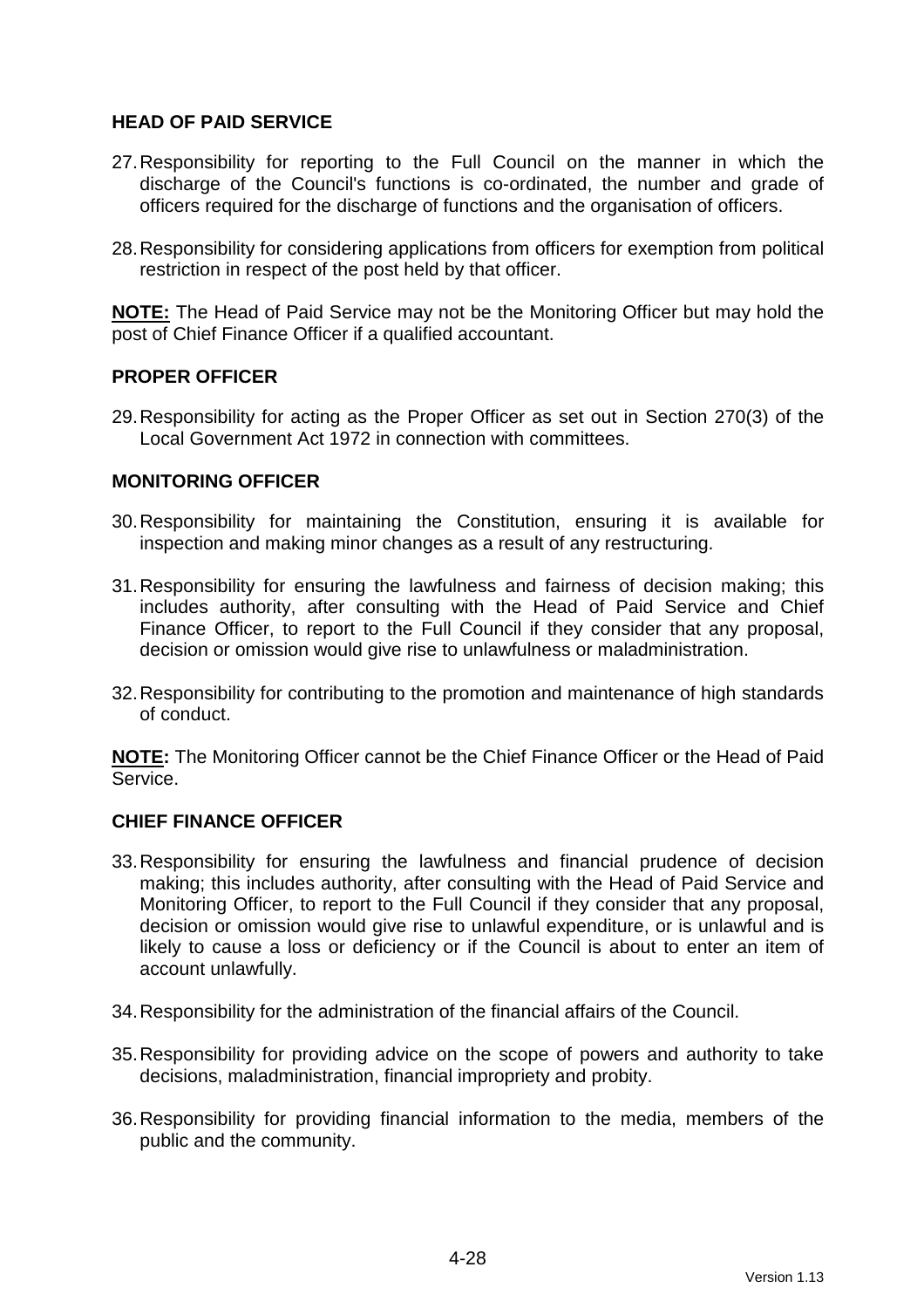**NOTE:** The Chief Finance Officer cannot be the Monitoring Officer but may hold the post of Head of Paid Service.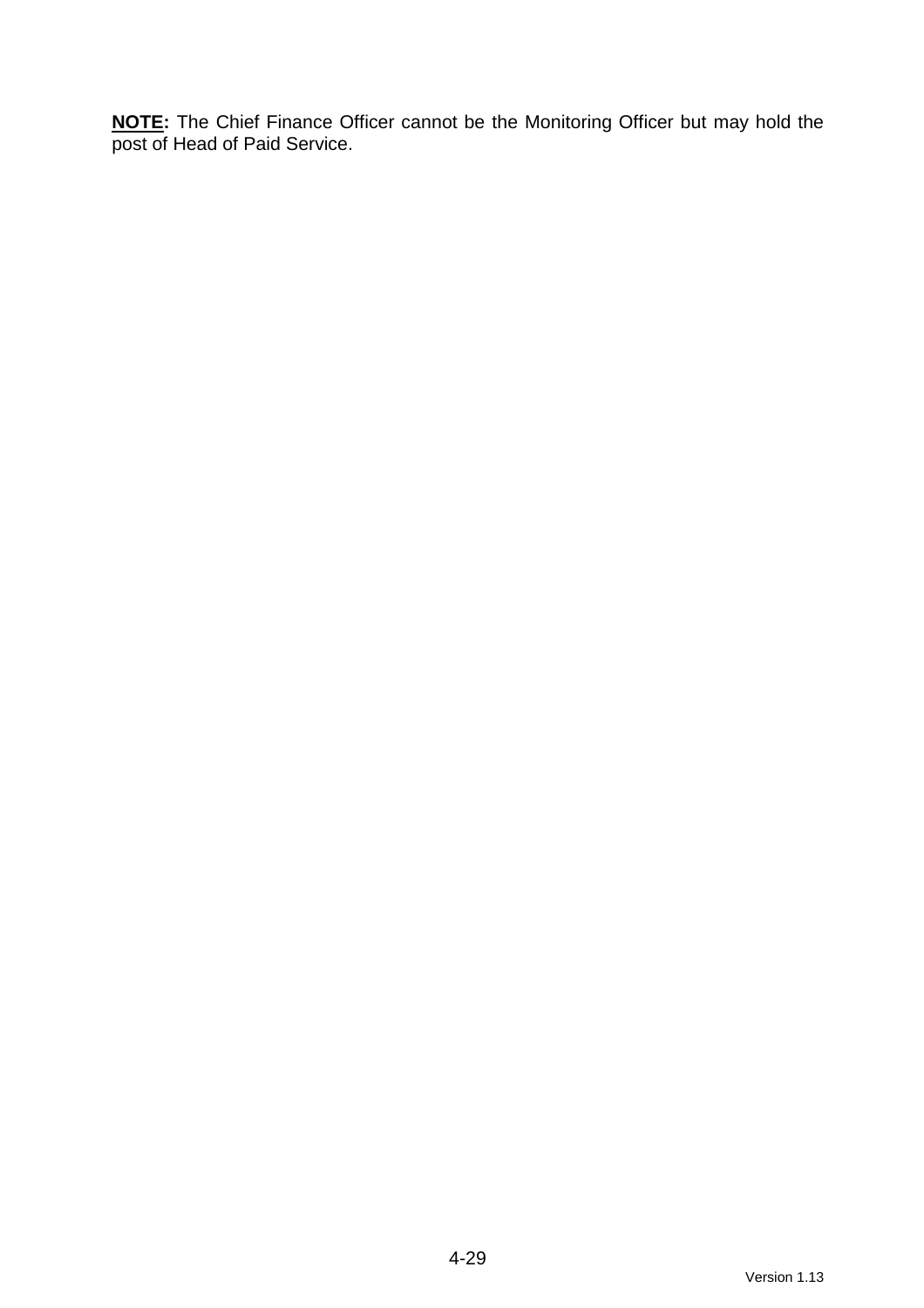**PART FIVE** 

**DEMOCRACY** 

**PROCEDURES**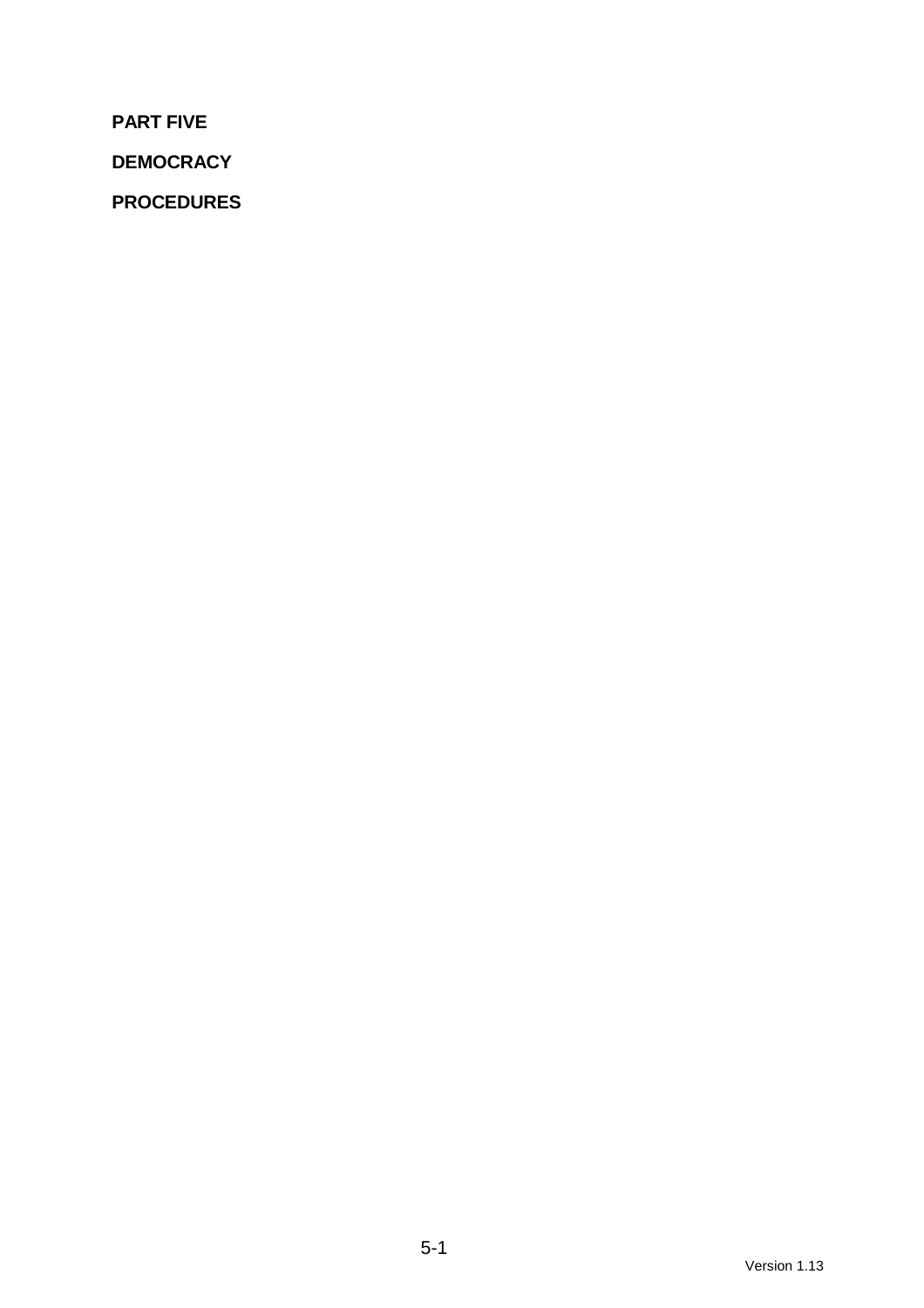# **PART A – PROCEDURE RULES FOR MEETINGS OF THE FULL COUNCIL**

#### **INTRODUCTION**

- 1. These rules are designed to ensure meetings of the Full Council run smoothly and are conducted properly.
- 2. So far as the law allows, any of these rules may be suspended at any meeting of the Full Council, either for the whole meeting or for a particular item on the agenda. In order to achieve this, a motion must be moved and seconded and a vote carried.
- 3. If any issues arise at a meeting in relation to interpretation of the procedure rules, the Chairman's decision will be final.
- 4. For the annual budget meeting some procedure rules will be suspended and alternative rules applied. See paragraph 85 below.

## **ARRANGEMENTS FOR MEETINGS**

- 5. Full Council meetings are normally held every 8 weeks on a Thursday. Meetings normally start at 10.30am.
- 6. The agenda and papers for meetings of the Full Council must be available at least five clear working days before the meeting.
- 7. Meetings of the Full Council will not continue beyond 5.30 pm unless it appears to the Chairman that the meeting will finish shortly after that time. Any remaining business will be held over until the next meeting. The annual budget meeting will continue beyond 5.30 pm if necessary.
- 8. The annual meeting of the Full Council is normally held each May.
- 9. The County Council's annual budget will normally be considered at the February meeting.
- 10. A special meeting will be arranged if the Chairman of the Council, the Council Leader, or any five County Councillors request such a meeting. A Special Meeting will be held on any day of the week.

#### **MINIMUM ATTENDANCE (QUORUM)**

- 11. At least one quarter (17) of the whole number of elected County Councillors must be present for the meeting to proceed or continue.
- 12. If the Chairman or the Chief Executive concludes that an insufficient number of Councillors is present the meeting will not proceed. The Division Bell will be sounded, and if after more than five minutes there is still an insufficient number present at the meeting it will be adjourned to a time fixed by the Chairman.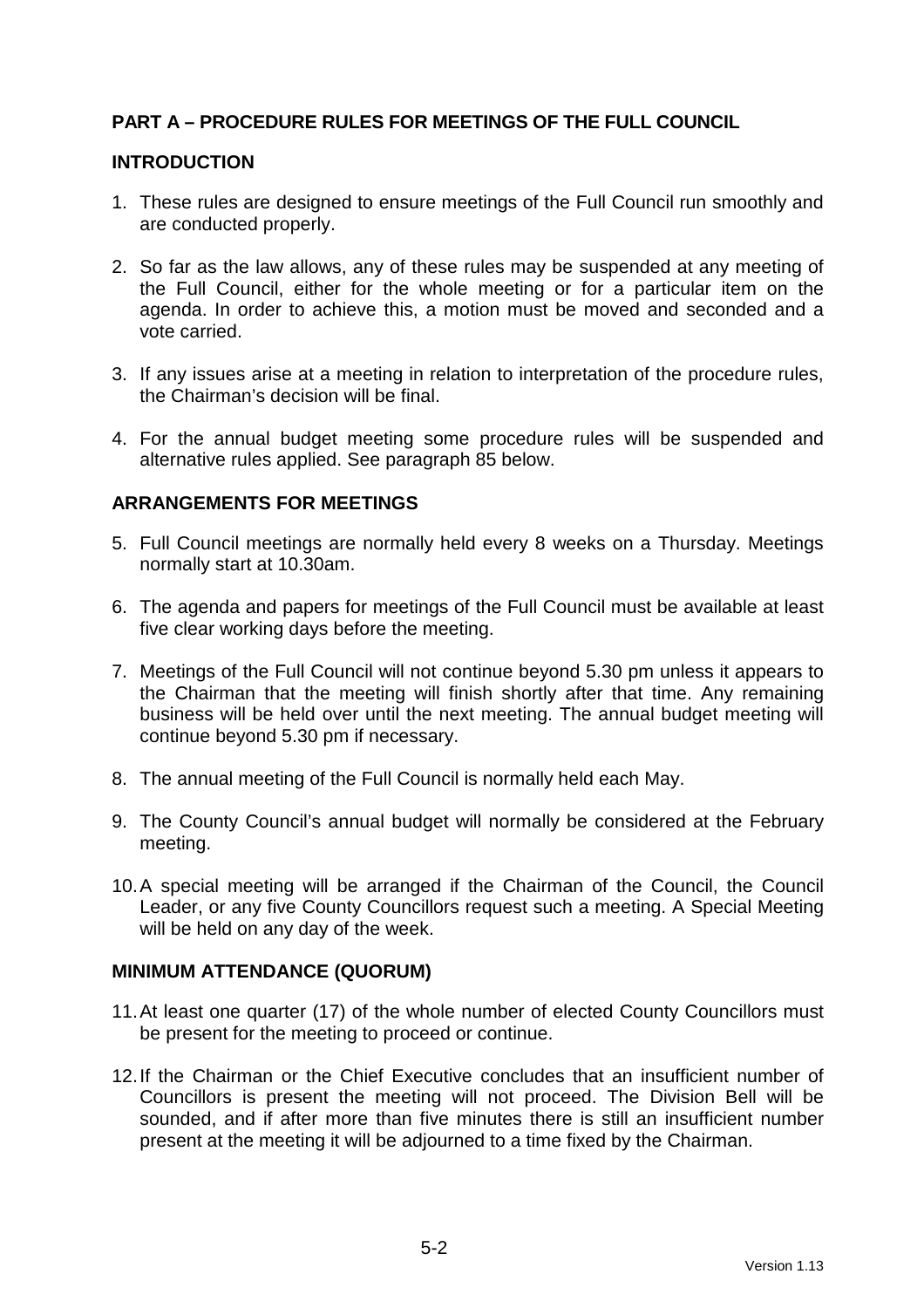## **ORDER OF BUSINESS**

- 13. Except for the annual meeting at which the election of Chairman and Vice-Chairman will be considered first, the order of business will usually be:
	- a. the choice of a person to preside if the Chairman and Vice-Chairman are absent
	- b. any business having priority by law
	- c. confirmation of the minutes of the last meeting of the Full Council
	- d. apologies for absence, including reasons
	- e. declarations of interest
	- f. business outstanding from the last meeting
	- g. Chairman of the County Council's business
	- h. constituency issues
	- i. petitions
	- j. clarification on minutes of committee meetings
	- k. reports for decision by the Full Council
	- l. questions to Nottinghamshire and City of Nottingham Fire Authority and responses
	- m. questions to Committee Chairmen and responses
	- n. consideration of motions
	- o. any debate adjourned from earlier in the meeting (Adjournment Debate)

## **OTHER POINTS REGARDING THE ORDER OF BUSINESS**

- 14. At any time during the meeting the Chairman can adjourn the meeting.
- 15. The order of business can be varied at the discretion of the Chairman.
- 16. The minutes of ordinary meetings will not normally be confirmed at special meetings.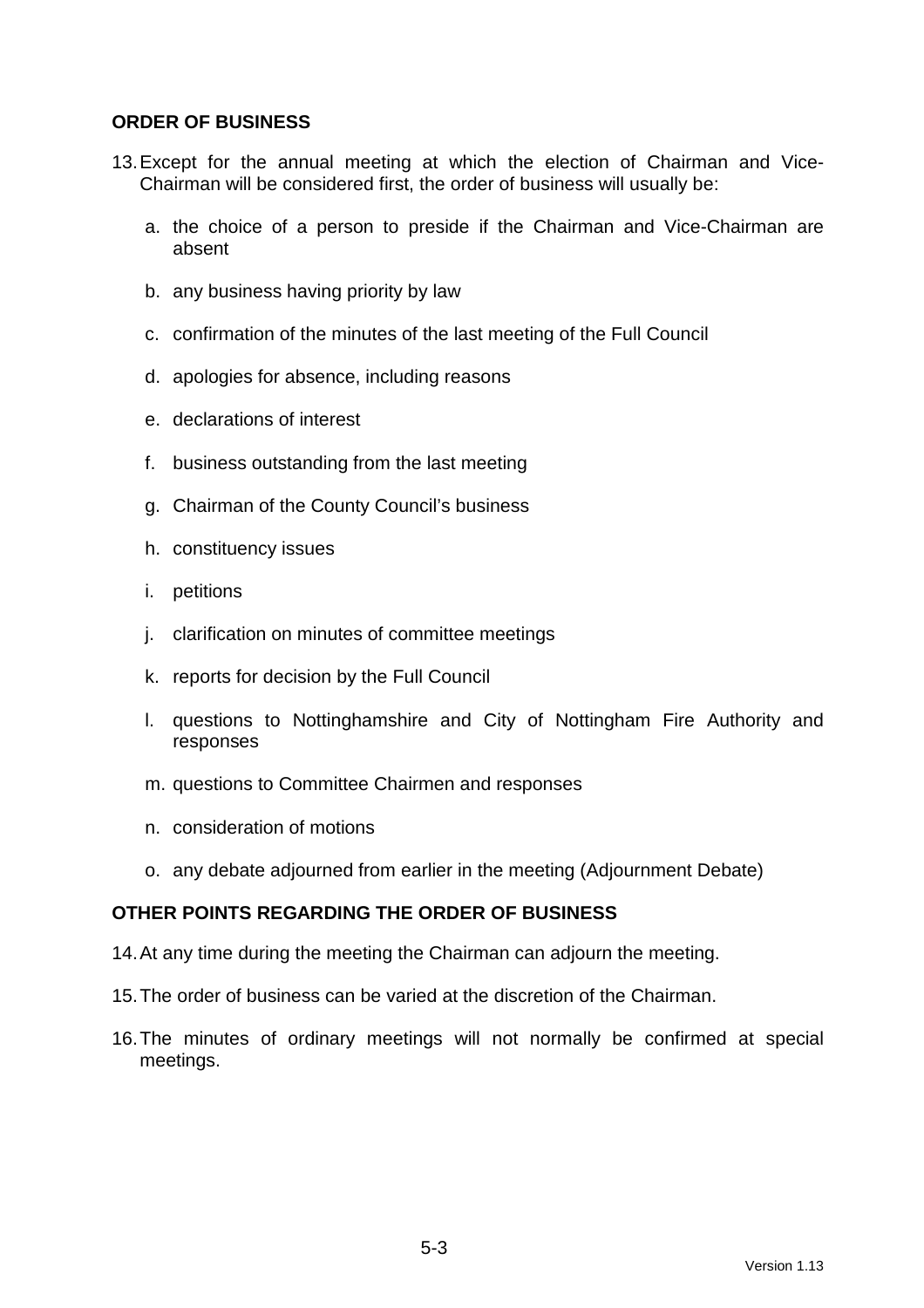## **DECLARATIONS OF INTEREST**

- 17. Where any Councillor has an interest in any matter to be discussed or decided, they will, in accordance with the Code of Conduct for Councillors and Co-opted Members, declare the existence and nature of that interest and whether the interest is a Disclosable Pecuniary Interest. Any declaration of interest will be recorded in the minutes of the meeting.
- 18. Where any Councillor has declared a Disclosable Pecuniary Interest in any matter, they will leave the room in which the meeting is being held while the matter is under consideration unless:
	- a. The Chief Executive has granted them a dispensation; or
	- b. the matter is only under consideration by the meeting as part of a report of the Minutes of Council, a committee or sub-committee and is not itself the subject of debate.
- 19. If the Councillor has chosen to remain within easy reach, that Councillor will be recalled by an appropriate officer before any further business is started.
- 20. Any person or officer of the authority who is appointed to do anything in connection with the County Council which enables them to speak at meetings, will make the same disclosures of interests and will withdraw from the room in which the meeting is being held on the same occasions as they would have to do if they were a County Councillor.

# **CONSTITUENCY ISSUES**

- 21. At any Full Council meeting except the annual meeting, a special meeting and the annual budget meeting, Councillors will be given an opportunity to speak for up to three minutes on any issue which specifically relates to their division and is relevant to the services provided by the County Council.
- 22. Such a speech will not give rise to a debate on the issue or a question and answer session.
- 23. Any Councillor who wishes to make a three minute speech must notify Democratic Services by 10am two working days before the Full Council meeting.
- 24. A maximum of 30 minutes is allowed for this item. If the number of Councillors wishing to make the three minute speeches is such that this 30 minute allocation would be exceeded, Councillors authorised to speak will be decided by ballot based on political proportionality.

## **PETITIONS**

25. In accordance with the Council's Petitions Scheme, at any Full Council meeting any Councillor may present a petition to the Chairman of the Council on any matter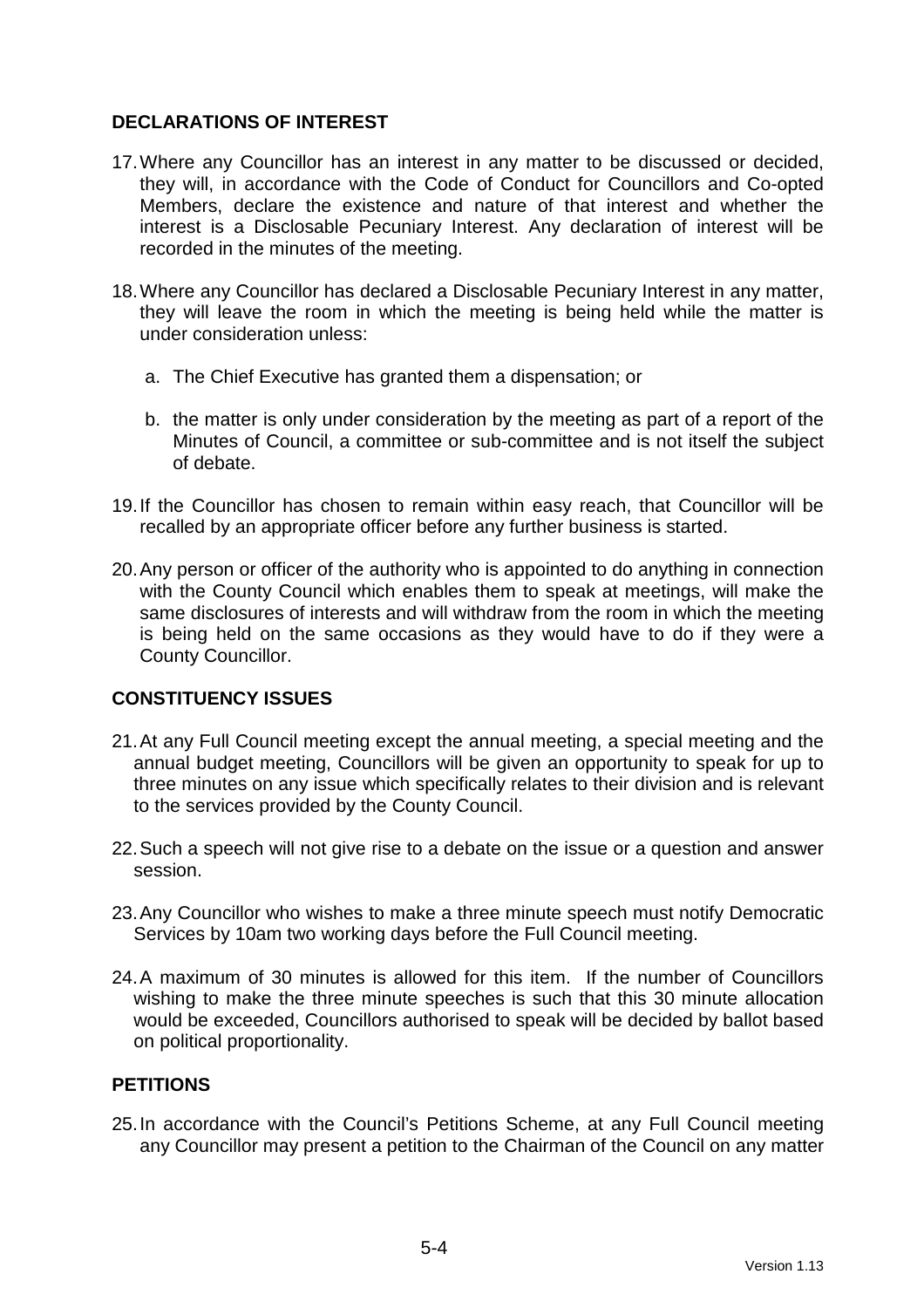affecting the residents of their division, and in relation to which the County Council has powers or duties.

- 26. Any Councillor who wishes to submit a petition must notify Democratic Services by 10 am the day before the meeting, giving details about the petition.
- 27. The Councillor presenting the petition can introduce and speak about the petition for up to one minute.
- 28. If a Councillor is unable to be at the meeting, they may request and agree to another Councillor presenting a petition on their behalf.
- 29. If a petition relates to more than one division the petition can be presented jointly if the relevant Councillors agree. If agreement cannot be reached the petition will be presented by the Council's Vice-Chairman.
- 30. Any petition presented will be referred without debate to the appropriate committee for consideration. A report back to Council on the outcome of that consideration will be made at its next meeting.
- 31. If a petition relates to the annual budget it will be included within the consultation responses and will not be presented separately under the normal petitions scheme.

## **QUESTIONS TO COMMITTEE CHAIRMEN**

- 32. At any meeting of the Full Council, except the annual budget meeting, a Councillor may ask any committee chairman one or more questions on matters within the remit of their committee. A maximum of 60 minutes is allowed for questions to Committee Chairmen after which any remaining questions will be dealt with under the procedure set out in paragraph 36.
- 33. At any meeting of the Full Council, except the annual budget meeting, a Councillor may ask the Chairman of Nottinghamshire and City of Nottingham Fire Authority one or more questions on matters within the remit of their authority. A maximum of 30 minutes is allowed for these questions after which any remaining questions will be dealt with under procedure set out in paragraph 34.
- 34. Councillors must post a copy of their question(s) under paragraph 28 and 29 in the box in Democratic Services or email council.questions@nottscc.gov.uk no later than 10 am two working days before the meeting.
- 35. The order in which questions are put at the meeting will be determined by the Chairman.
- 36. After receiving an answer from the relevant chairman, or their nominee, that Councillor, or any other Councillor, may ask supplementary questions on the same matter. The original questioner has the right to ask the first supplementary question. The number of supplementary questions allowed will be at the discretion of the Chairman having regard to paragraph 28 and 29 above.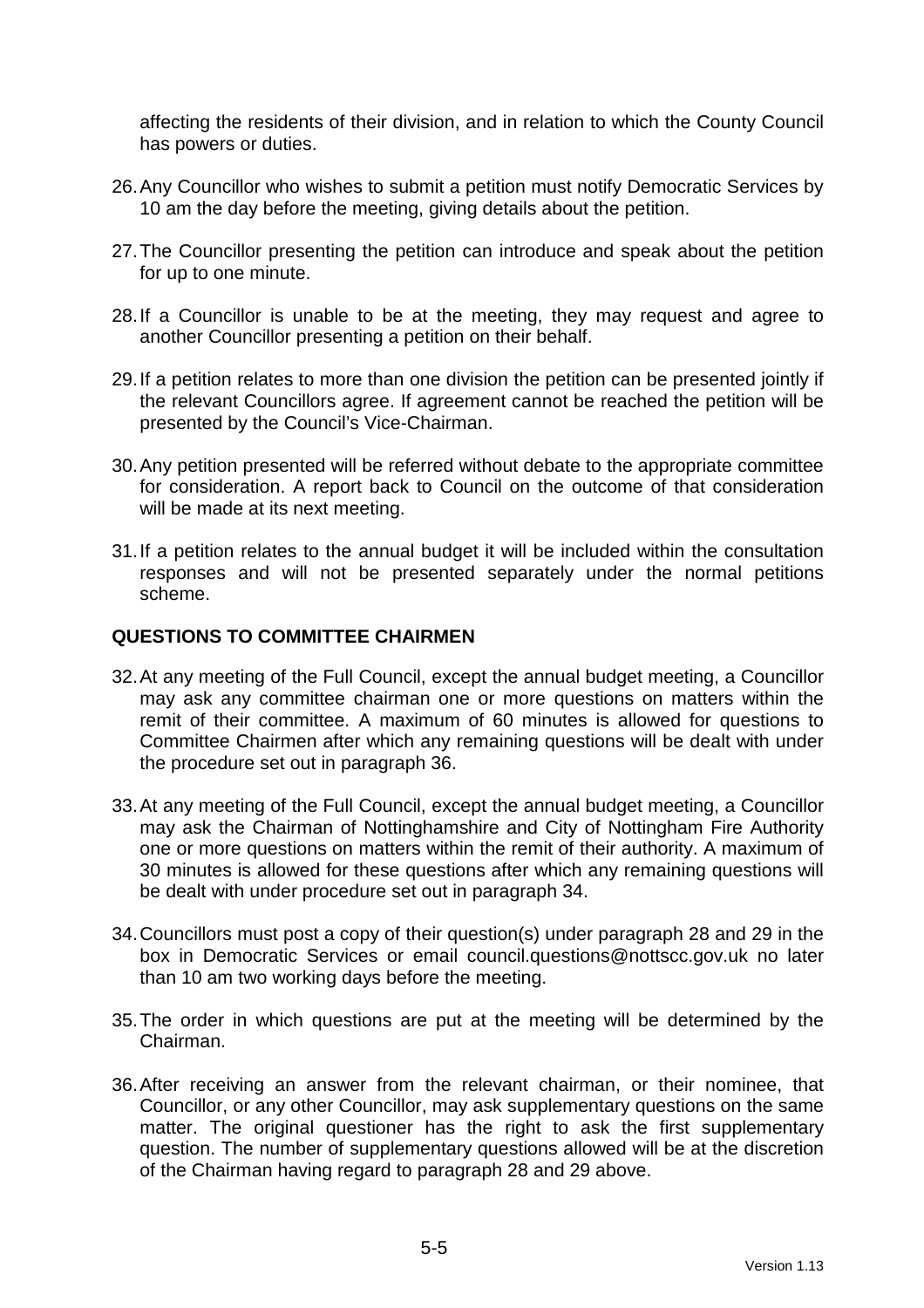- 37. Instead of asking a supplementary question the original questioner has the right to require a debate. Such a request must be made prior to any supplementary questions being asked. If the motion for a debate is seconded the matter will then be adjourned for debate later in the meeting under the 'Adjournment Debate' item on the agenda and no supplementary questions can be asked.
- 38. The same supplementary question procedures apply to questions to the Chairman of the Fire Authority except that there is no right to request an adjournment debate.
- 39. Any questions for Council which are withdrawn at the meeting or which fall, because the member asking the question is not present in the chamber at Council question time cannot be submitted in the same form under procedure rule 36 for a period of three months following the meeting. For clarity this does not apply to those questions which are not discussed at a meeting because of lack of time. These questions will continue to receive a written response within 15 days of the date of the meeting.

#### **QUESTIONS REQUIRING A WRITTEN RESPONSE**

40. Any Councillor may at any time, by writing to Democratic Services, put a question to a committee chairman and will be sent a reply within 15 working days. Every such question and the answer given will be included for information with papers for the next convenient Full Council meeting.

#### **CLARIFICATION OF MINUTES**

- 41. Any Councillor may ask the relevant committee chairman for clarification of any issue contained in the minutes of meetings published since the last meeting of Full Council. No general debate will take place.
- 42. The number of points of clarification permitted will be at the discretion of the Chairman.

#### **CONSIDERATION OF REPORTS FOR DECISION BY COUNCIL**

- 43. Reports are introduced by the relevant committee chairman.
- 44. The report recommendation is then 'moved' by one Councillor and 'seconded' by another Councillor. It then becomes a 'motion' for debate. The motion is then debated before a vote is taken.

#### **CONSIDERATION OF INDIVIDUAL MOTIONS TABLED BY COUNCILLORS IN ADVANCE OF MEETINGS**

- 45. Councillors may raise an issue at Full Council meetings by submitting a motion. The procedure for submitting a motion for debate is as follows:
	- a. Notice must be given either by submitting a signed copy of the motion to Democratic Services or by emailing council.questions@nottscc.gov.uk no later than 10 am six clear working days before the Full Council meeting.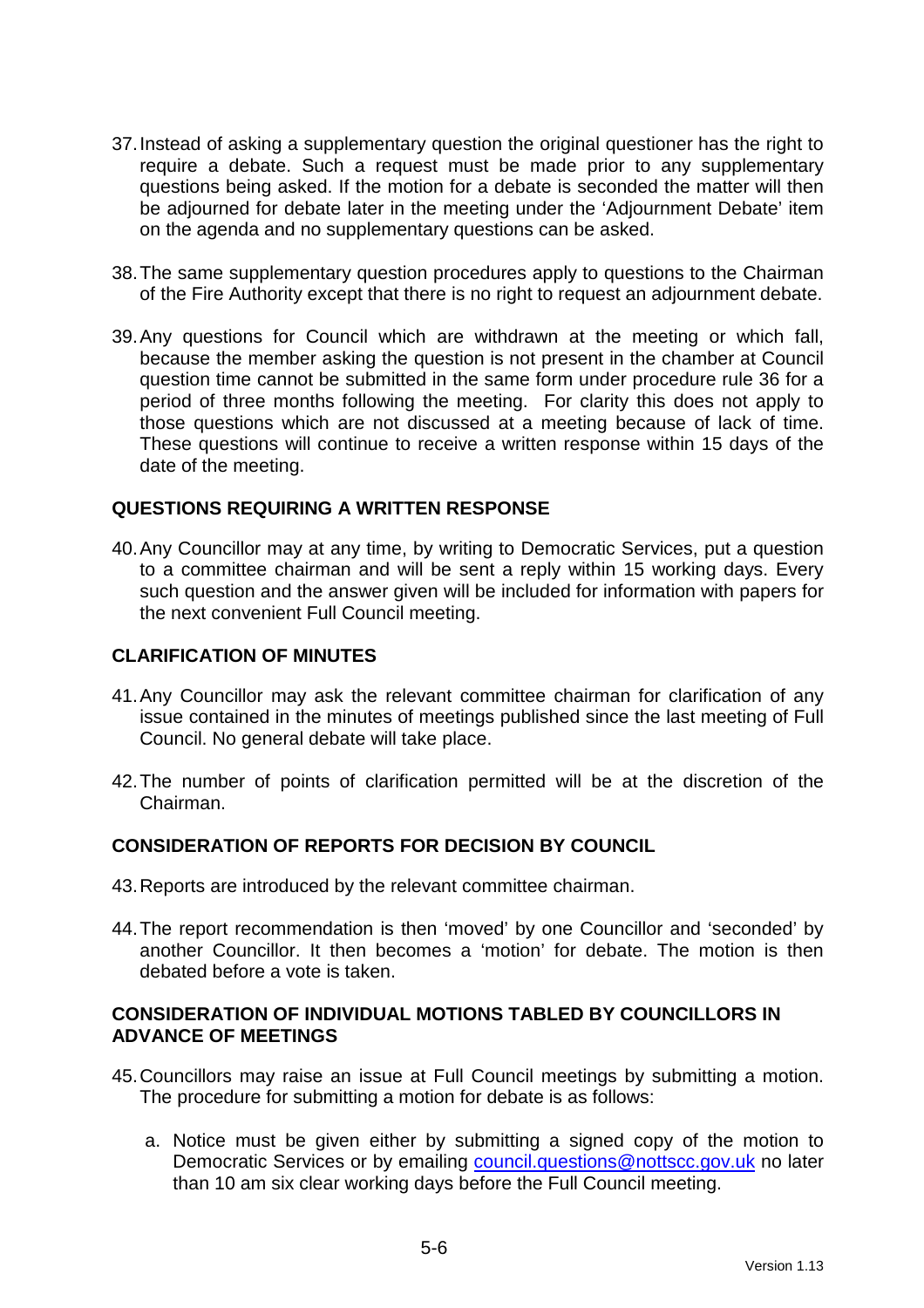- b. The motion must be proposed and seconded.
- c. The motion will be included in the agenda for the meeting.

#### **MOTIONS NOT REQUIRING PRIOR WRITTEN NOTICE**

- 46. Motions can be moved and seconded orally at meetings to ensure meetings run smoothly and are conducted properly. The following are examples of such motions:
	- a. appointment of a chairman for the meeting in the absence of the Chairman and Vice-Chairman
	- b. request to withdraw a motion
	- c. that the matter be put to a vote
	- d. that the meeting be adjourned
	- e. variation of the order of business
	- f. suspension of the procedure rules
	- g. exclusion of the public
	- h. that a named Councillor should not be heard further
- 47. Motions relating to the following may be moved and seconded without notice but must be provided in writing to the Chairman when being moved
	- a. amendments to motions
	- b. the appointment of Councillors to Committees

## **THE RULES OF DEBATE**

- 48. If a Councillor wishes to speak they should indicate their intention by raising their hand.
- 49. The Chairman will decide the order in which speakers will be heard. Any Councillor who wishes to speak will be given the opportunity to do so unless any of the exceptions contained in these rules of debate apply.
- 50. Councillors can speak for a maximum of 10 minutes subject to any exceptions set out below.
- 51. Councillors will stand when speaking and must address the Chairman.
- 52. Councillors must speak strictly to the subject under discussion.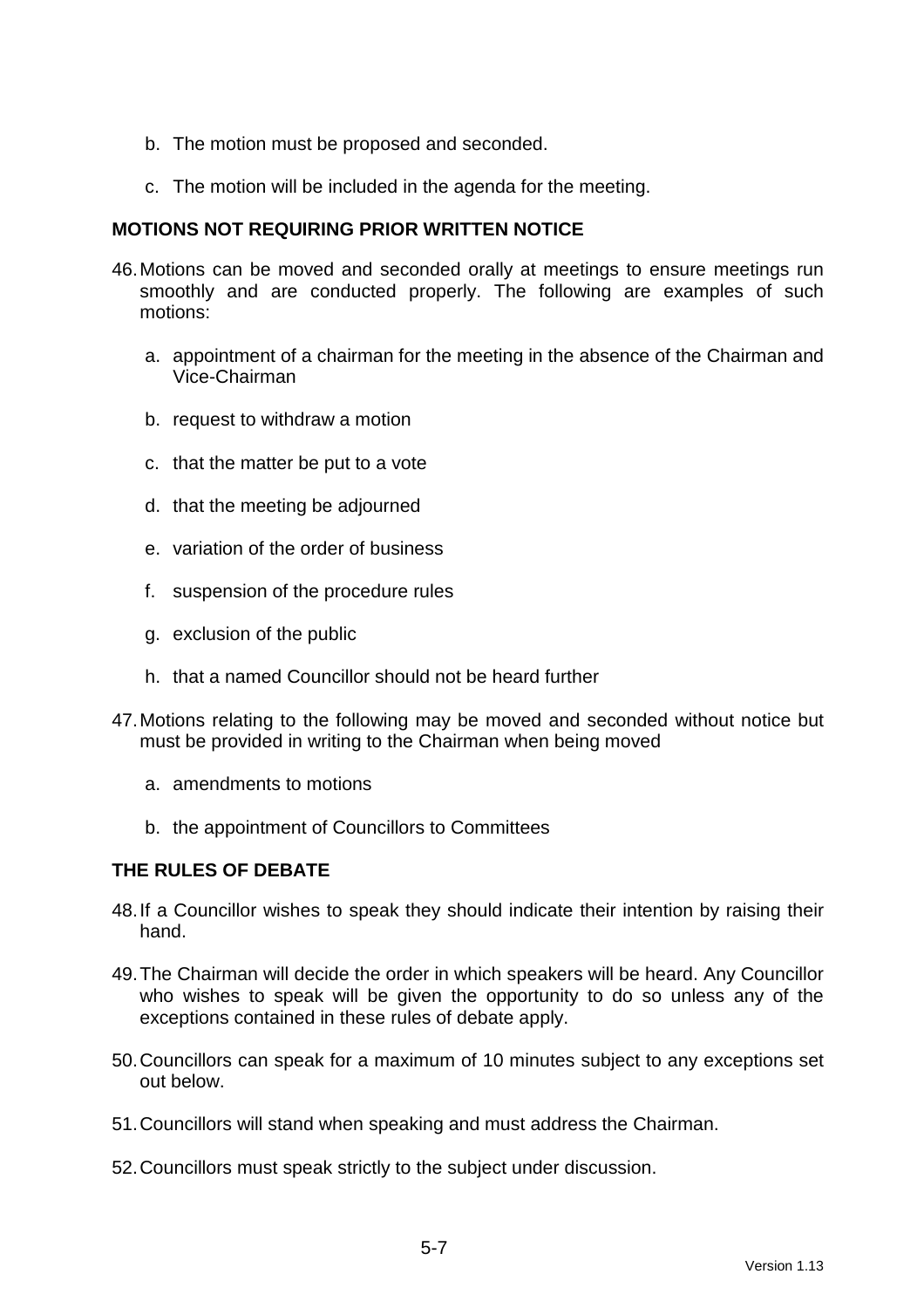- 53. Whenever the Chairman stands during a debate any Councillor standing must sit down and the Full Council must be silent.
- 54. Any Councillor may at any time during a meeting request that the meeting be adjourned for up to one hour. The Chairman of the meeting has discretion to decide whether to agree the request and, if agreed, to determine the length of any such adjournment
- 55. Councillors may speak once on any motion. However if a motion is amended, Councillors may speak once on each amendment.
- 56. If the motion has been amended since the Councillor last spoke, that Councillor may move a further amendment to the motion.
- 57. The Councillor who moved the original motion has a right of reply at the close of the debate on that motion or any agreed amendment.
- 58. If an amendment to a motion has been moved and seconded, the mover of the original motion has the right of reply at the close of the debate on the amendment, following the mover of the amendment's closing remarks.
- 59. A motion may be altered with the consent of the mover and seconder.

## **POINTS OF ORDER AND PERSONAL EXPLANATIONS**

- 60. With the consent of the Chairman any Councillor may make a brief comment, ask a question designed to clarify a matter which has been raised, or indicate where they feel the procedure rules have not been followed. They may not introduce new material or make a speech on the issue raised.
- 61. The Chairman of the County Council's ruling will be final and they may limit such exchanges to maintain the flow of debate.

## **AMENDMENTS TO RECOMMENDATIONS AND MOTIONS**

- 62. Amendments to a motion can be moved or seconded by any Councillor in the following situations:
	- a. to refer a subject of debate to a committee for further consideration
	- b. to leave out words, to add words or both. However such changes must not have the effect of fundamentally altering the spirit or intention of, or directly reversing the spirit or intention of, the original proposal (for example to recommend approval instead of refusal) and must be relevant to the original motion.
- 63. The motion will remain in the name of the original mover if they propose or accept the amendment.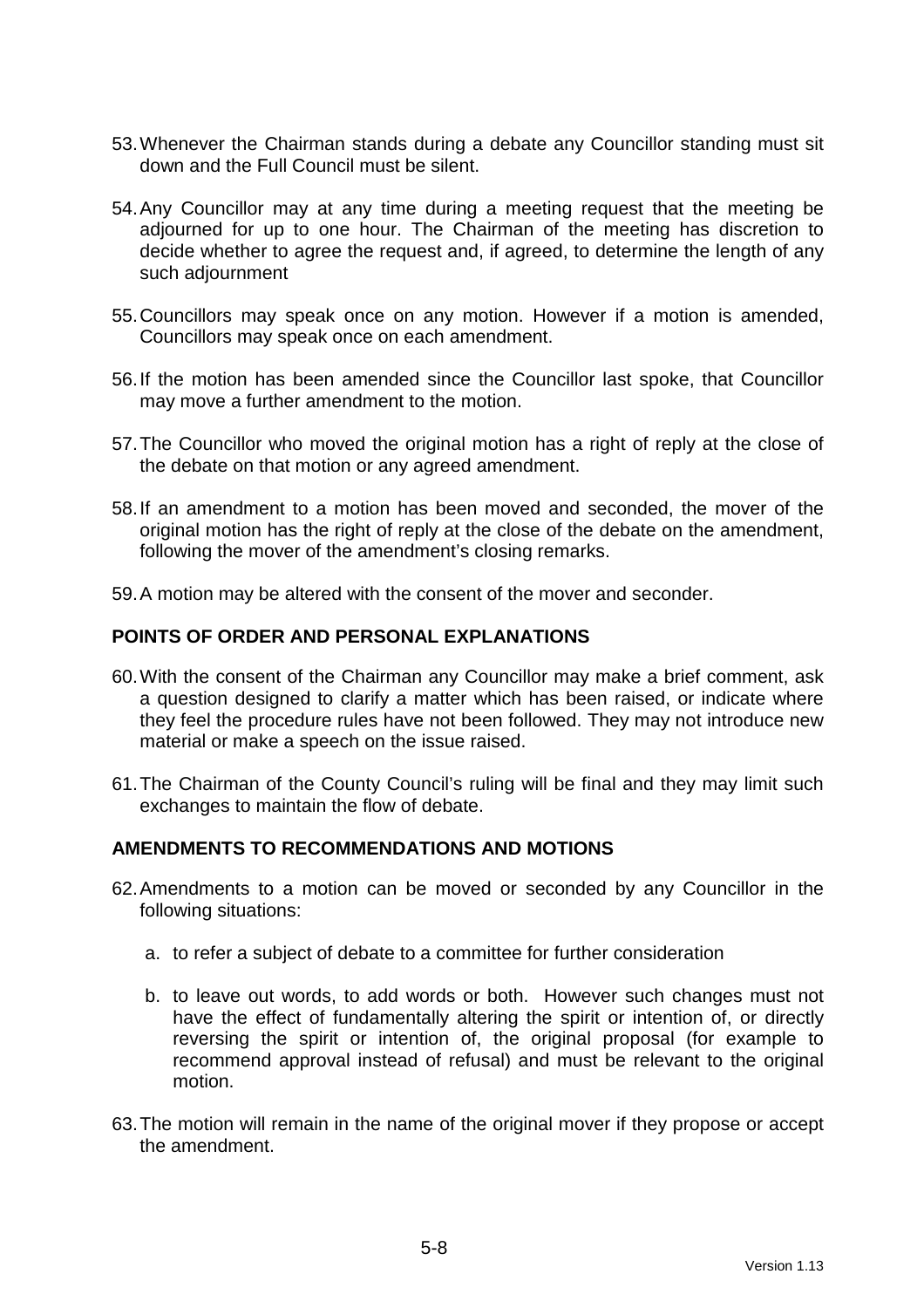- 64. Amendments must be dealt with and voted on one at a time, subject to the exceptions set out in the Rules of Debate.
- 65. If a motion to move an amendment is rejected following a vote then alternative amendments can be moved.
- 66. If an amendment is not accepted by the mover of the original motion, the following procedure will apply:
	- a. the amendment will be debated
	- b. a vote will then be taken on whether the amendment should become the substantive motion
	- c. if the amendment is carried, then the new substantive motion will be in the name of the Councillor who moved the successful amendment
	- d. debate will continue and further amendments may be moved
	- e. after all amendments have been dealt with using the procedure stated above then a vote will be taken on the final substantive motion

# **BRINGING DEBATE TO EARLY CLOSURE**

- 67. A Councillor who has not already spoken on the matter may orally move a motion that a vote should be taken immediately. This must be seconded.
- 68. If the Chairman feels there has been sufficient discussion of the issue he may put the oral motion to the vote.
- 69. If the vote is carried the motion or amendment will be put to the vote following closing remarks by the proposer of the motion or amendment.

## **VOTING**

- 70. Votes in Full Council are to be determined by a show of hands.
- 71. Where there is an equal number of votes for and against a motion the Chairman can exercise a second or casting vote.
- 72. A recorded vote will be taken if 10 or more Councillors request it and where required under the Annual Budget meeting rules in paragraph 85 below. The process will be as follows:
	- a. The Division Bell will be sounded.
	- b. The Chief Executive will then call the names of all Councillors and record the vote of each Councillor.
	- c. The Chairman will announce the result.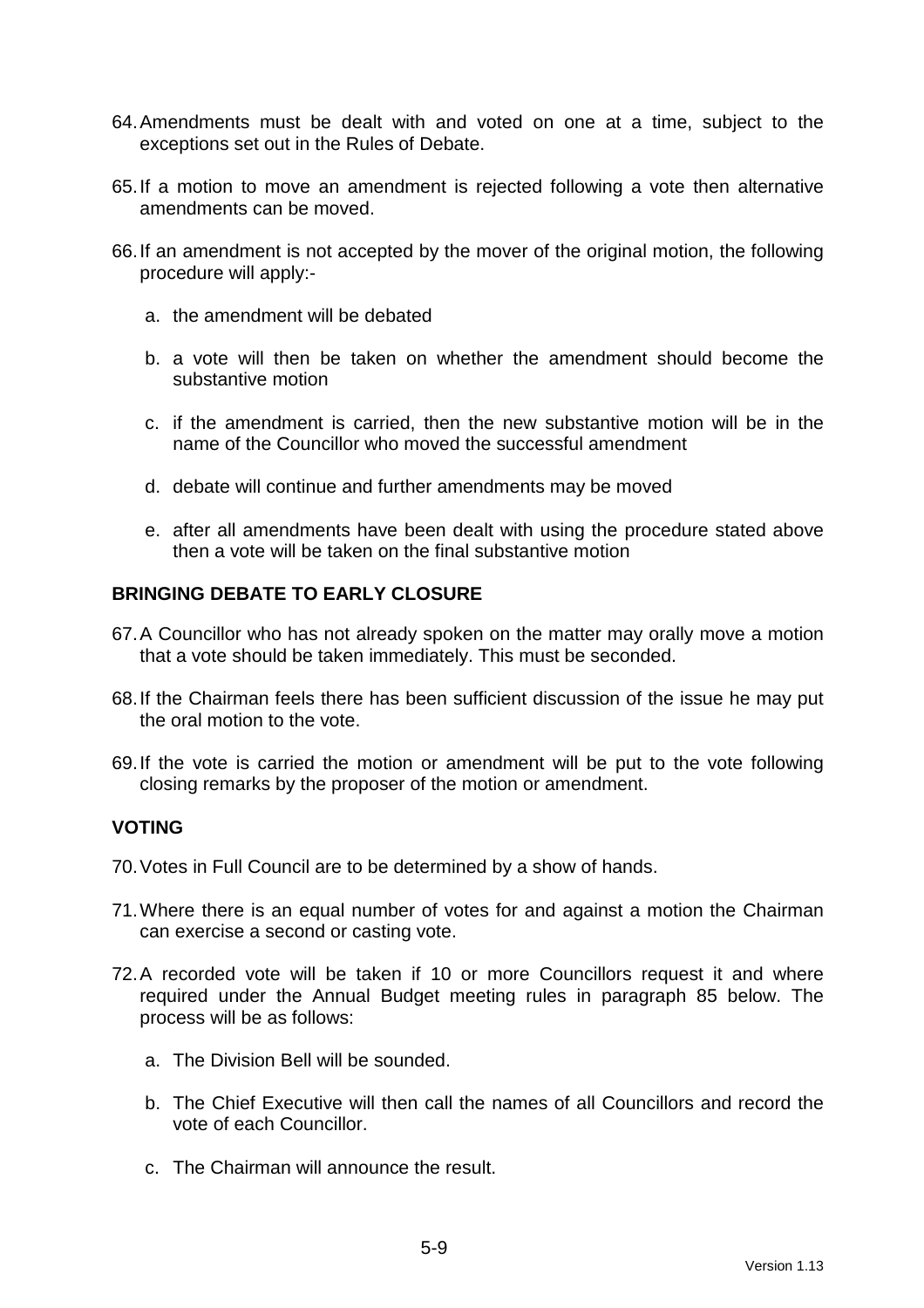- d. The minutes will record how each Councillor voted.
- 73. Any Councillor can require that the minutes of the meeting record how they voted on any decision taken.

#### **ADJOURNMENT DEBATES**

- 74. The Councillor who requested the adjournment debate may speak on the matter referred to in their original question for up to five minutes.
- 75. After that, any other Councillor may speak on the matter for up to three minutes.
- 76. The relevant committee chairman may speak for up to five minutes in reply.
- 77. No vote will be taken on an adjournment debate.

## **REVERSING DECISIONS**

78. Council decisions are final and should normally not be altered or amended for 6 months. However, where a decision proves to be unworkable for whatever reason a further report on the issue will be brought back to Full Council for further consideration on a request from the Council's Chairman and Vice Chairman.

#### **DISORDERLY CONDUCT**

- 79. If, at any meeting, any Councillor in the opinion of the Chairman of the County Council misbehaves by persistently disregarding their ruling, or by behaving improperly or offensively, or by obstructing the business of the Full Council, the Chairman may move "that [the Councillor named] should not be further heard" and the motion, if seconded, will be voted on without discussion.
- 80. If any Councillor named continues the misconduct after a "should not be further heard" motion has been carried, the Chairman:
	- a. may request the Councillor to leave the meeting; or
	- b. may adjourn the meeting of the Full Council for any period considered necessary
- 81. In the event of a general disturbance which in the opinion of the Chairman makes business impossible, the Chairman, may adjourn the meeting for any period considered necessary and/or order that the public or a specific individual/s leave. "General disturbance" may include any action or activity by the public relating to the recording or reporting of the meeting which disrupts the conduct of the meeting or impedes other members of the public.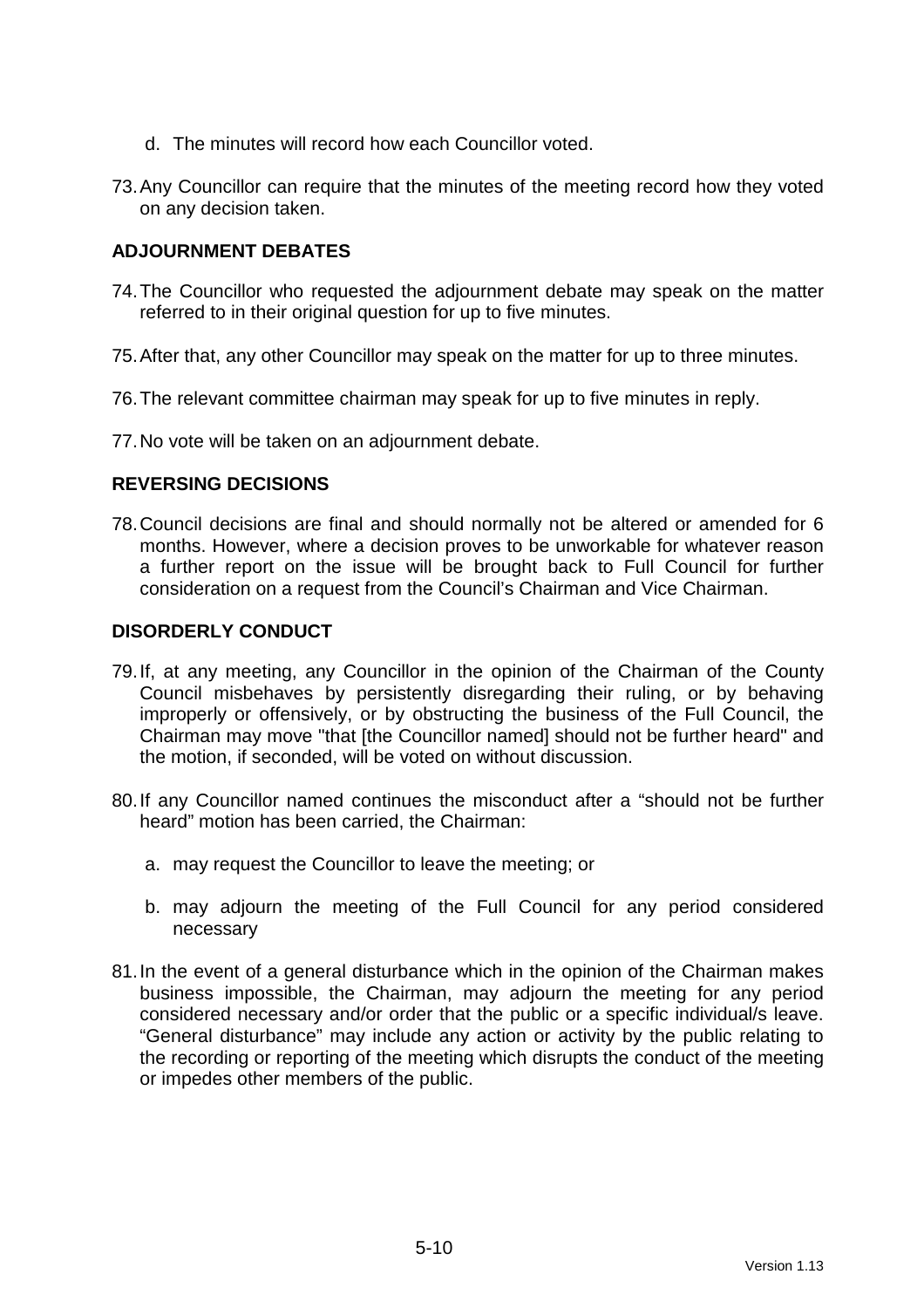# **ESTABLISHMENT OF COMMITTEES**

82. Every committee set up by the Full Council will perform the functions given to them until the Full Council resolves otherwise. Full Council can revise the functions of committees at any time.

## **APPOINTMENTS TO COMMITTEES**

- 83. Every person appointed to be a member of a committee or sub-committee will remain a member of that committee until the first of the following events:
	- a. they cease to be a Councillor
	- b. their resignation
	- c. changes to political balance necessitate changes to committee membership
	- d. removal by the Proper Officer at the request of their group
- 84. The Full Council is required to keep the allocation of seats to groups under review.
- 85. Whenever allocation of seats is considered by the Full Council the Chief Executive will submit a report showing what the allocation of seats should be in order to ensure committees reflect the overall political balance of the Council.
- 86. Democratic Services will ensure that all appointments to committees are reported to the next meeting of the appropriate committee.
- 87. Any changes in membership must be notified to Democratic Services no later than 4 pm on the working day before the relevant meeting.

## **ANNUAL MEETING**

88. Subject to any statutory requirements, the Full Council at its annual meeting:

- a. Will elect the Chairman and Vice-Chairman of the County Council for the forthcoming year.
- b. Will resolve what committees and sub-committees will be established, the terms of reference and size of these committees and may appoint the chairman and vice-chairman of each committee.
- c. Will note the membership of each group and their agreed officers.

## **ANNUAL BUDGET MEETING**

- 89. To ensure the smooth flow of business the following provisions will operate for the Annual Budget meeting:
	- a. After the budget proposals have been moved and seconded any budget amendments will be moved and seconded. The seconders of the amendments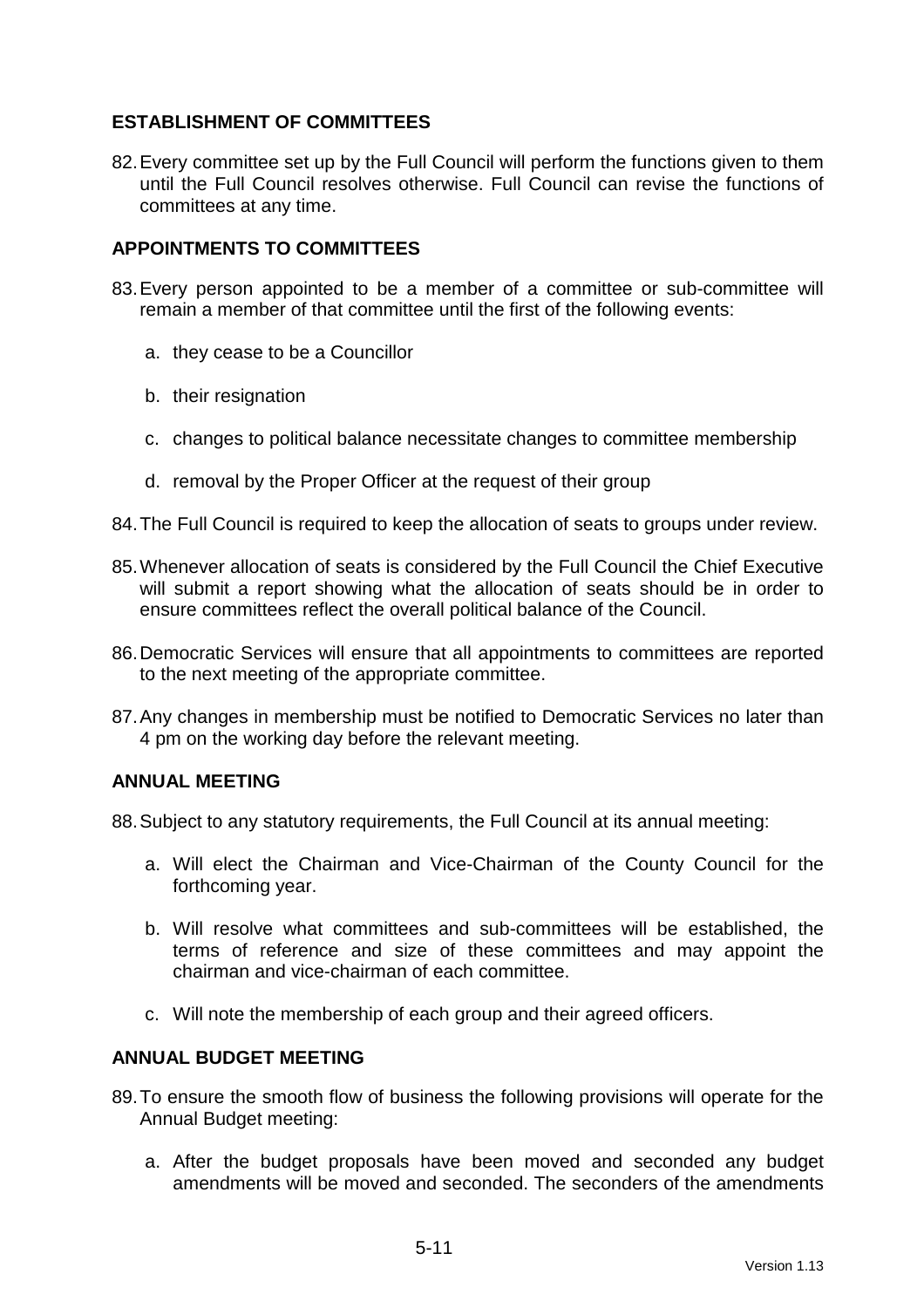may either speak to them when seconding or may reserve their speech for later in the debate.

- b. With the exceptions below, no Councillor will speak more than once or for more than 20 minutes:
	- the Councillor who moves the budget proposals is not subject to a time limit and is entitled to speak twice; once when moving proposals and once when replying to the debate
	- the movers of any amendments may speak for an unlimited time when moving those amendments and for 20 minutes when summing up
- c. There will be a single debate on the motion and any amendments
- d. At the conclusion of the winding-up speeches, recorded votes will be taken on amendments in the order determined by the Chairman then a recorded vote will be taken on the substantive motion. The process for recorded votes is set out in paragraph 68 above.

## **OTHER**

- 90. Placards, banners, advertising materials and similar items are not permitted in any Council meeting.
- 91. Members of the public may record proceedings and report all public meetings, although oral commentary during meetings is not permitted as this would be disruptive to the good order of the meeting.
- 92. Mobile phones must be switched to silent.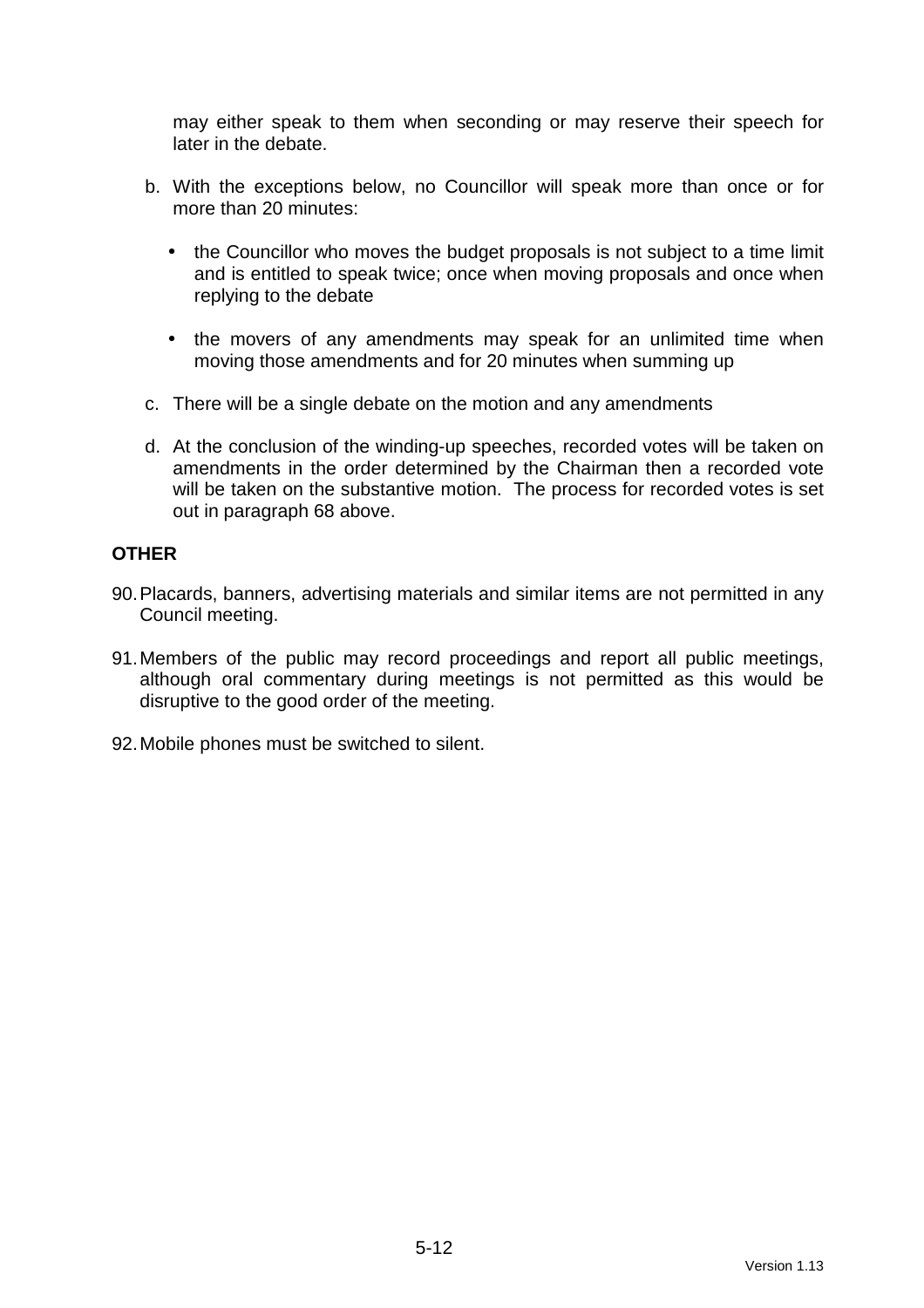## **PART B – PROCEDURE RULES FOR COMMITTEE AND SUB-COMMITTEE MEETINGS**

#### **INTRODUCTION**

- 1. These rules are designed to ensure meetings run smoothly and are conducted properly.
- 2. So far as the law allows any of these rules may be suspended at any meeting, either for the whole meeting or for a particular item on the agenda. In order to achieve this, a motion must be moved and seconded and a vote carried.

## **ARRANGEMENTS FOR MEETINGS**

- 3. The agenda and papers for meetings must be available at least five clear working days before the meeting.
- 4. A special meeting is arranged if the chairman or vice-chairman of the relevant committee, or any 4 of its members request such a meeting.
- 5. If any issues arise at a meeting in relation to interpretation of the procedure rules, the Chairman's decision will be final.

#### **MINIMUM ATTENDANCE (QUORUM)**

- 6. The following number of committee members must be present for the meeting to proceed or continue:
	- a. Less than 15 voting members 3
	- b. 15 to 25 voting members 4
	- c. More than 25 voting members 5
- 7. If there is an insufficient number of committee members present, the meeting will not proceed.

#### **ORDER OF BUSINESS**

- 8. The order of business will usually be:
	- a. at the first meeting after the annual Council meeting, appointing or noting the appointment of the Chairman and Vice-Chairman of the committee
	- b. the choice of a person to preside if the Chairman and Vice-Chairman are absent
	- c. confirmation of the minutes of the last meeting of the committee
	- d. apologies for absence, including reasons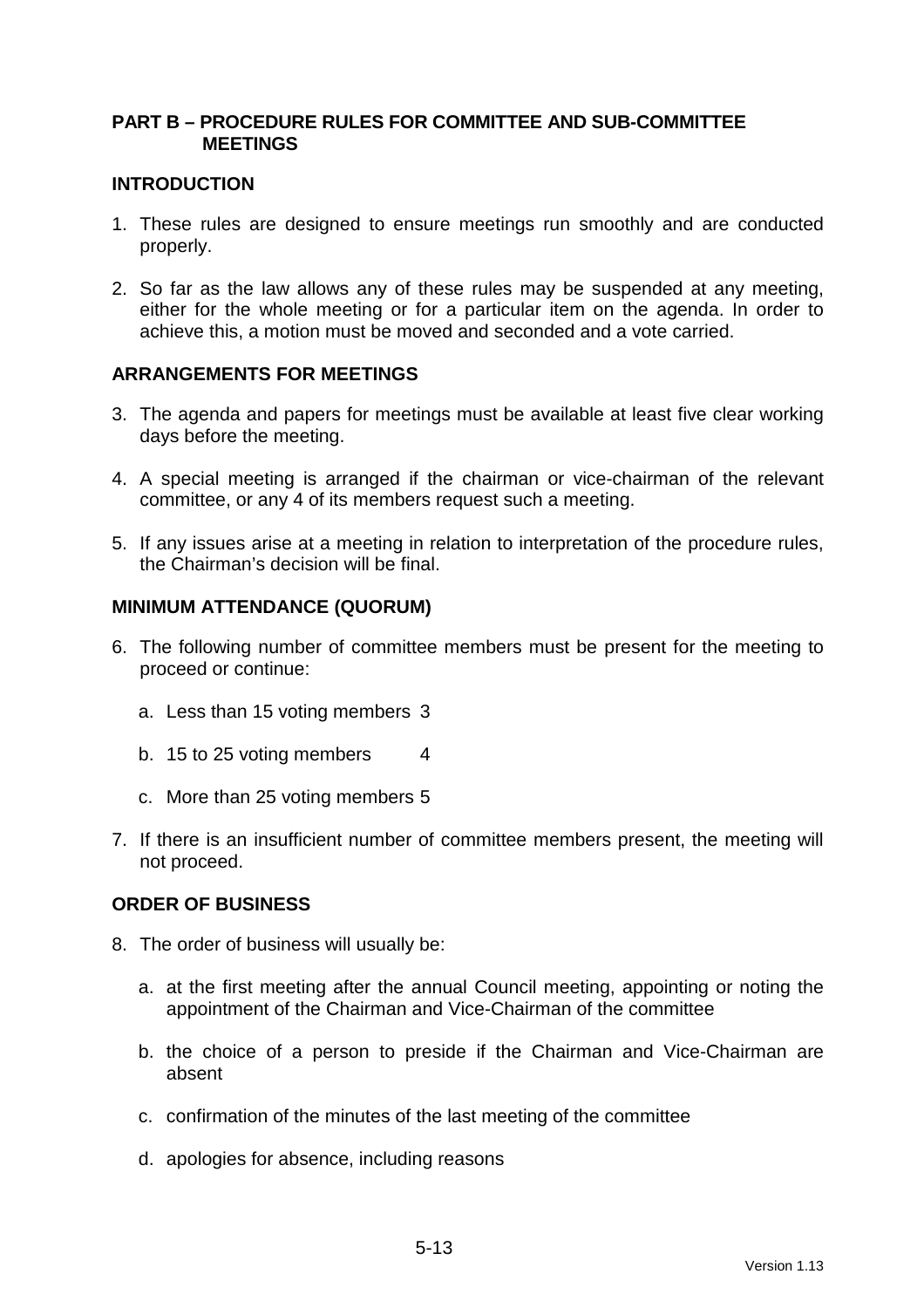- e. declarations of interest
- f. business outstanding from the last meeting
- g. reports for decision by committee
- h. reports for information
- i. work programme (if applicable)

# **OTHER POINTS REGARDING THE ORDER OF BUSINESS**

- 9. At any time during the meeting the Chairman can adjourn the meeting.
- 10. The order of business can be varied at the discretion of the Chairman.
- 11. The minutes of ordinary meetings will not normally be confirmed at special meetings.

## **DECLARATIONS OF INTEREST**

- 12. Where any Councillor has an interest in any matter to be discussed or decided, they will, in accordance with the Code of Conduct for Councillors and Co-opted Members, declare the existence and nature of that interest and whether the interest is Disclosable Pecuniary Interest. Any declaration of interest will be recorded in the minutes of the meeting.
- 13. Where any Councillor has declared a Disclosable Pecuniary Interest in any matter, they will leave the room in which the meeting is being held while the matter is under consideration unless:
	- a. The Chief Executive has granted them a dispensation; or
	- b. the matter is only under consideration by the meeting as part of a report of the Minutes of a committee or sub-committee and is not itself the subject of debate.
- 14. If the Councillor has chosen to remain within easy reach, that Councillor will be recalled by an appropriate officer before any further business is started.
- 15. Subject to paragraph 16, any person or officer of the authority who is appointed to do anything in connection with the County Council which enables them to speak at meetings, will make the same disclosures of interests and will withdraw from the room in which the meeting is being held on the same occasions as they would have to do if they were a County Councillor.
- 16. Paragraph 15 above does not apply to members of the public who are entitled to speak at Planning and Licensing Committee.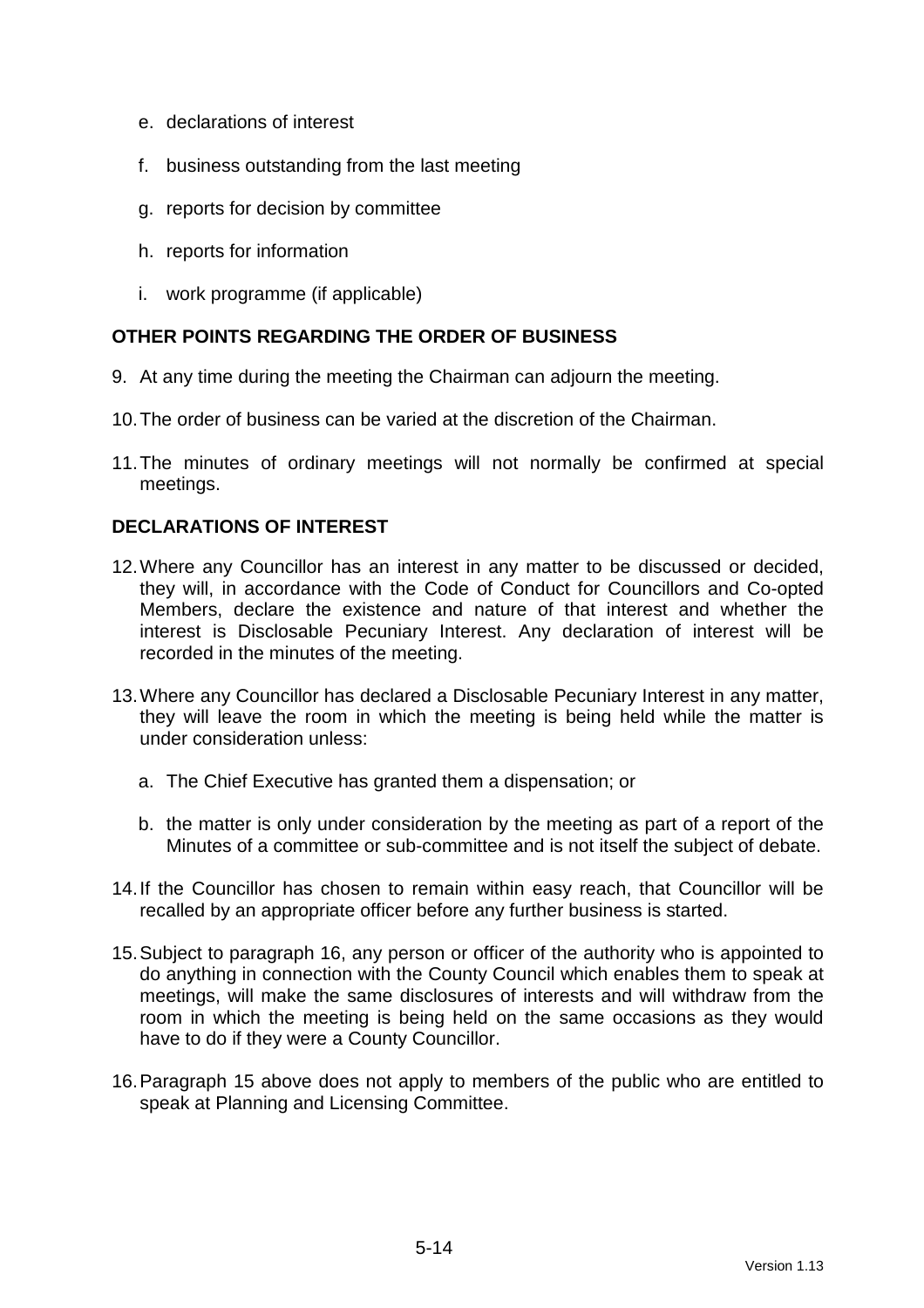# **CONSIDERATION OF RECOMMENDATIONS IN REPORTS**

- 17. The report recommendation should be 'moved' by one committee member and 'seconded' by another committee member. It then becomes a 'motion' which may be debated before a vote is taken.
- 18. Motions relating to the following may be moved and seconded without notice but must be provided in writing to the Chairman when being moved:
	- a. an alternative to a recommendation in the report
	- b. amendments to motions

## **MOTIONS NOT REQUIRING PRIOR WRITTEN NOTICE**

- 19. The following motions can be moved and seconded orally to ensure meetings run smoothly and are conducted properly:
	- a. appointment of a Chairman for the meeting in the absence of the Chairman and Vice-Chairman
	- b. request to withdraw a motion
	- c. that the matter be put to a vote
	- d. that the meeting be adjourned
	- e. variation of the order of business
	- f. suspension of the procedure rules
	- g. exclusion of the public
	- h. that a named committee member should not be heard further

## **THE RULES OF DEBATE**

- 20. If a committee member wishes to speak they should indicate their intention by raising their hand.
- 21. The Chairman will decide the order in which speakers will be heard. Any committee member who wishes to speak will be given the opportunity to do so unless any of the exceptions contained in these rules of debate apply.
- 22. Committee members can speak for a maximum of 10 minutes, subject to any exceptions set out below.
- 23. Committee members when speaking must address the Chairman.
- 24. Councillors must speak strictly to the subject under discussion.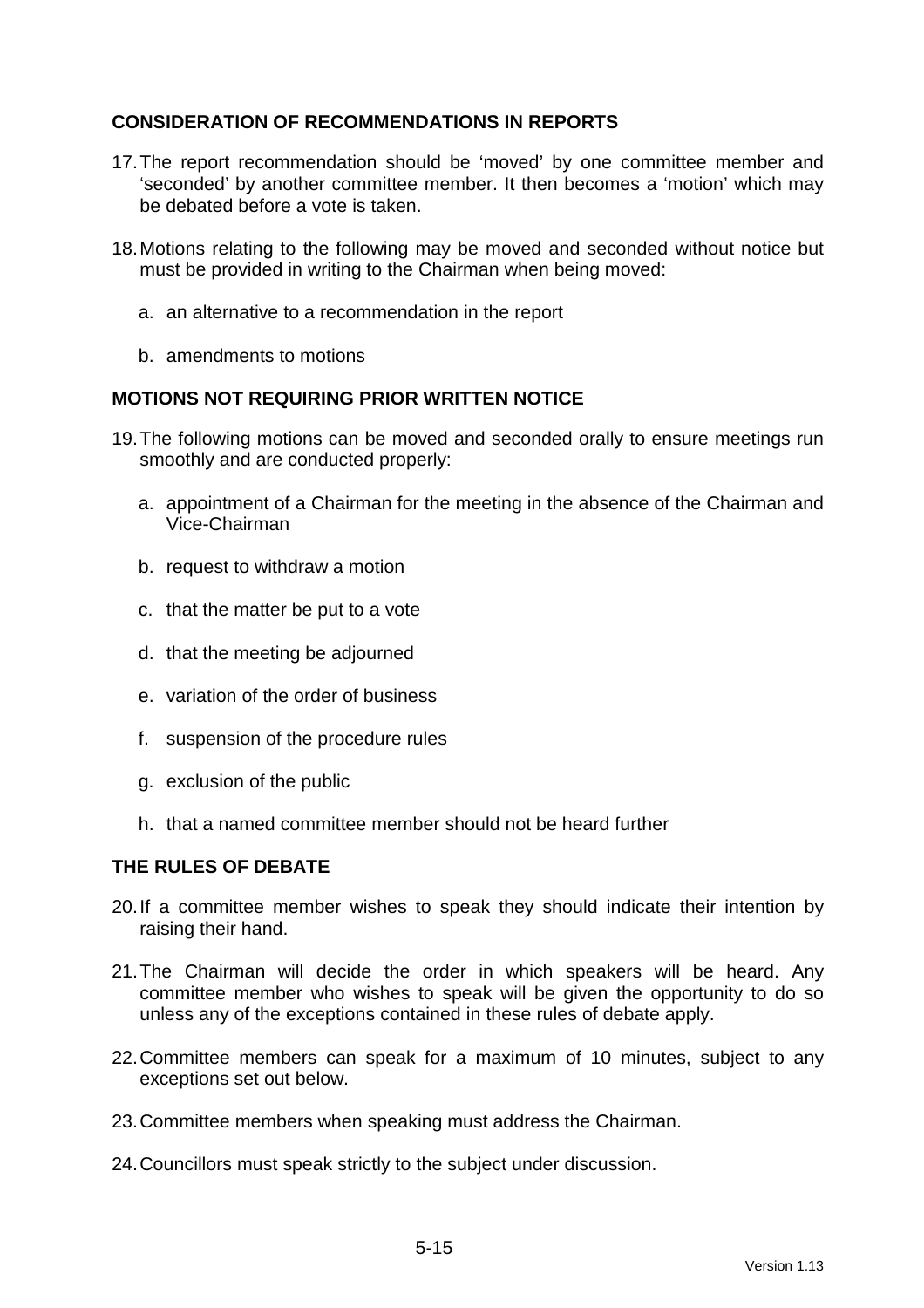- 25. Whenever the Chairman stands during a debate the committee must be silent.
- 26. Any committee member may at any time during a meeting request that the meeting be adjourned for up to one hour. The Chairman of the meeting has discretion to decide whether to agree the request and, if agreed, to determine the length of any such adjournment.
- 27. If the motion has been amended since the committee member last spoke, that member may move a further amendment to the motion.
- 28. The committee member who moved the original motion has a right of reply at the close of the debate on that motion or any agreed amendment.
- 29. If an amendment to a motion has been moved and seconded, the mover of the original motion has the right of reply at the close of the debate on the amendment following the mover of the amendment's closing remarks.
- 30. A motion may be altered with the consent of the mover and seconder.

## **POINTS OF ORDER AND PERSONAL EXPLANATIONS**

- 31. With the consent of the Chairman any committee member may make a brief comment, ask a question designed to clarify a matter which has been raised, or indicate where they feel the procedure rules have not been followed. They may not introduce new material or make a speech on this.
- 32. The Chairman's ruling on this will be final and they may limit such exchanges to maintain the flow of debate.

#### **AMENDMENTS TO RECOMMENDATIONS AND MOTIONS**

- 33. Amendments to a motion can be moved or seconded by any committee member to leave out words, to add words or both provided that such changes must not have the effect of fundamentally altering the spirit or intention of, or directly reversing the spirit or intention of, the original proposal (for example to recommend approval instead of refusal) and must be relevant to the original motion.
- 34. The motion will remain in the name of the original mover if they propose or accept the amendment.
- 35. Amendments must be dealt with and voted on one at a time, subject to the exceptions set out in the Rules of Debate.
- 36. If a motion to move an amendment is rejected following a vote then alternative amendments can be moved.
- 37. If an amendment is not accepted by the mover of the original motion, the following procedure will apply:-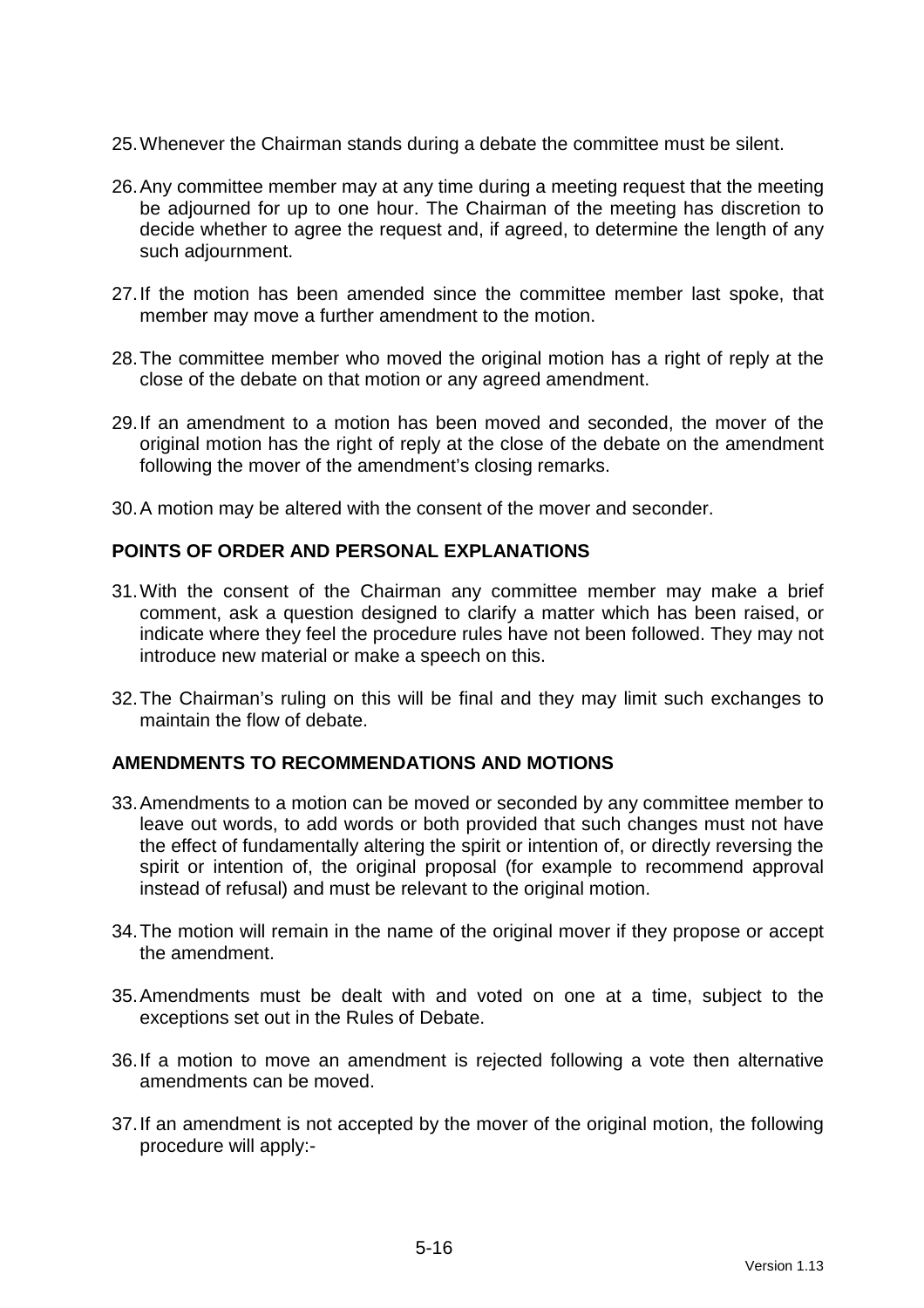- a. the amendment will be debated
- b. a vote will then be taken on whether the amendment should become the substantive motion
- c. if the amendment is carried, then the new substantive motion will be in the name of the committee member who moved the successful amendment
- d. debate will continue and further amendments may be moved
- e. after all amendments have been dealt with using the procedure stated above then a vote will be taken on the final substantive motion

## **BRINGING DEBATE TO EARLY CLOSURE**

- 38. A committee member who has not already spoken on the matter may orally move a motion that a vote should be taken immediately. This must be seconded.
- 39. If the Chairman feels there has been sufficient discussion of the issue he may put the oral motion to the vote.
- 40. If the vote is carried the motion or amendment will be put to the vote following closing remarks by the proposer of the motion or amendment.

## **VOTING**

- 41. Votes in committee are to be determined by a show of hands.
- 42. Where there is an equal number of votes for and against a motion the Chairman can exercise a second or casting vote.
- 43. A recorded vote will be taken if 2 or more committee members request it. The process will be as follows:
	- a. The names of all committee members will be called and the vote of each member recorded.
	- b. The Chairman will announce the result.
	- c. The minutes will record how each committee member voted.
- 44. Any committee member can require that the minutes of the meeting record how they voted on any decision taken.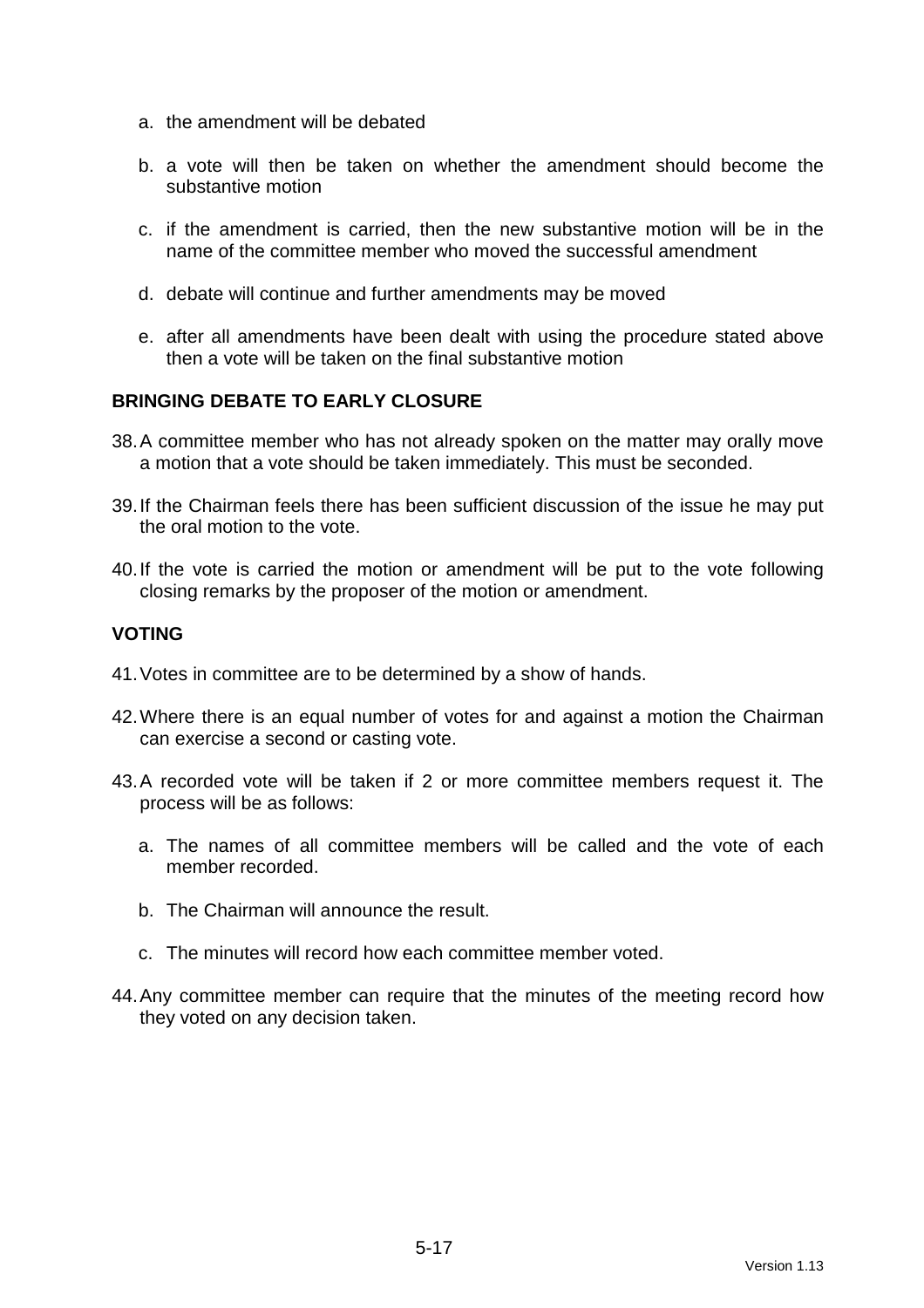# **REVERSING DECISIONS**

45. Committee decisions are final and should normally not be altered or amended for 6 months. However, where a decision proves to be unworkable for whatever reason a further report on the issue will be brought back to the original decision-making meeting for further consideration on a request from the Committee's Chairman and Vice Chairman.

## **DISORDERLY CONDUCT**

- 46. If, at any meeting, any committee member in the opinion of the Chairman of the meeting misbehaves by persistently disregarding their ruling, or by behaving improperly or offensively, or by obstructing the business of the meeting, the Chairman may move "that [the member named] should not be further heard" and the motion, if seconded, will be voted on without discussion.
- 47. If any committee member named continues the misconduct after a "should not be further heard" motion has been carried, the Chairman:
	- a. may request the member to leave the meeting; or
	- b. may adjourn the meeting for any period considered necessary
- 48. In the event of a general disturbance which in the opinion of the Chairman makes business impossible, the Chairman, may adjourn the meeting for any period considered necessary and/or order that the public or a specific individual/s leave. "General disturbance" may include any action or activity by the public relating to the recording of the meeting which disrupts the conduct of the meeting or impedes other members of the public.

## **ATTENDANCE OF OTHER COUNTY COUNCILLORS**

- 49. Any County Councillor who wishes to attend a meeting of a committee or subcommittee of which they are not a member will be entitled to do so. With the consent of the Chairman they will be entitled to speak once and for a maximum of 20 minutes on any matter that is of primary importance to their electoral division or its inhabitants rather than a general matter, but not to vote.
- 50. A County Councillor who attends a meeting in this capacity will be entitled to remain in the meeting when a resolution excluding the public is in force.
- 51. These provisions apply to Planning and Licensing Committee but not to any other committee or sub-committee that is exercising a function which is judicial in nature.

## **APPOINTMENTS TO COMMITTEES**

52. Any changes in a committee's membership must be notified to Democratic Services no later than 4pm on the working day before the relevant meeting. (For the Health and Wellbeing Board, see paragraph 55 below)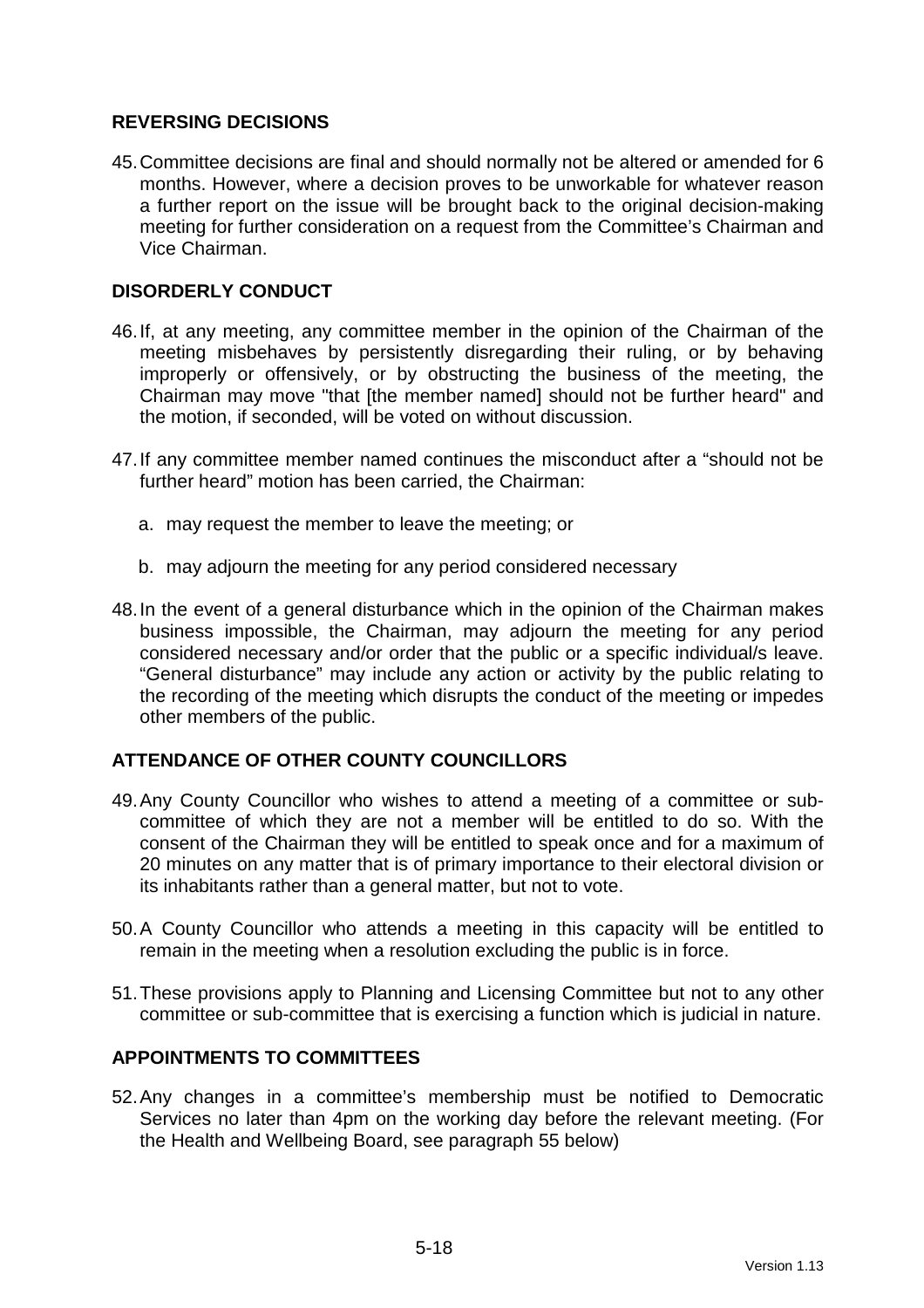53. Democratic Services will ensure that all appointments to committees are reported to the next meeting of the appropriate committee.

## **POLICY COMMITTEE AND COMMUNITY SAFETY COMMITTEE**

54. When exercising scrutiny functions, the Committees may invite people to discuss issues of local concern and/or answer questions. They may for example wish to hear from residents and representatives of other organisations.

## **HEALTH AND WELLBEING BOARD**

- 55. Substitute members can be appointed for the non-County Council representatives. Substitute members will have all the powers and duties of any ordinary member on the Board but will not be able to exercise any special powers or duties exercisable by the person they are substituting. Substitute members may attend meetings in this capacity only:
	- a. To take the place of the ordinary member for whom they are substituting where the ordinary member will be absent for whole of the meeting
	- b. After the Proper Officer has been officially notified

## **PLANNING AND LICENSING COMMITTEE**

- 56. The Committee will comply with its Code of Best Practice
- 57. The Committee's Code of Best Practice sets out who is entitled to speak at meetings of Planning and Licensing Committee.

## **PERSONNEL COMMITTEE**

58. That Trade Union representatives be entitled to speak but not to vote at meetings of Personnel Committee.

## **CONDUCT COMMITTEE**

- 59. Committee will elect a Chair at each meeting.
- 60. The Council's Procedure for Dealing with Conduct Allegations sets out who is entitled to speak at meetings of Conduct Committee.

#### **OTHER**

- 61. Placards, banners, advertising materials and similar items are not permitted in any committee meeting.
- 62. Members of the public may record proceedings and report all public meetings, although oral commentary during meetings is not permitted as this would be disruptive to the good order of the meeting.
- 63. Mobile phones must be switched to silent.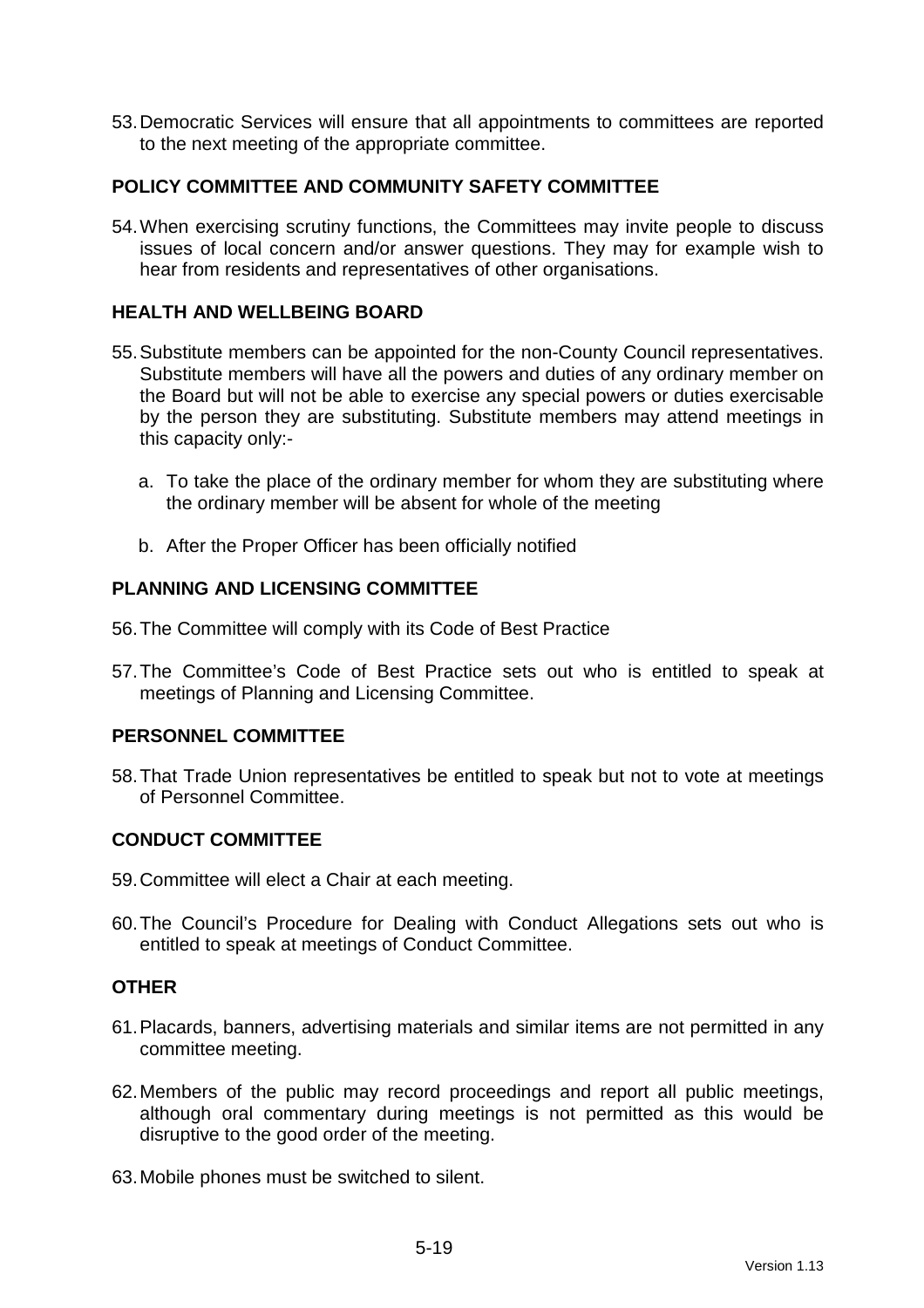# **PART C – THE PROCEDURE FOR TAKING URGENT DECISIONS**

- 1. The Council's Constitution sets out who in the Council has authority to make decisions and the procedures for making those decisions.
- 2. Sometimes events will occur which require decisions to be taken urgently. The County Council needs to be able to respond quickly where failure to do so would not be in the public interest.
- 3. The procedure for taking urgent decisions should only be used where failure to take the decision quickly would, or would be likely to, harm the interests of the Council and the public, for example:
	- a. a service not being provided;
	- b. the Council breaking the law or financial rules;
	- c. the public being put at serious risk of harm;
	- d. the Council suffering financial loss;
	- e. consultation deadlines not being met.
- 4. The following are not suitable reasons for the use of the procedure:
	- a. poor planning;
	- b. the possibility of embarrassment being caused to an officer or Councillor;
	- c. the possibility of adverse publicity being caused to the Council;
	- d. in order to circumvent the requirements of Financial Regulations without good cause and justification.

## **OPTION A – URGENT DECISIONS BY COMMITTEE**

- 5. Where the agenda for the relevant committee has been published, an urgent item may be added to the agenda if it meets the urgency criteria set out in paragraphs 3 and 4. Democratic Services and the chairman of the committee will require an explanation before authorisation is given.
- 6. Every effort must be made to circulate the urgent report to Councillors at least 24 hours before the meeting.
- 7. The urgent report will be made available for public inspection as soon as possible.

## **OPTION B – CALLING AN ADDITIONAL MEETING**

8. The issue may be of such significance that it may be more appropriate to call an additional meeting. The procedure for calling additional meetings is set out in the Council Procedure Rules at paragraph 10 and the Committee Procedure Rules at paragraph 4.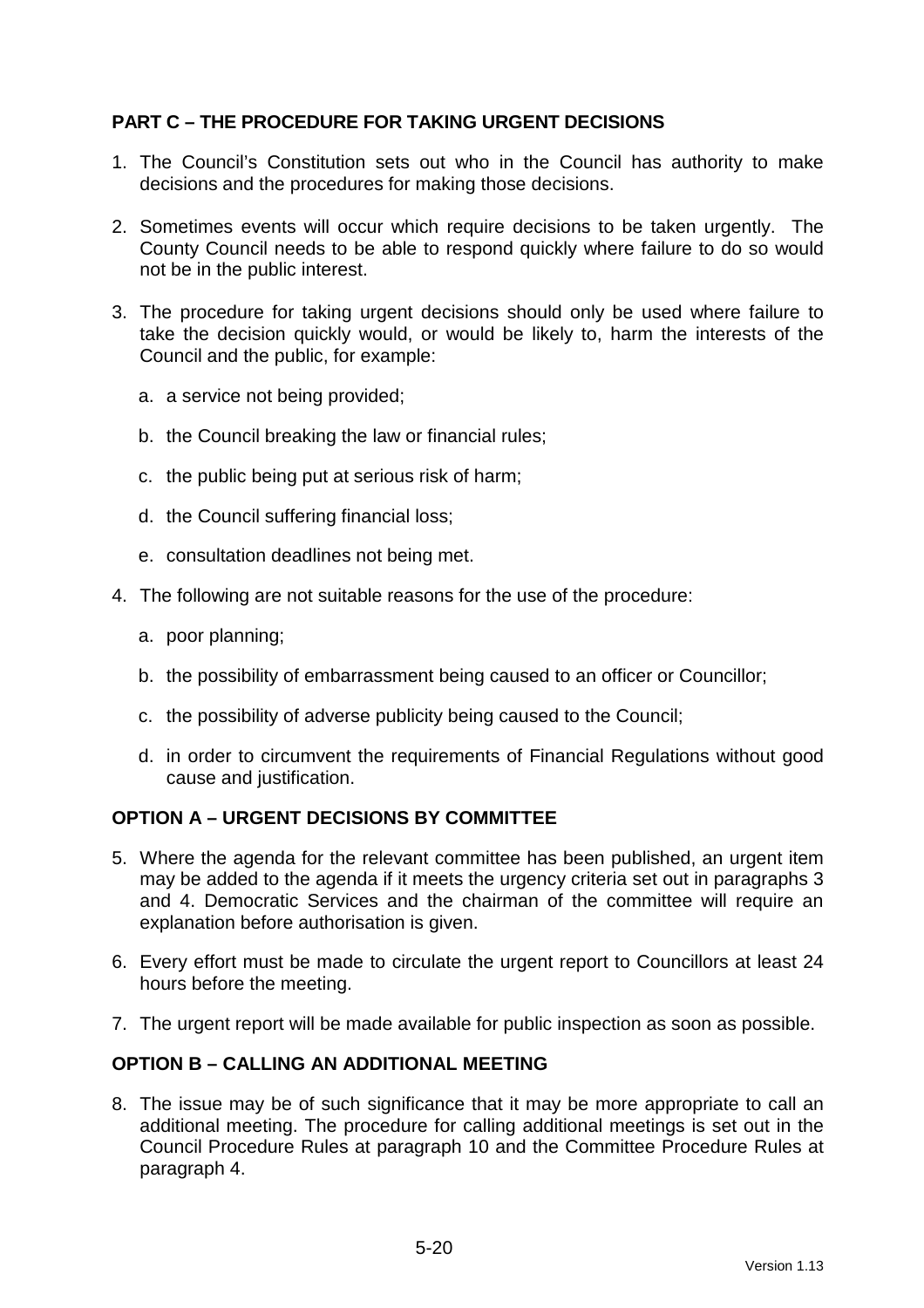# **OPTION C – DECISION BY THE CHIEF EXECUTIVE**

- 9. The Chief Executive may take a decision which is normally reserved to committee or another officer, where he believes that the decision is urgent, after first:
	- a. taking into account the guidelines set out in paragraphs 3 and 4 above; and
	- b. where possible, seeking the views of the following in respect of the proposed decision:-
		- the Leader of the Council.
		- the chairman and the vice-chairman of the relevant committee with authority to take the decision, and
		- the leader(s) of opposition group(s).
	- c. The Chief Executive will take into account any views he considers are relevant. The decision is the Chief Executive's alone.
	- d. The decision together with the reasons why it was urgent must be recorded in writing. The record of urgent decisions will be held by Democratic Services and will be made available for inspection.
	- e. Following the decision, a report will be submitted to the next available relevant committee meeting explaining:
		- the decision:
		- the reasons for it: and
		- why the decision was treated as a matter of urgency.
	- f. In the absence of the Chief Executive, his responsibilities under this procedure are delegated to a Corporate Director and all references to the Chief Executive under this procedure will also apply to that person.

## **REPORT ON USE OF THE URGENCY PROCEDURE**

10. In addition to any reports submitted to the relevant committee, twice yearly a report will be presented to Policy Committee detailing the number of occasions these provisions have been used and the reasons for their use.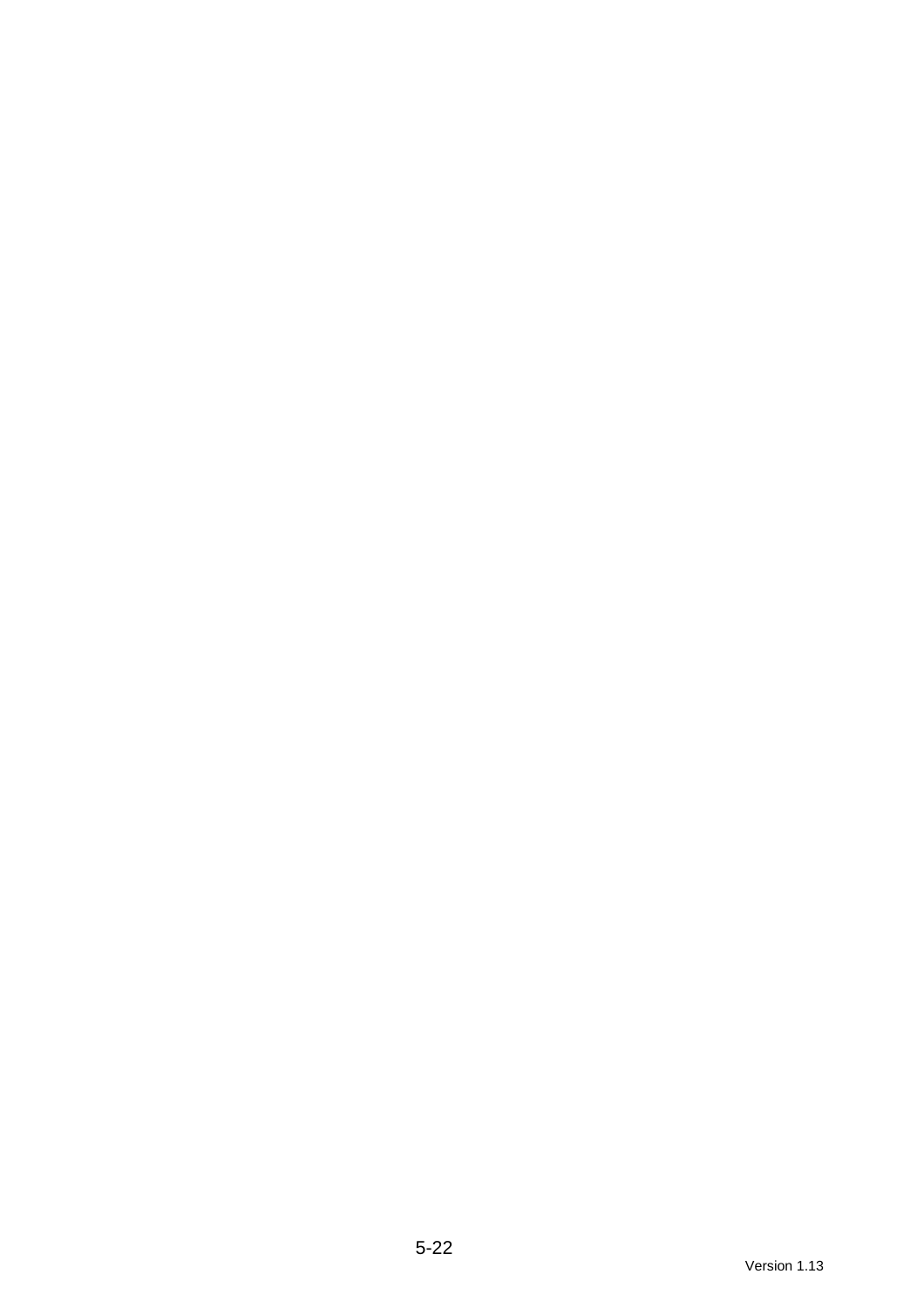**PART SIX** 

**GOVERNANCE**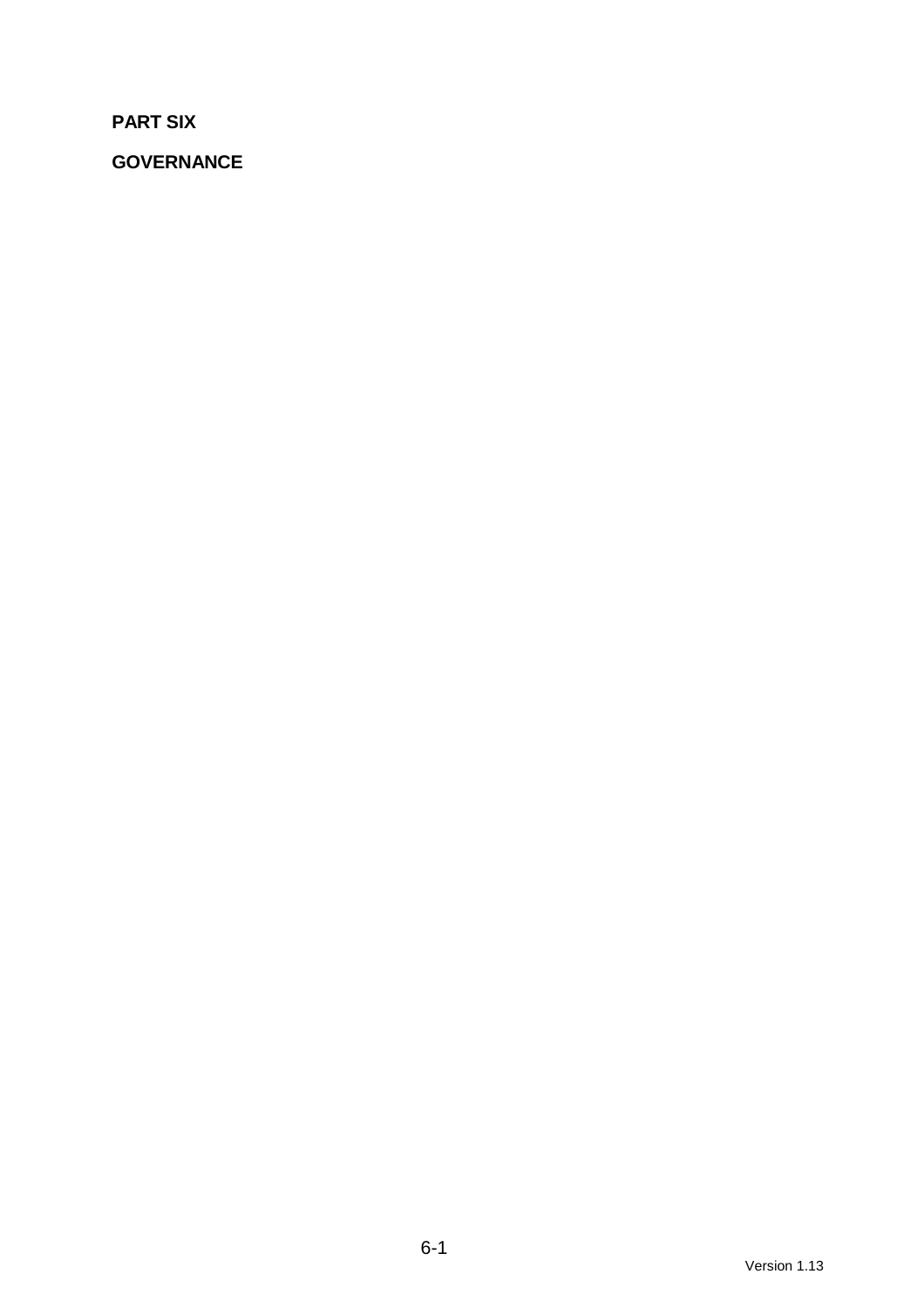## **PART A – FINANCIAL AFFAIRS**

### **BUDGET FRAMEWORK**

### **BACKGROUND**

1. The Full Council is responsible for the approval of the Annual Budget. The Council's committees are responsible for implementing it.

## **CONSULTATION**

- 2. Before the budget is adopted the Council will publish initial proposals, having first canvassed the views of local stakeholders and members of the public as appropriate.
- 3. Any representations made will be taken into account in formulating proposals, and shall be reflected in any report dealing with them.

## **APPROVAL OF THE ANNUAL BUDGET**

- 4. The Full Council will be responsible for approving the annual budget.
- 5. In approving the annual budget the Council will also specify the extent of virement (the limits for the transfer of budget provision from one budget head to another) within the budget and degree of in-year changes to the Annual Budget.
- 6. The annual budget must be approved by the end of February each year.

## **DECISIONS OUTSIDE THE ANNUAL BUDGET**

- 7. Subject to the provisions regarding virement set out in the Financial Regulations, committees and officers may take only those decisions which are in accordance with the Annual Budget.
- 8. Any decision outside the Annual Budget and the virement provisions must be taken by Full Council.
- 9. If cases of urgency the Urgency Procedure should be followed.

## **ANNUAL ACCOUNTS**

10. The Council's Section 151 Officer is required by law to sign off the annual accounts by 30 June each year. These accounts will be presented to Full Council. Once the accounts are externally audited the final accounts will be presented to Full Council by 30 September as required by law.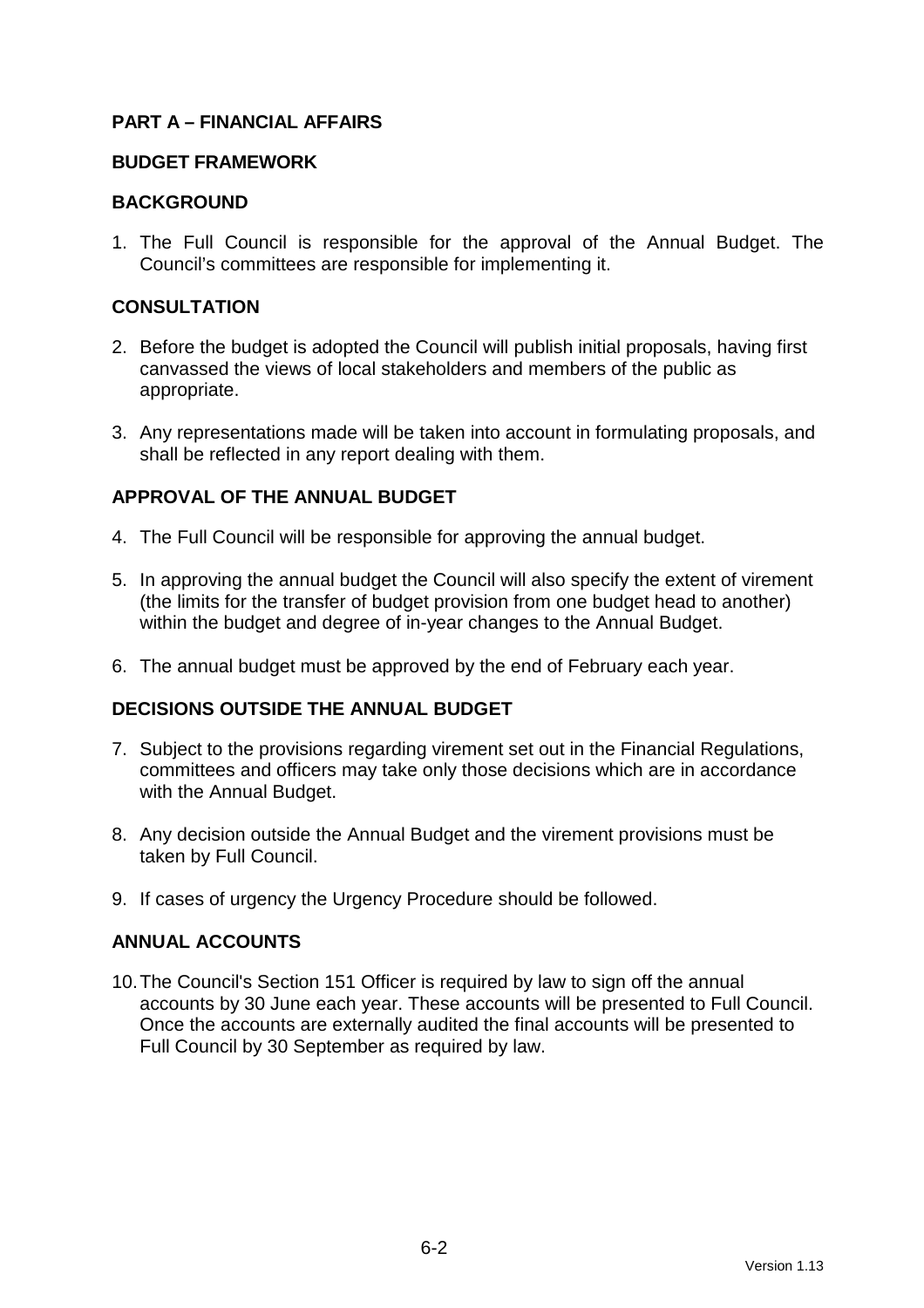# **FINANCIAL REGULATIONS**

| 1.  |                                                     |
|-----|-----------------------------------------------------|
| 2.  |                                                     |
| 3.  |                                                     |
| 4.  | CAPITAL EXPENDITURE AND OTHER MAJOR PROJECTS6-11    |
| 5.  |                                                     |
| 6.  | MANAGEMENT, RETENTION, SECURITY AND DISPOSAL OF     |
| 7.  |                                                     |
| 8.  |                                                     |
| 9.  | PROCUREMENT OF GOODS, SERVICES AND WORKS6-23        |
| 10. |                                                     |
| 11. |                                                     |
| 12. |                                                     |
| 13. |                                                     |
| 14. |                                                     |
| 15. |                                                     |
| 16. |                                                     |
| 17. |                                                     |
| 18. |                                                     |
| 19. | INFORMATION AND COMMUNICATIONS TECHNOLOGY (ICT)6-52 |
| 20. |                                                     |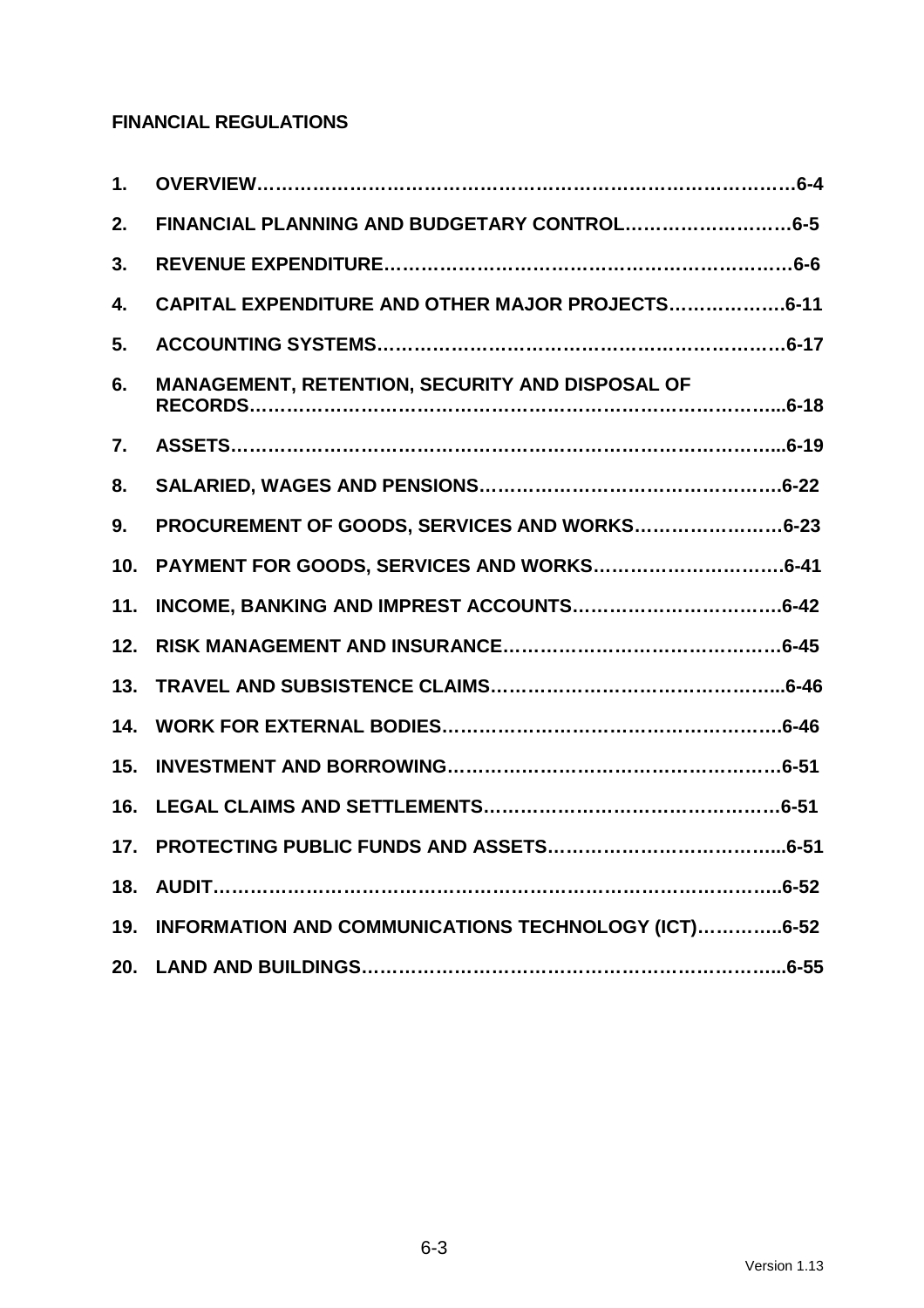## **1. OVERVIEW**

- 1.1 These Financial Regulations provide the framework of financial control and standards necessary to achieve the proper administration of the Council's financial affairs and are designed to safeguard the interests of both the Council and its employees. These Regulations cover the Council's main activities, its Trading Organisations and Pension Funds, and partnerships where the Council acts as the lead authority or where it acts as the accountable body.
- 1.2 A key objective of these regulations is to ensure that the Authority provides services to its users and the community in accordance with best value legislation. The regulations are designed to support Corporate Directors in achieving this aim whilst working within a framework of the principles of best value. Under the former Compulsory Competitive Tendering (CCT) system, value for money was generally proven by following a tendering procedure and awarding the contract to the lowest tenderer. However, in addition to cost, best value requires that the principles of integration, quality, partnering, innovation, performance management, and customer focus are also taken into account as well as the achievement of corporate objectives such as sustainability and social cohesion.
- 1.3 All projects should be managed in accordance with the principles of good project management. Projects **over £250,000** should be managed and delivered using best practice Project Management techniques e.g. PRINCE2. Where significant risks have been identified, they should be included in the Corporate Risk Register and addressed in accordance with the Authority's Risk Management strategy.
- 1.4 For the purpose of Section 151 of the Local Government Act 1972, the Service Director Finance and Procurement is the appointed Section 151 Officer for the Authority. The post holder is responsible for the proper administration of the Council's financial affairs and, subject to the Constitution and any resolutions of any Committee or the Full Council, may do all things necessary for the administration of the Council's financial affairs.
- 1.5 Where the Section 151 Officer considers that there is a likelihood of a significant overall overspending, or a significant overspending on a Committee budget, a report will be taken to Council, in accordance with Section 114 of the Local Government Finance Act 1988.
- 1.6 As the Council's financial and economic advisor, the Section 151 Officer will prepare a budget showing the sources of income and proposed expenditure in each financial year and will keep the Finance and Property Committee informed of the Council's overall financial performance, compared with the approved budget(s). The information required and the frequency of reporting will be determined by the Finance and Property Committee.
- 1.7 The Section 151 Officer, after consulting with the Group Manager for Legal and Democratic Services, may vary, waive or suspend any regulation. Requests to waive Financial Regulations should be submitted in accordance with the approved waiver request procedure.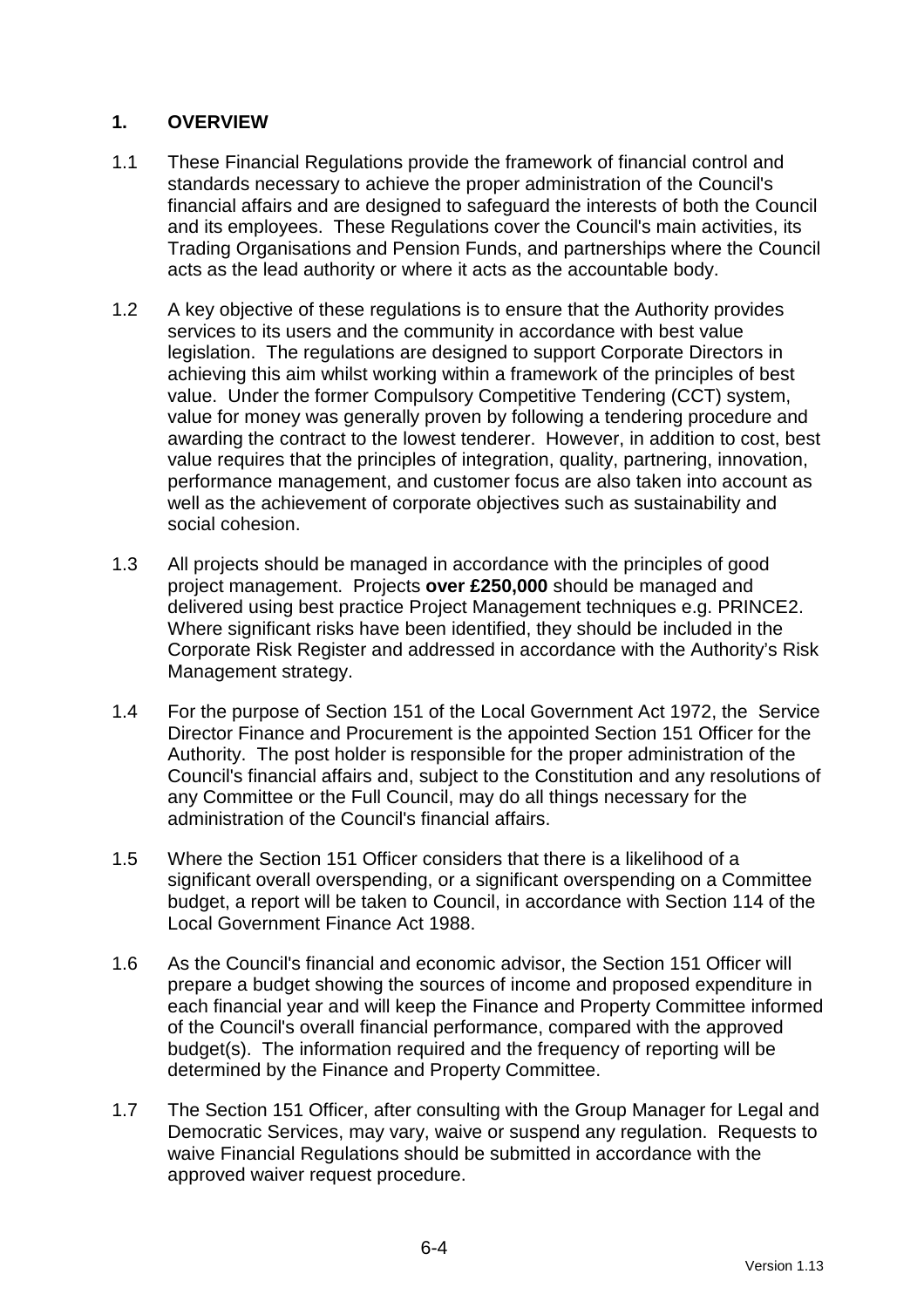- 1.8 Where reference is made in these regulations to specific officers, they may nominate other officers to act on their behalf provided that they keep appropriate up-to-date written records of the nominated officers and the limits to their delegated powers.
- 1.9 Corporate Directors are responsible for ensuring that employees in their departments are aware of, and comply with these Financial Regulations and that failure to comply may result in disciplinary action.
- 1.10 Corporate Directors must consult the Section 151 Officer on any matter which is liable to affect the finances of the Council before any provision or other commitment is incurred or before reporting to the Finance and Property Committee. The Section 151 Officer has the right to be represented at meetings with partnerships or outside bodies where matters of major financial significance are to be discussed.
- 1.11 Each Corporate Director and each Committee is responsible for the observance of Financial Regulations and Codes of Procedures, and for compliance with the decision making process defined in the Constitution.
- 1.12 The Section 151 Officer shall add any financial comments, as thought fit, to reports being submitted to Committee or Council regarding the financial consequences of any proposed action. These comments may include the sufficiency of the budget to finance the proposals being made or set out the action to be taken to make the necessary finance available. All reports will have a Section 151 Officer financial comment. These reports must be submitted to the Section 151 Officer or his/her representative, at least 5 working days before the distribution of papers.
- 1.13 If there is a conflict between the Council's Financial Regulations and other specific County Council regulations or codes of procedure, these Financial Regulations shall prevail.
- 1.14 The Freedom of Information Act 2000 requires the Council to meet standards of openness and transparency with respect to access to all of the information it holds. The Council has an Information Management Policy which should be followed. Particular issues are also addressed in section 6 and section 9 of these regulations. Further guidance is available on the intranet and in the Contracts Manual.

## **2. FINANCIAL PLANNING AND BUDGETARY CONTROL**

- 2.1 In February of each year, Full Council will approve an annual revenue budget, capital programme, Medium Term Financial Strategy and Council Tax Precept.
- 2.2 Each Member of the Council must be provided with a copy of the budget proposals together with a statement by the Section 151 Officer of the effect on the Council's finances and the precept to be levied at least seven days before the Meeting of the Full Council at which such matters will be considered.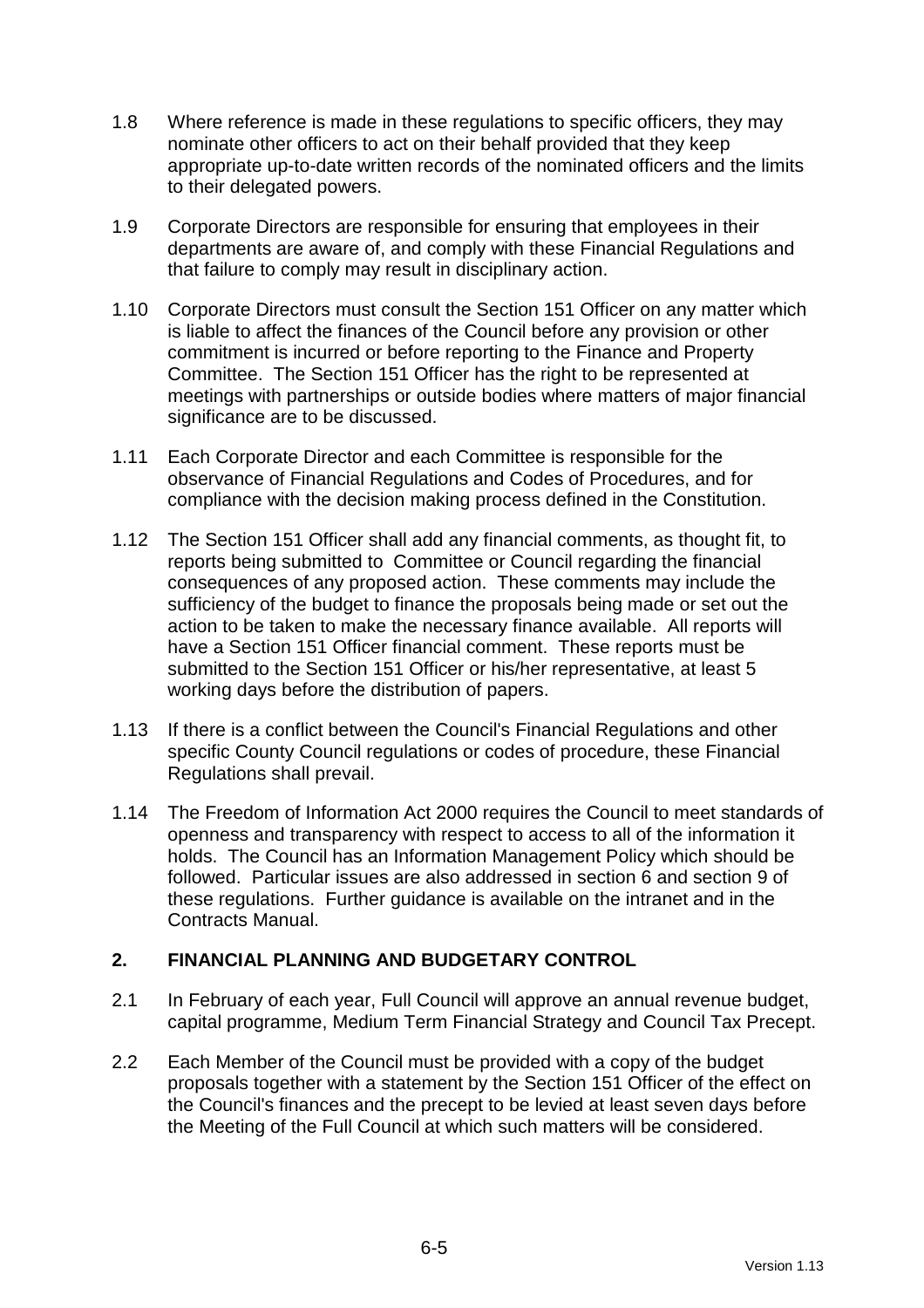- 2.3 It is the responsibility of all Committees, in consultation with the relevant Corporate Directors, to monitor and control the budgets approved for the year.
- 2.4 Amounts provided under each heading of the approved annual revenue estimates must not be diverted to other purposes except as allowed by Financial Regulations.
- 2.5 The inclusion of items in the approved revenue estimates constitutes authority to incur expenditure, subject to the regulations for procurement of Goods, Services and Works, except where the Council, Committee or Financial Regulations of the Council has placed a restriction on any item. Where items cannot be identified from the approved revenue estimates, authority for expenditure on those items must be obtained from the appropriate decision making body within the Council depending on the amount.
- 2.6 Where external funding is available to cover additional revenue expenditure, Corporate Directors must obtain the approval of Finance and Property Committee for the additional expenditure.
- 2.7 Where expenditure is required on items not included within the approved budget, and which cannot be funded within the regulations for virement Corporate Directors must obtain approval from the Finance and Property Committee.
- 2.8 Capital expenditure is not authorised until the necessary regulations have been complied with and a business case accepted by Finance and Property Committee and/or Policy Committee.
- 2.9 Where a Committee wishes to take a course of action which has financial implications contrary to the advice provided by the Section 151 Officer, the Section 151 Officer may submit a report to this effect to Policy Committee.
- 2.10 The Section 151 Officer must submit a report to the Full Council on each year's final accounts as soon as practicable, and in accordance with the statutory Accounts and Audit Regulations.

## **3. REVENUE EXPENDITURE**

## **3.1 Preparation of Revenue Budgets**

- 3.1.1 Revenue budgets must be prepared within the Budget and Policy Framework and the resource allocation limits prescribed by the Council.
- 3.1.2 Detailed annual revenue budgets must be prepared in accordance with all instructions on budgeting issued by the Section 151 Officer. It is the responsibility of Corporate Directors to ensure that detailed budget preparation takes place, that the amounts included are realistic, and that there has been correct application of budget conventions and procedures for their service.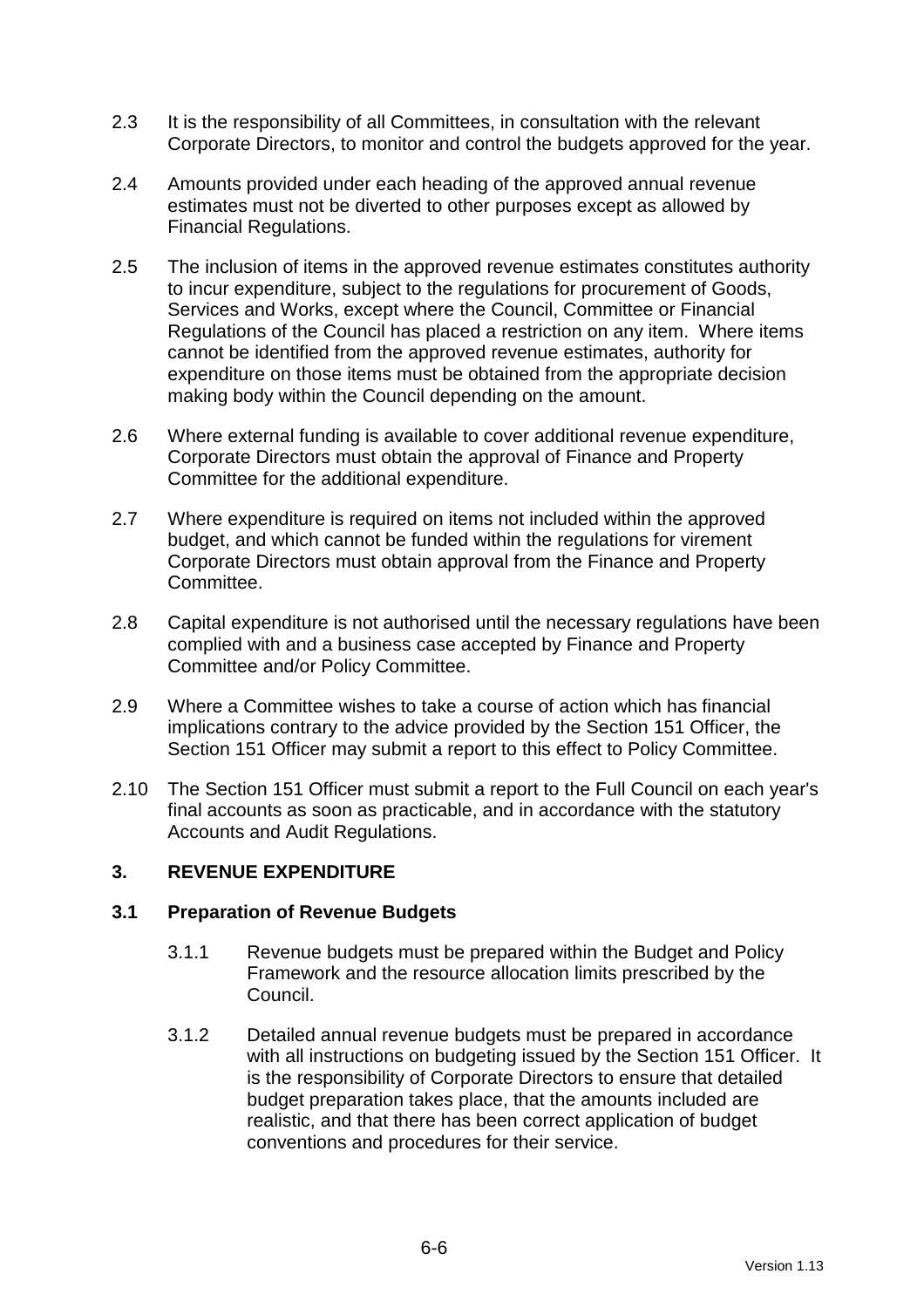- 3.1.3 Where there is uncertainty about the proper approach to be adopted in preparing a budget, guidance should be sought from the Section 151 Officer.
- 3.1.4 The Section 151 Officer will, during the year, seek approval from Finance and Property Committee for allocations from the General Contingency approved by Council.
- 3.1.5 Where external income arises from a set scale of charges, fees etc., the Corporate Director must review the level of fees at least once a year in consultation with the Section 151 Officer. Revised fees must be agreed by the relevant Committee.

## **3.2 Control of Revenue Budget**

- 3.2.1 Corporate Directors and Committees are responsible for controlling expenditure within approved budgets. To assist them with this, virement of budget provision from one budget head to another may be permitted.
- 3.2.2 Variation between any budget head and actual expenditure or income which cannot be covered within the rules for virement must be reported to the Finance and Property Committee after consultation with the Department's Corporate Director and the Section 151 Officer.
- 3.2.3 Where new policies or significant variations to existing policies or practices are proposed, a report must be presented to Policy Committee providing details of the financial implications of the proposed policies for the current year and two further years.
- 3.2.4 A Corporate Director's authority to incur expenditure, for which provision has been made in the detailed annual revenue budget and which is in accordance with Council policies, is subject to the procurement regulations and the conditions below.

## **3.3 Special Items**

## **1. Use of Consultants, Individuals as Contractors and Special Advisors**

- 3.3.1.1 Unless prior approval has been obtained from Policy Committee to engage consultants (e.g. as part of an approved capital programme), the following regulations apply in addition to the normal procurement rules:-
- 3.3.1.2 Corporate Directors may employ consultants, individuals as contractors or specialist advisors provided that there is sufficient budget provision and an annual report is made to the Policy Committee on the use of this discretion.
- 3.3.1.3 If the estimated value of the contract is **over £50,000** prior approval must be obtained from the Chief Executive and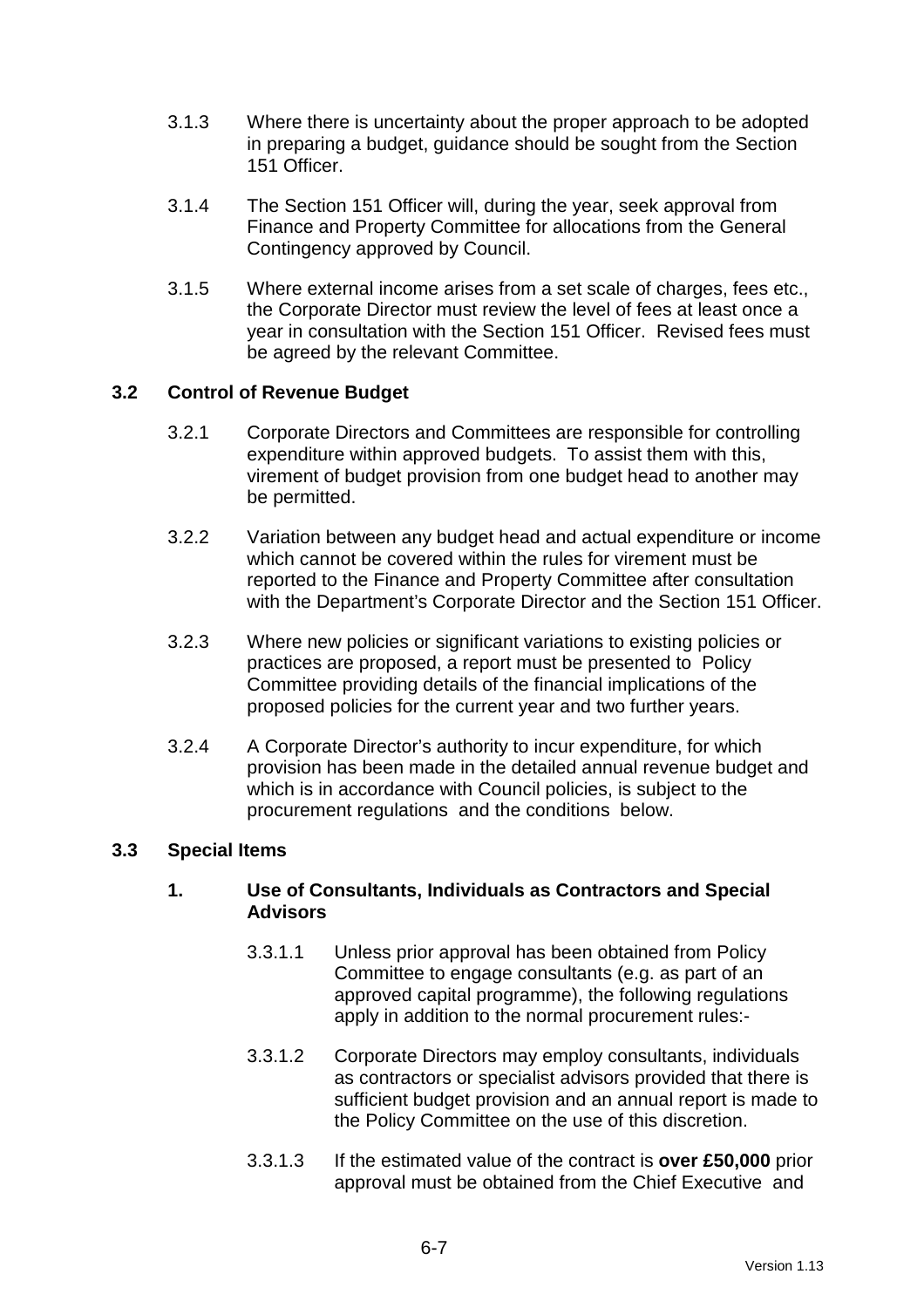the Section 151 Officer. Requests for approval must be submitted on the approved form. (NB Regardless of value, all consultants must be procured in accordance with procurement procedures.)

- 3.3.1.4 Where contracts need to be extended and the total value of the whole contract will **exceed £50,000,** further permission must be obtained from the Chief Executive and the Section 151 Officer before the contract is extended.
- 3.3.1.5 When employing individuals as consultants, contractors or specialist advisors, Corporate Directors must determine whether the nature of their employment is 'Employed' or 'Self Employed' as set out in the guidance note IR56 issued by HM Revenue and Customs. The Authority has produced some guidance and a form to help with this assessment. If a Consultant or Contractor is deemed to be 'Employed' the Corporate Director must arrange for the Consultant or Contractor to be paid through the Authority's payroll.

### **2. Leases**

- 3.3.1.6 All leases or credit arrangements **over £6,000** which are not for Land and Buildings must be approved by the Section 151 Officer before they are entered into.
- 3.3.1.7 For leases of Land and Buildings, separate regulations must be followed.

## **3. Grants to External Bodies**

3.3.3.1 Grant aid as defined in the grant aid strategy must be approved by the Grant Aid Sub-Committee.

## **4. Loans to External Bodies**

3.3.1.8 All proposals for loans to individuals or outside bodies should be accompanied by an appropriate risk assessment. Loans to individuals or outside bodies must be approved by Policy Committee.

## **5. State Aid**

3.3.1.9 State Aid is financial aid or other advantage to business from a Member State of the EU which meets all the criteria in Article 87(1) of the EC Treaty. State Aid, which could distort competition and affect trade by favouring certain undertakings or the production of certain goods, is incompatible with the common market unless there is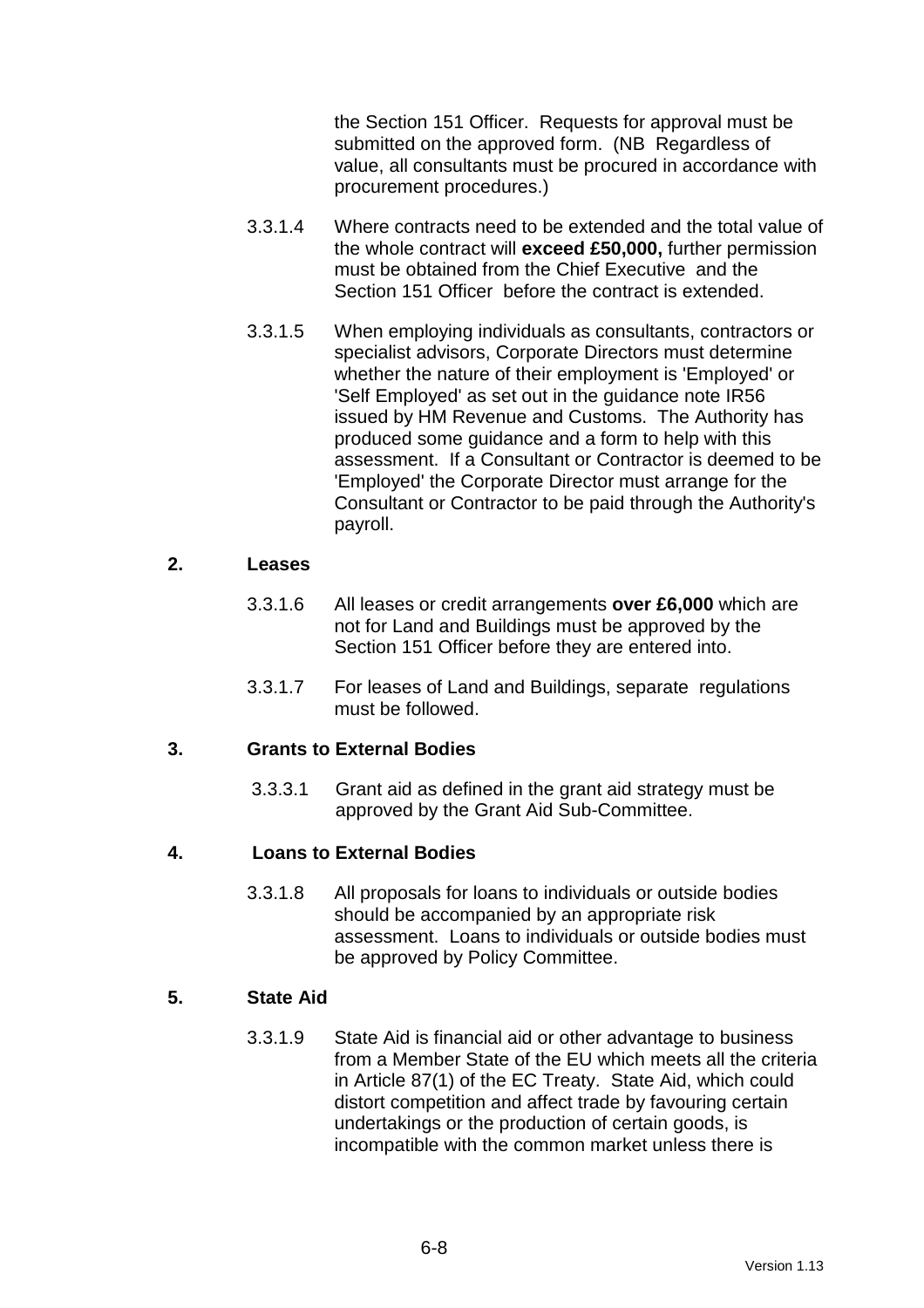special provision for it within the EC Treaty (usually through certain types of block exemption).

- 3.3.1.10 There are four characteristics of State Aid:
	- 3.3.1.10.1 **it is granted through the State or through State resources** (including public funds administered through Local Authorities);
	- 3.3.1.10.2 **it favours certain undertakings or production of certain goods** – ie by conferring an advantage to an entity engaged in economic activity (which can include voluntary and non-profit making public or private bodies when they engage in activities which have commercial competitors);
	- 3.3.1.10.3 **it distorts or threatens to distort competition** by actually or potentially strengthening the position of the recipient in relation to competitors. Virtually all selective aid will have this potential regardless of the scale of the potential distortion;
	- 3.3.1.10.4 **it affects trade between Member States.** Most products or services are traded between Member States, therefore, almost any selective aid for business activities is capable of affecting trade between States, even if the business itself does not trade directly with Member States.
- 3.3.1.11 State Aid can take many forms including grants, subsidies, preferential interest rates, loans with preferential terms, acquisition of land either gratuitously or on favourable terms, provision of goods or services on favourable terms, reimbursement of costs in the event of success, capital transfers and many other actions. Some forms of public private partnerships and contracts are not open to competitive tendering.
- 3.3.1.12 The rules on State Aid are lengthy and complex and therefore if there is any concern about activities or proposals possibly contravening these rules then specific advice on the circumstances should be sought from Legal and Democratic Services. See the state aid website.

## **3.4 Virement**

3.4.1 The transfer of budget provision from one budget head to another is permitted as follows: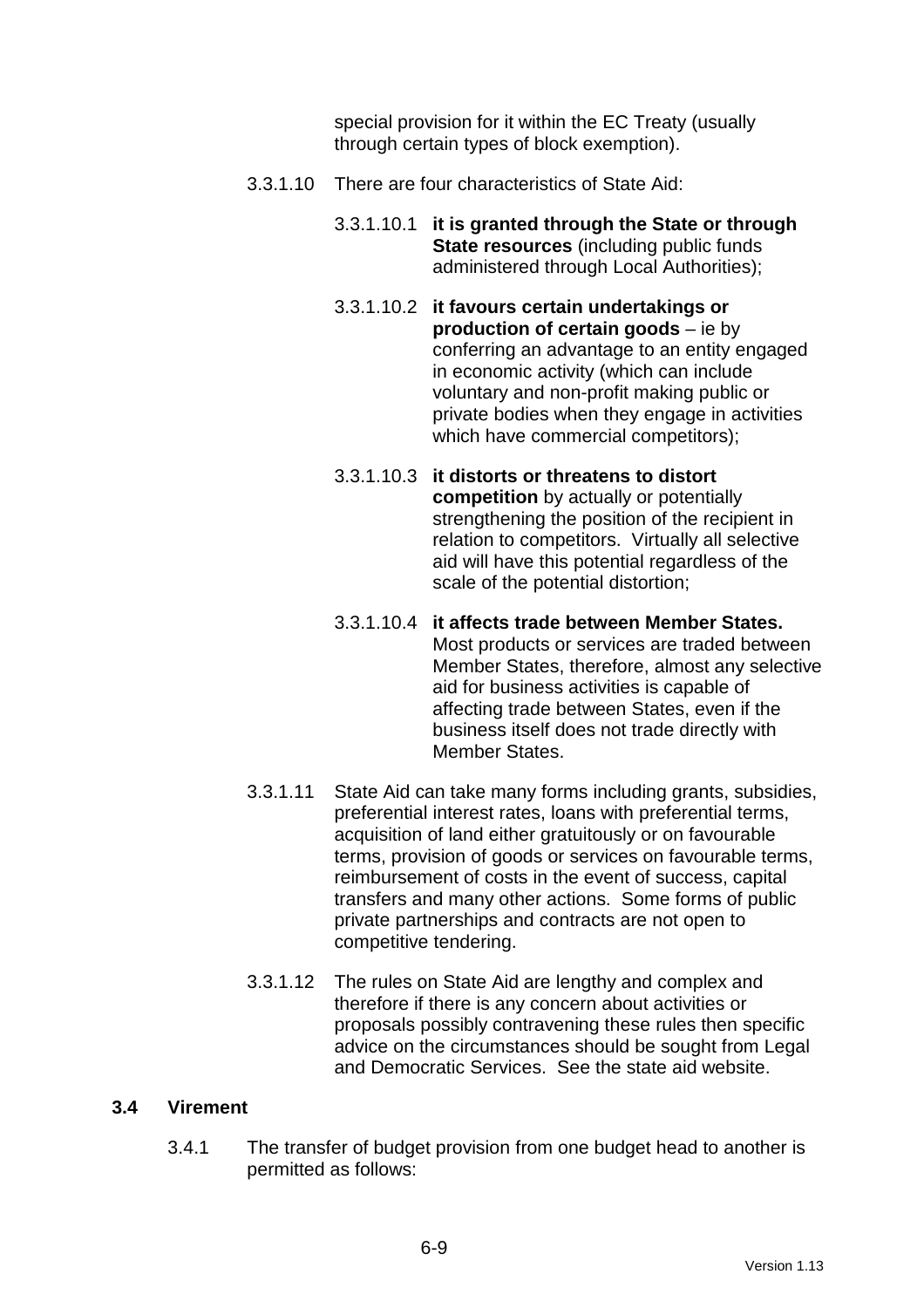- a. **up to £50,000** (£100,000 within the Highways Maintenance budget) within a Committee's revenue budget - by a Corporate Director and the Section 151 Officer;
- 3.4.1.1 **up to £200,000** within a Committee's revenue budget by the Finance and Property Committee;
- 3.4.1.2 **up to £200,000** between the revenue budgets of two or more committees - with the agreement of both or all the relevant committees and the Finance and Property Committee;
- 3.4.1.3 **over £200,000** within or between the revenue budgets of Committees - by the Finance and Property Committee.
- 3.4.2 Where the Section 151 Officer considers that any proposed virement causes a variation to existing policy, s/he may require the Corporate Director to present a report to Policy Committee setting out the reasons for the virement.
- 3.4.3 A Corporate Director may incur expenditure which is essential to meet any immediate needs created by a sudden emergency, subject to this action being reported immediately to the Chief Executive and the Section 151 Officer, and to the next Finance and Property Committee.
- 3.4.4 When a sudden emergency arises, Corporate Directors must keep a separate record of the essential expenditure incurred in connection with the emergency until advised by the Section 151 Officer that separate records are no longer required.

## **3.5 Monitoring of the Revenue Budget**

- 3.5.1 Corporate Directors must ensure that budgets are monitored via the Council's Business Management System. Corporate Directors will report at least quarterly to the relevant Committee and Finance and Property Committee regarding the actual income and expenditure compared with the budget. Explanations of significant variations must be made available to the Section 151 Officer when requested, together with proposals for avoiding any continuing budget problems.
- 3.5.2 Each Corporate Director, in conjunction with the Section 151 Officer, must prepare an annual report for the relevant Committee and Finance and Property Committee comparing actual expenditure for the year with the revenue budget. Explanations for significant variations must be provided by the Corporate Director.
- 3.5.3 The Section 151 Officer must prepare an annual report to Full Council for all budgets, comparing the actual expenditure for the year with the agreed revised estimate for the year and explanations of significant variations. Budgets may be carried forward to the following year after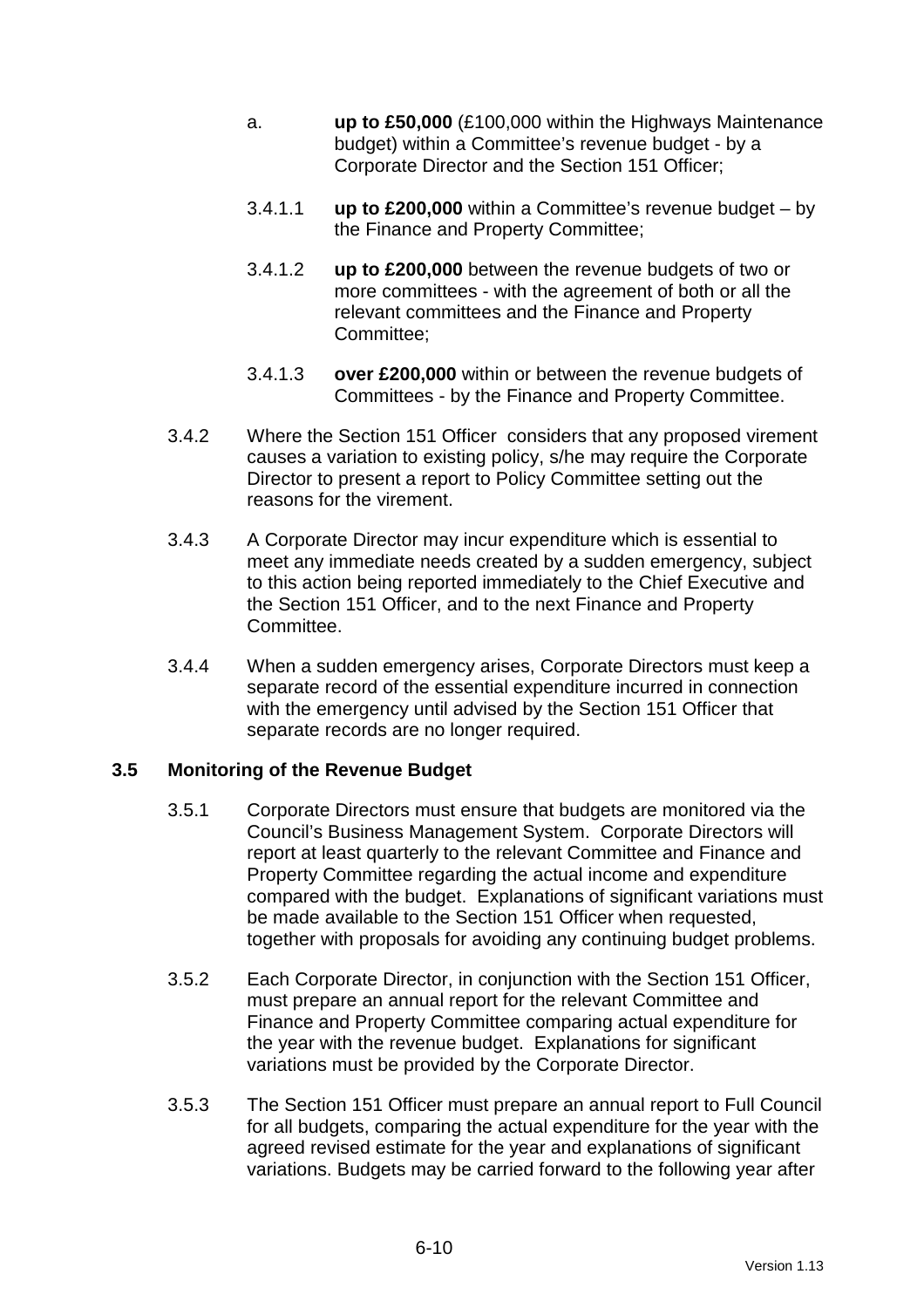consideration by Finance and Property Committee and approval by Council. Other reserves may be created from budget underspending for specific purposes, subject to approval by Finance and Property Committee.

3.5.4 The annual surpluses and deficits of Trading Organisations will be carried forward in an 'Earmarked Reserve'. The level of these reserves will be kept under review by the Section 151 Officer and reported annually to Finance and Property Committee.

## **4. CAPITAL EXPENDITURE AND OTHER MAJOR PROJECTS**

### **4.1 Management of Projects**

4.1.1 All projects will be managed using a best practice project management methodology eg PRINCE2 by suitably experienced project managers with project reviews at key milestones which meet Gateway Review standards.

### **4.2 Inclusion of schemes in the Capital Programme**

- 4.2.1 Schemes can be added to the Capital Programme by:
	- 4.2.1.1 the Annual Review Process that culminates in the approval of the County Council's budget each February; or
	- 4.2.1.2 decisions taken during the year on an ad-hoc basis where the schemes are fully funded from external sources; or
	- 4.2.1.3 decisions taken during the year on an ad-hoc basis where additional County Council funds are required.

The processes are shown schematically in the attached decision tree.

- 4.2.2 All proposed schemes, or programmes of work, should include a business case appraisal which has been carried out before detailed design work begins, and, where appropriate, the full lifecycle costs of the investment and the impact on future budgets.
- 4.2.3 The options appraisal report should include:
	- 4.2.3.1 how each scheme, or programme of work, relates to the approved Council objectives and what other options have been considered, what consultation has been undertaken and what the anticipated outcomes are;
	- 4.2.3.2 the estimated capital costs;
	- 4.2.3.3 the estimated revenue costs for each of the first three years of the scheme or programme of work, including the eventual revenue costs for a full year of operating the scheme or programme of work.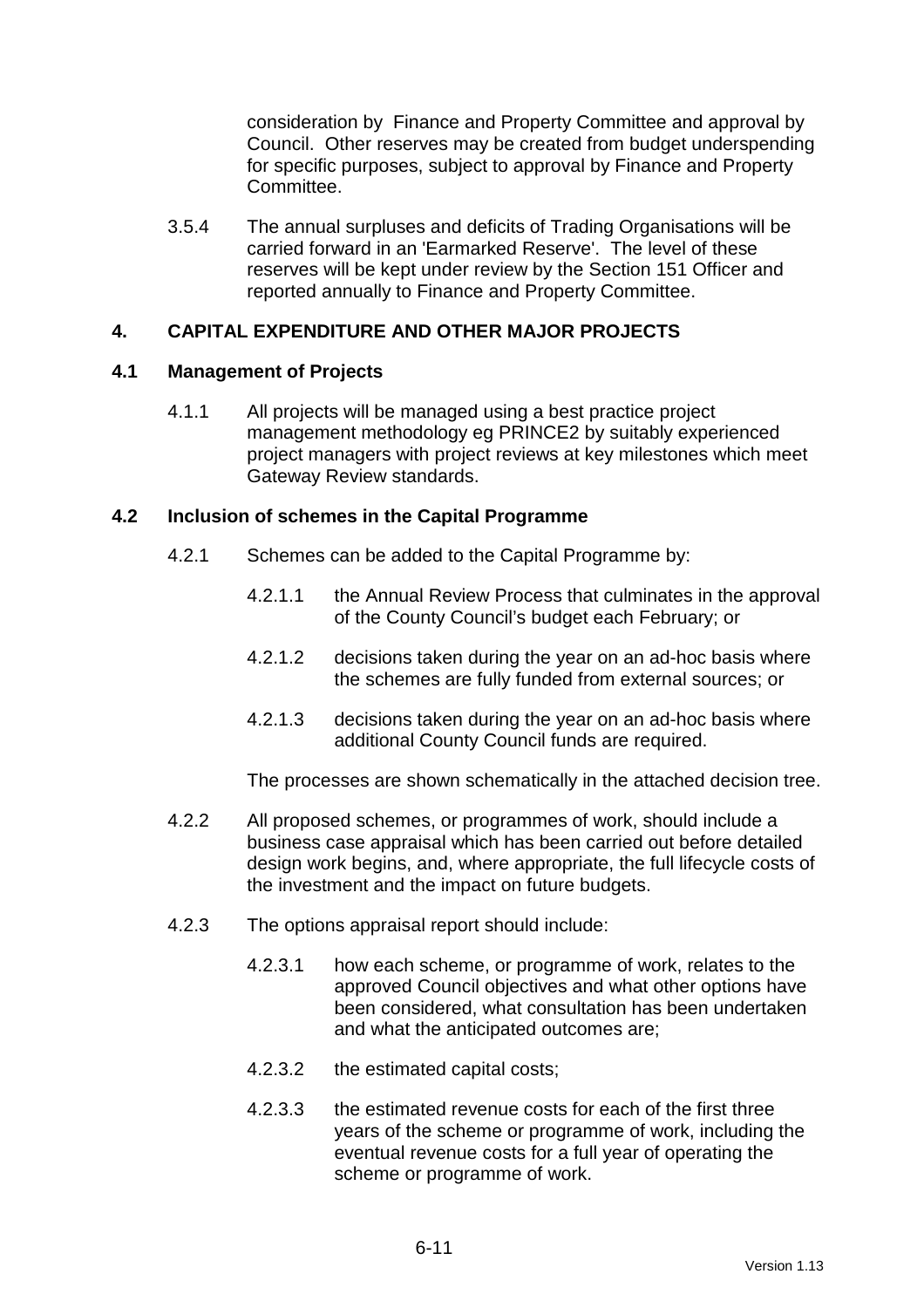- 4.2.4 All proposals for capital expenditure that require additional resources to be found by the County Council should be considered initially by the Corporate Asset Management Group (CAMG) who will advise on the relative priority of future capital schemes, in accordance with the agreed prioritisation criteria within the Capital Strategy. Approval must then be obtained as follows:
	- 4.2.4.1 for schemes being considered through the Annual Review process, CAMG will make recommendations to the Member Reference Group who, in turn, will make recommendations to the Corporate Leadership Team (CLT). CLT will then make their recommendations to Policy Committee for approval;
	- 4.2.4.2 for schemes arising during the budget year on an ad-hoc basis, CAMG will consider and advise the Member Reference Group who, in turn, will advise and seek approval from Policy Committee.
- 4.2.5 The outcome of the Annual Review process is the capital programme approved by Council which includes the schemes approved for the forthcoming financial year and the two following years.
- 4.2.6 Where proposals are made for additional schemes during the year, or for cost variations to existing schemes, decisions can be taken as follows:
	- 4.2.6.1 schemes, or variation increases, **up to £250,000** by the Section 151 Officer after consultation with the Chairman of the Finance and Property Committee;
	- 4.2.6.2 schemes, or variation increases, **over £250,000 and up to £2 million** by Finance and Property Committee;
	- 4.2.6.3 schemes, or variation increases, **over £2 million** by Council.
- 4.2.7 After approvals have been obtained, Latest Estimated Cost (LEC) reports should be prepared and presented before tenders are sought.
- 4.2.8 All schemes with an estimated cost **over £7.5 million** are subject to the following additional requirements:
	- 4.2.8.1 a report on alternative design proposals is taken to Finance and Property Committee;
	- 4.2.8.2 no detailed design work is undertaken prior to the report being approved.
- 4.2.9 Where major projects are being procured through a 'Private Finance Initiative' (PFI) or 'Public Private Partnership' (PPP), an options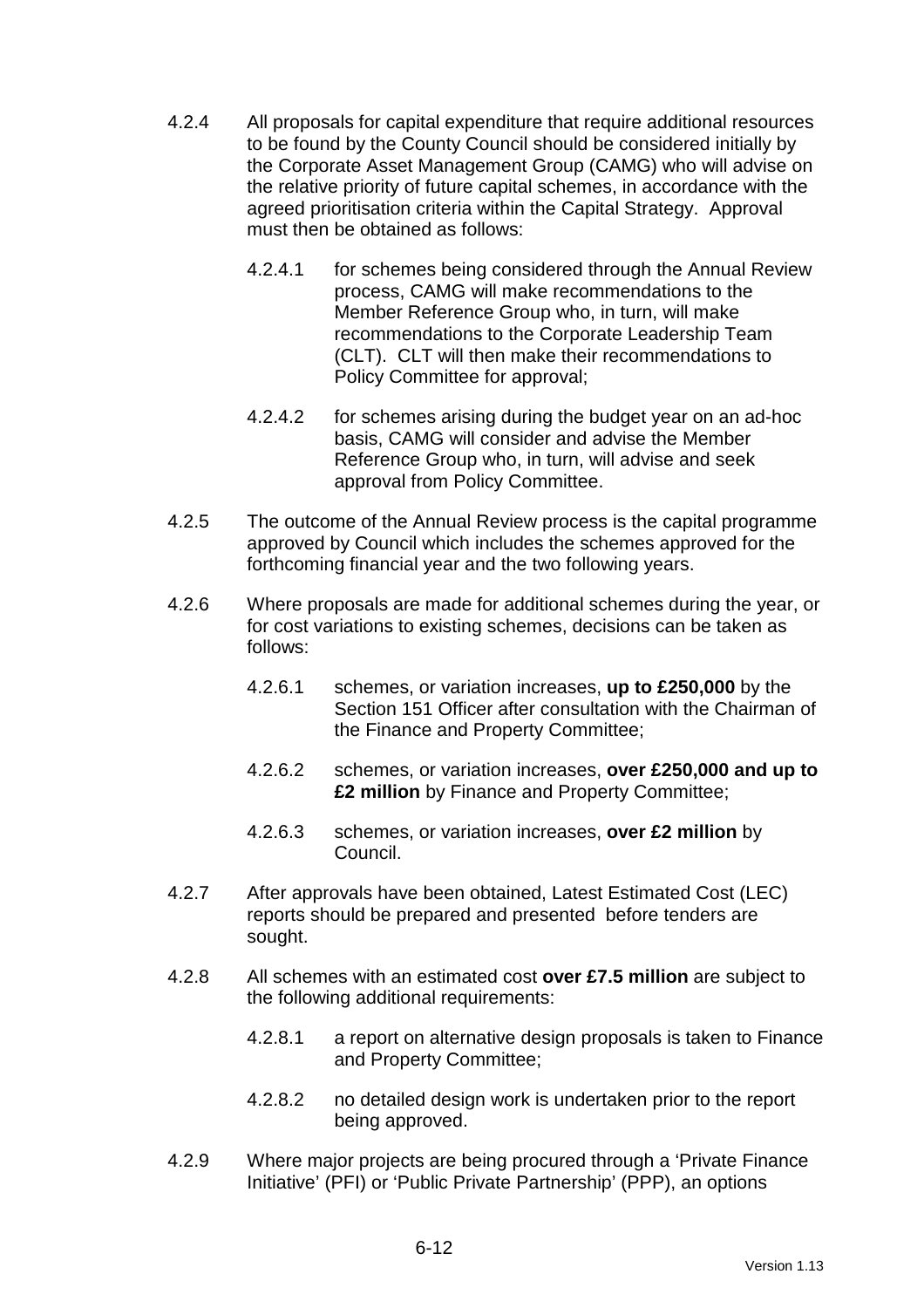appraisal report should be prepared and approval must be obtained from Council before bids are invited.

## **4.3 Content of Bids for Capital Expenditure**

- 4.3.1 All bids for capital expenditure must be prepared by Corporate Directors in the form laid down by the Section 151 Officer.
- 4.3.2 The advice of an appropriate technical officer must always be sought before a scheme is included in any capital programme. The appropriate technical officers are shown below:

| Area of Activity                          | <b>Technical Officer</b>                  |  |
|-------------------------------------------|-------------------------------------------|--|
| Building, Construction and associated     | Service Director, Transport, Property and |  |
| works                                     | Environment                               |  |
| <b>Civil Engineering works</b>            | Corporate Director, Environment and       |  |
|                                           | <b>Resources</b>                          |  |
| Computer technology                       | Service Director, ICT                     |  |
| Expenditure over £100,000 relating to the | Service Director, Transport, Property and |  |
| management of Council Land, Building      | Environment                               |  |
| and Property                              |                                           |  |
| Change of use of land, buildings or       | Service Director, Transport, Property and |  |
| property                                  | Environment                               |  |
| New or replacement land, buildings or     | Service Director, Transport, Property and |  |
| property                                  | Environment                               |  |

- 4.3.3 Construction schemes should not normally be included in the first year of a capital programme unless the following criteria have been considered and the risks evaluated:
	- 4.3.3.1 purchase, lease or lease option of the land or property has been completed. In the case of transportation and land reclamation projects, a right of entry should have been obtained;
	- 4.3.3.2 outline planning permission should have been obtained, where appropriate, especially if the development involves a change of use or is a new development;
	- 4.3.3.3 the sources of funding, including any grants or contributions from outside organisations, have been finalised - except for land reclamation projects where grant notification is not normally received until the year of the project;
	- 4.3.3.4 the service department has prepared a detailed brief for the project which has been agreed with the relevant technical officer who will carry out the design;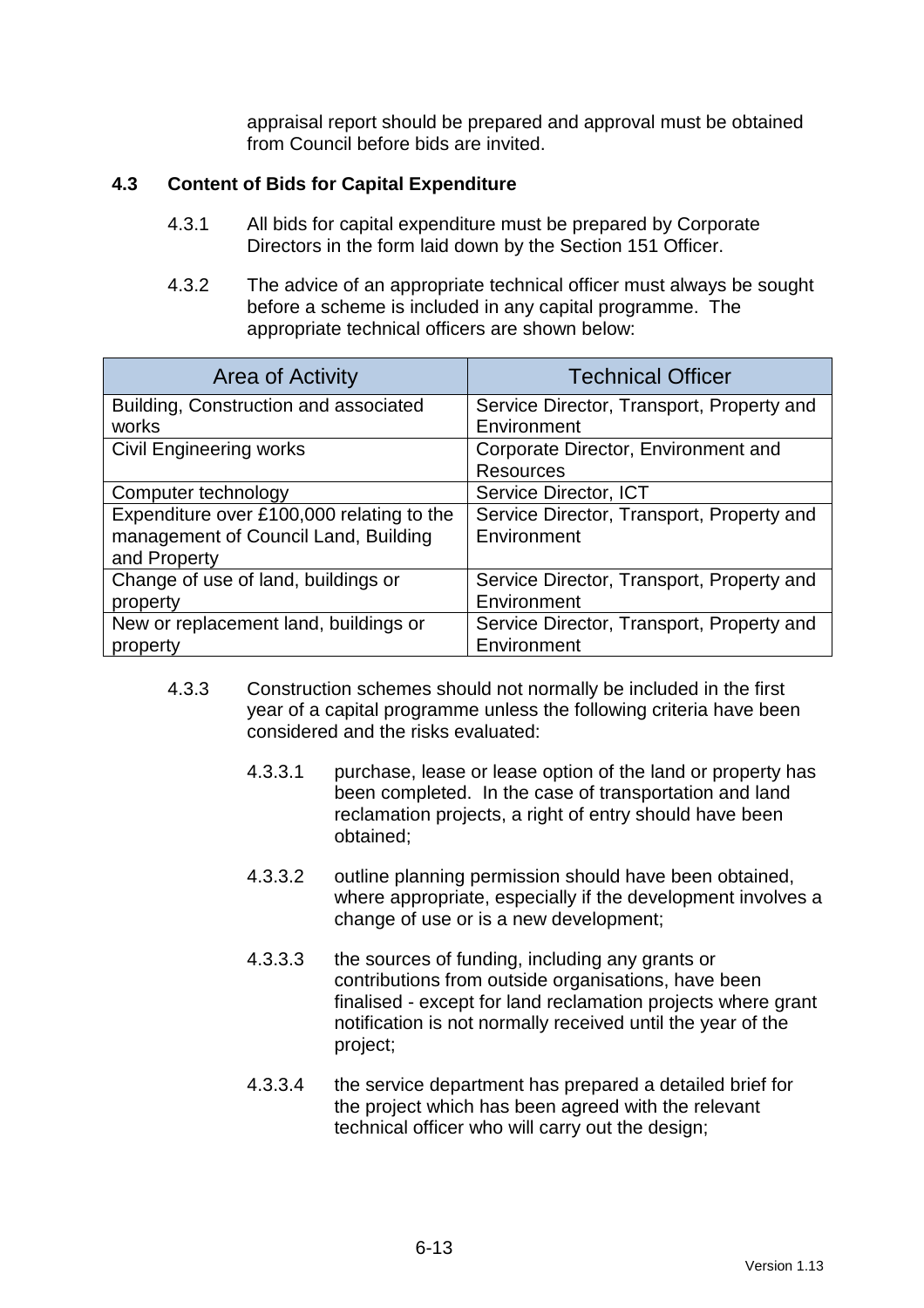- 4.3.3.5 the Service Director, Transport, Property and Environment has confirmed that the proposal complies with Corporate Property Policies;
- 4.3.3.6 a proper assessment of the time-scale required for the project has been made;
- 4.3.3.7 where existing property is affected by the proposed development, the service department has agreed proposals for dealing with staff or clients who might be temporarily displaced during construction; and
- 4.3.3.8 relevant sustainability issues.
- 4.3.4 The capital programme for each Committee must be prepared within the block allocation and individual scheme approvals approved by Finance and Property Committee. All costs should be at estimated out-turn prices, unless otherwise determined by the Section 151 Officer.
- 4.3.5 The revenue costs of all schemes in the capital programme must be assessed each year. The staffing, lifecycle maintenance and other running costs must be included in the revenue budget. The financing costs for expenditure funded by borrowing or leasing will be calculated by the Section 151 Officer and included within the overall revenue budget.

## **4.4 Feasibility Studies**

- 4.4.1 The appropriate technical officer can carry out preparatory work on any scheme included in the approved capital programme. The costs of this work must be charged to that scheme. If for any reason the scheme does not go ahead, then the costs of preparatory work undertaken must be charged to the revenue budget of the Committee concerned, which will need to make available sufficient budget cover for this. In practice, this means that the technical officer should not carry out preparatory work unless an undertaking has been secured for the funding of any abortive costs from the service department.
- 4.4.2 Design work must not take place on schemes which are not included within the approved capital programme unless written approval has been obtained from the Chief Executive and the Section 151 Officer.
- 4.4.3 The appropriate technical officer can carry out feasibility work on any other scheme not in the approved capital programme subject to:
	- 4.4.3.1 the Corporate Director agreeing to the cost being met from its revenue budget for the year; and
	- 4.4.3.2 prior approval from the Section 151 Officer has been obtained if the estimated cost of the feasibility study is **over £25,000.**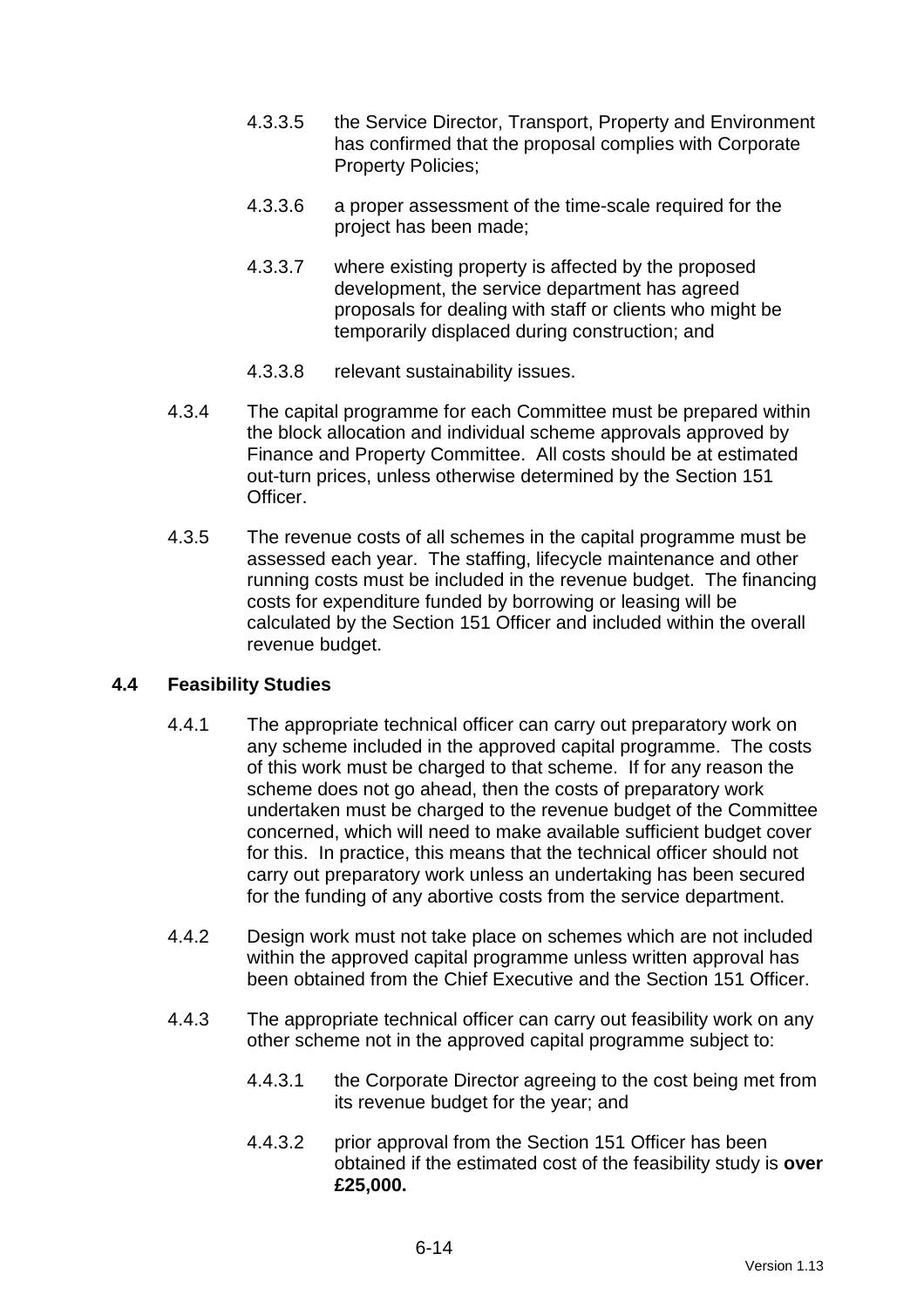## **4.5 Reports on "Latest Estimated Costs" of Proposed Schemes**

- 4.5.1 Corporate Directors must take a report to Finance and Property Committee setting out the latest estimated costs of all proposed capital schemes where the capital cost is over £1 million. The report must be made after detailed design work has been completed but before tenders are invited and should contain:
	- 4.5.1.1 Capital costs analysed into:
		- 4.5.1.1.1 land acquisition;
		- 4.5.1.1.2 construction costs;
		- 4.5.1.1.3 acquisition of plant, equipment and furniture;
		- 4.5.1.1.4 professional fees and project management costs;
		- 4.5.1.1.5 any other relevant costs.
	- 4.5.1.2 Revenue costs identified and analysed into:
		- 4.5.1.2.1 staffing costs;
		- 4.5.1.2.2 other running costs;
		- 4.5.1.2.3 financing costs;
		- 4.5.1.2.4 lifecycle maintenance costs.

In addition to total costs, the phasing of these costs over financial years should also be shown. If the costs exceed the existing capital programme provision for that scheme, the report must contain a statement on how these extra costs can be contained within the approved total capital programme or, if further capital funds are required, approval to increase the capital programme must be sought from the appropriate body within the Council.

- 4.5.2 For all schemes in the capital programme estimated to cost between £250,000 and £1 million**,** the Corporate Director, in conjunction with the appropriate technical officer, must submit a report on the latest estimated costs of the scheme to the Section 151 Officer and to the Finance and Property Committee.
- 4.5.3 Where the gross costs of an existing capital scheme exceed the approved budget, further approval for the increased costs (the capital variation) must be obtained. The requirement to submit an LEC report remains.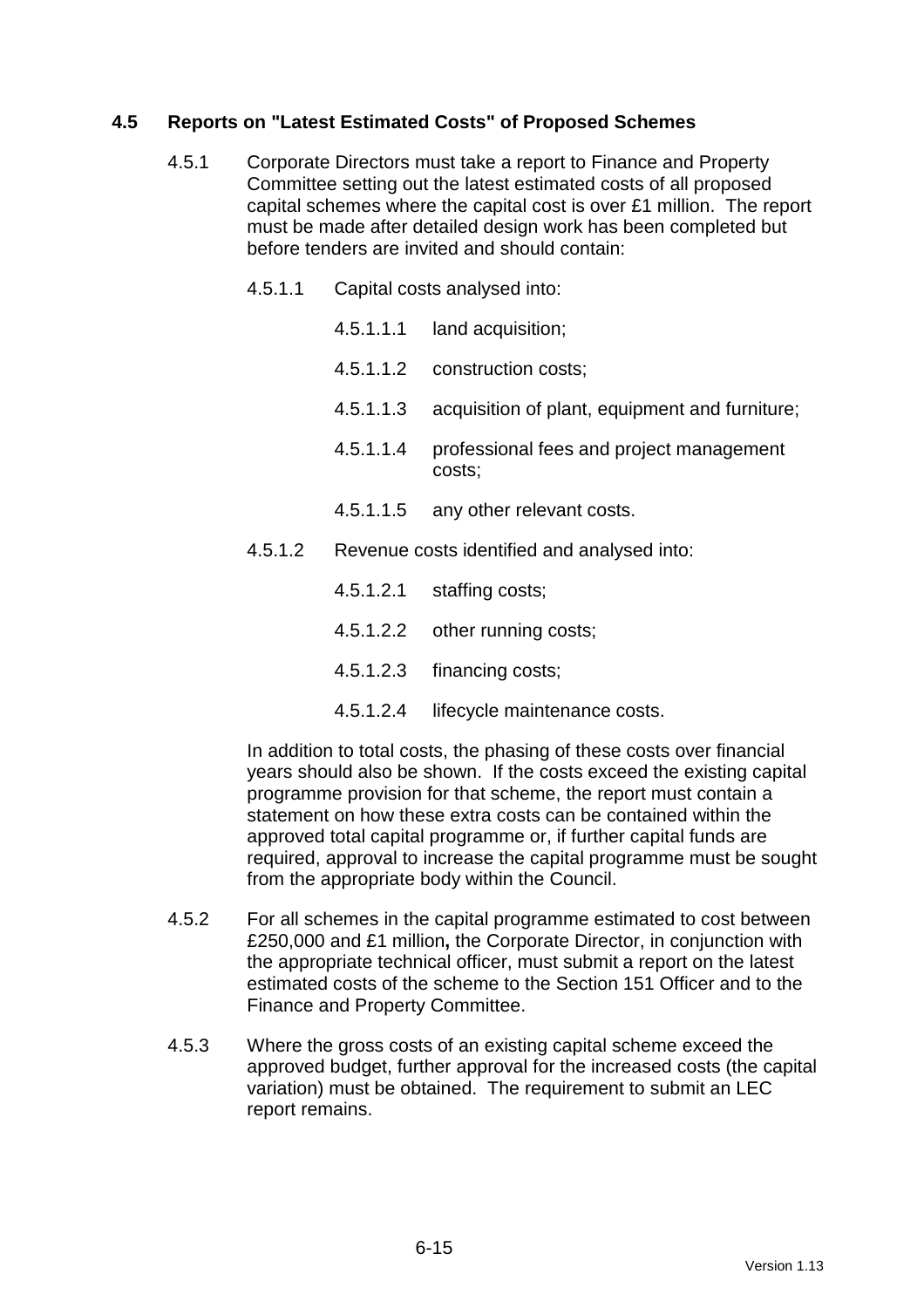### **4.6 Budgetary approval prior to Contract Award**

 Where the preferred tender exceeds the LEC or Capital Programme estimate, Corporate Directors must submit a revised LEC report and obtain all necessary approvals for the additional expenditure needed before accepting the tender.

 Each Corporate Director must keep a record of the difference between accepted tenders and capital programme provisions.

 The accepted tender cost becomes the figure included in the capital programme. If this gives rise to a variation in professional fees, the Section 151 Officer should be informed so that an amendment can be made to the capital programme.

 The award of contracts must comply with the procedures for the procurement of Goods, Services and Works and the guidance in the Contracts Manual.

### **4.7 Post-Project Evaluations**

- 4.7.1 For completed projects, post-project evaluations must be carried out by the Corporate Asset Management Group and a report submitted to Finance and Property Committee as follows:
	- 4.7.1.1 projects **up to £5 million** for a sample of projects selected by Corporate Asset Management Group;
	- 4.7.1.2 projects **over £5 million** all projects.
- 4.7.2 The post project evaluation should normally address the following matters:
	- 4.7.2.1 out-turn costs vs original cost estimates and the reasons for any cost increases;
	- 4.7.2.2 breakdown of the professional fees incurred;
	- 4.7.2.3 actual timetable achieved vs original planned timetable and the reasons for slippage and delays;
	- 4.7.2.4 overall project outcomes and quality of project management;
	- 4.7.2.5 achievement of service objectives and benefits;
	- 4.7.2.6 lessons to be learned for future projects.
- 4.7.3 Technical officers should carry out a post project review for all their projects and report to the Corporate Director and, where different, the client, regarding the achievement of projected benefits and lessons to be learned for future projects.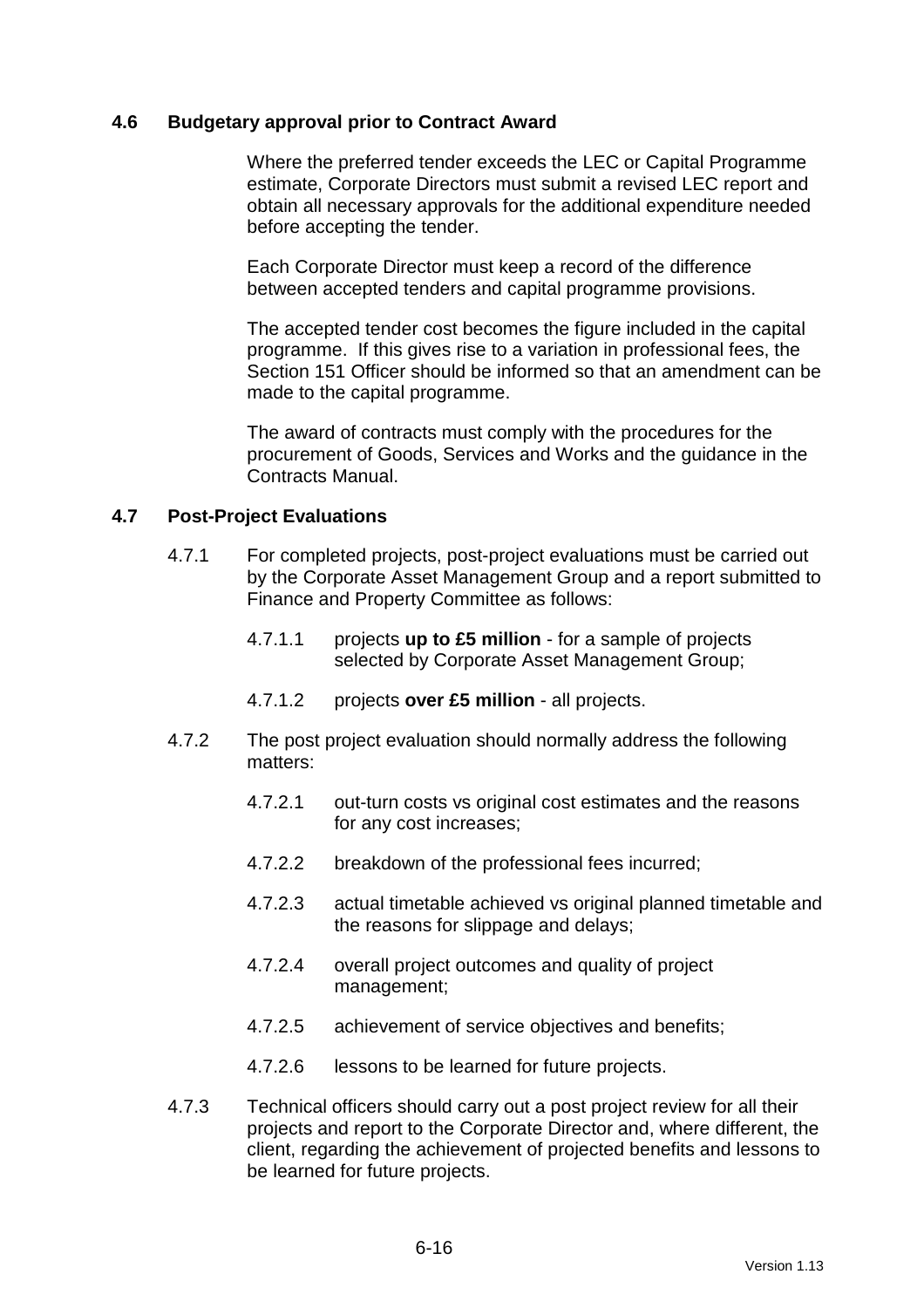## **4.8 Capital Financing**

- 4.8.1 The Section 151 Officer will make arrangements for the financing of capital expenditure in accordance with the CIPFA 'Prudential Code for Capital Finance' and the annual budget report approved by Council.
- 4.8.2 Decisions on leasing must be made by the Section 151 Officer, who will also determine whether proposed leases are 'finance leases' or 'operating leases'.

## **4.9 Capital Loans**

4.9.1 All proposals for loans to individuals or outside bodies should be accompanied by an appropriate risk assessment. Loans to individuals or outside bodies for regeneration purposes must be recommended by the Economic Development Committee for approval by the Finance and Property Committee or Policy Committee.

## **4.10 Investment in Equities**

- 4.10.1 Investment in equity stock must be recommended by the Economic Development Committee for approval by the Finance and Property Committee or Policy Committee.
- 4.10.2 These restrictions do not apply to pension fund investments.

## **5. ACCOUNTING SYSTEMS**

- 5.1 All staff must comply with accounting instructions issued from time to time by the Section 151 Officer. Accounting systems should provide information that is useful for both stewardship and management responsibilities. Any new accounting systems and retention of associated records, or records of assets and liabilities and any changes to such systems must be approved by the Section 151 Officer.
- 5.2 The Council accepts the CIPFA Accounting Codes of Practice and the supporting guidance statements. Standards of accounting must accord with these codes of best practice.
- 5.3 Corporate Directors and Committees are responsible for ensuring that all opportunities to obtain Government grants and other external funding towards the expenditure of their Department are exploited.
- 5.4 All interim or final claims in respect of Government grant and reimbursements or contributions from outside bodies, other than those recovered by Sundry Debtor accounts, must be signed by the Section 151 Officer. Corporate Directors must supply such information as the Section 151 Officer considers necessary to enable successful claims to be made promptly to ensure a satisfactory cash flow is achieved. The Section 151 Officer will provide guidance on the information required to support grant claims.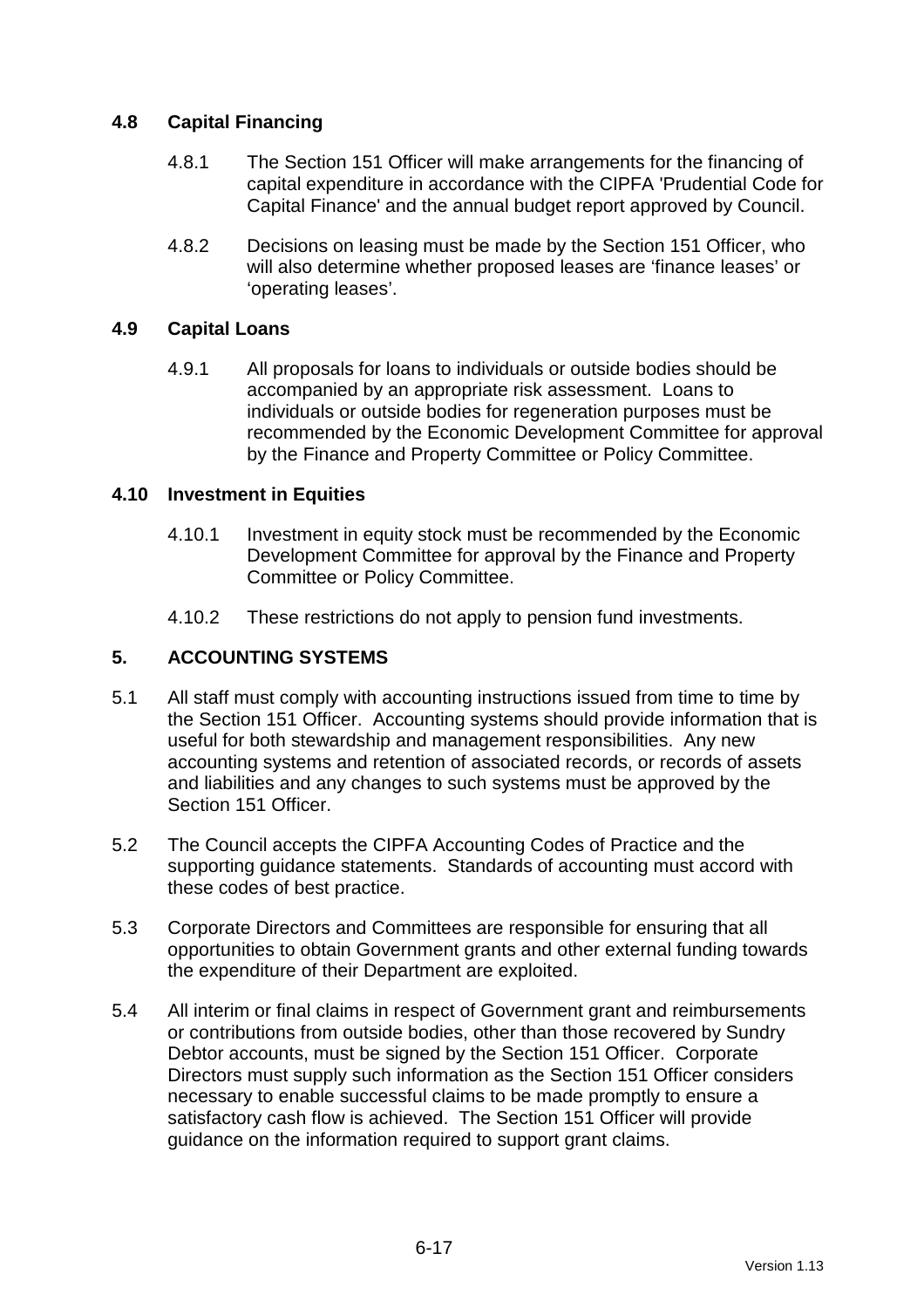- 5.5 Corporate Directors are responsible for ensuring that appropriate systems and procedures are in place for the proper transfer of all financial records and assets, eg stocks, stores, imprest accounts, inventories, valuables, cash, etc, when an officer ceases to be responsible for these items.
- 5.6 The accounting control systems must include:
	- 5.6.1 measures to ensure that the financial transactions of the Authority are recorded as soon as reasonably practicable and as accurately as reasonably possible;
	- 5.6.2 measures to enable the prevention and detection of inaccuracies and fraud, and the ability to reconstitute any lost records promptly and at reasonable cost;
	- 5.6.3 identification of the duties of officers dealing with financial transactions and division of responsibilities of those officers in relation to significant transactions.
- 5.7 At the end of each financial year, Corporate Directors must notify the Section 151 Officer of all outstanding expenditure relating to the previous financial year in such detail and by such date as may be required by the Section 151 Officer so that accounts can be prepared to meet statutory reporting requirements.

## **6. MANAGEMENT, RETENTION, SECURITY AND DISPOSAL OF RECORDS**

## **6.1 General**

- 6.1.1 All Nottinghamshire County Council records, whether electronic or paper-based, are subject to the Authority's Information Management Policy which establishes key principles for the management, retention, security and disposal of these records.
- 6.1.2 Corporate Directors are responsible for providing suitable storage for Departmental records and for ensuring compliance with corporate policies governing the management, retention, security and disposal of records within their Department.
- 6.1.3 All retained records must be held in a manner which allows speedy and efficient retrieval of information, having due regard for the appropriate security requirements.

## **6.2 Retention of Records**

- 6.2.1 All business records should be retained in accordance with the retention schedules contained in the Corporate Information Policy. .
- 6.2.2 Where uncertainty exists about individual documents or records, the nominated Departmental Information Officers should be consulted for guidance.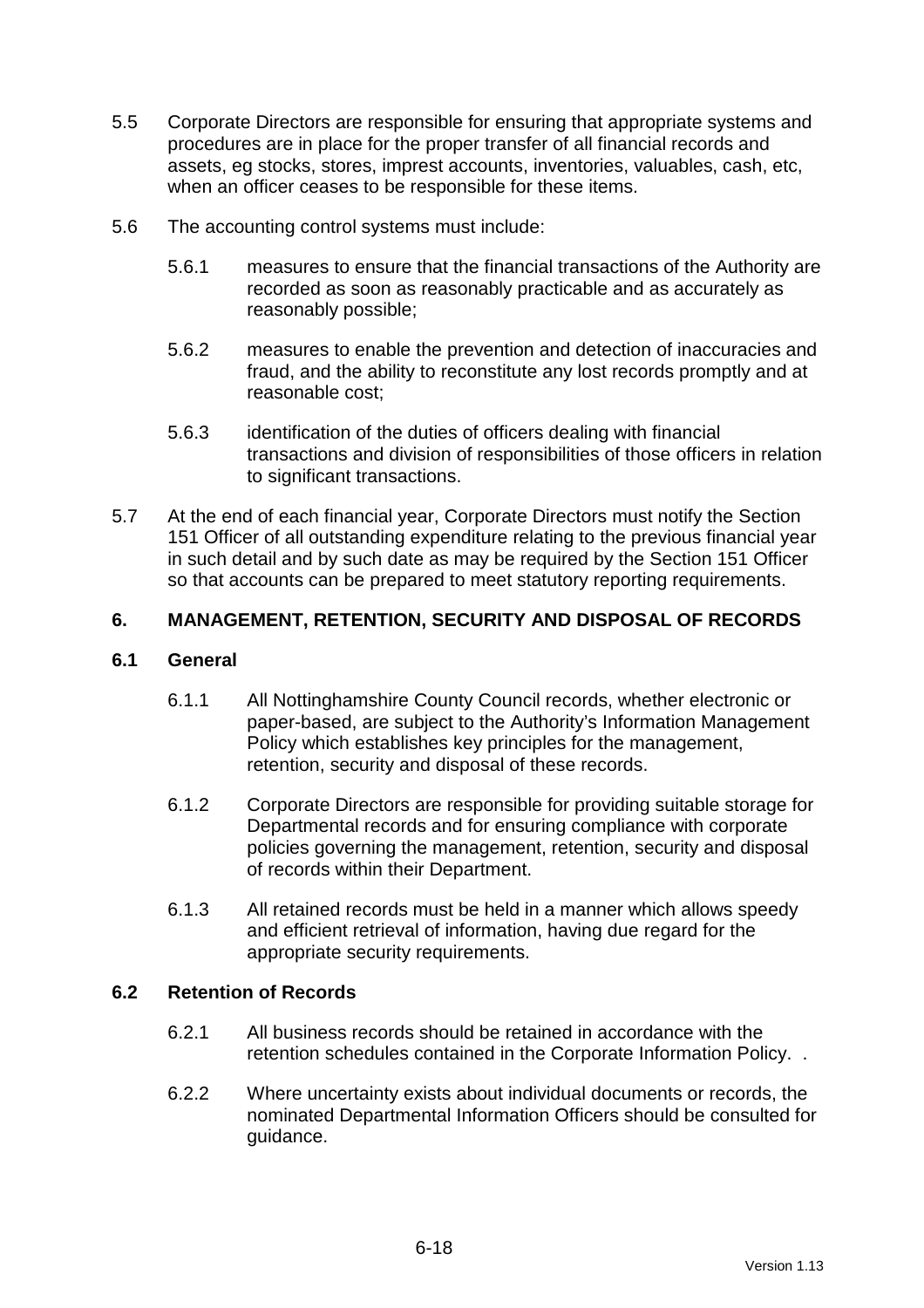## **6.3 Disposal of Records**

6.3.1 All records are subject to disposal policy standards which include the need to obtain prior authorisation and to maintain a record of the disposal. Officers seeking to dispose of business records must complete a records destruction form and follow the disposal guidance contained in the Information Management Policy.

## **6.4 Projects in receipt of European Grant Aid**

- 6.4.1 The European Commission has strict rules governing document retention periods and the format in which documents must be kept. All supporting documents for projects in receipt of European Grant Aid must be kept for the minimum retention period, and in the format, specified by the European Programme of which the project is part. Therefore, it is essential to check with the Managing Authority for the relevant Programme to confirm both the allowable format of documents to be retained and the retention period.
- 6.4.2 Before any original supporting documentation is destroyed, it is essential to confirm with the Managing Authority that the retention requirements have not been extended or changed.

## **7. ASSETS**

Assets include land and buildings, stocks and stores, cash, equipment and furniture, and electronic data.

## **7.1 Stocks and Stores**

- 7.1.1 Corporate Directors are responsible for ensuring that appropriate systems and procedures are in place for the safe custody and physical control of the stocks and stores in their Department. They must arrange for periodic stocktaking by an independent person to ensure that all items are checked at least once per annum or at such other frequency as the Section 151 Officer may agree. Test checks should be carried out from time to time.
- 7.1.2 Records relating to assets and the method and frequency of stores and inventory checks will be determined by the Section 151 Officer.
- 7.1.3 Departments should not hold excessive stocks and Corporate Directors must ensure that a periodic review of stock turnover and stock levels of all items is undertaken and that action is taken to dispose of excessive or obsolete stocks.
- 7.1.4 Corporate Directors must notify the Section 151 Officer each year of the value of stock held by their Department as at 31 March and must supply such other information relating to stocks and stores as may be required by the Section 151 Officer.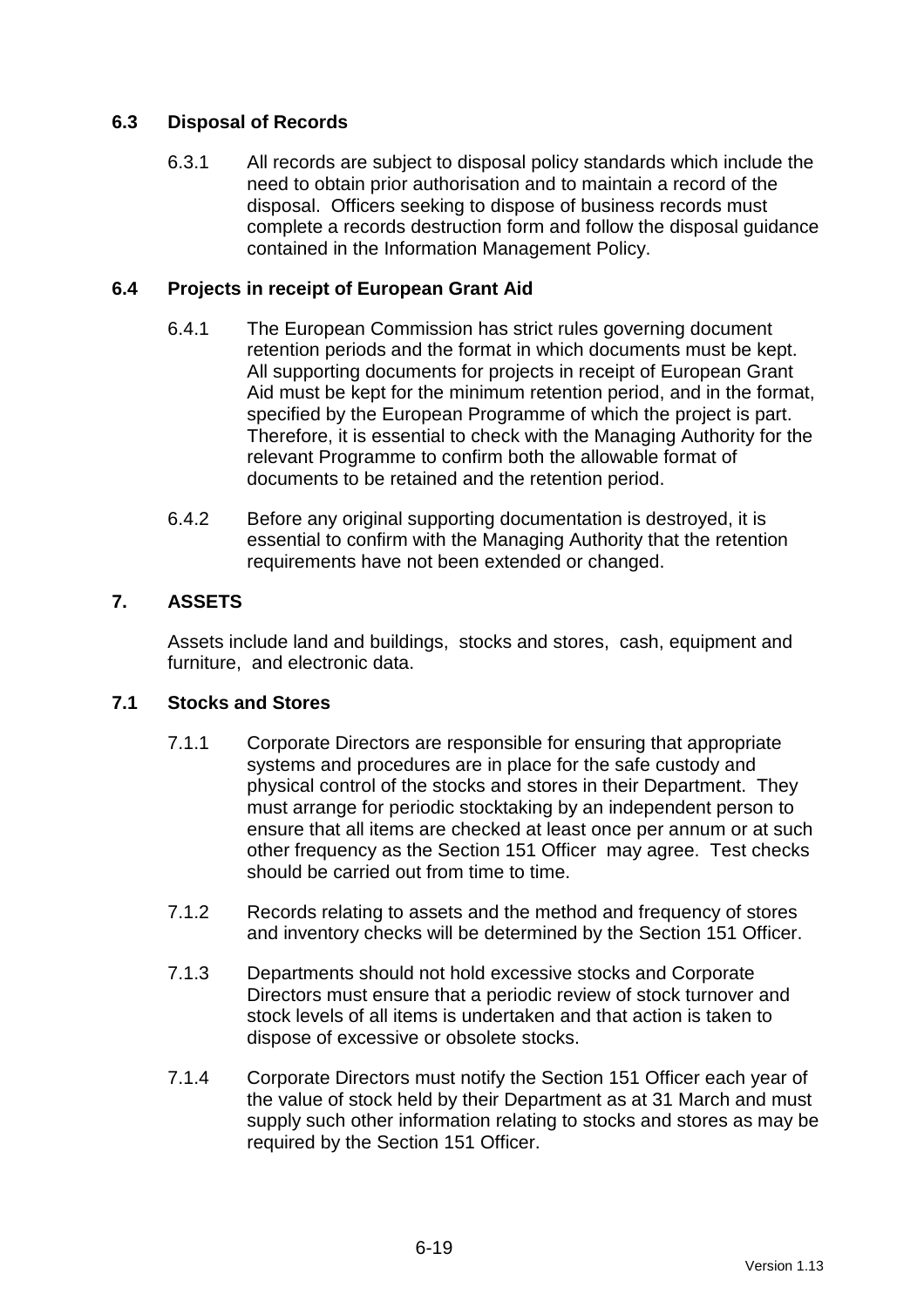- 7.1.5 Discrepancies revealed at a stock taking may be adjusted by the Corporate Director provided that it is under £1,000 in aggregate. Discrepancies over £1,000 must be reported to the Section 151 Officer who may authorise the necessary adjustment or refer any item to Internal Audit.
- 7.1.6 Surplus stocks, stores or materials must be disposed of in accordance with the procedures below:
	- 7.1.6.1 items estimated to realise **£500 or less** at the Corporate Directors' discretion;
	- 7.1.6.2 items estimated to realise **between £500 and £10,000** competitive quotations must be sought;
	- 7.1.6.3 items estimated to realise **more than £10,000** an appropriate number of tenders must be obtained (and retained) to demonstrate that best value has been obtained from the sale of the assets.

## **7.2 Cash, Equipment and Furniture**

- 7.2.1 Corporate Directors are responsible for maintaining appropriate security for all cash, furniture and equipment etc under their control.
- 7.2.2 Money held at premises must be placed in a cash box which must be kept locked and put in a secure place.
- 7.2.3 Safes must be kept locked and the key removed. Keys to safes, strong rooms and similar locked areas are to be stored securely at all times. The loss of such keys must be reported immediately. Master keys and spare safe keys should be stored securely at a separate location.
- 7.2.4 Where several officers use the same safe, each officer must use a separate lockable cash box for the monies they are responsible for.

## **7.3 Protection of Private Property**

- 7.3.1 Where an officer assumes responsibility for moveable property belonging to a private person, s/he must ensure that a formal itemised inventory is prepared promptly, and where possible, in the presence of two officers who must sign and date the inventory to certify its accuracy. The property must be held securely.
- 7.3.2 All valuables such as jewellery, watches and other small articles of a similar nature and documents of title must be kept in safe custody.
- 7.3.3 All reasonable steps must be taken to return the private property to its rightful owner. Where a significant cost has been incurred by the Council in providing safe custody, the cost should be recovered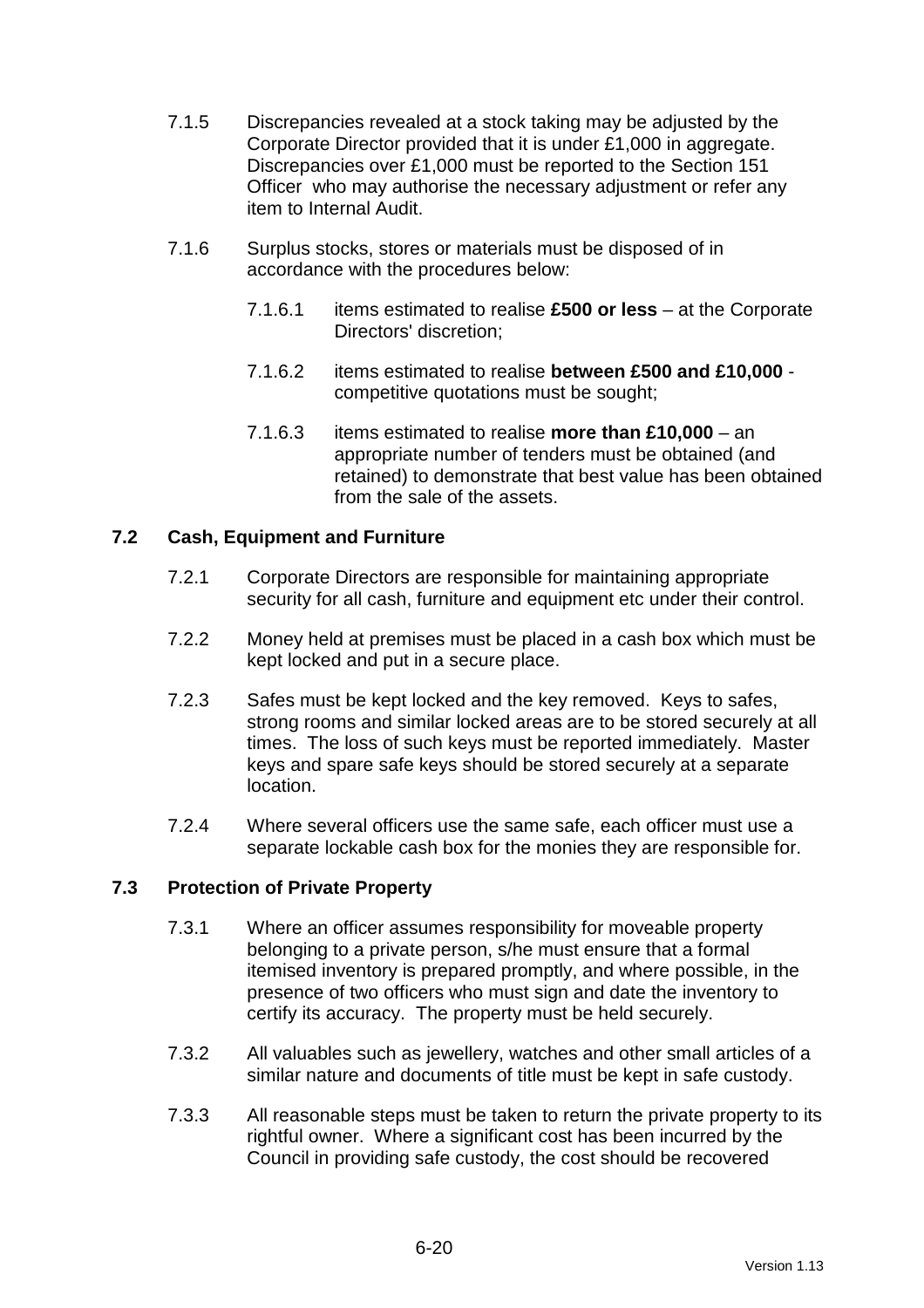before the property is returned and an official receipt provided for monies received.

## **7.4 Disposal of Assets**

- 7.4.1 Where land or buildings are concerned, the Code of Procedures for the Disposal of Land and Buildings must be complied with.
- 7.4.2 Where ICT equipment is concerned, disposal must comply with the ICT disposal procedures.
- 7.4.3 Before disposing of an asset, officers should consult with the Section 151 Officer and must satisfy themselves that the asset has not been leased and cannot be economically re-used elsewhere in the Authority.
- 7.4.4 Surplus assets must be disposed of in accordance with the procedures below:
	- 7.4.4.1 items estimated to realise **less than £500** at the Corporate Directors' discretion;
	- 7.4.4.2 items estimated to realise **between £500 and £10,000** competitive quotations must be sought;
	- 7.4.4.3 items estimated to realise **more than £10,000** an appropriate number of tenders must be obtained (and retained) to demonstrate that best value has been obtained from the sale of the assets.
- 7.4.5 The Section 151 Officer will advise on the method of disposal to ensure that the most advantageous price is obtained. This will be subject to statutory requirements and any specific County Council policies.
- 7.4.6 Assets which have been sold may be released to the purchaser where payment has been made by cheque (covered by a valid guarantee card), debit card, credit card or by cash. Where payment is made by other means, the assets should not be released to the purchaser until the Section 151 Officer confirms that monies have been deposited in the Council's bank account.

#### **7.5 Inventories**

- 7.5.1 Inventories of the Council's property must be prepared and kept upto-date by each Corporate Director.
- 7.5.2 Inventories must be in a form agreed by the Section 151 Officer and the Corporate Director must arrange for the inventory to be checked with the physical assets at least annually and whenever an officer ceases to be the responsible officer.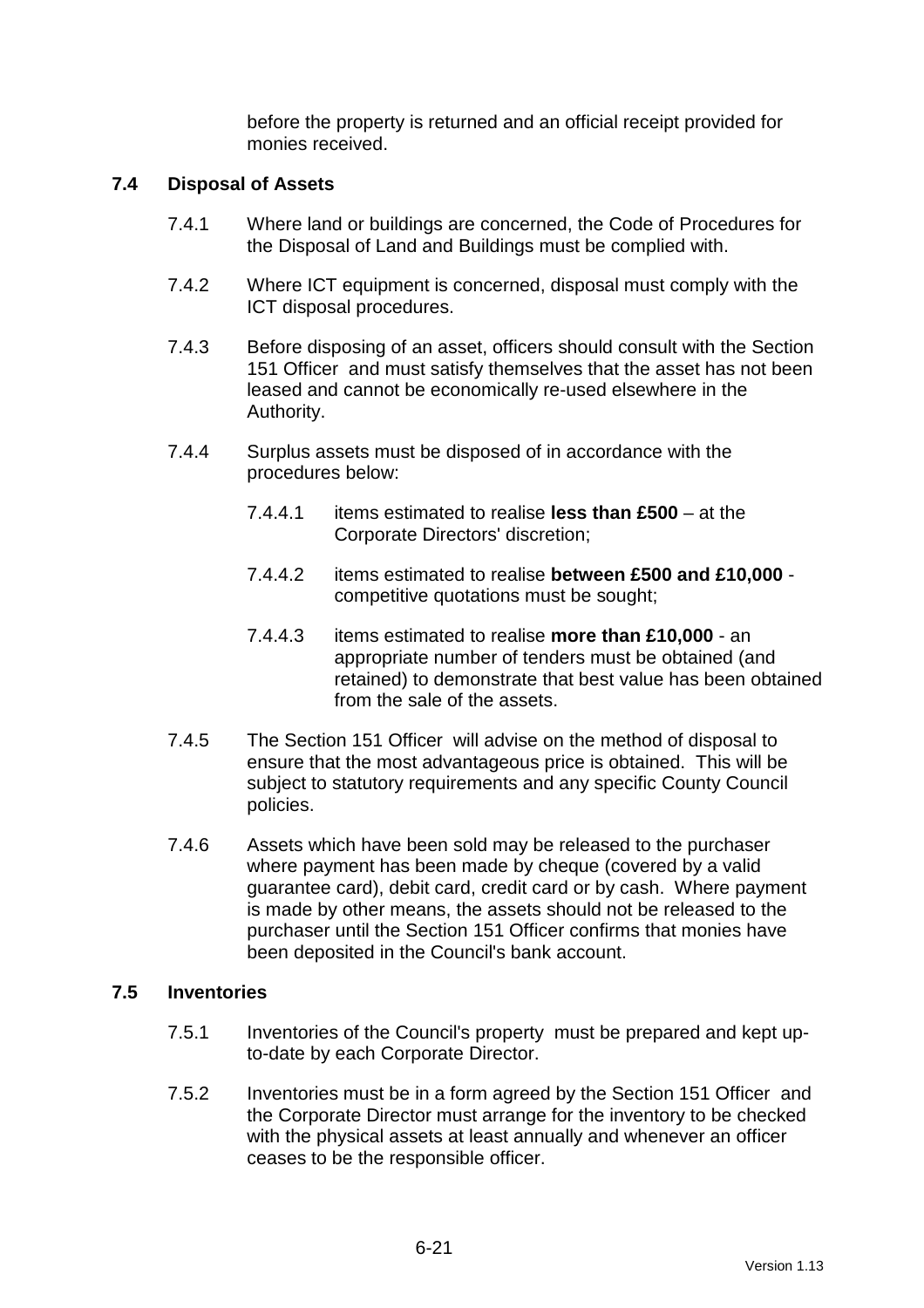- 7.5.3 An annual list of inventory items to be written-off must be submitted to the Corporate Director who may authorise the write-off of those items that have come to the end of their useful life due to fair wear and tear.
- 7.5.4 All other items for write-off must be reported by the Corporate Director to the Section 151 Officer who may authorise the write-off, inform Internal Audit and/or refer any item s/he considers appropriate to Finance and Property Committee.
- 7.5.5 The Council's property must not be removed from its usual location or used for unofficial purposes except with the express permission of the line manager.

## **8. SALARIES, WAGES AND PENSIONS**

- 8.1 The payment of salaries, wages, pensions or other emoluments will be made only by the Service Director, Human Resources and Customer Service. Each Corporate Director must notify the Service Director, Human Resources and Customer Service as soon as possible, and in the form prescribed, of all matters affecting an officer's pay. In particular this includes:
	- 8.1.1 all appointments, resignations, dismissals, suspensions, secondments and transfers;
	- 8.1.2 absences for sickness or other reason, apart from approved leave;
	- 8.1.3 changes in remuneration, other than normal increments and pay awards and agreements of general application;
	- 8.1.4 information necessary to maintain records of service for pension purposes, and other statutory requirements such as income tax and national insurance.
- 8.2 Appointments of all employees must be made in accordance with appropriate conditions of service and any approved establishments or employment procedure rules and staffing standing orders.
- 8.3 All time records or other pay input documents must be in a form prescribed or approved by the Service Director, Human Resources and Customer Service . Corporate Directors must formally nominate the officers authorised to approve pay input documents and maintain a list for reference. Officers authorised to approve pay input documents must comply with the relevant Employment Procedure Rules as set out in the Constitution.
- 8.4 Overtime claims must be submitted promptly. Where these claims are over three months in arrears they will only be paid with the approval of the Service Director, Human Resources and Customer Service.
- 8.5 No person should be paid by the Council unless they have a valid contract of service with the Council.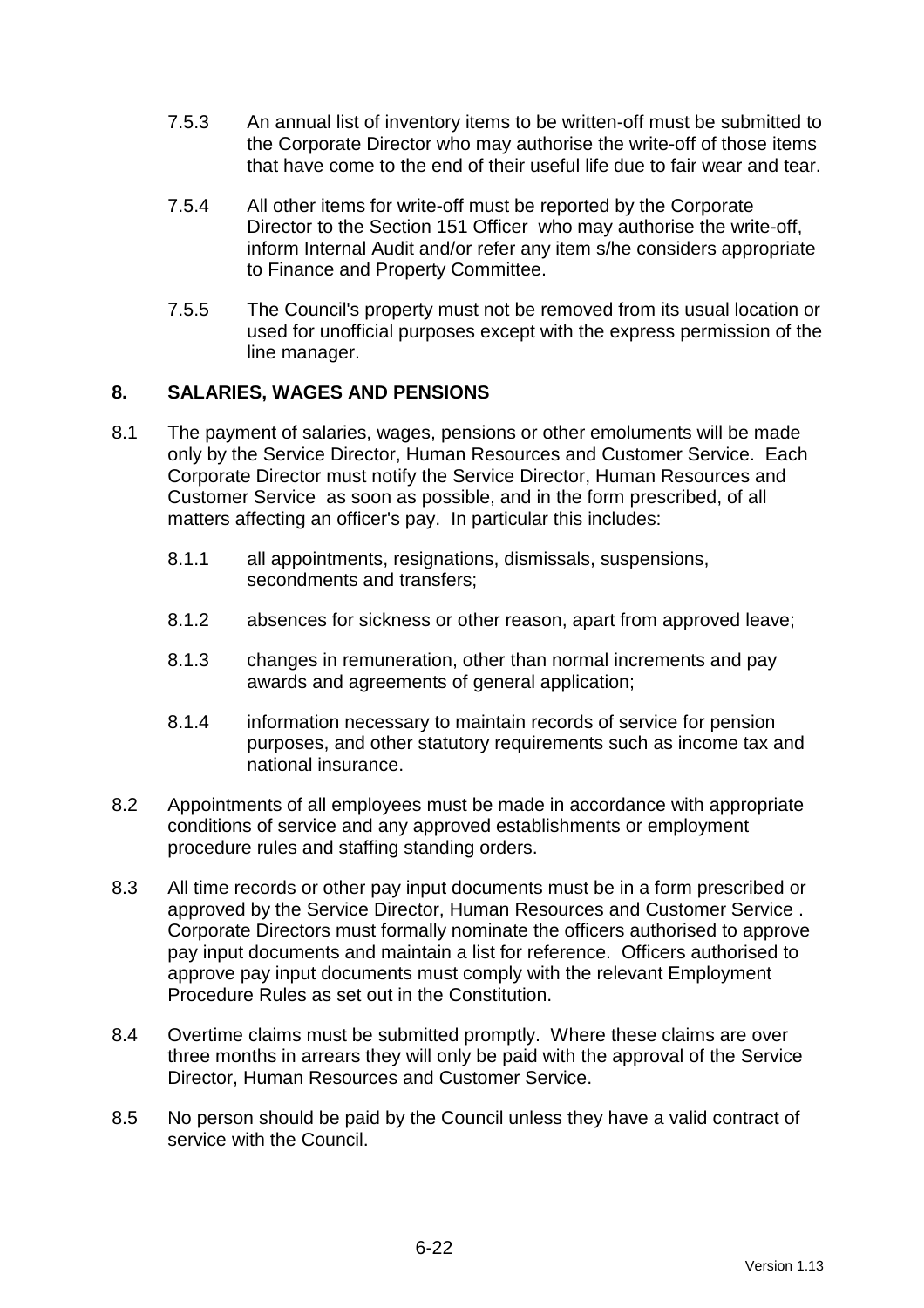8.6 For income tax purposes, temporary staff who are paid directly by the Council, whether describing themselves as self-employed or not, shall be treated as employees unless they provide acceptable documentary evidence from HM Revenue and Customs that they may be paid without deduction of income tax and national insurance.

## **9. PROCUREMENT OF GOODS, SERVICES AND WORKS**

## **9.1 General**

- 9.1.1 All procurement undertaken by the Authority, of whatever value, is subject to EU rules. For the avoidance of doubt, where there is any conflict between UK and EU legislation and these regulations, UK and EU law shall prevail.
- 9.1.2 These procurement regulations are intended to ensure the following objectives are met:
	- 9.1.2.1 **Probity and Openness:** Honesty, integrity and openness in all dealings and the avoidance of corruption;
	- 9.1.2.2 **Best Value:** The optimum outcome for the Authority and the residents of Nottinghamshire;
	- 9.1.2.3 **Equal Treatment of Suppliers:** Fair and equitable treatment for all potential suppliers;
	- 9.1.2.4 **Officer Protection:** Avoidance of situations which may lead to accusations of officer impropriety.
- 9.1.3 To achieve this, the Authority has developed a Corporate Procurement Strategy and these regulations are designed to support this strategy.
- 9.1.4 The procurement of goods, services and works, including the employment of consultants and specialist advisors, must comply with these regulations and the guidance provided in the Contracts Manual. The guiding principle of this Code is that Corporate Directors must, in all cases, comply with the principles of the best value legislation using a combination of tendering, partnering and other innovative procurement methods. All procurement, contracts and related matters must comply with any legislation.
- 9.1.5 Councillors and officers who have a personal or prejudicial interest in a contract, or other procurement decision, which they could influence, must ensure they comply, as appropriate, with the Code of Conduct for Councillors and Co-opted Members or Code of Conduct for Officers and shall not be supplied with or given access to any tender documents, contracts or other relevant related information without the authority of the Group Manager for Legal and Democratic Services.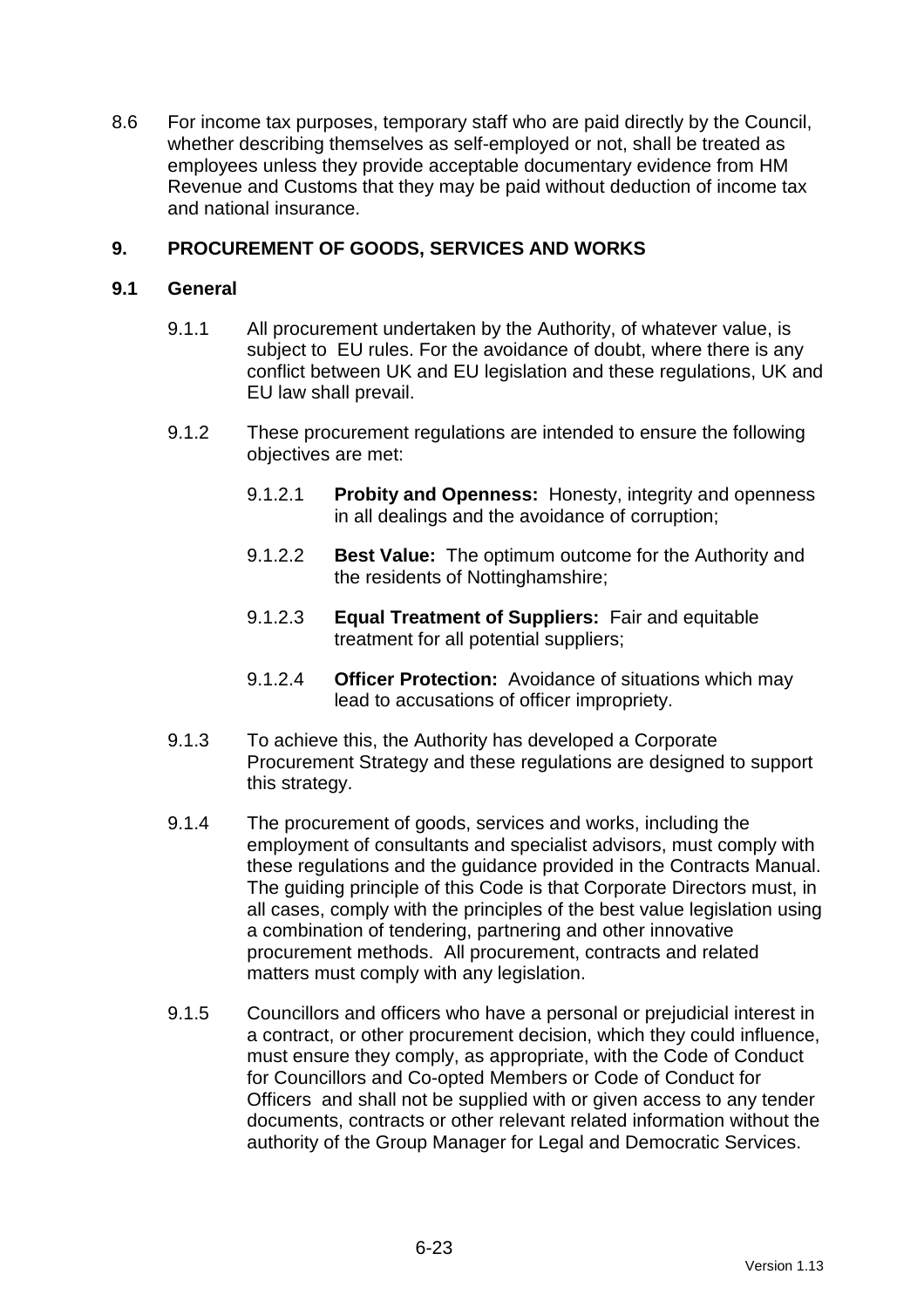## **9.2 Partnerships and Procurement**

- 9.2.1 Working in partnership with external organisations is widespread across the Authority. All partnership agreements should be subject to appropriate contractual arrangements which have been approved by the Group Manager for Legal and Democratic Services.
- 9.2.2 Partnerships are established for varying reasons and can take many different forms. It is important to ensure that the reasons for entering into a partnership are clear and remain under review. Appropriate accounting and audit arrangements must be put in place and the Authority's policy guidance on partnerships and work for outside bodies should be followed.
- 9.2.3 Partners must formally acknowledge and accept their respective roles and responsibilities within the partnership before the project commences, having assessed the risks and resources required to deliver the project.
- 9.2.4 The Council may procure goods, services and works through collaborative procurement exercises or joint commissioning in partnership with other public sector organisations. Where such joint procurement takes place the guidance in this section must be followed. In addition, the authorities involved in the exercise must decide which of them is to act as the lead authority for the purposes of the particular service, supplies or works being commissioned and the procurement procedures of the lead authority must be followed in the joint tendering exercise.
- 9.2.5 Where the County Council acts as lead authority it must carefully assess the risks involved, ensure that it does not take on liabilities of other public bodies by acting as lead and must follow any procedural safeguards as advised by Legal and Democratic Services to protect the Council's position.
- 9.2.6 Goods, services and works must be procured through corporate procurement arrangements wherever they exist. Corporate Directors must contact the Corporate Procurement Unit (CPU) to enquire whether such arrangements exist before commencing a new procurement exercise. When these arrangements are used, there is no requirement for Corporate Directors to obtain further tenders or quotations.
- 9.2.7 Where a Council department provides goods, services or works of a particular kind, and can demonstrate that it provides value for money, that department must be given the opportunity to provide the required goods, services or works. If the goods, services or works are obtained from in-house sources, there is no requirement to obtain quotations and tenders. Where external suppliers have been used to obtain goods, services or works that are available from in-house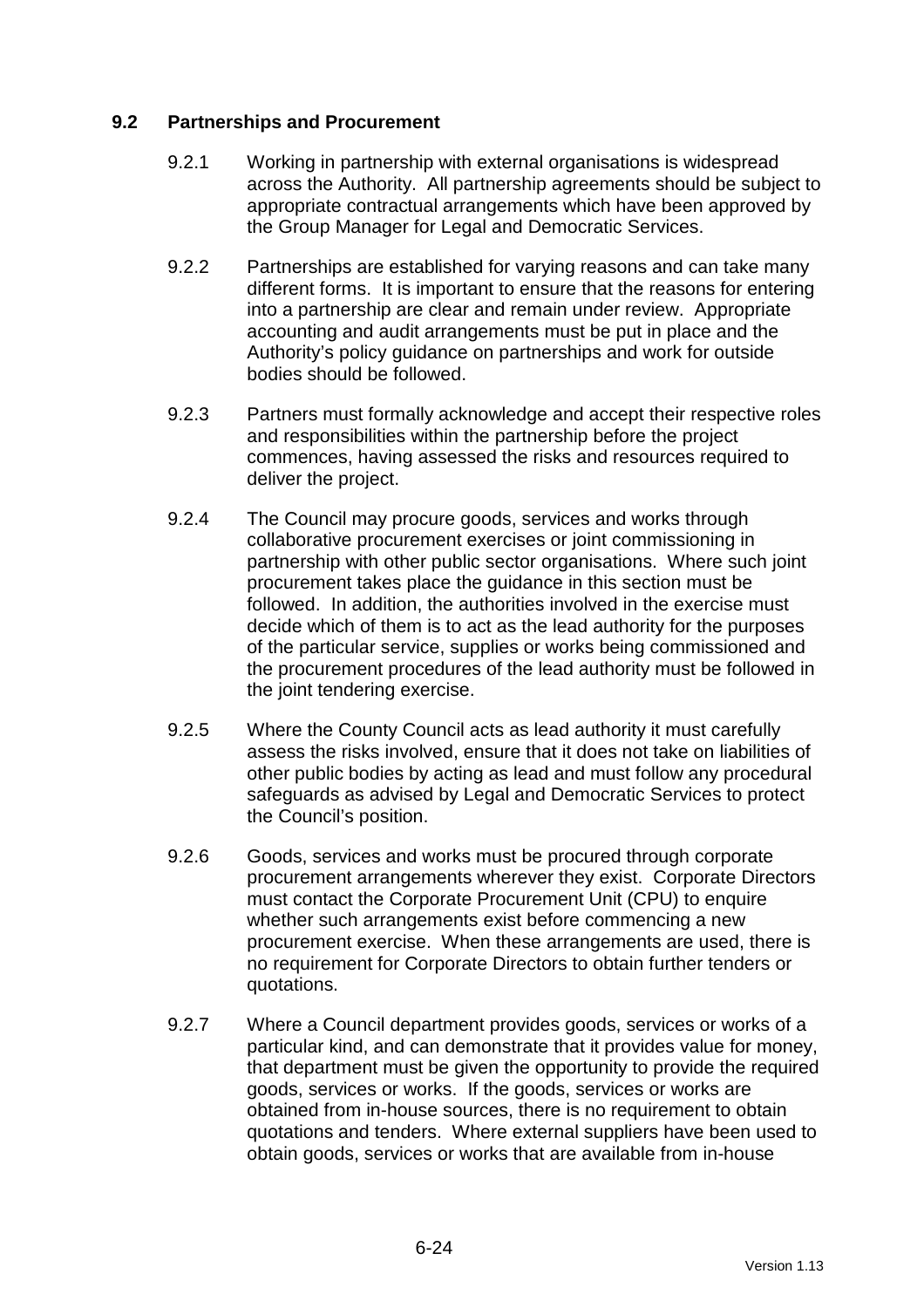providers, the reasons for not using the in-house provider should be retained on file.

9.2.8 Where in-house provision for goods, services or works exists, the decision of whether or not to expose this provision to alternative procurement arrangements, in accordance with the Authority's Procurement Strategy, should be reviewed periodically.

## **9.3 Use of External Suppliers**

- 9.3.1 The Council's Corporate Procurement Unit (CPU) shall be notified in advance of all procurement exercises with an estimated value greater than £10,000 and shall advise on areas for procurement efficiency to be achieved through central procurement arrangements, including framework agreements, partnerships and collaborative procurement. Contracts may be procured using arrangements put in place by Central Purchasing Bodies (such as the Government Procurement Service or the Pro5 Organisations) provided that certain safeguards are followed to minimise the risk to the Council. Guidance can be found in the Contracts Manual.
- 9.3.2 Where goods, services or works are NOT obtained through an existing, approved framework agreement, partnership or in-house provider, the procedure to be followed is dependent on whether the requirement is for 'Supplies and Services' or 'Works' and the estimated total value of the purchase over the full duration of the order or contract.
- 9.3.3 The current thresholds and a link to the procurement rules are set out in the table below, however, valuation of contracts is not always straightforward. The legislation requires the aggregation of contracts having similar characteristics within a particular period. This applies to all Council contracts of that type which exceed the threshold even if the total amount purchased is through lots of small contracts. (NB It is the Council's total purchases that count and not just each Department's total purchases.) Large contracts must not be split up to avoid applying the rules. Further guidance on these rules is available in the Contracts Manual.
- 9.3.4 Where any procurement exercise is undertaken which is backed by or involves the expenditure of European Regional Development Funds (ERDF) or other external funding then it must comply with the procurement requirements attached to that funding from time to time.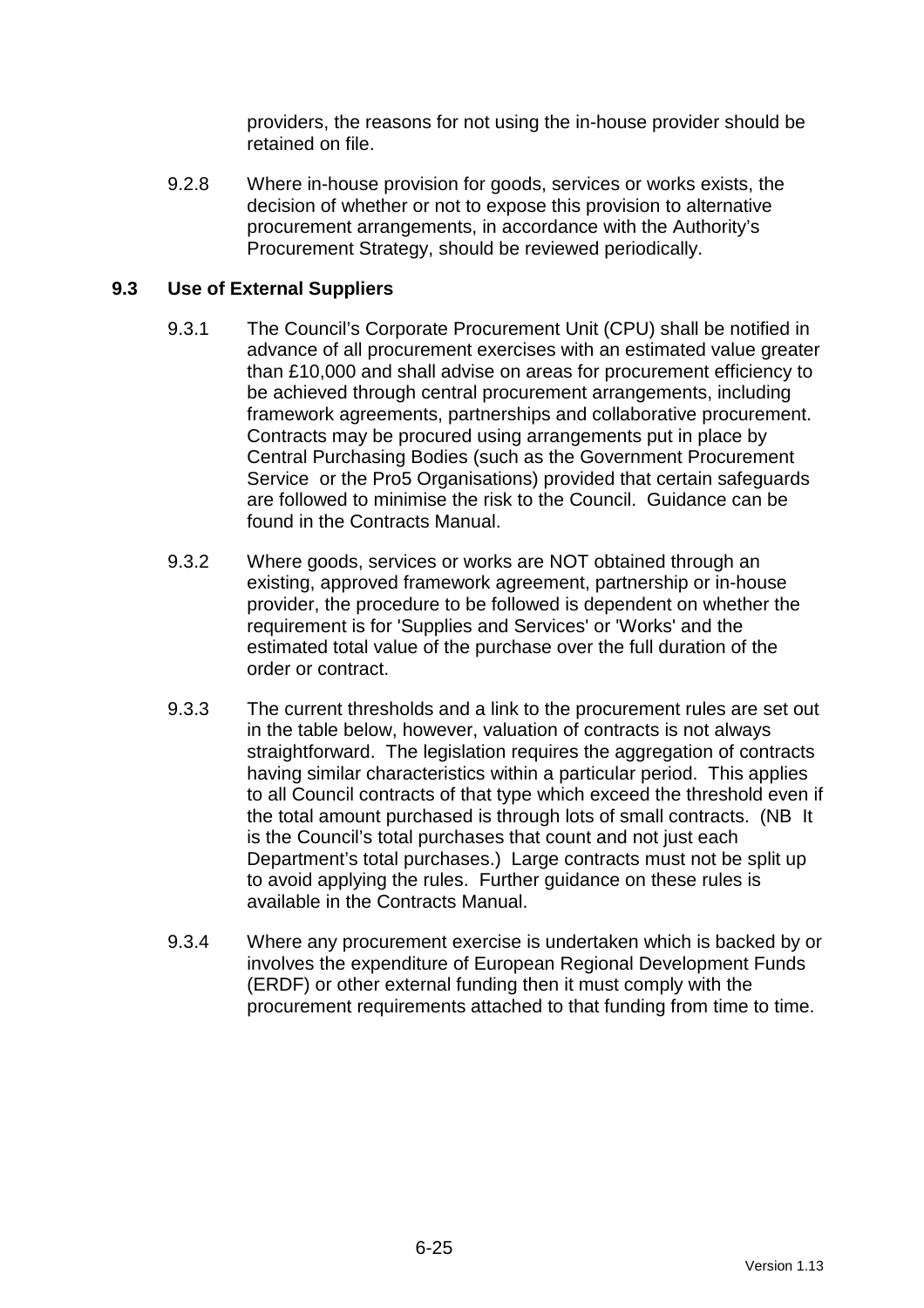#### A. CONTRACTS FOR SUPPLIES AND SERVICES **Estimated Total Contract Value Minimum Requirements** Up to £1,000  $\vert$  Quotations to be sought if deemed appropriate by the Corporate Director or his/her nominee. Details of the suppliers approached and prices quoted to be kept on file. £1,001 to £10,000 Quotations must be obtained from more than one supplier. Details of the suppliers approached and prices quoted to be kept on file. £10,001 to £25,000 Three written competitive quotations must be obtained. Details of all quotations sought and received to be kept on file. £25,001 to £50,000 Three tenders must be invited. Details of tenders sought and received to be kept on file. £50,001 to EU threshold\* for Supplies and Services (£173,934 as at January 2012) Five tenders must be invited. Details of all tenders sought and received to be kept on file. Above EU threshold\* for Supplies and **Services** EU procurement rules must be complied with. Details of all tenders sought and received to be kept on file. B. CONTRACTS FOR WORKS **Estimated Total Contract Value | Minimum Requirements** Up to £10,000 Prices must be obtained from more than one supplier. Details of the suppliers approached and prices quoted to be kept on file. £10,001 to £25,000 Three written competitive quotations must be obtained. Details of all quotations sought and received to be kept on file. £25,001 to £250,000 Three tenders must be invited. Details of all tenders sought and received to be kept on file. £250,001 to EU threshold\* for Works (£ 4,348,350 as at January 2012) Five tenders must be invited. Details of all tenders sought and received to be kept on file. Above EU threshold\* for Works **EU** procurement rules must be complied with. Details of all tenders sought and received to be kept on file.

\*NB The value of EU thresholds is published by OGC at www.ogc.gov.uk

For EU procurement thresholds, the County Council is categorised as 'Other public sector contracting authorities'.

Further guidance can be found in the Contracts Manual.

- 9.3.5 Except in cases of emergency, no work shall be carried out or goods, materials or services ordered or consultant appointed unless there is adequate budget available.
- 9.3.6 For goods, services or works valued up to £50,000 an official order should be raised before they are ordered.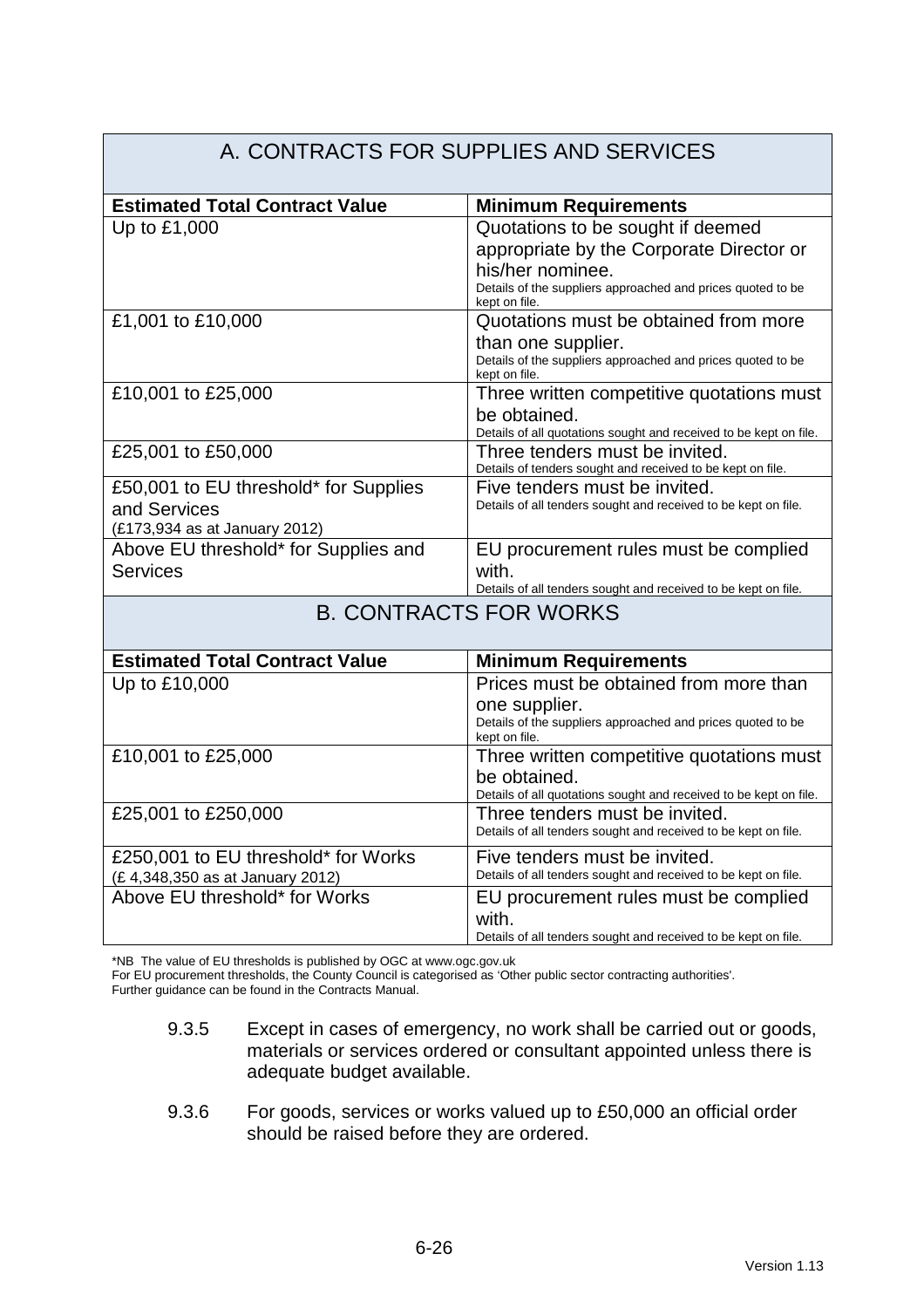- 9.3.7 For goods, services or materials where the total value is over £50,000, no work may be commenced on site or goods ordered, until a formal contract (and a completed bond if appropriate) approved by Legal and Democratic Services, has been duly executed by the contractor and returned to the Council.
- 9.3.8 No work shall be carried out, or goods, materials or services ordered until the relevant client Corporate Director, where appropriate, has been consulted. Where the procurement is delegated or subcontracted to an appropriate technical officer, the responsibility for complying with these procedures is assumed by that officer. All contracts must conform with any directions issued by the Group Manager for Legal and Democratic Services.
- 9.3.9 Where regular use of external contractors is envisaged, suitable framework or partnership arrangements should be established, using appropriate tendering procedures, to minimise the need to obtain quotations or tenders. The use of contractors must be in accordance with the terms of the framework agreement.
- 9.3.10 Where ICT equipment, software and services are to be purchased, separate rules must be complied with.
- 9.3.11 Where it is decided that a pilot scheme is required to test a particular product, services or works (eg due to the existence of a new funding stream or new technological developments that are best assessed through a pilot exercise) then the pilot scheme should be established in accordance with the rules on tendering.
- 9.3.12 If the specification for any tender is developed by or in conjunction with any consultant or supplier, then that consultant or supplier shall be excluded from a future tendering exercise for those services, supplies or works. It is important that no supplier has an unfair advantage over others by having an opportunity to develop the specification for the tender for which it will later be bidding. This does not prohibit the Council from openly consulting with industry to develop its specification and does not prohibit the Competitive Dialogue procedure permitted under the EU procurement rules.

## **9.4 Use of Electronic Procurement Systems**

9.4.1 The use of 'e-procurement' methods, such as 'e-auctions' or 'e-tendering' and dynamic purchasing systems to obtain prices is permissible provided regulation 21 of the Public Contracts Regulations 2006 AND the Authority's procedures for e-procurement are complied with. The Authority's procedures shall be determined jointly by Legal and Democratic Services and Internal Audit.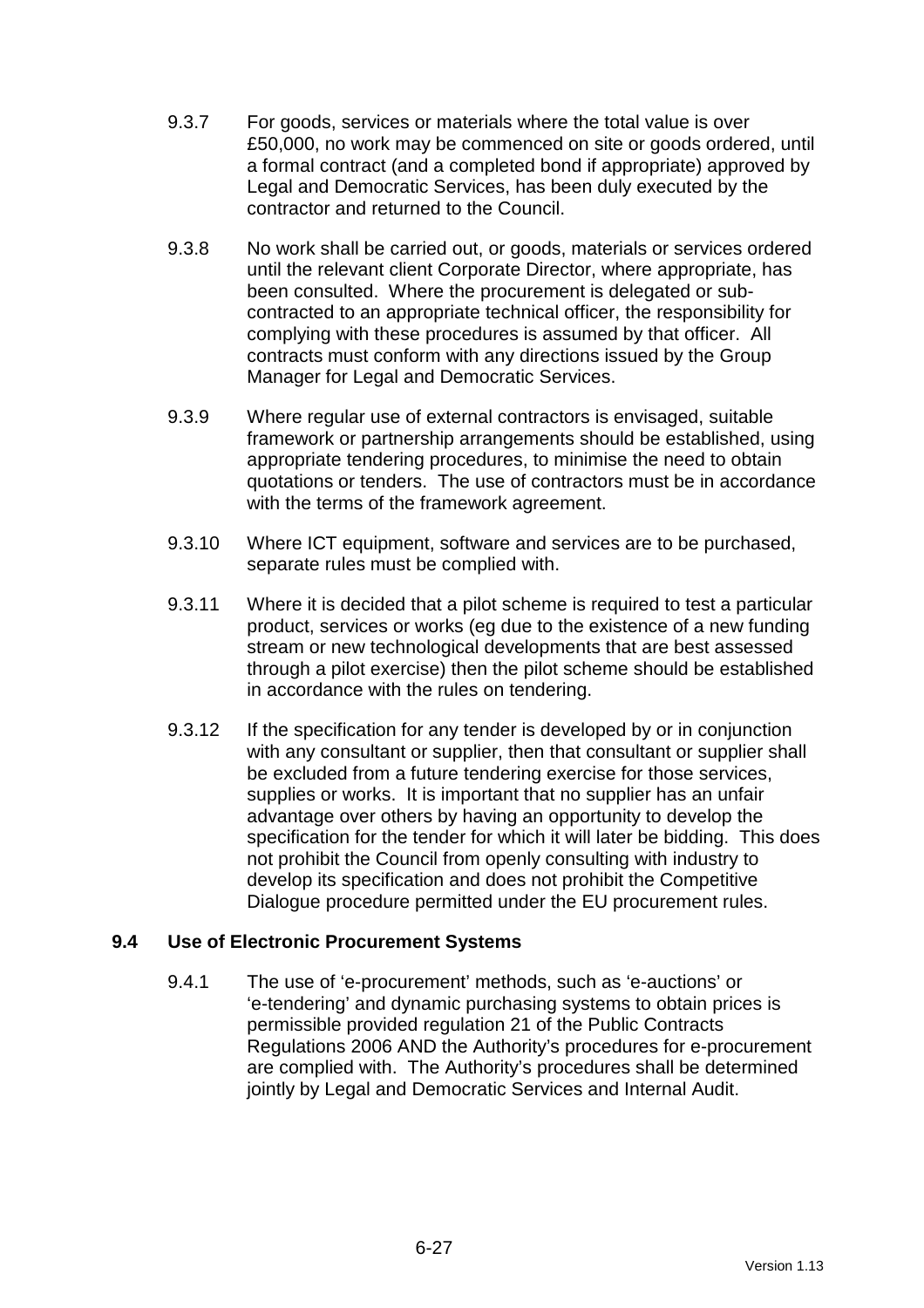## **9.5 Selection of Tenderers**

9.5.1 Contractors should be selected in accordance with the guidance provided in the Authority's Contracts Manual.

## **6. Allowed Exceptions**

- 9.5.1.1 There are a number of circumstances where obtaining quotations and tenders for amounts less than the EU threshold may not be possible or necessary. Subject to the EU rules and proper approval , tenders and quotations need not be sought if:
	- 9.5.1.1.1 the work to be executed or the goods or materials to be supplied constitute the first valid extension of an existing contract, which has been procured through a best value exercise, provided that such an extension has received the necessary budget approval and does not exceed the value of the original contract or the next value threshold . Contracts must not be extended where the total value will exceed the EU threshold. ;
	- 9.5.1.1.2 the Council is buying from a contract entered into following a proper tendering exercise by a consortium, collaboration, or similar central procurement body, of which the Council is a member and which the Council is authorised to buy from or through. Guidance on the use of Central Procurement Bodies is available in the Contracts Manual;
	- 9.5.1.1.3 the work to be executed or the goods or materials to be supplied consist of repairs to, or parts for, existing proprietary machinery, where such repairs or parts are specific to that machinery OR upgrades to existing software packages. For upgrades to software, the Service Director, ICT should also be consulted;
	- 9.5.1.1.4 works, supplies or services are urgently needed for the immediate protection of life or property, or to maintain the immediate functioning of a public service for which the Council is responsible. In such cases the contract must only last as long as is reasonably necessary to deal with the specific emergency;
	- 9.5.1.1.5 the Corporate Director decides that special circumstances make it appropriate and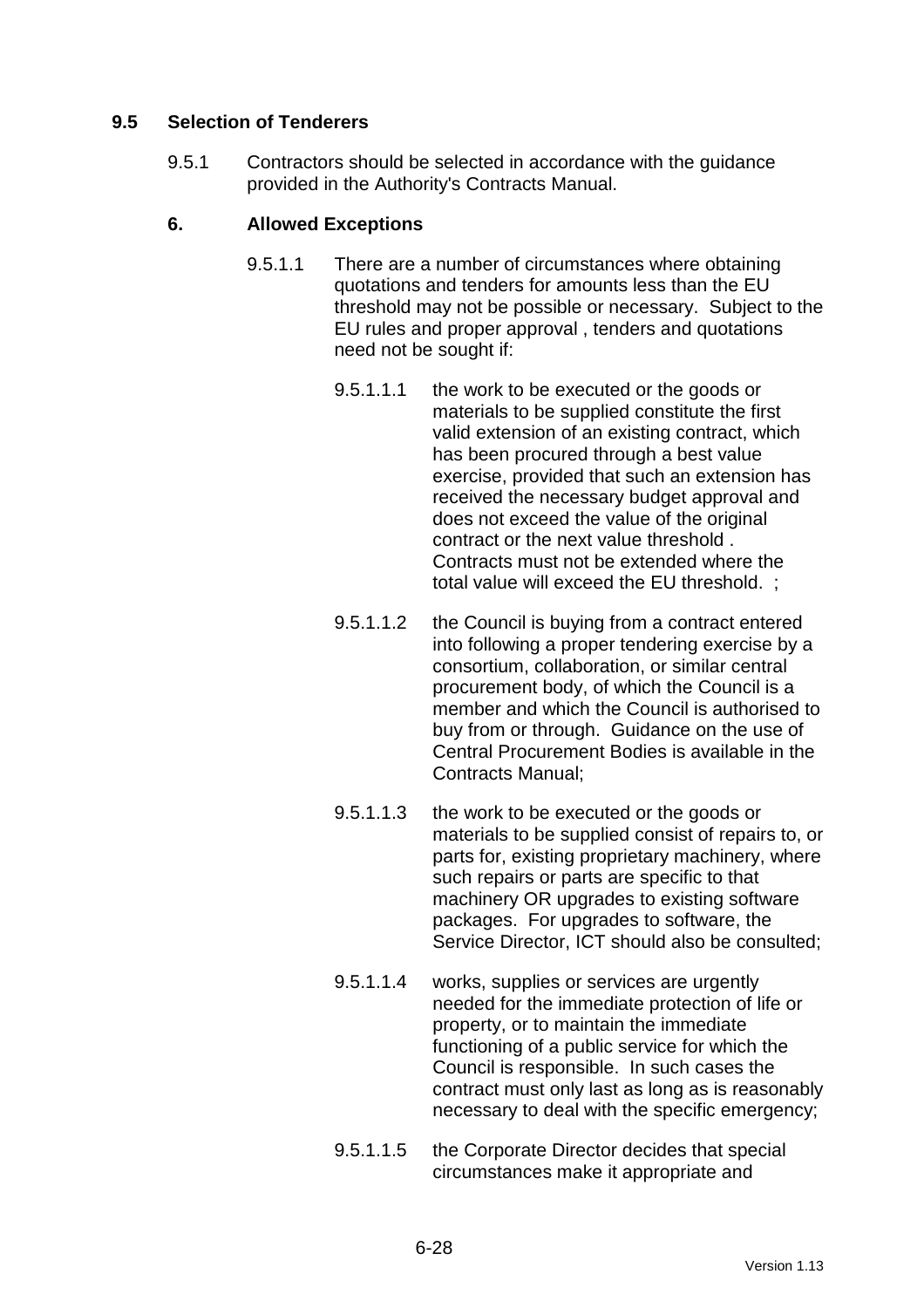beneficial to negotiate with a single firm or that a single tender be invited. This will include occasions when it can be established that there is only a single source available or where the Corporate Director or his/her designate can demonstrate that best value for the Authority can be better achieved by not tendering.

- 9.5.2 Prior approval from the Section 151 Officer must be obtained for all exceptions.
- 9.5.3 Where special circumstances lead to negotiation with a single firm and the expected expenditure is over £25,000, prior approval must be also obtained from the Section 151 Officer AND the Group Manager for Legal and Democratic Services. In all cases formal approval must be sought using the approved waiver request procedure.
- 9.5.4 Corporate Directors must ensure that, for all the above exceptions, there is documented justification for the waiver request and a copy of the formal approval in the relevant project file.

## **9.6 Tender Preparation**

- 9.6.1 Tenders may be invited for submission by any means jointly approved by the Section 151 Officer and the Group Manager for Legal and Democratic Services eg by physical means such as post, courier or hand delivery) OR by electronic means such as approved e-tendering. The invitation to tender (ITT) must clearly specify the means of submission to be used for each tender and any associated rules pertaining to the submission.
- 9.6.2 All invitations to tender must specify that the Council is not bound to accept the lowest or any quotation or tender.
- 9.6.3 Where prior advertisement has not specified the award criteria, the invitation to tender must state the award criteria in objective terms together with the weighting for each of the chosen criteria. (This does not apply to the sale of property.) Further guidance on evaluation and award criteria is available in the Contracts Manual.
- 9.6.4 Subject to the EU Procurement Rules, the invitation to tender should normally include the County Council's contract terms. All invitation documents for contracts above the EU threshold must contain information for tenderers about the way the standstill period will be applied – see Contracts Manual.
- 9.6.5 All invitations to tender must include such other information or instructions as the Section 151 Officer or Group Manager for Legal and Democratic Services may require.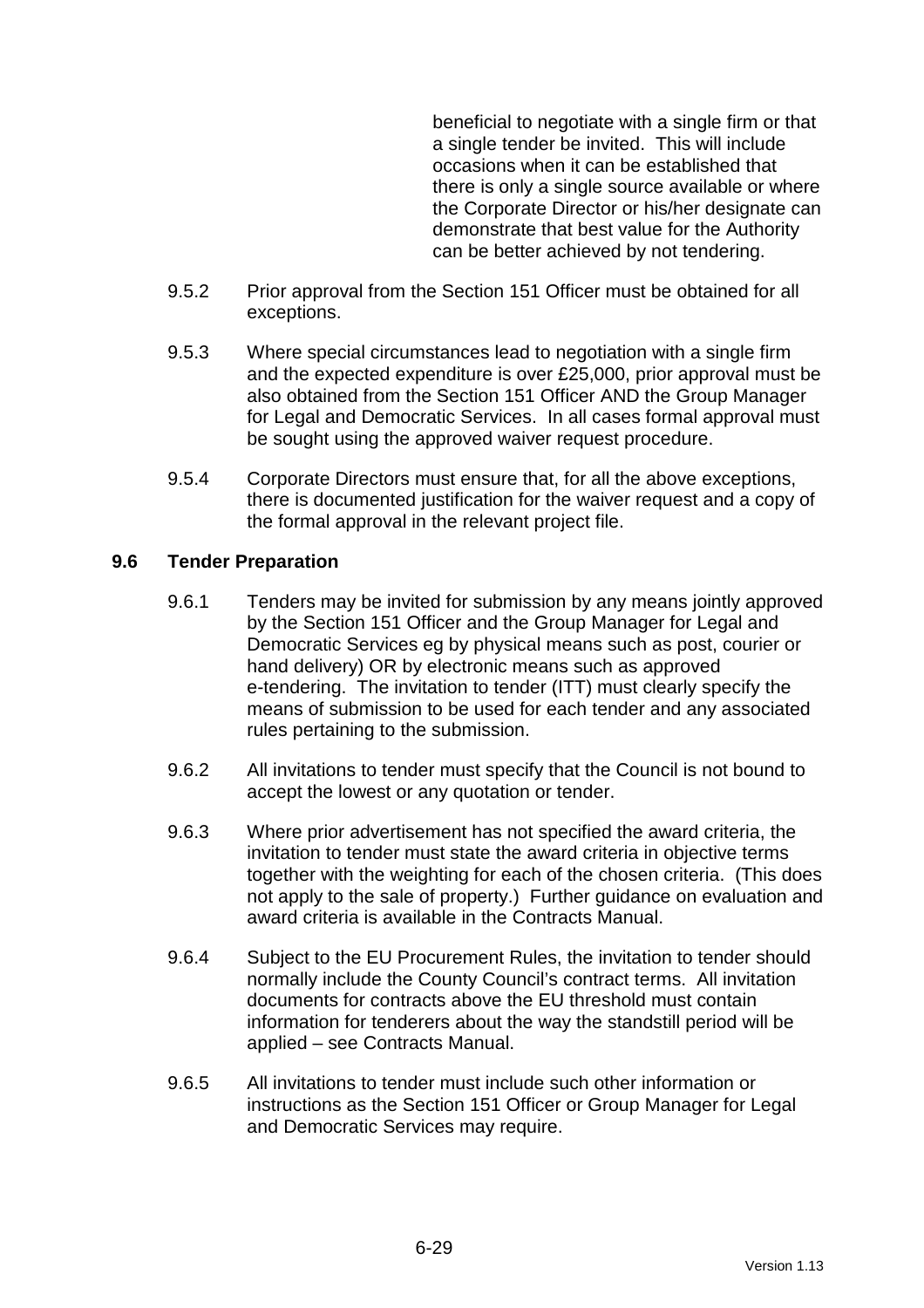- 9.6.6 All instructions to tenderers must include specific instructions on the application of the Freedom of Information Act 2000 and the Human Rights Act 1998. Further guidance on these matters is available in the Contracts Manual.
- 9.6.7 Pre-Tender enquiries may be carried out prior to the issue of an invitation to tender. The purpose is to ensure that an effective Invitation to Tender is prepared, for example, where the technical specification is so complex that it cannot be drawn up without information from prospective contractors. All potential contractors must be treated equally within this process.
- 9.6.8 If post-tender negotiations are anticipated, the tender documents must state that these may take place.
- 9.6.9 The invitation to tender should specify that, where examination of tenders reveals errors which would affect the tender figure in an otherwise successful tender, the tenderer must be notified of such errors and given the opportunity to clarify and confirm or withdraw their tender.
- 9.6.10 Tenders may be evaluated on the basis of price, or a mixture of price and quality criteria. The basis on which the tender will be evaluated must be determined before tenders are invited and included as part of the invitation to tender information.
- 9.6.11 Prospective tenderers must be informed that no work may start on site or goods or materials ordered until either:
	- 9.6.11.1 an official order has been issued; or
	- 9.6.11.2 a formal contract and a completed bond, has been duly executed by the contractor and returned to the Council.
- 9.6.12 If a performance bond is required, the nature and amount of the security to be given should be specified in the conditions of tender.
- 9.6.13 All tenders for the execution of works or the supply of goods or materials must be based on a clearly defined specification or bill of quantities.
- 9.6.14 All tenders shall require that, as a minimum, goods and materials used in their execution must be in accordance with relevant specifications issued by the British Standards Institute, or by the European Union, or its equivalent.
- 9.6.15 Tenders for capital works should include evaluation of the full lifecycle costs applicable to the works. This may also apply to other purchases such as ICT hardware and software where the cost of consumables or annual licences and support contracts can significantly increase costs over time.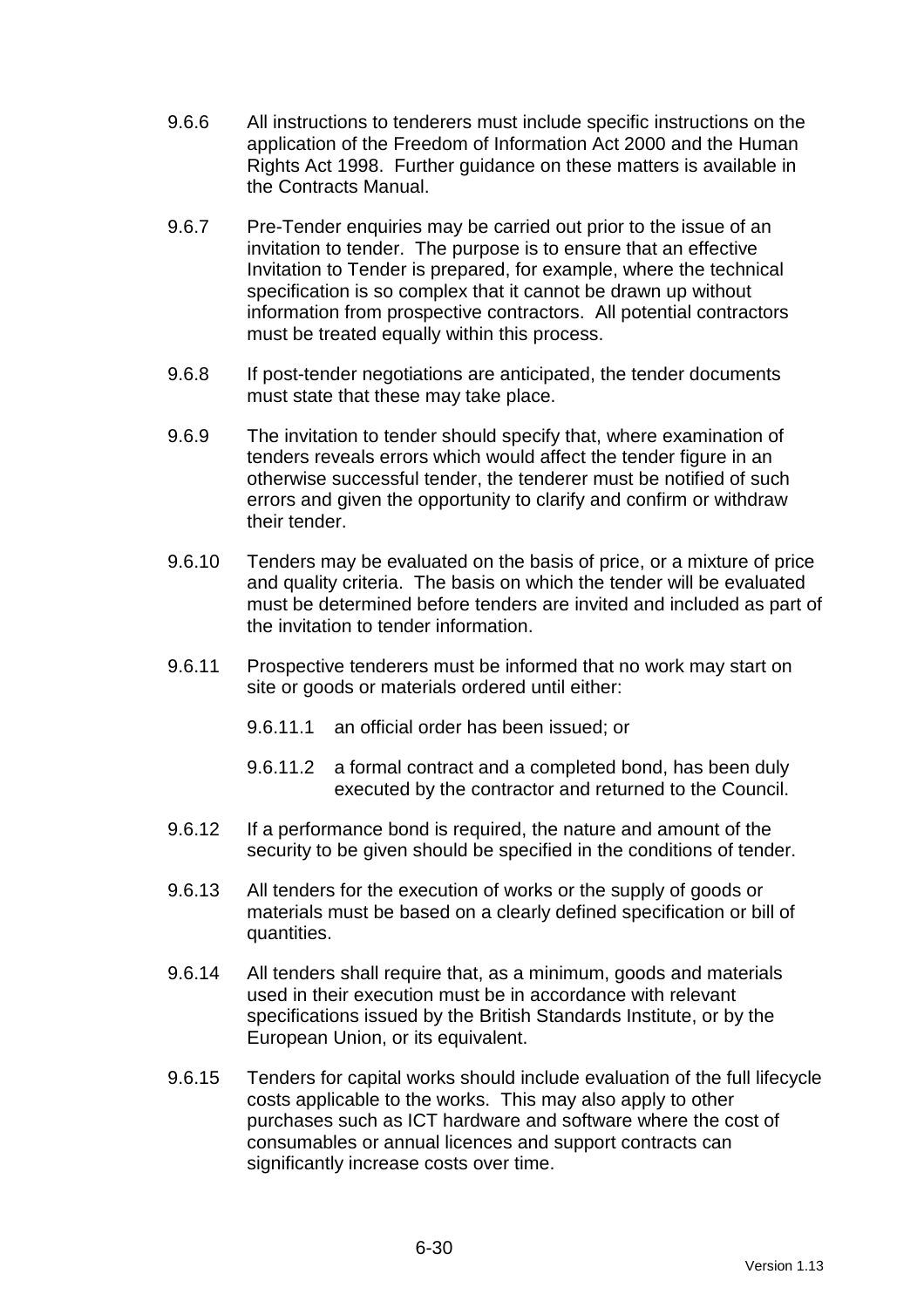## **9.7 Receipt and Opening of Tenders**

- 9.7.1 Every invitation to tender must state that a tender will only be considered if it is submitted in accordance with the instructions provided, and received by the date and time specified in the invitation to tender. The invitation to tender must also state that tenders which do not comply fully may be rejected.
- 9.7.2 Tenders submitted electronically must comply with, and be processed in accordance with the Authority's approved electronic tendering procedures.
- 9.7.3 Tenders submitted by physical means (eg by post or courier) must arrive in a sealed, plain envelope or package with the word "Tender" and the title of the contract clearly written on each envelope or package.
- 9.7.4 Such envelopes and packages must be addressed impersonally to:
	- 9.7.4.1 the appropriate Corporate Director, for tenders where the total expenditure over the duration of the contract is estimated to be **less than £100,000**; or
	- 9.7.4.2 the Group Manager for Legal and Democratic Services, for tenders where the total expenditure over the duration of the contract is estimated to **£100,000 or more.**
- 9.7.5 Until the time specified for opening tenders, tender envelopes or packages received must remain in the custody of the Group Manager for Legal and Democratic Services or the appropriate Corporate Director, as the case may be. Electronic tenders must be held securely in a manner approved by the Section 151 Officer.
- 9.7.6 The opening of tenders must comply with the following requirements:
	- 9.7.6.1 **Total estimated cost less than £100,000** tenders must be opened and recorded at one time in the presence of:
		- 9.7.6.1.1 the person responsible for letting the contract; and
		- 9.7.6.1.2 a supervising officer, with suitable seniority, training and experience in the role and responsibilities of a supervising officer, who must not have any direct involvement in the administration of the contract to be awarded.
	- 9.7.6.2 **Total estimated cost £100,000 or more** tenders must be opened and recorded at one time in the presence of:
		- 9.7.6.2.1 a representative of the Group Manager for Legal and Democratic Services;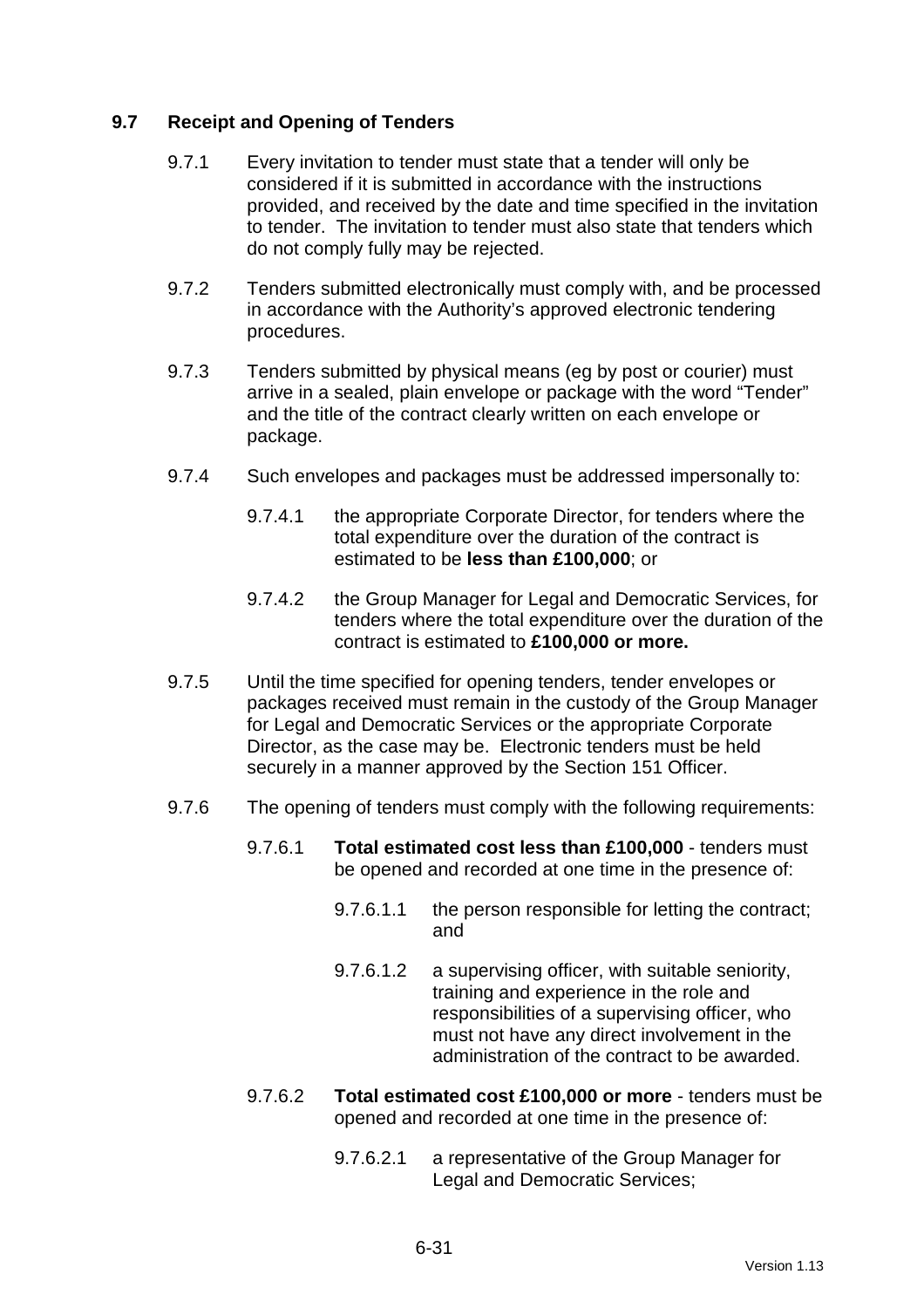- 9.7.6.2.2 a representative from the appropriate department;
- 9.7.6.2.3 a supervising officer of senior officer grade or above, provided by the Group Manager for Legal and Democratic Services or the Section 151 Officer.
- 9.7.7 A formal record of all tenders received for each contract must be retained and must include:
	- 9.7.7.1 description of the contract being let;
	- 9.7.7.2 the date and time set for receipt of tenders;
	- 9.7.7.3 the date and time tenders were opened;
	- 9.7.7.4 the supervising officer and other officers present;

And for each tender:

- 9.7.7.5 the tenderer's name;
- 9.7.7.6 the date received;
- 9.7.7.7 the tendered value (where applicable);
- 9.7.7.8 details of any noteworthy events (eg tender excluded with reasons).
- 9.7.8 The procedures to be followed when opening tenders will be determined by the Group Manager for Legal and Democratic Services and the Section 151 Officer. These procedures must include provision for dealing with late tenders and other complications that may arise – see the Guidance for Supervising Officers.

## **9.8 Clarification of Tenders**

- 9.8.1 If the examination of tenders and supporting documentation reveals errors, discrepancies or ambiguities which would affect an otherwise successful tender, such errors or discrepancies must be dealt with in accordance with the procedures set out in the invitation to tender.
- 9.8.2 Where the procedure for dealing with errors or discrepancies is not clearly specified by the invitation to tender, the tender must be referred to the Group Manager for Legal and Democratic Services and the Section 151 Officer for a decision on the appropriate action to be taken.
- 9.8.3 Under no circumstances must the clarification process be used to attempt to seek an adjustment of prices or other changes to the specification tendered. Nor must prices or other confidential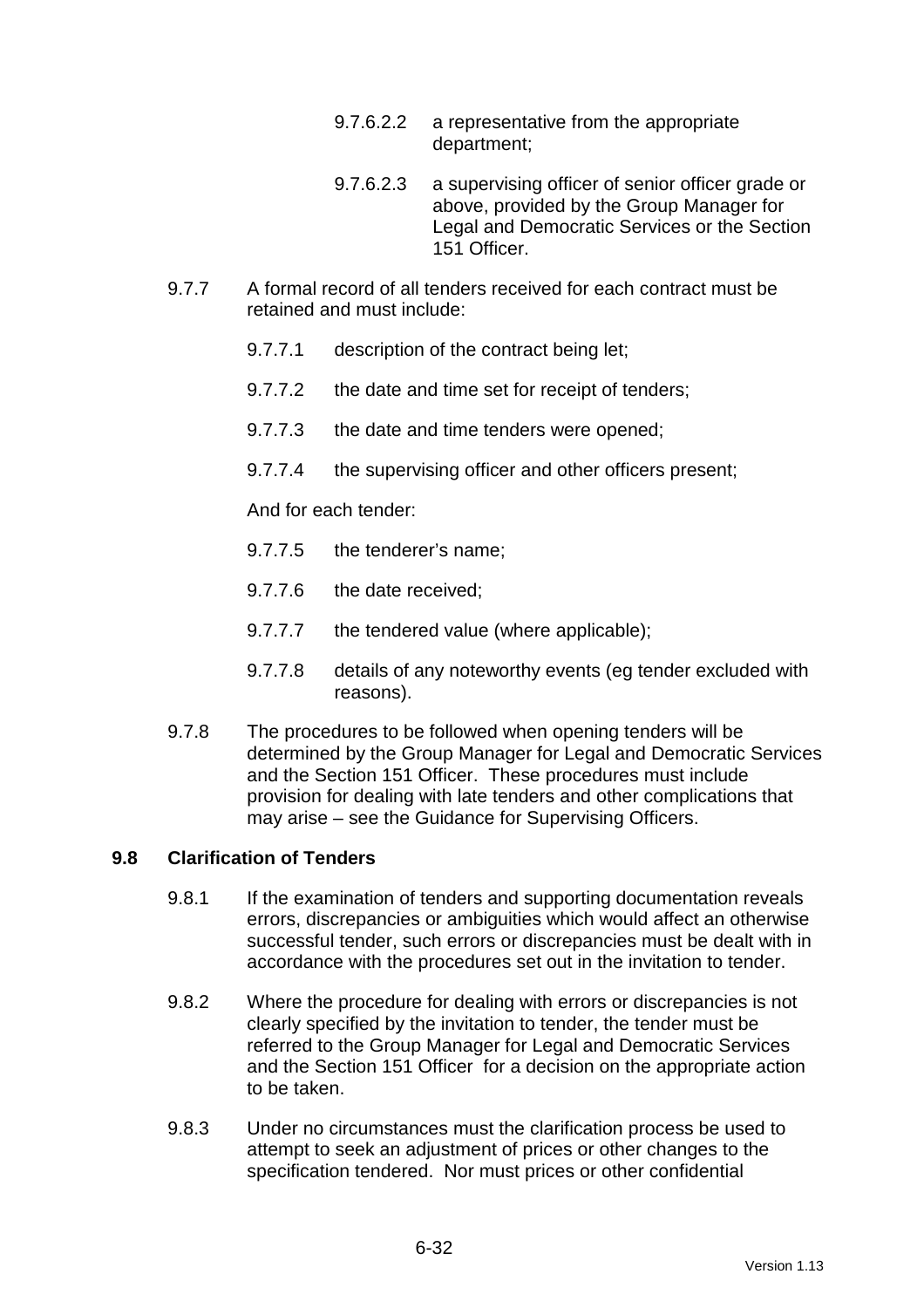information from any tender be divulged to other bidders, or individuals not properly connected with the evaluation of tenders.

9.8.4 Care should be taken to check that tenders submitted contain realistic prices and are not abnormally low. Where tenders are received that appear to be abnormally low they may be rejected but only if certain steps are followed (see Regulation 30(6) of Public Contracts Regulations 2006).

## **9.9 Post-Tender Negotiations**

- 9.9.1 The following rules only apply to tenders under the EU threshold. Where EU procurement regulations apply, negotiations may only be conducted in accordance with EU regulations after consultation with the Group Manager for Legal and Democratic Services and Section 151 Officer.
- 9.9.2 Post-tender negotiation constitutes discussion with tenderers after the submission of a tender, but before the award of the contract, including negotiations following the receipt of non-compliant bids. The purpose of post-tender discussion may be to obtain an adjustment to the price, delivery or content of the contract.
- 9.9.3 Post-tender negotiations may only be entered into if advanced notice is included in the tender documents.
- 9.9.4 The relevant Corporate Director must provide written approval before post tender negotiations are entered into.
- 9.9.5 Negotiations should be conducted by a team of at least three senior officers, one of whom must be from an independent division. A lead officer must be appointed with responsibility for ensuring that these procedures are adhered to. The team must observe the highest standards of integrity and fairness.
- 9.9.6 Negotiations must be conducted with all tenderers to ensure equality of treatment and opportunity, unless there are clear and objectively justifiable reasons for excluding one or more of them. All negotiations must be recorded and retained on file. In case of doubt, the lead officer should seek advice from the Group Manager for Legal and Democratic Services.
- 9.9.7 Comprehensive, written records of all negotiations must be retained to ensure that the requirements for accountability are met. The records must contain details of the officers involved, the name of the tenderer(s), reasons for entering negotiation and any exclusions from the negotiation, time, date, manner (eg meeting, email, telephone etc) and details of discussions and agreements reached. The record must be signed by the officers involved to confirm its accuracy.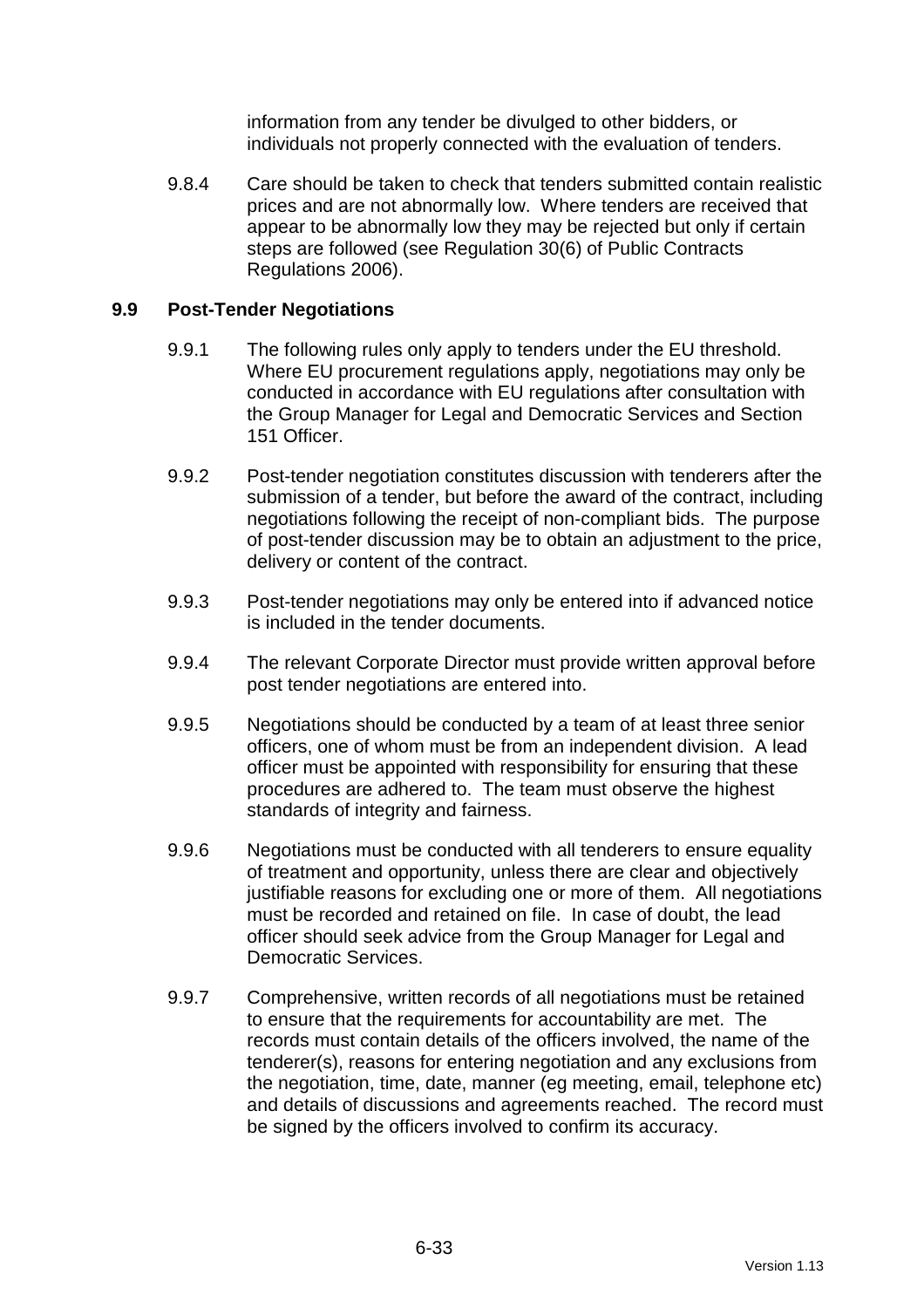9.9.8 Agreements reached during negotiations must be incorporated into the contract.

## **9.10 Acceptance of Tenders**

- 9.10.1 Subject to the relevant requirements a tender may be accepted as the winning tender by the appropriate Corporate Director using a form of acceptance letter approved by Legal and Democratic Services. Notification of acceptance must also be provided to the Corporate Procurement Unit giving the details they need to maintain their Contracts Database.
- 9.10.2 For capital contracts, where the winning tender exceeds the figure in the latest estimated cost (LEC) report, the following requirements apply:
	- 9.10.2.1 where the excess is over 20% of the LEC, the Corporate Director must reappraise the project to confirm it is still viable and must inform the Section 151 Officer about the reappraisal and the proposed methods of financing the additional cost. The Section 151 Officer may submit a report to Finance and Property Committee if considered necessary;
	- 9.10.2.2 approval for the additional funds required to proceed with the scheme must be obtained by the Corporate Director submitting a revised LEC report and obtaining all necessary approvals for the additional expenditure needed before accepting the tender.
- 9.10.3 Where the tender sum **exceeds £2 million** a tender must not be accepted until the Section 151 Officer has been consulted and approved it.
- 9.10.4 The successful tender(s) will be selected by applying the evaluation criteria to each bid received in accordance with the evaluation scheme set out in the invitation to tender (ITT). The selection will be either on the basis of the Most Economically Advantageous Tender to the Council or the lowest price offered. In most cases the Most Economically Advantageous Tender criteria will be applied by considering both price and relevant quality factors. Only in relatively few cases will price alone be capable of meeting the Council's duty to secure best value. Further guidance on tender evaluation is given in the Contracts Manual.
- 9.10.5 Subject to the requirement for a standstill period, all tenderers must be notified of the result of the procurement as soon as possible after the award decision. The notification must contain:

9.10.5.1 the award criteria;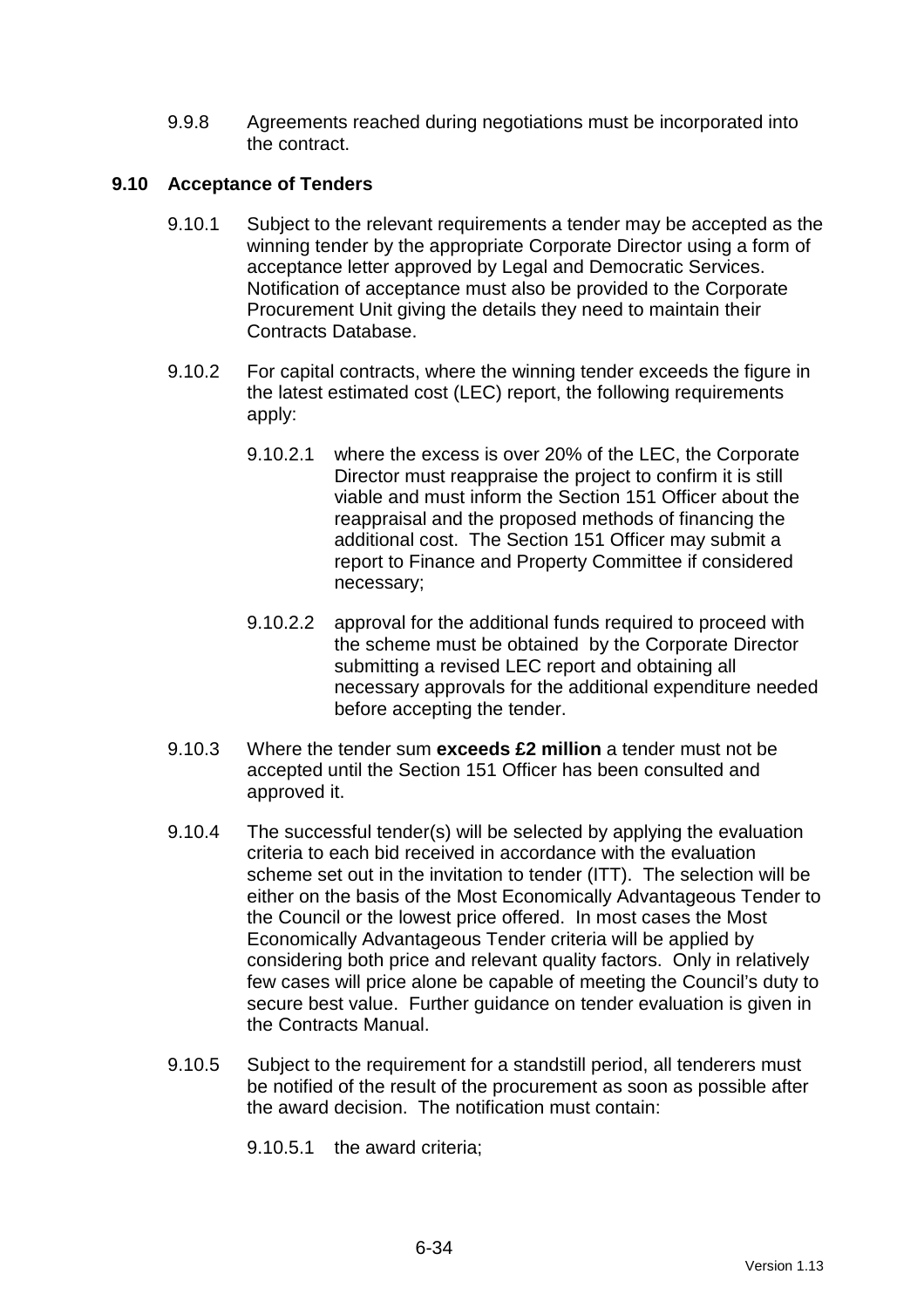- 9.10.5.2 where appropriate, the tenderer's score;
- 9.10.5.3 where appropriate, the winning tenderer's score;
- 9.10.5.4 the name of the winning tenderer.
- 9.10.6 Where a tenderer requests information on how the award decision was reached by midnight of the second working day of the standstill period (called a request for an "Accelerated Debrief") this information must be provided at least 3 days before the end of the standstill period or if necessary the standstill period must be extended accordingly. In all other cases detailed information must be provided within 15 calendar days of the request. (See also debriefing guidance in the Contracts manual.)
- 9.10.7 Within 48 days of awarding an EU contract, a Contract Award Notice, in the prescribed form, must be sent to the Official Journal of the European Union (OJEU).

### **9.11 Contracts and Orders**

- 9.11.1 Except in cases of emergency no contract may be awarded, or order raised, unless the expenditure has been included in approved estimates or in capital or revenue accounts, or has been otherwise approved by, or on behalf of, the Council.
- 9.11.2 For contracts above the EU threshold, there must be a minimum standstill period of at least 10 calendar days between communicating the award decision to all tenderers and contract conclusion. This does not apply to procurement outside the full scope of EU procurement directives or where single tendering takes place under the extreme urgency provision of the negotiated process. (See guidance provided in the Contracts Manual.)
- 9.11.3 A 10 day standstill period is required before awarding a contract after a stand-alone e-auction is closed (ie an e-auction which is run outside a framework agreement) or at the end of an e-auction run within a Dynamic Purchasing System. E-auctions held within framework agreements are for specific call-offs so they do not need a standstill period. For e-auctions outside of a framework agreement the terms and conditions of contract will need to be amended prior to the e-auction to ensure that the contract is not automatically formed when the final bid is accepted, to ensure compliance with UK and EU legislation.
- 9.11.4 All contracts for construction and maintenance work must be executed as Deeds under Seal along with any other contracts or agreements as may be specified from time to time by the Group Manager for Legal and Democratic Services.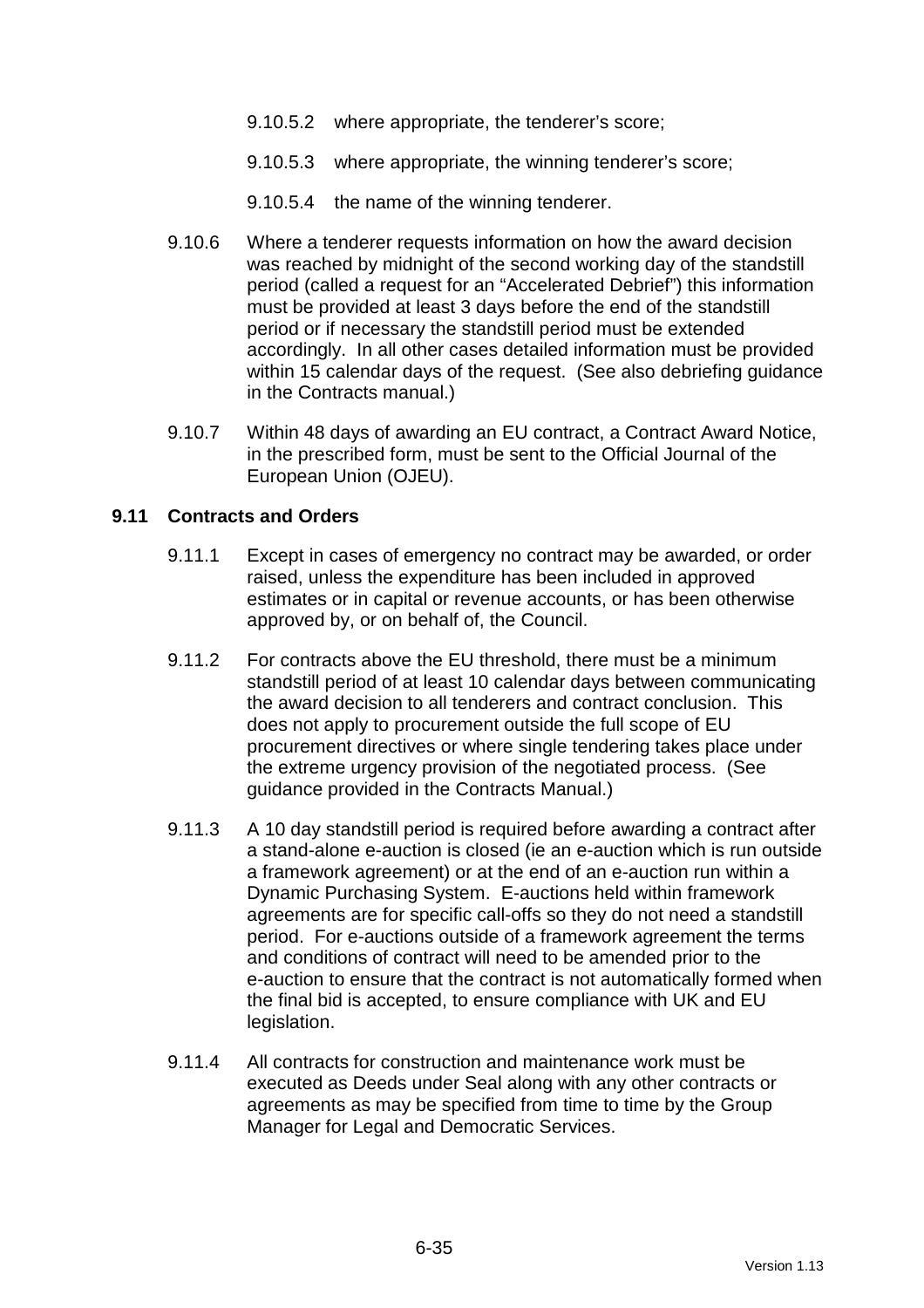9.11.5 Other orders and contracts must, as a minimum, be signed in accordance with the table below. (NB Officers authorised to sign higher value contracts may also sign the lower value orders and contracts):

| <b>Estimated Value</b> | <b>1st Signatory</b>                  | 2nd Signatory               |  |
|------------------------|---------------------------------------|-----------------------------|--|
| <b>Under £50,000</b>   | Budget Holder*                        | n/a                         |  |
| £50,000 - £250,000     | <b>Budget Holder</b>                  | Officer of equal or senior  |  |
|                        |                                       | status to the Budget Holder |  |
| £250,001 - £1m         | <b>Budget Holder</b>                  | 3rd tier officer or above   |  |
| Over £1m               | must be executed as a deed under seal |                             |  |

\* For orders under £50,000, the budget holder may set up a formal list of officers authorised to sign orders against his/her budget. This list must specify the value limit of the delegated authority for each officer.

- NB Where there is no relevant budget holder for an order or contract (eg where items are procured corporately on behalf of all Departments) the Budget Holder role may be undertaken by an appropriately authorised officer within the Corporate Procurement Unit.
	- 9.11.6 All tender and contract documents and orders must be in a form drawn up or approved by the Group Manager for Legal and Democratic Services and Group Manager Procurement.
	- 9.11.7 Corporate Directors are responsible for the control of all official orders issued from their Department. Order forms should be standardised wherever possible and approved by Legal and Democratic Services every three years to confirm that the terms and conditions in use are appropriate.
	- 9.11.8 Any contract in which the Council provides an indemnity or guarantee must have prior approval from the Group Manager for Legal and Democratic Services.
	- 9.11.9 Official orders are not required for metered supplies of utility services once a contract is in place; for periodic payments such as rents and rates; for petty cash purchases or for other exceptions approved by the Section 151 Officer.

## **9.12 Contract Provisions**

9.12.1 Contracts for the execution of work or for the supply of goods or materials by a particular date, or series of dates, must provide for liquidated and ascertained damages, unless deemed unnecessary by the appropriate technical officer after consultation with Group Manager for Legal and Democratic Services. The amount to be specified in each such contract will be determined by the appropriate technical officer in consultation with the Group Manager for Legal and Democratic Services.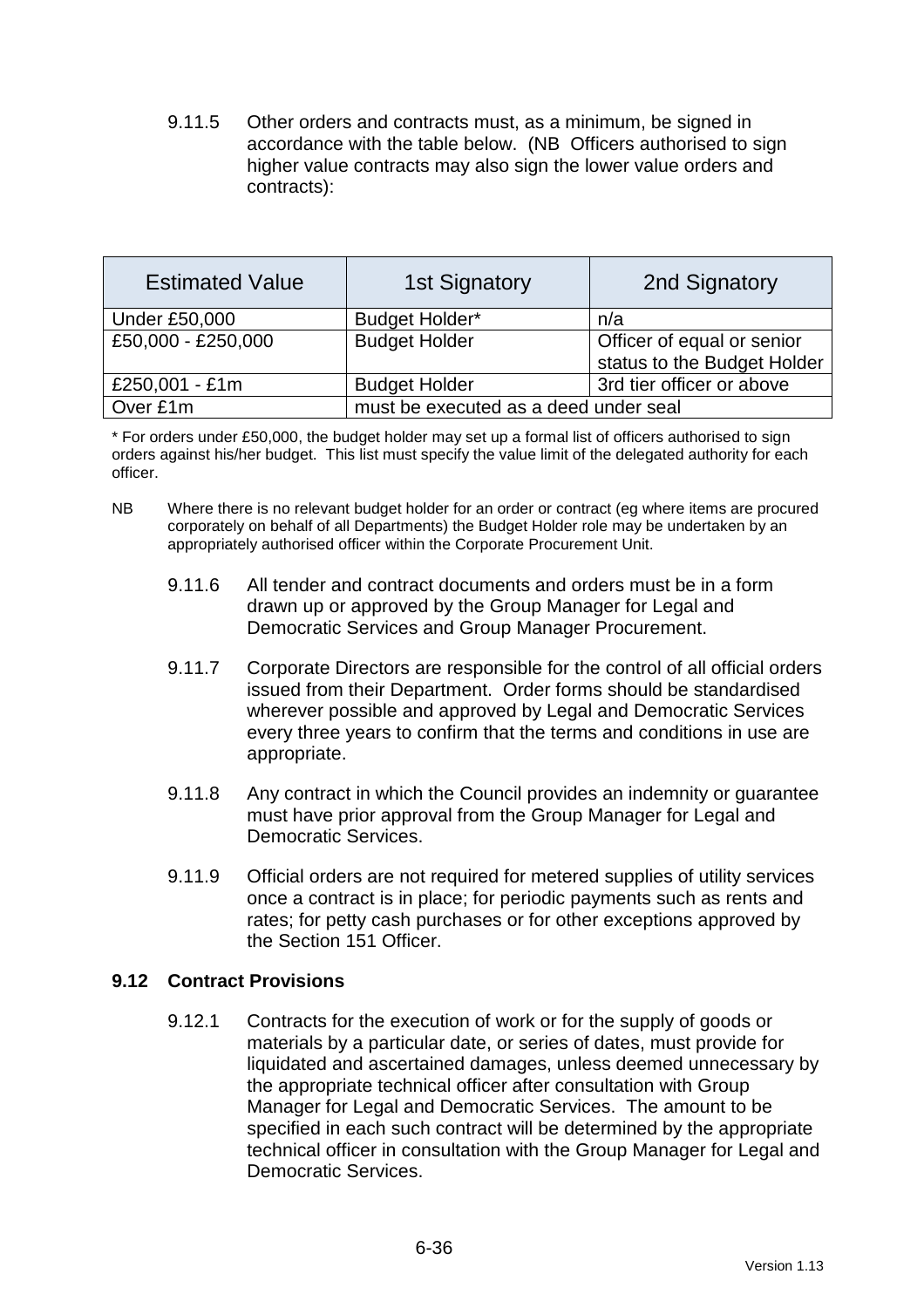- 9.12.2 Security in the form of a bond is required for the due performance of a contract, where:
	- 9.12.2.1 the total value of the contract **exceeds £1 million**; and
	- 9.12.2.2 the contract is for the execution of work or for the supply of goods or services by a particular date or series of dates.
- 9.12.3 The Corporate Director or appropriate technical officer may decide that a bond is required below £1 million if the Authority is at particular risk. This may arise where the contractor concerned has a number of other contracts with the Authority which in aggregate exceed £1 million or if the contract period is particularly long or if the contract is particularly complex.
- 9.12.4 Where a bond is required, the Corporate Director or appropriate technical officer, in consultation with the Group Manager for Legal and Democratic Services and the Section 151 Officer, must specify, as a provisional item in the conditions of tender, the nature and amount of the security to be given. The security must be in a form, and be obtained from an institution, approved by the Section 151 Officer.
- 9.12.5 All construction and maintenance contracts must provide for a payment retention to be withheld for an appropriate period to allow for the rectification of faults and defects. The retention should normally be 5% of the contract sum but technical officers may vary this rate if they consider it appropriate to do so. Justification for using a different retention rate must be retained on file.
- 9.12.6 The requirement for bonds and retentions does not apply when the Corporate Director or appropriate technical officer concerned is of the opinion that such security is unnecessary after consultation with the Group Manager for Legal and Democratic Services and the Section 151 Officer.
- 9.12.7 On satisfactory completion of the work, the release of any security must be authorised by the Corporate Director or appropriate technical officer in consultation with the Section 151 Officer.
- 9.12.8 All contracts for the execution of works or the supply of goods or materials must be based on a clearly defined specification or bill of quantities.
- 9.12.9 All contracts must require that, as a minimum, goods and materials used in their execution will be in accordance with relevant specifications issued by the British Standards Institute, or the European Union or its equivalent.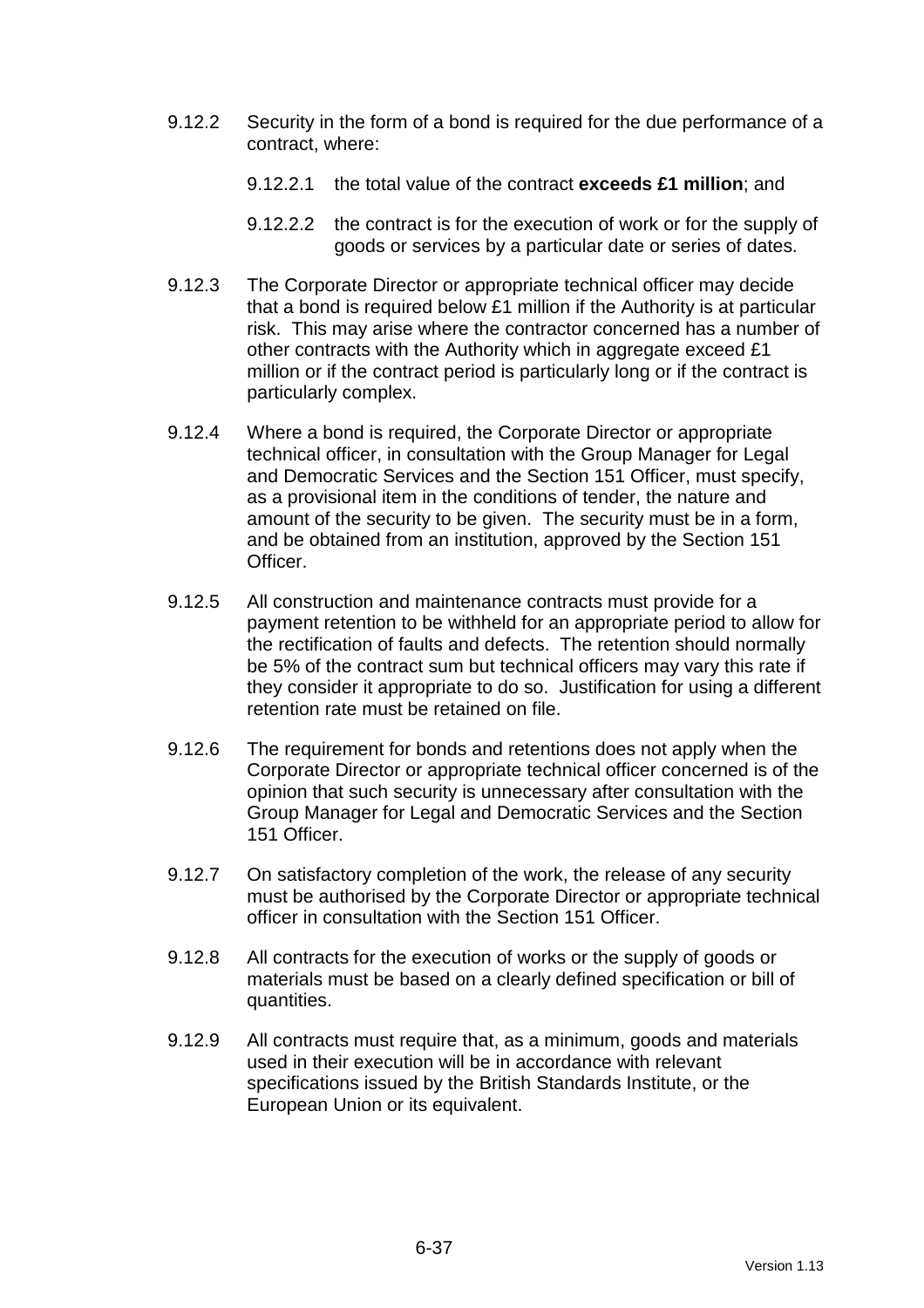### **9.13 Retention of Records and Information on Contracts and Tenders**

- 9.13.1 There are some specific issues to consider in respect of information management where contracts and tenders are concerned.
- 9.13.2 There is a general presumption in favour of disclosure of information and information can and should only be withheld if certain limited exceptions are met. Careful consideration of the issues will be required in accordance with the Council's Information Management Policy.
- 9.13.3 The most relevant exceptions in the context of procurement are:
	- 9.13.3.1 information provided in confidence (where the Council is contractually bound not to disclose certain information and to do so would be liable for breach of contract). Care should, therefore, be taken not to enter into blanket confidentiality clauses in contracts or tender documents;
	- 9.13.3.2 the public interest test (whereby the respective public interests in disclosure versus non-disclosure are weighed);
	- 9.13.3.3 commercial interest (such as trade secrets of information genuinely unique to a bidder or contractor which, if revealed, is likely to cause real or significant harm to that trade or business);
	- 9.13.3.4 timing (very often in a commercial environment the timing of any disclosure of information held will be critical. For example, information submitted during a tender process is more likely to be commercially sensitive whilst the tender process is ongoing compared to after the contract has been awarded, although some information may remain commercially confidential throughout the contract).
- 9.13.4 Due to the particular risks involved the following safeguards should be followed:
	- 9.13.4.1 all tender documents must make reference to the Council's statutory duty in respect of Freedom of Information (FOI) and the potential requirement to disclose information submitted unless the limited exceptions are satisfied;
	- 9.13.4.2 rules to be followed when information requests are received should be set out in the contract (especially larger more complex contracts);
	- 9.13.4.3 consultation with affected bidders is advisable before disclosing information, although ultimately the decision on whether or not to release any information held is a matter for the Council alone.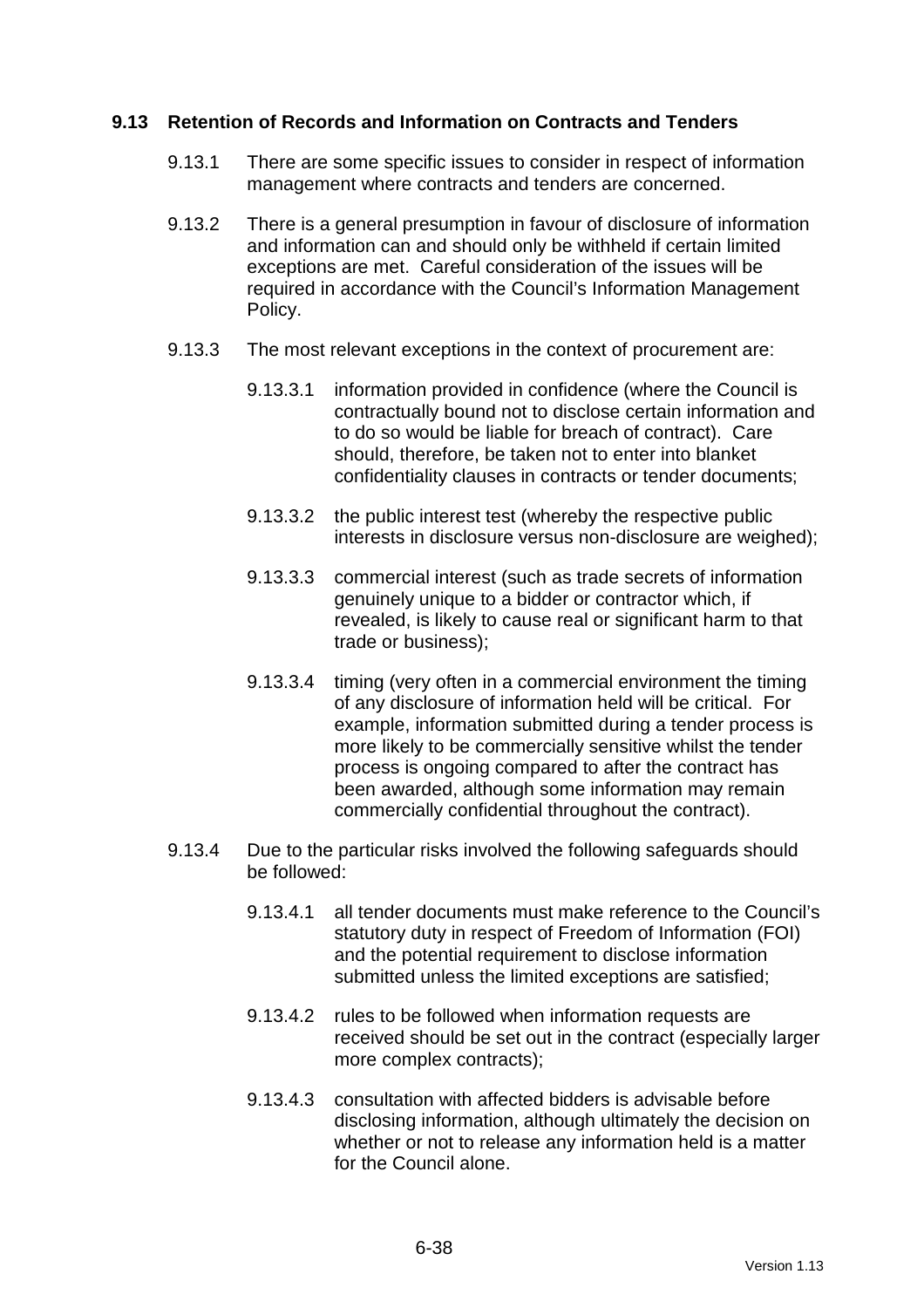9.13.5 Guidance on FOI and the Council's Information Management Policy is available on the Council's Intranet site. Detailed guidance about FOI and procurement is available on the OGC website, from the Information Commissioner's website, in the Contracts Manual and from Legal and Democratic Services.

# **9.14 Contract Payments**

- 9.14.1 Where contracts provide for payment to be made by instalments, the appropriate Corporate Director must maintain a record of the payments made on the project file. The record(s) must show the state of account on each contract between the Council and the contractor together with any other payments and the related professional fees.
- 9.14.2 Payments to contractors on account of such contracts must be made only on provision of a certificate showing the total amount of contract, the value of the work executed to date, retention monies, the amount paid to date and the amount now certified. These certificates should be issued by the appropriate Corporate Director or the Consultant responsible for the contract.
- 9.14.3 The approved sum payable to the contractor is the tender sum as accepted under the procedure plus such additional sums due under the contract as have also been properly approved.
- 9.14.4 Where certificates are submitted for amounts which exceed the approved sum, the Section 151 Officer only has authority to pay such certificates where the amounts can be justified and it is in the best interest of the Council to do so.
- 9.14.5 As soon as it becomes apparent that the approved sum will be exceeded, a report must be presented to the Section 151 Officer, who may also require a report to be submitted to the Finance and Property Committee.
- 9.14.6 In respect of variable price contracts, such as PFI or PPP contracts which have complex variation procedures, the appropriate Corporate Director must periodically review the cost and report to the Section 151 Officer if the contract sum is likely to be exceeded. These reports must be made whenever significant increases are identified and at least every six months up to completion of the contract.

### **9.15 Contract Administration**

- 9.15.1 Corporate Directors or the appropriate technical officers must provide written guidelines on the minimum standards of record keeping required for supervising contracts.
- 9.15.2 Claims from contractors regarding matters which are not clearly within the terms of the contract must be referred to the Group Manager for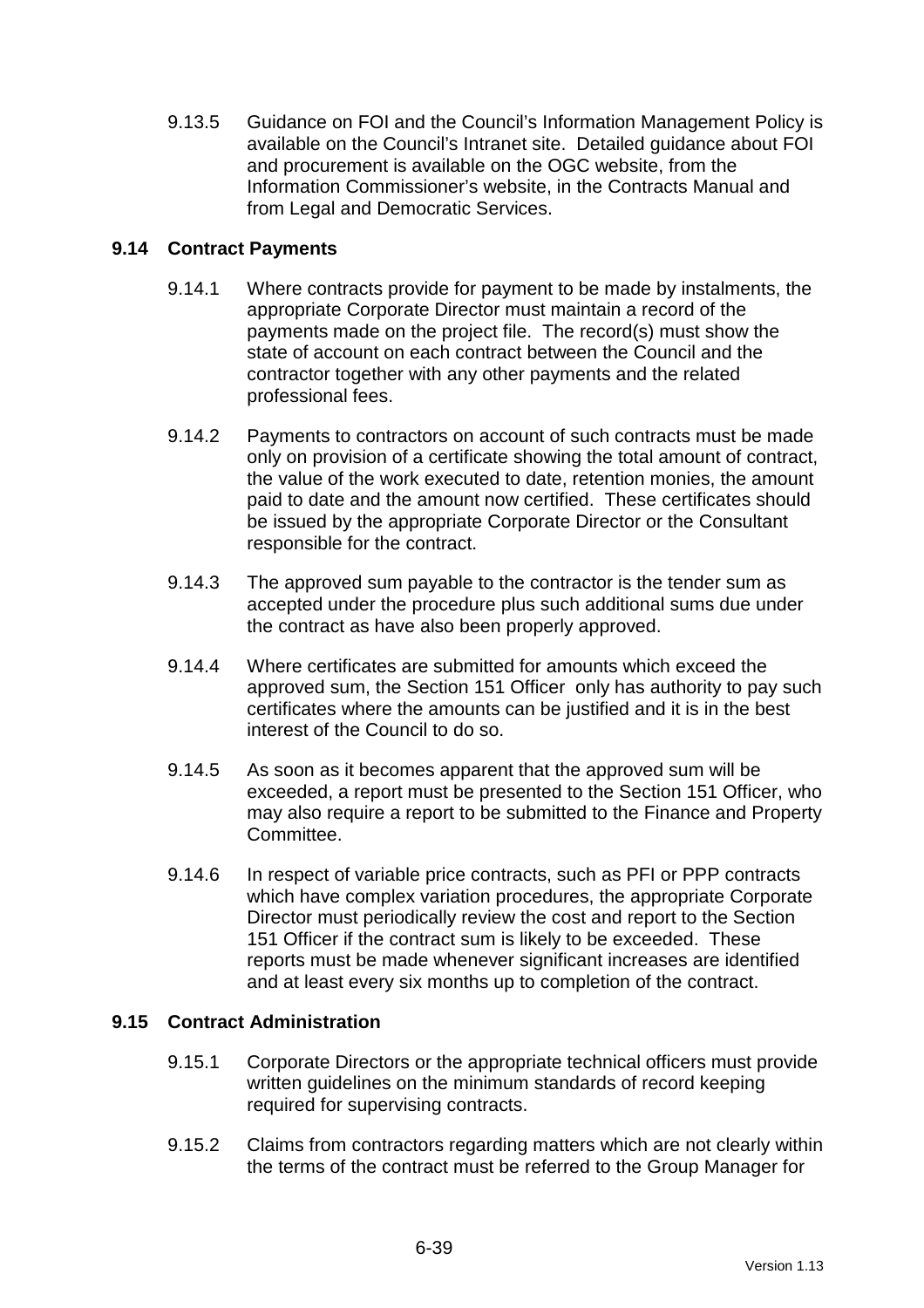Legal and Democratic Services for consideration of the Council's legal liability as soon as they are notified to the Council. Where the Group Manager for Legal and Democratic Services considers it necessary, these claims must also be referred to the Section 151 Officer for financial consideration before a settlement is reached.

- 9.15.3 Valid claims for loss and expense arising from delays and disruption must be notified to the Group Manager for Legal and Democratic Services where they are likely to exceed £100,000 or where there is a possibility of legal proceedings, including arbitration or alternative dispute resolution procedures provided by the contract.
- 9.15.4 Liquidated and ascertained damages, where allowed for, must be applied in respect of contracts which are not completed within the original contract period together with any extensions of time granted in accordance with the contract unless the Section 151 Officer and the Group Manager for Legal and Democratic Services agree otherwise.

#### **9.16 Final Accounts**

- 9.16.1 Final accounts for building and constructional works carried out under formal contract must be reported to the relevant Committee by the appropriate Corporate Director, if required by the Section 151 Officer.
- 9.16.2 The Section 151 Officer shall, where considered necessary, examine the contract final accounts and is entitled to make all such enquiries and receive such information and explanations as may be required to confirm the completeness and accuracy of the accounts.

### **9.17 Administration of Contracts by Consultants**

- 9.17.1 Where a consultant (eg an architect, engineer, surveyor or other consultant) who is not an employee of the Council, is engaged to be responsible to the Council for the administration of a contract on its behalf, the consultant must:
	- 9.17.1.1 be notified of, and comply with, the Council's Financial Regulations as would a Corporate Director;
	- 9.17.1.2 be notified of, and comply with, the Code of Conduct for Officers;
	- 9.17.1.3 retain all relevant records regarding the contract for a period specified by the responsible Corporate Director;
	- 9.17.1.4 allow access to contract records and documentation upon request from the responsible Corporate Director or the Section 151 Officer: and
	- 9.17.1.5 hand over the appropriate "as-built" drawings promptly together with all project and contract documentation to the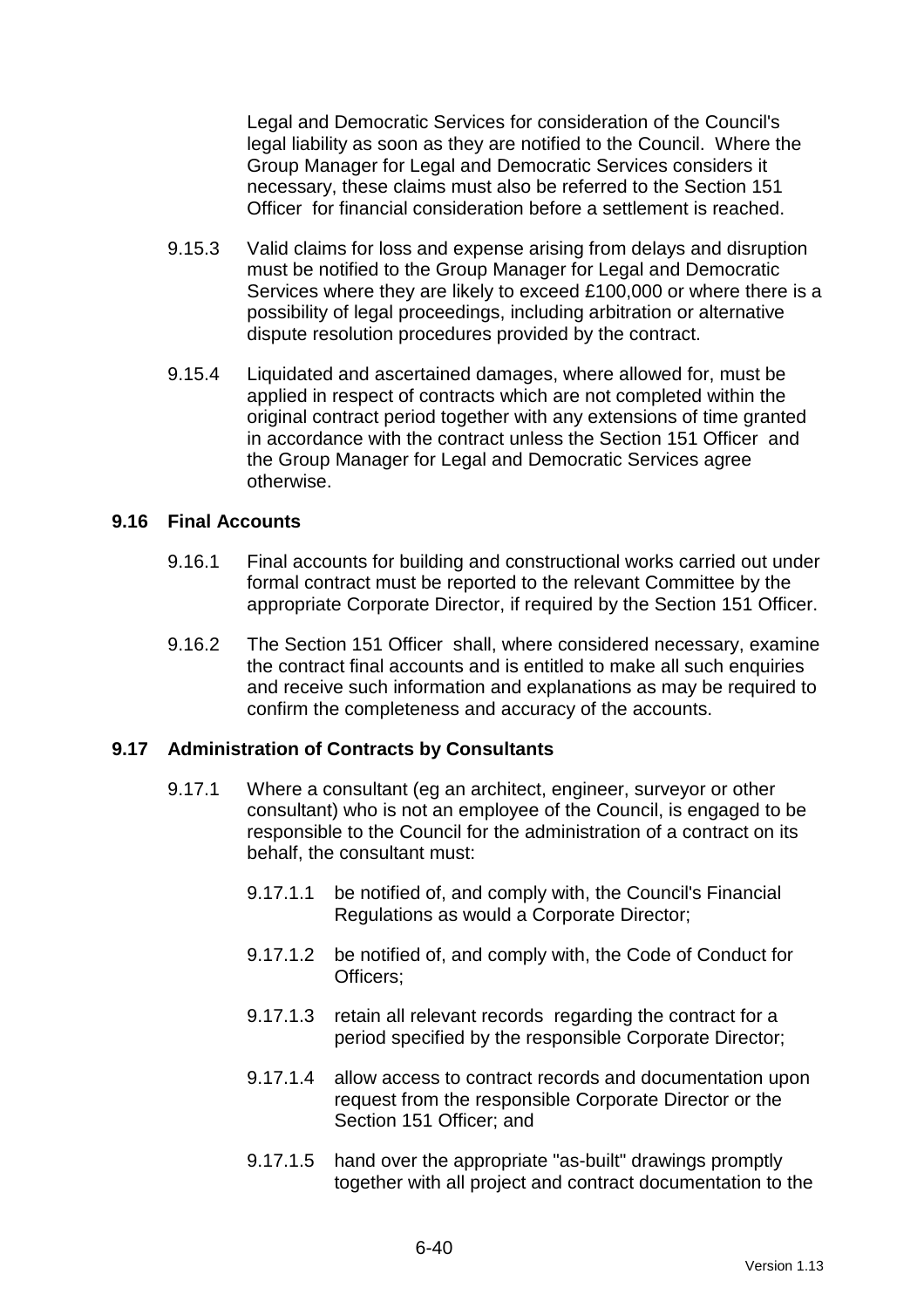Council, and in any case within six months of completion of the works.

### **10. PAYMENT FOR GOODS, SERVICES AND WORKS**

- 10.1 Before authorising an official purchase invoice, or any process that may lead to a payment, officers must:
	- 10.1.1 ensure they are authorised to process the payment;
	- 10.1.2 satisfy themselves that the goods/services/works are a proper charge on the funds under their control;
	- 10.1.3 satisfy themselves that the goods/services/works have been received, conform in all respects with the official order and are acceptable in every way;
	- 10.1.4 ensure that amounts are correct and include all discounts due;
	- 10.1.5 where payment is made by purchase card, charge card or credit card, it may not be possible to be satisfied that goods/services/works have been received, conform and are acceptable, but officers must ensure compliance with the other procedures above and with the guidance for the use of purchase cards.
- 10.2 The Council's normal method of payment of monies owed is by BACS or cheque or purchase card.
- 10.3 Direct Debits must not be set up on any of the Authority's bank accounts, including imprest accounts, without the prior written approval of the Section 151 Officer.
- 10.4 Direct Debits must be cancelled promptly when the related goods or services are no longer being received. All Direct Debits must be reviewed annually to confirm they are still appropriate.
- 10.5 In addition to the responsibilities set out in Financial Regulations, an officer initiating payment should also ensure that the account has not previously been passed for payment and that it is coded to the correct accountancy code for which prior approval has been obtained from the budget holder.
- 10.6 The duties of ordering, receiving goods and certifying invoices for payment must not be performed by the same officer without prior agreement of the Section 151 Officer. Where electronic procurement systems have been approved, these systems may allow single officers to do this, provided that they have suitable security protocols to the satisfaction of the Section 151 Officer.
- 10.7 On no account can VAT invoices be amended. A credit note or replacement invoice must be obtained from the supplier.
- 10.8 Invoices must not be made out by officers of the Council except in the case of recurring or other items, eg rent where no invoice is normally receivable, when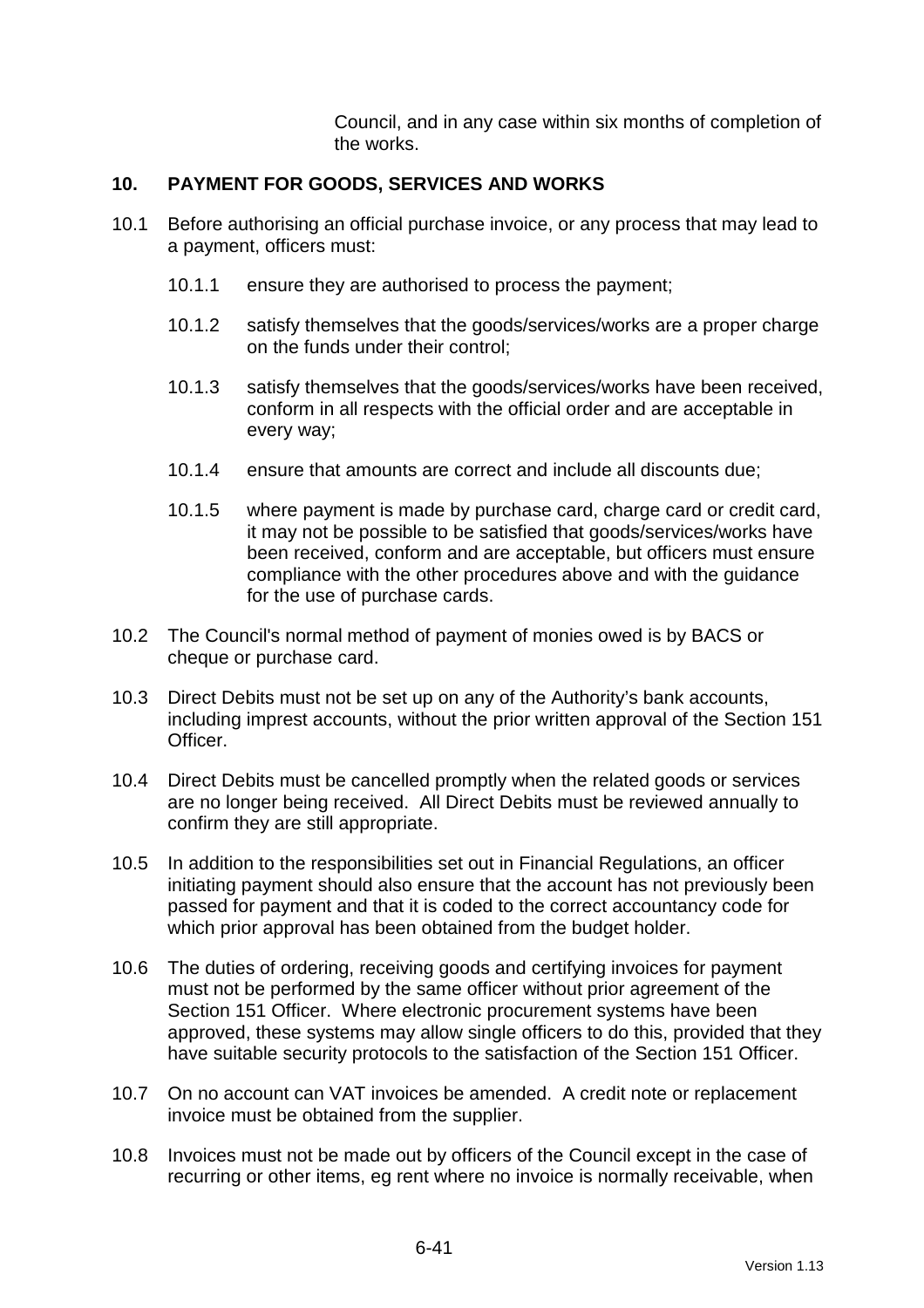a special form of internal invoice may be used. An officer must not add any additional item or items to an invoice received by the County Council.

10.9 The Section 151 Officer may carry out additional checks on high value payments as thought necessary.

### **11. INCOME, BANKING AND IMPREST ACCOUNTS**

#### **11.1 Income and Receipts**

- 11.1.1 To comply with anti money-laundering regulations, the Authority has nominated the Section 151 Officer as its anti money-laundering officer and introduced an anti money-laundering policy and an anti moneylaundering guidance note. Corporate Directors must ensure compliance with this policy.
- 11.1.2 Cash payments of more than £10,000 must not be accepted for a single transaction without the formal approval of the Section 151 Officer.
- 11.1.3 The following requirements apply to all income received:
	- 11.1.3.1 all income must be recorded and accounted for immediately it is received. Where appropriate, an official receipt must be provided;
	- 11.1.3.2 the transfer of money from one employee to another must be properly recorded and acknowledged;
	- 11.1.3.3 income must be banked intact and not used to finance expenditure;
	- 11.1.3.4 encashment of personal cheques is forbidden;
	- 11.1.3.5 income must be held securely until suitable arrangements for banking it are made.
- 11.1.4 All official receipt books relating to the collection of income are ordered, and issued by the Section 151 Officer unless otherwise agreed with the Section 151 Officer. The issue of all such documents must be acknowledged by signature of the officer to whom the issue was made.
- 11.1.5 Where income is received by cheque, it must be cross-referenced on the bank paying-in slip to the drawer, either by receipt number or name. In addition, the reverse of each cheque must show the department, office or establishment that paid the cheque into the bank.
- 11.1.6 All monies received must be banked intact, and as promptly as possible and at least weekly.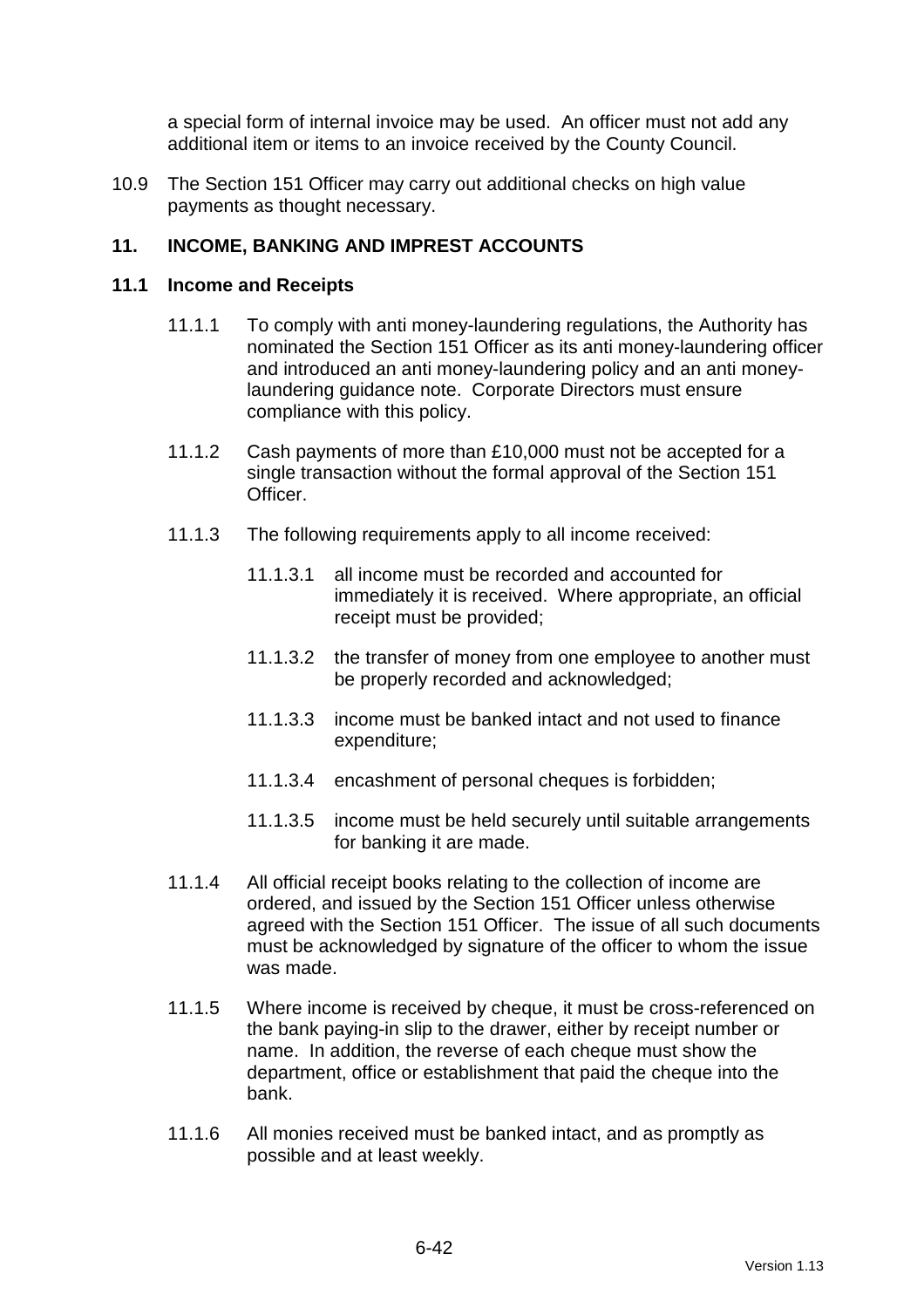- 11.1.7 Where there is a main collection eg school meals money, all monies must be banked, or lodged with the approved collector, on the day of the collection.
- 11.1.8 If an officer fails to comply with the above guidelines and a loss occurs, the Section 151 Officer may, where appropriate, seek restitution from the officer concerned in accordance with the Personnel Handbook.
- 11.1.9 Money received by officers which is held in trust but not being official Council money must be properly recorded in a form agreed by the Section 151 Officer
- 11.1.10 All arrangements to receive payments by Credit Card, Direct Debit, Standing Order, or other e-payment methods must be first approved by the Section 151 Officer.

### **11.2 Debtors**

- 11.2.1 It is the Council's policy to recover all collectable debt owed to it in accordance with the approved payment terms. Corporate Directors are responsible for ensuring that formal invoices, in respect of the goods and/or services being supplied on credit, are raised within 10 working days of the goods and/or services being provided unless all the necessary information to raise the invoice is not available. Guidance is provided on the Council's intranet.
- 11.2.2 Sales invoices should not normally be raised to cover sums due to the County of **less than £30**. Wherever possible small sums should be collected in cash or by cheque in advance. Accounts for sums due to the Council at fixed intervals eg rents, wayleaves, etc, will be issued by the Section 151 Officer and payment should be made to the Section 151 Officer. Corporate Directors must submit sufficient information for the Section 151 Officer to undertake these duties.

### **11.3 Write-Offs**

- 11.3.1 The Section 151 Officer may agree to debts of **up to £1,000** being written-off by the Corporate Director. Amounts **over £1,000** may be written-off by the Section 151 Officer after consultation with the Group Manager for Legal and Democratic Services and appropriate Corporate Directors.
- 11.3.2 A summary of all write-offs must be included in the Final Accounts report to Finance and Property Committee.
- 11.3.3 Where a sales invoice requires cancellation a credit note must be raised, complete with a cross-reference to the original sales invoice. The credit note must be duly certified on behalf of the Corporate Director.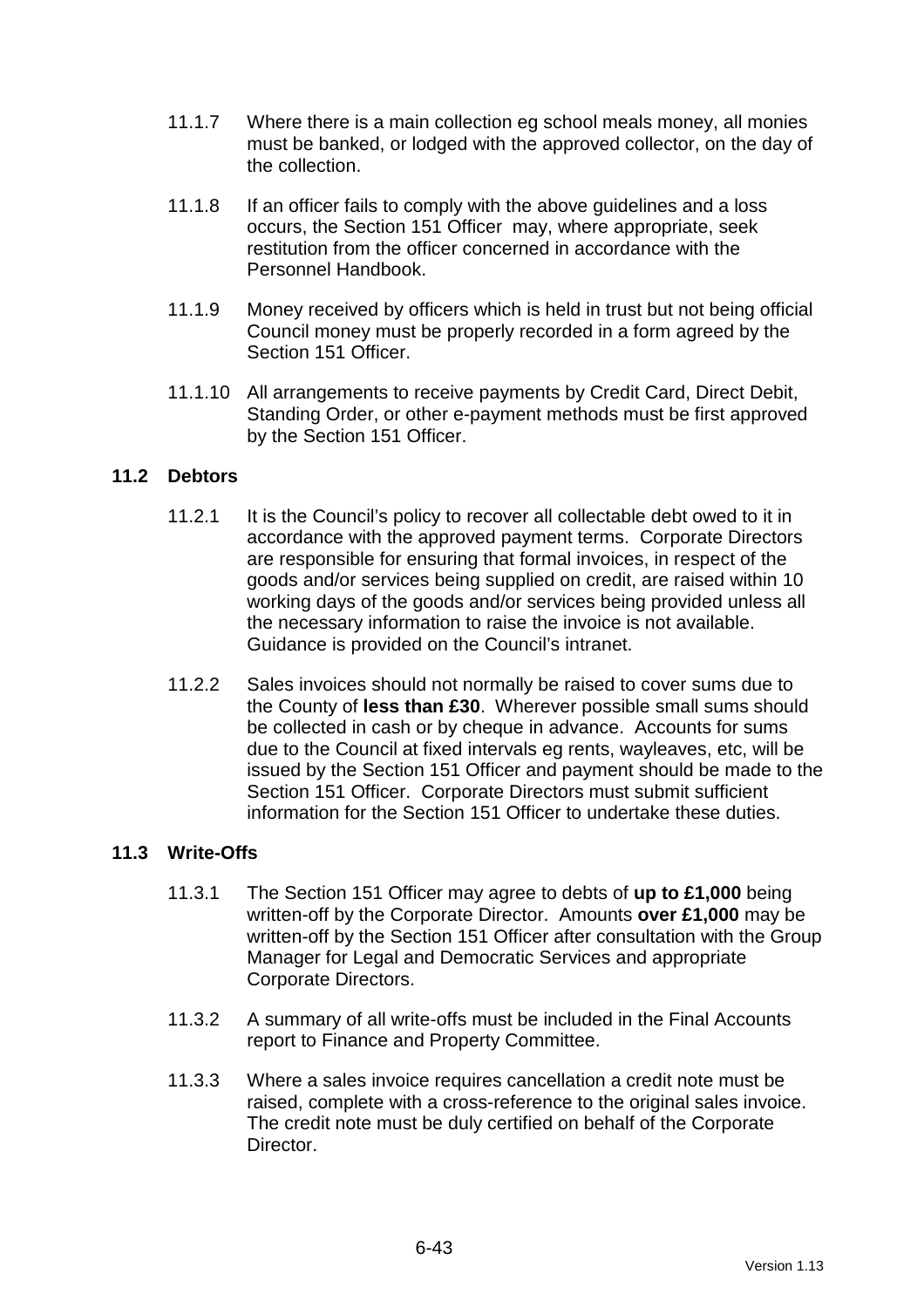### **11.4 Imprest Accounts**

- 11.4.1 Corporate Directors must operate imprest accounts in accordance with the guidance provided and arrangements between their department and the Section 151 Officer.
- 11.4.2 The Section 151 Officer will control the opening and closing of imprest accounts in line with overall banking arrangements at the request of the appropriate Corporate Director.
- 11.4.3 The Section 151 Officer will determine the appropriate level of the Imprest, based on the average monthly level of petty cash expenditure in the establishment concerned.
- 11.4.4 The nominated imprest holder must ensure that all transactions are recorded promptly and that monthly statements are submitted to the Section 151 Officer.
- 11.4.5 The nominated imprest holder must ensure that the imprest account is not overdrawn.
- 11.4.6 Income received on behalf of the Council must not be paid into an imprest account.
- 11.4.7 Payments from an imprest account should normally be limited to minor or urgent items of expenditure, or payments via charge cards. Each payment must be supported by a receipt which should be appended to the subsequent reimbursement claim.
- 11.4.8 All imprest accounts are subject to Council audit. The officer in charge of the account will be required to give to the Section 151 Officer a certificate as to the state of the imprest account upon request.
- 11.4.9 Where an officer responsible for an imprest account leaves the Authority, the Corporate Director concerned must notify the Section 151 Officer as soon as possible that the officer is no longer responsible for that account. On leaving the Authority or upon transfer to another post, the officer responsible must formally hand over responsibility to the new designated person.

### **11.5 Banking**

- 11.5.1 The Section 151 Officer must operate banking accounts in accordance with the bank contract approved by the Finance and Property Committee.
- 11.5.2 All bank accounts must have a title which incorporates the Authority's name and in no circumstances should a bank account be opened or operated in the name of an individual.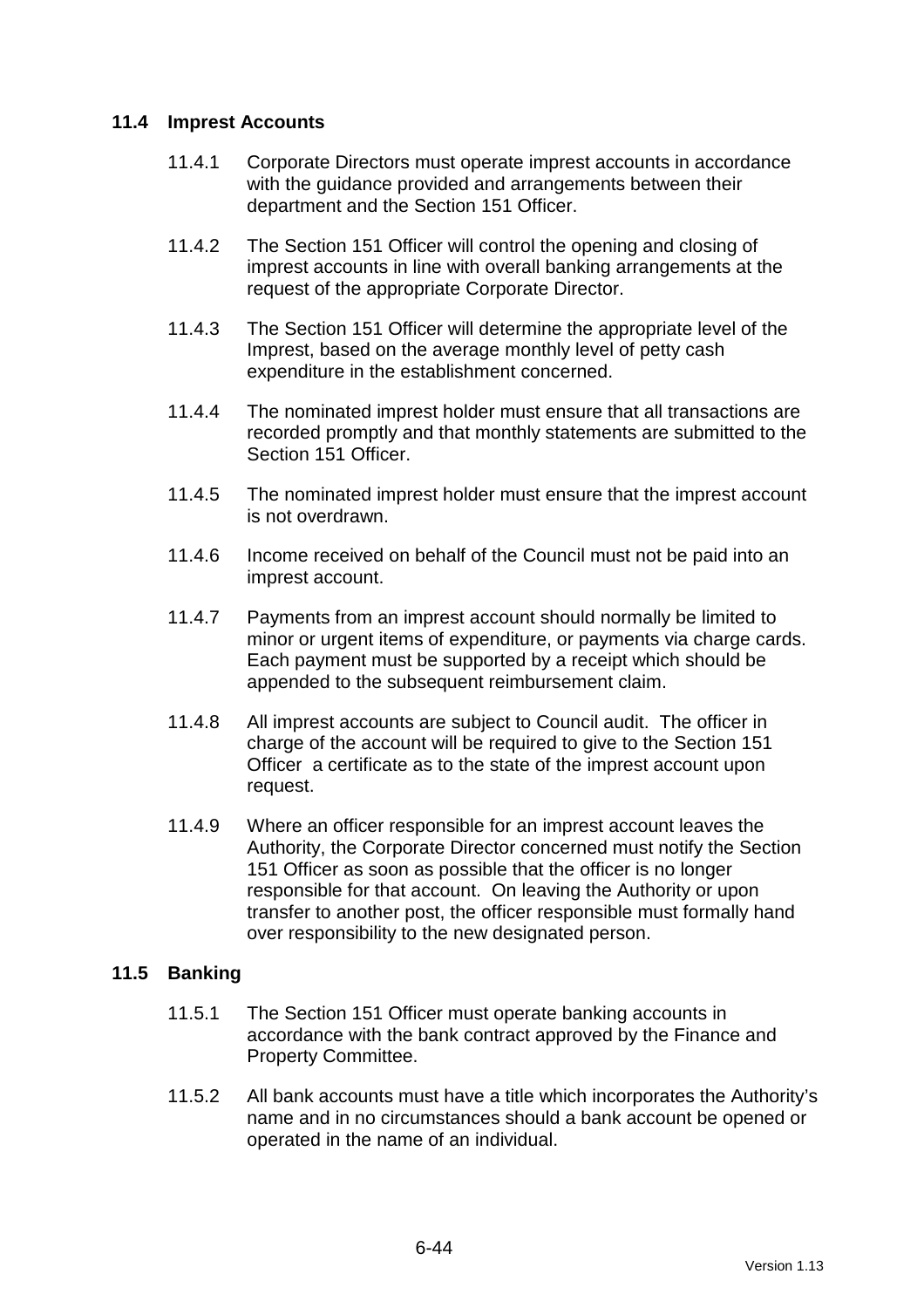- 11.5.3 All payments to and from Council bank accounts must be made under the direction of the Section 151 Officer.
- 11.5.4 All cheques drawn on the Council's main bank accounts must bear the printed signature of the Section 151 Officer. Where required by the Council's bank mandate, cheques must also be countersigned by a second officer who is authorised to do so by the Section 151 Officer. A register of authorised cheque signatories should be maintained.
- 11.5.5 All payments by CHAPS must be authorised by a senior officer nominated by the Section 151 Officer.

### **12. RISK MANAGEMENT AND INSURANCE**

- 12.1 The Authority's approach to risk management is detailed in its Risk Management Strategy and the Corporate Risk Register contains the key risks facing the Authority and how these risks will be managed. Corporate Directors are responsible for ensuring that risk management is applied appropriately within their Department and for notifying the holder of the Corporate Risk Register of all appropriate risks in accordance with the Risk Management Strategy.
- 12.2 The Section 151 Officer is responsible for arranging all necessary insurance cover and for reviewing the adequacy of this cover regularly, in consultation with Corporate Directors. The Section 151 Officer will also keep Corporate Directors informed of claims experience.
- 12.3 Corporate Directors are responsible for notifying the Section 151 Officer of all material changes in insurance risks and must submit insurance claims in accordance with the arrangements made by the Section 151 Officer.
- 12.4 In the event of buildings, contents, motor vehicles etc being damaged, contact must be made with the Risk and Insurance Section as soon as practicable.
- 12.5 Where there is death or very serious injury to an employee or other person arising from County Council operations (including the use of vehicles), the Risk and Insurance Section must be contacted as soon as possible for appropriate insurance advice.
- 12.6 Under no circumstances must liability be admitted in connection with accidents involving a third party.
- 12.7 The Risk and Insurance Manager may negotiate and agree settlements on any insured loss / claim up to the individual policy excess. Above this limit, the Risk and Insurance Manager must consult the Section 151 Officer and agree settlements as appropriate, in consultation with the Authority's Insurers and Loss Adjusters. Reports detailing all significant claims settled will be submitted to the Finance and Property Committee.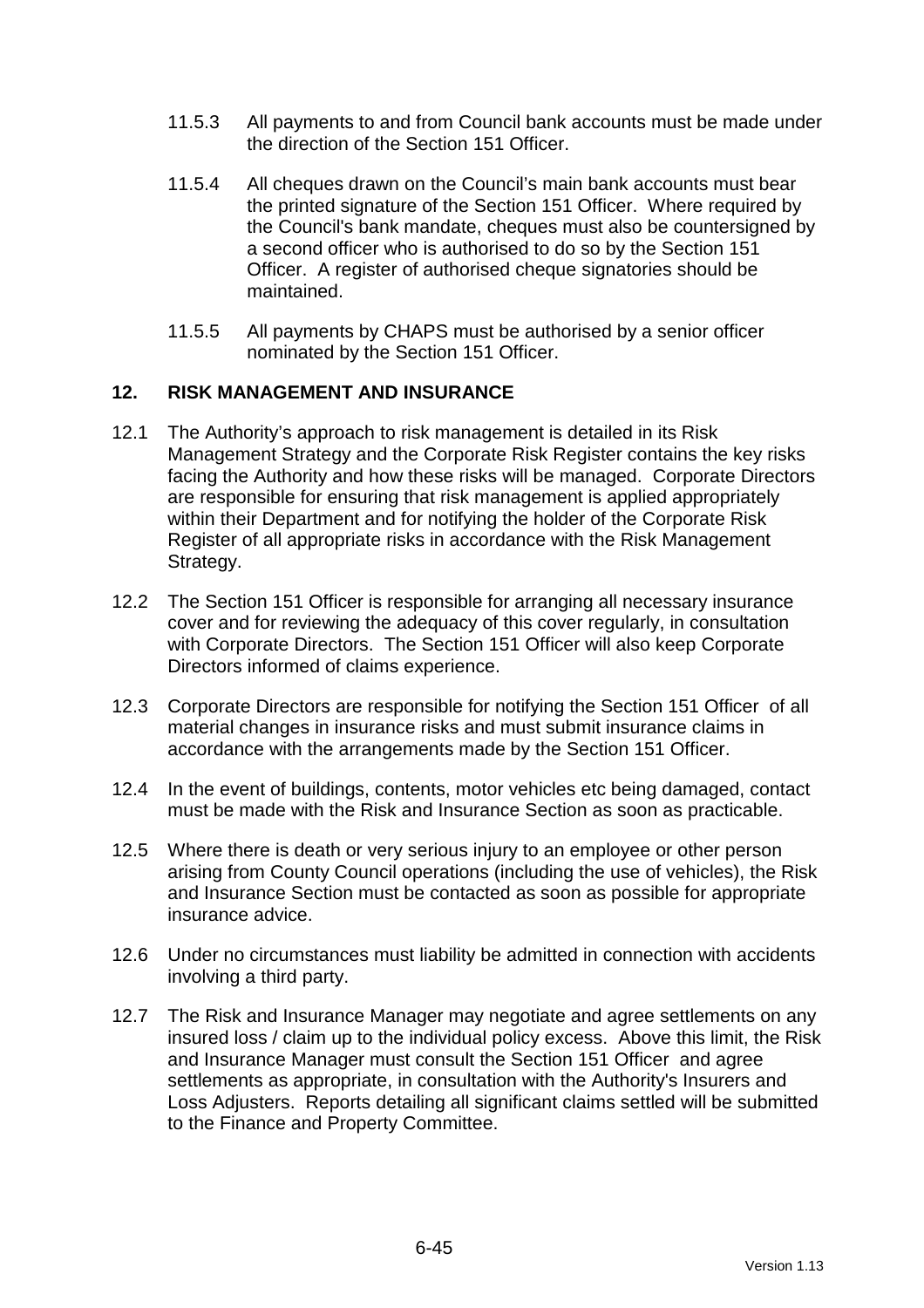# **13. TRAVEL AND SUBSISTENCE CLAIMS**

#### **13.1 Travel and Subsistence**

- 13.1.1 Travel and subsistence incurred by officers in connection with their duties is covered by the Authority's Travel and Accommodation Policy set out in the Constitution.
- 13.1.2 Travel, subsistence and incidental expense claims made by officers are governed by nationally agreed terms and conditions of service. These conditions are supplemented by the Council's local conditions laid down in the Personnel Handbook. The prevailing rates of allowances are available on the intranet.
- 13.1.3 All claims for officers' expenses should be submitted monthly in a form approved by the Section 151 Officer, and be authorised by a Corporate Director, or nominee, prior to payment. VAT receipts should be provided to support all claims, including fuel purchased for private cars where mileage is claimed.
- 13.1.4 The officer certifying claims for payment must be satisfied that the journeys undertaken were legitimate and that the expenses claimed were properly and necessarily incurred. Mileage claims should be verified wherever possible. Officers are responsible for ensuring that the costs claimed are kept to a minimum without unduly reducing the efficiency of the tasks carried out.
- 13.1.5 Where claims are submitted more than six months after the expenses were incurred, the claim will only be paid with the express approval of the relevant Corporate Director, and will be reduced in accordance with the Personnel Handbook.

### **13.2 Taxation Implications**

13.2.1 HM Revenue and Customs regard certain travel expenses to be taxable payments and the Section 151 Officer is required to make appropriate arrangements to recover the sums due. Guidance on Taxable Benefits is available on the NCC Intranet and full details of taxation requirements are obtainable from Departmental Personnel **Officers** 

### **14. WORK FOR EXTERNAL BODIES**

#### **14.1 General Requirements**

14.1.1 The Council has the power under the Local Authorities (Goods and Services) Act 1970 to undertake and tender for the work of other public bodies. Public Bodies are defined in the act or can be designated by Order of the secretary of State. Other powers introduced in the Local Government Act 2003 enable the Council to: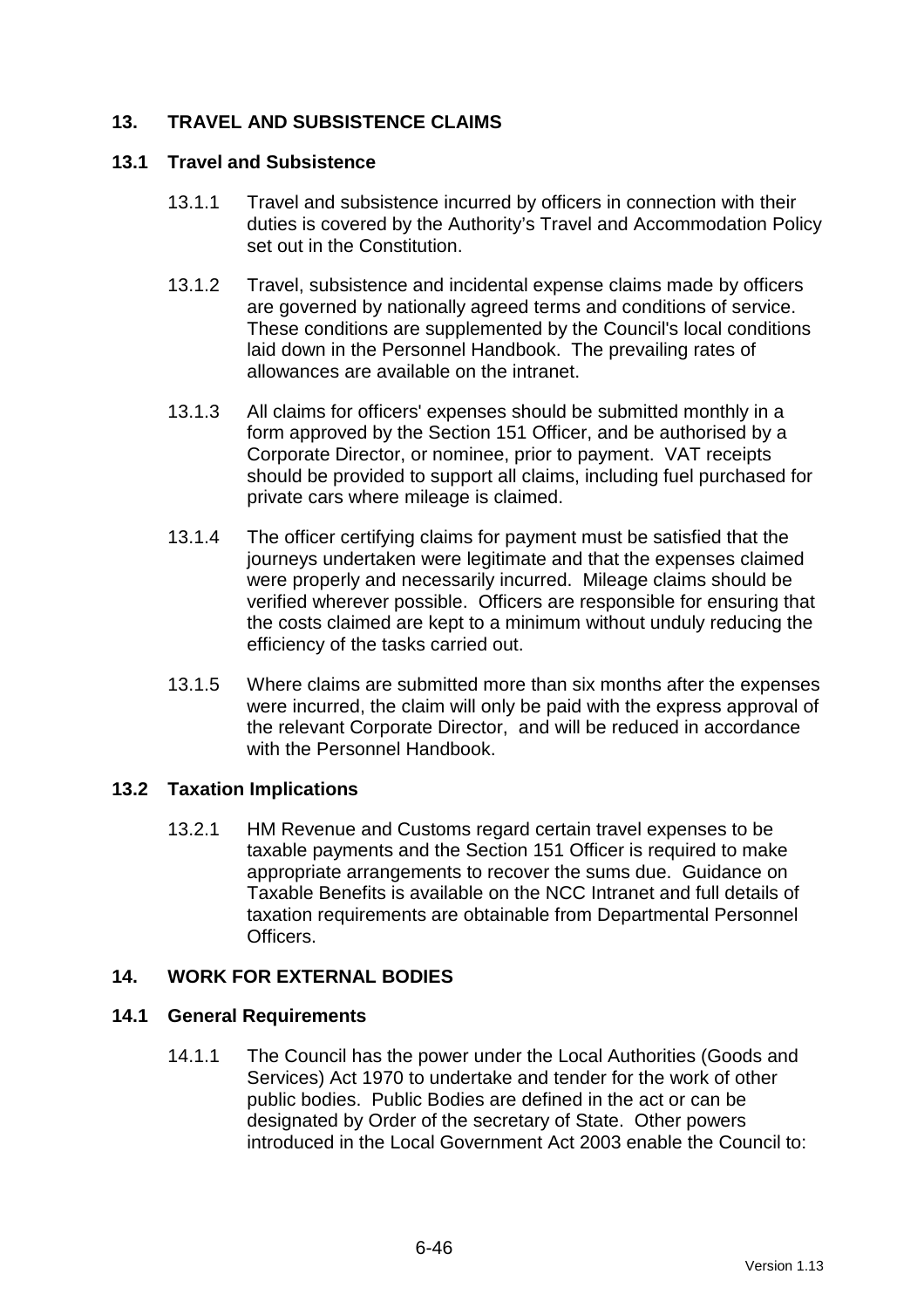- 14.1.1.1 charge for discretionary services subject to certain rules; and
- 14.1.1.2 trade for a profit provided that a separate company is set up.

(See below for further details regarding these powers.)

- 14.1.2 In all cases where a Department wishes to explore the possibility of working for, or trading with, external bodies, Corporate Directors must consult with the Group Manager for Legal and Democratic Services and the Section 151 Officer.
- 14.1.3 Where work is carried out for external bodies, officers must follow the guidance for such work which is available in the Contracts Manual.
- 14.1.4 Before entering into any contract or agreement to work for, or trade with, external bodies, Corporate Directors must present a report to, and obtain prior approval from the relevant Committee.
- 14.1.5 Where it is intended to trade for a profit, Corporate Directors must prepare a sound business case, based on a genuine risk-based approach, for the proposed trading activity. The business case must be a robust commercial assessment and explain why trading through a company is desirable and will provide best value for the Council.
- 14.1.6 The Group Manager for Legal and Democratic Services and the Section 151 Officer must be informed of all contracts to supply services governed by the 1970 Act or the 2003 Act and all new contracts must be approved by the Group Manager for Legal and Democratic Services.

### **14.2 Background**

14.2.1 The powers for local authorities to work for, and trade with, external bodies are governed by the Local Authorities (Goods and Services) Act 1970, Local Government Act 2000 and the Local Government Act 2003.

# **a. Local Authorities (Goods and Services) Act 1970**

- 14.2.1.1.1 The Council has the power under the Local Authorities (Goods and Services) Act 1970 to undertake and tender for the work of other public bodies. Public bodies are defined in the Act or can be designated by order of the Secretary of State.
- 14.2.1.1.2 The Council has some discretion under the 1970 Act whether to charge for any work undertaken for another public body. However, as a general principle the charge for any work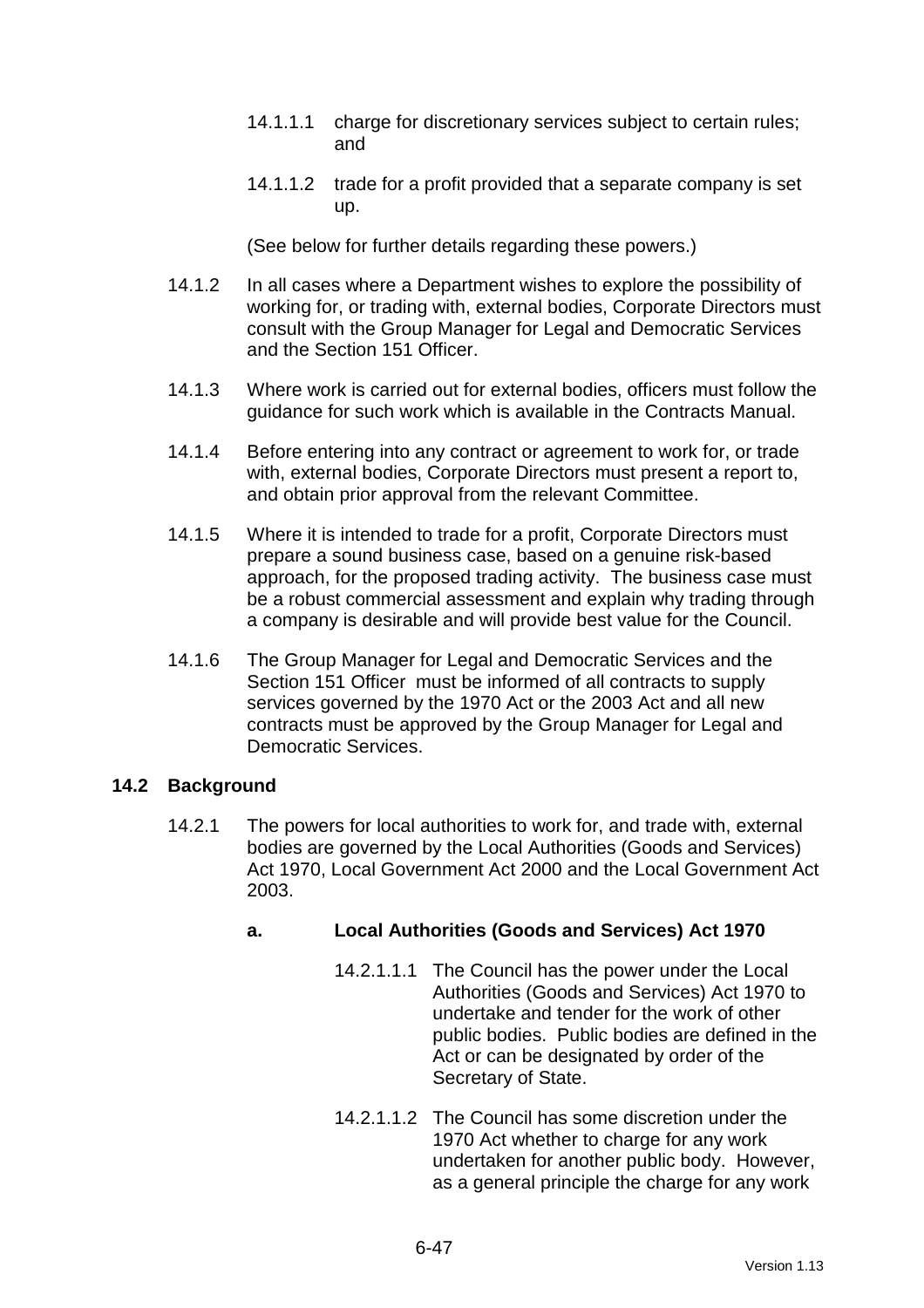should cover the estimated full cost of undertaking the work, including the direct cost eg staff time costs, travel and printing expenses and a contribution towards overheads eg office expenses and accommodation costs.

#### **b. Local Government Act 2003**

14.2.1.1.3 The Local Government Act 2003 provides best value authorities with new powers to trade for profit, and charge for discretionary services. This extends beyond the powers under the 1970 Act referred to above.

#### **14.3 Charging for Discretionary Services**

- 14.3.1 The Council is able to charge for services which it has the power to provide, but is not obliged to provide to the public, ie discretionary services.
- 14.3.2 The Council is under a duty to ensure that, taking one year with another, the charges made do not exceed the cost of providing the services (ie the provision of the service should not amount to trading for a profit). Charges can be set so that different people are charged different amounts, or are not charged for the service at all.
- 14.3.3 The person receiving the service must have agreed to receive the service and pay for it.
- 14.3.4 The power does not override any other legislation which expressly prohibits the Council from charging for a discretionary service.
- 14.3.5 Where charges are made for discretionary services arrangements should be put in place, and fully documented in a form approved by Legal and Democratic Services, to provide the recipient of the service with:
	- 14.3.5.1 the terms and conditions for the provision of the service;
	- 14.3.5.2 information about charges, including discounts and annual increases;
	- 14.3.5.3 billing and payment arrangements.
- 14.3.6 Careful consideration should also be given by the relevant department to issues such as:
	- 14.3.6.1 the risks to the Council as a whole of engaging in such activity;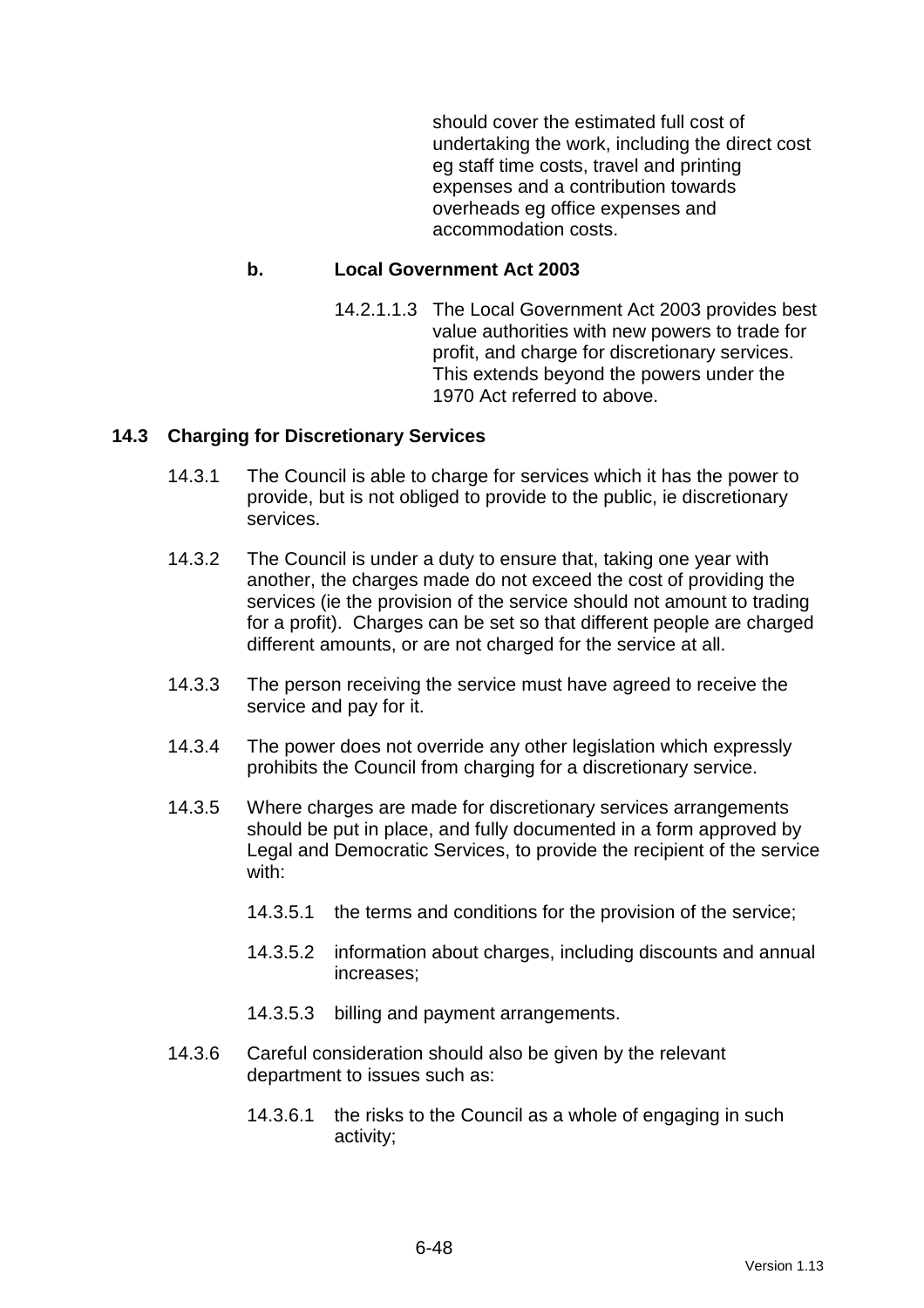- 14.3.6.2 the need to ensure appropriate skill and expertise is in place before offering to undertake work for external bodies;
- 14.3.6.3 the need to ensure that the proposals are properly costed before agreeing to supply the goods, works or services;
- 14.3.6.4 the type of warranties and/or indemnities that the external body may require from the Council regarding the quality of work/service provided (this is especially likely when tendering for work for other bodies);
- 14.3.6.5 the provision of adequate insurance arrangements to cover the Council for any liability in negligence or contract for the work undertaken;
- 14.3.6.6 due consideration being given to the impact of such arrangements on the Council's core duties, functions and obligations to prevent any adverse impact on them;
- 14.3.6.7 ensuring that the Council is not at risk from bad debts and to seek, where appropriate and possible, advance payment for goods, works or services to be supplied;
- 14.3.6.8 ensuring that no contracts for external bodies are subsidised by the Council from public funds.

#### **14.4 The power to trade**

- 14.4.1 This power allows the Council to trade in any of its ordinary functions for a commercial purpose (ie for profit) through a company.
- 14.4.2 Where it is intended to trade for profit, Corporate Directors must prepare a sound business case for the proposed activity, based on a genuine risk-based approach. The business case must be a robust commercial assessment which explains why trading through a company is desirable and will provide best value for the Council.
- 14.4.3 All work for, or trade with, external bodies for profit must be conducted through a separate incorporated company which has been formally set up for the purpose.
- 14.4.4 The approval of the County Council will need to be sought to exercise a power to trade and to set up the company. It should be noted that when the company has been established it will be a separate legal entity from the Council and consideration within the business case will be required for each of the matters set out above plus such issues as:
	- 14.4.4.1 the need to transfer staff and consideration of the Transfer of Undertakings (Protection of Employment) regulations (TUPE);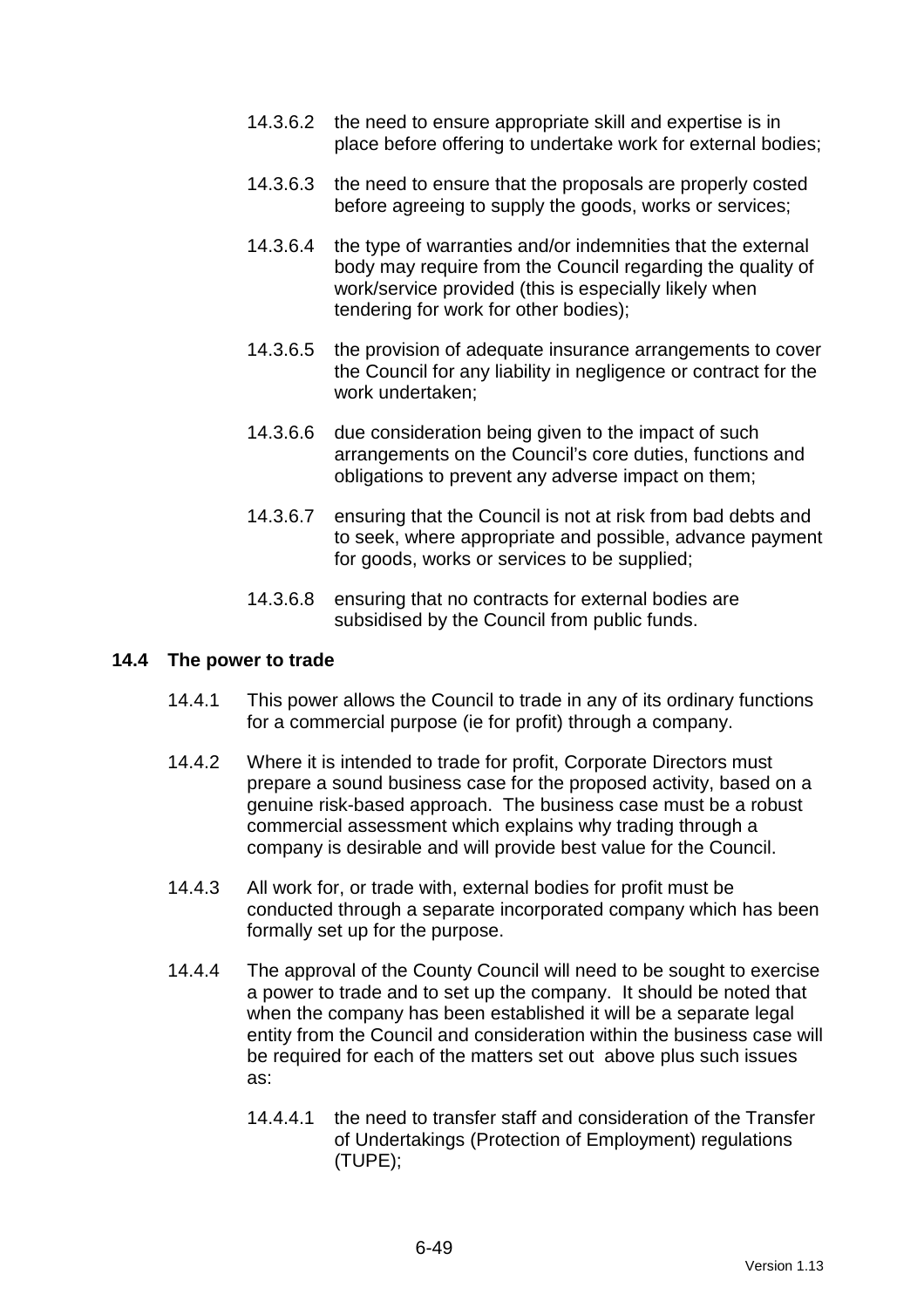- 14.4.4.2 the impact of the trading activities of the service, as it may no longer be possible to award work directly to the company – they may have to bid for it via a tender process and may not therefore win the work which they previously provided to the Council as an in-house service;
- 14.4.4.3 pensions implications;
- 14.4.4.4 premises requirements;
- 14.4.4.5 taxation implications.
- 14.4.5 More information about charging and trading, including the preparation of a business case, can be found in the Contracts Manual.

### **14.5 Pricing, Charging and Accounting Issues**

- 14.5.1 Under the 1970 Act and the 2003 Act in respect of charging for discretionary services, the Council has some discretion in terms of whether or not to charge for the services provided and how much. In the case of charging for discretionary services the Council is under a duty to secure that, taking one year with another, the income from charges does not exceed the costs of provision.
- 14.5.2 As a general principle, the charge for any work performed for an external organisation should cover the estimated full cost of undertaking the work. The full cost would include the direct cost of undertaking the work (eg based on the number of days of staff time the work is likely to take, any associated travelling expenses, printing costs etc) and a contribution towards overheads (eg office expenses, management overheads, accommodation costs etc). Any deviation from this principle must be approved by the Section 151 Officer.
- 14.5.3 Charging, accounting and monitoring arrangements should be as follows:
	- 14.5.3.1 income should be collected in accordance with the Council's Financial Regulations;
	- 14.5.3.2 invoices should be rendered promptly and normally within one month of supply or in accordance with the contractual arrangements;
	- 14.5.3.3 the income arising from the performance of work for external organisations must be identified separately within the relevant service's accounts and it should be possible to determine associated direct expenditure;
	- 14.5.3.4 appropriate arrangements should be devised to monitor resource inputs, eg if the contract price is based on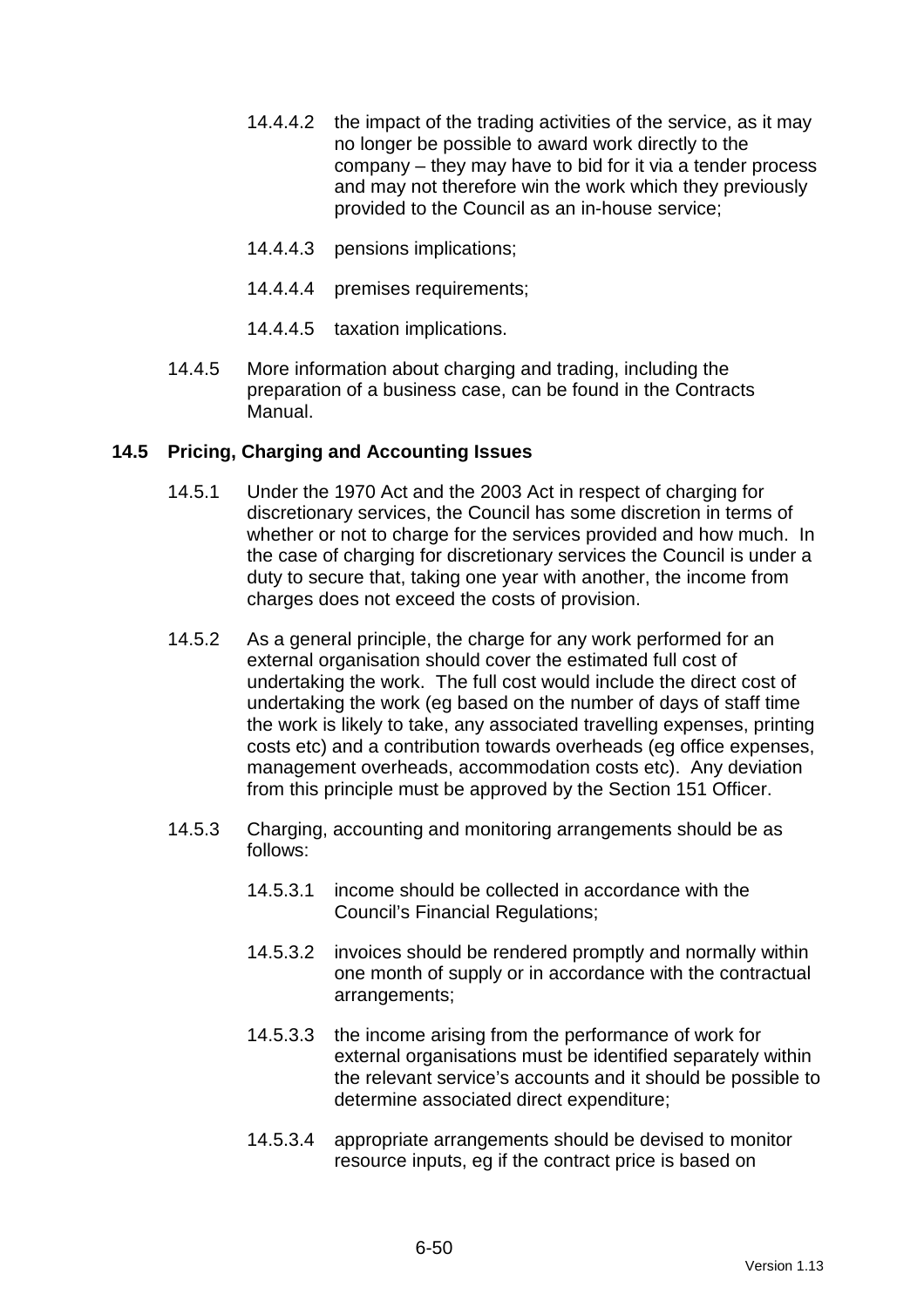person-days, the number of person-days actually taken should be monitored;

- 14.5.3.5 for External Audit requirements it is important to be able to identify work carried out for external organisations separately in the Authority's accounts.
- 14.5.4 Corporate Directors should produce an annual report on the work carried out for external organisations for the relevant Committee, providing the information outlined in the Guidance Note to the Code of Practice on Local Authority Accounting, but without breaking the Commercial Code.

### **15. INVESTMENT AND BORROWING**

- 15.1 The Section 151 Officer is responsible for arranging the investment of Council funds and the Pension Fund in accordance with approved Council policies.
- 15.2 The Section 151 Officer is responsible for arranging the borrowing and lending of money on the best available terms taking into account present and anticipated economic conditions and projected flow of funds.
- 15.3 The Council has accepted the CIPFA Prudential Code for Capital Finance, and the Code of Treasury Management. The Section 151 Officer must report any significant variations to the Prudential Indicators, with any necessary explanations to the Finance and Property Committee as soon as practical.

### **16. LEGAL CLAIMS AND SETTLEMENTS**

- 16.1 Corporate Directors must inform the Group Manager for Legal and Democratic Services of all matters where the Council might have a legal claim against a third party and of all occasions where there is a likelihood that the Council will be sued by an outside body or individual.
- 16.2 Corporate Directors must inform the Section 151 Officer where the Council's finances might be affected and the Section 151 Officer should be involved in any resultant negotiations.
- 16.3 The Group Manager for Legal and Democratic Services, in consultation with the appropriate Corporate Director and the Section 151 Officer, have the power to settle such claims in order to avoid litigation and/or to achieve best value for the Authority.
- 16.4 Any financial settlements, including redundancy payments made in relation to the employment of any staff, must be reported on a quarterly basis to the Personnel Committee.

# **17. PROTECTING PUBLIC FUNDS AND ASSETS**

17.1 The Council has a responsibility to protect its public funds and assets and has developed a strategy to deter fraud and corruption whether attempted on the Council from outside or from within.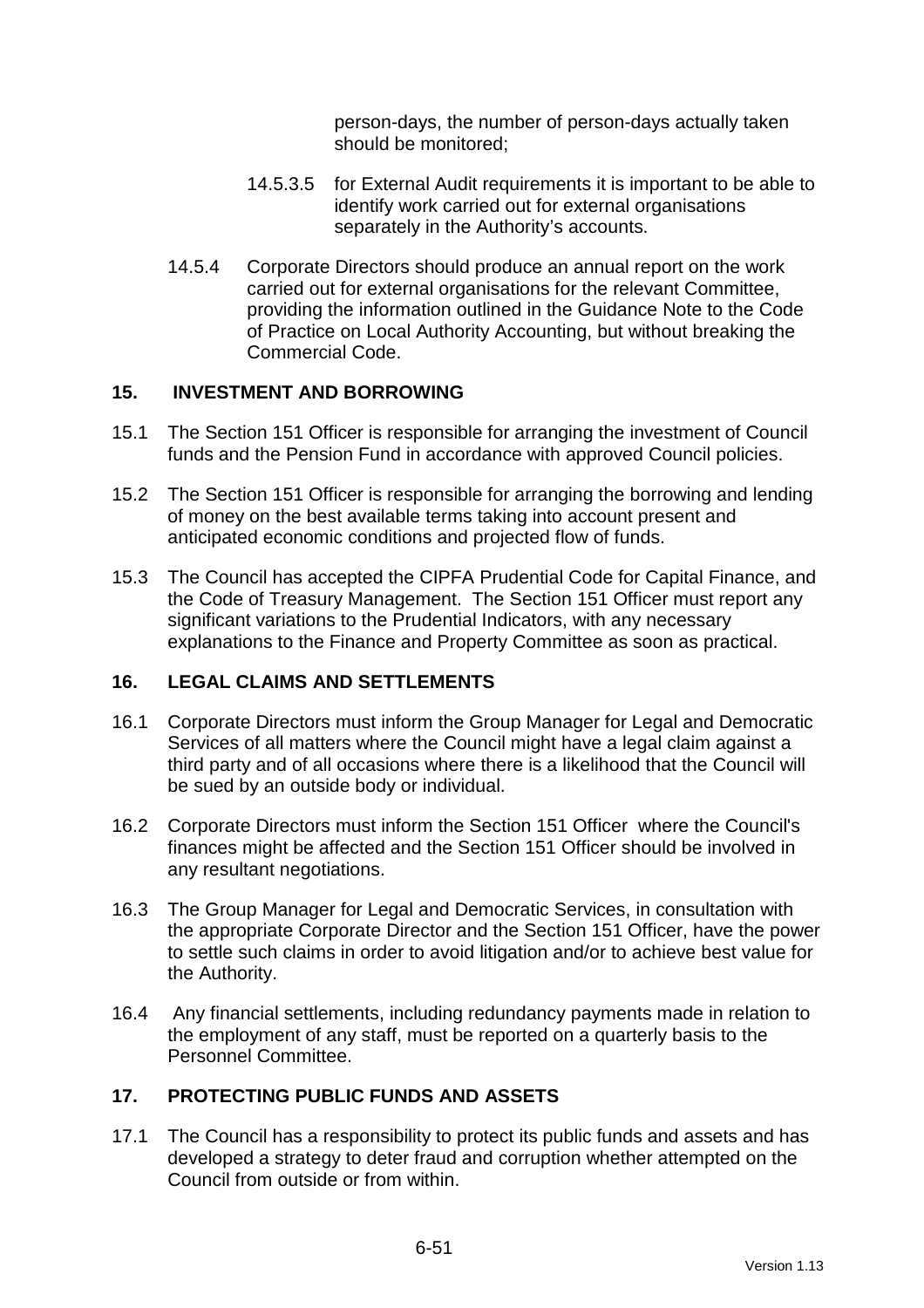17.2 The Council is committed to the highest possible standards of openness, probity and accountability. Part of meeting that commitment is to encourage employees and others who have serious concerns about any aspect of the Council's work to come forward and voice those concerns. To facilitate this, the Council has approved a Whistle Blowing Policy to allow these concerns to be raised in confidence and dealt with appropriately.

### **18. AUDIT**

- 18.1 The Section 151 Officer is responsible for arranging the continuous independent internal audit of the Council. The Internal Audit Service will be provided in accordance with its terms of reference and the CIPFA Code of Practice for Internal Audit in Local Government in the United Kingdom (2006).
- 18.2 Internal Audit focuses on the Authority's control environment and independently appraises the internal controls present in financial and other systems. The arrangements made by Corporate Directors to secure the economic, efficient and effective use of resources are also reviewed. Internal Audit reports are produced containing recommendations which should be responded to formally in writing. The results of Internal Audit work contribute to the Authority's Statement on Internal Control.
- 18.3 Internal Audit staff have the right of access to such records, assets, premises and personnel, and are entitled to receive such information and explanation, as they think necessary for the proper fulfilment of their duties.
- 18.4 If an irregularity occurs or is suspected, which may involve financial loss, it must be reported immediately to the Section 151 Officer who may investigate and report to the Group Manager for Legal and Democratic Services and the relevant Corporate Director. The Section 151 Officer and the Group Manager for Legal and Democratic Services will jointly determine what further action to take, in consultation with the Corporate Director and Chairman of the Finance and Property Committee.
- 18.5 The Internal Audit Service reports on relevant audit issues on a regular basis to the Authority's Audit Committee. Frequent liaison also occurs between Internal Audit and the Authority's External Auditors who rely upon the work of Internal Audit when forming their opinion on the Authority's key financial and other systems.

# **19. INFORMATION AND COMMUNICATIONS TECHNOLOGY (ICT)**

- 19.1 The Service Director, ICT is responsible for ICT services, and for advising on all ICT equipment, software and services acquired by the Council.
- 19.2 The acquisition, development, maintenance and use of ICT equipment, services and solutions must conform with the Council's ICT Strategy and Standards. Proposed ICT activity, which may contravene any of the ICT policies and standards, should be referred to the Service Director, ICT for prior approval. In all cases such approval must be sought using the approved ICT waiver request procedure.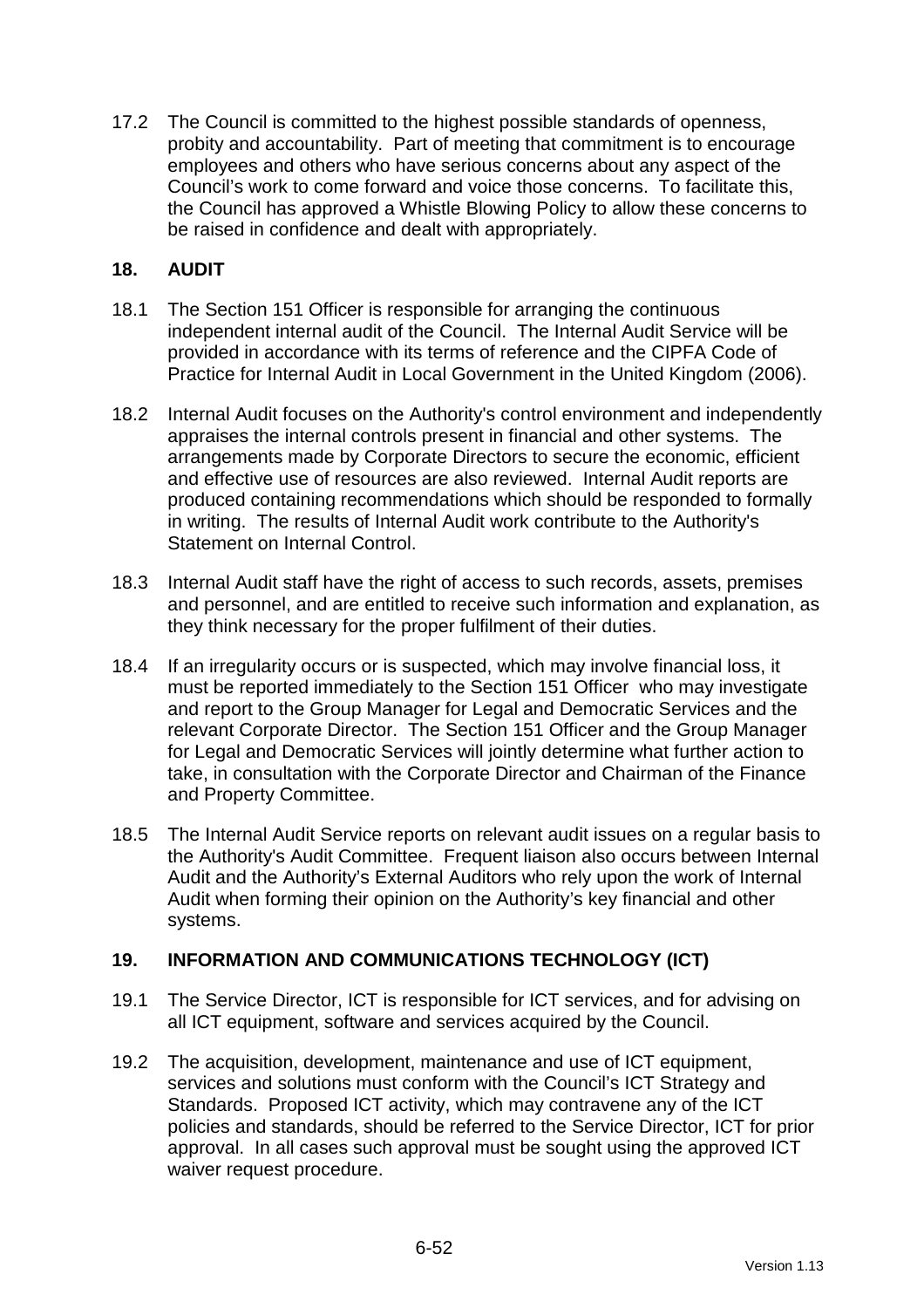- 19.3 The procurement of ICT equipment, software and services, must comply with the Procurement of Goods, Services and Works guidance within Financial Regulations.
- 19.4 All ICT equipment, software and facilities acquired by the Council must only be used in accordance with conditions and guidelines issued by the Council.
- 19.5 The development of new networked systems, or major enhancements to existing systems, should first be agreed with the Service Director, ICT, whether or not the services of the IT Division will be used.
- 19.6 Projects must demonstrate that value for money will be achieved through the application of ICT. Evidence of the justification, expected benefits and valuefor-money should accompany each request for approval. The level of supporting documentation to be submitted is given below:

| <b>Project Value</b>   | <b>Supporting Documentation</b>                                          |
|------------------------|--------------------------------------------------------------------------|
| Up to £10,000          | Reasoned justification and expected<br>timescales                        |
| £10,001 up to £50,000  | Above plus options appraisal and full Life-<br>cycle costing             |
| £50,001 up to £100,000 | Options appraisal, Risk assessment, full<br>Cost-benefit appraisal + PID |
| Over £100,000          | Full PRINCE2 business case                                               |

19.7 Formal approval must be obtained for all proposed projects and purchases before expenditure is committed. Approval should be sought as follows:

| <b>Project Value</b> | <b>Approval Required</b>  |
|----------------------|---------------------------|
| Up to £50,000        | Service Director, ICT     |
| Over £50,000         | <b>ICT Strategy Board</b> |

- 19.8 Projects presented to the ICT Strategy Board must follow the approved ICT governance arrangements and supporting procedures.
- 19.9 Maintenance, upgrade and replacement of central hardware, software and networks are the responsibility of the Service Director, ICT and will be undertaken in accordance with ICT standards and governance arrangements.
- 19.10 Where Departmental hardware, software, or networks need to be replaced or upgraded, Corporate Directors must consult the Service Director, ICT regarding the requirements and specifications before proceeding.
- 19.11 Where ICT equipment becomes surplus to requirements, it should be disposed of using the ICT disposal procedures. Data storage media, eg disks and tapes,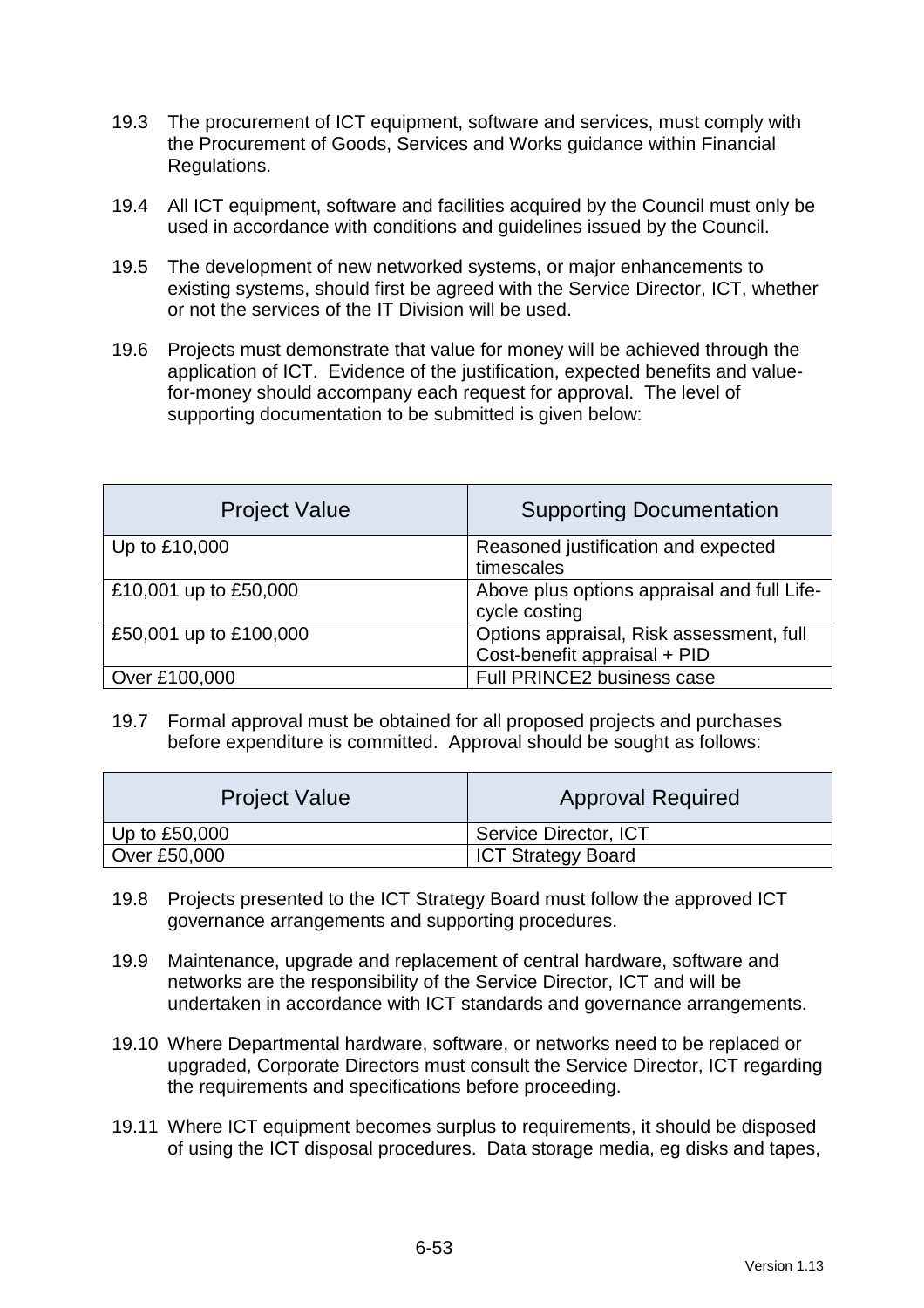should be disposed of in accordance with the procedures for disposal of storage media.

### **19.12 IT Security Policy**

- 19.12.1 The Service Director, ICT and, where appropriate, the Group Manager for Legal and Democratic Services, and the relevant Corporate Director, are responsible for maintaining proper security and privacy of data in accordance with current legislation eg Data Protection Act 1998, Computer Misuse Act 1990, Freedom of Information Act 2000.
- 19.12.2 All users of the Council's ICT systems must comply with published ICT standards and codes of practice, including:
	- 19.12.2.1 the Council's Information Security Policy which is approved by Council; and
	- 19.12.2.2 the Information Security Standards which are published and maintained by the Service Director, ICT. The Information Security Standards incorporate guidance on legal requirements such as the Computer Misuse Act 1990 and the Data Protection Act 1998, and on codes of best practice such as the International Standard on Information Security Management (ISO 17799).
	- 19.12.2.3 the internet policy and internet code of practice;
	- 19.12.2.4 the email policy and email code of practice.
- 19.12.3 Compliance with the key principles outlined in the ICT Security Policies and Framework is mandatory, including the following:
	- 19.12.3.1 employees must access only those ICT systems and data in the prescribed manner, to which they have been granted authorisation;
	- 19.12.3.2 passwords relating to a personal user identity must never be divulged to another person;
	- 19.12.3.3 attempts to obtain unauthorised access to an ICT system may constitute a criminal offence punishable by a fine or imprisonment or both;
	- 19.12.3.4 unauthorised copying of software is forbidden and may contravene copyright legislation;
	- 19.12.3.5 use of the Internet can incur potentially serious security risks, and all guidance must be strictly observed;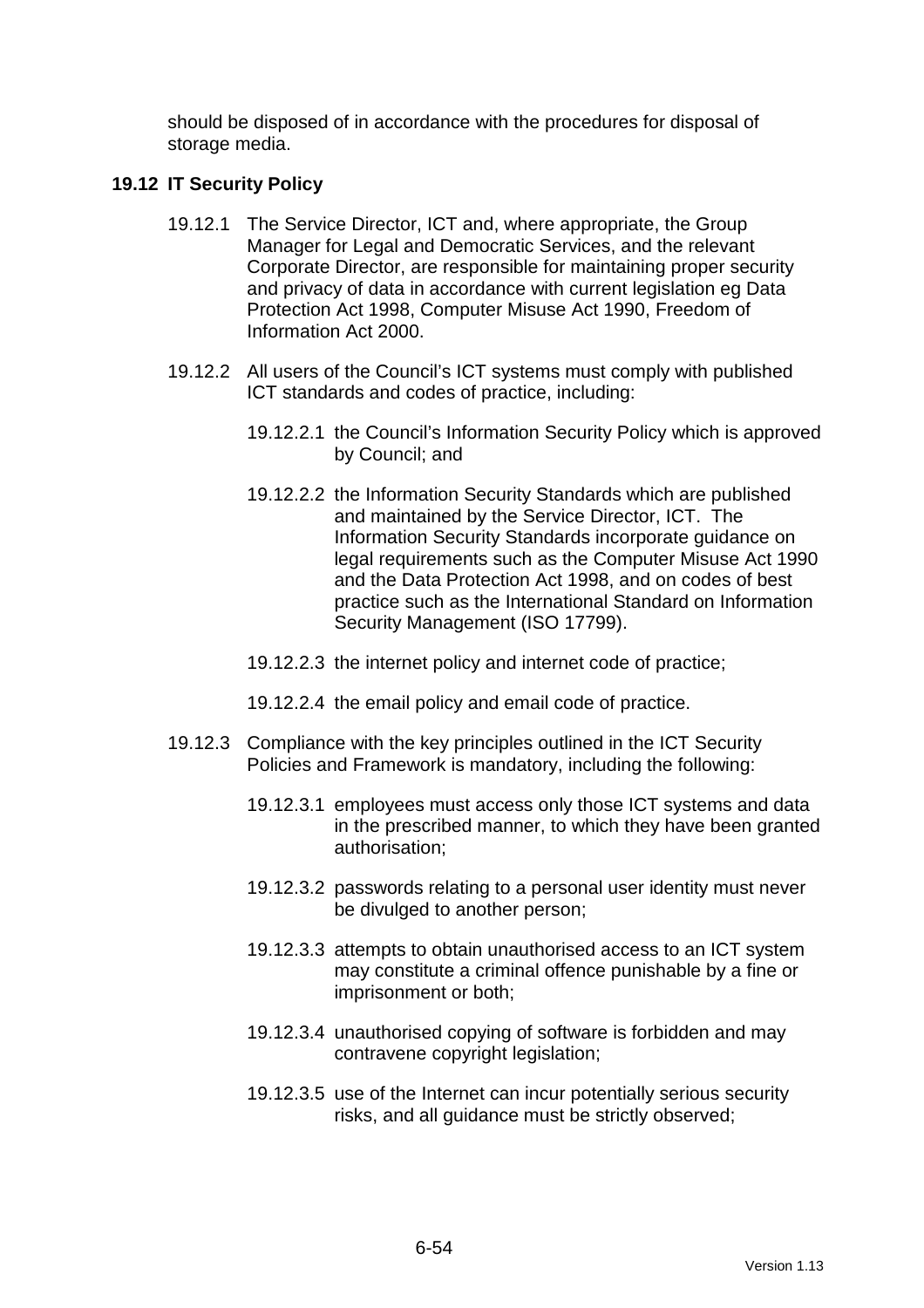- 19.12.3.6 the use of personal data relating to a living individual is regulated by the Data Protection Act 1998, contravention of which may lead to criminal prosecution.
- 19.12.4 Employees must report all suspected breaches of ICT security to the Service Director, ICT.

# **20. LAND AND BUILDINGS**

#### **20.1 INTRODUCTION**

- 20.1.1 The Finance and Property Committee is responsible for the acquisition and disposal of land and buildings. Where the proposed acquisition of land and buildings falls outside the capital programme, such acquisition may proceed only after the additional resources required have been identified and allocated.
- 20.1.2 The Service Director, Transport, Property and Environment must maintain the Corporate Asset Register for all land and buildings owned by the Council and a separate record of all leased property. If acquisition is by means of a lease of 10 years or more, then the best value implications of entering into the lease must be considered.
- 20.1.3 Details of all transfers of land and buildings must be notified to the Section 151 Officer in order that the transactions may be properly recorded in the financial records.

### **20.2 GENERAL**

20.2.1 Councillors and officers who have any relevant interest in the acquisition or disposal of any Council land or buildings must ensure they comply, as appropriate, with the Code of Conduct for Councillors and Co-opted Members or Officer Code of Conduct, and shall not be supplied with or given access to any tender documents, contracts or other information relating thereto without the authority of the Group Manager for Legal and Democratic Services.

### **20.3 DISPOSAL**

- 20.3.1 When disposing of its land the Council is required to obtain the best price reasonably obtainable on the open market. Every effort must therefore be made to maximise the consideration realised by the Council on the disposal of land and buildings, including any clawback, as appropriate. These efforts will include contacting major national and local purchasers and a list of such land purchasers will be maintained by the Service Director, Transport, Property and Environment. A suitable advertisement inviting interested parties to add their names to the list will be placed annually.
- 20.3.2 Where the Council provides public sector support to a third party in connection with any property transaction or project involving property, this could trigger the State Aid rules. In such circumstances the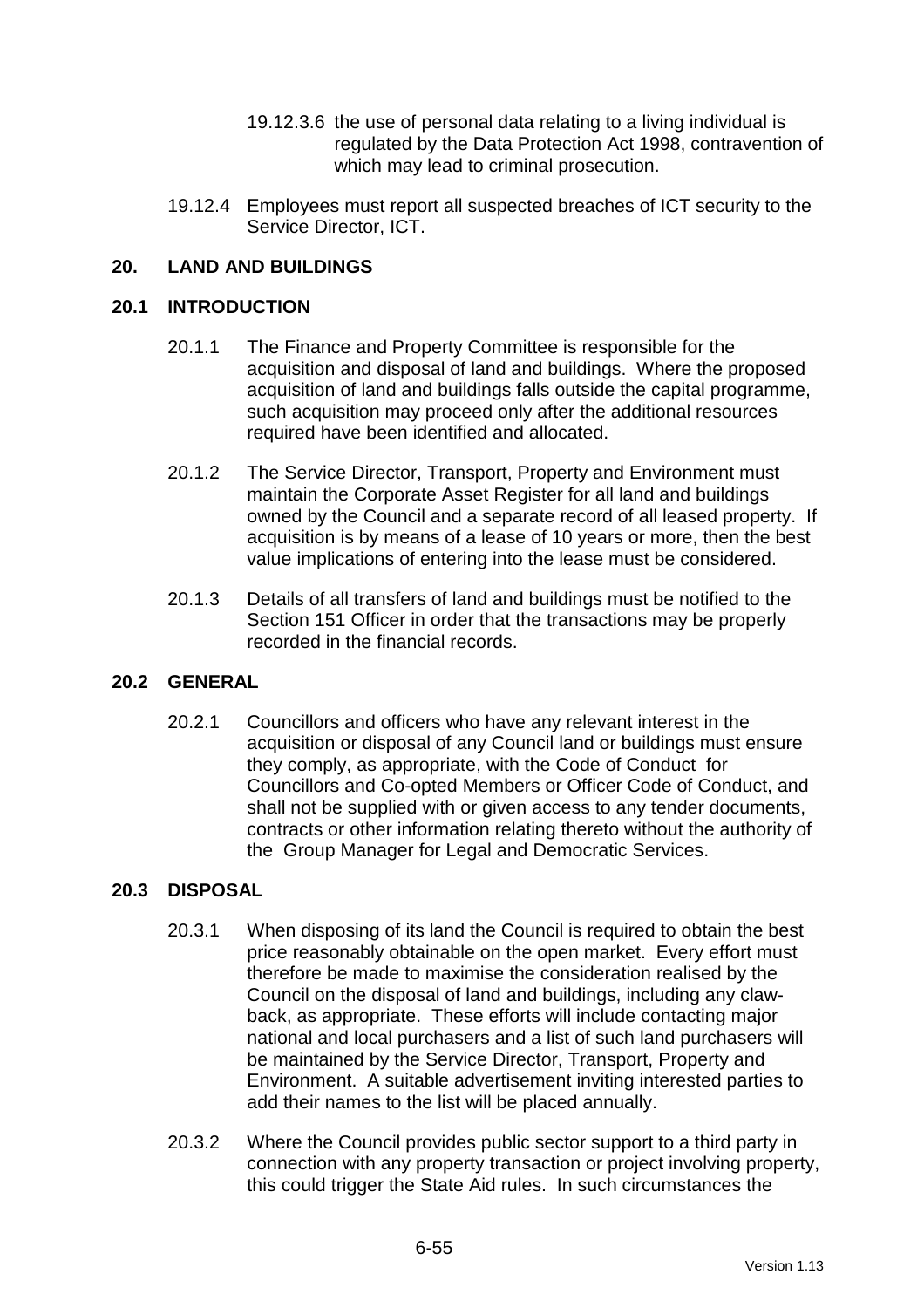guidance set out in the 'European Commission statement on State Aid elements in sales of land and buildings by public authorities' must be taken into account when disposing of land and buildings. Further advice should be sought from Legal and Democratic Services.

Disposal must be by one of the methods outlined below:

### **7. Open Binding Tender**

- 20.3.2.1 At least 28 days before the last date for the receipt of tenders, an initial public notice must be placed in one or more of the local newspapers and, dependent on the nature of the land or buildings to be sold, in national newspapers and in such other publications as the Service Director, Transport, Property and Environment considers desirable. The notice must describe the land to be sold, invite requests for tender documents and state the date and time by which tenders are to be returned.
- 20.3.2.2 The form of tender will be settled by the Service Director, Transport, Property and Environment after consultation with the Group Manager for Legal and Democratic Services and must be capable of acceptance as a binding contract.
- 20.3.2.3 The Service Director, Transport, Property and Environment, in consultation with the Chairman of Finance and Property Committee , will evaluate tenders and determine which, if any, is to be accepted.

### **8. Limited Binding Tender**

- 20.3.2.4 At least 28 days before the last date for the receipt of tenders, selected tenderers will be issued with the appropriate form of tender.
- 20.3.2.5 The form of tender will be settled by the Service Director, Transport, Property and Environment after consultation with the Group Manager for Legal and Democratic Services and must be capable of acceptance as a binding contract.
- 20.3.2.6 The Service Director, Transport, Property and Environment, in consultation with the Chairman of Finance and Property Committee will evaluate tenders and determine which, if any, is to be accepted.

### **9. Public Auction**

20.3.2.7 The Service Director, Transport, Property and Environment, in consultation with the Chairman of Finance and Property Committee, will decide which auctioneers are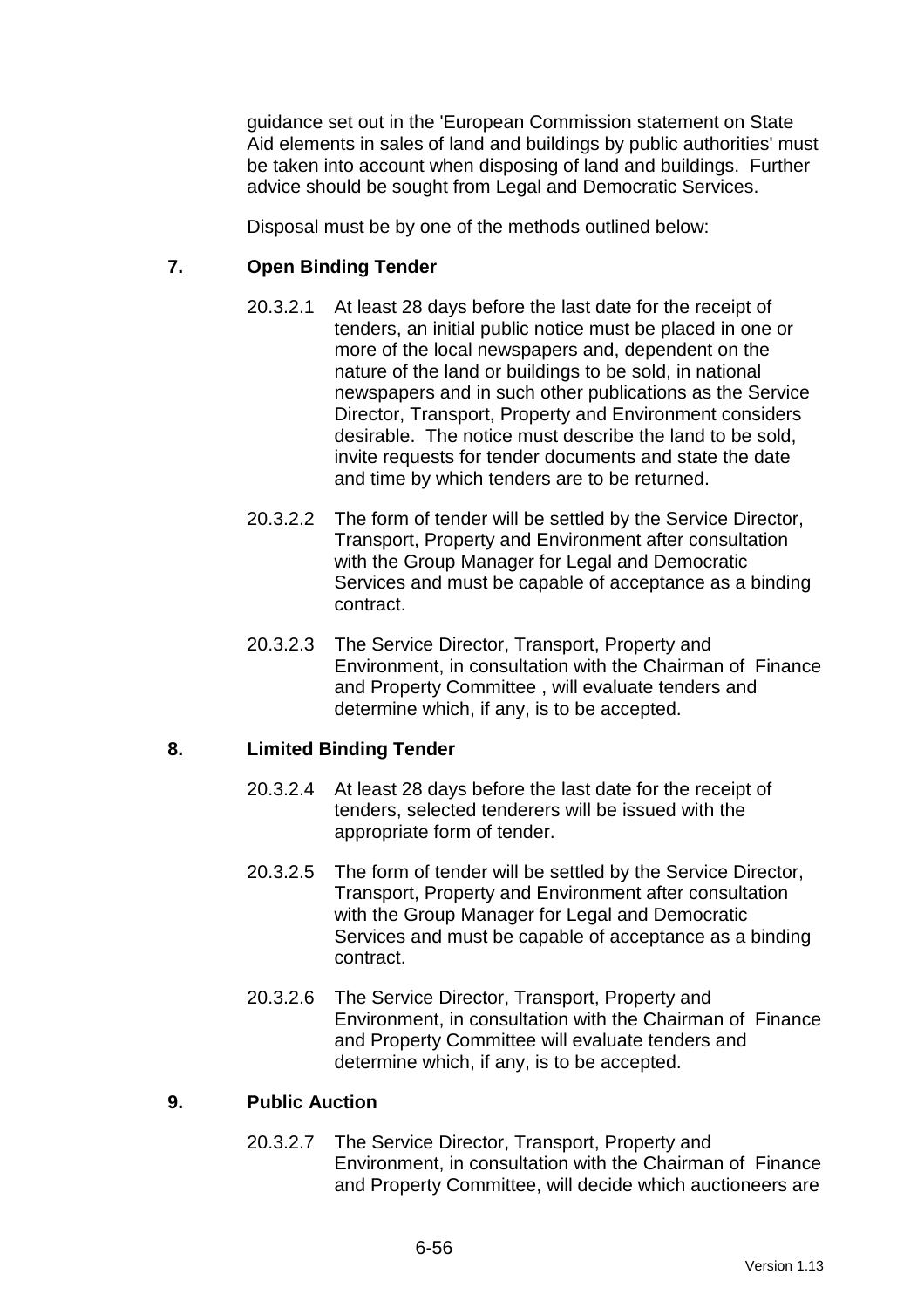to be used. The contract and conditions of sale should be prepared by the Group Manager for Legal and Democratic Services. Any reserve price will be agreed by the Service Director, Transport, Property and Environment, in consultation with the Chairman of Finance and Property Committee and with the chosen auctioneers.

### **10. Private Treaty Sale to One Party**

20.3.2.8 Where only one party is interested or is to be invited to submit a signed contract, the Service Director, Transport, Property and Environment, in consultation with the Chairman of Finance and Property Committee shall take a decision after discussing the circumstances with the Group Manager for Legal and Democratic Services and the Section 151 Officer.

### **11. Open Informal Tender**

20.3.2.9 The Service Director, Transport, Property and Environment, in consultation with the Chairman of Finance and Property Committee, will make arrangements in appropriate cases for properties to be sold by Open Informal Tender which must be preceded by public advert subject to appropriate time limits.

# **20.4 TENDERS**

- 20.4.1 The invitation, receipt, opening and evaluation of tenders should be conducted in accordance with Financial Regulations Procurement of Goods, Services and Works section and the Contracts Manual.
- 20.4.2 The Service Director, Transport, Property and Environment will make available to the Group Manager for Legal and Democratic Services and the Section 151 Officer on request a copy of the register of accepted tenders, maintained in accordance with Procurement of Goods, Services and Works section and the Contracts Manual.
- 20.4.3 All parties submitting unsuccessful tenders must be notified promptly of the outcome to their offer.

### **20.5 COMPLETION OF SALE**

- 20.5.1 Once a sale has been agreed a reasonable period (not exceeding six months) will be allowed for the completion, except where a longer period is agreed during the original negotiations. If completion has not taken place by the end of the agreed period the Service Director, Transport, Property and Environment should make a report to the Finance and Property Committee , recommending that either:
	- 20.5.1.1 the period for completion be extended; or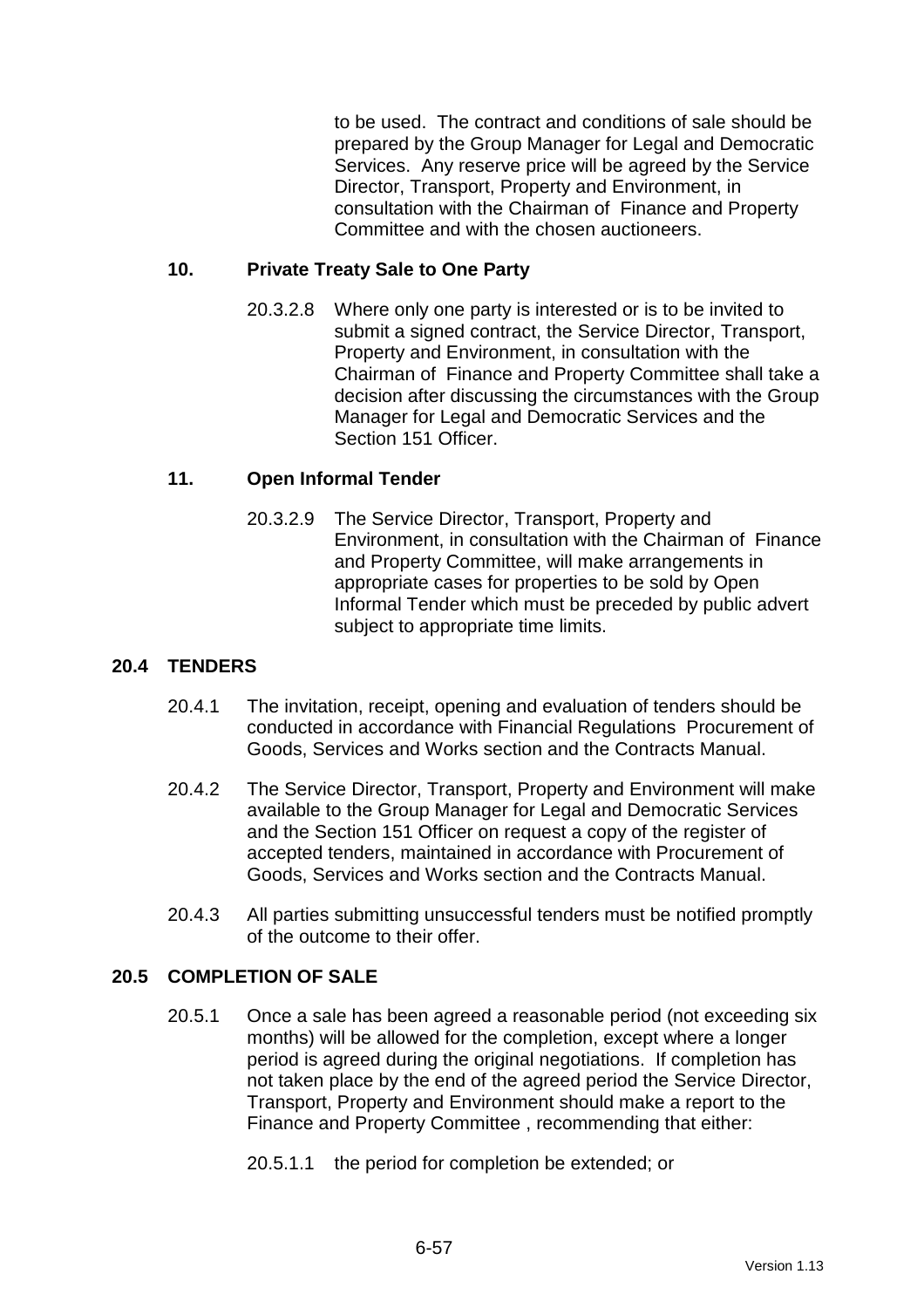- 20.5.1.2 sale proceedings should be started afresh.
- 20.5.2 The Group Manager for Legal and Democratic Services must be advised of all decisions to extend the completion date or to begin the sale proceedings afresh, so that they can inform all interested parties of the decision.

### **20.6 CANCELLATION**

- 20.6.1 Every contract for the disposal of land or property must include a clause to allow the Council to cancel the contract with the purchaser and to recover from them the amount of any loss resulting from the cancellation if:
	- 20.6.1.1 the person, firm or company has offered or given or agreed to give to any person a gift or consideration of any kind as an inducement or reward:
		- 20.6.1.1.1 for doing or refraining from doing or for having done or refrained from doing any action in relation to the contract or any other contract with the Council; or
		- 20.6.1.1.2 for showing or not showing favour or disfavour to any person in relation to the contract or any other contract with the Council; or
		- 20.6.1.1.3 such acts having been done by any person employed by them or acting on their behalf (whether with or without the knowledge of the purchaser).
	- 20.6.1.2 In relation to any contract with the Council the person, firm or company or any person employed by them or acting on their behalf shall have committed any offence under the Prevention of Corruption Acts 1889 to 1916, or any amendment of them, or shall have given any fee or reward the receipt of which is an offence under Section 117 of the Local Government Act 1972.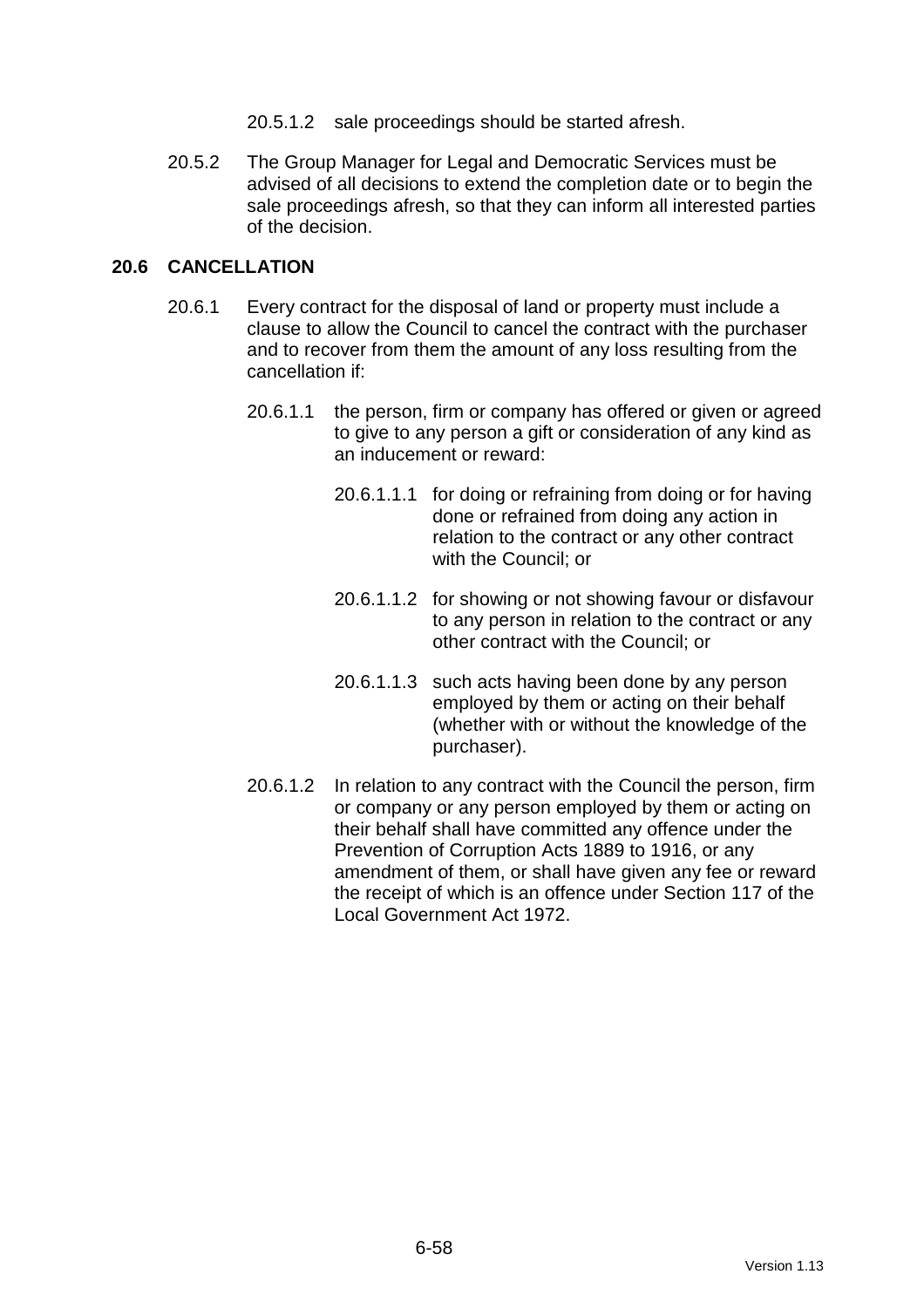#### 4.2.1 DECISION TREE - HOW TO GET A SCHEME INTO THE CAPITAL PROGRAMME

All capital expenditure requires approval by the relevant approval body. All County Council projects requiring County Council funds should be appraised and prioritised by<br>CAMG. Proposed expenditure on land acquisitions a

a. At the beginning of a Financial Year - The Annual Review Process.



LEC = Latest Estimate Cost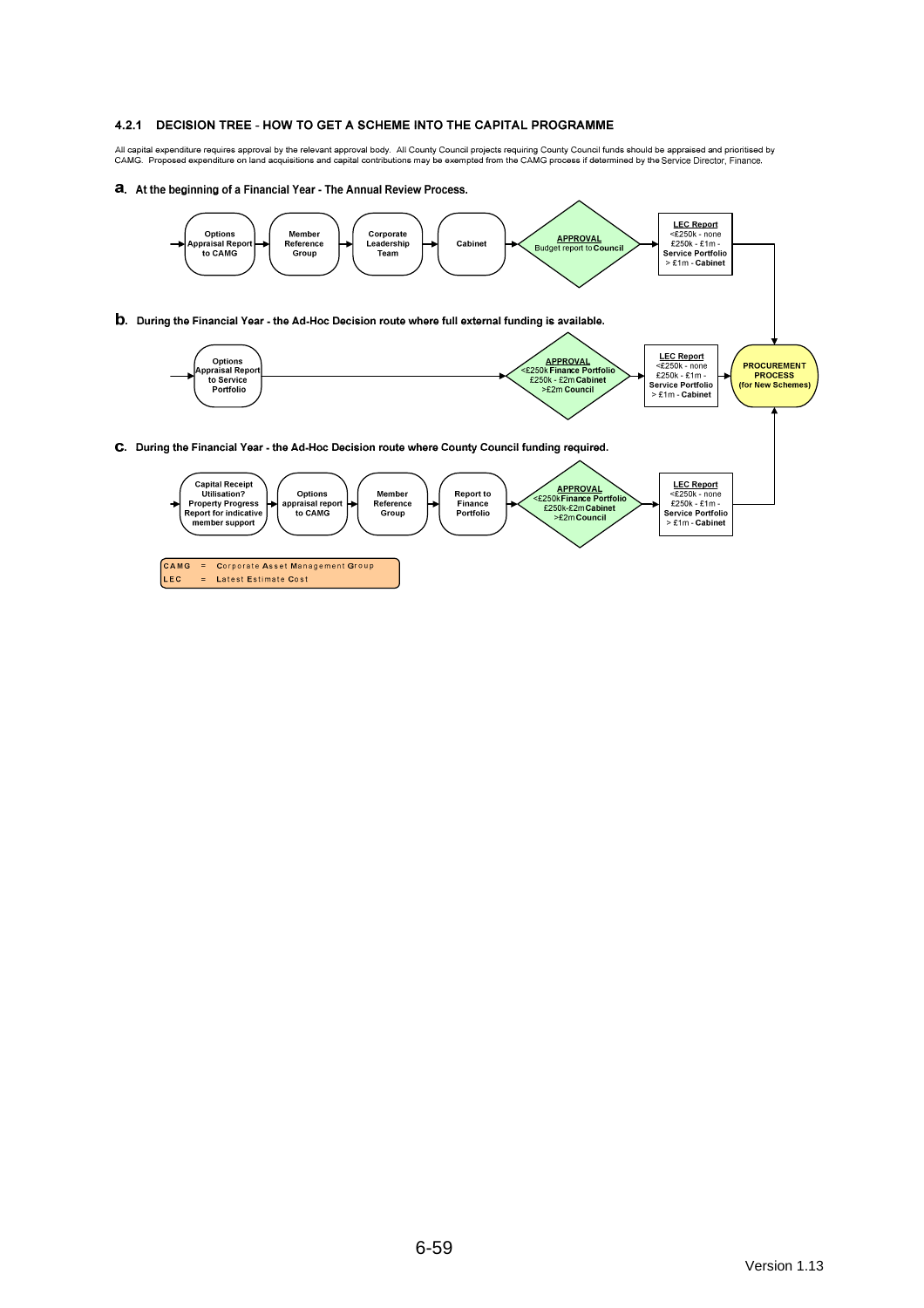# **COUNCILLOR'S ALLOWANCES SCHEME**

- 1. This scheme, which may be cited as the **Nottinghamshire County Council Members' Allowances Scheme**, was approved by Nottinghamshire County Council on 17 May 2012, in exercise of the powers conferred by the Local Authorities (Members' Allowances) (England) Regulations 2003 ("the Regulations").
- 2. This Scheme replaces all previous Members' Allowances Schemes.
- 3. The Allowances mentioned in this scheme:

be implemented with effect from 17 May 2012;

be uprated annually in line with the pay award for Local Authority staff. Each annual increase will be reported to the County Council for information at the earliest opportunity.

- 4. Any other amendments to the scheme will be determined solely by the County Council following receipt of recommendations from the Independent Remuneration Panel.
- 5. In this scheme:

"councillor" means a Member of Nottinghamshire County Council who is a councillor;

"Independent Person" means a person appointed by the Council to provide their views regarding complaints under the Code of Conduct for Councillors and Coopted Members;

"statutory Co-optee means a person (other than a councillor) who is statutorily appointed to membership of a Council committee (other than the Health and Wellbeing Board) or and independent member of the Nottinghamshire Police and Crime Panel;

"year" means the 12 months ending with 31 March.

- 6. The amounts of Basic, Special Responsibility and Statutory Co-optees' Allowances specified in this Scheme will be rounded to the nearest £3.00 in accordance with normal Local Government practice.
- 7. A Nottinghamshire county councillor who is in receipt of a Basic Allowance and/or Special Responsibility Allowance under this Scheme and who is under 70 years of age is eligible to join the Local Government Pension Scheme.

### **PART A – ALLOWANCES FOR COUNCILLORS**

### **BASIC ALLOWANCE**

8. Subject to paragraphs 15, 16 and 21, for each year a Basic Allowance of £13,190.00 shall be paid to each councillor.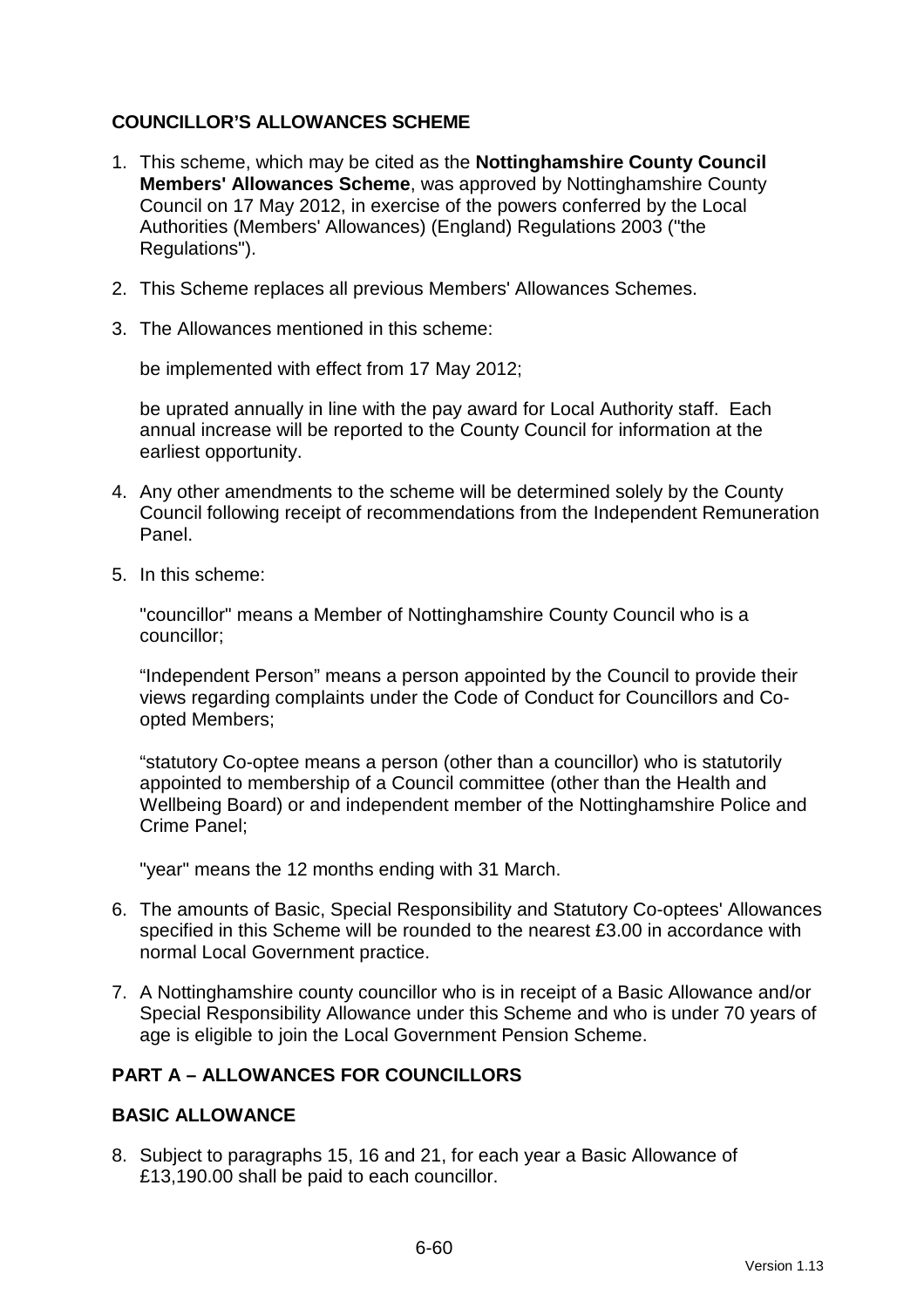9. Basic Allowance shall be eligible for pensionable purposes

### **SPECIAL RESPONSIBILITY ALLOWANCES**

- 10. Subject to paragraphs 15, 16 and 21, for each year a Special Responsibility Allowance shall be paid to those councillors who have been appointed or recognised by the Council or have been notified to the Chief Executive by their Group as holding the special responsibilities in relation to the authority that are specified in Schedule 1 to this scheme.
- 11. Subject to paragraphs 15, 16 and 21, the amount of each such allowance shall be the amount specified against that special responsibility in Schedule 1.
- 12. Special Responsibility Allowances shall be eligible for pensionable purposes.
- 13. No councillor may receive more than one Special Responsibility Allowance. In the event that a councillor holds more than one position for which a Special Responsibility Allowance is payable then s/he shall receive whichever of the applicable Allowances which s/he selects.

# **ATTENDANCE ALLOWANCE**

14. No attendance allowance shall be payable under this scheme, either for Council duties per se, or in respect of appointments to outside bodies.

### **RENUNCIATION**

15. A councillor may by notice in writing given to the Chief Executive elect to forego any part of his/her entitlement to an allowance under this scheme.

### **PART-YEAR ENTITLEMENTS**

- 16. In accordance with the requirements of the Regulations, pro-rata payments of Basic Allowance or Special Responsibility Allowances shall be payable to eligible councillors in any of the following circumstances:
	- a. if an amendment to this scheme changes the amount to which a councillor is entitled by way of a Basic Allowance or a Special Responsibility Allowance;
	- b. where the term of office of a councillor or their appointment to a role eligible for Special Responsibility Allowance begins or ends otherwise than at the beginning or end of a year.

### **LONG-TERM SICKNESS**

- 17. Nothing in this section overrides the provisions of the Local Government Act 1972 relating to vacation of office by failure to attend meetings throughout a period of six months.
- 18. In the event of long-term sickness absence full Special Responsibility Allowance shall be payable to eligible councillors, reducing to 50% after six months and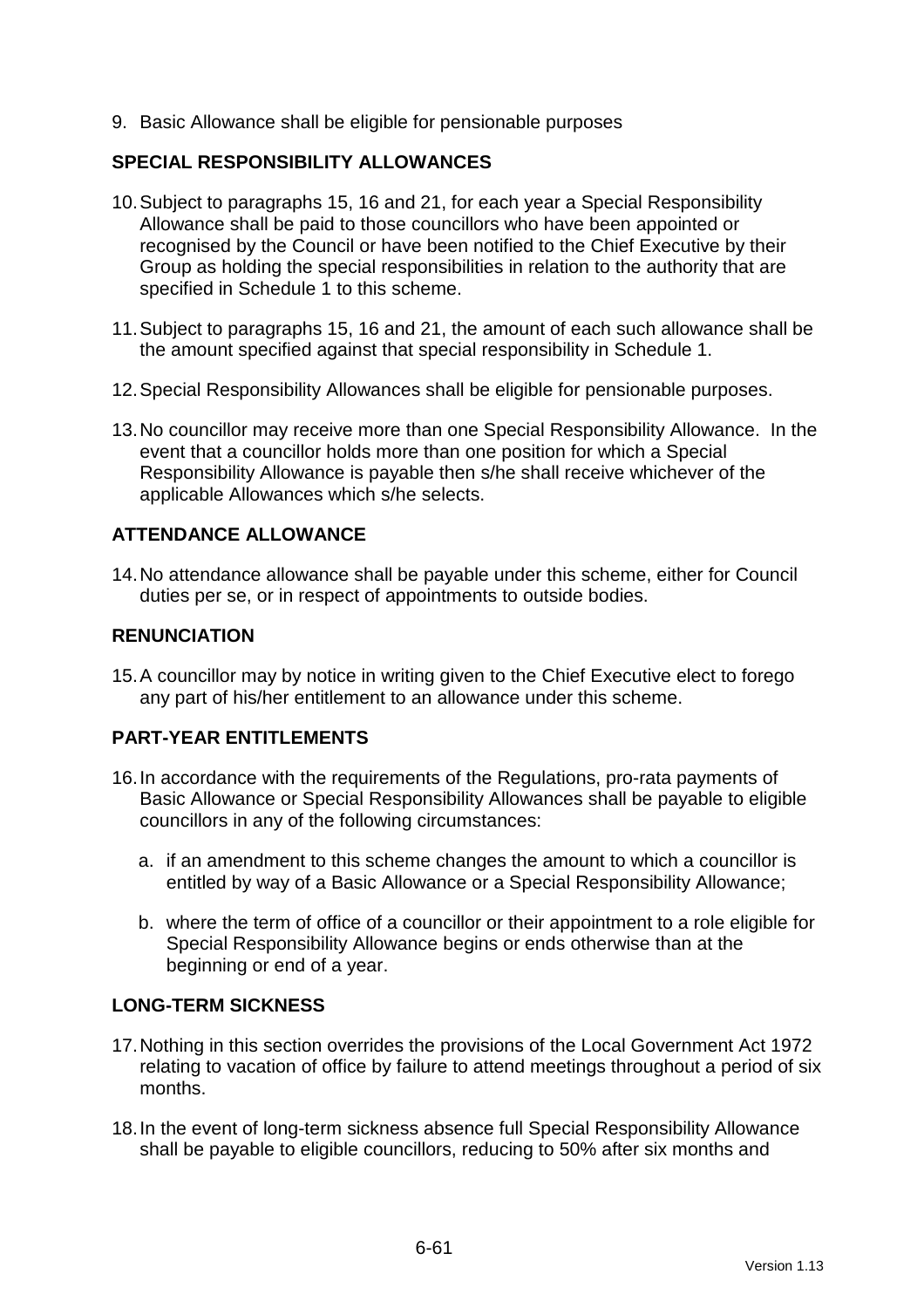ceasing after 12 months. The Council's Policy Committee may vary this in exceptional circumstances.

19. If a councillor is appointed to deputise for a councillor on long-term sickness the Policy Committee may create a deputising allowance payable after the first three months.

# **MATERNITY LEAVE AND ADOPTION LEAVE**

20. In the event of absence for maternity or adoption full Special Responsibility Allowance shall be payable to eligible councillors for a period of up to three months.

### **PAYMENT**

21. Payment of Basic and Special Responsibility Allowances shall be made in equal instalments. The frequency of those instalments shall be monthly in arrears.

### **TRAVEL AND SUBSISTENCE ALLOWANCES**

22. Travel and in some circumstances subsistence allowances may be claimed by councillors. The arrangements for these allowances are included in Part D of this scheme.

### **DEPENDANTS' CARERS' ALLOWANCES**

- 23. Councillors may claim up to £5.84 per hour per child for child care and up to £11.58 per hour per dependant for other dependants in respect of expenses for the care of their children or other dependants when attending meetings of the Council, its subordinate bodies or other approved duty as described in Schedule 2 to this scheme.
- 24. Only one payment of Dependants' Carers' Allowance may be claimed in respect of the household of each councillor.
- 25. Payments, which will not be payable to a member of the claimant's own household, will be made only when supported by a receipt.
- 26. In circumstances of particular difficulty the Policy Committee is authorised to increase the allowance payable.

# **PART B – ALLOWANCES FOR STATUTORY CO-OPTEES**

27. That any statutory co-optee receives an allowance of £594.

#### **Attendance Allowance**

28. No attendance allowance shall be payable under this scheme, either for Council duties per se, or in respect of appointments to outside bodies.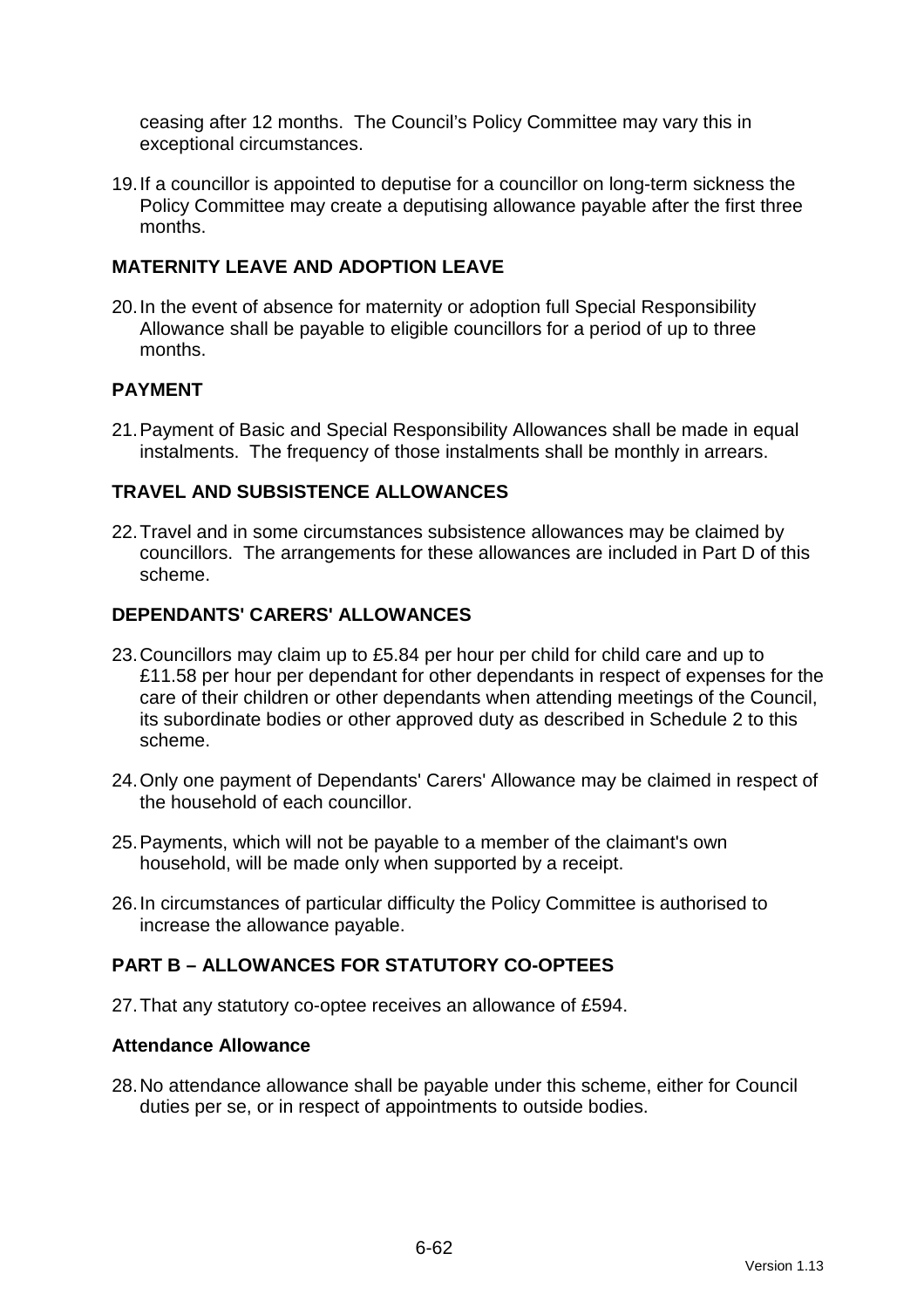# **Renunciation**

29. A Statutory Co-optee may by notice in writing given to the Chief Executive elect to forego any part of their entitlement to an allowance under this scheme.

### **Part-Year entitlements**

- 30. Pro-rata payments of the Statutory Co-optees Allowance shall be paid in any of the following circumstances:
	- a. if an amendment to this scheme changes the amount to which a Statutory Cooptee is entitled;
	- b. where the term of office of a Statutory Co-optee begins or ends otherwise than at the beginning or end of a year.

### **Payment**

31. Payment of the allowance described in paragraphs 28 to 30 shall be made in equal instalments. The frequency of those instalments shall be monthly in arrears.

### **Travel and subsistence allowances**

32. Travel and in some circumstances subsistence allowances may be claimed by Statutory Co-optees. The arrangements for those allowances are included in Part D of this Scheme and a description of the duties for which they may be claimed is shown at Schedule 2 to this scheme.

# **PART C – ALLOWANCES FOR EDUCATION APPEAL PANEL MEMBERS**

- 33. For the purposes of the payment of financial loss allowance under Section 173(4) of the Local Government Act 1972, members of Education Appeal Panels are to be treated as Members of the authority.
- 34. Subject to providing sufficient documentary evidence identifying actual financial loss, allowances up to a maximum of £226.00 per day may be claimed by Panel Members for attendance at Panel meetings.
- 35. Travel allowances may be claimed by Panel Members. The arrangements for those allowances are included at Part D of this scheme. Lunch will be provided by the Council at no charge for Panel meetings.

# **PART D – TRAVELLING AND SUBSISTENCE**

- 36. This part is in accordance with Sections 174-175 and Regulations made under the Local Government Act 1972. It applies to councillors, Statutory Co-optees, members of Education Appeals Panels, Independent Persons and other Co-opted members.
- 37. The provisions contained in this part are aligned with the terms and conditions for County Council employees and any future changes to employee terms and conditions will also be reflected by changes to this part.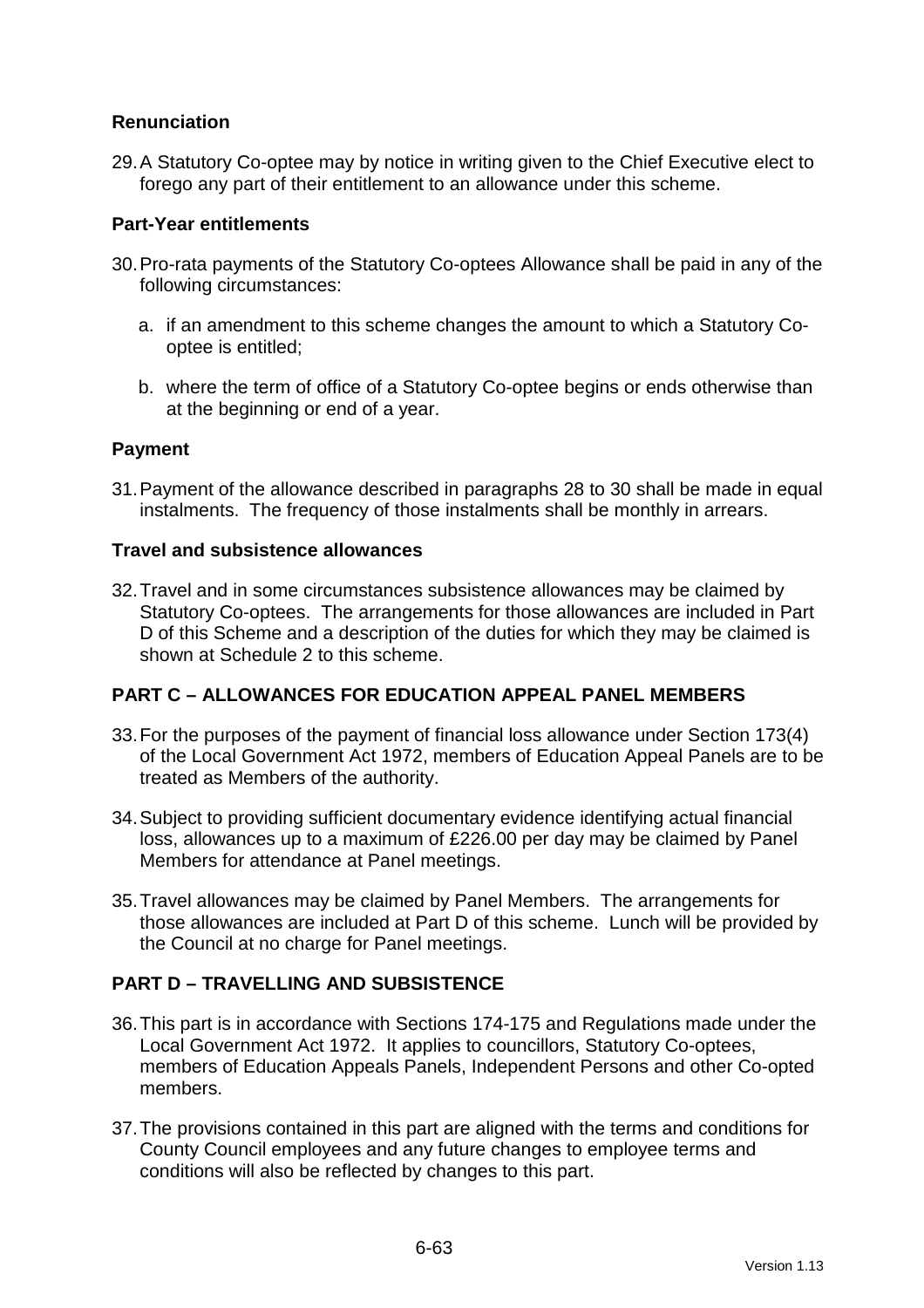### **TRAVELLING ALLOWANCE**

- 38. Travelling allowances may be claimed in respect of each occasion on which one of the persons described above carries out a duty as described in Schedule 2 to this Scheme.
- 39. All travel arrangements must be in accordance with the County Council's TRAVEL AND ACCOMMODATION POLICY, which is appended to this scheme.
- 40. If a claimant uses their own motor car or one belonging to a member of his/her family, or otherwise provided for their use and subject to the claimant having the appropriate insurance, the rate for travel, which is the same as for officers using their own vehicles on a casual basis, shall be as follows:

| up to 10,000<br>miles<br>45.0p | over 10,000<br>miles<br>25.0 <sub>p</sub> |       |
|--------------------------------|-------------------------------------------|-------|
| <b>Motor Cycles</b>            |                                           | 24.0p |
| Cycles                         |                                           | 20.0p |
| <b>Public Transport Rate</b>   |                                           | 22.6p |

- 41. The distance claimed for mileage should be the shortest most reasonable journey by road from the point of departure to the point at which the duty is performed, and similarly from the duty point to the place of return.
- 42. If a claimant travels by taxi, the claim must not exceed:
	- a. in cases of urgency or where no public transport is reasonably available, the amount of the actual fare and any reasonable gratuity actually paid;
	- b. in any other case, the amount of the fare for travel by appropriate public transport.
	- c. Any claims by members for travel costs where the Council has provided shared transport will only be payable in exceptional circumstance and subject to the agreement of the Team Manager (Democratic Services).

### **SUBSISTENCE ALLOWANCES**

- 43. Subsistence allowances may be claimed only in exceptional circumstances such as overnight stays on occasions on which a person described in paragraph 63 above carries out a duty as specified in Schedule 2 to this scheme.
- 44. When carrying out approved duties within the UK and subsistence is payable due to exceptional circumstances, the amounts shown below may be claimed.
	- a. Breakfast where leave home before 7.00 am £4.48
	- b. Lunch where away from base for whole of lunch period (12.00 and 2.00 pm) - £6.17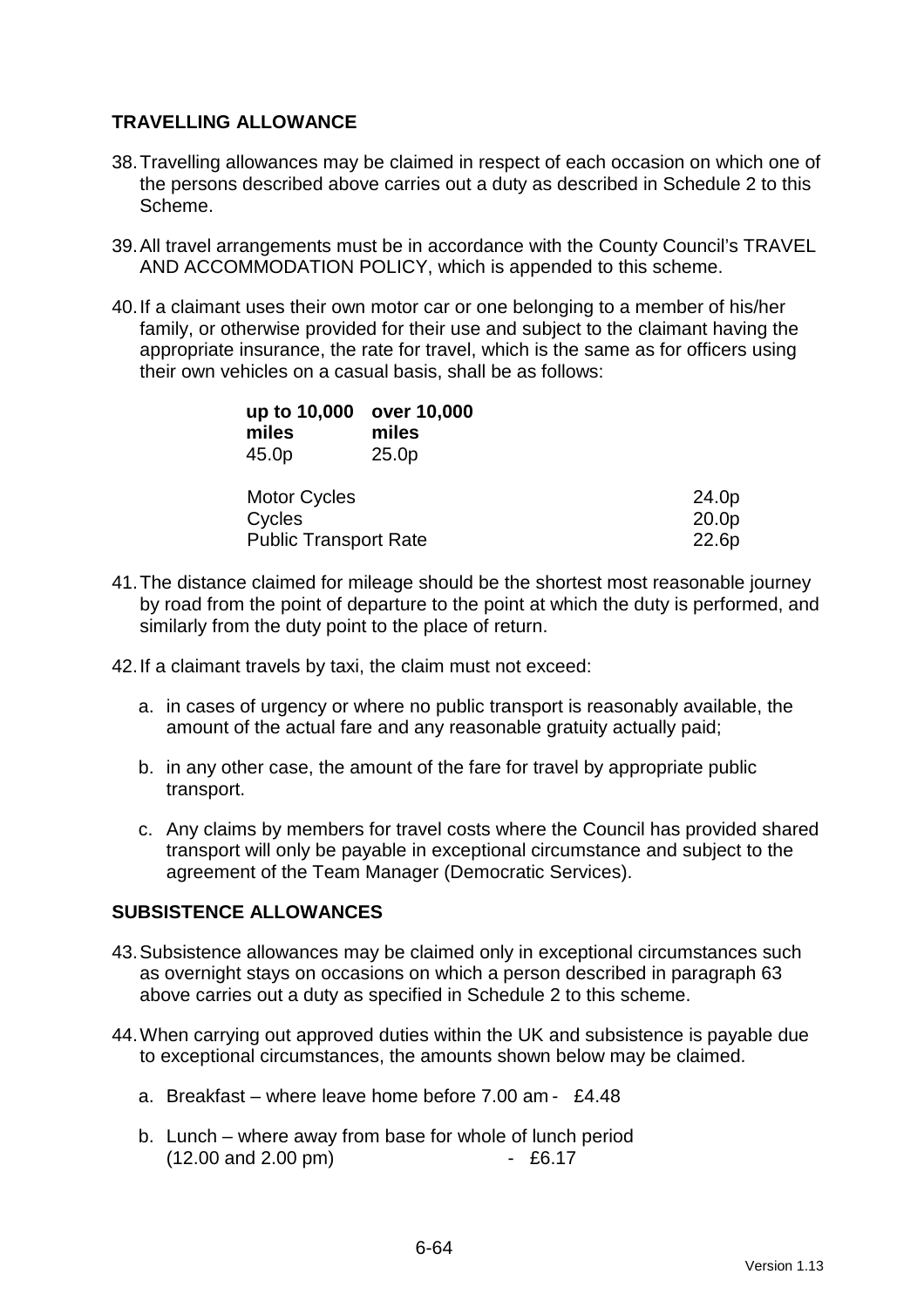- c. Tea if work continues after  $6.30 \text{ pm}$  £2.43
- d. Evening meal if work continues after 8.30 pm £7.64
- e. Tea and evening meal allowances are not normally payable on same day.
- f. Out of pocket expenses  $-$  single night  $-$  £3.63

 $-$  weekly rate  $-$  £14.55

- 45. Councillors, Statutory and other Co-optees may aggregate daily subsistence allowances.
- 46. Where a councillor, Statutory or other Co-optee attends a UK conference or other event which involves an overnight stay, hotel accommodation will be booked and paid for by Travel and Transport Services in accordance with the TRAVEL AND ACCOMMODATION POLICY. In exceptional circumstances where this has not been possible, the County Council will reimburse reasonable expenses, provided they are supported by receipts and subject to a maximum overnight expenditure on accommodation of £115.00 (including VAT).
- 47. Where a claimant attends a conference or other event which is held outside the UK, s/he may claim the amounts shown in the Council's TRAVEL AND ACCOMMODATION POLICY.

### **SPECIAL PROVISIONS**

48. In respect of full County Council meetings, councillors will have the choice of paying for the meals provided by the Council. The exercise of this option will be on an annual basis rather than for each individual County Council meeting.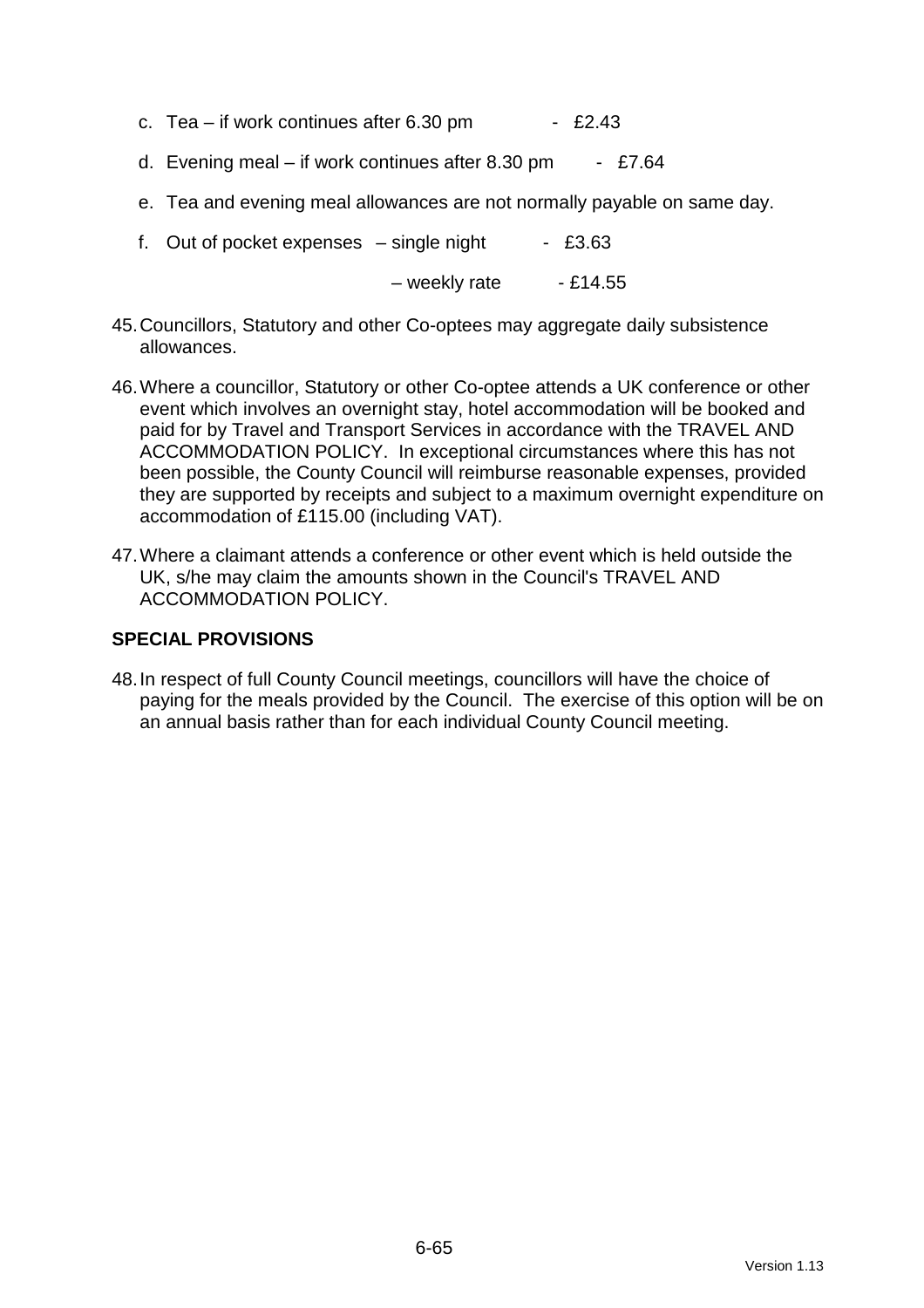# **SCHEDULE 1**

### **SPECIAL RESPONSIBILITY ALLOWANCES**

| <b>Band</b>    | $%$ of         | <b>Amount of</b> | <b>Current role</b>                                        |  |
|----------------|----------------|------------------|------------------------------------------------------------|--|
|                | Leader's       | <b>Allowance</b> |                                                            |  |
|                | <b>SRA</b>     | (pa)             |                                                            |  |
| $\mathbf{1}$   | 100            | £32,608          | Leader of the Council<br>$\bullet$                         |  |
| $\overline{2}$ | 70             | £22,822          | Deputy Leader of the Council<br>$\bullet$                  |  |
| $\overline{3}$ | 66             | £21,739          | <b>Chairmen of Band A Committees</b><br>$\bullet$          |  |
|                |                |                  | <b>Business Manager of Majority Group</b><br>$\bullet$     |  |
|                |                |                  | Leader of the main Minority Group                          |  |
| $\overline{4}$ | 50             | £16,304          | Chairman of County Council*<br>$\bullet$                   |  |
| 5              | 40             | £13,043          | Chairman of Joint Health Committee (when<br>$\bullet$      |  |
|                |                |                  | chaired by a county councillor)                            |  |
|                |                |                  | <b>Chairman of Pensions</b><br>$\bullet$                   |  |
| 6              | 33             | £10,869          | <b>Chairmen of Band B Committees:</b><br>$\bullet$         |  |
|                |                |                  | Vice-Chairmen of Band A Committees                         |  |
|                |                |                  | Leader of smaller Minority Groups on the<br>$\bullet$      |  |
|                |                |                  | Council (provided the group has more than 10%              |  |
|                |                |                  | of the Members of the Council)                             |  |
| $\overline{7}$ | 25             | £8,151           | Vice-Chairman of Joint Health Committee (when<br>$\bullet$ |  |
|                |                |                  | this position is occupied by a county councillor)          |  |
| 8              | 24             | £7,825           | Vice-Chairman of the County Council*<br>$\bullet$          |  |
|                |                |                  | Business Manager of the main Minority Group<br>$\bullet$   |  |
| 9              | 22             | £7,176           | Deputy Leader of the main Minority Group<br>$\bullet$      |  |
|                |                |                  | Vice-Chairmen of Band B Committees<br>$\bullet$            |  |
|                |                |                  | Main Minority Group Spokesmen on Band A                    |  |
|                |                |                  | Committees                                                 |  |
| 10             | $\overline{4}$ | £1,304           | <b>Business Manager of any Minority Group</b><br>$\bullet$ |  |
|                |                |                  | consisting of more than 10% of the Members of              |  |
|                |                |                  | the Council                                                |  |
|                |                |                  | Ordinary Members of the Appeals Committee<br>$\bullet$     |  |
|                |                |                  | when undertaking work of exceptional frequency             |  |

### Note

\* These SRAs include an element for clothing. Sections 3(5) and 5(4) (as appropriate) of Part 1 of the Local Government Act 1972, enables the County Council to make a reasonable payment to the Chairman and Vice-Chairman to enable them to meet the expenses of their office.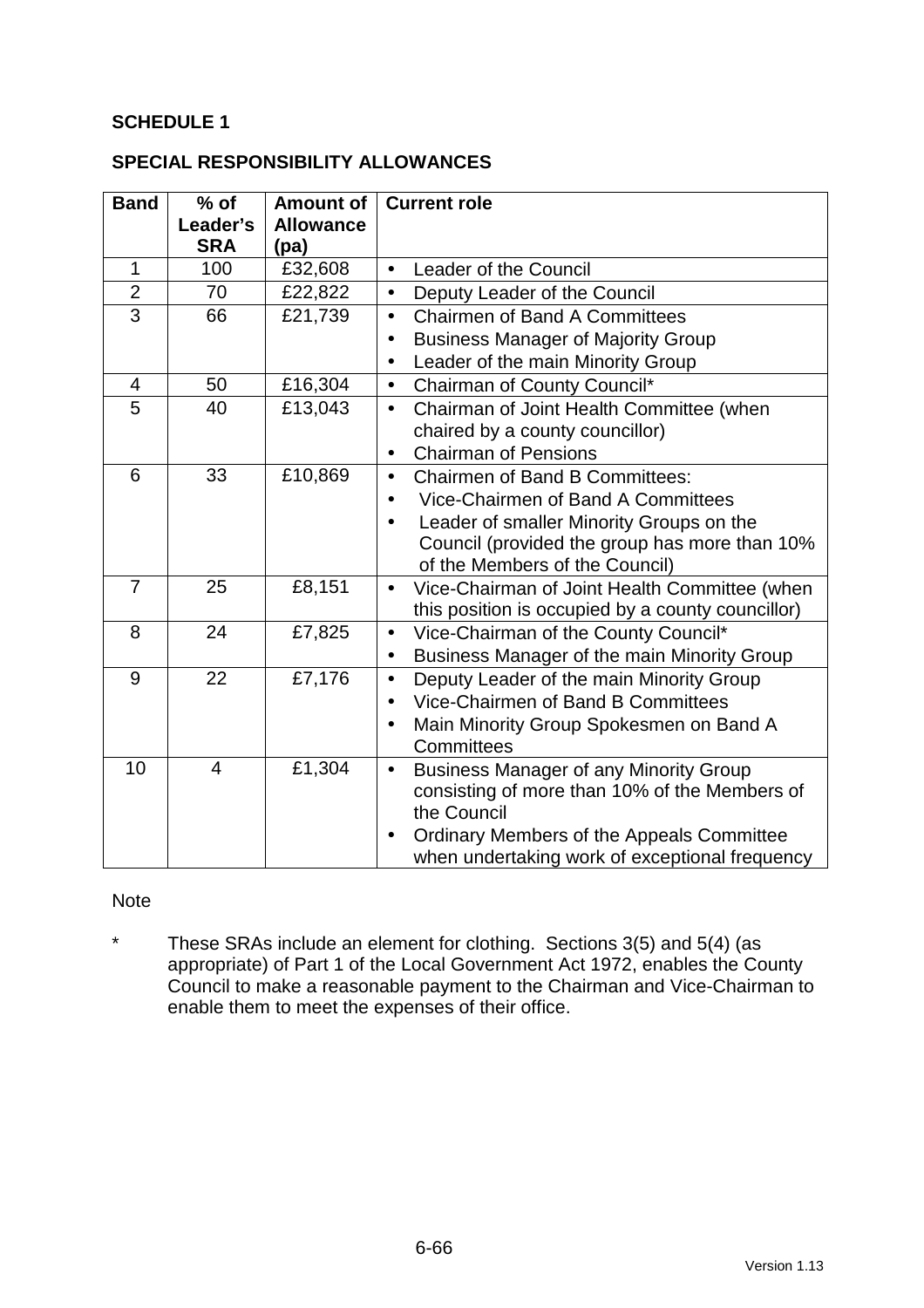# **BAND A COMMITTEES**

Children and Young People Finance and Property Community Safety **Personnel** Culture Culture **Transport and Highways** Economic Development

Adult Social Care and Health Environment and Sustainability

The Health and Wellbeing Board is a Band A Committee but it is assumed that it will always be chaired by the holder of an existing SRA

# **BAND B COMMITTEES**

Appeals Sub **Health Scrutiny** Audit **Audit** Planning and Licensing

Corporate Parenting Sub-Committee is a Band B committee but it is assumed that the Vice-Chairman of the Children and Young People Committee will chair it

Grant Aid Sub-Committee is a Band B committee but it is assumed that the Deputy Leader of the Council will chair the sub-committee

It is assumed that the Senior Staffing Committee and Local Joint Resolutions Committee will always be chaired either by named members or by councillors already in receipt of a special responsibility allowance.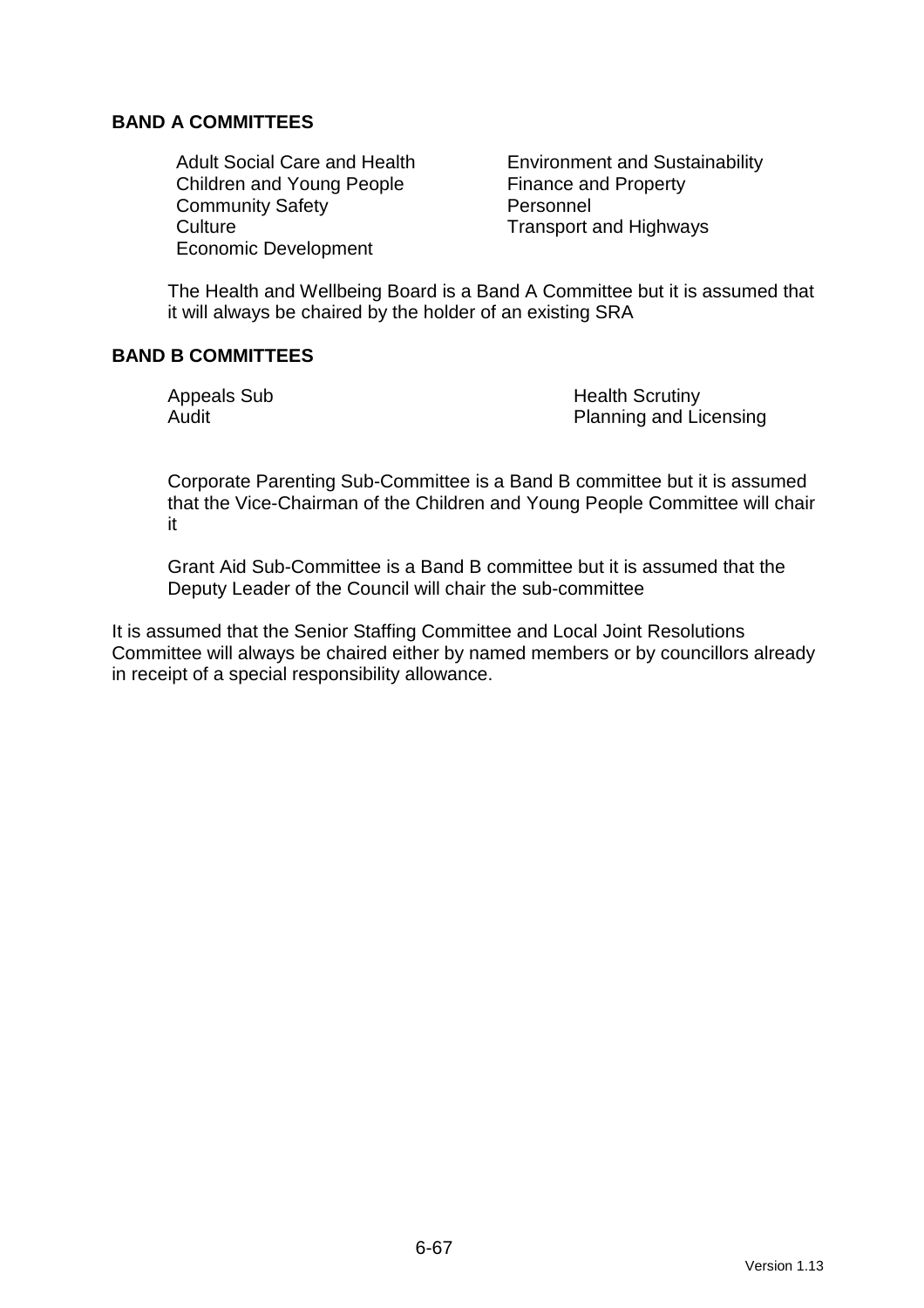### **SCHEDULE 2**

### **APPROVED DUTIES (TRAVELLING AND SUBSISTENCE ALLOWANCES)**

#### **FOR COUNCILLORS**

- 1. Approved duties for the payment of travelling and/or subsistence allowances (the latter in exceptional circumstances only such as overnight stays) will include:
	- a. any attendance as a member or "observer" at meetings of the Council or its subordinate bodies (eg a committee, sub-committee, working party, panel, project steering group);
	- b. pre-agenda meetings of committees and sub-committees of the County Council or of any joint committee of local authorities covering the attendance of its Chair and Vice-Chair (and Opposition Spokesperson if appropriate, by invitation);
	- c. any attendance as a member of a joint committee of two or more local authorities or any sub-committee of that joint committee at a meeting of the joint committee or other body connected with the functions of that joint committee to which a Member is appointed by that joint committee;
	- d. any attendance at conferences, seminars and similar events within the UK mainland, provided that either there is no fee payable or attendance is approved in advance by the relevant committee;
	- e. rota visits to County Council establishments;
	- f. annual tour of inspection for any County Council service;
	- g. any attendance upon land or premises within the County area, for the purposes of, or in connection with, the discharge of any of the functions of the County Council, to include:
		- consultations with officers of the County Council;
		- visits to County Council premises to acquaint him/herself with conditions there;
		- visits to exhibitions relating to the functions of the County Council;
		- "surgeries" for constituents;
		- visits to sites and premises associated with actual or proposed projects of the Council;
		- visits to County Hall to deal with essential correspondence, paperwork, etc;
		- attendance by invitation at a Parish Council or Parish Meeting to participate in the discussion of a County Council function.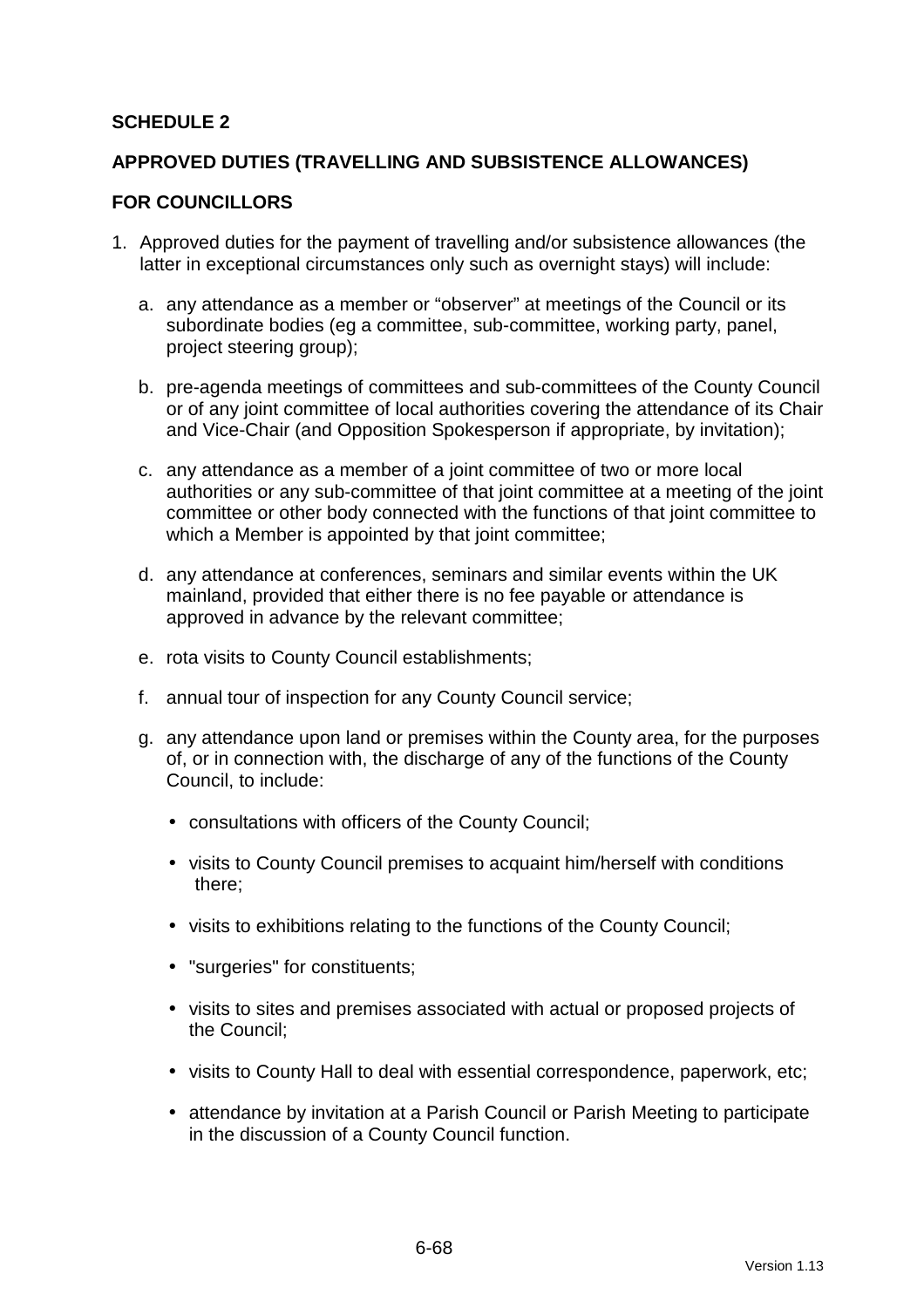- h. subject to (i.) below any attendance at a meeting of any outside body, external or partnership organisation to which the Councillor has been appointed by, or on the nomination of the Council or the Policy Committee;
- i. where an outside body has its own scheme for the payment of allowances, the Member should claim his/her travelling and subsistence allowances from the other body and not from the County Council.
- j. any attendance at a meeting of a Group (under Standing Orders) which is called by the Chief Executive for the sole purpose of discussing County Council business;
- k. Group Management meetings called for the sole purpose of discussing County Council business;
- l. visits and duties outside the County area but within Great Britain for a period not exceeding 72 hours in connection with the discharge of any the Council's functions made by committee Chairmen/Vice-Chairmen and Spokespersons of the main Minority Group/Group officers;
- m. attendance at seminars etc to address non-political bodies at national/regional level on subjects of which they have specialist knowledge by committee Chairmen/Spokespersons of the main Minority Group;
- n. any single Member duty undertaken on behalf of the County Council:
	- in pursuance of any Standing Order requiring an Elected Member(s) to be present while tender documents are opened;
	- in connection with the discharge of any function of the authority conferred by or under any enactment and empowering or requiring the authority to inspect or authorise the inspection of any premises; or
	- in connection with arrangements made by the authority for the attendance of pupils at a school approved for the purposes of Section 188 (Special Schools) of the Education Act 1993;
- o. attendance by formal invitation at a county hospitality function (eg Chairman's reception, county dinner);
- p. attendance as a representative of the County Council at a local function to present an award or cheque;

but shall not include:

- disciplinary matters within a Group;
- correspondence relating to a Group's policy:
- matters relating to the internal organisation of a Group;
- selection of candidates to stand at County Council elections;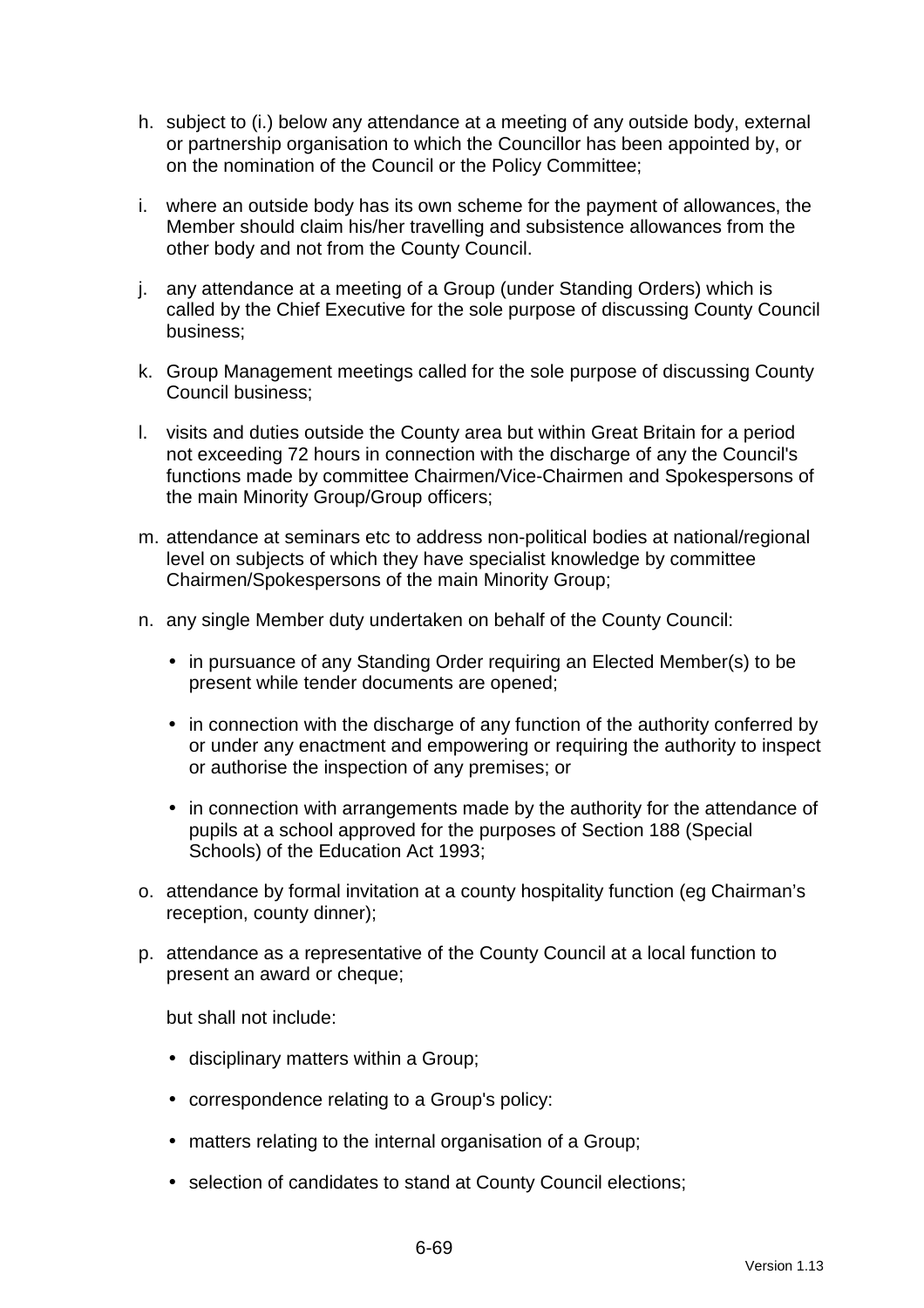- attendance at a Governing Body meeting of a school or college;
- taking up a constituent's grievance with anybody other than the County Council (eg following up a complaint against the services of a public body, private company or another council).

### **FOR STATUTORY CO-OPTEES AND OTHER CO-OPTED MEMBERS OF THE COUNCIL'S COMMITTEES AND SUB-COMMITTEES**

- 2. Approved duties for the payment of travelling and/or subsistence allowances (the latter in exceptional circumstances only such as overnight stays) are as follows:
	- a. any attendance at a meeting of committee or a sub-committee of which the claimant is a properly appointed member;
	- b. any visit arranged and approved in advance under the TRAVEL AND ACCOMMODATION POLICY in connection with the business of the bodies shown in a above (including conferences, seminars, training events, tours or inspection, rota visits).

# **FOR MEMBERS OF EDUCATION APPEALS PANELS**

3. Members of Education Appeals Panels may claim travelling in respect of meetings of Panels.

### **FOR INDEPENDENT PERSONS**

4. Independent Persons may claim travelling in respect of their duties.

### **FOREIGN TRAVEL**

- 5. Councillors and Statutory or other Co-opted Members of committees etc are normally allowed to travel abroad on County Council business only with express approval as required by the TRAVEL AND ACCOMMODATION POLICY.
- 6. All arrangements for travel and hotel accommodation will be made by Travel and Transport Services in accordance with the TRAVEL AND ACCOMMODATION POLICY.
- 7. Expenses will be reimbursed in accordance with the TRAVEL AND ACCOMMODATION POLICY.
- 8. Councillors and others are required to provide receipts of actual expenses and details of meals provided when they submit claims for reimbursement.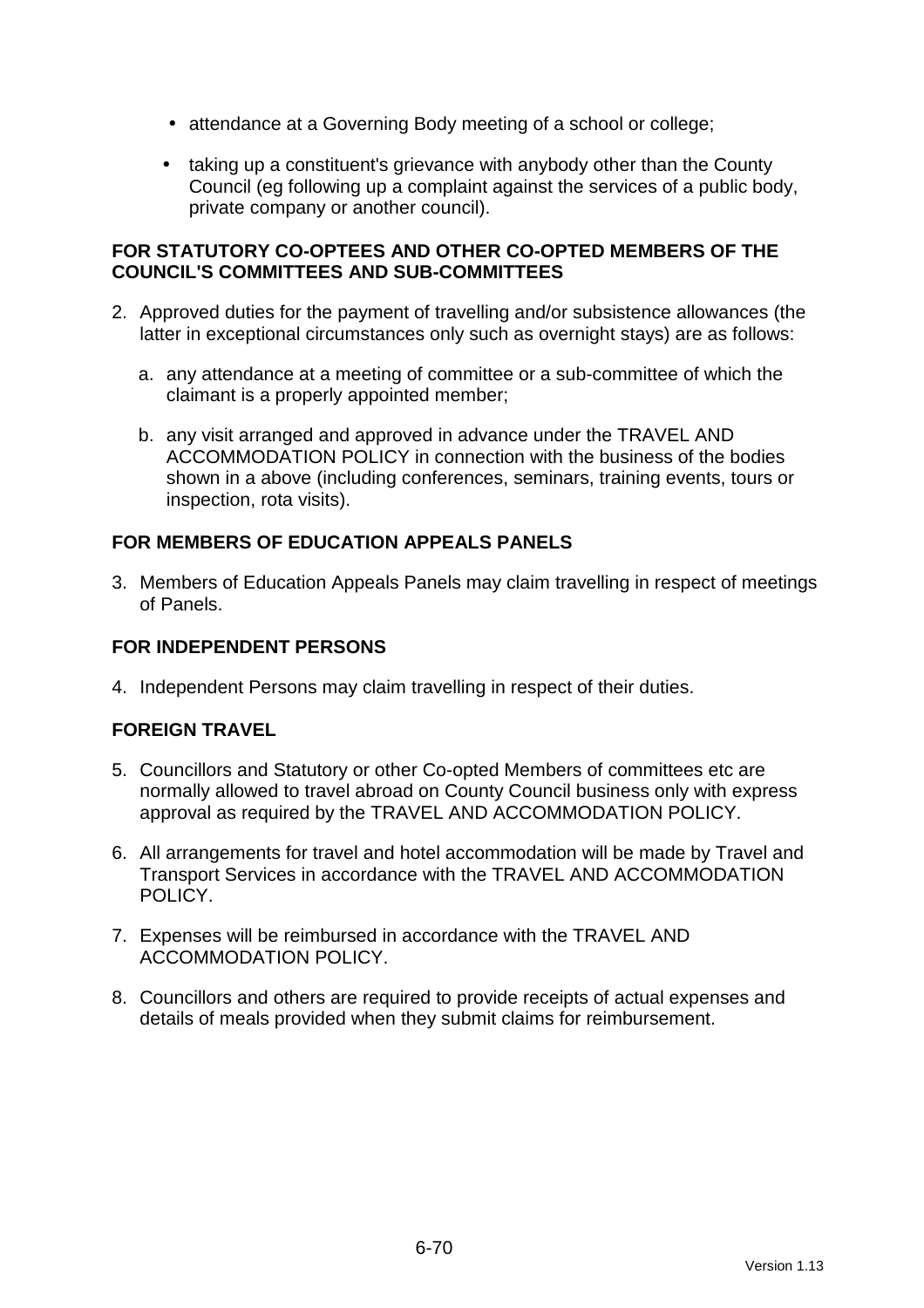# **APPENDIX**

### **ADMINISTRATIVE MATTERS**

#### **SUBMISSION OF CLAIMS**

- 1. Claims are processed through Democratic Services and paid through the payroll system.
- 2. The following deductions will be applied to late claims:
	- a. up to 3 months' delay full payment
	- b.  $3 6$  months' delay  $-50\%$  reduction
	- c. after 6 months' delay no payment made, except in exceptional circumstance where the matter would be referred to the Policy Committee for determination.

#### **INCOME TAX**

- 3. Tax will be deducted from payments of Basic Allowance and Special Responsibility Allowances. This will be at the standard rate of tax unless a Member makes arrangements with his Tax Inspector for a tax code to be allotted and notified to the County Council.
- 4. The County Council deals with:

HM Inspector of Taxes (Nottingham 1) Castle Meadow Castle Meadow Road Nottingham NG2 1AB

- 5. A return of tax deducted from allowances is made to the Inland Revenue at the end of each financial year and a P60 is provided to each councillor.
- 6. Arrangements have been made with the Inspector of Taxes (Nottingham 1) whereby Councillors on application can obtain, where appropriate, tax relief on their expenses of office. Further guidance is available from the Chief Finance **Officer**

### **SOCIAL SECURITY**

- 7. Contributions
	- a. National insurance contributions are payable on any payment of Basic Allowance and Special Responsibility Allowances provided the gross amount reaches a lower earnings limit in a certain period, unless a certificate of nonliability is produced (supplied by the Contributions Agency). The Chief Finance Officer will advise on the detailed operation of the scheme.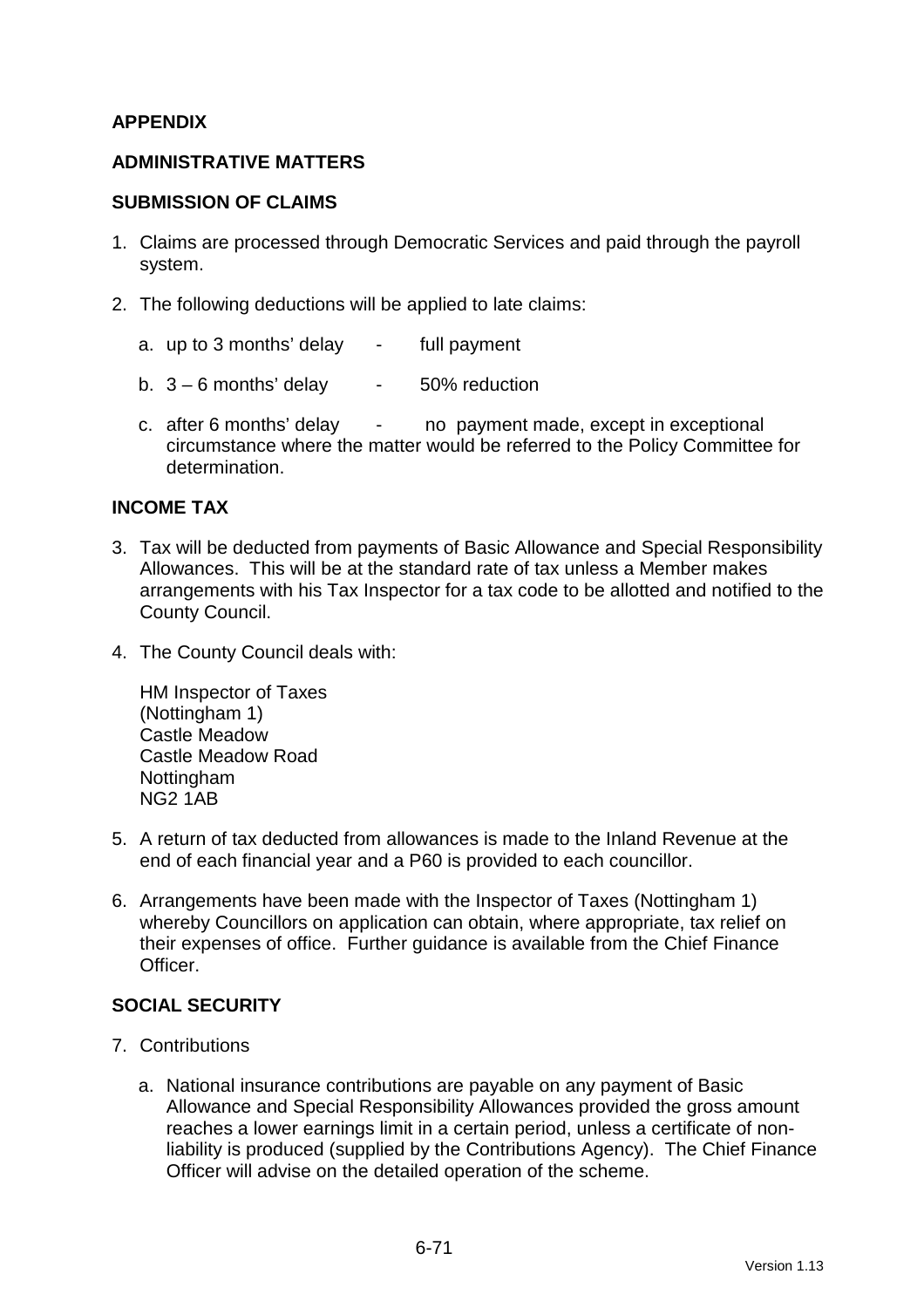# 8. Benefits

- a. The receipt of Basic and Special Responsibility Allowances affects benefits. Councillors should notify the Benefits Agency of amounts received.
- b. The contribution paid by Councillors counts toward the full range of contributory benefits.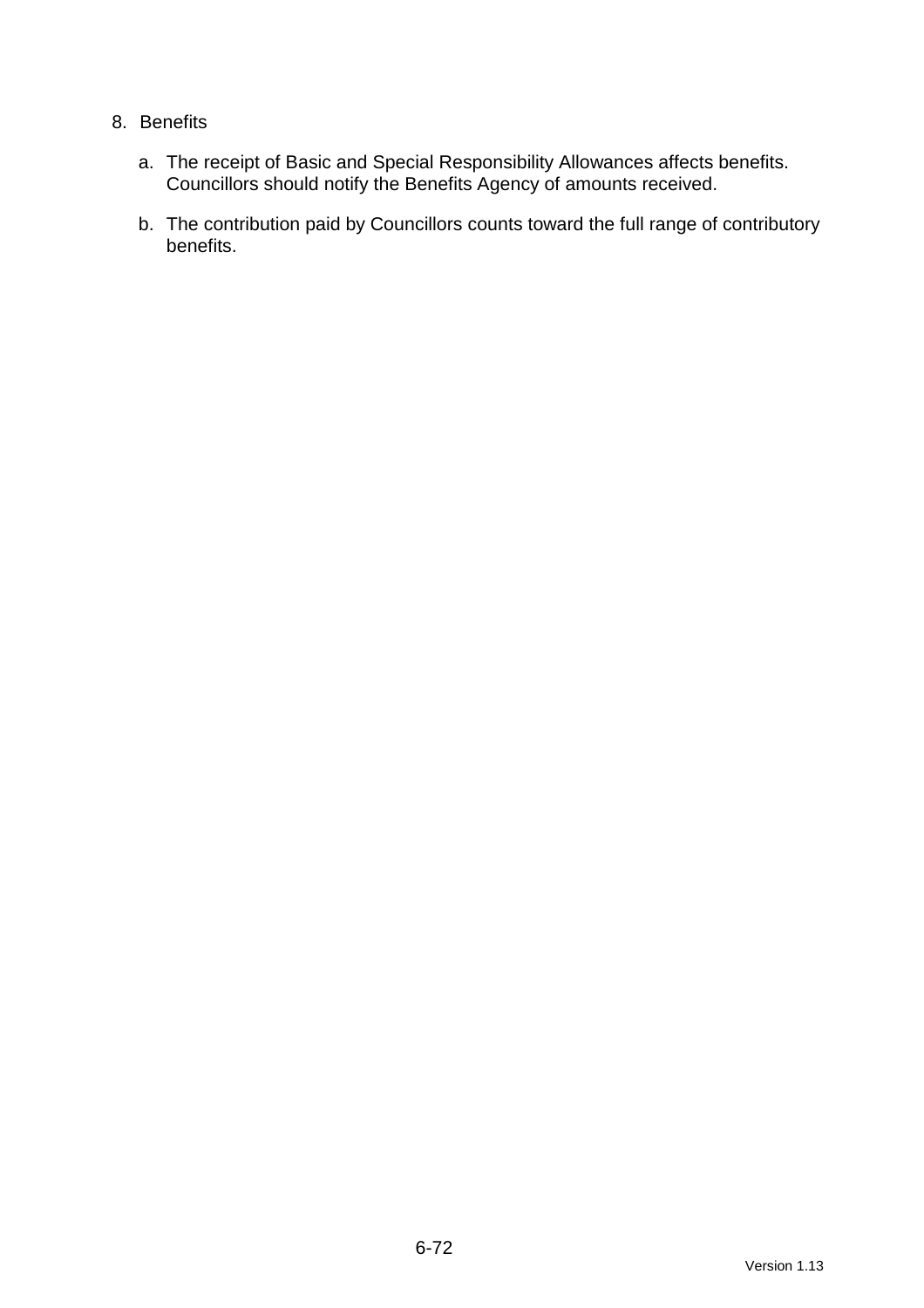# **TRAVEL AND ACCOMMODATION POLICY**

- 1. This policy (the Nottinghamshire County Council Travel Policy) covers the approval and booking arrangements for travel and accommodation required in connection with the Council's business. It does not apply to travel and accommodation required in connection with direct service delivery e.g. school, trips, service users' outings, where the relevant Departments will have their own procedures.
- 2. This policy replaces all previous policies, decisions and/or precedents relating to travel undertaken in connection with the business of the Council.
- 3. The power to amend this policy is reserved to the full Council.
- 4. The practices in this policy shall, as far as possible, reflect the contents of the County Council's Members' Allowances Scheme and the Terms and Conditions of Service for Employees (see paragraph 9 of the Financial Regulations and D7 and D10 of the Personnel Handbook).
- 5. In the event that a conflict arises between this Policy and the Members' Allowances Scheme the Monitoring Officer and the Chief Executive will mediate and determine the matter following consultation with the Leader.

### **GENERAL PRINCIPLES**

- 6. The policy is based on the following principles:
	- a. the proper conduct of business, and the overall efficiency of the Council;
	- b. transparency and accountability;
	- c. achieving Best Value in the use of the Council's resources, benefiting the community, the Council and councillors;
	- d. meeting the needs of those with disabilities and/or health problems.

### **APPROVAL PROCESSES**

- 7. The following travel may be undertaken without prior approval:
	- a. day to day travel within Nottinghamshire in connection with Nottinghamshire County Council business;
	- b. travel in connection with training and development events within the East Midlands which have been authorised in accordance with relevant policies.
- 8. All other travel must be approved in advance in accordance with the following: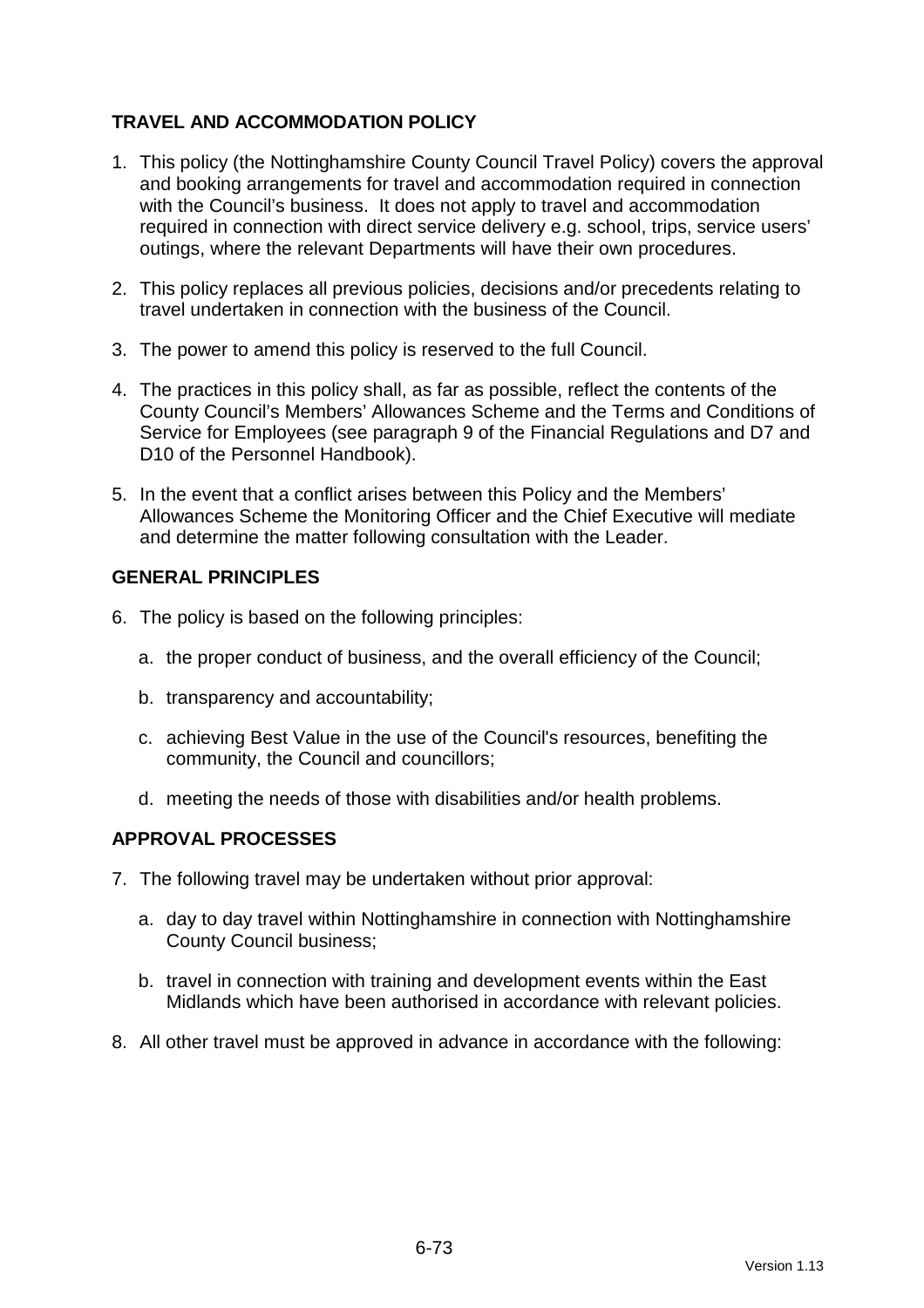| Participant                                             | <b>Description</b>                                                                                                     | Approval required from                                                                     |
|---------------------------------------------------------|------------------------------------------------------------------------------------------------------------------------|--------------------------------------------------------------------------------------------|
| Councillors, Statutory<br>and other co-opted<br>members | All travel within mainland<br>(a)<br>UK not described in<br>Schedule 2 of the<br><b>Members' Allowances</b><br>Scheme. | <b>Policy Committee</b>                                                                    |
|                                                         | Outside the UK<br>(b)                                                                                                  | <b>Policy Committee</b>                                                                    |
| <b>Officers</b>                                         | Within the UK<br>(a)                                                                                                   | Relevant chief or other<br>officer in accordance with<br>departmental procedures           |
|                                                         | Outside the UK<br>(b)                                                                                                  | <b>Relevant Corporate Director</b><br>with a quarterly report to the<br>relevant committee |

9. The County Council recognises that, in cases of genuine urgency, it may not be possible to obtain formal approval from the relevant committee prior to the expected date of travel. In these cases, the Urgency Procedure (Part Five of the Constitution) should be used.

## **BOOKING ARRANGEMENTS**

- 10. With the exception of travel by private car in connection with the day to day business of the Council, all arrangements and/or bookings for travel and accommodation approved under this policy must be made by Transport and Travel Services in the Environment and Resource Department.
- 11. Provisional bookings will not be made unless approval has been given in accordance with paragraph 73 of this policy.

### **METHOD OF TRAVEL**

12. At all times, the chosen method of travel must be the most cost-effective method, taking into account the value of time saved, anticipated subsistence and other expenses and any other relevant matters.

### **TRAVEL WITHIN THE UK (MAINLAND)**

- 13. Public transport should normally be used, unless the use of private/self-drive hire/civic cars is proved to be the most cost effective option, taking into account mileage charges, anticipated subsistence, other expenses and any other relevant consideration including but not limited to those at paragraph 74
- 14. The use of private cars to attend events out of the County area must be determined in relation to the following criteria:
	- a. cost in comparison to other options;
	- b. availability of public transport;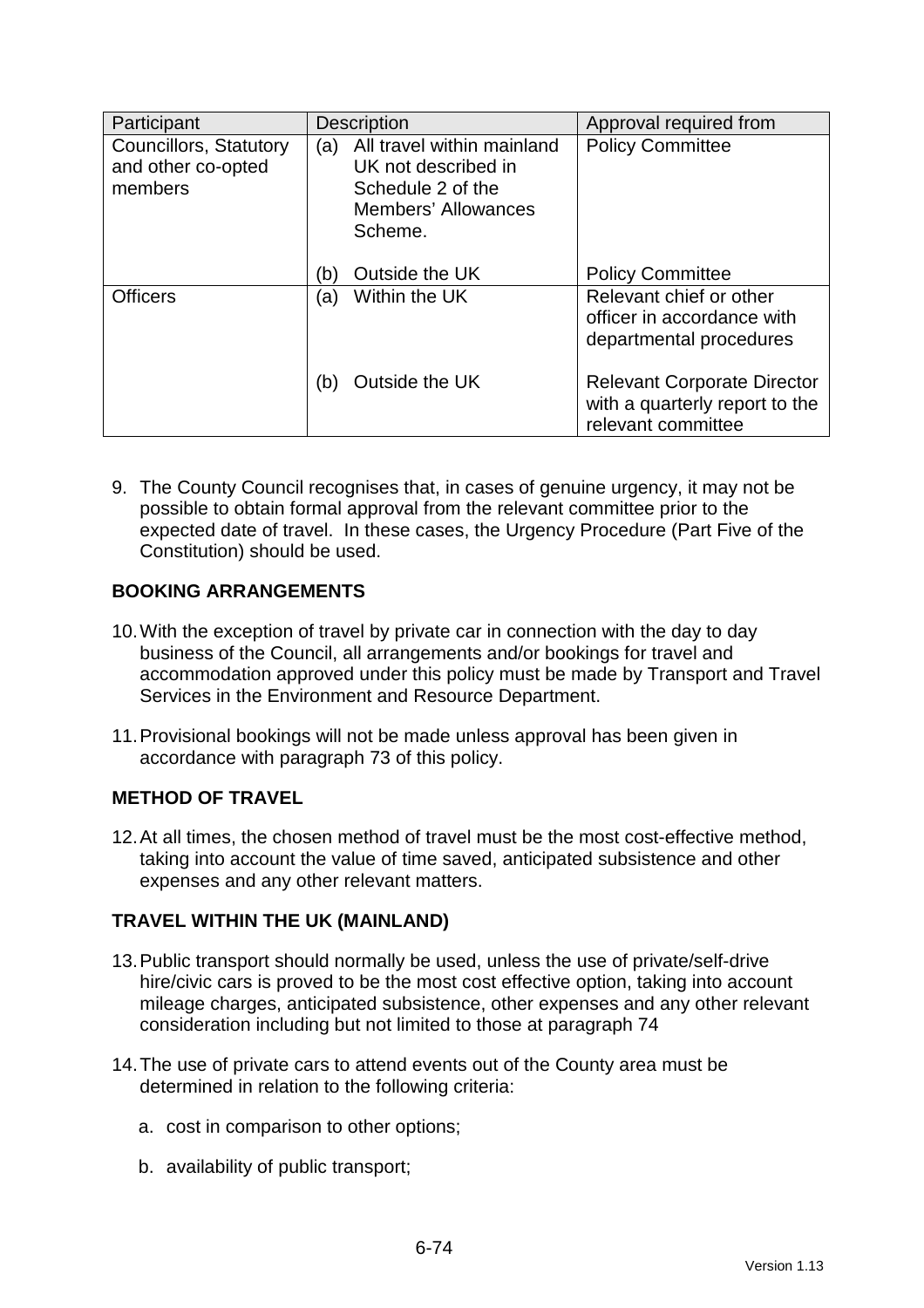- c. business requirements;
- d. disability or health considerations.
- 15. Other options which must be considered prior to approving the use of private cars are:
	- a. car sharing;
	- b. use of hire cars/pool cars;
	- c. use of civic cars.
- 16. Any travel by train within mainland UK will usually be standard class fare unless travel by other classes of ticket is cheaper overall.
- 17. Any councillor or officer requesting first class rail travel must give reasons which shall be recorded in the register referred to the section below.
- 18. Councillors are encouraged to purchase appropriate railcards if eligible, in which case the Council will reimburse two-thirds of the cost. Councillors should advise Transport and Travel Services that they have a railcard at the time of booking, to ensure that a reduced price ticket is obtained.
- 19. Air travel within mainland UK will be permitted only where the cost/convenience brings benefits to the Council.

#### **TRAVEL TO NORTHERN IRELAND/REPUBLIC OF IRELAND/OUTSIDE THE UK**

- 20. Where available, and subject as follows, economy class should be used for all air, sea or land (i.e. rail) travel where this the most cost effective.
- 21. The County Council recognises that there will be occasions where it is not appropriate to use economy class i.e. where there are health or disability issues to be considered. In these cases, a higher class of travel may be permitted, wherever possible, subject to prior approval being by Policy Committee.

#### **ACCOMMODATION**

- 22. Mid-range hotels of good standard with appropriate business facilities will be chosen within safe and reasonable access to where the business of the visit is to take place.
- 23. For conferences, the added value of all-inclusive packages will be evaluated against making separate hotel arrangements.

#### **SUBSISTENCE AND OTHER EXPENSES**

#### **WITHIN THE UK (INCLUDING NORTHERN IRELAND)**

24. All costs of the approved method of travel will be paid by the County Council.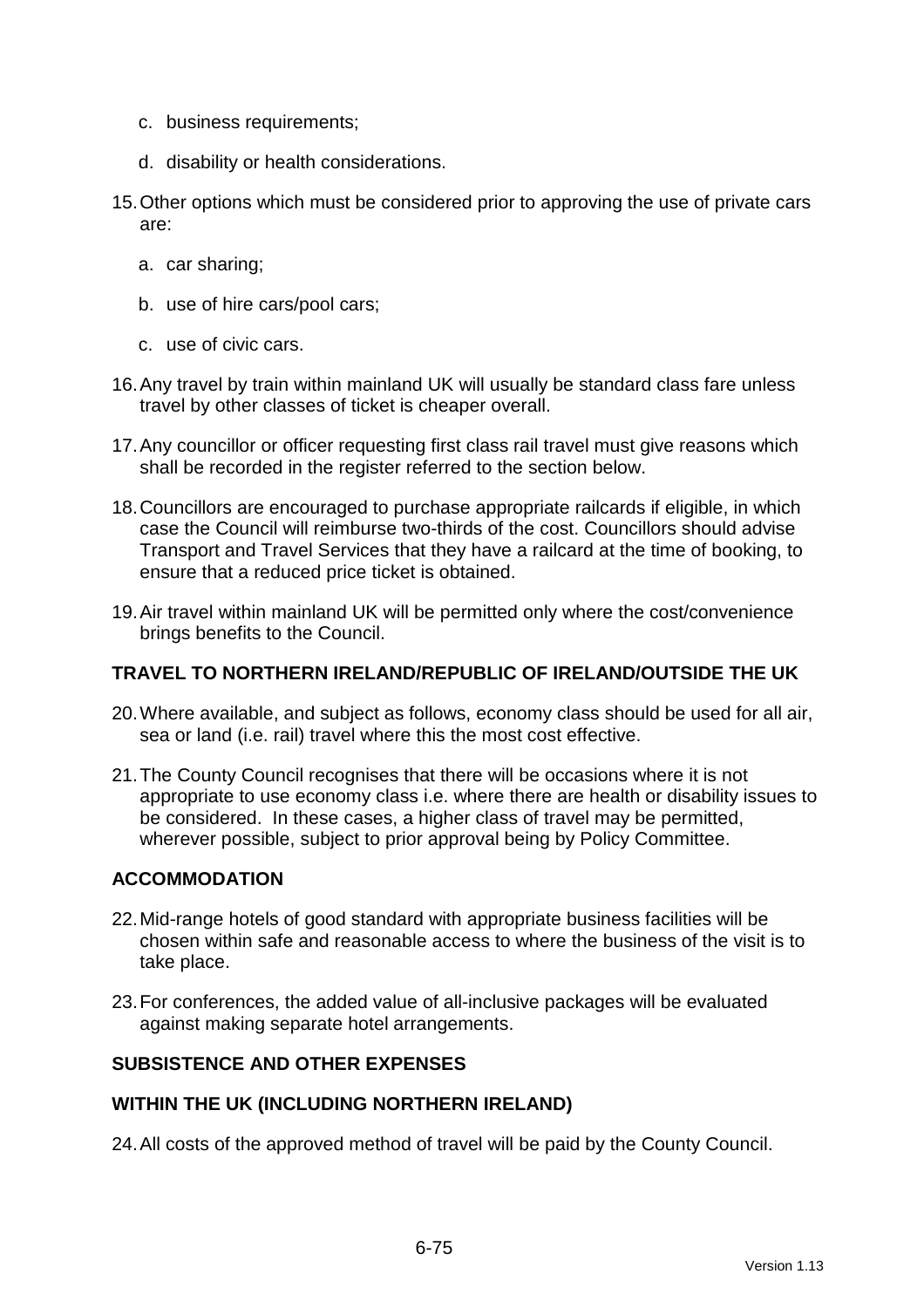- 25. Subsistence allowances may be claimed in exceptional circumstances. They will be the same for councillors, Statutory Co-optees, other co-opted Members and officers. Details of the amounts which may be claimed are in the Members' Allowances Scheme.
- 26. Claims should be made on the forms provided as follows:
	- a. officers from their Department;
	- b. councillors and others covered by the Members' Allowances Scheme from Democratic Services.
- 27. Receipts should be obtained for all expenditure incurred.

#### **OUTSIDE THE UK**

- 28. Accommodation will be booked and paid for by Transport and Travel Services in the Environment and Resource Department on behalf of the County Council.
- 29. Subsistence allowance may be claimed for actual reasonable expenses incurred on meals, beverages, transport within the foreign country, laundry, 'phone calls etc.
	- a. The current maximum amount for subsistence per 24 hours for countries within the European Union is £75.00 (plus £10 per day for unreceipted out of pocket expenses).
	- b. For travel to other destinations, Transport and Travel Services will calculate a maximum amount for subsistence per 24 hours. That amount will be notified to relevant committee when approval is sought for the travel to be undertaken.
- 30. The above rates assume that all meals (excluding breakfast) will have to be paid for from the subsistence allowance. If meals are provided as part of the visit and at no personal cost to the Council's representative(s) the daily allowance will be reduced by 20% for each meal provided.
- 31. Receipts must be obtained wherever practicable for all claimable expenditure. Where this is not possible, a written statement will be required from the person claiming allowances.

#### **ADMINISTRATION OF THE POLICY**

- 32. All travel tickets and/or accommodation required under this policy must be booked through Transport and Travel Services in the Environment and Resource Department.
- 33. Before any bookings are made, Transport and Travel Services will require written confirmation of approval. Where the cost is to be met by a Department, the appropriate budget code(s) for the expenditure will also be required.
- 34. Subject to normal formalities, Transport and Travel Services can arrange advances of cash, foreign currency and travellers' cheques. Any unspent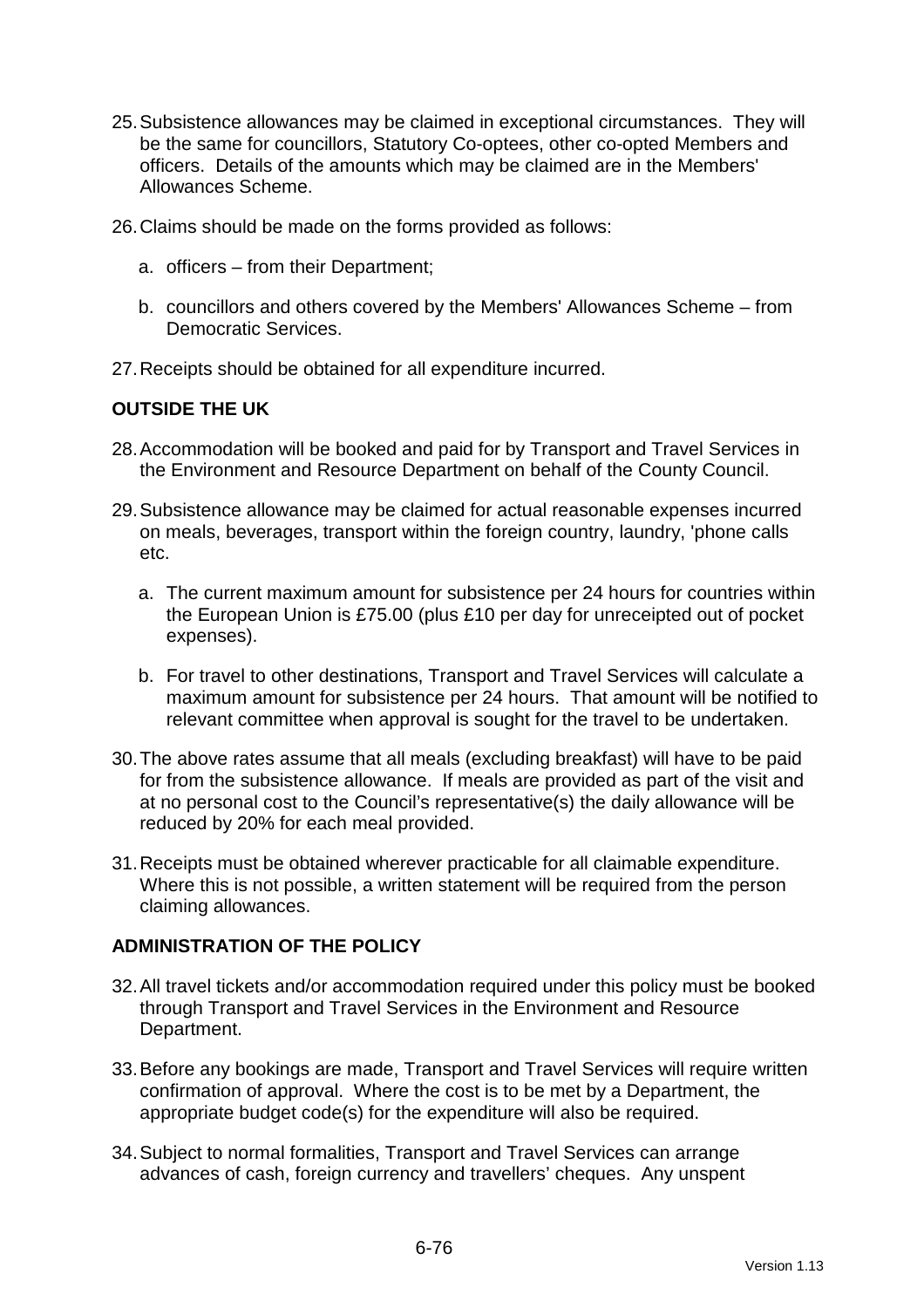cash/currency or travellers cheques must be returned to Transport and Travel Services within one month of return from the visit.

- 35. All claim forms, together with receipts and details of expenses incurred must be submitted within one month of return from the visit.
- 36. County Council credit cards must only be used for claimable expenses incurred in carrying out the County Council's business and all receipts/vouchers in respect of any expenditure met in this way must be passed to Financial Services within one month of return from the visit.
- 37. Where the Council's representative wishes, for personal reasons, to extend their stay at the destination to which they have travelled, this is permitted on the strict understanding that no additional cost falls to be met by the Council and that all expenses in connection with the extension of stay are reimbursed before the date of outward travel.
- 38. Where the Council's representative is accompanied by a partner, the Council must be reimbursed for all expenses to be incurred in respect of travel arrangements made by Transport and Travel Services in respect of the partner before the date of outward travel.

### **RECORD KEEPING**

- 39. Transport and Travel Services will maintain a public register of the following information in respect of each item or travel undertaken under this policy:
	- a. name of traveller/participant;
	- b. purpose of travel/visit;
	- c. dates of travel;
	- d. destination;
	- e. method/class/cost of travel and/or accommodation;
	- f. cost of insurance;
	- g. amount(s) of allowances paid;
	- h. details of the date approval was given and the identity of the decision maker (including details of specific additional approvals from time given in respect of, for instance, travel by other than standard class);
	- i. the date on which the Council's representative(s) submitted a report on the outcome/value of the visit, where appropriate.
- 40. The register shall be available for public inspection and shall be published on the Council's website.
- 41. Annual reports shall be made which shall give: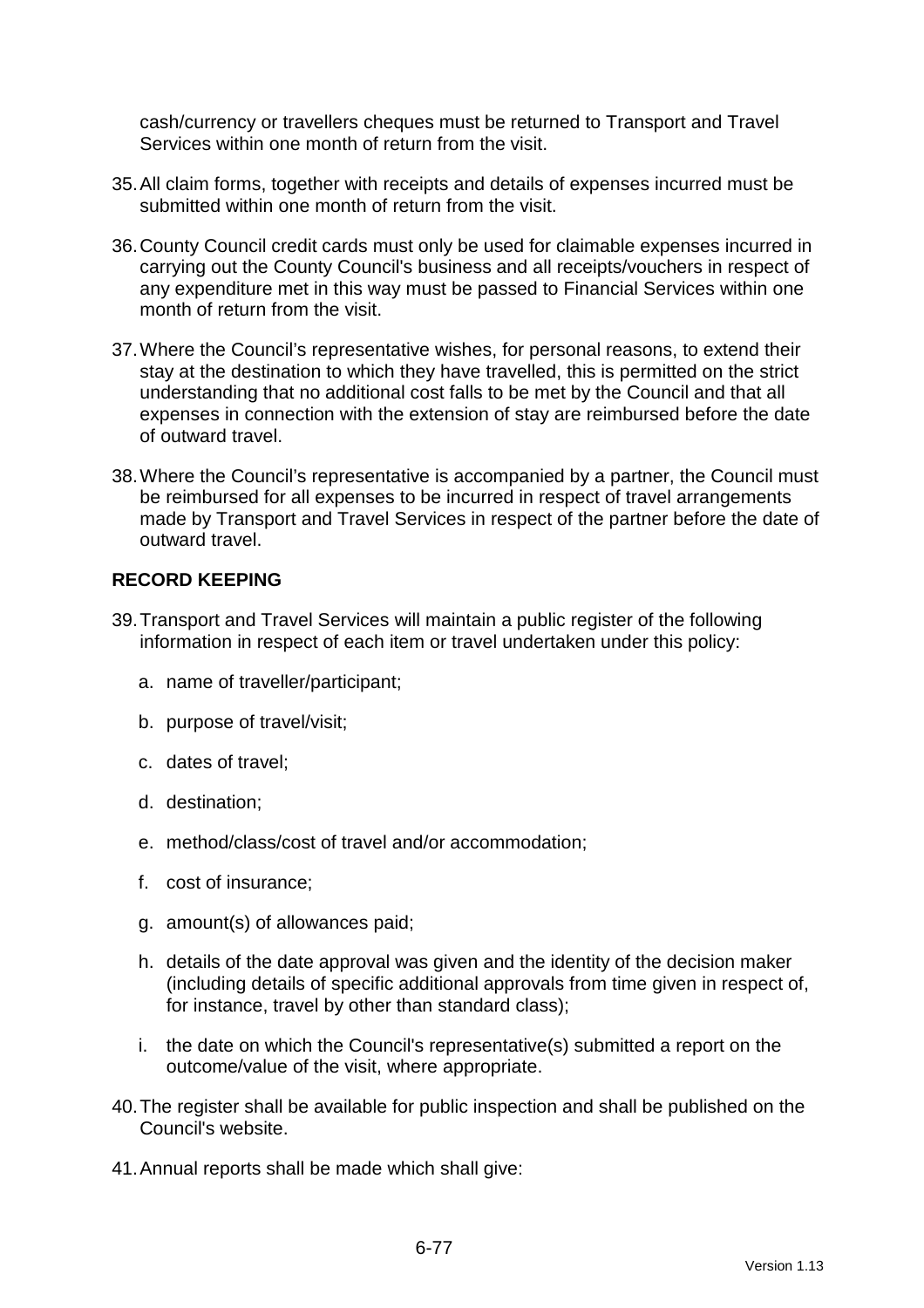- a. details of the totality of travel undertaken under this policy;
- b. information as to occasions upon which other than standard/economy class travel or its equivalent has been used.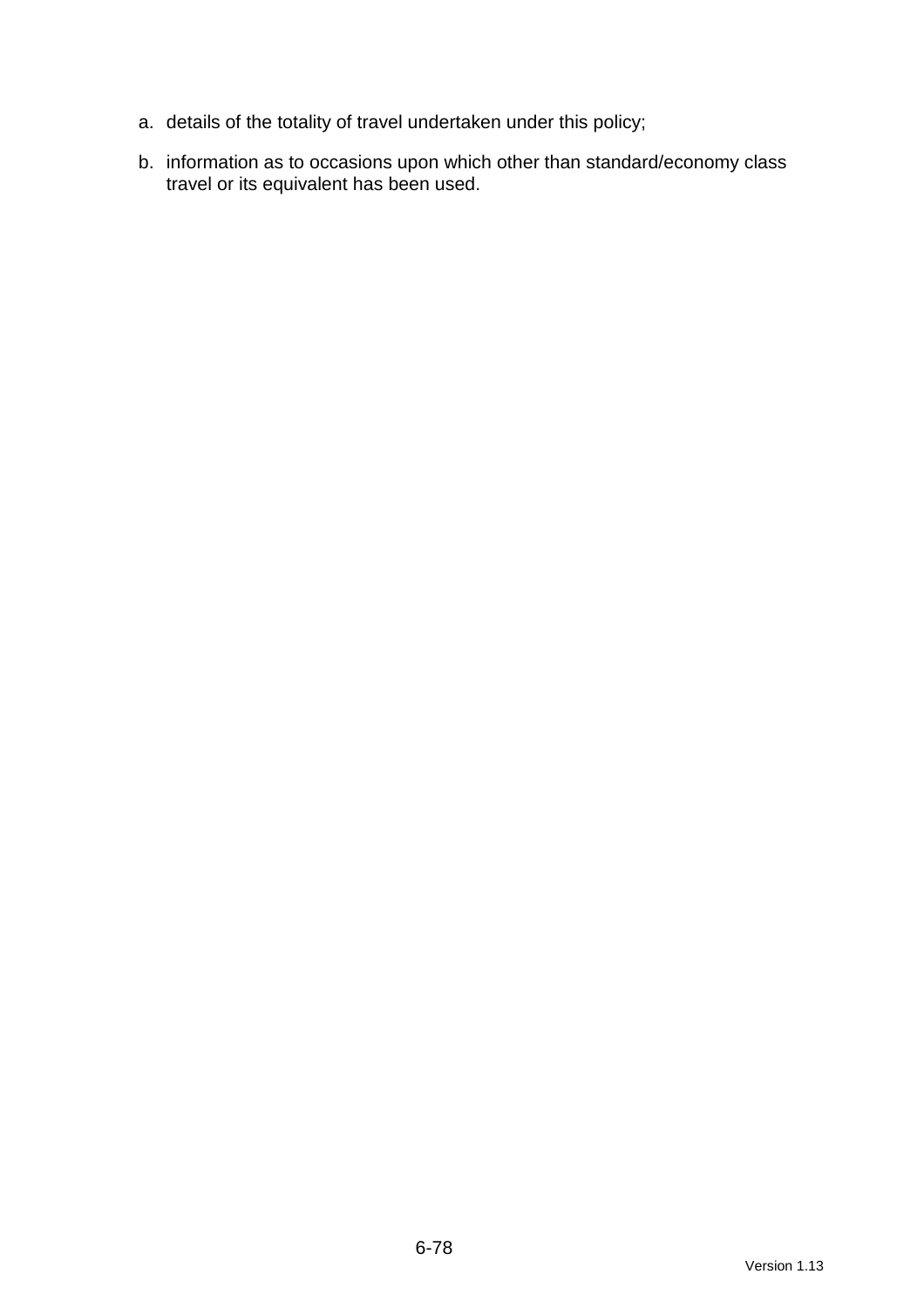#### **PART B – CODES OF CONDUCT AND GUIDANCE FOR COUNCILLORS AND OFFICERS**

### **CODE OF CONDUCT FOR COUNCILLORS AND CO-OPTED MEMBERS**

### **INTRODUCTION**

- 1. The public is entitled to expect the highest standards of conduct from all Councillors and co-opted members of the County Council.
- 2. The Code sets out the standards of service that are expected from Councillors and co-opted members of the Council. In particular, Councillors and co-opted members should act in an open and transparent manner and should not do anything which would prejudice the reputation of the Council.
- 3. It is important Councillors and co-opted members understand their position as regards standards of conduct, and if in any doubt should seek guidance. This is because in some circumstances a breach of the Code could be a criminal offence and because any person could make a complaint to the Council if they believe a Councillor or co-opted member has breached the Code.
- 4. This Code is adopted in accordance with Section 27(2) of the Localism Act 2011.

### **UNDERLYING PRINCIPLES**

5. As a Councillor or co-opted member of the Council you must have regard to the following principles – selflessness, integrity, objectivity, accountability, openness, honesty and leadership.

### **GENERAL CONDUCT**

- 6. Accordingly, when acting in your capacity as a Councillor or co-opted member:
	- a. You must act solely in the public interest and should never improperly confer an advantage or disadvantage on any person or act to gain financial or other material benefits for yourself, your family, a friend or close associate;
	- b. You must not place yourself under a financial or other obligation to outside individuals or organisations that might seek to influence you in the performance of your official duties;
	- c. When carrying out your public duties you must make all choices, such as making public appointments, awarding contracts or recommending individuals for rewards or benefits, on merit;
	- d. You are accountable for your decisions to the public and you must cooperate fully with whatever scrutiny is appropriate to your office;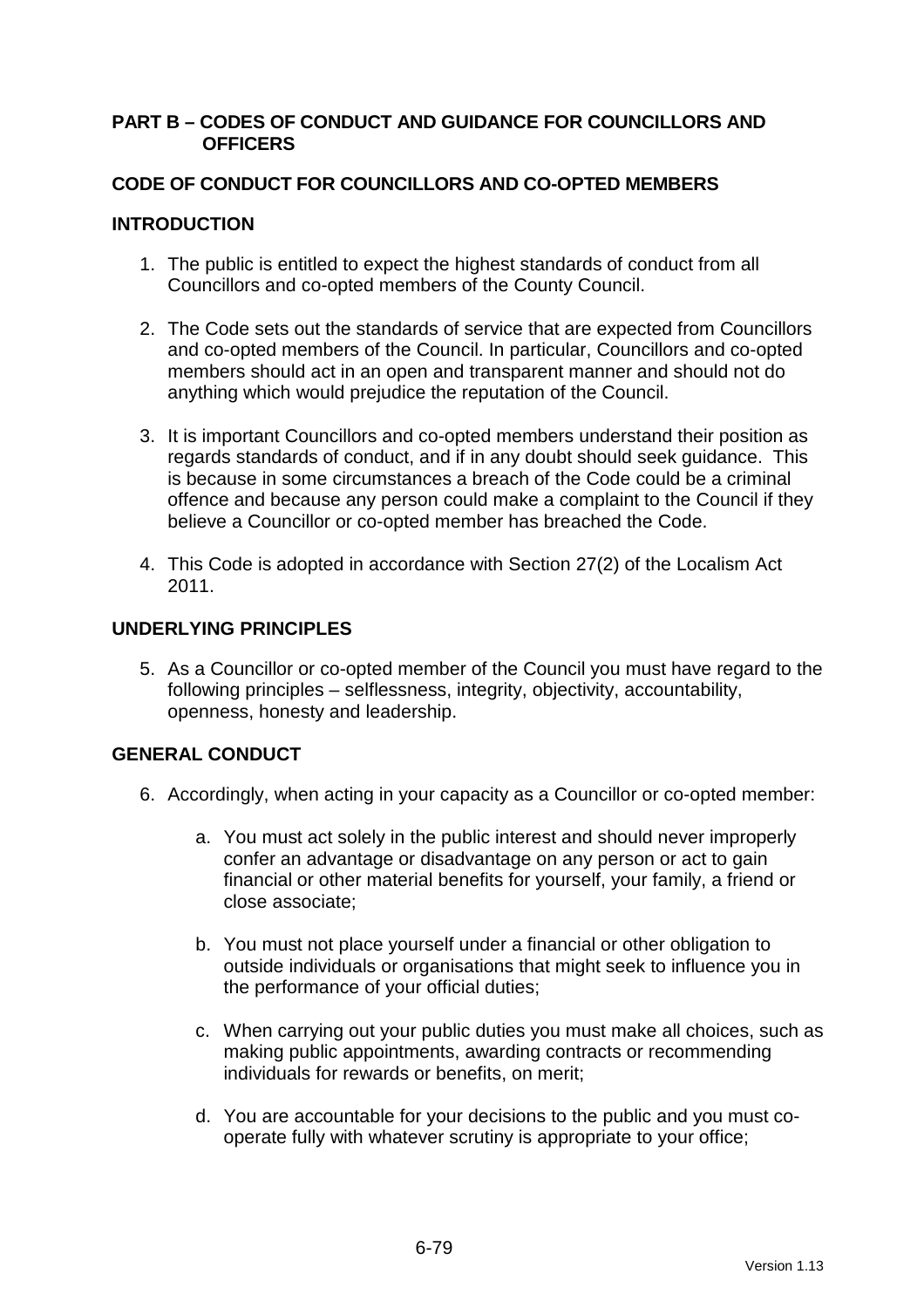- e. You must be as open as possible about your decisions and actions and the decisions and actions of the Council and should be prepared to give reasons for those decisions and actions;
- f. You must declare any private interests, both pecuniary and nonpecuniary, that relate to your public duties and must take steps to resolve any conflicts arising in a way that protects the public interest, including registering and declaring interests in a manner conforming with the procedures set out in the box below;
- g. You must, when using or authorising the use by others of the resources of the Council, ensure that such resources are not used improperly for political purposes (including party political purposes) and you must have regard to any applicable Local Authority Code of Publicity made under the Local Government Act 1986;
- h. You must promote and support high standards of conduct when serving in your public post, in particular as characterised by the above requirements, by leadership and example

#### **REGISTERING AND DECLARING PECUNIARY AND NON-PECUNIARY INTERESTS**

- 7. You must, within 28 days of taking office as a Councillor or co-opted member, notify the Council's Monitoring Officer of any Disclosable Pecuniary Interest (we have set out the definition of a Disclosable Pecuniary Interest in the Appendix to this Code), where the pecuniary interest is yours, or that of your spouse, civil partner, or a person you are cohabiting with.
- 8. You must declare any Disclosable Pecuniary Interests and private interests, both pecuniary and non-pecuniary, to any meeting of the Council at which you are present and have an interest in any matter being considered.
- 9. If the interest being declared is a "sensitive interest" you only have to disclose the fact you have an interest but do not need to disclose the nature of the interest.
- 10. Following any disclosure of a Disclosable Pecuniary Interest not on the Council's register, you must notify the Monitoring Officer of the interest within 28 days of the date of disclosure.
- 11. Unless dispensation has been granted, you may not participate in any discussion of, vote on, or discharge any function related to any matter in which you have a Disclosable Pecuniary Interest.
- 12. Additionally, you are required to leave the room in which the meeting is being held whilst the matter is under consideration in accordance with the Council and Committee procedure rules, paragraphs 17 and 12 respectively.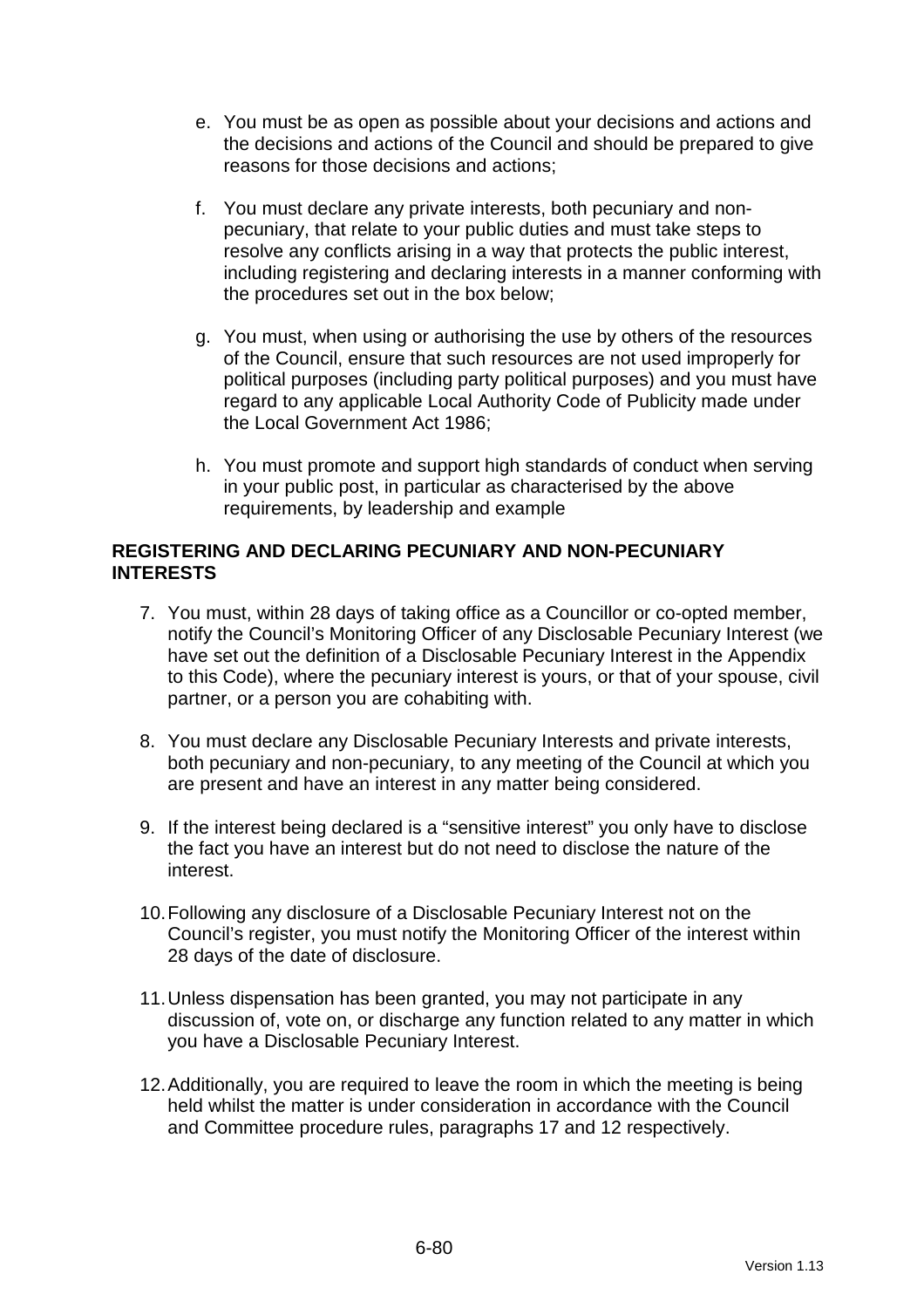### **SENSITIVE INTEREST**

- 13. Where you are concerned that the disclosure of an interest would lead to you or a person connected with you being subject to violence or intimidation, you may request the Monitoring Officer to agree that the interest is a "sensitive interest".
- 14. If the Monitoring Officer agrees, then you merely have to disclose the existence of the interest rather than the detail of it, at a meeting, and the Monitoring Officer can exclude the detail of the interest from the Council's publicly available version of the register.
- 15. You must, within 28 days of becoming aware of any change of circumstances which means that information excluded is no longer a "sensitive interest", notify the Council's Monitoring Officer in writing.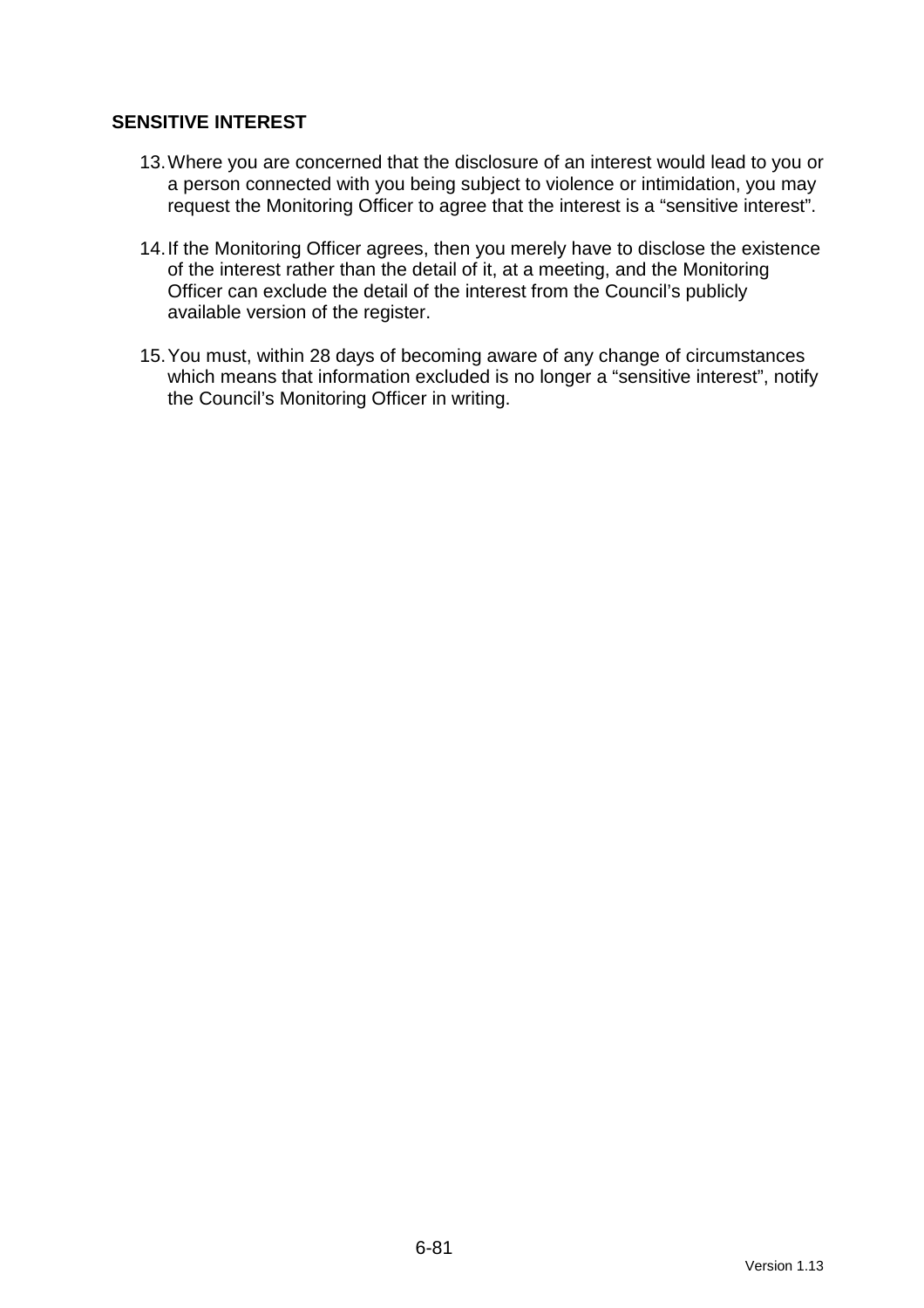# **APPENDIX**

# **DISCLOSABLE PECUNIARY INTERESTS**

| <b>Interest</b>                                      | <b>Prescribed description</b>                                                                                                                                                                                                                                                                                                                                                                               |
|------------------------------------------------------|-------------------------------------------------------------------------------------------------------------------------------------------------------------------------------------------------------------------------------------------------------------------------------------------------------------------------------------------------------------------------------------------------------------|
| Employment, office, trade, profession or<br>vocation | Any employment, office,<br>trade,<br>profession or vocation carried on for<br>profit or gain.                                                                                                                                                                                                                                                                                                               |
| Sponsorship                                          | Any payment or provision of any other<br>financial benefit (other than from the<br>Council) made or provided within the<br>previous 12 months (up to and including<br>the date of notification of the interest) in<br>respect of any expenses incurred by you<br>carrying out duties as a member, or<br>towards your election expenses.                                                                     |
|                                                      | This includes any payment or financial<br>benefit from a trade union within the<br>meaning of the Trade Union and Labour<br>Relations (Consolidation) Act 1992.                                                                                                                                                                                                                                             |
| Contracts                                            | Any contract which is made between<br>you, your spouse or civil partner or<br>person with whom you are living as a<br>spouse or civil partner (or a body in<br>which you or they have a beneficial<br>interest) and the Council<br>(a) under which goods or services are<br>to be provided or works are to be<br>executed; and<br>(b) which<br>has<br>fully<br>been<br>not<br>discharged                    |
| Land                                                 | Any beneficial interest in land which is<br>within the Council's area.<br>For this purpose "land" includes an<br>easement, servitude, interest or right in<br>or over land which does not carry with it<br>a right for you, your spouse, civil partner<br>or person with whom you are living as a<br>spouse or civil partner (alone or jointly<br>with another) to occupy the land or to<br>receive income. |
| Licences                                             | Any licence (alone or jointly with others)<br>to occupy land in the Council's area for a<br>month or longer.                                                                                                                                                                                                                                                                                                |
| Corporate tenancies                                  | Any tenancy where (to your knowledge)<br>(a) the landlord is the Council; and                                                                                                                                                                                                                                                                                                                               |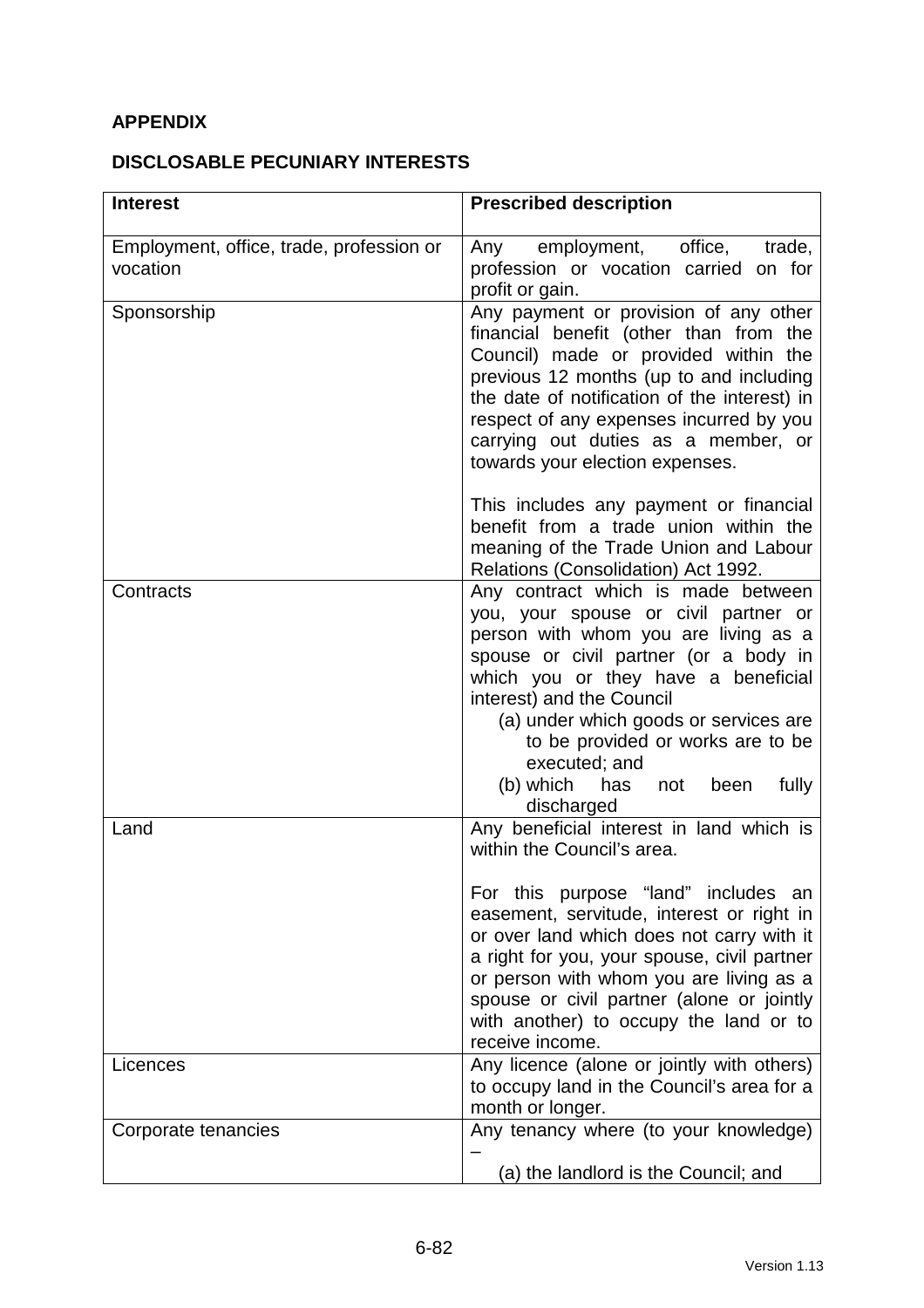| <b>Securities</b> | (b) the tenant is a body in which you,<br>your spouse or civil partner or a<br>person you are living with as a<br>spouse or civil partner has a<br>beneficial interest<br>Any beneficial interest in securities of a<br>body where -                                                                                                                                       |  |
|-------------------|----------------------------------------------------------------------------------------------------------------------------------------------------------------------------------------------------------------------------------------------------------------------------------------------------------------------------------------------------------------------------|--|
|                   | (a) that body (to your knowledge) has<br>a place of business or land in the<br>Council's area; and                                                                                                                                                                                                                                                                         |  |
|                   | (b) either $-$                                                                                                                                                                                                                                                                                                                                                             |  |
|                   | i.<br>The total nominal value of the<br>securities exceeds £25,000 or<br>one hundredth of the total<br>issued share capital of that<br>body; or                                                                                                                                                                                                                            |  |
|                   | ii.<br>If the share capital of that body<br>is of more than one class, the<br>nominal value<br>of the<br>total<br>shares of any one class in<br>which you, your spouse or civil<br>partner or person with whom<br>you are living as a spouse or<br>civil partner has a beneficial<br>interest exceeds one hundredth<br>of the total issued share capital<br>of that class. |  |
|                   | For this purpose, "securities"<br>means<br>shares, debentures, debenture stock,<br>loan stock, bonds, units of a collective<br>investment scheme within the meaning of<br>the Financial Services and Markets Act<br>2000<br>and other securities of<br>any<br>description, other than money deposited<br>with a building society.                                          |  |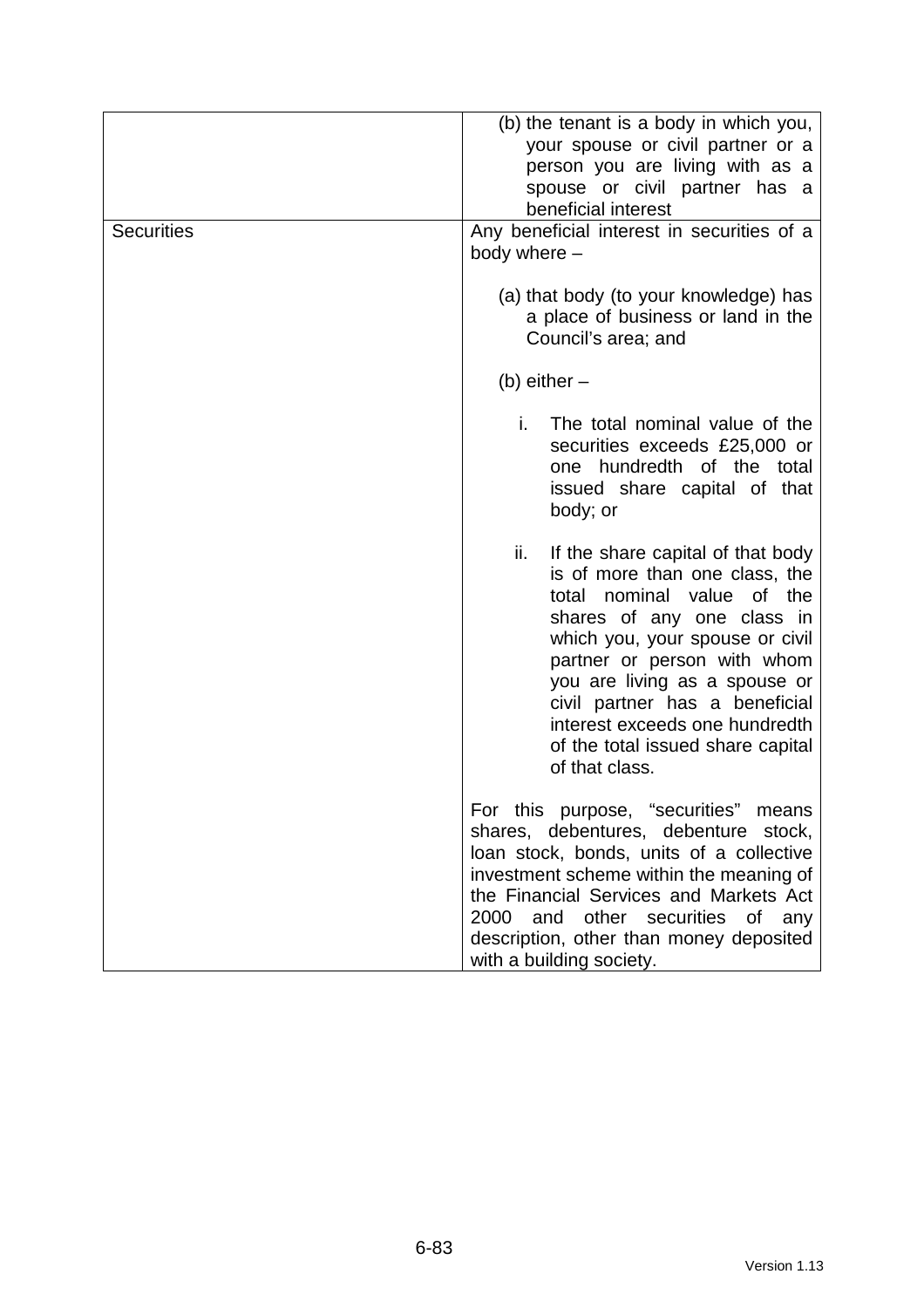### **OFFICER CODE OF CONDUCT**

#### **INTRODUCTION**

- 1. The public is entitled to expect the highest standards of conduct from all officers of the County Council.
- 2. The Code sets out the standards of service that are expected from officers of the Council. In particular, officers should act in an open and transparent manner and should not do anything which would prejudice the reputation of the Council.
- 3. The Code should be read and operated in conjunction with the Council's Constitution and the Personnel Handbook. It is important officers understand their position as regards standards of conduct, and if in any doubt should seek guidance.

### **UNDERLYING PRINCIPLES**

- 4. All officers of the Council must at all times observe this Code. Failure to comply with the Code and the standards of service expected could result in disciplinary action.
- 5. All officers must act within the law whilst undertaking their official duties. Where an officer is a member of a professional body, the officer must also comply with any standards of conduct which are set by that body.
- 6. Officers are expected to:
	- a. Provide the highest possible standard of service to the public. Where officers are aware of any contraventions of this Code, illegality, misconduct or breach of procedure they should notify their line manager;
	- b. Provide appropriate advice to Councillors and other officers with impartiality.
- 7. Officers must consult the Monitoring Officer and the Chief Finance Officer if they have doubts about the legality of a decision, or suspect maladministration or financial impropriety.
- 8. The Code does not seek to address every possible circumstance, and simply because a particular action may not be addressed within the Code, this does not condone that action by omission.

#### **PERSONAL INTERESTS**

- 9. Officers must declare to their Corporate Director any financial interests or non-financial interests which could or could be perceived to conflict with their role with the Council.
- 10. A record of any such interests will be maintained by the relevant Corporate **Director**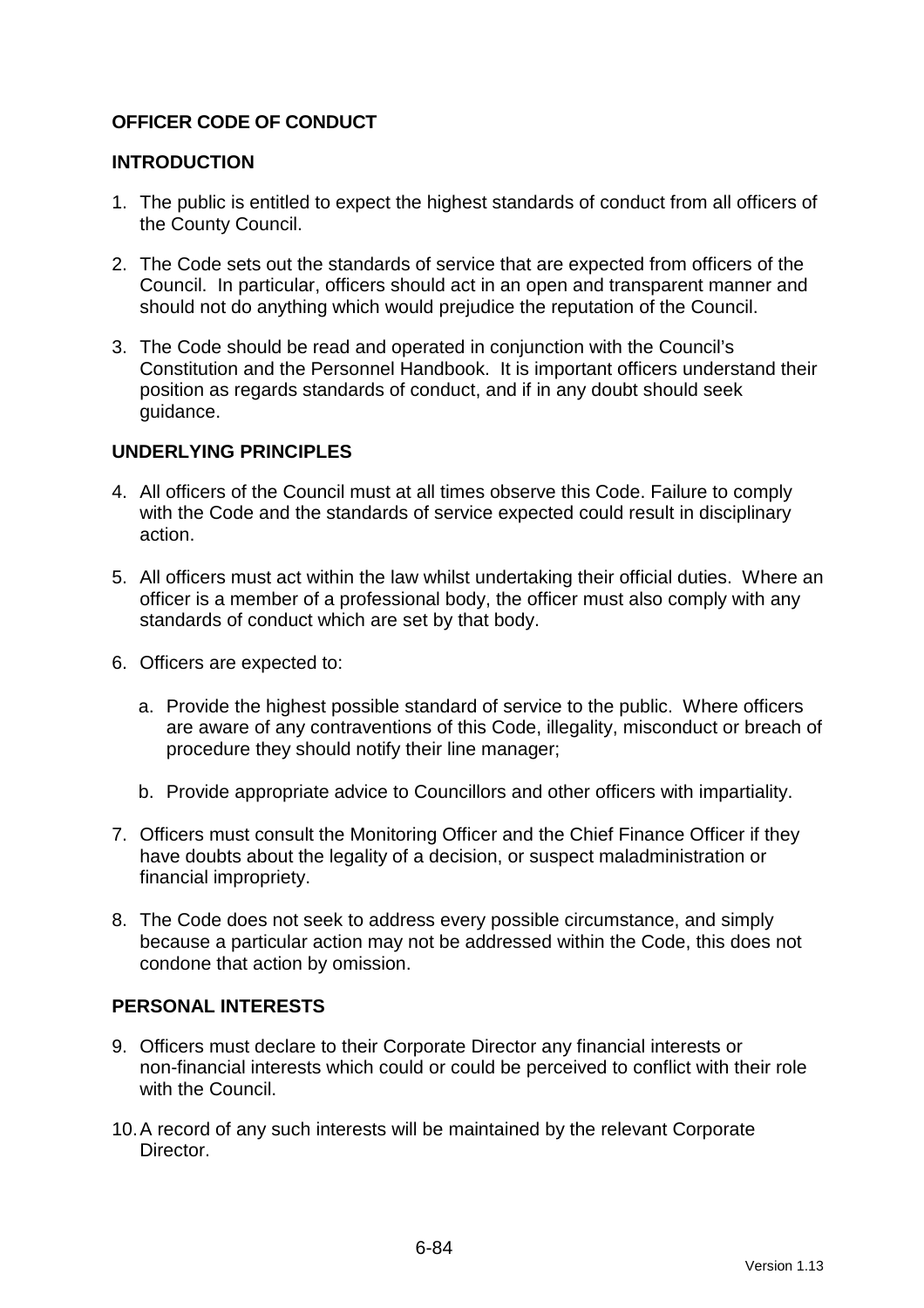- 11. Officers who have a direct or indirect financial interest in any contract must ensure that their Corporate Director is aware and should have no involvement with the award of or management of that contract.
- 12. If an officer is not sure about whether they have an interest, they should seek advice from the Monitoring Officer.

### **BRIBERY AND CORRUPTION**

- 13. Officers must be aware that it is a serious criminal offence for them to receive or give any gift, loan, fee, reward or advantage for doing or not doing anything or showing favour or disfavour to any person in their official capacity as a result of any such gift, etc.
- 14. It should be stressed that this covers all aspects of an officer's responsibilities. For example, showing favouritism to a client in the provision of a service in return for a favour or gift would be corrupt. As would awarding a contract to a contractor as a direct result of receiving a gift.
- 15. In particular:
	- a. Officers should not accept a gift or hospitality from a contractor or other person outside the Council if they know or suspect that it is offered or provided with the expectation that a commercial or contractual advantage will be provided in return;
	- b. Officers should not accept a payment from a contractor or other person outside the Council if they know or suspect that it is offered or provided with the expectation that they will obtain a commercial or contractual advantage in return;
	- c. Officers should not give, promise to give, or offer a payment, gift or hospitality with the expectation or hope that a commercial or contractual advantage will be received, or to reward a commercial or contractual advantage already given.

### **WHAT TO DO IF YOU ARE OFFERED A GIFT**

- 16. It is reasonable to accept a modest gift of a promotional character given to a wide range of people, and not uniquely to the officer, such as calendars, diaries, pens and other articles of use in the office or job. Modest gifts at the conclusion of any courtesy visit to a factory or firm of the sort normally given by that firm may also be accepted.
- 17. From time to time, officers may be offered other higher value or personal gifts. You need to consider why you have been offered the gift. If you are in doubt as to the motive behind the gift, you should seek advice from your Corporate Director as to whether it is appropriate to accept it. No gift worth over £25 should be accepted under any circumstances. Any gift offered, whether accepted or refused, should be recorded in the departmental gift and hospitality register.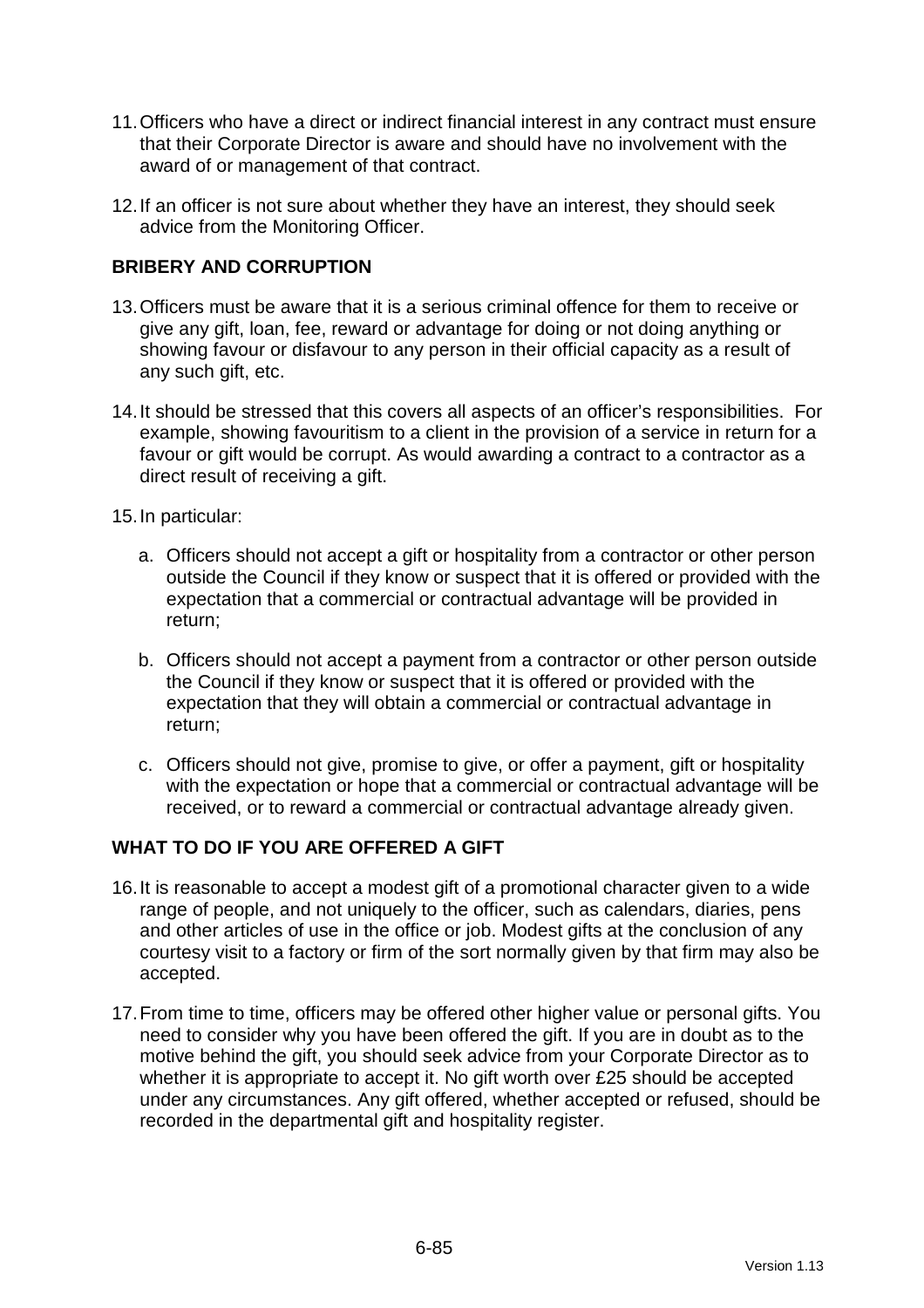## **WHAT TO DO IF YOU ARE OFFERED HOSPITALITY**

- 18. Officers of the Council should only accept offers of hospitality if they are invited in their role as a Council representative. Offers to attend purely social or sporting functions should be accepted only when these are significant for Nottinghamshire, or where the Council should be seen to be represented. Acceptance of such invitations should be cleared in advance with the relevant Corporate Director, and should be recorded in the departmental gift and hospitality register.
- 19. When hospitality has to be declined, the third party offering the hospitality should be courteously but firmly informed of the procedures and standards operating within the Council. When receiving hospitality, officers should be particularly sensitive as to its timing in relation to decisions which the Council may be taking affecting those providing the hospitality.
- 20. There may be circumstances where it will not always be possible, or even desirable, to reject offers of hospitality on a modest scale. Acceptable examples would include official hospitality at a function organised by a public authority; refreshments following a site visit; or a working lunch of a modest standard to enable the parties to continue to discuss business. The decision whether to accept or not must depend on the circumstances in each case. These circumstances will also determine whether the hospitality needs to be entered in the register of officers' interests. If in doubt officers should err on the side of caution and enter the appropriate details in the departmental register of officers' interests.

### **RECEIVING SPONSORSHIP OR GRANT AID**

21. Officers must provide details to their Corporate Director of any benefit they (or their partner, spouse or relative) may be likely to receive as a result of any proposed Council sponsorship or grant aid.

### **USE OF PUBLIC FUNDS**

22. Officers must ensure that they use public funds entrusted to them in a responsible and lawful manner. They should strive to ensure value for money to the local community and to avoid legal challenge to the Council.

### **POLITICAL NEUTRALITY**

- 23. Officers serve the Council as a whole. It follows they must serve all Councillors and not just those of the majority group, and must ensure that the individual rights of all Councillors are respected.
- 24. Officers may be required to advise political groups. They must do so in ways which do not compromise their political neutrality.
- 25. Officers must follow Council policies and must not allow their own personal or political opinions to interfere with their work.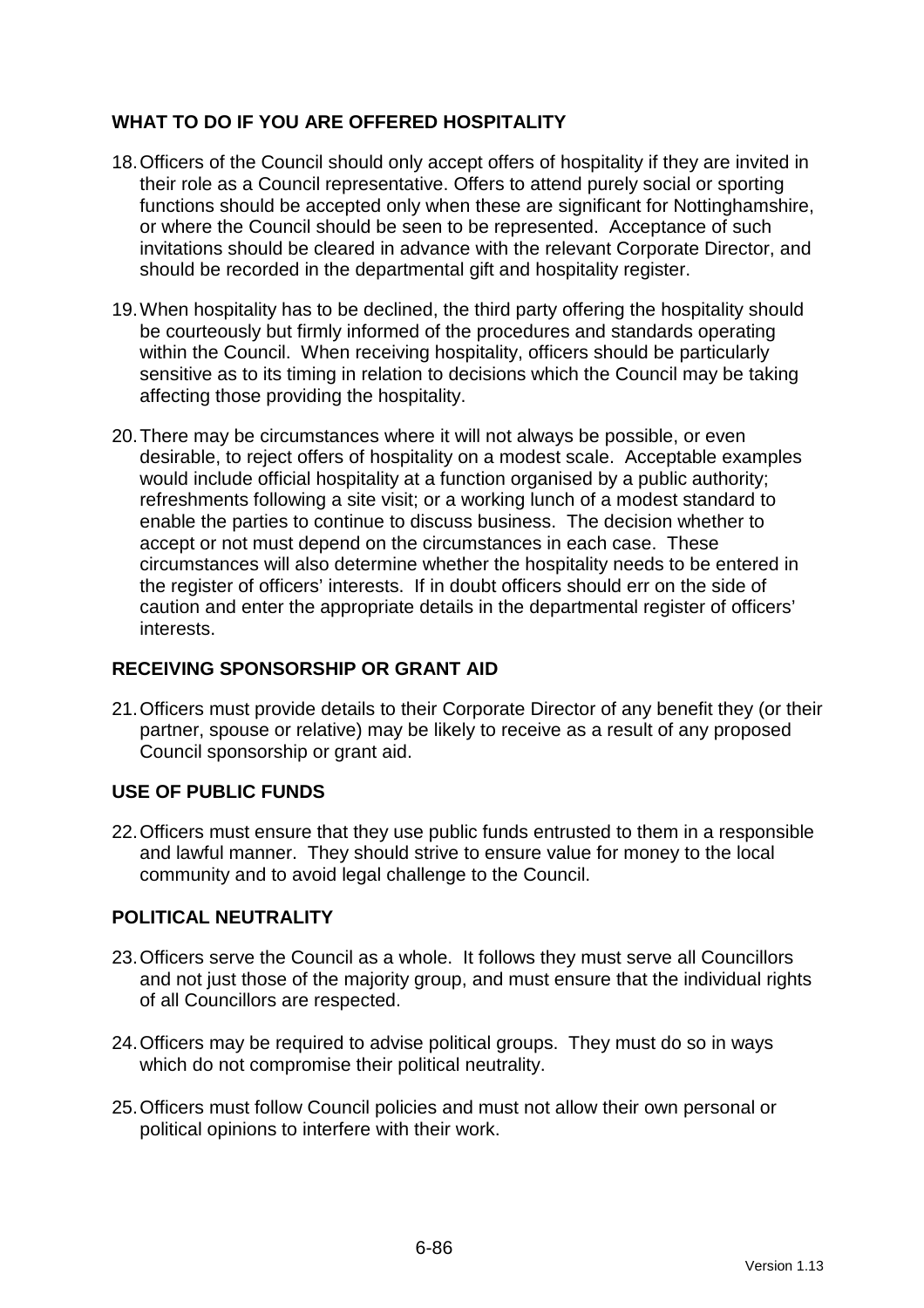### **EQUALITY ISSUES**

- 26. The Council believes in equality and will not tolerate any harassment, intimidation, unfair discrimination or victimisation, by officers.
- 27. The Council has a statutory duty to promote equality. Officers should not by their manner or speech be discriminatory with regards to a person's age, disability, gender reassignment, marriage and civil partnership, pregnancy and maternity, race, religion or belief, sex or sexual orientation.
- 28. Each officer has a duty to ensure that the appropriate standards of conduct are upheld both by themselves and by colleagues at all times.

### **THE RELATIONSHIP BETWEEN OFFICERS AND COUNCILLORS**

29. Officers should refer to the Protocol for Councillor/Officer Working Relations in Part Six of this Constitution.

### **THE RELATIONSHIP BETWEEN OFFICERS AND THE PUBLIC**

- 30. Officers should always remember their responsibilities to the community of Nottinghamshire and ensure courteous, efficient and impartial service delivery to all groups and individuals they have dealings with.
- 31. Officers should be cautious when blogging or using social networking sites outside of work and avoid publishing, or allowing to be published, any material, including comments or images, which could damage their professional reputation and/or bring the Council into disrepute.

### **THE RELATIONSHIP BETWEEN OFFICERS AND CONTRACTORS**

- 32. All relationships of a business or private nature with external contractors, or potential contractors, should be made known to an appropriate senior manager.
- 33. Officers must exercise fairness and impartiality when dealing with all customers, suppliers, other contractors and sub-contractors.
- 34. Officers who are privy to confidential information on tenders or costs for either internal or external contractors should not disclose that information to any unauthorised party or organisation.
- 35. Further guidance on the procedures to follow during the tendering process is contained in the Financial Regulations in Part Six of this Constitution.

#### **APPOINTMENT AND OTHER EMPLOYMENT MATTERS**

- 36. Officers involved in appointments should ensure that these are made on the basis of merit.
- 37. In order to avoid any possible accusation of bias, officers wherever possible should not be involved in an appointment where they are related to an applicant, or have a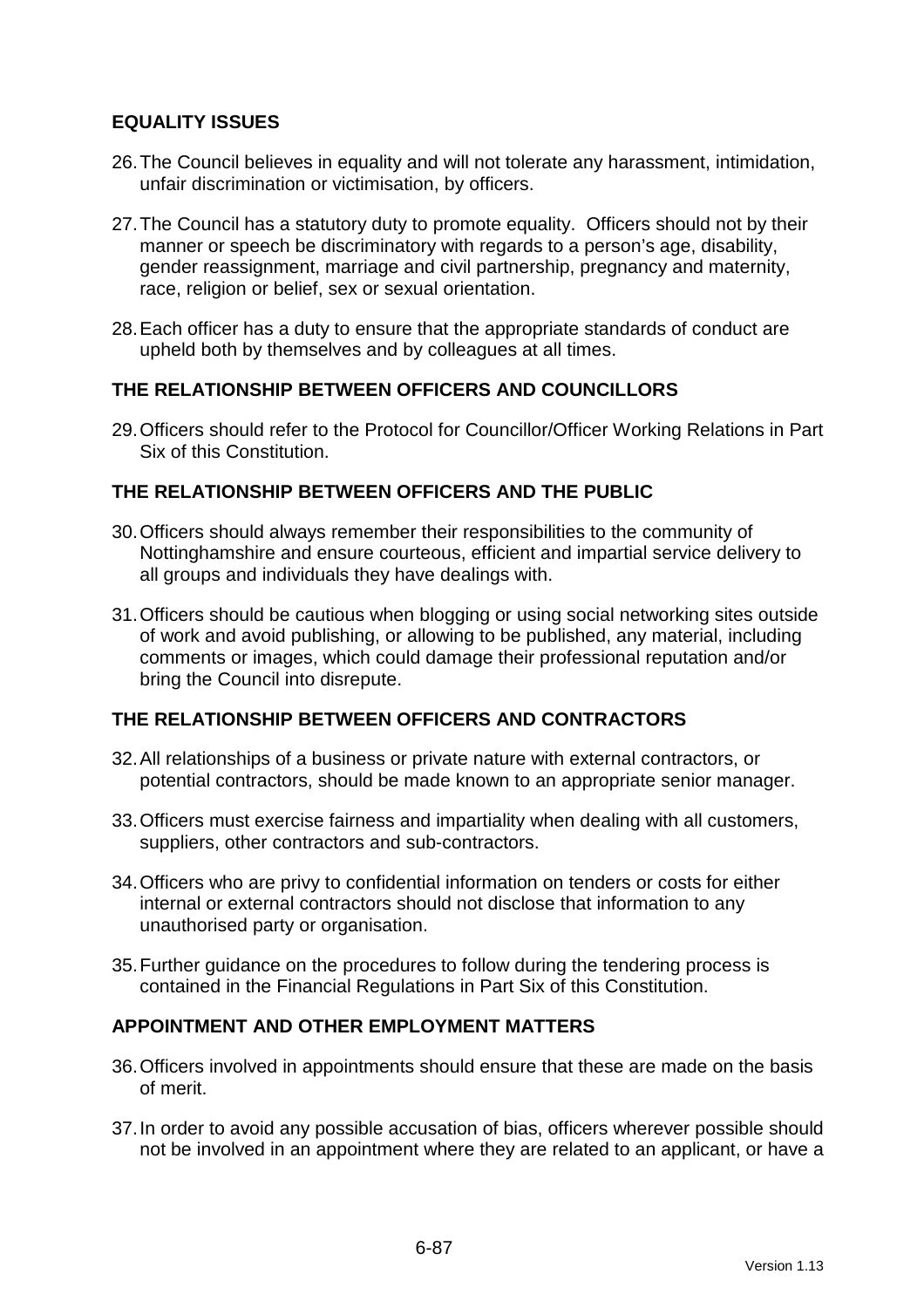close personal relationship outside work with him or her. If they must be involved, then the relationship must be disclosed to all the parties.

38. Similarly, officers should not be involved in decisions relating to discipline, promotion or pay adjustments for any officer who is a relative, partner etc.

### **WORKING FOR OUTSIDE ORGANISATIONS**

39. Officers working for outside organisations should refer to the Protocol for Involvement in Outside Bodies.

#### **USE OF COUNCIL PREMISES OR FACILITIES FOR WORK NOT CONNECTED WITH THE COUNCIL**

40. Officers must not use the Council's premises or facilities for activities which are not connected with their employment with the Council, for instance the use of email, telephones, computers, photocopiers, typists, etc. A small amount of personal use may be acceptable.

### **PUBLIC SPEAKING**

- 41. Where officers are invited to address public meetings, undertake radio or television interviews etc, they will be acting as the representative of the Council, and as such should communicate the policies and procedures of the County Council in a factual and unbiased way. Officers must not express personal views in such situations.
- 42. If in a private capacity an officer is invited to comment publicly on Council policies, they should reflect upon the impact of this on the County Council's reputation and consider whether it is appropriate to comment.

#### **OFFICERS FACING CRIMINAL CHARGES**

43. Any officer facing criminal charges must inform their line manager without delay.

#### **HEALTH AND SAFETY**

44. It is the responsibility of all officers to take reasonable care for the health and safety of themselves and others.

#### **DISCLOSURE OF INFORMATION**

- 45. Officers must not disclose information given to them in confidence without consent, unless the circumstances are exceptional. In this situation, advice should be sought from their line manager.
- 46. Officers disclosing personal information must comply with the Data Protection Act.
- 47. Officers should not use confidential information obtained in the course of their employment with the Council for personal use, nor should they pass it on to others who might use it for unauthorised purposes.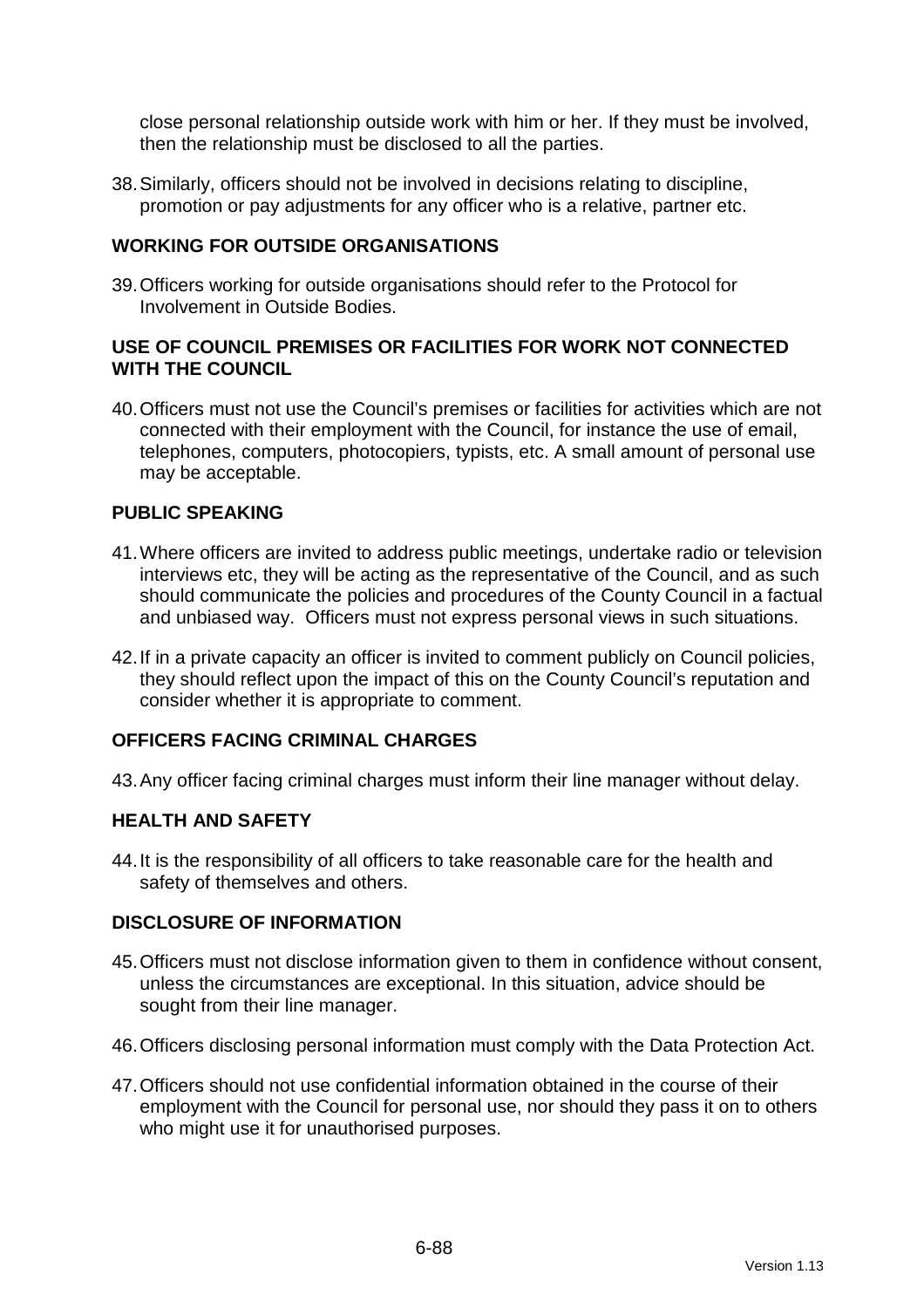48. Guidance about the information which Councillors and the public are entitled to is contained in Part Three of this Constitution.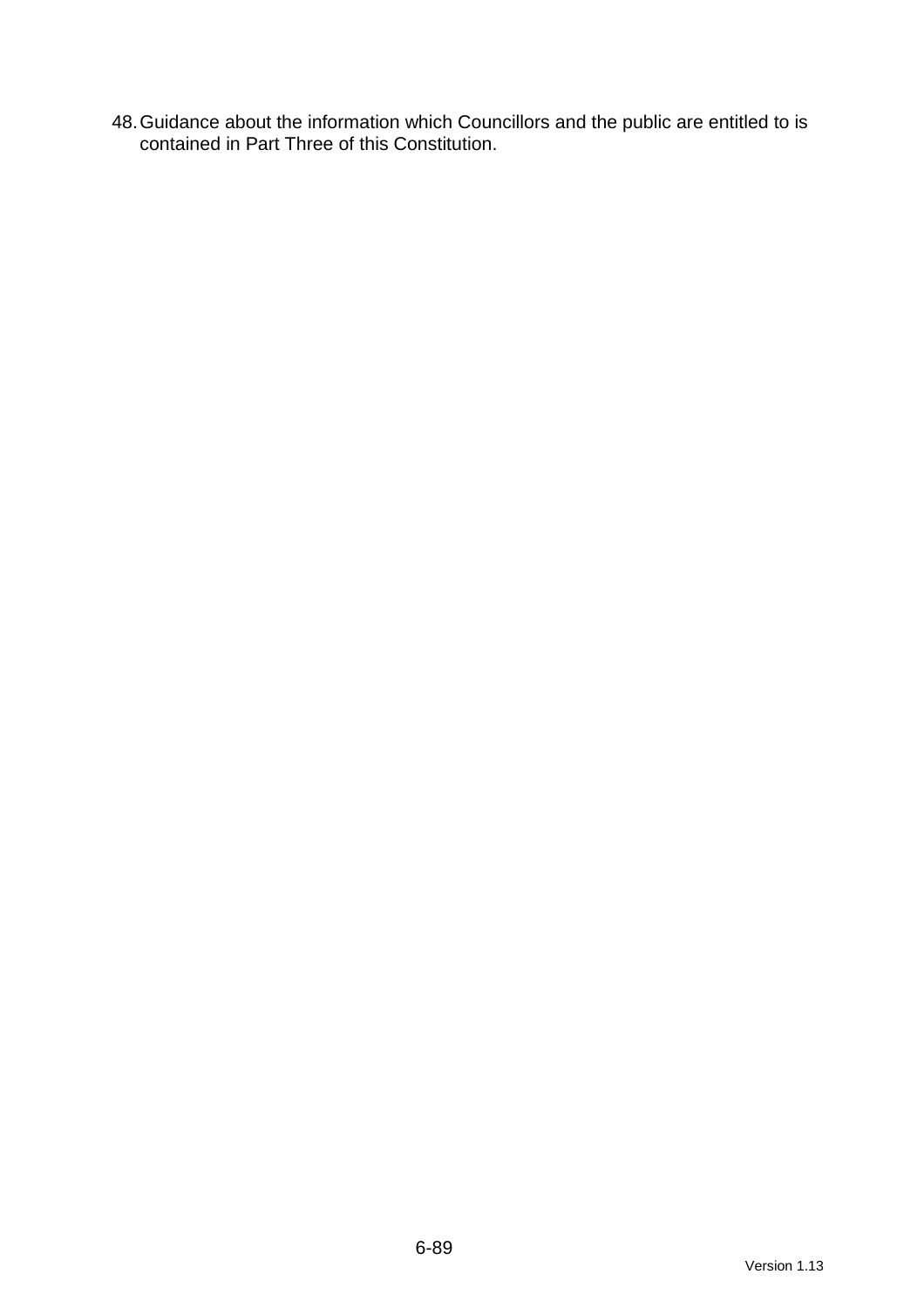### **PROTOCOL FOR COUNCILLOR AND OFFICER RELATIONSHIPS**

#### **INTRODUCTION**

- 1. Mutual trust and respect between Councillors and employees is at the heart of good governance for councils. They are essential elements of the partnership necessary for the effective running of a local authority.
- 2. This protocol is a written guide to the basic elements of the relationships between Councillors and employees and seeks to:
	- a. promote trust, openness, fairness and honesty;
	- b. define roles to clarify responsibilities, avoid conflict, prevent duplication and secure compliance with the law and codes of conduct;
	- c. maintain and enhance the integrity of local government which demands the highest standards of personal conduct.
- 3. This protocol should be read and operated in conjunction with the Council's constitution, codes of conduct relating to Councillors and employees and relevant legislative requirements.
- 4. Unless the context otherwise requires, reference to a Councillor will include reference to a co-opted member.

### **UNDERLYING PRINCIPLES**

- 5. Councillors and employees must at all times observe this protocol.
- 6. Councillors and employees must always respect the roles and duties of each other as set out below.

#### **THE ROLE OF MEMBERS**

- 7. It is the role of Councillors:
	- a. To represent the people within their communities and bring their views into the Council's decision making process through working individually or in partnership
	- b. To promote the interests of the people of Nottinghamshire when acting collectively as the Council's decision-makers
	- c. To promote the social, economic and environmental wellbeing of the community.
	- d. Collectively to agree the policy of the County Council
	- e. To deal with individual casework and act as an advocate for constituents in resolving concerns or complaints.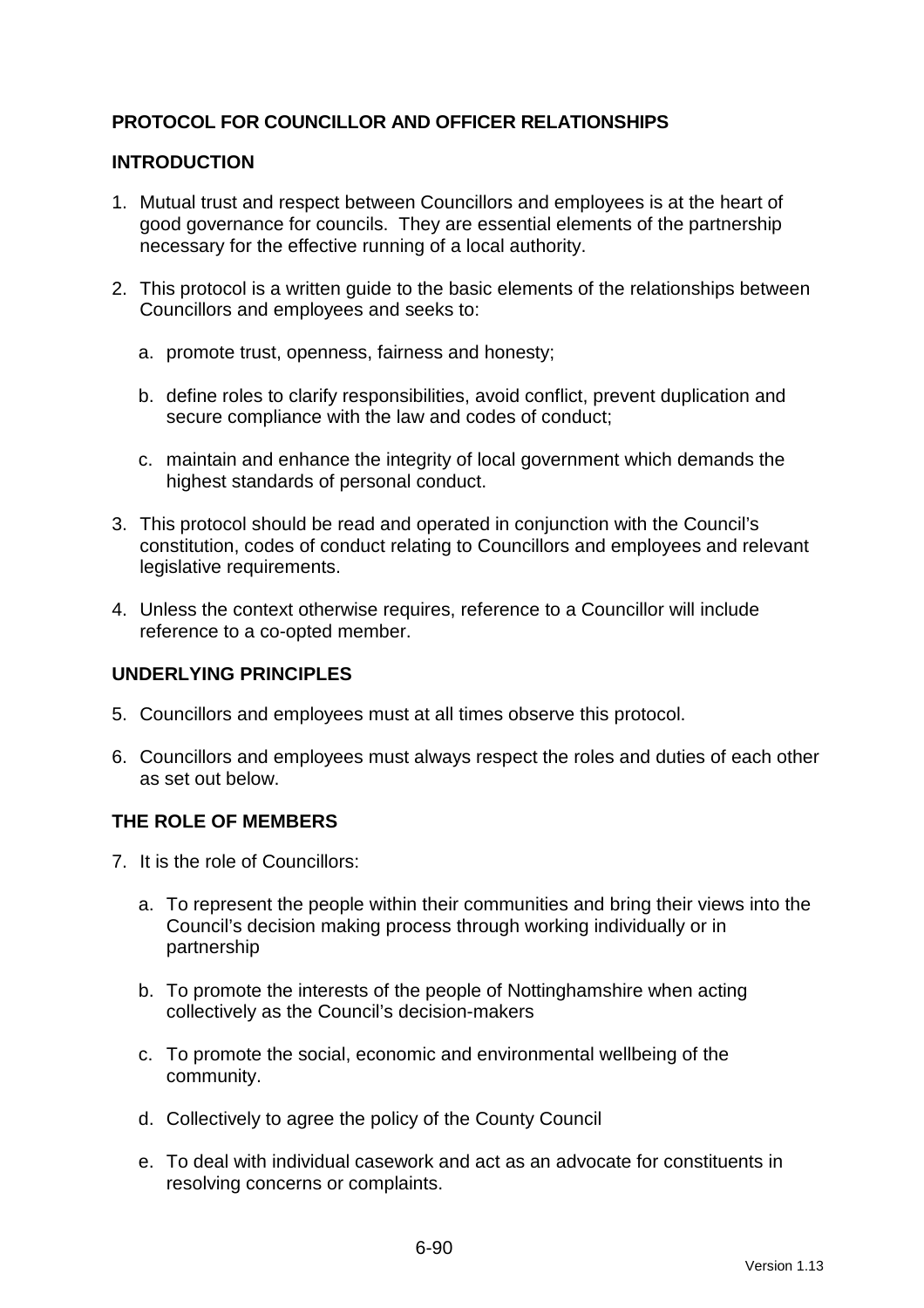- f. To balance different interests within their electoral division and represent the division as a whole.
- g. To represent the Council on external bodies as required.
- h. To promote the highest standards of conduct and ethics.

### **THE ROLE OF OFFICERS**

- 8. It is the role of officers:
	- a. To serve the community of Nottinghamshire and to deliver the highest standards of service in the most cost effective, efficient and professional manner.
	- b. To implement the policies and decisions made by Councillors.
	- c. To provide professional and technical advice.
	- d. To carry out the functions delegated to them, including the management of staff.
	- e. To provide help, support and advice to Councillors in respect of their duties and responsibilities
	- f. To report to Government departments, as required.
	- g. To represent the Council on external bodies as required.

#### **THE RELATIONSHIP BETWEEN EMPLOYEES AND COUNCILLORS**

- 9. The relationship between employees and Councillors should be characterised by mutual respect and courtesy and recognition of each other's roles and responsibilities.
- 10. Collaborative working between Councillors and employees is essential but close personal familiarity can lead to damaging assumptions by others. Councillors and employees should inform the Monitoring Officer of any relationship either personal or family, or business connection which might be seen as unduly influencing their work in their respective roles. The Monitoring Officer will consider what action, if any, should be taken.
- 11. With the exception of staff specially appointed to support political groups, employees work to the instructions of their managers not individual Councillors.
- 12. Councillors must not require employees to change their professional advice or take any action which the employee considers unlawful or illegal or which would amount to maladministration or breach of a statutory duty.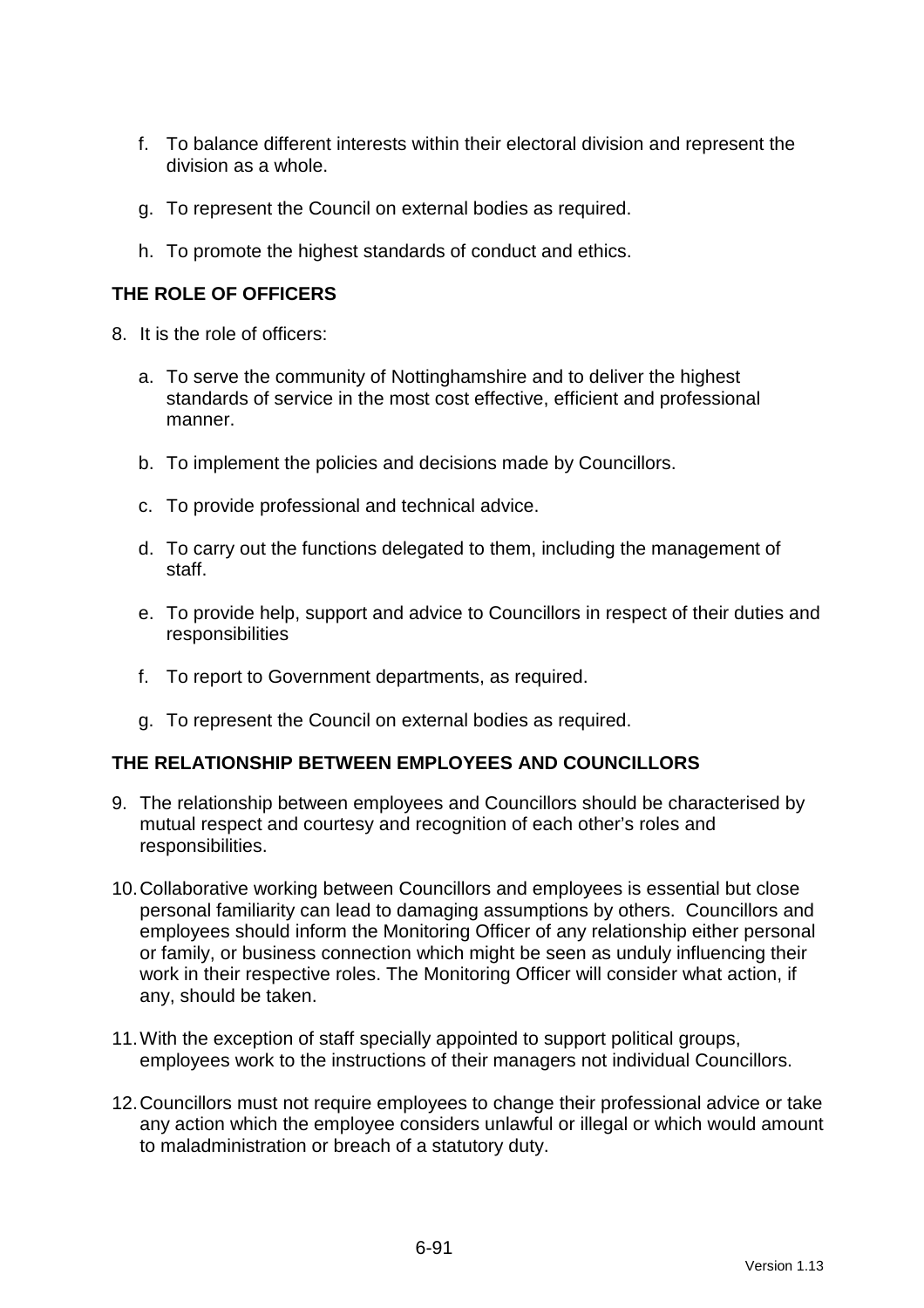- 13. Councillors should not raise matters relating to the conduct or capability of a Council employee or of employees collectively at meetings held in public or in the press. Any concerns should be raised using the procedure set out at paragraph 25 below.
- 14. The advice provided and actions taken by employees should be sensitive to the political nature of the organisation, but their advice should always be independent and unbiased.
- 15. Members must consult with the Monitoring Officer and the Chief Finance Officer about legality, maladministration and financial impropriety and if they have doubts as to whether a particular decision is or is likely to be contrary to the policy framework or budget.
- 16. The Council has a statutory duty to positively promote equality. Councillors and employees should not by their manner, speech, or in any written communication, be discriminatory with regards to a person's age, disability, gender reassignment, marriage and civil partnership, pregnancy and maternity, race, religion or belief, sex or sexual orientation.

# **OFFICER RELATIONSHIPS WITH PARTY GROUPS**

- 17. It must be recognised by all employees and Councillors that in discharging their duties employees serve the Council as a whole and not exclusively any political group, combination of groups or individual Councillors.
- 18. Employees may properly be called upon to provide advice and information to political groups but must at all times maintain political neutrality. All employees must, in their dealings with political groups and individual Councillors, treat them in a fair and even handed manner.
- 19. Employees must respect the confidentiality of any party group discussions at which they are present and unless they are requested to do so by that party group, must not relay the content of such discussions to another party group or to any other Councillor.
- 20. The only basis on which the Council can lawfully provide support services (eg stationery, typing, printing, photocopying) to Councillors is to assist them in discharging their role in their official capacity as Councillor. Such support services must therefore only be used for Council business. They must never be used for party political or campaigning activity or for private purposes.

### **EMPLOYEES TO KEEP COUNCILLORS INFORMED ABOUT LOCAL ISSUES**

21. To enable them to carry out their divisional role effectively, Councillors need to be fully informed about matters affecting their division. Corporate Directors must ensure that their staff are aware of the requirement to keep local Councillors informed.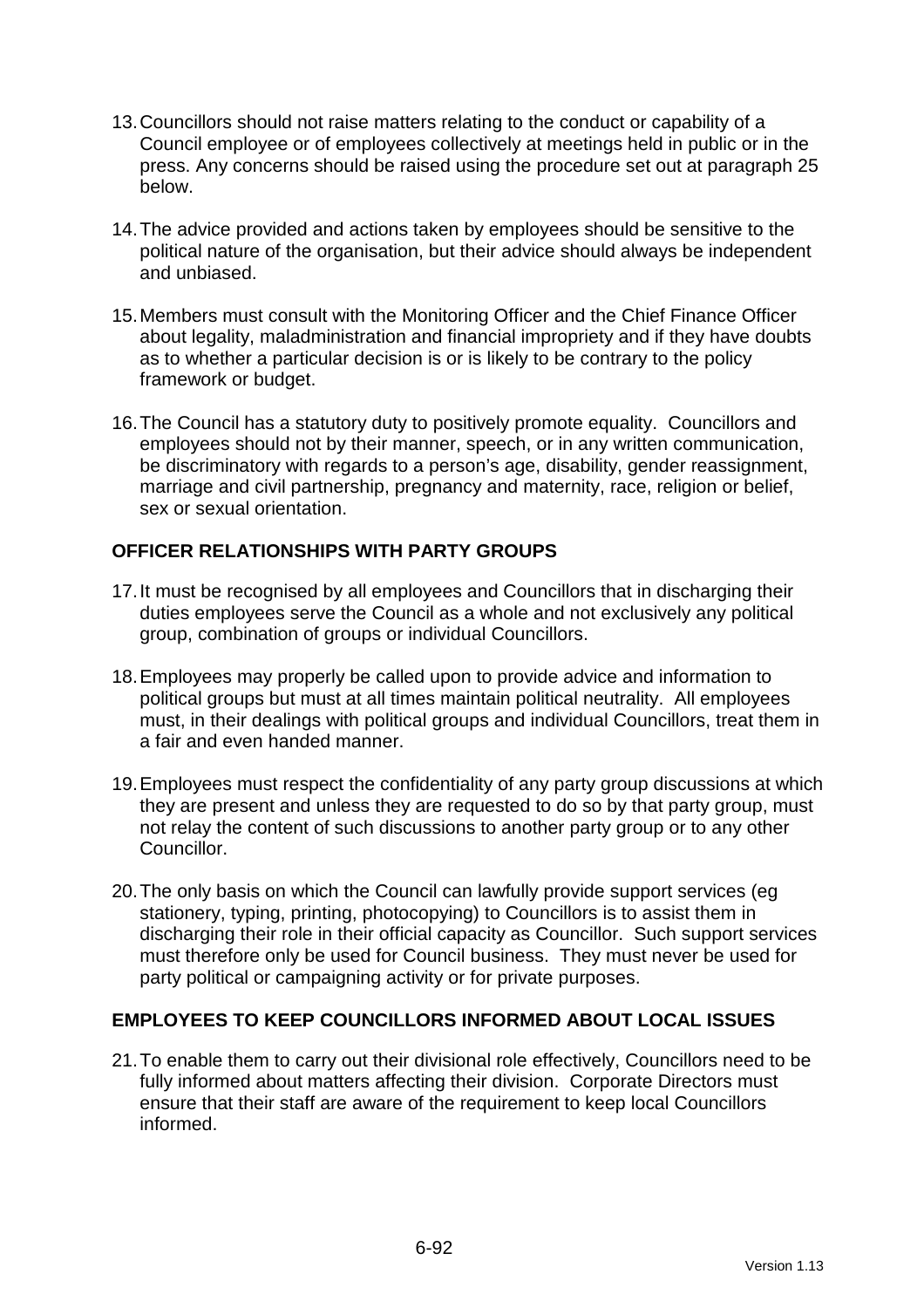22. Whenever a public meeting is organised by the Council to consider a local issue it is recommended that all Councillors representing the divisions affected should be invited to attend the meeting.

#### **MEDIA RELATIONS**

- 23. All relations with the media must be conducted in accordance with the Council's agreed procedures and the law on Local Authority publicity.
- 24. Employees will make every effort to keep Councillors informed of media interest in Council activities relevant to their responsibilities and the electoral divisions they represent, especially regarding strategic or contentious matters.

#### **COMPLAINTS/CONCERNS**

### **PROCEDURE FOR COUNCILLORS**

25. If a Councillor is dissatisfied with the conduct, behaviour or performance of an officer they should raise the matter privately with the relevant Corporate Director. If their concerns relate to a Corporate Director the concern should be raised with the Chief Executive. If the concerns relates to the Chief Executive then the concern should be raised with the Monitoring Officer and Service Director responsible for Human Resources.

### **PROCEDURE FOR EMPLOYEES**

- 26. If an employee is unhappy with the conduct or behaviour of a Councillor they should seek to resolve the matter by appropriate discussion and involvement of their Corporate Director.
- 27. In the event that matters remain unresolved they should inform the Monitoring Officer who will consider what action should be taken.

#### **SUMMARY**

28. Councillors and employees can expect the following from each other:

- a. Respect and courtesy
- b. The highest standards of integrity
- c. A working partnership
- d. An understanding of and support for respective roles, work loads and pressures
- e. Confidentiality
- f. A commitment to the Council as a whole

29. In addition Councillors can expect from employees:

- a. Timely responses to enquiries
- b. Professional advice
- c. Regular up to date information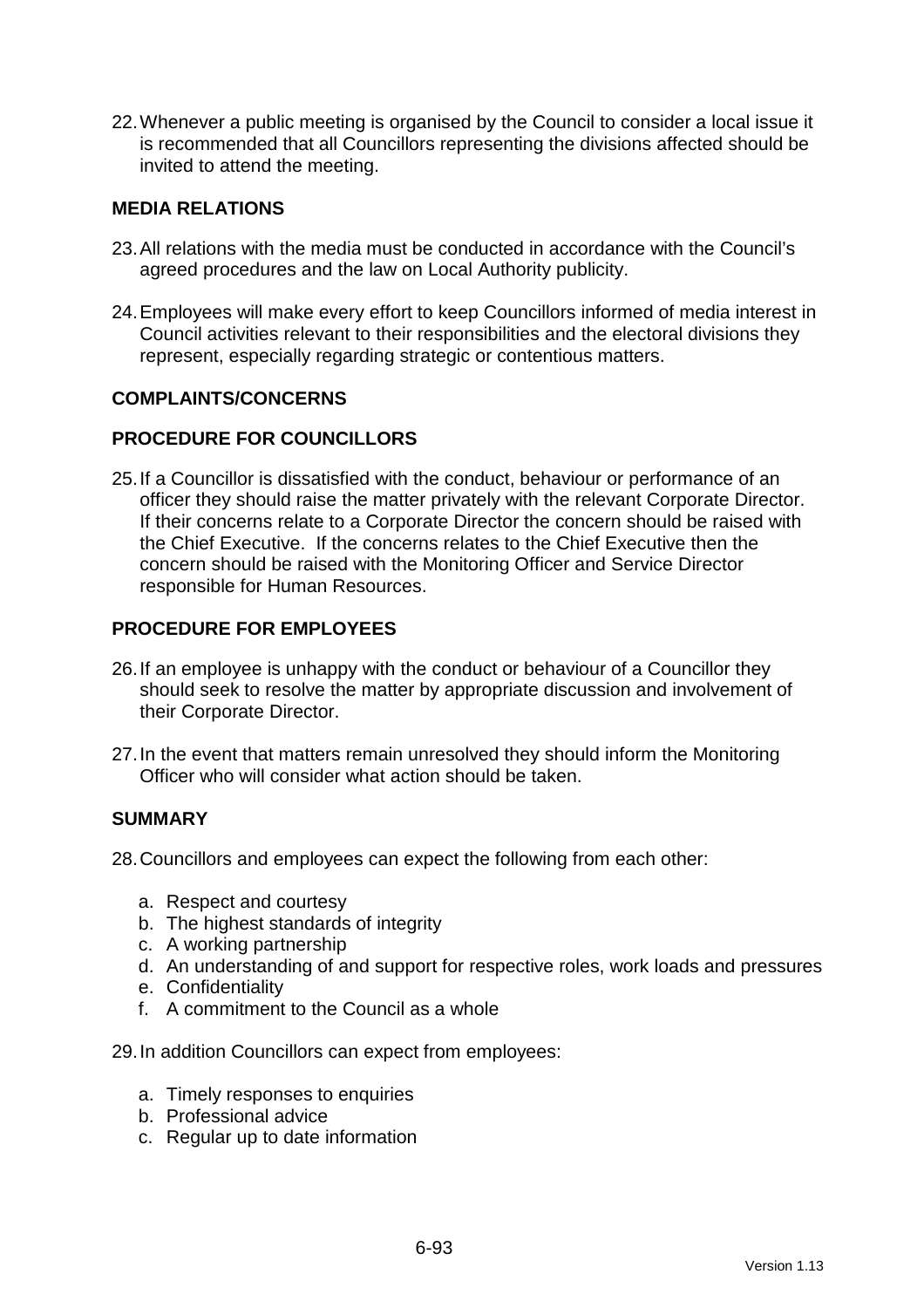### **PROTOCOL FOR INVOLVEMENT IN OUTSIDE BODIES**

1. The Council is committed to working with other local authorities, the private, voluntary and community sectors to deliver services in the most effective way. As a result Councillors and officers are often required to act as representatives on outside bodies. This document provides guidance for those acting as representatives.

#### **APPOINTMENTS TO OUTSIDE BODIES**

2. The Council's Policy Committee is responsible for approving appointments to outside bodies and each committee will determine which outside bodies it should receive regular updates from.

### **SUPPORT FOR REPRESENTATIVES ON OUTSIDE BODIES**

- 3. The Council will provide indemnity insurance in appropriate circumstances.
- 4. The Council will make every effort to maintain a fact sheet on each outside body, stating the purpose of representation, the responsibilities of Council representatives on those bodies, and the insurance position.
- 5. The Council has produced guidance regarding representatives' specific responsibilities when sitting on different types of bodies, such as limited and local authority companies, statutory bodies and charities. Further support is available from Democratic Services.

### **RESPONSIBILITIES OF COUNTY COUNCIL REPRESENTATIVES ON OUTSIDE BODIES**

- 6. Representatives must ensure they understand the capacity in which they are appointed to the outside body. This is important for two reasons:
	- a. The terms of appointment could mean that the individual takes on formal responsibilities, such as those of a company director or charitable trustee, and in some cases, personal liability. Representatives need to understand the extent of their role and be satisfied that appropriate indemnity insurance cover is provided either by the Council or the outside body.
	- b. In some instances the primary purpose is to represent the interests of the County Council, and in some the main duty is to the outside body. This may affect the considerations that are taken into account when contributing to the outside body's decision-making. Also, it is possible that a conflict of interest will arise between the Council and the outside body, for example where there is a disagreement over a funding issue. In the event this happens the representative must be clear in whose interests they are acting. If a conflict does arise the representative must seek advice from the Council's Monitoring Officer.
- 7. Representatives must follow the Council's Code of Conduct for Councillors and Co-opted Members or the Code of Conduct for Officers when they are acting in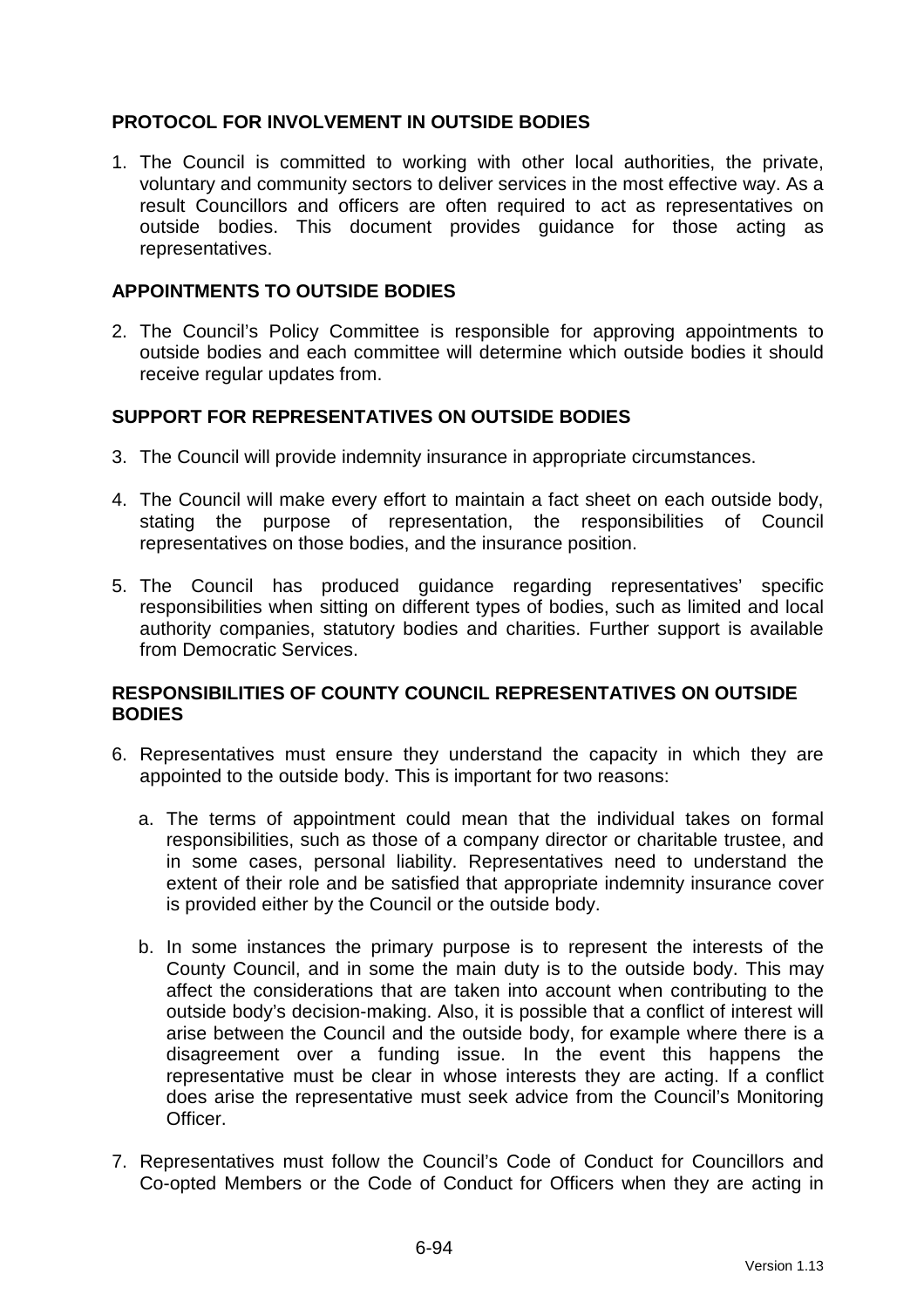that capacity, including where they are representing the Council on an outside body. They must also ensure they follow any separate code of conduct that applies to the outside body. In the unlikely event there is a conflict they must seek advice from the Council's Monitoring Officer.

- 8. Representatives should always consider their duty of confidentiality to the Council, and where appropriate, to the outside body.
- 9. Representatives must report back to the relevant County Council committee as required.
- 10. It is good practice to check when first appointed whether expenses for travel and/or subsistence should be claimed from the County Council or the outside body.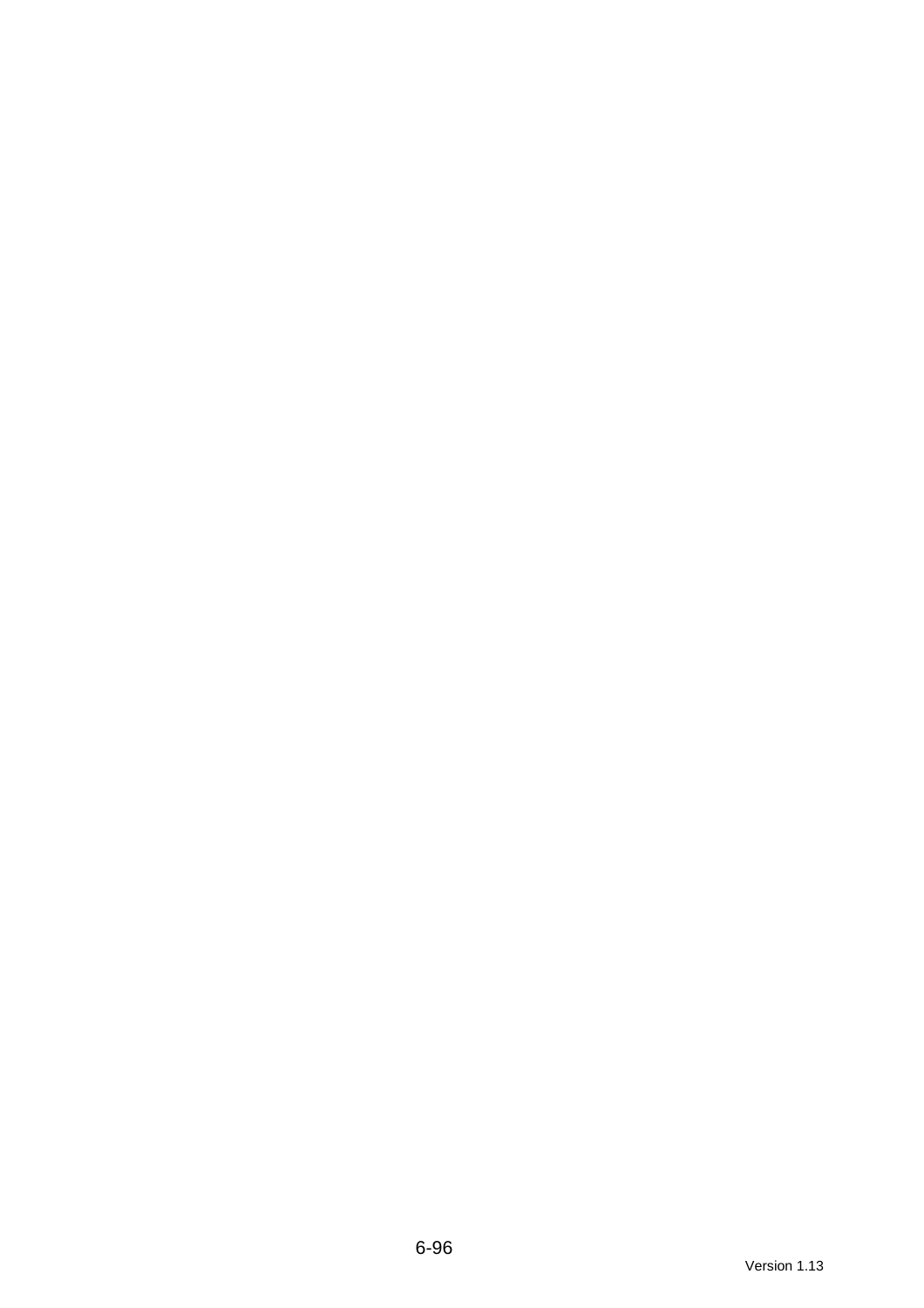## **PART C – EMPLOYMENT PROCEDURE RULES**

#### **INTRODUCTION**

- 1. The Council has developed these regulations in order to outline the process to be followed when appointing or dismissing employees or taking disciplinary action against employees.
- 2. These regulations also deal with who has responsibility for changes to staffing structures. Staffing structures specify the number and types of posts that exist in each department.

### **APPOINTMENT AND DISMISSAL - SENIOR EMPLOYEES**

- 3. The Senior Staffing Sub-Committee is responsible for the appointment and dismissal of, and the taking of disciplinary action against, the following employees (who will be known as "Senior Employees" for the purposes of these regulations):
	- a. Chief Executive;
	- b. Corporate Directors;
	- c. Service Directors;
	- d. where the statutory role of the Head of Paid Service, Chief Finance Officer or Monitoring Officer is held by another post holder, that post holder.
- 4. The Senior Staffing Sub-Committee will meet as and when required.
- 5. The appropriate committee Chairman for the post being considered will always be present as a member of the Senior Staffing Sub-Committee. Where the issue being considered relates to the Chief Executive or a Corporate Director, the Senior Staffing Sub-Committee will have a membership of nine; otherwise the Senior Staffing Sub-Committee will have a membership of five.
- 6. The Senior Staffing Sub-Committee will be required to follow the Council's Recruitment and Selection Policy.

### **APPOINTMENTS**

- 7. The Council may choose to appoint any of the Senior Employees from an internal pool of candidates or by externally advertising.
- 8. The Council will draw up a job description and person specification which will be sent to any person on request.
- 9. The Senior Staffing Sub-Committee will draw up a shortlist of candidates for interview and assessment and will interview all short-listed candidates in accordance with:
	- a. the Recruitment and Selection Policy; and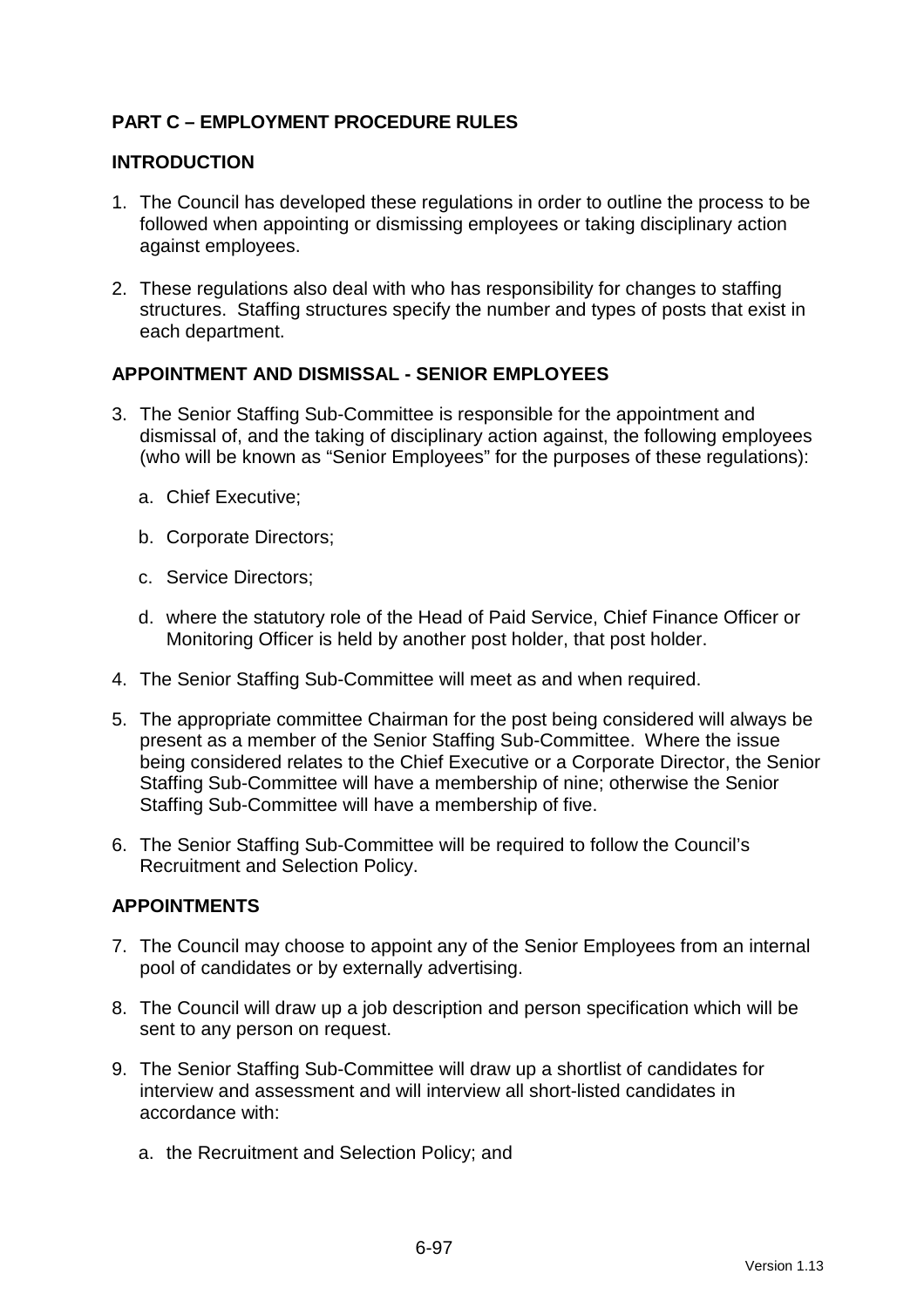- b. the advice of an appropriate HR advisor.
- 10. The preferred candidate will be offered the post subject to satisfactory references and pre-employment checks.
- 11. A final decision in respect of the appointment of the Head of Paid Service, Chief Finance Officer and Monitoring Officer rests with Full Council.
- 12. Where a reorganisation affects the structure/numbers of Senior Employee posts, posts in the new structure will be filled in line with the enabling process agreed at the time. Any competitive interviews will be carried out by the Senior Staffing Sub-Committee in accordance with the enabling process.

#### **DISMISSALS AND DISCIPLINARY ACTION**

- 13. In the case of dismissals, the Senior Staffing Sub-Committee will hear the case against the Senior Employee concerned and the hearing will be conducted in accordance with the Council's Disciplinary Procedure.
- 14. A final decision in respect of the dismissal of the Head of Paid Service, the Chief Finance Officer and the Monitoring Officer rests with full Council. Full Council will approve such dismissal before the notice of dismissal is issued.
- 15. The Senior Employee (unless the employee is the Head of Paid Service, the Chief Finance Officer or the Monitoring Officer) will have a right of appeal to the Appeals Sub-Committee in accordance with the appeals process set out in the Personnel Handbook. The Appeals Sub-Committee will be advised by an appropriate HR adviser who has had no previous dealings with the matter.
- 16. In the case of the Head of Paid Service, the Chief Finance Officer and the Monitoring Officer, no disciplinary action may be taken until the advice, views or recommendations of an independent panel are considered. The neutral act of suspension for the purpose of investigating the alleged misconduct can be made by:
	- a. the Monitoring Officer in relation to the Head of Paid Service; or
	- b. the Head of Paid Service in relation to the Chief Finance Officer or the Monitoring Officer,

in consultation with the Council Leader and Chairman of the Personnel Committee and any suspension will be on full pay and for a period of no longer than two months.

#### **APPOINTMENT OF ASSISTANTS TO POLITICAL GROUPS**

17. The appointment of any person as a political assistant must be done in accordance with legislative requirements.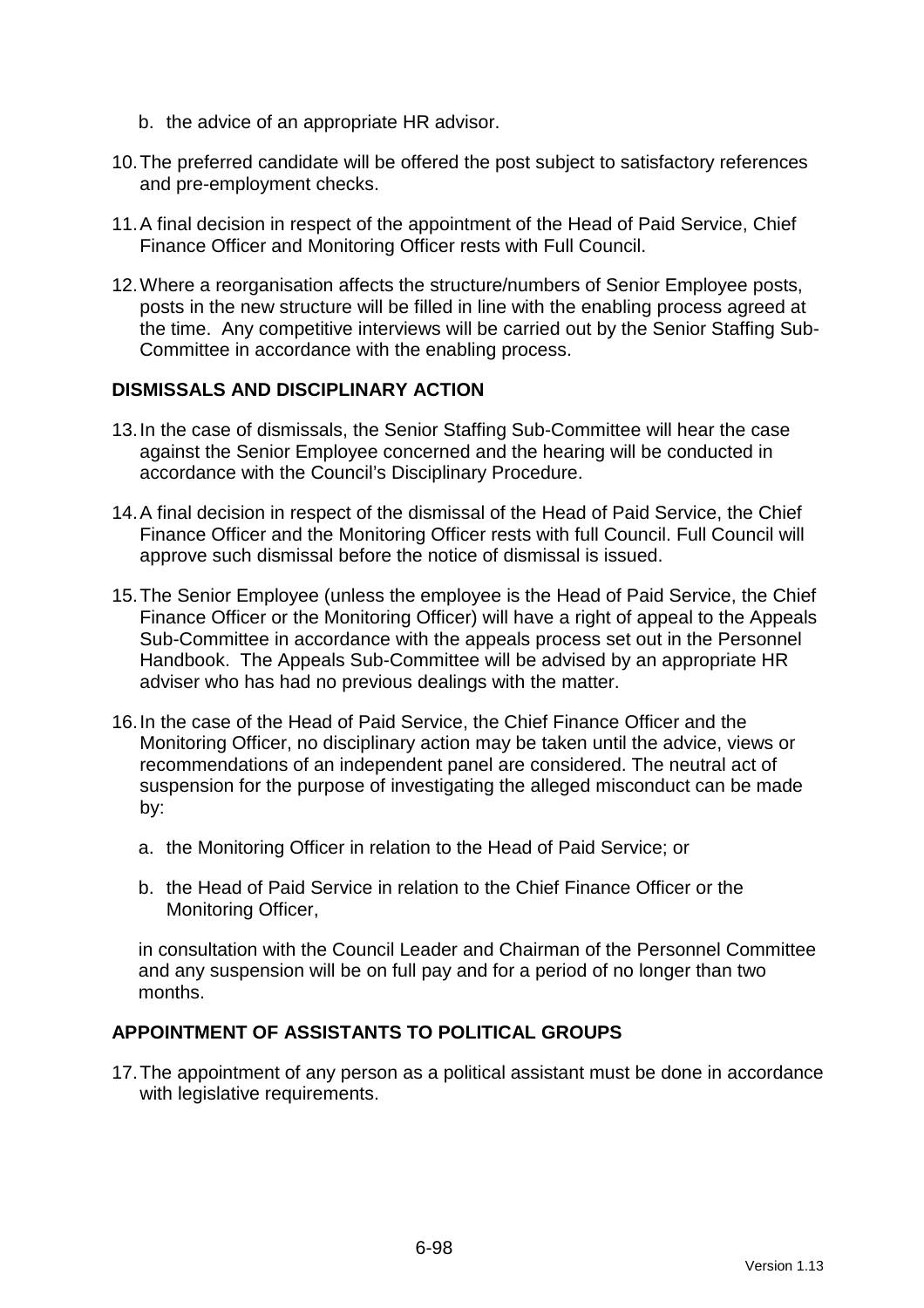### **APPOINTMENT, DISMISSAL AND MANAGEMENT OF ALL OTHER EMPLOYEES**

18. The appointment, dismissal and management of employees (except Senior Employees) including disciplinary action will be carried out by properly authorised officers of the Council in line with the Recruitment and Selection Policy, other employment policy and procedures agreed by the Council and in compliance with statutory obligations.

### **EMPLOYMENT POLICIES AND PROCEDURES**

- 19. The Council recognises national collective bargaining and acknowledges the role of national negotiating bodies in agreeing a framework of terms and conditions for local government employees.
- 20. Regular information will be provided to committees as and when required and requested regarding staffing.
- 21. The Council will develop and amend employment policies as required.
- 22. Proposals for new initiatives, for changes to existing employment policies and the development of management guidance will be developed by Personnel Committee.
- 23. Proposals for new employment policies or changes to existing policies will be subject to consultation and negotiation with the recognised trade unions through the agreed mechanisms as set out in the Employment Relations Agreement as amended from time to time. Following consultation changes to existing employment policies and new policy matters will be considered by Personnel Committee and recommended to Policy Committee for approval.
- 24. Details of approved employment policies and procedures and any changes will be set out in the Personnel Handbook, policy documents or guidelines as appropriate.
- 25. The Council will recommend that community schools adopt the Council's approved employment policies and procedures; however the adoption or otherwise of such policies will be a matter for the school governing body, if such responsibility rests with them.

### **CHANGES TO STAFFING STRUCTURES**

- 26. Changes to staffing structures must be made by the relevant committees unless the post is temporary for less than 3 months. In such cases, the relevant Corporate Director can authorise the appointment (provided that, if the requirement for the temporary appointment continues after this time, the relevant committee's approval will be required).
- 27. A formal report will need to be presented to the relevant committee and will include the required advice and HR comments.
- 28. The recognised trade unions will be consulted on all proposed changes to staffing structures and any views given should be fully considered prior to a decision being made.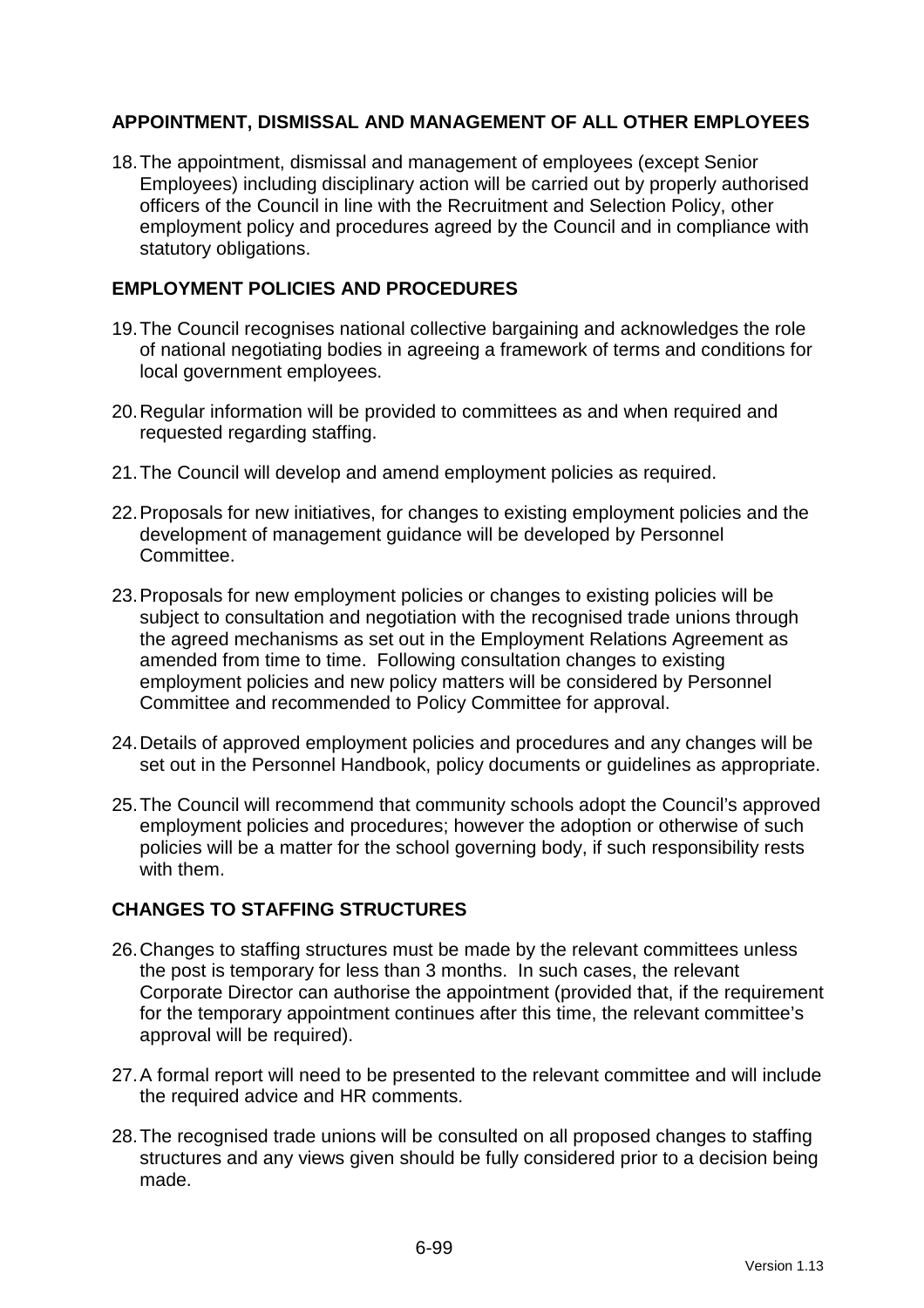### **CHANGES TO STAFFING AND STRUCTURE RECORDS**

29. The Business Services Centre (BSC) will maintain staffing and structure records. The Chief Executive and his/her nominees must ensure that any changes to the staffing structures within their departments are notified to the BSC immediately after authorisation via the established procedures.

### **PAY AND GRADINGS**

- 30. Full Council will approve the Council's annual Pay Policy Statement.
- 31. For posts occupied by staff employed under the NJC for Local Government Services Agreement, the initial grading and any subsequent re-grading will be determined by the application of either the NJC or Hay Job Evaluation Schemes.
- 32. The re-grading of existing posts following evaluation using the Hay or National Job Evaluation Schemes will be automatically incorporated into contracts of employment.
- 33. The grading of new posts needs to be detailed in the reports to the relevant Committee regarding establishing those posts.
- 34. The re-grading of posts for those employee groups where job evaluation is not applied will require authorisation by the relevant Corporate Director (or their nominee) and will be reported back periodically to the relevant Committee for information.
- 35. With the exception of honoraria and market factor supplement payments that have been considered through the approved process set out in the Personnel Handbook, there is no discretion to apply extensions of pay above or outside of authorised pay bands. All honoraria and market supplement payments will be reported back to the relevant Committee periodically.
- 36. As a result of national collective bargaining, the Council will implement national pay awards as agreed by the various national joint negotiating bodies from time to time. The Council will determine a local pay structure comprising a number of salary bands, based on the National Pay Spine, extended as appropriate.

### **RESOLUTION OF DISPUTES UNDER THE EMPLOYMENT RELATIONS AGREEMENT**

- 37. Arrangements for the conduct of relationships with the recognised trade unions will be set out in the Employment Relations Agreement which is agreed between the parties.
- 38. The Employment Relations Agreement will incorporate the structure and mechanisms for dialogue, consultation and negotiation with recognised trade unions at both corporate and departmental level and will include joint arrangements for the resolution of disputes including the establishment of a Local Joint Resolutions Committee.